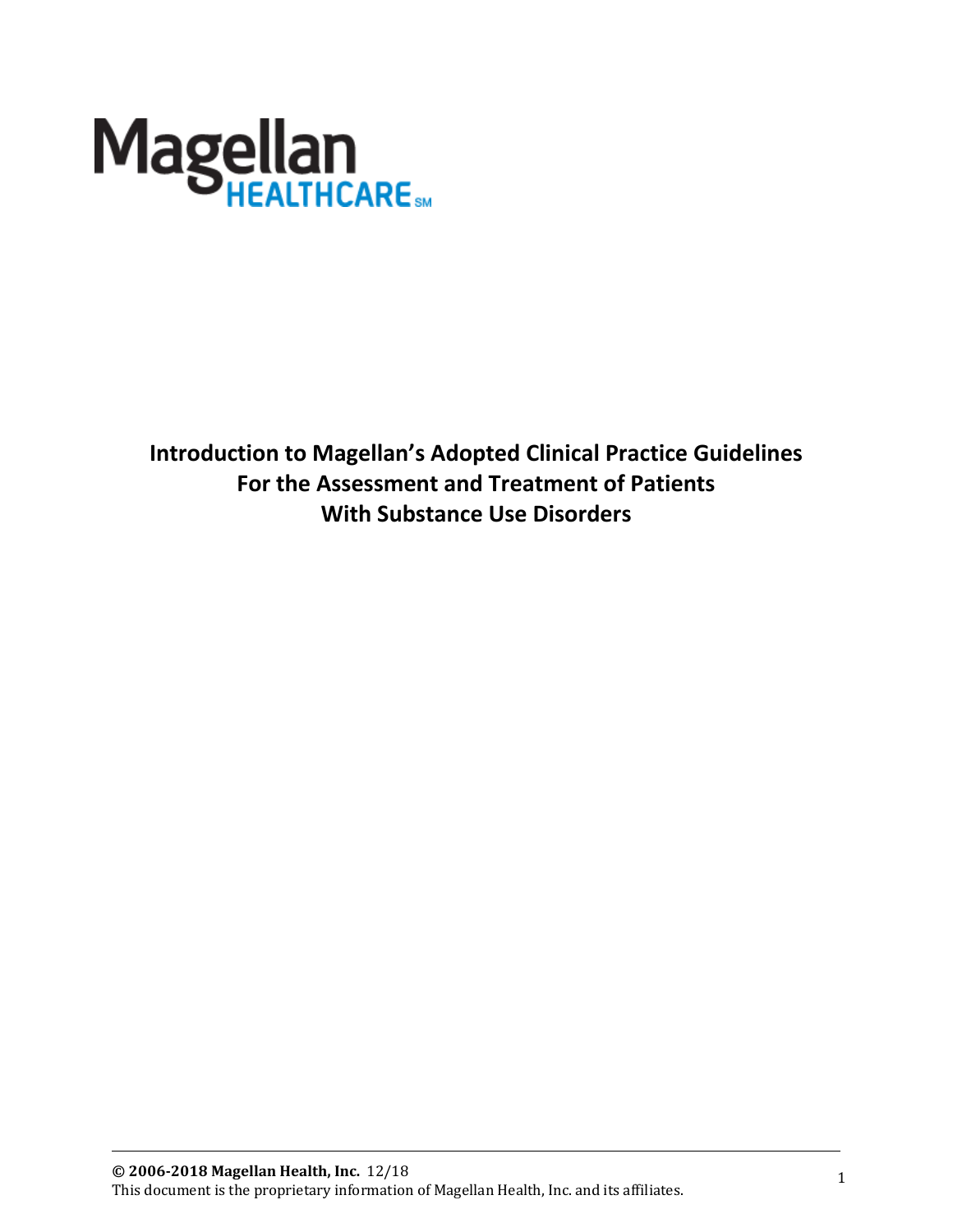# **Table of Contents**

| $Introduction 33$                                                                   |  |
|-------------------------------------------------------------------------------------|--|
|                                                                                     |  |
| 03 meta Diagnostic and Statistical Manual of Mental Disorders Fifth Edition (DSM-5) |  |
|                                                                                     |  |
|                                                                                     |  |
|                                                                                     |  |
|                                                                                     |  |
|                                                                                     |  |
|                                                                                     |  |
|                                                                                     |  |
|                                                                                     |  |
|                                                                                     |  |
| Healthcare Effectiveness Data and Information Set (HEDIS) Measure: Initiation of    |  |
|                                                                                     |  |
|                                                                                     |  |
|                                                                                     |  |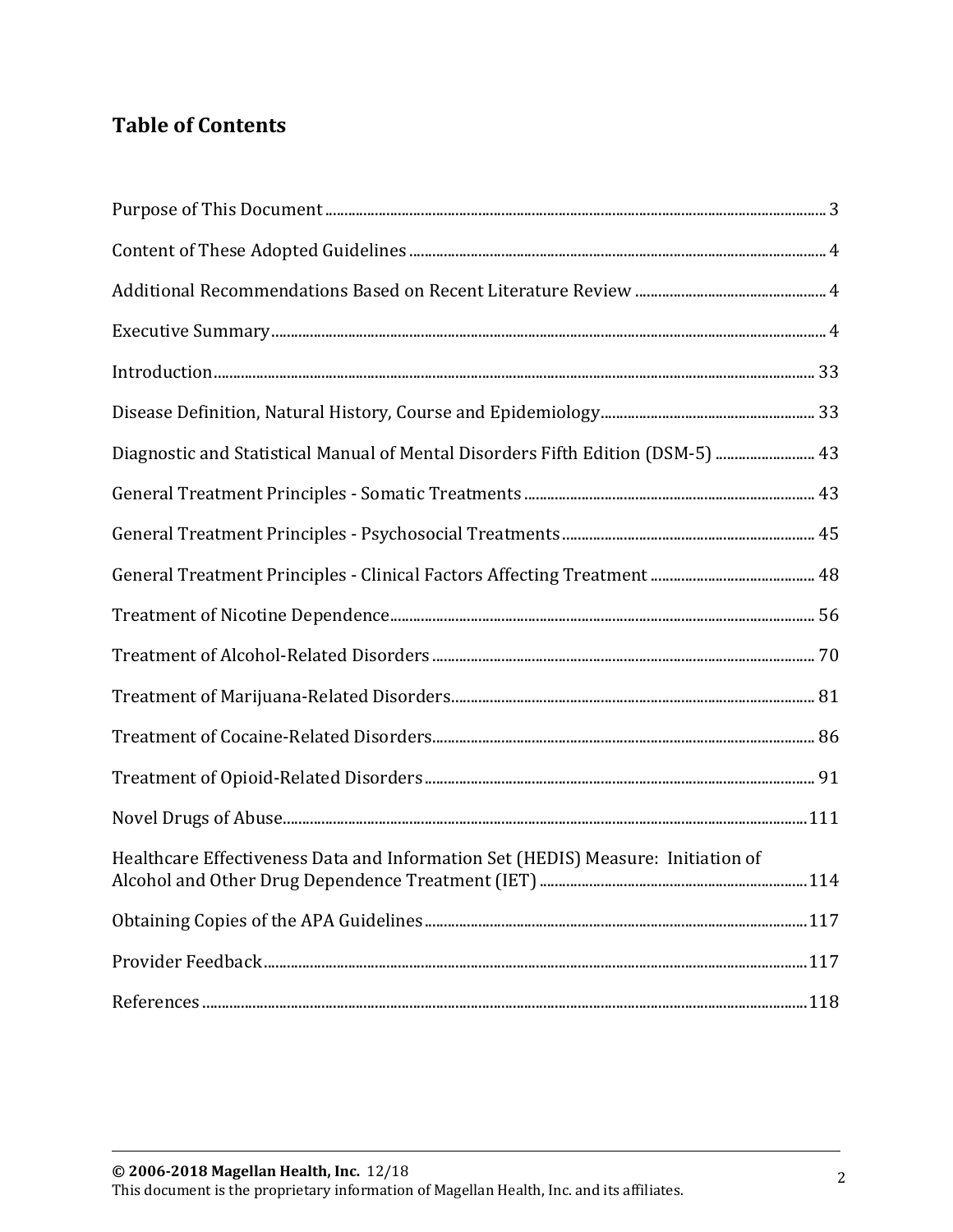# **Magellan Healthcare Clinical Practice Guideline Task Force**

Shareh Ghani, M.D. Deborah Heggie, Ph.D. Steven Jenkusky, M.D., M.A., F.A.P.A. Louis A. Parrott, M.D., Ph.D.

## <span id="page-2-0"></span>**Purpose of This Document**

Magellan Healthcare has adopted the American Psychiatric Association's (APA) *Practice Guideline for the Treatment of Patients With Substance Use Disorders, Second Edition* (2006), *Treating Substance Use Disorders: A Quick Reference Guide* (2006), and *Guideline Watch (April 2007): Practice Guideline for the Treatment of Patients With Substance Use Disorders, 2nd Edition.* These guidelines serve as an evidence-based framework for practitioners' clinical decision-making with adult patients who have a substance use disorder. The APA guideline and reference guide are among the most comprehensive, evidence-based clinical practice guidelines (CPGs) for these disorders, and are widely used. The guideline and reference guide cover most areas of psychiatric management of patients with these disorders, including topics from clinical features and epidemiology to numerous aspects of treatment approach and planning. Since this guideline and its reference guide are broadly accepted by managed behavioral healthcare organizations (MBHOs), this adoption will minimize the burden on practitioners participating in multiple MBHOs. The adopted guidelines and Guideline Watch are 10 and 9 years old, respectively, and the APA has not yet updated them. Magellan has updated this Introduction to reflect current knowledge and practice.

As with all guidelines, the adopted guidelines and Magellan's Introduction augment, but do not replace, sound clinical judgment. As a matter of good practice, clinically sound exceptions to the treatment guidelines are noted in the member's record. Additionally, this guideline does not supersede Food and Drug Administration (FDA) determinations or other actions regarding withdrawal or approval for specific medications or devices, and their uses. It is the responsibility of the treating clinician to remain current on medication/ device alerts and warnings issued by the FDA and other regulatory and professional bodies, and to incorporate such information in his or her treatment decisions.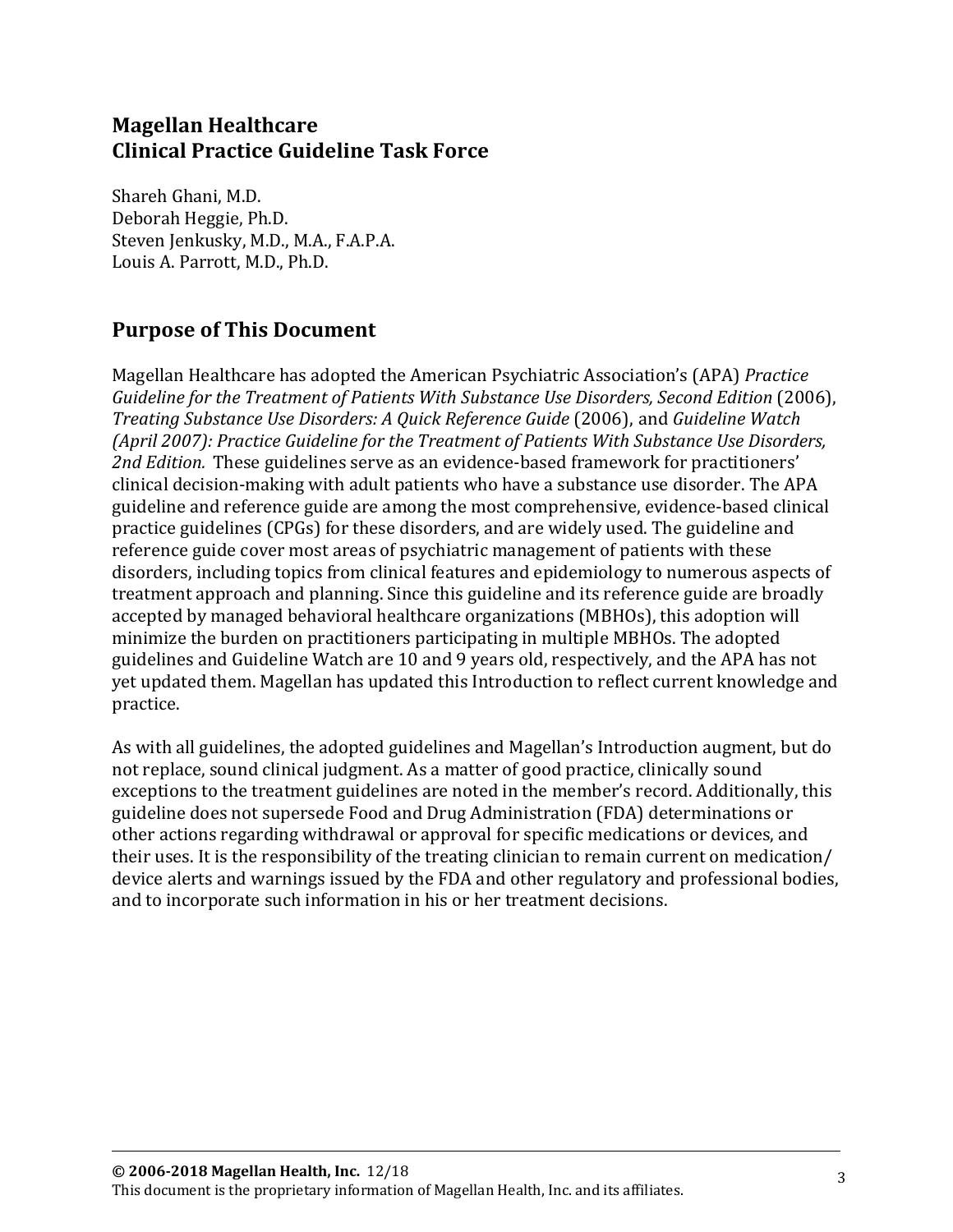# <span id="page-3-0"></span>**Content of These Adopted Guidelines**

The APA 2006 substance use disorders guidelines cover the assessment and treatment of substance use disorders for the following major substances of abuse:

- Nicotine
- Alcohol
- Marijuana
- Cocaine
- Opioids
- Novel Drugs of Abuse

# <span id="page-3-1"></span>**Additional Recommendations Based on Recent Literature Review**

The APA guideline is based on a literature review through February 2005. Magellan conducted a further review of the clinical literature on assessment and treatment of substance use disorders – including use or abuse of alcohol, cocaine, cannabis, tobacco, opioids, and novel drugs – published through November 2016. Key relevant recommendations from this more recent review are included and summarized below. Magellan encourages providers to become familiar with this information as well as the information in the APA Guideline and Guideline Watch.

## <span id="page-3-2"></span>**Executive Summary**

*(Discussion of changes/new information in this updated guideline)*

### *Epidemiology*

The national epidemic of prescription opioid abuse and heroin use has been recently addressed in the United States by the Comprehensive Addiction and Recovery Act of 2016 (CARA). Congress acted due to the large number of overdoses from heroin, prescription drugs, and opioid pain relievers that surpassed car accidents as the leading cause of injuryrelated death in the United States [\(https://www.govtrack.us/congress/bills/114/s524\)](https://www.govtrack.us/congress/bills/114/s524). Information from the most recent National Survey on Drug Use and Health (NSDUH) provides key substance use indicators in the United States (SAMHSA, 2016).

The Substance Abuse and Mental Health Services Administration (SAMHSA, 2016) has made changes to the *2015 National Survey on Drug Use and Health (NSDUH)* to improve the quality of data collected. This "break in trends" leads to difficulty in comparing current estimates with those from earlier years; a new baseline for some substances begins with this latest survey (SAMHSA, 2016). For marijuana, cocaine, and heroin use, trends continue for estimates considered comparable with those in past years. The new survey includes changed questions about particular measures as well as changes in eligibility of respondents (SAMHSA, 2016). The new report also includes information on new topics not included in past surveys. Some of the changes are: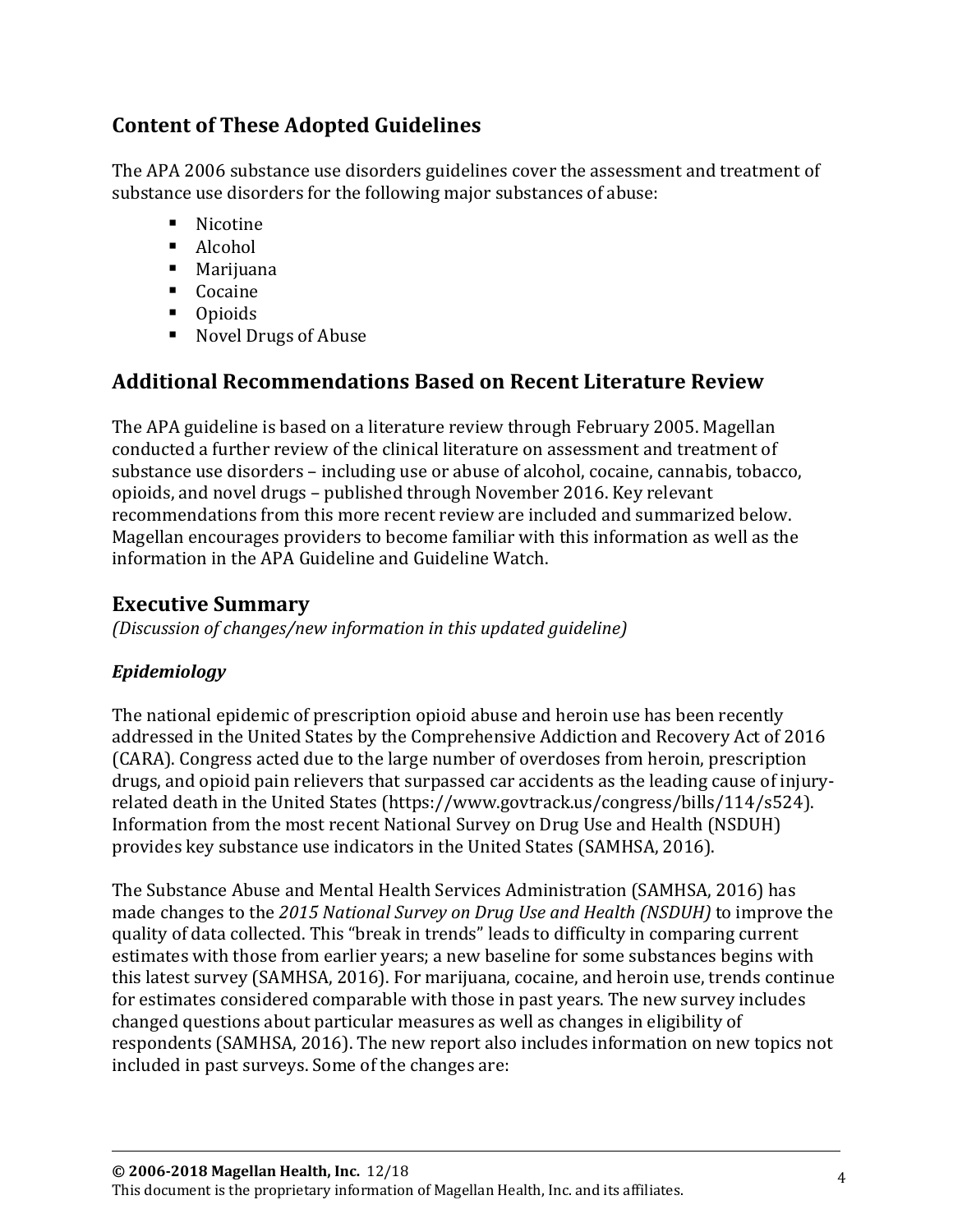- Instead of separate questions about chewing tobacco and snuff, these are combined into questions about smokeless tobacco; new smokeless tobacco questions include questions about "snus" (smokeless tobacco pouches placed under top lip).
- To ensure consistency with the National Institute on Alcohol Abuse and Alcoholism (NIAAA), the 2015 NSDUH lowered the threshold for determining binge alcohol use for females from five to four or more drinks on an occasion (the threshold remains at five or more drinks on an occasion for males).
- Questions for "Molly" (Ecstasy), ketamine, tryptamines, alpha-methyltryptamine, "Foxy" (5-MeO-DIPT), and salvia divinorum are now included in the hallucinogens section rather than the special drugs section.
- The inhalant section includes estimates beginning with 2015 data for specific inhalants, i.e., felt-tip pens and computer keyboard cleaner ("air duster").
- Questions about methamphetamine are now separate from the prescription drug items in the 2015 survey because most of it is both produced and consumed illicitly in the U.S.; a new baseline begins with 2015 for estimates of dependence or abuse of methamphetamine.
- Changes to prescription drug measures necessitated a new baseline for measures in the four categories of prescription drugs, i.e., pain relievers, tranquilizers, stimulants, and sedatives. Questions for prescription drug misuse now refer to a 12 month reference period rather than a lifetime reference period. In the 2015 survey, misuse of prescription drugs refers to using the drug "in any way a doctor did not direct you to use it" (e.g., in a greater amount than prescribed or for a longer period of time) (SAMHSA, 2016).

A summary of key findings from SAMHSA's 2015 NSDUH follows below:

- **Illicit Drug Use** Questions about seven of ten illicit drug categories (hallucinogens, inhalants, methamphetamine, prescription pain relievers [misuse of], tranquilizers, stimulants, and sedatives) include changes in measurements affecting comparability with earlier years. The 2015 estimates show 10.1 percent of Americans aged 12 and older used an illicit drug in the past 30 days (27.1 million people), and among young adults aged 18-25, approximately 1 in 5 were current users of illicit drugs (22.3%). Key measurements did not change for **marijuana, cocaine, and heroin**, and estimates of the use of these are comparable with those from past years (SAMHSA, 2016).
	- o *Hallucinogens* include LSD, PCP, peyote, mescaline, psilocybin mushrooms, "Ecstasy" (MDMA or "Molly"), ketamine, "FOXY" (DMT/AMT), and *Salvia divinorum*. An estimated 1.2 million people representing 0.5% of the population aged 12 or older were current users of hallucinogens in 2015. The age group with the largest percentage of its members using hallucinogens was the 18-25 years of age group (SAMHSA, 2016).
	- o *Inhalants* used to get high include substances, e.g., computer keyboard cleaner, felt-tip pens, glue, nitrous oxide, cleaning fluids, spray paint, etc. Approximately half a million people aged 12 or older were current users of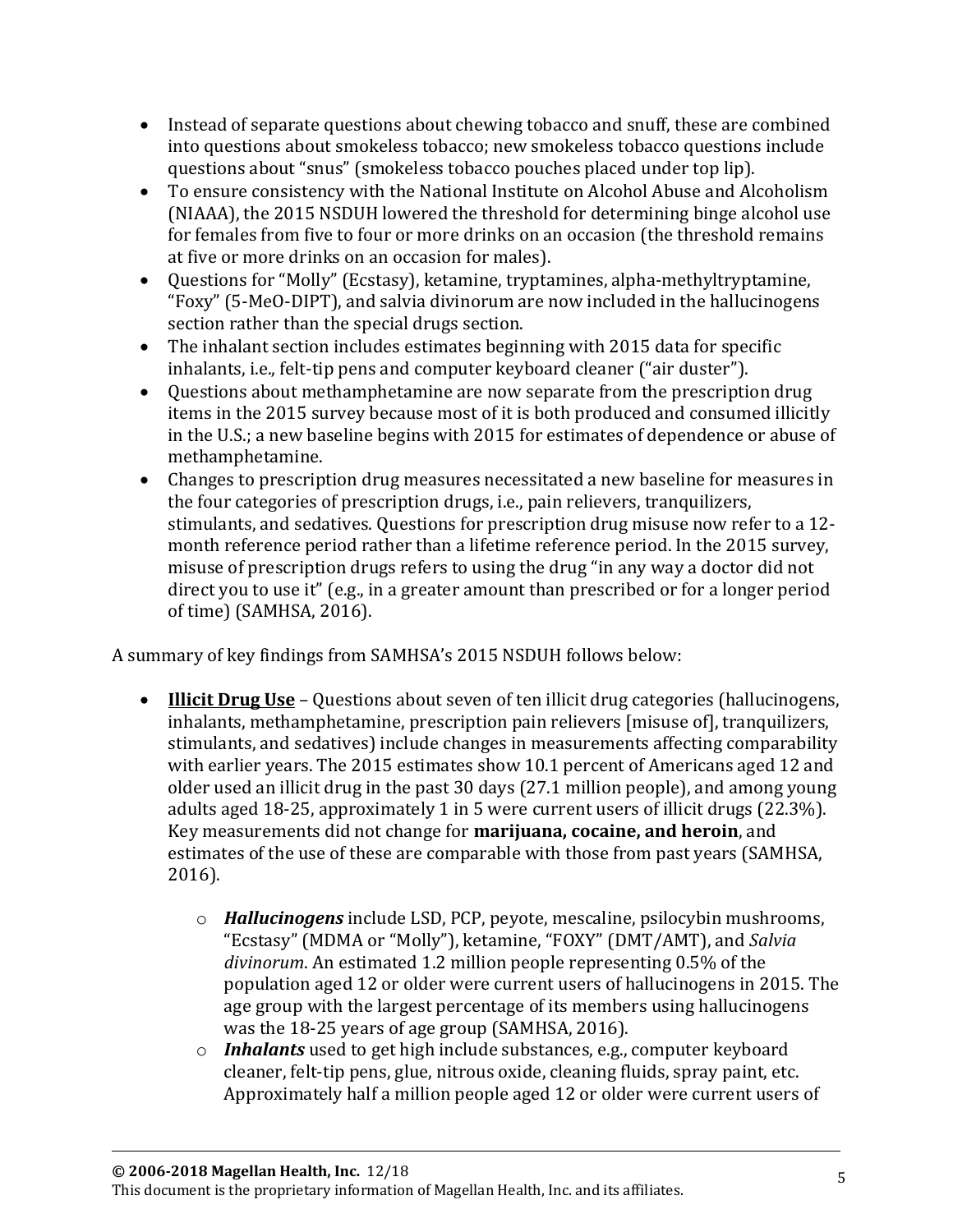inhalants in 2015, representing 0.2% of that population. The age group with the most common use was the 12-17 years of age group (SAMHSA, 2016).

- o Currently, in the U.S. the production and distribution of most *methamphetamine* is illicit rather than through the pharmaceutical industry. An estimated 897,000 people aged 12 or older were current users of methamphetamine in 2015, representing 0.3% of this population. The age groups with the largest percentage of members using methamphetamine were the 18 to 25 and the 26 or older age groups (SAMHSA, 2016).
- o In 2015, 1.4% of people aged 12 or older were misusers of *prescription pain relievers,* which represents 3.8 million people aged 12 or older. Out of this group, those with the highest percentage of misusing pain relievers in the past 30 days were from 18 to 25 years of age (SAMHSA, 2016).
- o Among people aged 12 or older in 2015, *tranquilizers* were misused by an estimated 1.9 million people, who represented 0.7% of that age group. Within this age group, the 18-25 year-old group had the largest percentage of its members misusing tranquilizers (SAMHSA, 2016).
- o *Stimulants* were currently misused in 2015 in an estimated 1.7 million people aged 12 or older, representing 0.6 percent of this population. The 18- 25 year-old age group had the largest percentage of its members misusing stimulants (SAMHSA, 2016).
- o In 2015, 0.2% of the population aged 12 or older misused *sedatives*, representing an estimated 446,000 people. The 18-25 and 26 or older age groups had the largest percentages of their members misusing sedatives (SAMHSA, 2016).
- o The 2015 illicit drug use estimate is highest for *marijuana* use (22.2 million current marijuana users aged 12 or older and 8.3% of people aged 12 or older). This is similar to the 2014 percentage and higher than the percentages from 2002-2013. The survey shows this increase in marijuana use among people 12 or older reflects the increase by adults aged 26 or older and, to not so great an extent, increases in use among those aged 18-25 (SAMHSA, 2016).
- o Among people aged 12 or older in 2015, an estimated 1.9 million were current users of *cocaine*; that number includes approximately 394,000 current users of crack cocaine. An estimated 0.7 percent of people aged 12 or older were current users of cocaine in 2015 while 0.1% currently used crack cocaine. These estimates were similar to estimates in years between 2007 and 2013, but were higher than the estimates in 2014. Additionally, the estimates of both cocaine and crack use in 2015 were lower than estimates between 2002 and 2006 (SAMHSA, 2016).
- o In 2015, approximately 329,000 people aged 12 or older were current *heroin* users, corresponding to approximately 0.1 percent of the population of the same age. Approximately 0.3% of people aged 12 or older in 2015 had past-year use of heroin, representing approximately 828,000 people. Although the estimate of current heroin use in people aged 12 or older in 2015 was similar to the estimates between 2010 and 2014, it was higher than in most years between 2002 and 2009. Additionally, past-year heroin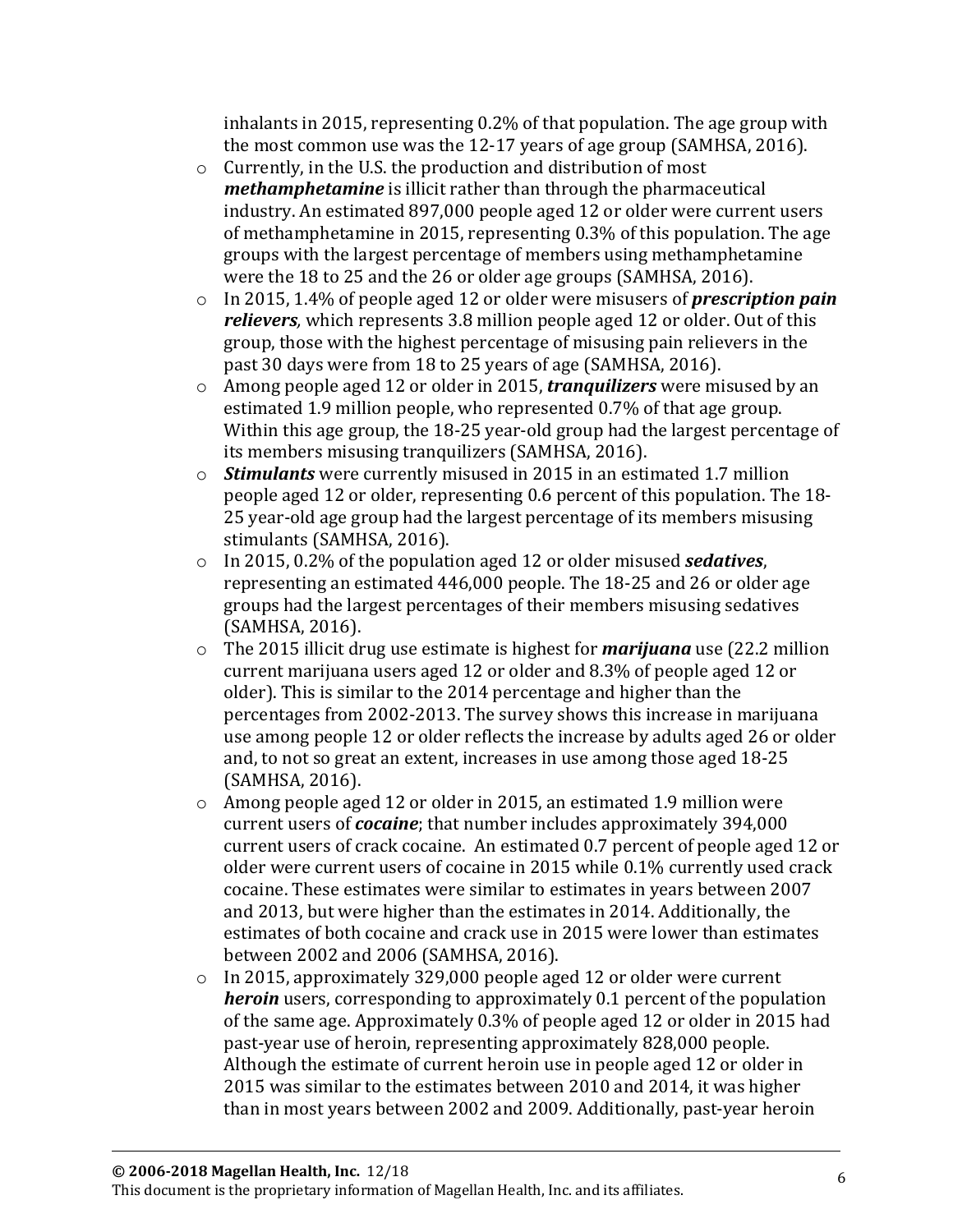use in 2015 was higher than during 2002-2008, but similar to 2009-2014. The survey indicates larger increases in heroin use among adults aged 26 or older and smaller increases among young adults aged 18 to 25 (SAMHSA, 2016).

The Centers for Disease Control and Prevention (CDC) reported increases in drug and opioid overdose death in the United States from 2000 – 2014 in the January 1, 2016 Morbidity and Mortality Weekly Report (*MMWR*). Information in the report noted significant increases in drug overdose deaths from 2013 to 2014, with opioid overdose deaths as the main factor in the increase. Increases in death rates were 9% for natural and semi-synthetic opioids, 26% for heroin, and 80% for synthetic opioids including illicit fentanyl and synthetic opioid pain relievers other than methadone (CDC, 2016).

- o The CDC reported an epidemic of drug overdose (poisoning) deaths in the United States, with the rate of deaths from drug overdoses increasing 137% from the year 2000. The rate of overdose deaths involving opioids (opioid pain relievers and heroin) increased by 200% (CDC, 2016). Drug overdose deaths occurring the in the U.S. during 2014 totaled more than 47,000, representing a one-year increase of 6.5%, while opioid overdose deaths increased by 14% (CDC, 2016).
- $\circ$  In 2014, drug overdoses in the U.S. were greater than during any previous year on record. The number of drug overdose deaths in the U.S. in 2014 was approximately one and a half times more than the number of motor vehicle crashes. The main drugs associated with overdose deaths were opioids, primarily heroin and prescription pain relievers, (e.g., oxycodone and hydrocodone) (CDC, 2016). From 2013 to 2014, overdose death from oxycodone and hydrocodone increased by 9% (CDC, 2016).
- o The increase in heroin use (tripling in 4 years) related to opioid pain reliever misuse **may** be due to increased availability, high purity, and relatively low price (CDC, 2016).
- o Illicit fentanyl, often combined with heroin or sold as heroin, **may** be a contributor to the recent increases in drug overdose deaths involving heroin (CDC, 2016).
- **Tobacco Use**
	- o As reported by SAMHSA, tobacco use continues to be the leading cause of preventable death in the U.S. Among people aged 12 or older in 2015, 66.3% of past-month tobacco users were current cigarette smokers, while not using any other tobacco products. Among past-month tobacco users in the same age group, 15% smoked cigarettes while also using other tobacco products and 18.8% used only tobacco products other than cigarettes (SAMHSA, 2016).
	- o Among people aged 12 or older in 2015, about 20% were current **cigarette smokers** compared with 24% to 26% who were current cigarette smokers in years from 2002 to 2008. A decline in current use of cigarettes has occurred in adolescents aged 12 to 17, young adults aged 18 to 25, and in those aged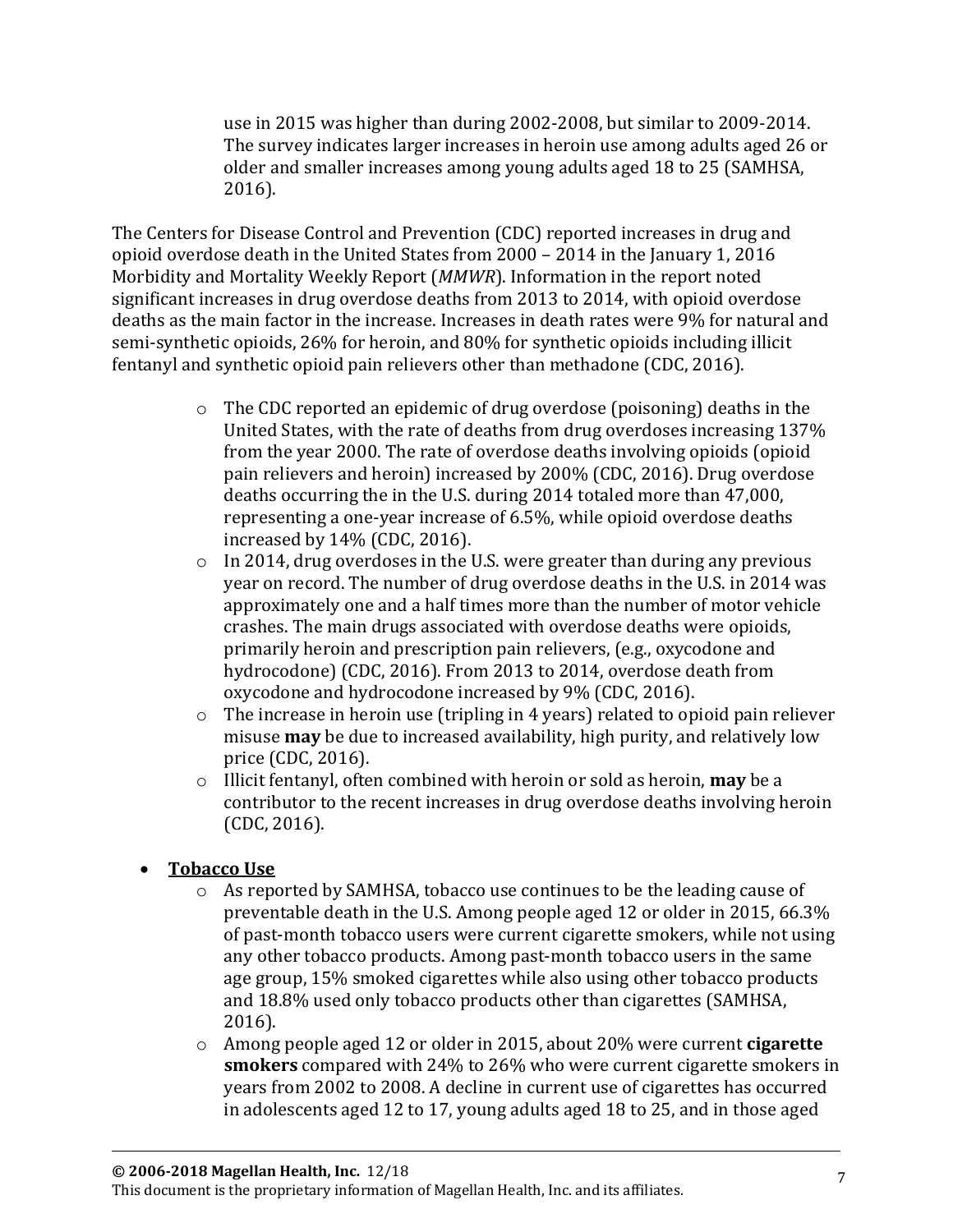26 or older. NSDUH reports that part of this decline reflects the use of electronic vaporizing devices, e.g., e-cigarettes, for delivering nicotine (SAMHSA, 2016).

- o In 2015, 4.7% and 0.8% of people aged 12 or older were current **cigar smokers** and **pipe tobacco smokers,** respectively. The 2015 percentage for cigar smokers was lower than in most of the years between 2002 and 2012 while similar to the percentages in 2013 and 2014. The percentage of people who were current pipe tobacco smokers in 2015 was similar to the percentages in most years between 2001 and 2014 (SAMHSA, 2016).
- o About 3.4% of people aged 12 or older in 2015 were current users of **smokeless tobacco**, e.g., snuff, chewing tobacco, and snus. The 18-25 yearold age group had the largest percentage of its members using smokeless tobacco (SAMHSA, 2016).
- o The U.S. Food and Drug Administration (FDA) finalized a rule, effective August 8, 2016, extending its authority to regulate the manufacturing, distribution, and marketing of all tobacco products, including e-cigarettes, cigars, hookah (waterpipe tobacco), pipe tobacco, nicotine gels, and dissolvables (FDA, 2016). The FDA's goal is the protection of Americans from disease and death related to tobacco use. Although the FDA recognizes that some tobacco products **may** have less toxicity, it also notes a need for more evidence. For example, the FDA acknowledges both benefits and risks of products, e.g., e-cigarettes, which **may** be less harmful than conventional cigarettes, but they **may** prompt young people to become addicted to nicotine. Vaporizers, vape pens, hookah pens, e-cigarettes, e-pipes and other Electronic Nicotine Delivery Systems (ENDS) are affected by the FDA regulation.

### • **Alcohol Use**

- $\circ$  In 2015, more than half (51.7%) of people aged 12 and older reported any use of **alcohol** in the past month. This estimate of current alcohol use was similar to the estimate in the years from 2005 to 2013, but it was lower than the estimate in 2014 (SAMHSA, 2016).
- o In 2015, approximately 25% of people aged 12 or older were estimated to be binge alcohol users. **Binge alcohol use** for males is defined as drinking five or more drinks on the same occasion on at least one day in the past 30 days; for females, the threshold is four drinks rather than five drinks. About 5.8% of adolescents aged 12 to 17 years were current binge drinkers in 2015, and an estimated 39% of young adults aged 18 to 25 were current binge alcohol drinkers in the past month. Almost 25% of adults aged 26 or older were also current binge alcohol drinkers (SAMHSA, 2016).
- o The 2015 NSDUH defines **heavy alcohol use** as "binge drinking on 5 or more days in the past 30 days" based on the thresholds described above (SAMHSA, 2016; p. 18). The estimated percentage of the population aged 12 or older who were heavy alcohol users in 2015 was 6.5%. Percentages for specific age groups in 2015 were 0.9%, 10.9%, and 6.4% for adolescents aged 12 to 17,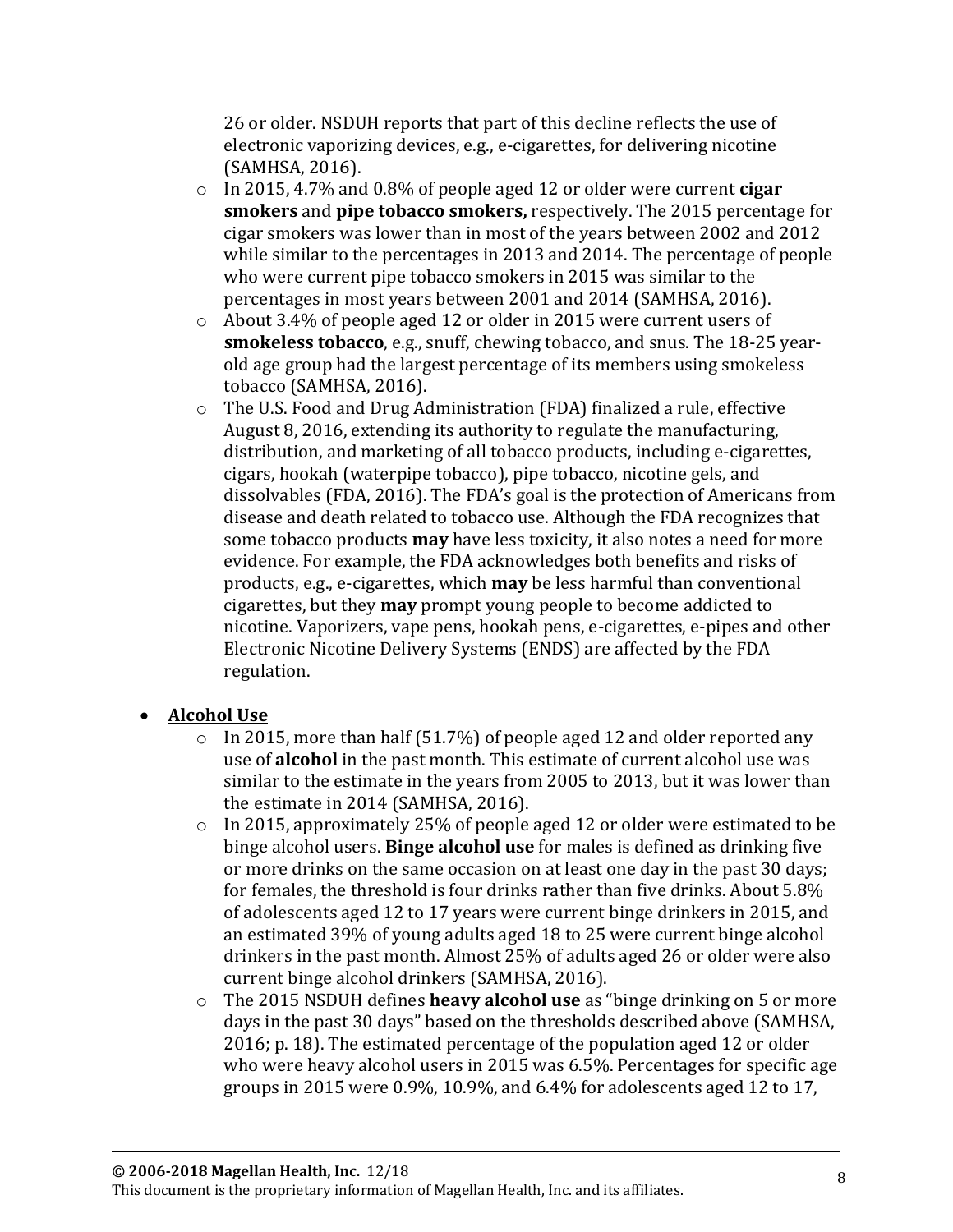young adults aged 18 to 25, and adults aged 26 or older, respectively (SAMHSA, 2016).

o Although **underage alcohol use** is prohibited in all 50 states and the District of Columbia, 20.3% of people aged 12 to 20 were reported drinking alcohol in the past month (lower than the percentages in 2002 through 2014). Among this age group, 13.4% and 3.3% were binge drinkers or heavy drinkers, respectively (SAMHSA, 2016).

### • **Substance Use Disorders**

- $\circ$  In 2015 among people aged 12 or older, 7.8% had a substance use disorder (SUD) in the past year. Out of this group, approximately 75% had an alcohol use disorder and about 33.3% had an illicit drug use disorder. Of those who had SUDs in the past year, approximately 12.5% had both an alcohol use disorder as well as an illicit drug use disorder (SAMHSA, 2016).
- o In 2015 among people aged 12 or older who had a past-year illicit drug use disorder, the largest numbers of people had disorders related to the use of marijuana and the misuse of prescription pain relievers (SAMHSA, 2016).

An October 2015 News Release by the National Institutes of Health (NIH) reported that surveys conducted by the National Institute on Alcohol Abuse and Alcoholism show that, "marijuana use in the United States has risen rapidly over the past decade, with about 3 in 10 people who use marijuana meeting the criteria for addiction" (NIH, 2015). The report discussed how the "changing cultural norms related to marijuana use" may create "public health challenges related to addiction, drugged driving and access to effective treatment" (NIH, 2015).

Marijuana is the most commonly used illicit drug. On August 11, 2016, the United States Drug Enforcement Administration (DEA) denied petitions to reschedule marijuana under the Controlled Substances Act (Drug Enforcement Administration, 2016). Marijuana continues its classification as a Schedule 1 controlled substance with high dependency potential and no accepted medical use. Although marijuana is illegal under federal law, its recreational use is legal in eight states and the District of Columbia. Currently 28 states, the District of Columbia, Guam and Puerto Rico have enacted laws to legalize the medical use of marijuana for indications such as pain management, treatment of nausea/vomiting, glaucoma, etc. (ProCon.Org, 2016). Additionally, limited-access marijuana products (low tetrohydrocannabidiol [THC]/high cannabidiol [CBD] are approved in 17 states for "medical reasons in limited situations or as a legal defense" (National Conference of State Legislatures, 2016). The DEA has expanded the number of DEA-registered marijuana manufacturers to foster research on its use. The American Medical Association (AMA) continues to support further studies of medical marijuana use in patients who have serious conditions where evidence **suggests** possible efficacy.

### *General Treatment Principles – Somatic Treatments*

A recent article discussed the role of medication-assisted treatment for alcohol use disorders and opioid dependence in primary care (Lee et al., 2015). With primary care as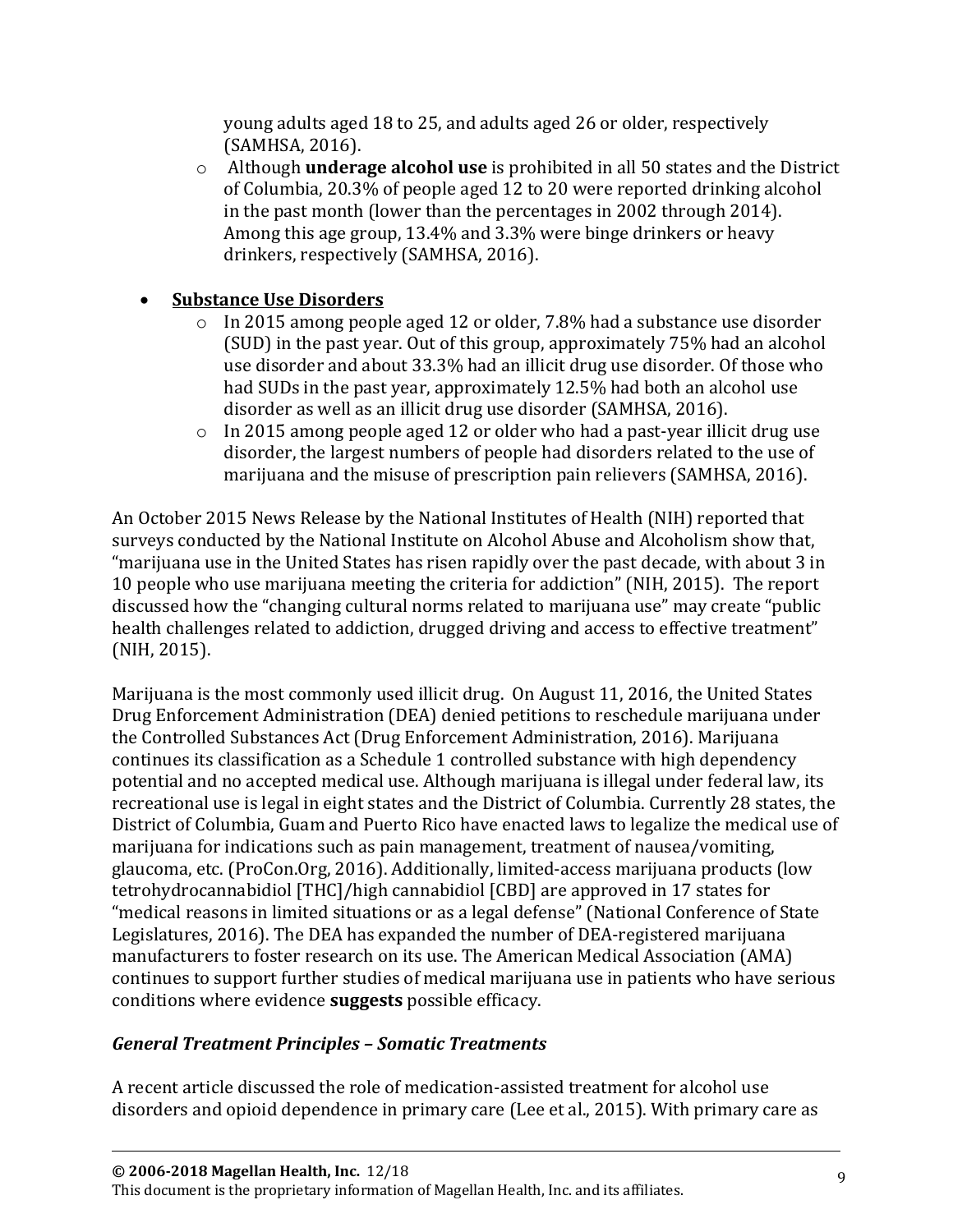the entry point for many patients suffering from chronic substance related and addictive disorders, primary care health providers can address substance use disorders by screening, prevention, diagnosis, and disease management, including the use of pharmacotherapies in combination with counseling and behavioral therapies, and relapse prevention. Due to the national public health crisis surrounding opioid misuse and abuse, the importance in providing evidence-based effective prevention, care, and treatment is paramount. At present, many patients are referred to specialty care providers, but they often are lost in "the gap between primary care and specialty treatment systems" (Lee et al., 2015, p. 1). They may either undergo detoxification without transition to a treatment/support program or receive psychosocially-based treatment only, after which they relapse to substance use. Authors noted a clinical trial comparing alcohol care management delivery in primary care to specialty addiction treatment, which found that the intensive care and pharmacotherapy in a primary care setting provides "better clinical outcomes for patients with alcohol use disorders than those obtained in addiction specialty care" (Lee et al, 2015, p. 2).

The epidemic of opioid-related deaths with its rising death toll compares to the acquired immune deficiency syndrome (AIDS) crisis in that it requires a large scale, highly coordinated response (Williams and Bisaga, 2016). Patients with opioid use disorder (OUD) receive medical treatment for withdrawal during detoxification, followed by discharge referrals to medication-free outpatient or residential care; most of the patients not receiving medication-assisted treatment (MAT) relapse and are at risk of overdose death. Williams and Bisaga discussed "enlargement of the network of professionals authorized to deliver treatment and broadened access to MAT through such avenues as specialized community pharmacies, telemedicine, and hub-and-spoke systems of care" (Williams and Bisaga, p. 814).

### *General Treatment Principles – Psychosocial Treatments*

Past studies have shown that a computer-based therapeutic education system (TES) including media technologies, e.g., internet and mobile devices, **may** be effective in the treatment of problematic substance use disorders. A recent trial examined how baseline demographic and behavioral characteristics of participants from a methadone maintenance treatment program (n=169) predict treatment outcomes of TES (Kim et al., 2015). Participants were randomized to one of two groups: (1) standard treatment (i.e., counseling once per week during first 4 weeks, followed by every other week over 52 weeks) alone, or (2) reduced standard treatment plus TES, where TES replaced the first half of each counseling session. Analyses showed baseline characteristics of subgroups who most benefit from the reduced standard plus TES condition compared to the standard alone treatment: employed patients, highly anxious patients, and those ambivalent about substance use (Kim et al., 2015).

#### *General Treatment Principles – Clinical Factors Affecting Treatment*

A recent study compared smoking status over four years between individuals (n=311,466) with and without behavioral health conditions in a large, integrated healthcare delivery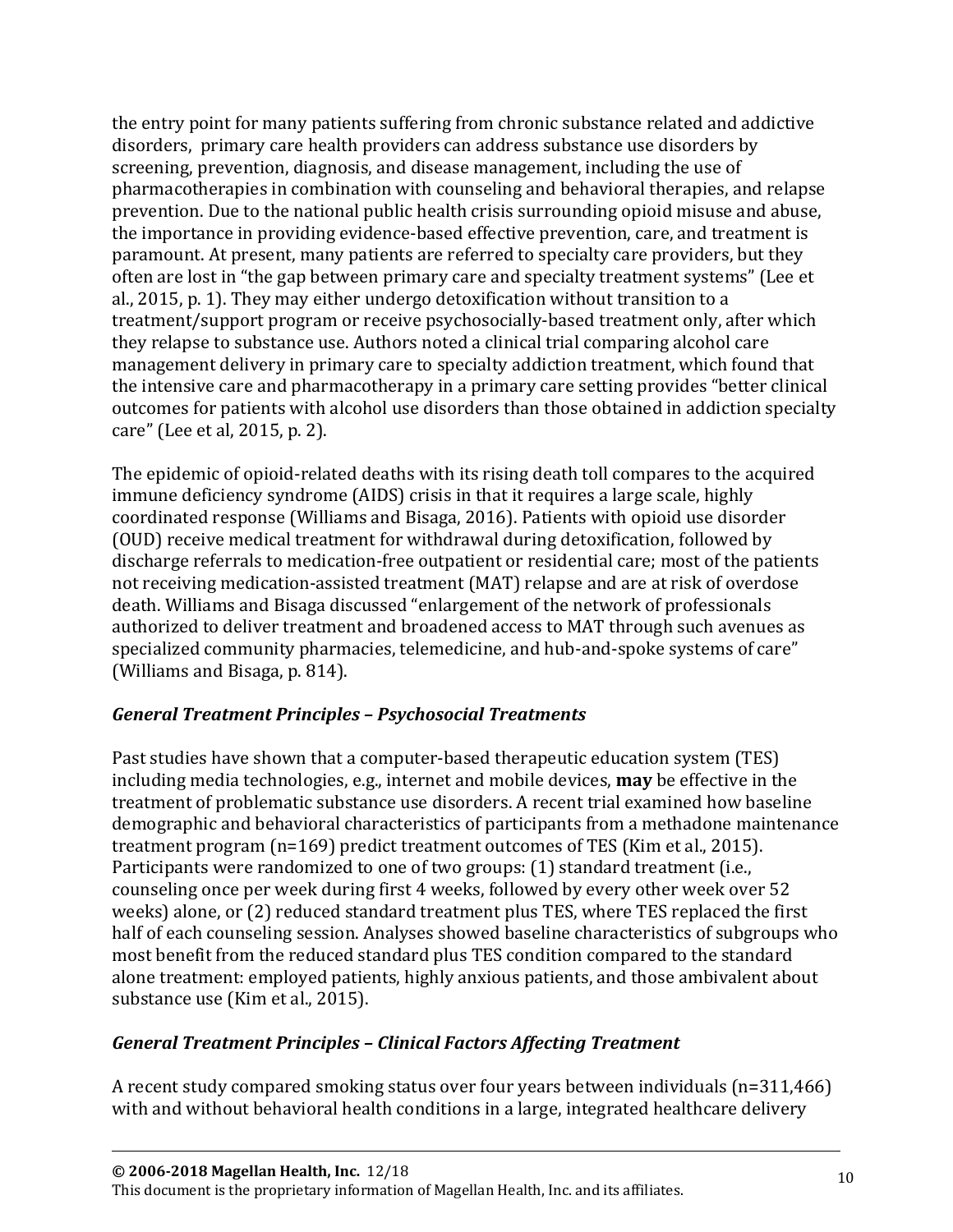system providing access to tobacco treatment (Young-Wolff et al., 2016). In 2010, 10.4% of patients without behavioral health conditions were smokers whereas 20.1% of those with behavioral conditions were current smokers. Although smoking prevalence dropped significantly for both groups from 2010–2013, 33.3% of patients with a substance use disorder continued to smoke in 2013 compared to only 9.2% of those with no behavioral health condition who continued to smoke. The most commonly used tobacco cessation medication used was the nicotine patch, with very low use of bupropion. The use of bupropion did not differ significantly between those with and without a behavioral health condition. Authors highlighted results showing continuing large disparities in smoking between the two groups, noting that access to healthcare does not equate to utilization of tobacco cessation treatments. They further **suggested** use of tobacco cessation treatment within substance use and psychiatry specialty clinics, especially since "quitting smoking is associated with long-term reductions in depression, anxiety, and stress and with improvements in well-being" (Young-Wolff, p. 1000). Authors concluded the need to address the increasing disparities in smoking among those with behavioral health conditions, especially substance use disorders, and "to better facilitate access to, and use of, appropriate and effective tobacco cessation medications as part of standard behavioral health treatment (Young-Wolff, p. 1002).

Other issues related to smoking and mental illness addressed in recent studies include the effect of tobacco use and cessation on psychiatric medications. The dosing of many psychiatric medications is affected when patients quit smoking as well as when they relapse to smoking, and clinicians should watch for related side effects (Ziedonis et al., 2015). Authors provided clinical recommendations for psychiatrists, e.g., listing "tobacco use/tobacco use disorder" in the treatment plan; consideration of a CO meter to assess ongoing progress; and creation of system changes to integrate evidence-based practices and enhance patients' quality of life (Ziedonis et al., 2015). A 2016 study reviewed randomized controlled smoking cessation treatment intervention trials in smokers with serious mental illness (SMI) to provide evidence on both the safety and efficacy of smoking cessation interventions for individuals with serious mental illness (Evins et al, 2015). Authors noted that individuals with SMI should receive treatment to quit smoking, as they smoke with greater prevalence, die earlier due to smoking-related illnesses, and want to and can quit smoking. They concluded that effective treatment for smokers with schizophrenia spectrum disorder includes combined behavioral treatment and varenicline or bupropion with or without nicotine replacement therapy (NRT). Authors noted the need to establish an evidence base for clinical practice guidelines for smoking cessation treatment for subgroups of smokers, e.g., those with major depressive disorders, and bipolar disorder. They also noted the need for future research addressing types of behavioral treatment (Evins et al, 2015). A recent study assessed the effects of elevated depression symptoms among nicotine-dependent smokers during smoking cessation efforts (Reid and Ledgerwood, 2016). In this small controlled trial including nicotinedependent smokers (n=81), authors found that smokers with greater vs. fewer depressive symptoms experienced increased withdrawal and craving while trying to quit smoking even at the start of treatment (monitoring of expired carbon dioxide and brief counseling), with the discomfort making quitting difficult.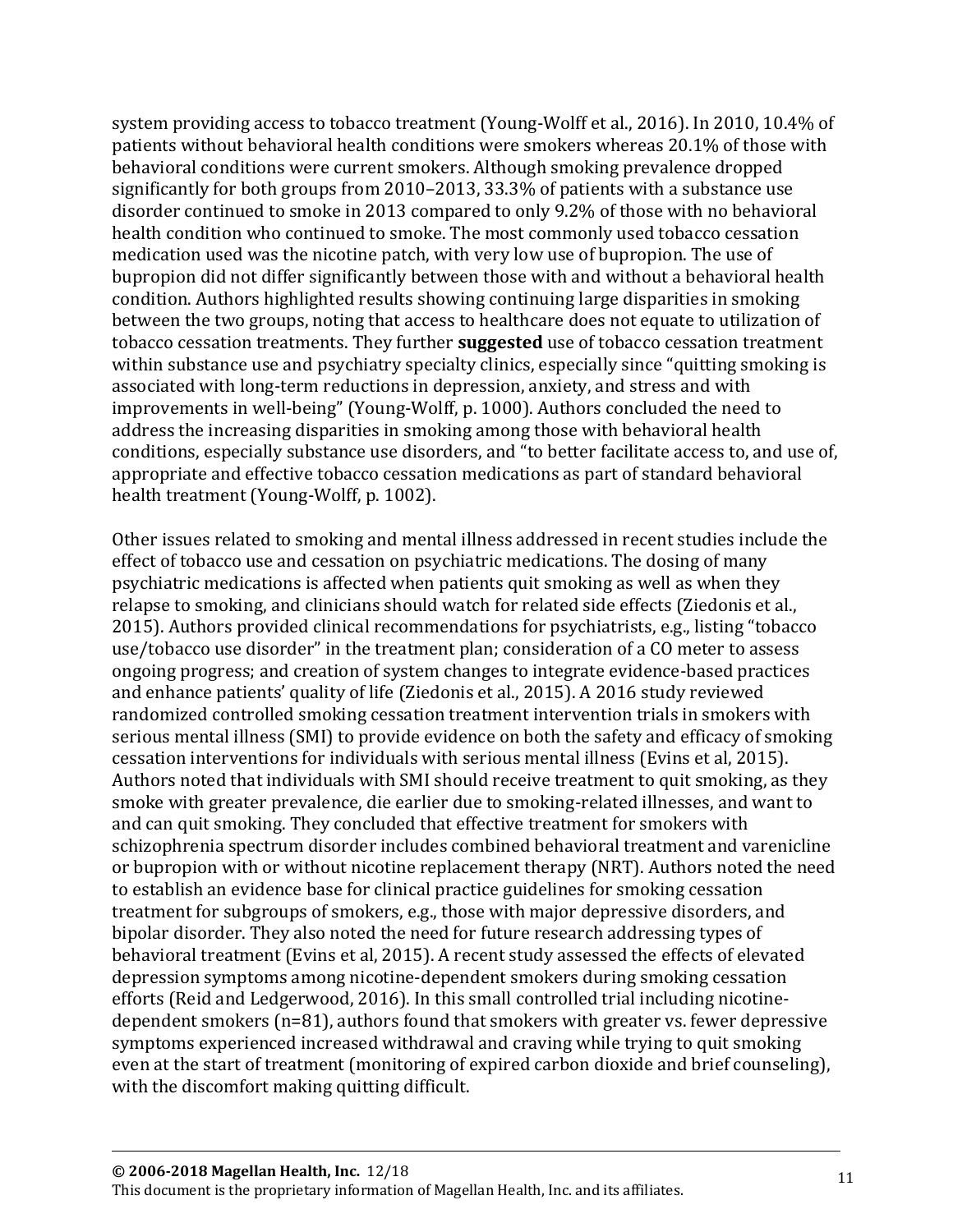Another clinical condition that affects the treatment of tobacco use disorder is obesity. A recent literature review explored the complex relationship between nicotine and body weight regulation (Rupprecht et al., 2015). Authors presented a simplistic model of the relationship between obesity and smoking. Obese smokers are especially susceptible to smoking due to several factors: clustering of unhealthy behaviors, smoking to reduce weight, and enhanced reward seeking. They noted how nicotine increases insulin resistance, central obesity and fat accumulation while contributing to obesity, and proposed "these factors create a cycle promoting nicotine-seeking in the obese population" (Rupprecht et al., p. 291). Authors further reported how reduction of nicotine content in cigarettes **may** "result in the development of obesity and its associated co-morbidities in a subset of smokers." According to the authors, nicotine-reduction policy currently studied as a strategy to reduce the harm caused by tobacco smoke must carefully consider this vulnerable population of obese smokers.

Patients with coronary heart disease (CHD) benefit from psychosocial smoking cessation interventions. Authors examined the efficacy of psychosocial interventions, e.g., counseling, telephone support, and self-help material, for smoking cessation in patients with CHD in an updated Cochrane review including 40 randomized controlled trials (Barth et al., 2015). From this review, authors concluded that psychosocial interventions over a period of more than one month were effective in promoting abstinence for up to one year, whereas brief interventions of less than one-month duration and of low intensity were not effective. Authors **suggested** the need for more studies comparing additional benefits of combined pharmacological interventions, e.g., bupropion and NRT, and psychosocial interventions compared with pharmacological or psychosocial interventions alone in patients with CHD.

Although alcohol dependence and major depressive disorder frequently co-occur, the disorders usually receive separate treatment, resulting in many individuals having poor access to specialized psychiatric treatment (Awan et al., 2015). In a recent report, authors described a pilot implementation and use of integrated care pathways (ICPs) for patients with co-occurring alcohol dependence and major depressive disorder in a clinical setting. The intervention included: psychopharmacological intervention, non-pharmacological intervention, interdisciplinary collaboration, and a project management approach. Authors emphasized the "bottom up" approach, including the "inclusion and engagement of frontline clinicians from the start" and allowing the clinicians to "own" the processes and be accountable for both results and accountability (Awan et al., 2015). Non-psychiatrist physicians specialized in addictions received guidance in assessment and treatment of major depressive disorder, and in complex cases, they were partners with the team psychiatrist. An evaluation of this pilot program showed reduction of symptoms for both alcohol dependence and depression. Authors **suggested** that the ICP is a potentially effective approach in the treatment of concurrent alcohol dependence and major depressive disorder at an academic tertiary care hospital; they noted the need for further research to establish applicability in a variety of settings (Awan et al., 2015).

As a number of states are legalizing both medicinal and recreational marijuana, studies have addressed an important concern about how adolescent marijuana use may affect the development of psychotic symptoms, e.g., hallucinations and paranoia. In a 2016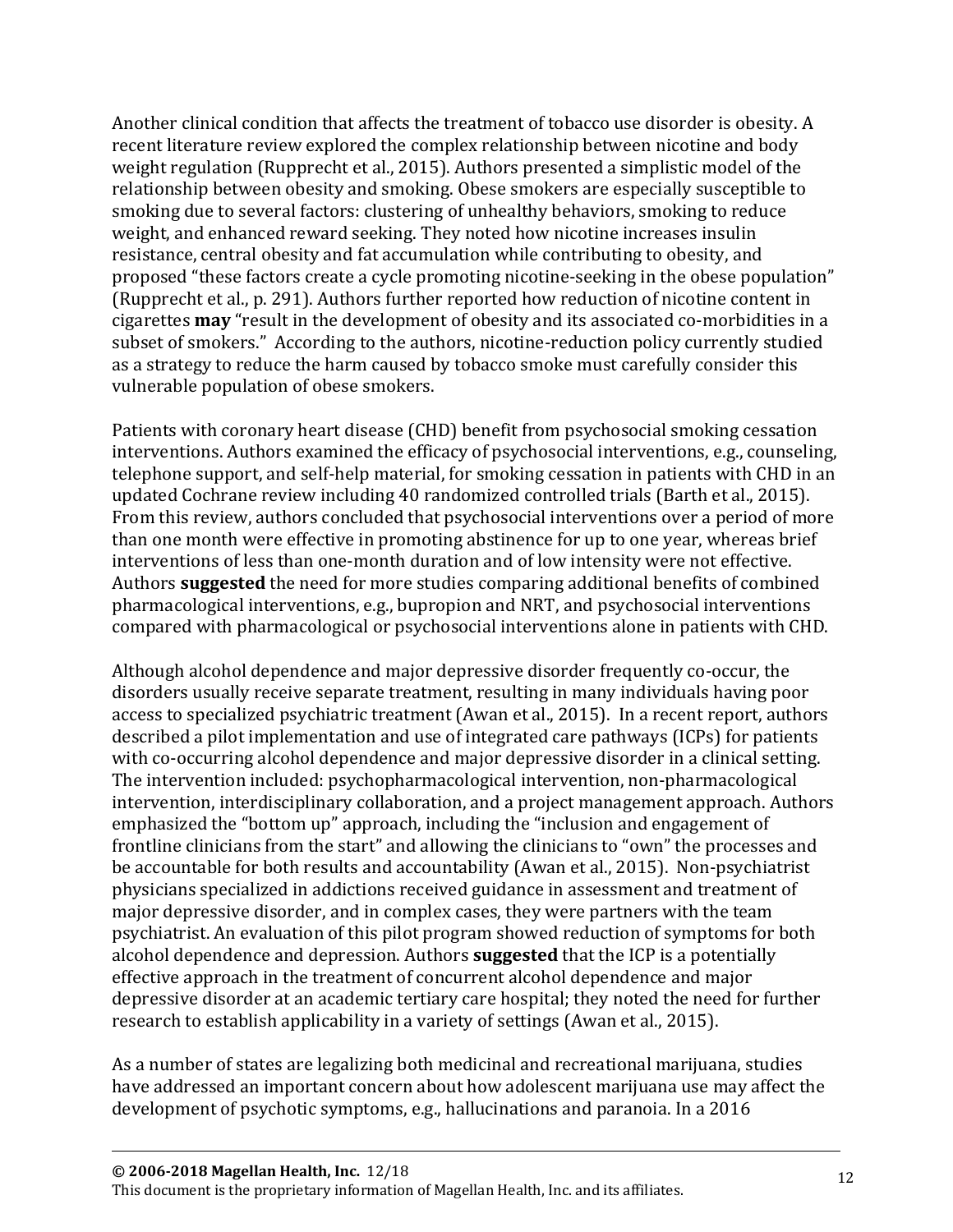longitudinal study, researchers examined whether adolescents regularly using marijuana, i.e., weekly or more often, experienced a systematic increase in their subclinical psychotic symptoms during a period of regular use. They also examined whether the increase was short-lived or sustained following abstinence (Bechtold et al., 2016). The study sample included boys (n=1009) who self-reported frequency of marijuana use, subclinical psychotic symptoms, other substance use, e.g., alcohol, or other illicit drug use, and internalizing and externalizing problems. These were recorded annually from age 13 to 18, with researchers using within-individual change modeling to analyze whether the adolescents reported "an increase in their subclinical psychotic symptoms as a function of their recent and/or cumulative history of regular marijuana use and whether effects were sustained following abstinence" (Bechtold et al., p. 781). Researchers further examined the information for specific features of psychosis. Results found evidence **suggesting** an adolescent's risk of experiencing persistent subclinical psychotic symptoms **may** be increased by regular marijuana use, with this association remaining significant after controlling for changes in current marijuana use and other illicit drug use. Even when adolescents remained abstinent for a year, the effect of prior weekly marijuana use on subclinical psychotic symptoms did not go away, with pronounced effect for paranoia and hallucinations. Researchers concluded that, based on the results of this study, "adolescents are more likely to experience subclinical psychotic symptoms (particularly paranoia) during and after years of regular marijuana use" …and that "perhaps the most concerning finding is that the effect of prior weekly marijuana use persists even after adolescents have stopped using for 1 year" (Bechtold et al., p. 788). They noted the importance of policies and programs "to keep adolescents from engaging in regular marijuana use, as chronic use seems to increase their risk of developing persistent subclinical psychotic symptoms" (Bechtold et al., 2016).

#### *Treatment of Nicotine Dependence*

Effective treatments to stop smoking include both behavioral support and pharmacotherapies, either alone or combined. A 2016 review of 53 randomized or quasirandomized trials from the Cochrane Library compared combined behavioral support (brief advice and counseling) and medication (nicotine replacement therapy [NRT], varenicline, nortriptyline, and bupropion) to usual care or brief advice to determine whether the treatment effect, i.e., abstinence from smoking after 6 months, differed depending on the intervention (Stead et al., 2016). Studies (n=53) included participants (n=more than 25,000) who were smokers recruited from both community and healthcare settings. The analysis, including 52 pooled studies, showed that the combination of behavioral support and pharmacotherapies increased smoking cessation success more than the minimal intervention or usual care. Researchers concluded that combined interventions of pharmacotherapy and behavioral support should be encouraged by clinicians for smokers (Stead et al., 2016).

Another 2016 study reviewed randomized controlled trials (n=29), from the Cochrane Library, comparing the efficacy of nicotine receptor partial agonists, e.g., varenicline and cytisine, to placebo, for helping people (n=13,562) stop smoking (Cahill et al., 2016). Trials comparing the treatment drugs with bupropion and nicotine patches were also included if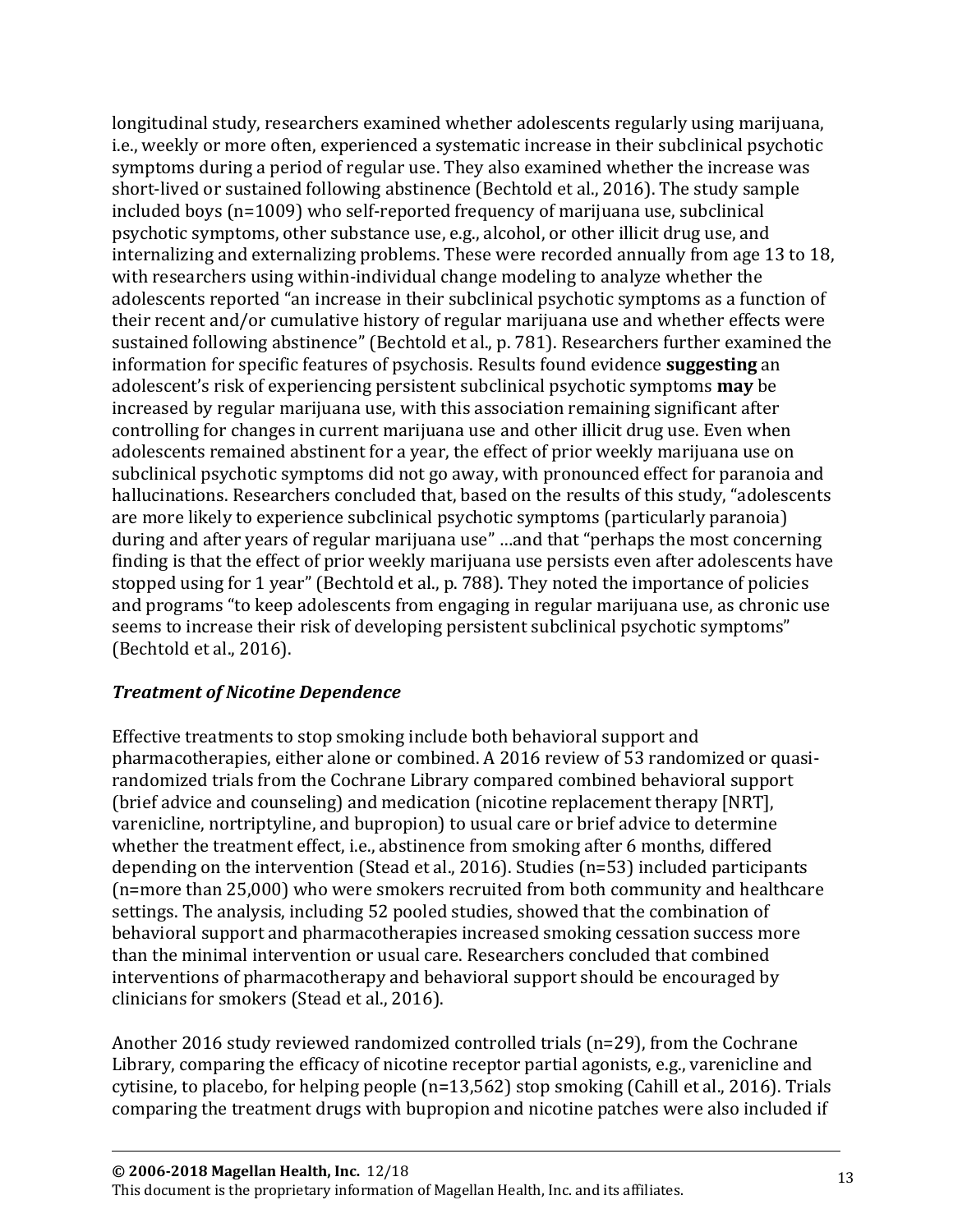available. The follow-up period in all the trials was at least six months from start of treatment and all trials reported at least a follow-up period of six months from the start of treatment. Abstinence from smoking at the longest follow-up was the main outcome measured with results biochemically confirmed (by testing blood or bodily fluids). Cytisine increased the chances of quitting with only modest quit rates. Key results showed that varenicline doubled the chances of quitting smoking compared with placebo while it also reduced side effects. Varenicline was also more effective in stopping smoking than bupropion or NRT. Researchers reported, "Varenicline delivers one extra successful quitter for every 11 people treated, compared with smokers trying to quit without varenicline" (Cahillet al., 2016, p. 3). According to the researchers, recent evidence is not in support of a link between varenicline and depressed mood or suicidal ideation, although smokers treated with varenicline who also have a past or current psychiatric illness **may** be at a higher risk. They also noted unclear evidence about a linkage between varenicline and increased heart and circulatory problems in people already with these risks, necessitating future research (Cahill et al., 2016).

In a 2015 study, researchers noted that not all cigarette smokers are ready to quit abruptly, but **may** be willing to reduce smoking with the goal of quitting (Ebbert et al., 2015). Researchers indicated that past studies have shown that an average of two quit attempts annually are made by 40% of cigarette smokers, with surveys showing that 44% of daily cigarette smokers prefer to quit through reducing the number of cigarettes rather than abruptly quitting (Ebbert et al., 2015). The purpose of this randomized, blinded, placebocontrolled, multinational clinical trial was to determine efficacy as well as the safety of varenicline to increase smoking abstinence rates through smoking reduction in a "reduceto-quit" approach. Participants (n=1510) included those who smoked 10 or more cigarettes per day without an abstinence period greater than 3 months in the past year and who agreed to reduce smoking and try to quit within 3 months. They were randomized to varenicline or placebo during a 24-week treatment period during which they were asked to reduce their smoking rate by 50% and 75% by week 4 and week 8, respectively, to meet a goal of quitting by week 12. Participants received counseling training to help them quit smoking. Within the varenicline group, 32% achieved continuous abstinence during weeks 15 through 24 compared with only 7% of those receiving placebo. Those in the varenicline treatment group were more than three times more likely to maintain abstinence six months after treatment than the placebo group. Adverse events rates did not differ between the groups. Researchers concluded that varenicline effectively increases longterm smoking cessation (Ebbert et al., 2015).

In a recent study, smokers (n=1086) were randomized to varenicline only, nicotine patch only, or combination nicotine replacement therapy (C-NRT), i.e., nicotine patch plus nicotine lozenge over a 12-week period (Baker et al., 2016). Treatment in all groups included counseling. The primary outcome measure was self-reported 7-day pointprevalence abstinence at 26 weeks, confirmed by exhaled carbon monoxide. No significant differences in rates of smoking abstinence occurred at 26 or 52 weeks. Researchers noted that although varenicline and C-NRT have been considered superior to the nicotine patch in effectiveness, the current findings "raise questions about the relative effectiveness of intense smoking pharmacotherapies" (Baker et al., 2016).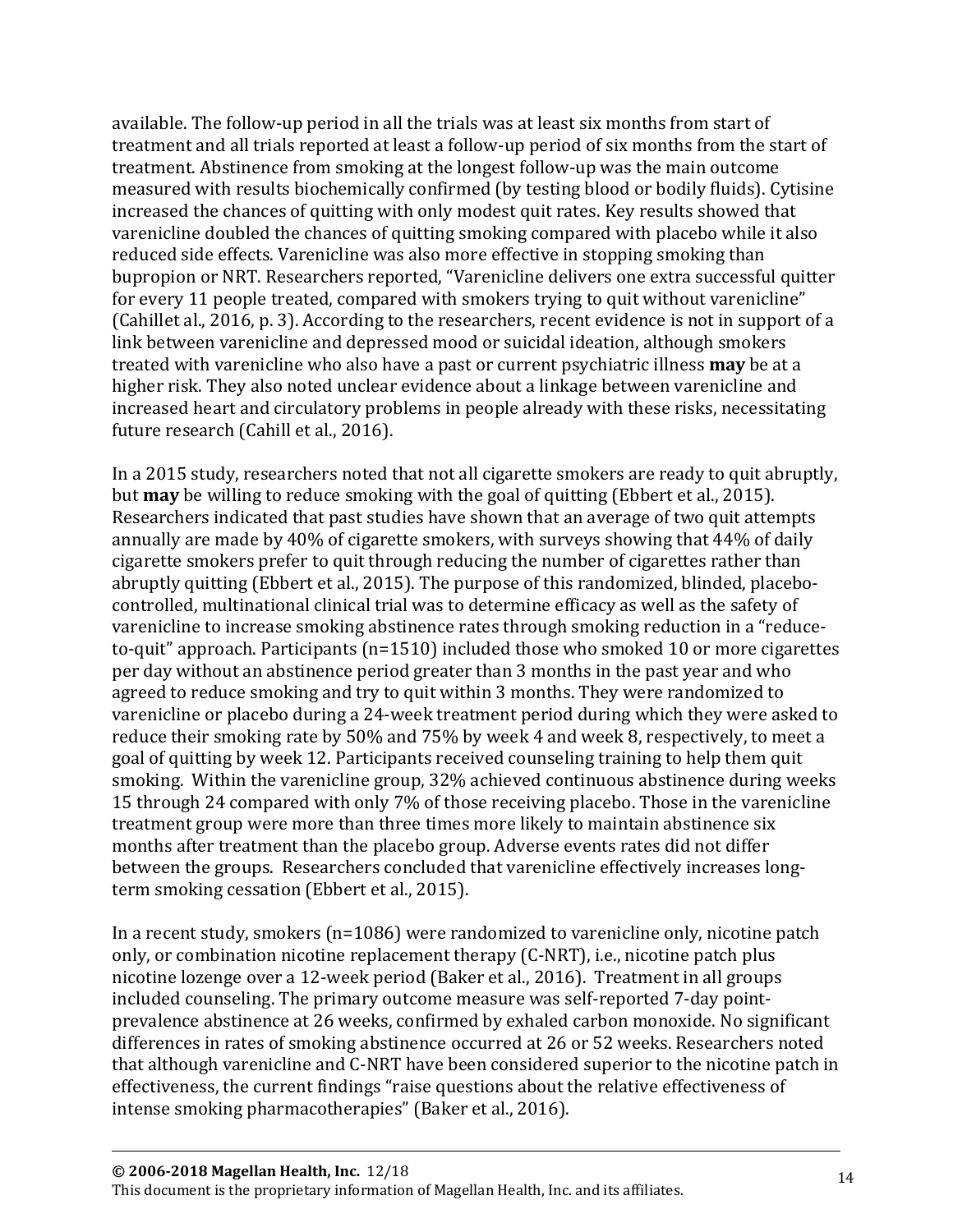A recent large randomized, double-blind, triple-dummy, placebo-controlled trial, Evaluating Adverse Events in a Global Smoking Cessation Study (EAGLES), compared the smoking cessation efficacy and safety of varenicline (1 mg twice a day), bupropion (150 mg twice a day), and transdermal nicotine patch (21 mg per day with taper) in smokers (n=8144) with and without a psychiatric disorder (Anthenelli al, 2016). Participants were randomized to one of the treatment groups or placebo for a 12-week treatment phase followed by a 12-week non-treatment phase. Results showed no evidence of significant increase in rates of moderate-to-severe neuropsychiatric adverse events with varenicline or bupropion relative to nicotine patch or placebo in those with or without psychiatric disorders. The efficacy of varenicline was superior to bupropion, nicotine patch, and placebo in both those with and without a psychiatric disorder, and both bupropion and nicotine patch were superior in efficacy to placebo. The researchers **implied** that "the available evidence, substantially boosted by this study, clearly shows the efficacy of all three first-line smoking cessation medications with varenicline having the largest effect, in smokers with and without psychiatric disorders" (Anthenelli et al, p. 2508).

The FDA advisory panel recommended the removal of a serious warning about neuropsychiatric side effects of varenicline on Sept. 14, 2016. However, it is uncertain whether the FDA will follow the recommendation of the advisory committee to remove the Black Box warning. The FDA advisory panel reviewed results of the Anthenelli study (above) that suggested the drug does not appear to increase the risk of moderate to severe neuropsychiatric adverse events relative to nicotine patch or placebo, but an FDA medical review team was skeptical of the study. An FDA briefing document noted that "the evidence from the existing observational studies alone is of insufficient quality to either rule in or rule out an increased neuropsychiatric risk associated with either varenicline use or bupropion use" (FDA, 2016).

Authors assessed the effects of behavioral and pharmacologic interventions for the treatment of smokeless tobacco (ST) use in a 2015 systematic review (Ebbert et al., 2015). They obtained evidence from 34 randomized trials enrolling smokeless tobacco users  $(n =$ 16,000). Based upon their analyses, authors **suggested** that varenicline and nicotine lozenges appear to increase tobacco abstinence rates among those using smokeless tobacco, but the efficacies of these pharmacotherapies are lower in treatment of those using smokeless tobacco than among cigarette smokers attempting to quit smoking. Nicotine patch and nicotine gum did not increase abstinence. Authors also noted inconclusive evidence for the effect of bupropion SR in the treatment of smokeless tobacco use. From their analyses, authors found that behavioral interventions, including telephone counseling as a component of the intervention, increase tobacco abstinence among users of smokeless tobacco, regardless of whether they are motivated to stop using. Authors **suggested** further research including "placebo-controlled comparisons of different NRT doses, forms, and durations of therapy," combination therapies using both non-nicotine pharmacotherapy and NRT," and the "influence of different types of ST (e.g., snuff, chew, betel quid) on abstinence outcomes" (Ebbert et al., p. ii).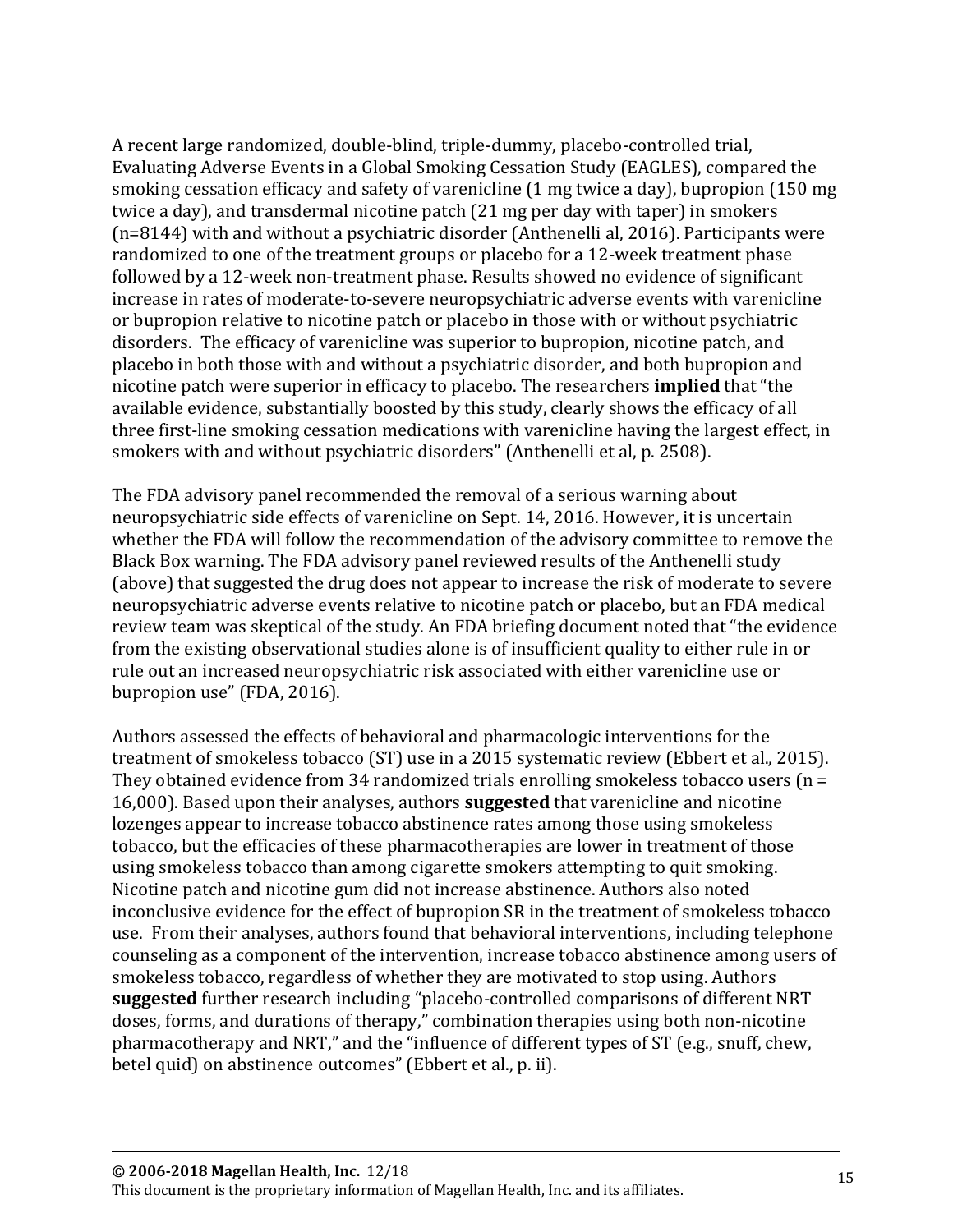A 2016 meta-analysis examining whether electronic cigarettes are safe and effective in smoking cessation included two randomized trials involving smokers (n=662) (Hartmann-Boyce et al., 2016). The studies compared electronic cigarettes with placebo electronic cigarettes (lack of nicotine). Researchers found that participants using electronic cigarettes were more likely to have abstained from smoking for at least six months compared with those using the non-nicotine electronic cigarettes. One of the studies also compared electronic cigarettes to nicotine patch and did not find significant differences in 6-month abstinence rates. Neither study reported serious adverse events related to the use of the electronic cigarettes; mouth and throat irritation were the most frequent adverse conditions. Researchers noted the need for additional studies due to low quality of overall evidence (Hartmann-Boyce et al., 2016).

Although electronic cigarettes have been advertised as a safe replacement to aid smoking cessation or a supplement to traditional cigarettes, a recent study supported by the National Institutes of Health (NIH) **suggested**, "E-cigarette vapor, both with and without nicotine, is cytotoxic to epithelial cell lines and is a DNA strand break-inducing agent" (Yu et al., 2016). In exposing normal epithelial cells and head and neck cell carcinoma cell lines to nicotine-containing and nicotine-free vapor extract from two e-cigarette brands for up to 8 weeks, researchers found cytotoxic effects of e-cigarette vapor mediated through nicotine as well as non-nicotine components. The cytotoxic effects included cellular damage, i.e., increased DNA strand breaks, cell death, and decreased survival in both cell lines independent of nicotine content. Researchers indicated a need for further research "to definitively determine the long-term effects of e-cig usage, as well as whether the DNA damage shown in our study as a result of e-cig exposure will lead to mutations that ultimately result in cancer" (Yu et al., 2016).

A randomized, open-label study evaluated whether the use of electronic cigarettes, either alone or with dual use of conventional cigarettes, significantly reduces exposure to chemicals commonly associated with conventional cigarettes (D'Ruiz et al., 2016). Smokers of conventional cigarettes (n=105) were randomized to one of three groups: exclusive electronic cigarette use group, dual use group, or cessation group. After 5 days, measurement of blood, urine and toxicants in exhaled breath showed exposures to harmful smoke toxicants were lower in smokers who had either completely or partially replaced their conventional cigarettes with electronic cigarettes. However, researchers cautioned that reduced toxic and carcinogenic smoke does not necessarily reduce risks for chronic, smoking-caused diseases in this population. They noted the need for "epidemiologic or other types of investigations involving long term use populations" (D'Ruiz et al., 2016).

#### *Treatment of Alcohol Related Disorders*

Although highly prevalent, highly disabling, and associated with both physical and psychiatric disorders, alcohol use disorder (AUD) is often untreated, with only approximately 20 percent of those with the disorder seeking treatment (Grant et al., 2015). A 2015 study presenting results from the National Epidemiologic Survey on Alcohol and Related Conditions III found significant associations between AUD and other disorders, such as major depressive disorder, bipolar disorder, and other substance use disorders.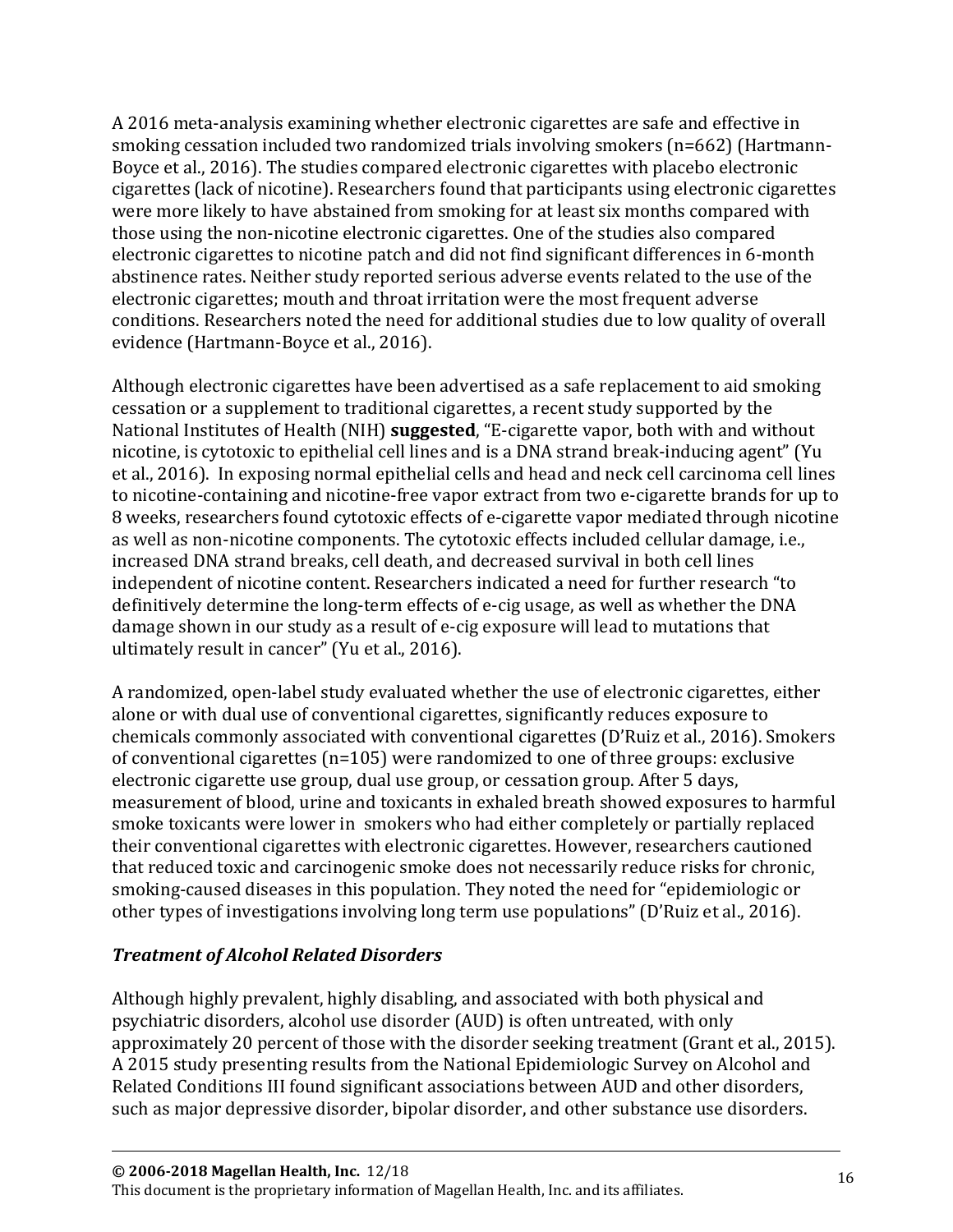After a review of the data, authors indicated the "urgent need to educate the public and policy makers about AUD and its treatment alternatives, to destigmatize the disorder, and to encourage those who cannot reduce their alcohol consumption on their own, despite substantial harm to themselves and others, to seek treatment" (Grant et al., p. 757).

The National Institute on Alcohol Abuse and Alcoholism (NIAAA) and the Substance Abuse and Mental Health Services Administration (SAMHSA) reported in *Medication for the Treatment of Alcohol Use Disorder: A Brief Guide* that medication-assisted treatment (MAT) should be offered on a routine basis to patients with moderate or severe alcohol-related problems (NIAAA/SAMHSA, 2015). The brief guide discussed how alcohol use disorder continues to be associated with social exclusion, affecting both the patient with the AUD and the healthcare professionals providing care, and it encouraged physicians to recognize that alcohol use disorder is a treatable medical disorder. The brief guide summarized current evidence on the effectiveness of the following medications approved by the Food and Drug Administration (FDA) for treating AUDs: disulfiram, oral naltrexone and extended release injectable formulations, and acamprosate delayed-release tablets. Authors of the guide recommended that a comprehensive treatment approach include counseling and other psychosocial therapies along with participation in Alcoholics Anonymous or other similar programs.

A systematic review and meta-analysis evaluated FDA-approved medications, mostly acamprosate and oral naltrexone, in the treatment of adults with alcohol use disorders in outpatient settings (Jonas et al., 2014). This review included participants (n=22,803) in 122 randomized controlled trials and one cohort study. All of the trials included at least 12 weeks of treatment and included a variety of different psychosocial co-interventions. Evidence was not sufficient to determine whether off-label medications used in some of the trials were associated with reduced consumption, whereas evidence showed an association of topiramate with fewer drinking days, fewer heavy drinking days, and fewer drinks per drinking day. Nalmefene was associated with fewer heavy drinking days per month and drinks per drinking day. The analysis showed an association between valproic acid and improvement in consumption outcomes in a trial including people with bipolar disorder. Evidence was insufficient in determining whether medication treatment is associated with improvement in health outcomes. Researchers concluded that in this review, acamprosate and oral naltrexone (50mg/day) had the best evidence supporting their benefits, with no differences in outcomes established between the two medications. They noted that acamprosate, given three times daily, is less convenient than oral naltrexone, given only once daily. In patients with severe renal impairment, acamprosate is contraindicated and in those with acute hepatitis, liver failure, and concurrent opioid use, oral naltrexone is contraindicated. Researchers reported that no overall reductions in alcohol consumption resulted from the use of disulfiram. They also discussed how primary care providers have historically referred patients with alcohol use disorders for specialized treatment although not all patients have access or are willing to pursue it. They further discussed how offering treatment through primary care **may** reduce morbidity for many patients. Researchers concluded that "both acamprosate and oral naltrexone (50mg/d) were associated with reduction in return to drinking" and that "moderate evidence supports an association with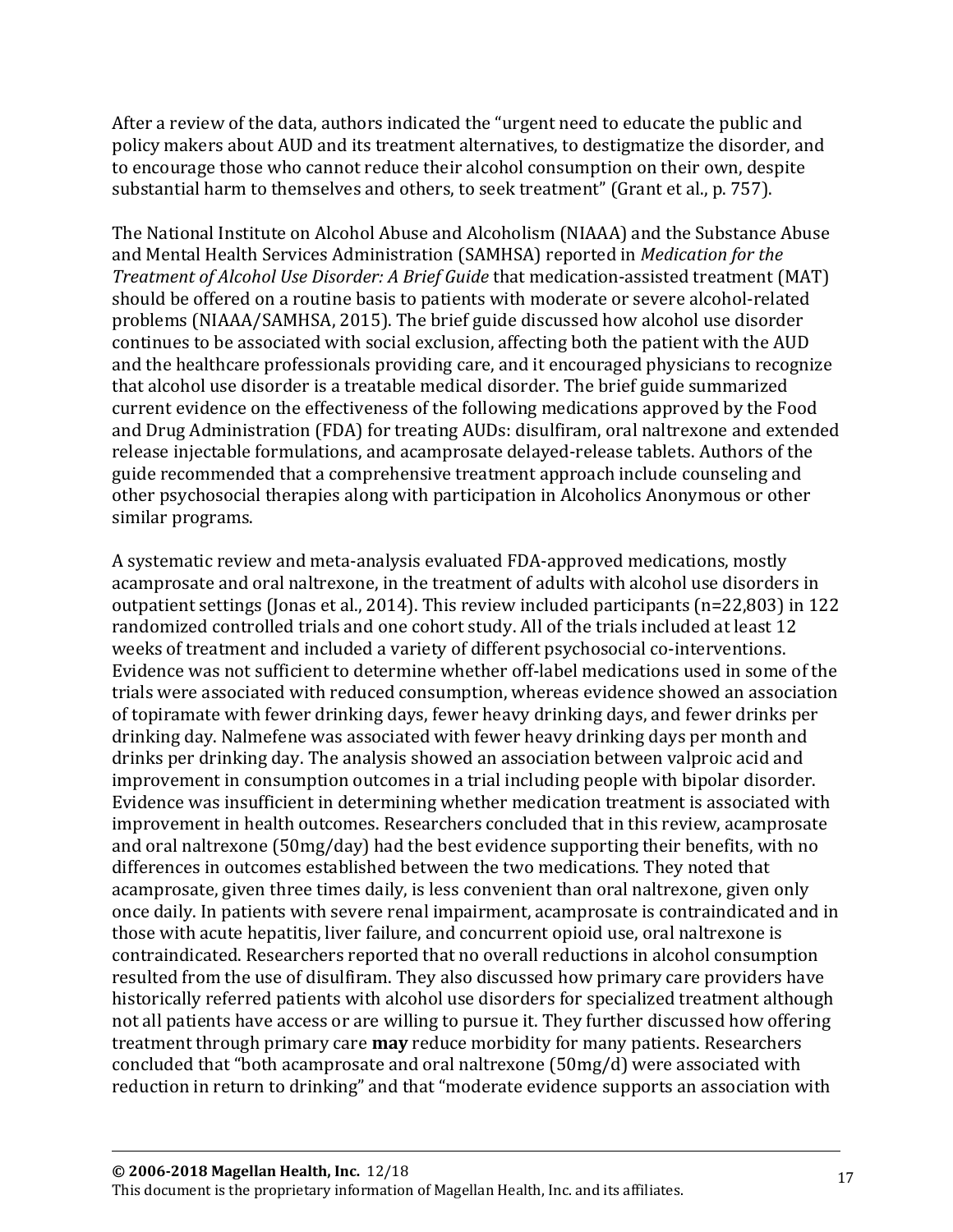improvement in some consumption outcomes for nalmefene and topiramate (Jonas et al., 2014).

A recent article reviewed randomized clinical trials in Europe that compared the effects of nalmefene, an opioid antagonist not approved in the U.S. for treating alcohol use disorder, and placebo in patients ( $n=1697$ ) with high consumption of alcohol, low physical dependence on alcohol, and lack of a need for immediate detoxification or inpatient treatment (Soyka, 2016). Fixed dosing regimens were not required as patients took the drug based on their own needs in a novel "as needed" approach. Alcohol drinking decreased more in the nalmefene groups than in the placebo groups although there was a higher dropout rate in the nalmefene group. Researchers **suggested** that patients with "high but not excessive mean alcohol consumption" and without severe physical dependence on alcohol benefit from treatment with nalmefine with side effects similar to those with naltrexone treatment, e.g., nausea, headache, and gastrointestinal effects (Soyka, 2016). Naudet et al., in a later review of studies comparing the use of nalmefene to placebo in alcohol treatment, noted that use of a "drug for people who continue to drink (especially if it is ineffective) **may** have seriously detrimental psychological and social implications" (Naudet et al, 2016). Authors noted the "inappropriate comparison with placebo when another treatment was available" and also **suggested** that instead of using alcohol consumption to determine treatment success, factors such as mortality and health outcomes, e.g., vehicle crashes, should be used (Naudet et al., 2016).

A recent study sought to uncover new insights about the usefulness of topiramate in the treatment of alcohol use disorders. Authors identified 22 studies including two metaanalyses and eight randomized controlled trials (Guglielmo et al., 2015). This review found beneficial effects of topiramate in the prevention of relapse as well as in reducing drinking behavior. Topiramate significantly reduced the number of drinks per day, the number of drinks per drinking day, the percentage of heavy drinking days and increased the number of abstinent days when compared to placebo. Authors noted that although the results were positive for topiramate, the longest trial was only 14 weeks. Compared to naltrexone, topiramate was more effective, reducing alcohol intake and craving. However, it was not more efficacious than disulfiram. Authors provided caution about the topiramate adverse effects that appeared to be dose-related and prominent. These included paresthesia, taste perversion, anorexia, difficulty with concentration/attention, and pruritus. Authors **suggested**, in their conclusions, that "topiramate, in the dosage range of 75-300 mg/day, **might** represent an efficacious and safe pharmacological option for the treatment of AUDs." They acknowledged the lack of evidence about the use of topiramate in alcohol withdrawal syndrome (Guglielmo et al., 2015).

Several herbal remedies have a history of use for the treatment of alcohol use disorders (Liang and Olsen, 2014). In a recent review, authors noted clinical studies suggesting that traditional herbal medications **may** have positive effects in treatment. Although kudzu, hovenia and salvia miltiorrhiza have shown anti-alcohol effects and have been used for many years, especially in China and Korea, authors concluded that "more time and effort are needed to understand the mechanisms and the safety/toxicity and to establish regulatory policies for using natural or other types of herbs" in the treatment of alcohol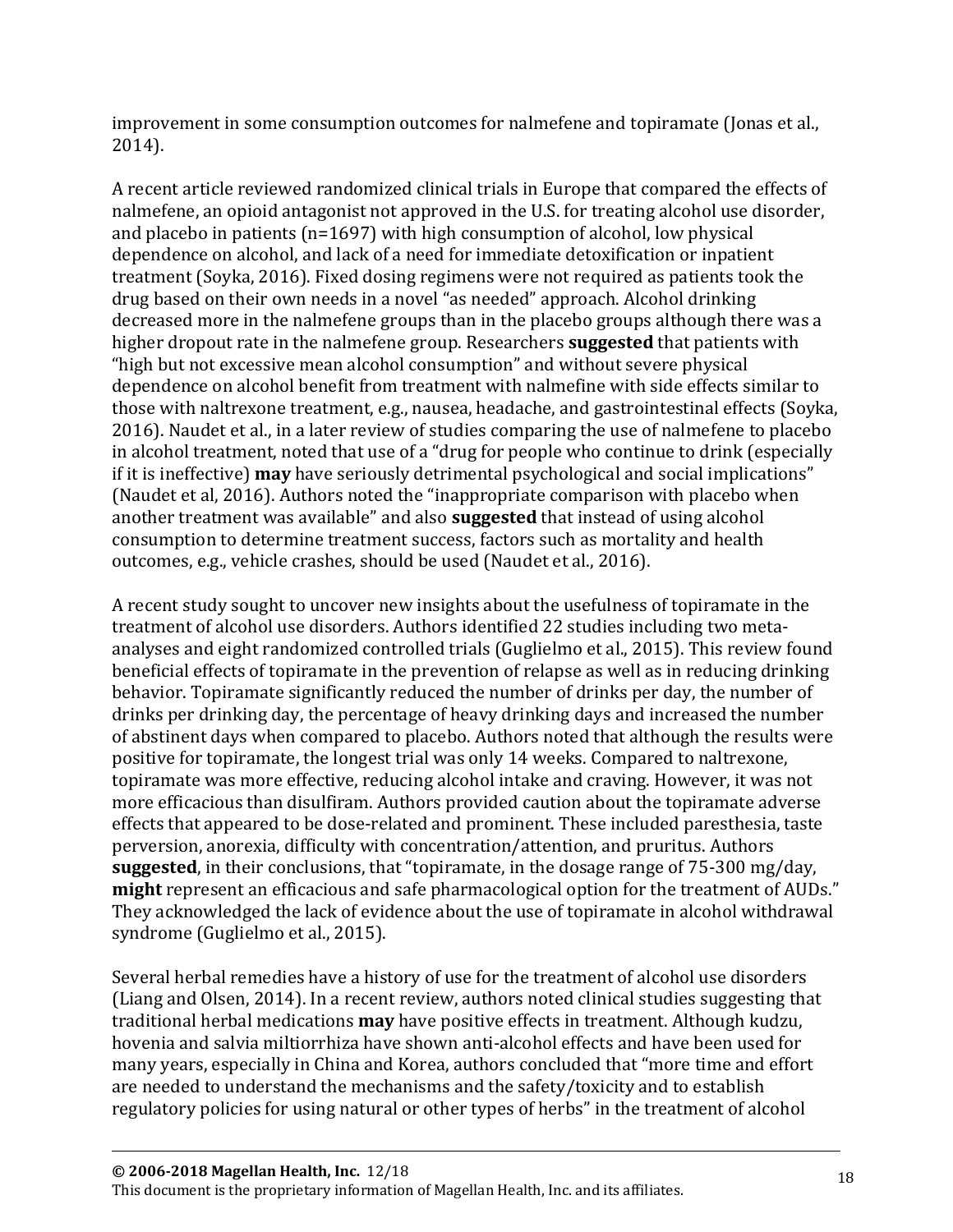disorders (Liang and Olsen, 2014). In a later, placebo-controlled, double-blind study including participants (n=32) with self-reported drinking patterns of 15 drinks per week or binge drinking 2 or more times per week, a single dose of kudzu extract significantly reduced alcohol consumption without noxious side effects (Penetar et al., 2015). Authors concluded, "This study provides additional evidence that an extract of the kudzu root significantly reduces alcohol consumption by human participants and confirms that this botanical medication **may** be a safe and effective adjunct pharmacotherapy for treating alcohol use disorders" (Penetar et al., 2015, p. 10). **Magellan does not recommend the use of kudzu extract for the treatment of alcohol disorders and recommends more studies to determine its effectiveness**.

A 2015 study analyzed data from the National Epidemiologic Survey on Alcohol and Related Conditions (NESARC) to determine perceived barriers to treatment for alcohol problems (Schuler et al., 2015). The most commonly reported barriers to treatment among participants (n = 11,843), treatment naïve adults with a lifetime alcohol disorder and a perceived treatment need, were attitudinal barriers, e.g., feelings of being strong enough to handle it alone and that the problem will resolve by itself. Authors **suggested** that "interventions to reduce the stigma of alcohol treatment and to increase motivation for behavior change **may** be effective and sufficient for the majority of individuals with perceived treatment barriers. To this end, we endorse the use of Screening, Brief Intervention, and Referral to Treatment (SBIRT) in primary care" (Schuler et al., 2015).

A 2015 double-blind, randomized trial examined how cognitive bias modification, including exposure to alcohol-related stimuli and images, affects neural alcohol cue reactivity in inpatients (n=32) with alcohol use disorder, and whether it **may** reduce alcohol craving and relapse rates (Wiers et al., 2015). Researchers noted that as individuals transition from voluntary to habitual drinking, "alcohol cues engender motivational responses in alcoholdependent patients, which are triggered relatively automatically" and are involved in craving and relapse. They reported studies showing that the exposure to alcohol cues in patients with alcohol use disorder activates mesolimbic areas of the brain (brain rewards pathways) and **may** result in an impulsive response toward the drug cues. In this study, patients received either cognitive bias modification training or sham training; functional MRI (fMRI) scans measured neural cue reactivity both before and after cognitive bias modification training. The training, an adapted version of the approach-avoidance task, included six sessions over a period of three weeks. In both groups, participants were instructed to push or pull a joystick while viewing alcohol and soft drink cues, depending on whether the cue format was in landscape or portrait format. Pushing the joystick decreased the size of the image while pulling it increased the size of the image. The pushing and pulling of the joystick, decreasing or increasing the size, created a visual impression of avoidance and approach, respectively. In the cognitive bias modification group, participants learned to push away and avoid the cues; they pushed away and pulled 90% and 10%, respectively, of the alcohol cues while the ratios in the sham group were 50/50. A functional MRI (fMRI) measured neural cue reactivity before and after the training period using the same images. "After the training period, the bias modification training group showed significantly greater reductions in cue reactivity in the amygdala bilaterally as compared to the control group. The difference between activation in the right amygdala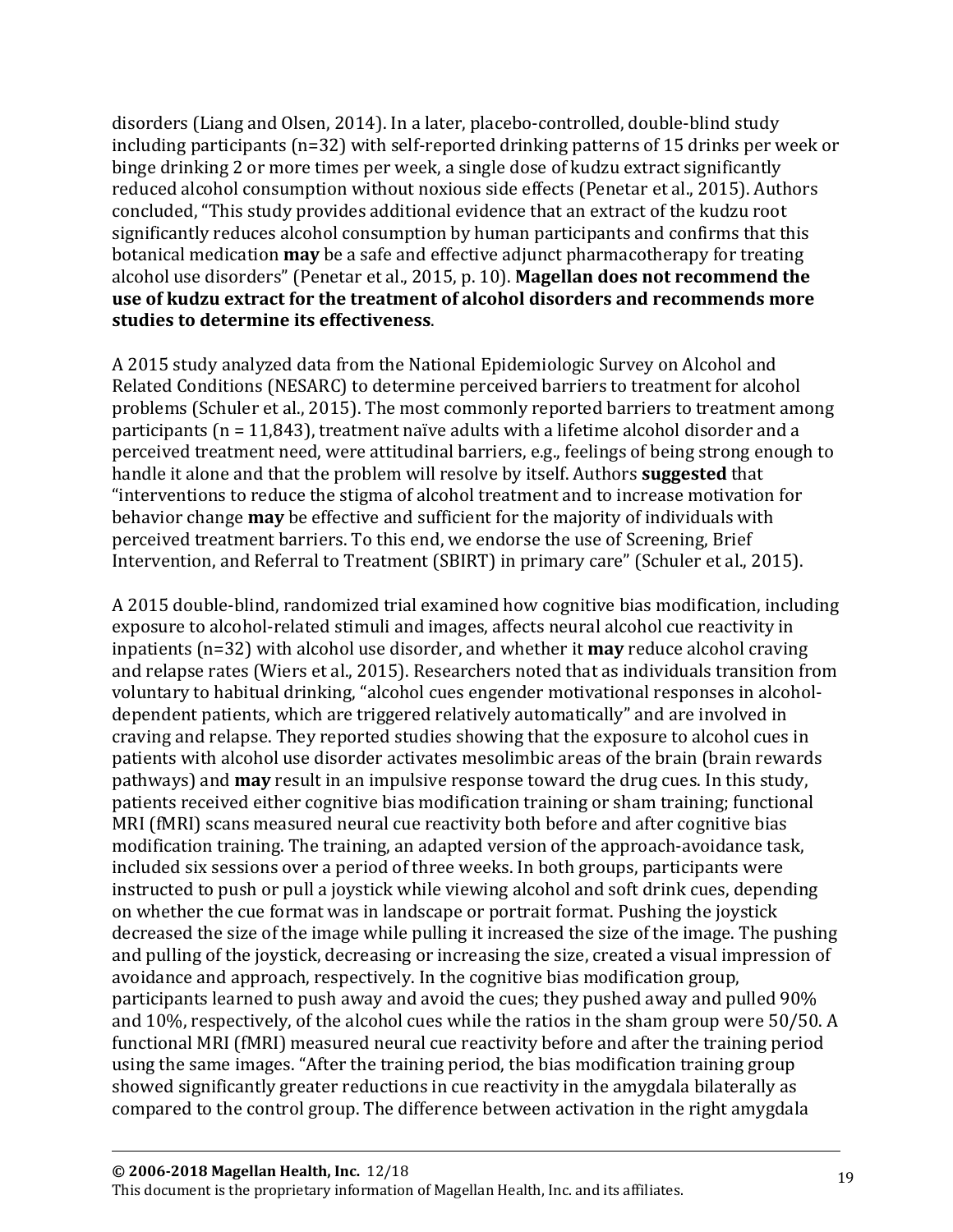before and after training was significantly correlated with the decrease in alcohol craving for the modification bias training group but not for control" (Recovery Research Institute, 2015). Researchers concluded that this study provides evidence that cognitive bias modification reduces alcohol-cue induced mesolimbic brain activity (Wiers et al., 2015). In a review of the Wiers study, Obrien **suggested** that more randomized controlled trials are needed "to determine conclusively whether focusing on the brain does in fact result in improved overall outcomes for patients with alcohol use disorders (O'Brien, 2015).

Another recent study compared the SMART Recovery (SR) program with Overcoming Addictions (OA), both programs based on cognitive behavioral interventions for problem drinkers (Campbell et al., 2016). The SR program (a social modality) is an online and inperson mutual help group, whereas the self-directed OA program is a structured online intervention based on the principles and practices of the SR program. The SR program focuses on the following: motivation for change; managing urges, thoughts, feelings and behavior; and reaching a balanced lifestyle. Its website is a resource serving as a portal for an SR community (encourages meetings), and although SR does not include a formal treatment manual, it provides a workbook including descriptions of SR principles and exercises. The OA program, a self-directed web-based intervention, includes four modules: Building and Maintaining Motivation for Change; Dealing with Urges and Cravings; Self-Managing Thoughts, Behaviors, and Feelings; and Lifestyle Balance for Preventing Relapse. OA can be used as either standalone or as a complement to SR. In this study, heavy drinkers (n=188) were randomized to SR only or to OA + SR. Results showed that participants in both groups, over a six-month follow-up period, significantly increased the percentage of days of abstinence, significantly decreased the number of drinks consumed on drinking days, and also experienced a reduction in alcohol-related problems. However, there was no added benefit of OA over the SR intervention. Researchers noted that the evidence showed that OA **may** be a feasible alternative to SR, with advantages of access, reach and costeffectiveness, suggesting that "web-based interventions work particularly well for individuals who are actively making changes to their drinking behavior" (Campbell et al., 2016).

A recent literature review of eight studies, including adults (n=1849) using alcohol, examined the efficacy of mobile technology interventions for the treatment of alcoholdependent and nondependent alcohol users (Fowler et al., 2016). Seven of the studies included either a control or a comparison group. The interventions, delivered through text messages, smartphone applications, and mobile websites, were designed around theoretical frameworks, e.g., Self-Determination Theory, Motivational Interviewing, Cognitive-Behavioral Treatment, Health Belief Model, Theory of Reasoned Action, and Information Motivation Behavior Model. The length of interventions varied from two weeks to 32 weeks. Outcome measures included both behavioral, e.g., reduction in risky drinking days, as well as cognitive measures, e.g., readiness to change. This review found preliminary evidence for the efficacy of mobile technology-based technology while provided caution related to "the dearth of research in this potentially very promising field" (Fowler et al., 2016).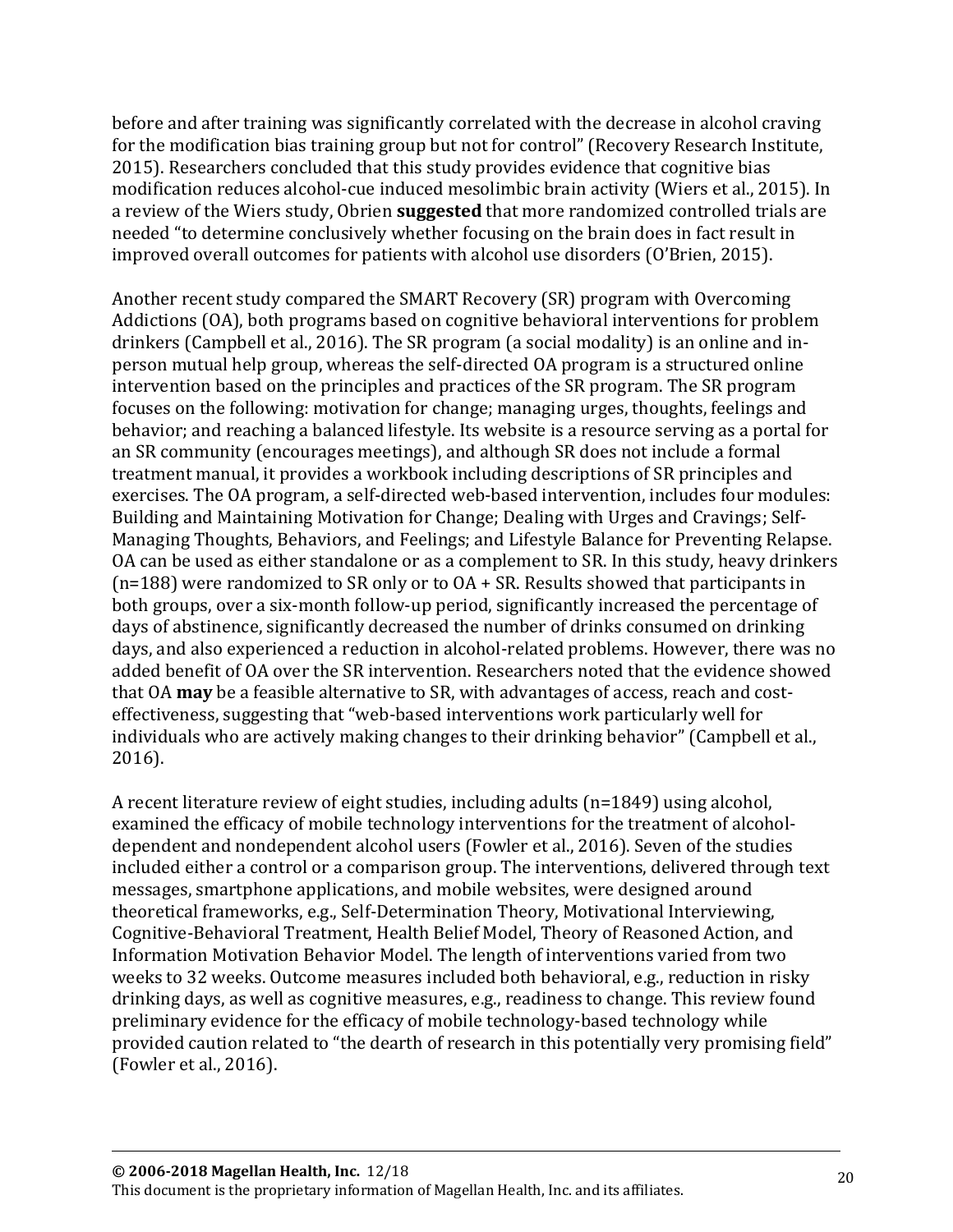#### *Treatment of Marijuana-Related Disorders*

In a study analyzing data from *National Surveys on Drug Use and Health* from 2002 to 2014, authors found that the use of marijuana increased from 10.4% to 13.3% in adults while the **perceived** harm from using marijuana decreased during the same period from 50.4% to 33.3% (Compton et al., 2016). Authors **suggested** an association between both of these findings and the effects of the gradual legalization of marijuana in several states. However, no increase in marijuana use disorders was found; between 2002 and 2014, the percentage of adults with marijuana use disorders was stable at about 1.5%. Authors urged the targeting of reduction in the perceived harm of using marijuana in future prevention efforts, and **suggested** a need for more education about the risks of smoking marijuana (Compton et al., 2016).

A 2015 review of literature focused on the potential physical and mental adverse effects associated with the non-medicinal use of cannabis, mostly consumed as marijuana, which is the most widely consumed illegal substance in the world (Hoch et al., 2015). Key messages in their review are:

- Cannabis is the most commonly used illicit drug worldwide.
- Of all cannabis users, 9% become dependent; 17% of those beginning cannabis use in adolescence become dependent; and 25 to 50% of those who consume cannabis daily become dependent.
- Increased risks of various medical conditions, e.g., panic attacks, psychotic symptoms, motor incoordination and nausea, can arise after cannabis use.
- High doses of cannabis over several years or beginning use of cannabis during adolescence can be associated with various disorders of mental and physical health, e.g., substance dependence, cognitive impairment, psychosis, and respiratory and cardiovascular conditions.
- THC, the principal psychotropic substance in cannabis, delta-9 tetrahydrocannabinol, has increased in the past 10 years and is thought to be related to the increased risk of cannabis (Hoch et al., 2015).

Authors reviewed 40 meta-analyses and several systematic reviews demonstrating "short interventions (6 to 12 sessions) with combinations of measures to promote motivation, cognitive behavioral therapy, and contingency management (learning via systematic rewards)" as psychotherapeutic interventions having the greatest effect in treatment of cannabis-related disorders. They noted that reducing the frequency and intensity of cannabis consumption is more successful than attempting to achieve abstinence. The U.S. Food and Drug Administration (FDA) has not approved any pharmaceuticals for the treatment of cannabis disorder, although drugs, e.g., gabapentin, benzodiazepines, and sedative antipsychotics, treat severe withdrawal symptoms. Psychoses or panic attacks **may** be treated with antipsychotics, or benzodiazepines and sedative antipsychotics, respectively (Hoch et al., 2015).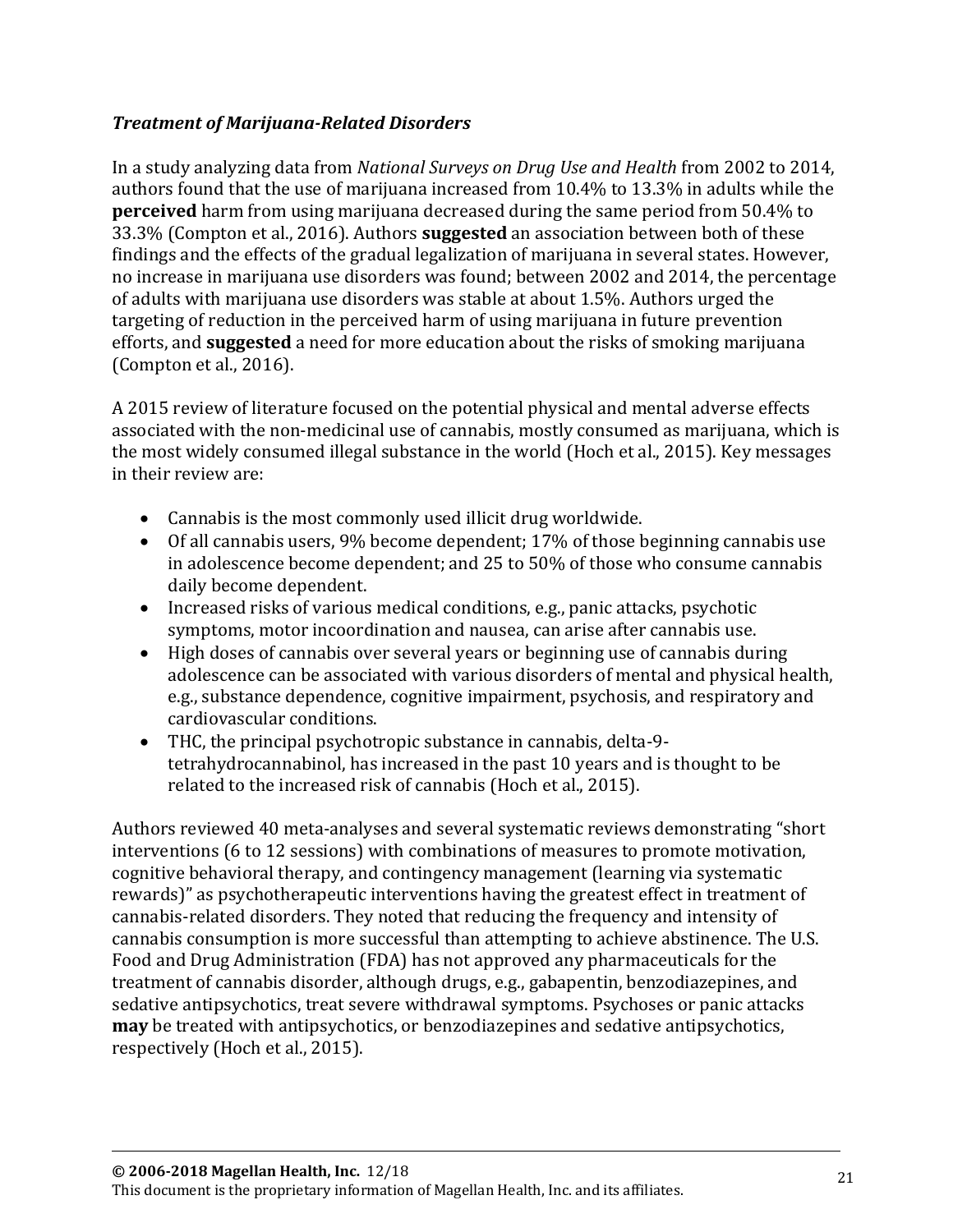A recent systematic review assessed the evidence of the effectiveness of psychosocial and psychological interventions for cannabis cessation in adults (Chatters et al., 2016). Researchers presented the definition of cannabis dependence by the International Classification of Disorders as "a cluster of physiological, behavioral, and cognitive phenomena in which the use of cannabis takes on a much higher priority for a given individual than other behaviors that once had greater value" (Chatters et al., p. 93). When ascertaining if a user is dependent or just a frequent user, researchers noted that the quantity of cannabis consumed per day and the level of harm sustained are the most important factors. This review included 25 randomized controlled trials measuring the effect of intervention(s) on cannabis usage:

- Ten studies assessing cognitive behavioral therapy (CBT) vs. wait-list, motivational interviewing (MI), or another intervention
- Five studies assessing contingency management (CM) vs. CBT or another intervention
- Nine studies assessing MI vs. wait-list or another intervention
- One study assessing web-based counseling.

Outcome measures of the effect of the intervention on cannabis usage were cannabis usage, severity of dependence, number of dependence symptoms, and number of cannabis problems via self-report, number of cannabis related problems, or session attendance. Results showed that CBT significantly improved short-term outcomes compared with waitlist at post-treatment in half of the studies and at nine months in one study with later follow-up. CBT over long courses showed improvement over shorter MI. Researchers concluded, despite a disparate evidence base, that CBT improved outcomes, although the long-term effect of the intervention is unknown. Brief MI showed improved outcomes at post-treatment not sustained in the long term. Combined with CBT, CM enhanced longterm outcomes (Chatters et al., 2016).

Another study, utilizing The Cochrane Database of Systematic Reviews, evaluated the efficacy of psychosocial interventions for cannabis disorders (Sabioni et al., 2016). It included 23 randomized controlled trials involving adults (n=4045) in outpatient or community settings. CBT and motivational enhancement therapy (MET) were effective in reducing the frequency of cannabis use, quantity used per occasion, and severity of dependence. In improving cannabis-related problems, CBT and MET were not more effective than no treatment. The most effective treatments for cannabis disorders were high intensity interventions, particularly MET combined with CBT, of more than four sessions and those longer than one month. Researchers **suggested** that CM combined with CBT, or with MET + CBT, improved both cannabis use frequency and severity of dependence (Sabioni et al., 2016).

A recent randomized controlled trial compared the efficacy of a web-based self-help intervention, Can Reduce, alone or in combination with individual brief chat counseling sessions based on MI and CBT approaches in the treatment of problematic cannabis use (Schaub et al., 2015). The study also included a third arm, a classical waiting list. Outcome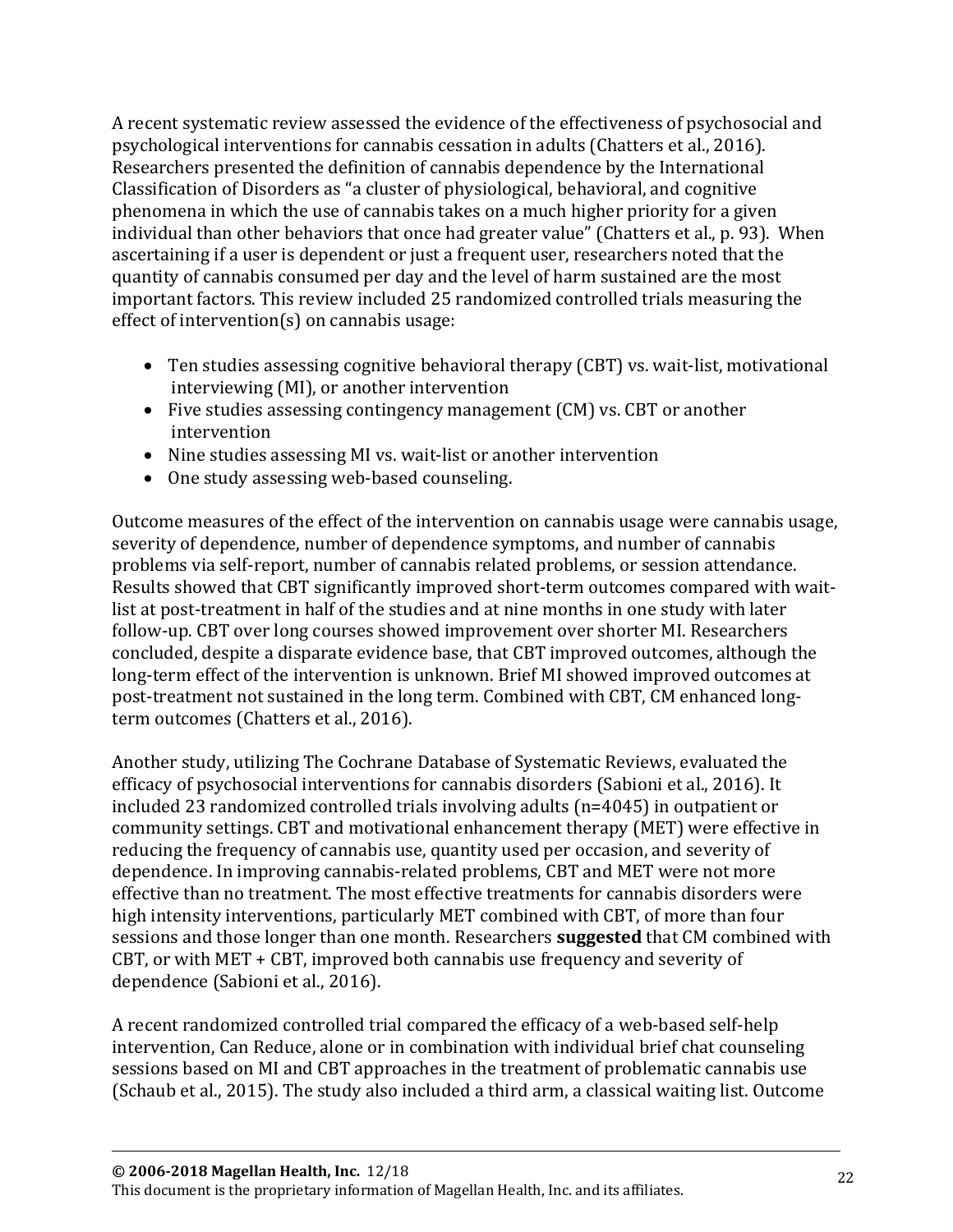measures included the recorded quantity of cannabis use in the previous seven days (primary outcome measure) along with secondary outcome measures based on use of outcome instruments, e.g., the Cannabis Use Disorders Identification Test (CUDIT), Severity of Dependence Scale (SDS), Cannabis Withdrawal Scale (CWS), and the Cannabis Craving Symptoms questionnaire (CCS-7). Assessments were at baseline and at three-month follow-up. Results showed that participants randomized to Can Reduce with chat group reduced their frequency of cannabis use more than the Can Reduce without chat and the wait list groups. At follow-up, abstinence was higher in the group receiving the additional chat counseling. Not all participants in the self-help with chat group actually chose to receive a chat session, and interestingly, even they had greater reduction in the frequency of cannabis use than participants in the group receiving self-help without chat sessions. Researchers referred to the Supportive Accountability model and **suggested** knowledge of a possibility to have a chat appointment improved this outcome. However, participants in the self-help with chat group who actually received at least one chat counseling session reduced use of cannabis more than participants of the same group who did not receive chat counseling. Researchers related this to "expecting better outcomes due to a reciprocal relationship, through which the patient can derive explicit benefits" (Schaub et al, p. 12). For patients not seeking outpatient addiction counseling services for reasons such as the fear of stigmatization, researchers concluded that brief chat counseling in addition to webbased self-help **may** reduce cannabis use in problematic cannabis users.

#### *Treatment of Cocaine-Related Disorders*

The FDA has not approved any clearly effective pharmacotherapies for the treatment of cocaine use disorder. However, studies have found three promising categories of drugs for reducing cocaine use: dopaminergic agents, e.g., levodopa-carbidopa, dextroamphetamine, and lisdexamfetamine; noradrenergic agents, e.g., disulfiram, doxazosin, and nepicastat; and drugs with mixed mechanism agents, e.g., modafinal. A recent article discussed combined medication-behavioral treatment as a promising approach for treating cocaine and cannabis use disorders (Dakwar and Nunes, 2016). Authors conceptualized medications for SUDs, including cocaine, as "facilitating specific behavioral interventions, rather than as standalone interventions" (Dekwar and Nunes, p. 62). They reported studies showing that dopaminergic agents, e.g., levodopa-carbidopa, **may** enhance contingency management and help promote abstinence in cocaine-dependent individuals. Authors reported a study finding that cocaine-dependent individuals receiving combined slowrelease amphetamine treatment and relapse prevention therapy including cognitive behavioral therapy exhibited higher rates of abstinence than those receiving combined relapse prevention therapy and placebo. They **suggested** a need for further studies to test whether the benefit of the drug was dependent on the behavioral treatment. Authors emphasized the importance of finding which type of behavioral interventions **may** "synergize best with the medication" (Dekwar and Nunes, 2016).

A recent randomized, double blind, placebo-controlled parallel group study evaluated lisdexamfetamine (LDX) in treatment of cocaine-dependent individuals (n=43) (Mooney et al., 2015). Previous studies **suggested** that LDX may have less abuse potential than amphetamine. In this study, participants received either placebo or LDX (70 mg/day) along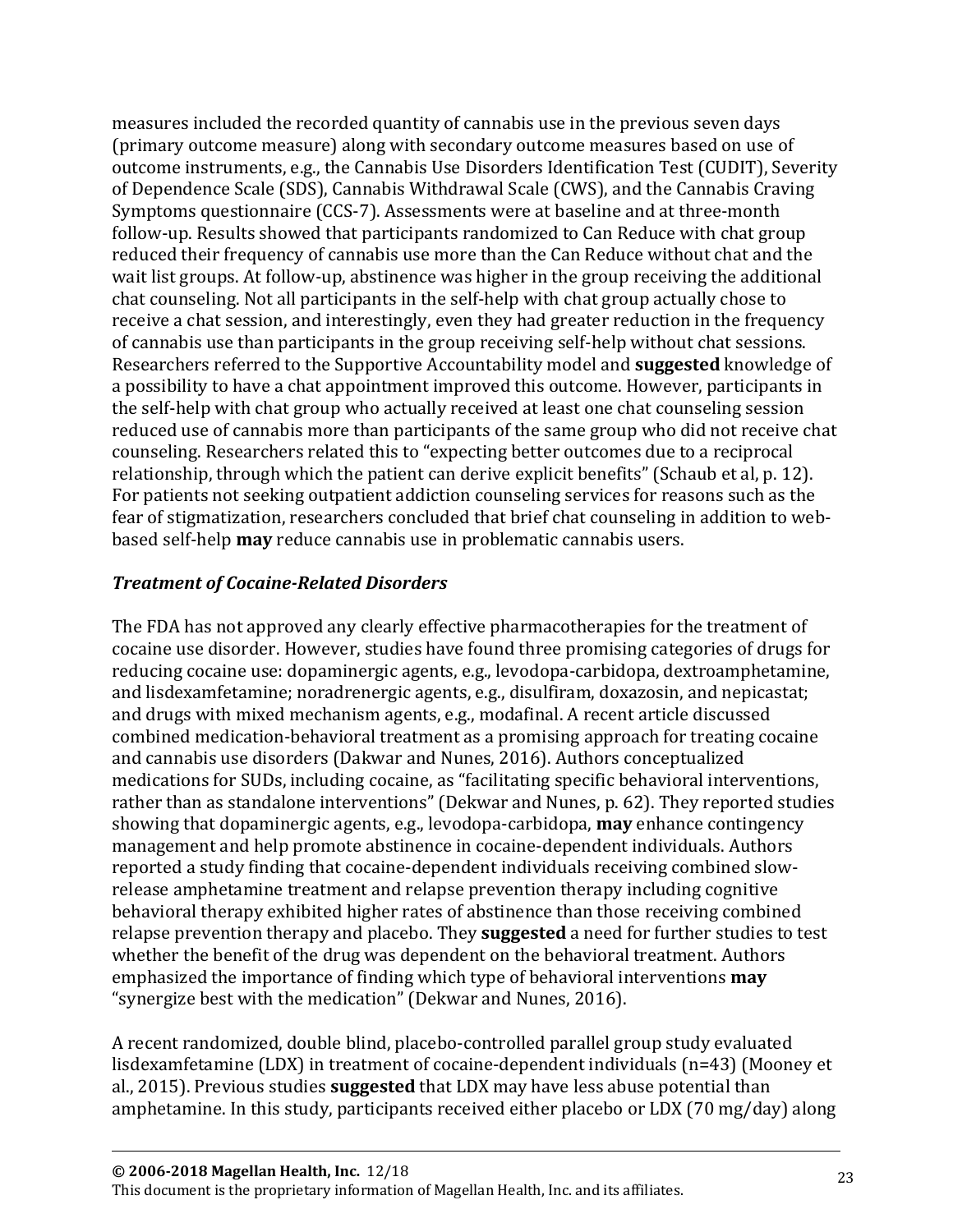with a manual-based cognitive behavioral therapy emphasizing relapse prevention and coping skills provided one hour each week during the 14-week intervention. Although those receiving LDX reported significantly less craving for cocaine than those receiving placebo, no differences in cocaine use rates were found between LDX and placebo-treated individuals. Researchers noted that LDX was generally safe and well tolerated although the LDX group reported higher rates of diarrhea, headaches, and anxiety compared to the placebo group. They concluded, "Whether LDX, or any agonist-like strategy **may** realistically be considered for development and receive regulatory approval for stimulant use disorders remains to be determined" (Mooney et al., p. 103).

Based on the results of an eight-week, double blind, placebo-controlled trial of modafinil for the treatment of cocaine dependence without comorbid alcohol dependence, researchers concluded that modafinal **may** be an efficacious treatment for cocaine dependence (Kampman et al., 2015). In this study, individuals with cocaine dependence (n=94) received either 300 mg of modafinil or placebo daily combined with weekly individual therapy. Researchers noted that previous studies have shown that modafinal **may** reduce cocaine withdrawal symptoms and reduce the high associated with cocaine use by blocking the dopamine transporter. Cocaine use measured by self-report and confirmed by twice-weekly urine tests was the primary outcome measure. Results showed that individuals who received modafinal were significantly more likely to be abstinent from cocaine during the last three weeks of the trial and reported significantly lower levels of both craving intensity and duration. Researchers concluded that modafinal **may** be effective for a large number of cocaine-dependent patients, especially in those without comorbid alcohol dependence (Kampman et al., 2015).

A recent Cochrane Database Systematic Review discussed the use of antipsychotic medications for cocaine dependence (Indave et al., 2016). Authors discussed how the use of cocaine and dependence is associated with problems for both individual and public health, including medical, psychological, and social problems. Using cocaine is associated with the spread of AIDS, hepatitis, and tuberculosis as well as crime, violence and neonatal drug exposure. Cocaine can also induce hallucination and paranoia. This review included 14 randomized trials involving individuals with cocaine dependence (n= 719). Trials randomizing participants to receive a single drug versus placebo or versus another drug included risperidone, quetiapine, lamotrigine, olanzapine, haloperidol, olanzapine, aripiprazol, ropirinol, and placebo. Results showed no evidence supporting the clinical use of antipsychotic medications in the treatment of cocaine dependence (Indave, 2016).

### *Opioids*

The recent increase in misuse of prescription analgesics, e.g., hydrocodone and oxycodone; the easy accessibility of affordable opioids such as heroin; and the opioid overdose epidemic underscore the importance of preventing the abuse of prescription painkillers as well as understanding best treatments for opioid use disorders. The clinical course of opioid use disorder is much like that of other chronic relapsing conditions, e.g., diabetes and hypertension, where control of symptoms is difficult and treatment adherence **may** be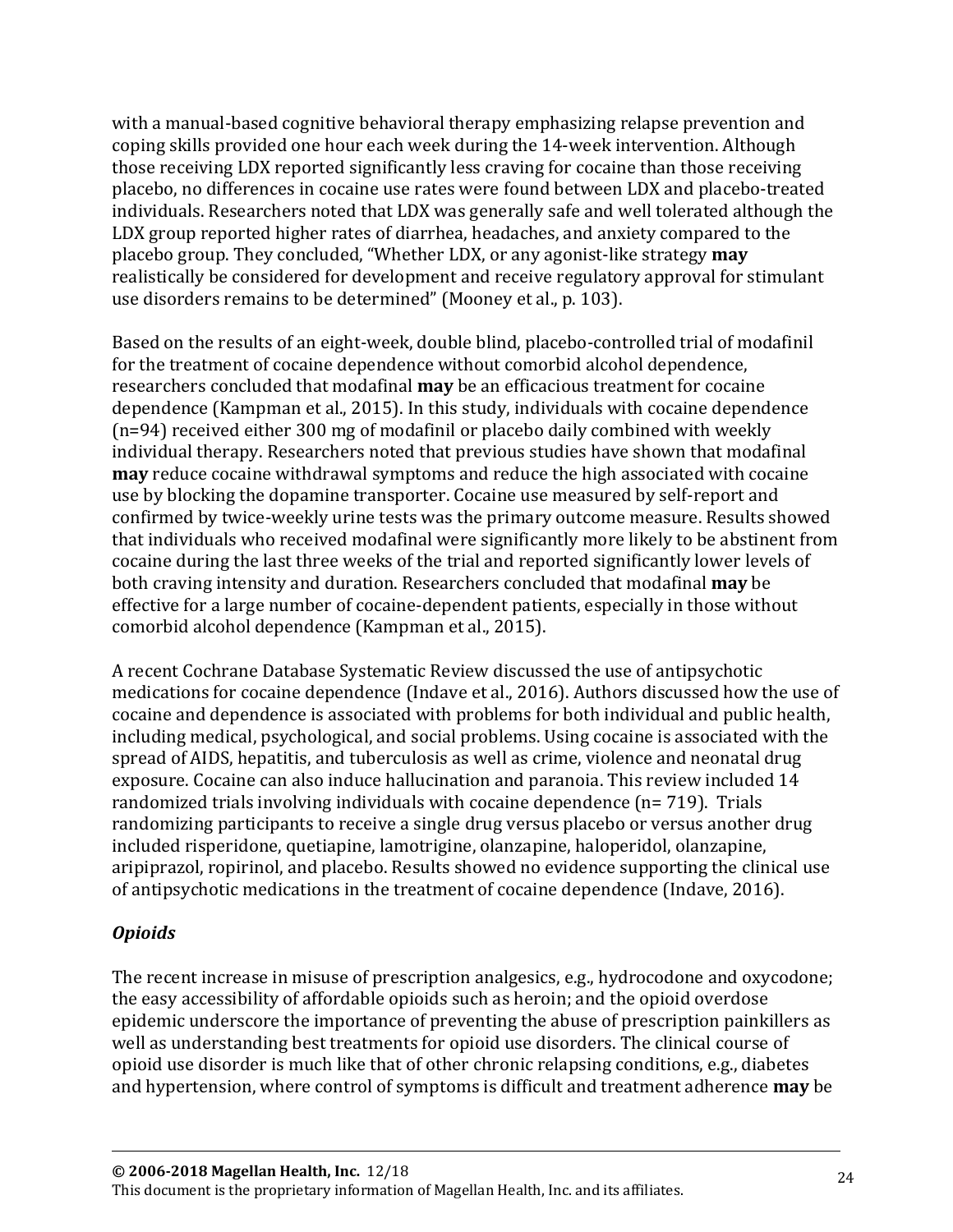incomplete. Opioid use disorder is associated with early death from accidental overdose, trauma suicide, or infectious disease (Schuckit, 2016).

Deaths from drug overdose are the leading cause of injury death in the United States, having risen steadily over the past twenty years (Department of Health and Human Services [HHS], 2015). Deaths related to opioid analgesics nearly quadrupled from 1999 to 2013, and deaths related to heroin increased by 39% between 2012 and 2013. While people who initiated abuse of opioids in the 1960s initiated with heroin, 75% of those who began abusing opioids in the 2000s initiated their abuse with prescription opioids. A shift to heroin use is related to heroin's easy accessibility as well as to its being cheaper, easier to inhale/inject, and its greater potency than prescription opioids (HHS, 2015). Overdose and death significantly increase with extended release/long-acting (ER/LA) formulations of prescription opioids. Overdose deaths also link to the combination of prescription opioids with other prescriptions drugs, e.g., benzodiazepines.

The Secretary of the U.S. Department of Health and Human Services (HHS) has targeted three priority areas to combat opioid abuse: 1) "opioid prescribing practices to reduce opioid use disorders and overdose; 2) expanded use and distribution of naloxone; and 3) expansion of medication-assisted treatment (MAT) to reduce opioid use disorders and overdose" (HHS, 2015).

"The Centers for Disease Control and Prevention's (CDC's) Guideline for *Prescribing* Opioids for Chronic Pain include the following recommendations:

- Non-opioid therapy is preferred for treatment of chronic pain; consider opioid therapy only if benefits are anticipated to outweigh risks; combine opioids with non-pharmacologic therapy and non-opioid pharmacologic therapy as appropriate;
- Before beginning treatment, establish treatment goals with patients and consider how opioids will be discontinued;
- Discuss with patients known risks and benefits and responsibilities for managing therapy;
- Prescribe immediate-release opioids instead of extended-release/long-acting opioids when starting therapy for chronic pain;
- Prescribe lowest effective dosage when starting opioids; reassess before increasing dosage;
- When prescribed for acute pain, prescribe lowest effective dose of immediaterelease opioids and no greater quantity than needed (three or fewer days often sufficient);
- Evaluate benefits and harms of continued opioid therapy within 1–4 weeks of starting opioid therapy and evaluate every three months or more;
- Before initiating therapy and during continuation of opioid therapy, evaluate risk factors for opioid related harms;
- Review patient's history of controlled substance prescriptions when starting opioid therapy and periodically during therapy;
- Use urine drug testing before beginning opioid therapy and at least annually;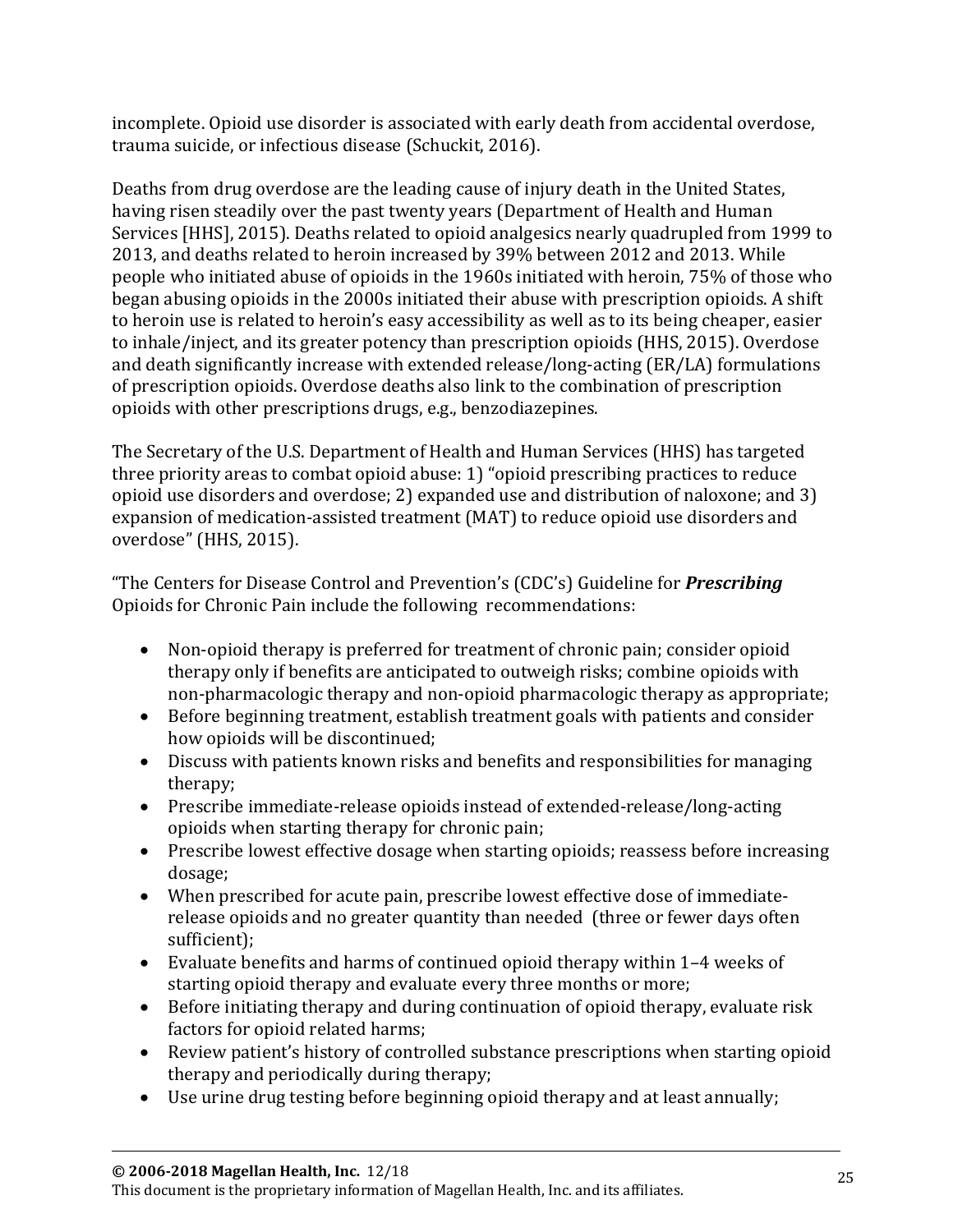- Avoid prescribing combined opioid pain medication and benzodiazepines whenever possible; and
- Offer/arrange medication-assisted treatment with buprenorphine, methadone, or extended-release injectable naltrexone, in combination with counseling and behavioral therapies, for patients with opioid use disorder (CDC, 2015).

FDA approved and encourages the use of naloxone delivery systems, e.g., auto-injectors, for lay use outside of healthcare settings to reverse overdose from both prescription opioids and heroin. Naloxone reverses the effects of other opioids and can restore normal respiration when breathing has slowed due to heroin or prescription opioid overdose (FDA, 2014).

Prescription opioids are the second most commonly initiated drugs, second only to marijuana (Brady et al., 2016). Recently, the Office of National Drug Control Policy expanded the National Drug Control Strategy by including the following recommendations:

- Educating patients as well as providers about risks associated with misuse and abuse of opioids;
- Enhancing Prescription Drug Monitoring Programs (PDMP) that are state run;
- Increasing proper disposal of prescription drugs; and
- Addressing enforcement to prevent diversion via doctor shopping and "pill mills" (Brady et al., 2016).

Brady et al. advised that all patients receive screening for potential risk of abuse prior to starting opioid therapy, as well as education about safe use, storage, and disposal of opioid medications. Monitoring on a regular basis **may** identify escalation of opioid use; any negative impact on the patients' ability to function at work, home, and in social settings; and the existence of aberrant behaviors during therapy (Brady et al., 2016). *The Collaborative Care Model of integrating mental health services within primary care services may facilitate the implementation of these steps to decrease prescription opioid abuse and misuse.*

A 2015 study reviewed the evidence for medication-assisted treatment (MAT) of opioid use disorder (Connery, 2015). Authors noted that the recommended treatment of an individual with opioid use disorder and physiological dependence includes one of the FDA-approved medications, i.e., buprenorphine, naltrexone, and methadone, for preventing opioid relapse and for stabilization/maintenance treatment of opioid use disorder. The approved medications should be prescribed as a part of a comprehensive treatment approach including counseling and other behavioral therapies delivered by a psychiatrist, psychologist, or professional counselor. The American Society of Addiction Medicine emphasized that the patient and the clinician share in the choice of treatment option (ASAM, 2015).

Connery noted that the strongest evidence for efficacy in both reducing opioid use and retaining patients in care is for agonist treatment, with methadone maintenance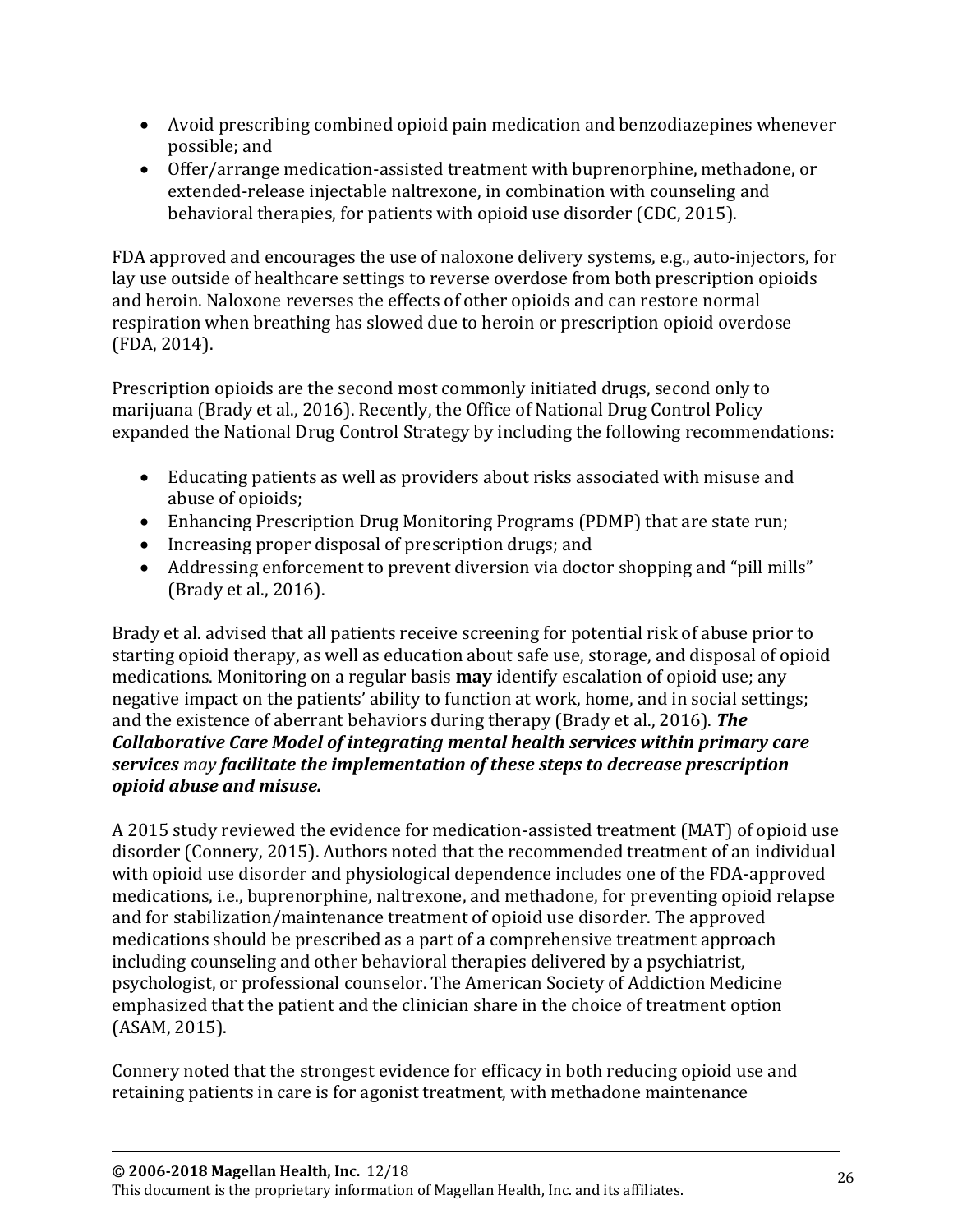considered the gold standard of care for many years (Connery, 2015). In a review of randomized controlled trials comparing tolerability and convenience of MAT, author noted that an adverse effect of full agonist methadone is dose-dependent respiratory depression, whereas the partial agonist buprenorphine has a "ceiling effect" on respiratory depression and does not induce euphoria in opioid-tolerant individuals. Buprenorphine reduces opioid withdrawal symptoms and decreases pleasurable effects of other opioids. Trials found comparatively weak evidence for antagonist naltrexone extended release (ER). Patient convenience for dosing was most burdensome with programs prescribing methadone or buprenorphine maintenance with required observed daily dosing in early phases of recovery, while monthly injections of naltrexone ER or monthly maintenance visits with office-based buprenorphine/naloxone were least burdensome. Compared to placebo or no medication, all three FDA approved medications showed improved retention in treatment in trials. Methadone demonstrated higher rates of treatment retention compared to buprenorphine. Data in studies cited by Connery also suggest that buprenorphine, methadone, and naltrexone ER, are important in preventing accidental opioid-overdose death during active treatment. MAT added to relapse-prevention counseling and mutual help groups, e.g., Narcotics Anonymous, increased the effectiveness of those interventions (Connery, 2015). Studies have shown that longer term, abstinence-based residential treatment not including MAT has limited effectiveness, with increased risk of fatal overdose.

On Nov. 18, 2015, the FDA approved Narcan nasal spray, the first approved nasal spray version of naloxone hydrochloride, to temporarily stop or reverse the effects of an opioid overdose (FDA, 2015). Narcan nasal spray, administered by first responders, medical professionals, family members, or caregivers, can counter overdose effects quickly, usually within two minutes, saving many lives. This user-friendly, needle-free delivery system, when used as directed, delivers a consistent and measured dose. Although the FDA has not approved an over-the-counter version of this nasal spray, many state regulations allow pharmacies to provide the nasal spray from pharmacy counters under collaborative practice agreements between the pharmacy and practitioners/physicians/prescribers (Regulatory Affairs Professionals Society, 2016).

On May 26, 2016, the FDA approved the first buprenorphine implant, Probuphine® for the maintenance treatment of opioid dependence (FDA, 2016). This drug, as an implant under the skin on the inside of the upper arm, provides a constant, low-level dose of buprenorphine over six months in patients already stable on low-to-moderate doses of other forms of buprenorphine in a treatment program. This new, innovative treatment option provides improved convenience as patients gain control of their lives, no longer needing to take medication on a daily basis. The director of the National Institute on Drug Abuse at the National Institutes of Health said, "Scientific evidence **suggests** that maintenance treatment with these medications in the context of behavioral treatment and recovery support are more effective in the treatment of opioid use disorder than shortterm detoxification programs aimed at abstinence. This product will expand the treatment alternatives available to people suffering from an opioid use disorder" (FDA, 2016). An unpublished randomized clinical trial demonstrated the safety and efficacy of Probuphine in the treatment of adults (n=177) with opioid dependence. Common side effects included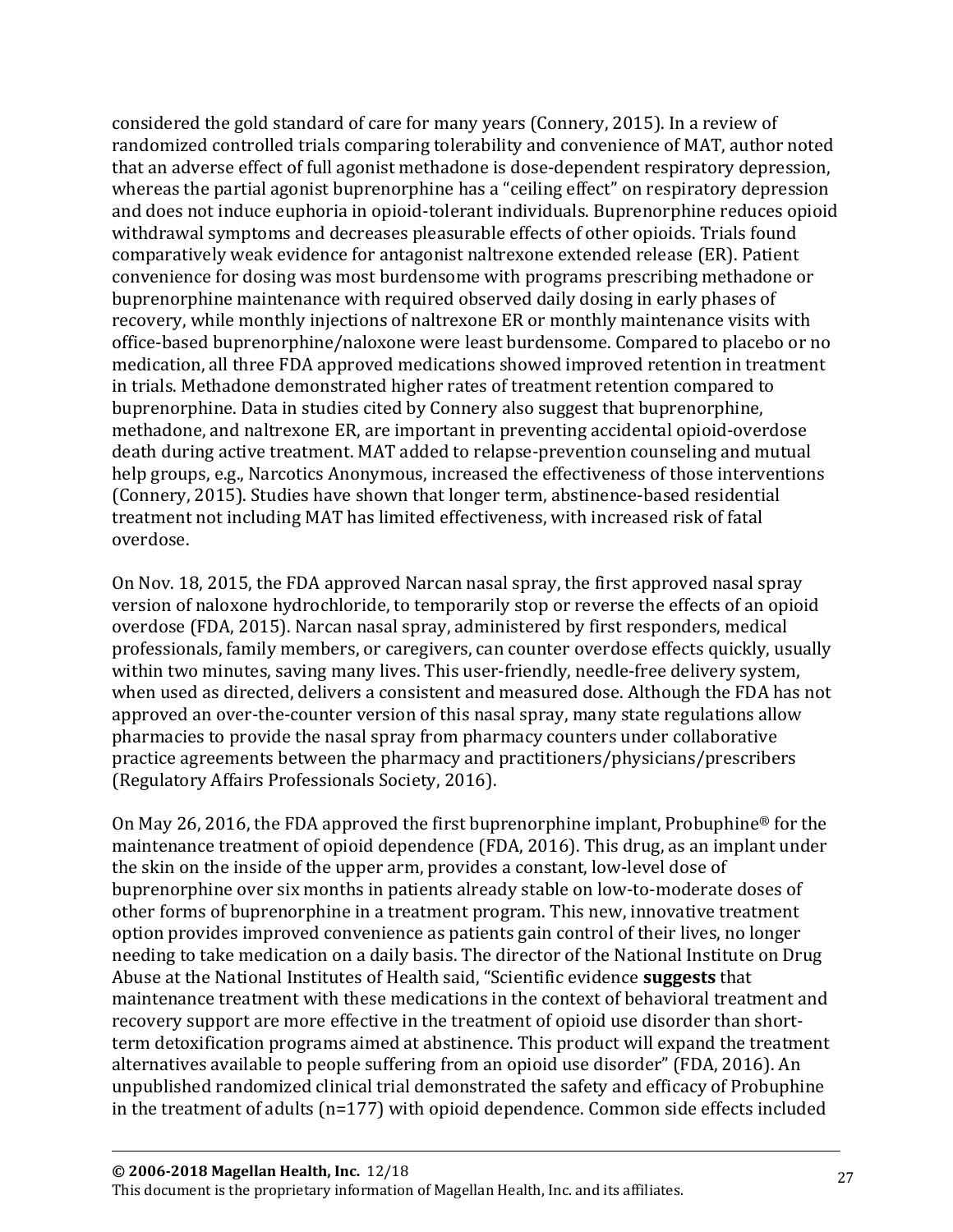implant-site discomfort, headache, depression, constipation, nausea, vomiting, back pain, toothache and oropharyngeal pain. Of the Probuphine-treated patients, 63% had no evidence of illicit opioid use throughout the six months of treatment compared to 64 percent of those using sublingual buprenorphine. The FDA announcement included a boxed warning with safety information that included a warning about the risk of implant migration, protrusion, expulsion and nerve damage associated with insertion and removal of Probuphine. A potential for accidental exposure or intentional misuse and abuse occurs if the implant comes out of the skin (FDA, 2016). The FDA advises that patients should be seen at least once monthly for continued counseling and psychosocial support in addition to a visit during the first week after insertion.

On June 6, 2014, the FDA approved Bunavail®, a buccal film formulation of buprenorphine/naloxone for the maintenance treatment of opioid dependence (FDA, 2014). The manufacturer of Bunavail claimed that the product is more convenient to administer than the earlier approved sublingual tablet and film formulation (Suboxone®) of the same combination, and that it is better absorbed into the blood, permitting lower doses of use. Findings from a 23-week, open-label, uncontrolled trial including opioid-dependent individuals (n=249) previously stabilized on Suboxone showed that the buccal film "appeared to be efficacious in maintenance treatment of opioid dependence, but 52 patients withdrew before the end of the study" (The Medical Letter, 2015). The Medical Letter concluded that this new form of buprenorphine/naloxone permits lower doses, but establishment of its clinical advantages, e.g., lower incidence of constipation, has not been evidenced in well controlled clinical trials (The Medical Letter, 2015).

A rule by the Health and Human Services Department, published in the Federal Register on July 8, 2016 (Medication Assisted Treatment for Opioid Use Disorders Reporting Requirements) authorizes eligible practitioners to request approval to treat up to 275 patients in an office-based setting with buprenorphine and the combination buprenorphine/naloxone (Federal Register, 2016). This rule thus increases access to MAT in the office-based setting. It requires that practitioners provide information about their patient caseload by month, including the number of patients receiving behavioral health services and the number referred to behavioral health services. This is "to ensure that patients receive the full array of services that comprise evidence-based MAT and minimize the risk that the medications provided for treatment are misused or diverted" (Federal Register, 2016). The features of the practitioner's diversion control plan must also be provided.

A 2015 double-blind, placebo-controlled randomized clinical trial evaluated the efficacy of clonidine as an adjuvant to buprenorphine in increasing the duration of abstinence, time to opioid lapse and relapse, and percent opioid-negative urine tests (Kowalczk et al., 2015). Opioid-dependent patients (n=208) began sublingual buprenorphine maintenance treatment (8-24 mg/day) at enrollment and continued for up to 28 weeks at an outpatient research clinic; individual counseling was provided once a week. At 7 weeks, participants (n=118) who were abstinent from illicit opioids during weeks 5 and 6 were randomly assigned to receive either clonidine or placebo concurrent with the daily dose of buprenorphine. (Note: those who did not meet abstinence were switched to methadone for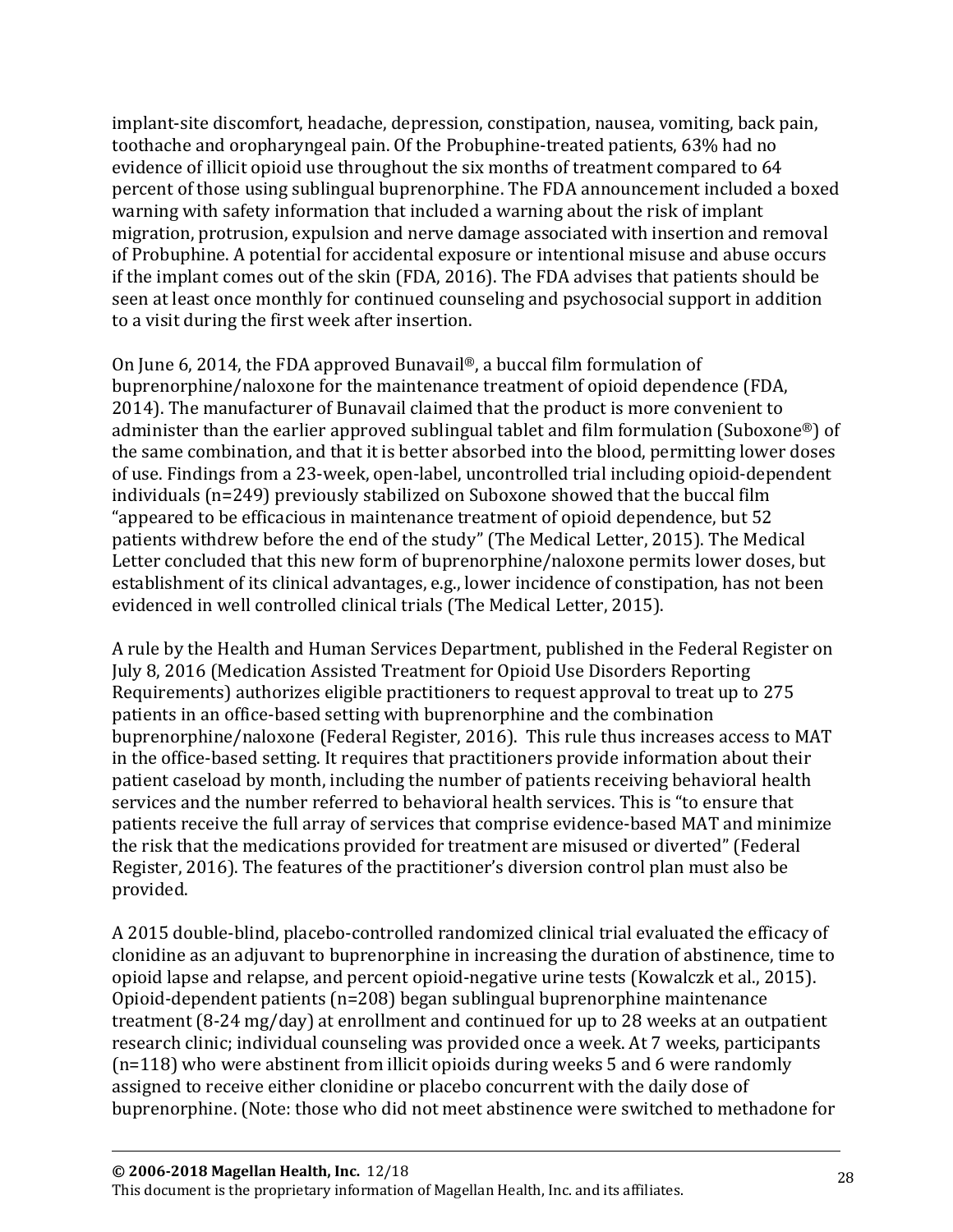4 weeks after which they received an 8-week medication taper, or transferred to a community treatment program). The clonidine schedule included 0.1 mg for 7 days, 0.2 mg for the next 7 days, and 0.3 from weeks 9 through 20. During the intervention period from weeks 9-20, participants, most of whom completed this phase, were maintained on a stable dose of buprenorphine along with either daily clonidine or placebo. The maintenance phase was from weeks 21-28 during which the clonidine dosage was tapered to zero over the first 14 days and at the end of week 28, buprenorphine dosages were tapered over another 8 weeks, or patients transferred to another treatment program. Results showed duration of consecutive days of abstinence for opioids during the intervention phase were 34.8 days and 25.5 days for the clonidine group and the placebo group, respectively. Secondary outcomes measures showed that during the intervention phase, the clonidine group was more likely to test negative for THC although there was no significant difference in percentage of cannabis smokers at baseline in each group. No group difference in cocaine use was found during the intervention phase. Researchers noted that the longer duration of consecutive days of abstinence from opioids in the group receiving clonidine has important implication suggesting that "the longer the duration of abstinence, the greater the likelihood that it will be sustained" (Kowalczk et al., p. 764). They also noted that findings support clonidine's ability to increase participants' mean durations of abstinence. The study also found that participants in the clonidine group were less likely to report heroin craving at moderately high levels of stress than the placebo group. Researchers concluded that the study demonstrates efficacy of clonidine for relapse prevention in treatmentseeking opioid users and that it is "modestly effective in decoupling stress from lapses" (Kowalczk et al., p. 764).

According to SAMHSA, "Medication-assisted treatment has shown much promise in reducing nonmedical use of opioids and restoring patients to a healthier life" (SAMHSA, 2015). SAMHSA further noted that evidence and consensus among experts support the use of MAT in primary care settings, particularly for individuals unable to access treatment in specialized settings (SAMHSA, 2015).

In a systematic review, which summarized 55 articles, authors focused on comparisons of medications and behavioral therapies to identify factors associated with high rates of retention in MAT for opiate dependence (Timko, 2016). Retention, a primary outcome in treating opiate dependence, is associated with the achievement of decreased drug use, improved social functioning and quality of life, and reduced mortality. Findings included the following: patients receiving naltrexone or buprenorphine had better retention rates than those receiving no medication or a placebo; patients receiving methadone were more likely to be retained in MAT at 4- and 6-month follow-ups than those receiving buprenorphine/naloxone; and heroin-assisted treatment was associated with better retention than methadone among patients who were treatment refractory. Studies also found that contingency management (CM) was the only behavioral therapy showing promise to increase retention in MAT for opiate dependence, although it does not address the underlying causes of addiction. Authors concluded the need for additional randomized controlled trials addressing longer-term association between medications and behavioral therapies (greater than one year) and outcomes (Timko, 2016).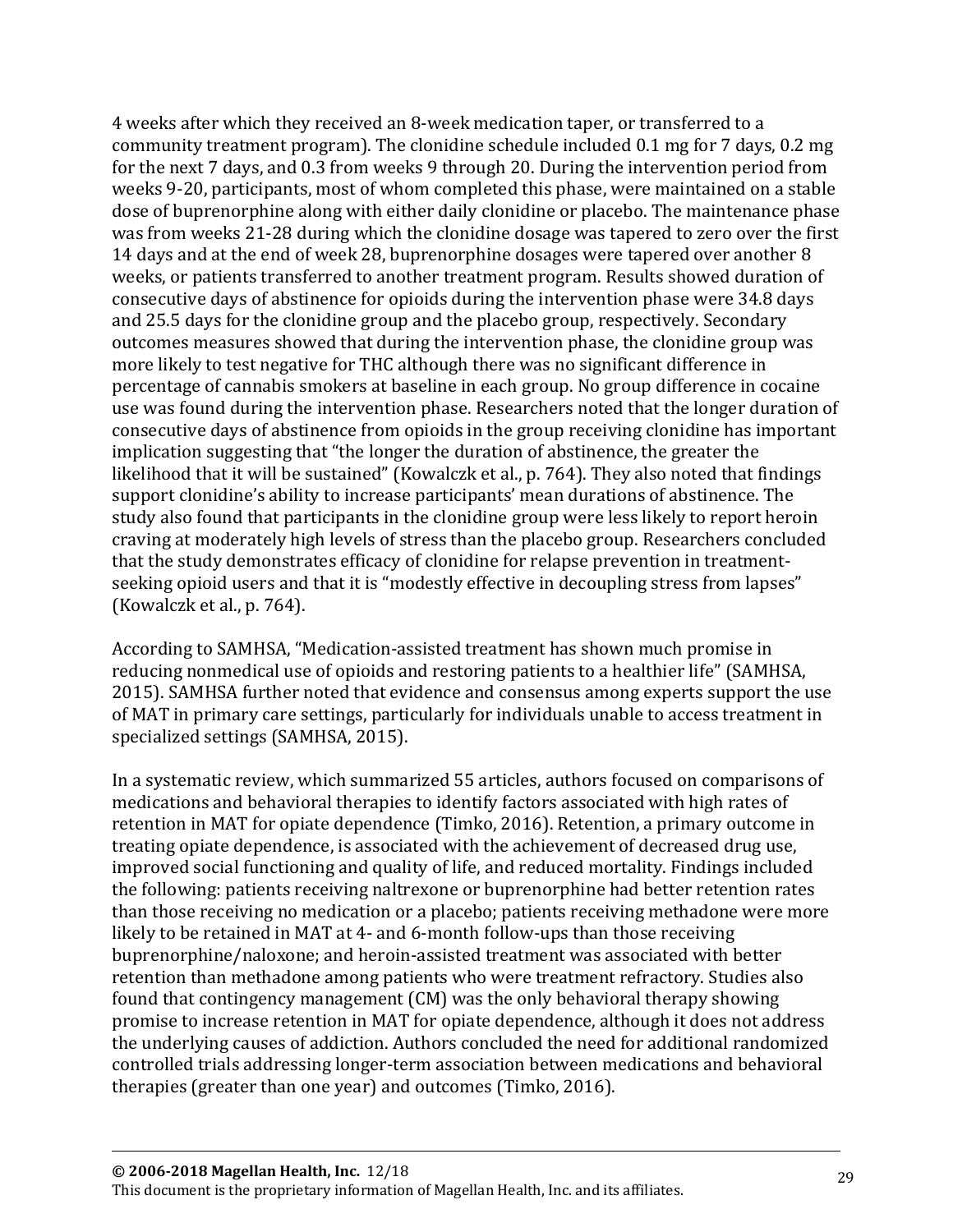Although only a small percentage of those both seeking and needing treatment for substance use disorders receive MAT treatment, the trend for its use in medical or psychiatric practice settings is increasing. Barriers to utilization of MAT include reluctance of patients to take medications, side effects of medication, and costs. Due to a belief that "one is simply transferring addiction from one drug to another," both substance abuse and MAT retain a negative social stigma (Magellan, 2016). More education on evidence-based MAT protocols for treatment providers are needed to address preconceived notions of their ineffectiveness and to address reduction in patient motivation to comply with behavioral treatments and counseling programs. More time devoted to patient management while employing MAT protocols in this population is likely to reduce the possibility of relapse and/or readmission to an inpatient/residential rehabilitation program (Magellan, 2016). Current research has shown that the best treatment is at the least intensive level of care that manages the patient safely and comfortably and where the patient can be engaged in continued treatment leading to a sustained recovery from addiction. MAT can promote return to the community, employment and full contribution to society (Magellan, 2016).

#### *Novel Drugs of Abuse*

Novel or atypical drugs have become more popular over the past few years in the United States, posing difficulties for healthcare providers in diagnosis and treatment. A recent article, including a review of literature on new classes of drugs of abuse, discussed the pharmacology and both clinical and adverse effects of these new psychoactive substances (Rech et al, 2015). Although law enforcement agencies have rendered the most common synthetic cannabinoids and cathinones illegal, they are widely advertised in gas stations as well as on the internet and marketed as "legal highs" (Rech et al., 2015). Authors noted that there is no current tracking or reporting on many new illicit drugs of abuse, making it difficult to understand how their use negatively affects society.

**Synthetic cathinones**, derived from the active stimulant in the khat plant and often referred to as "bath salts," produce stimulant effects, e.g., euphoria, increased energy, openness, empathy, alertness, and increased libido (Rech et al., 2015). They are available at low cost as white or light brown powder, pills, or capsules, with doses ranging from a few milligrams to more than one gram. Sold as names, e.g., Khat, Bath Salts, Meow, MCAT, Ivory Wave, Bubbles, Vanilla Sky, Cloud 9, Explosion and White Lightning, they have a "glamour aura" (Karila et al, 2015). Some of the most common synthetic cathinones are Mephedrone, Methylone, MDPH, Ethylone, Butylone, Buphedrone, and Pentedrone. The most common routes of administration are snorting and oral ingestion. Other routes sometimes include "bombing" (powder wrapped in cigarette paper and swallowed) and "keying" (snorting powder off the surface of a key). Poison centers have reported common findings of agitation, confusion, hallucinations, tachycardia, hypertension, tremor and fever; more serious effects of the use of synthetic cathinones include electrolyte abnormalities, seizures, "excited delirium," renal failure, and death. A physical withdrawal syndrome may occur in cyclic binge users. Authors reported that intoxication from these agents may be suspected when patients show acute onset altered mental status, excited delirium, renal failure, and sympathomimetic symptoms (Rech et al., 2015).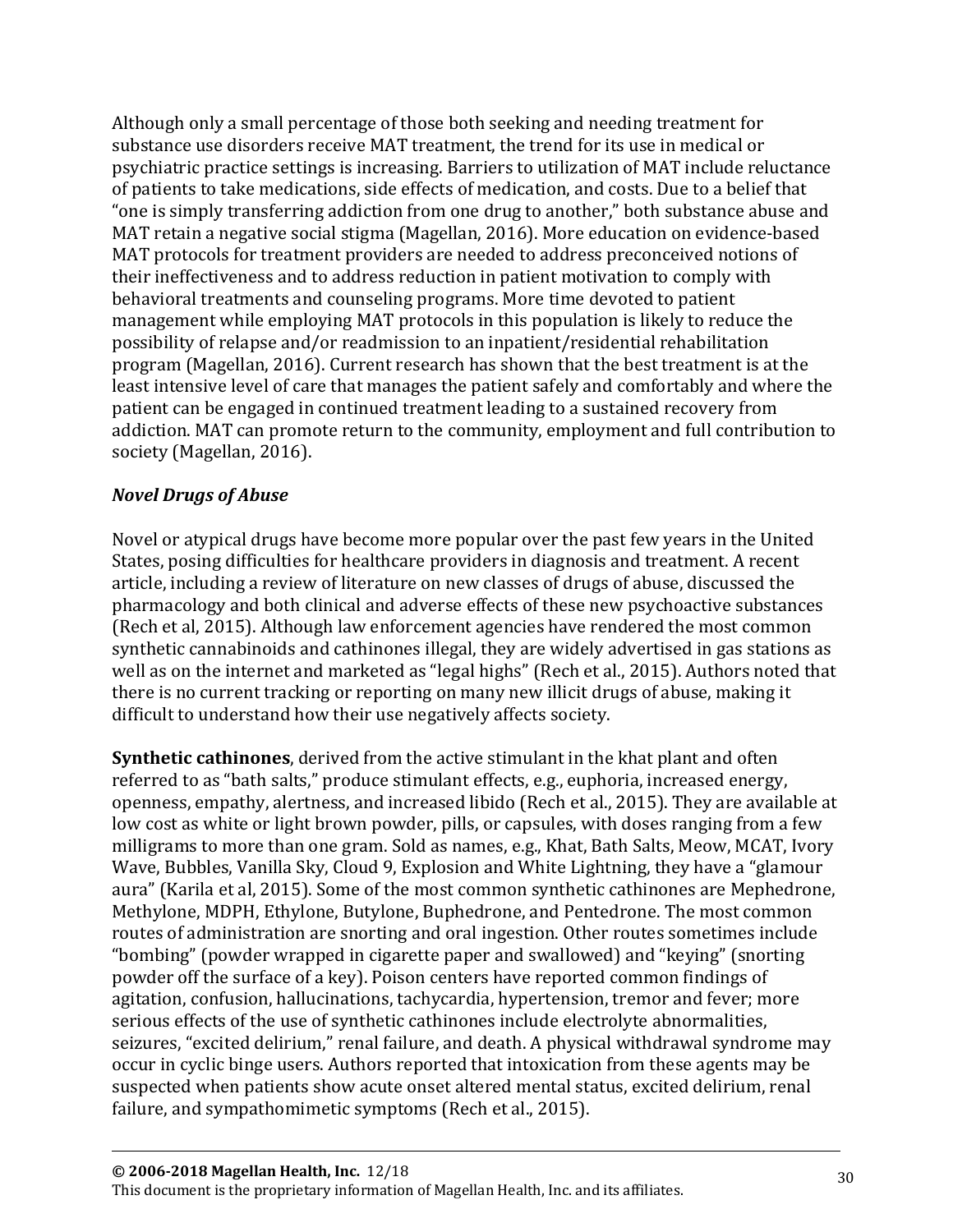The National Institute on Drug Abuse has issued a warning about the abuse of flakka, a dangerous synthetic cathinone similar to "bath salts" which may be snorted, injected, vaporized or eaten. This designer drug, with its use surging in the U.S., presents a risk of easy overdose as it enters the bloodstream very quickly when vaporized in an e-cigarette. It may cause "excited delirium" involving paranoia, hallucinations, and hyperstimulation. Deaths by suicide as well as by heart attack have been linked to its use. Additionally, it has been reported to dangerously raise body temperature leading to kidney damage or failure (NIH, 2016).

**Synthetic cannabinoids,** similar to synthetic cathinones, are also widely available, and increasing in popularity, especially among adolescents. Marketed frequently in foil packets marked "not for human consumption," these cannabinoids have methods of administration including inhalation, ingestion, and injection. Containing the active ingredient in marijuana, Tetrahydrocannabinol (THC), they produce similar psychotropic effects, e.g., euphoria and alteration in mood and sensorium (Rech et al., 2015). Abuse of synthetic cannabinoids is increasing every year and the agents are multiplying in number, with hundreds of combinations developed. The most reported adverse events are psychosis and anxiety; others include paranoia, hallucinations, seizures and sedation. Nausea, vomiting and acute kidney injury **may** also result from use. Rech et al. reported no long-term effects of synthetic cannabinoids.

Kemp et al. advised that synthetic cannabinoids should not be confused with marijuana/ cannabis, as they are a "collection of numerous laboratory chemicals that interact with the cannabinoid receptor in the brain to mimic marijuana to induce a marijuana-like high" (Kemp et al., 2016). Street names for synthetic cannabinoids include Spice, Spice Gold, Spice Diamond, Spice Silver, K2, Krypton, Aztec Fire, Bombay Blue, Fake Weed, and Yucatan Fire (Rech et al., 2015). Kemp et al. also **suggested** that Spice is more potent than marijuana, interacting with receptors in the brain other than those with which marijuana interacts. They cited news reports describing users so agitated that they tore off their clothes and sweated heavily. Kemp et al. concluded that synthetic cannabinoids are dangerous substances that result in many emergency department visits and fatalities (Kemp et al., 2015).

A systematic review of adverse events arising from the use of synthetic cannabinoids examined data from poison centers and drug monitoring systems in Europe, the United Kingdom, the U.S., and Australia. Authors advised that physicians be aware of adverse effects including severe cardiovascular, cerebrovascular, neurological, psychiatric and renal effects (Tait et al., 2016). Another recent study, a retrospective chart review of patients (n=676) admitted to a Dual Diagnosis psychiatric unit from March 2014 to February 2015, found that the use of synthetic cannabinoids was "strongly associated with more psychotic presentations and agitation compared to cannabis use" (Nia et al, 2016). Users of synthetic cannabinoids received higher doses of antipsychotic medications while spending longer time in hospital (Nia et al., 2016).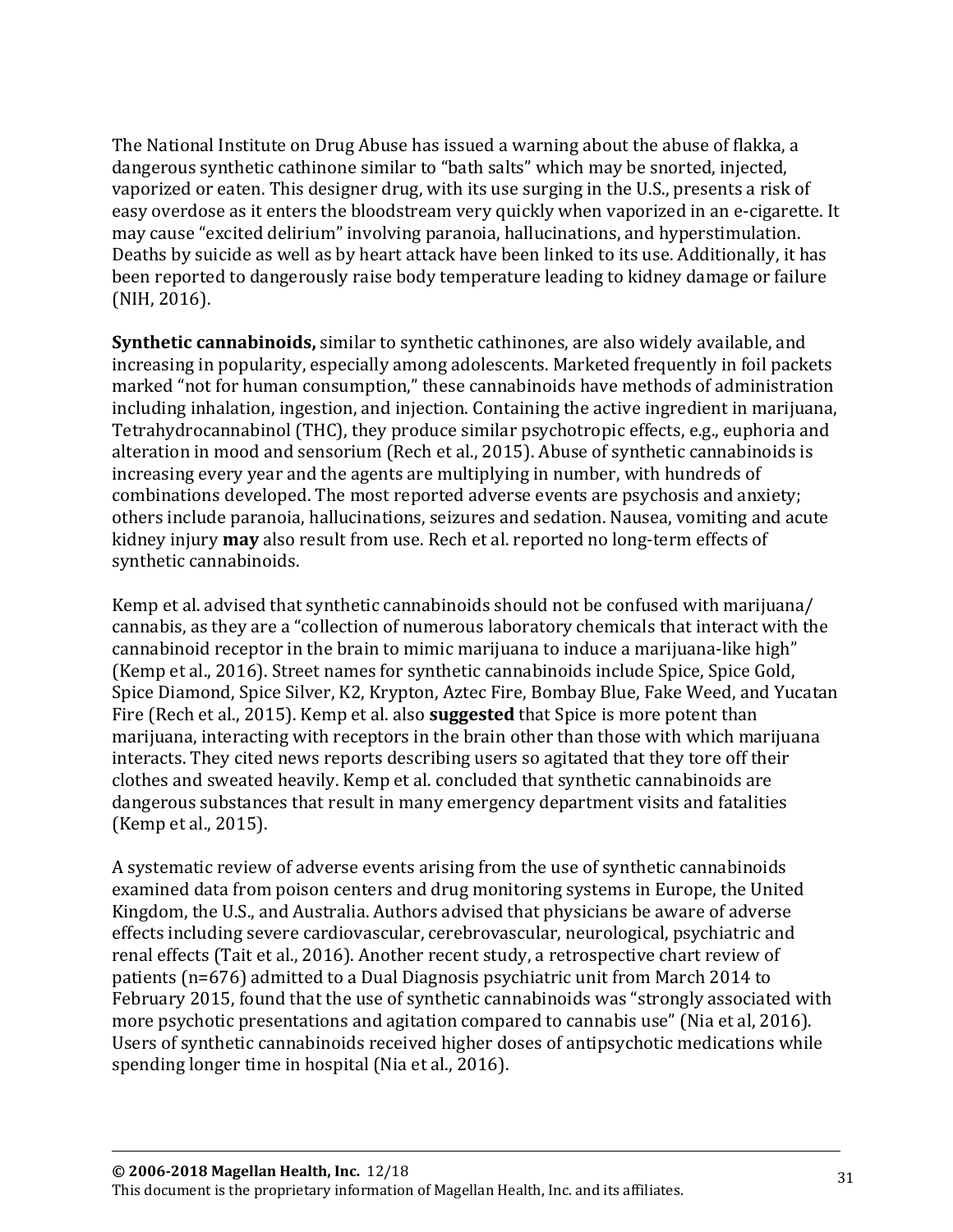The National Institute on Drug Abuse has reported the abuse/diversion of pharmaceutical fentanyl in forms including patches, lozenges, tablets, and films. Non-pharmaceutical fentanyl analogs, e.g., illicitly-produced desmethyl fentanyl, can be snorted or injected as a powder, or swallowed in pill form (NIDA, 2015). Users abuse these drugs, linked to overdose deaths in the United States, to experience short-term highs and feelings of euphoria (DEA, 2015). Fentanyl is often marketed and disguised as white powder heroin and is many times more potent than either heroin or morphine by weight (DEA, 2012).

Other drugs or products that are abused include the following: club drugs, e.g., GHB, Rohypnol®, ketamine, MDMA (Ecstasy), Methamphetamine, and LSD (ACID); hallucinogens, e.g., ayahuasca, DMT, D-lysergic acid diethylamide (LSD), peyote (mescaline), 4 phosphoryloxy-N, N-dimethyltryptamine (psilocybin) and; salvia divinorum; inhalants, e.g., spray paints, markers, glues, and cleaning fluids; and anabolic steroids, e.g., Gear, Juice, Roids, and Stackers (National Institute on Drug Abuse, 2016). A nonprescription herbal medication available on the internet but not widely used in the United States, kratom is sometimes used as a replacement for methadone as it is more easily available and lacks the stigma of methadone (Rech et al., 2015).

### *Conclusions*

In a landmark report, Facing Addiction in America: *The Surgeon General's Report on Alcohol, Drugs, and Health*, U.S. Surgeon General Vivek Murthy refers to this current addiction crisis as "a moral test for America," comparing it with the past tobacco epidemic. As "one of the most pressing public health crises of our time," Murthy notes how substance misuse and substance use disorders "prevent people from living healthy and productive lives. And just as importantly, they have profound effects on families, friends, and entire communities" (U.S. Dept. of Human Health and Services, 2016). He recommends additional policies and programs to increase access to effective treatment for this chronic illness (which is not a character flaw), and an expansion of the scientific evidence base for prevention, treatment and recovery. The report discusses recent changes in healthcare policy and law, which create incentives for the implementation of the collaborative care model integrating treatment of substance use disorder with general healthcare. Some of the key findings of the report include the following (U.S. Dept. of Human Health and Services, 2016):

- A majority of patients with substance use disorders do not receive any treatment;
- Recovery is achievable with comprehensive continuing care;
- Early intervention and treatment services are beginning to be delivered into general healthcare practice under the collaborative care model;
- Integration between primary care and specialty care is needed, as are additional treatment options within primary care;
- Medications are currently under-used in treatment of substance use disorders, although scientific evidence shows that medications can be effective along with behavioral therapies, and recovery support services;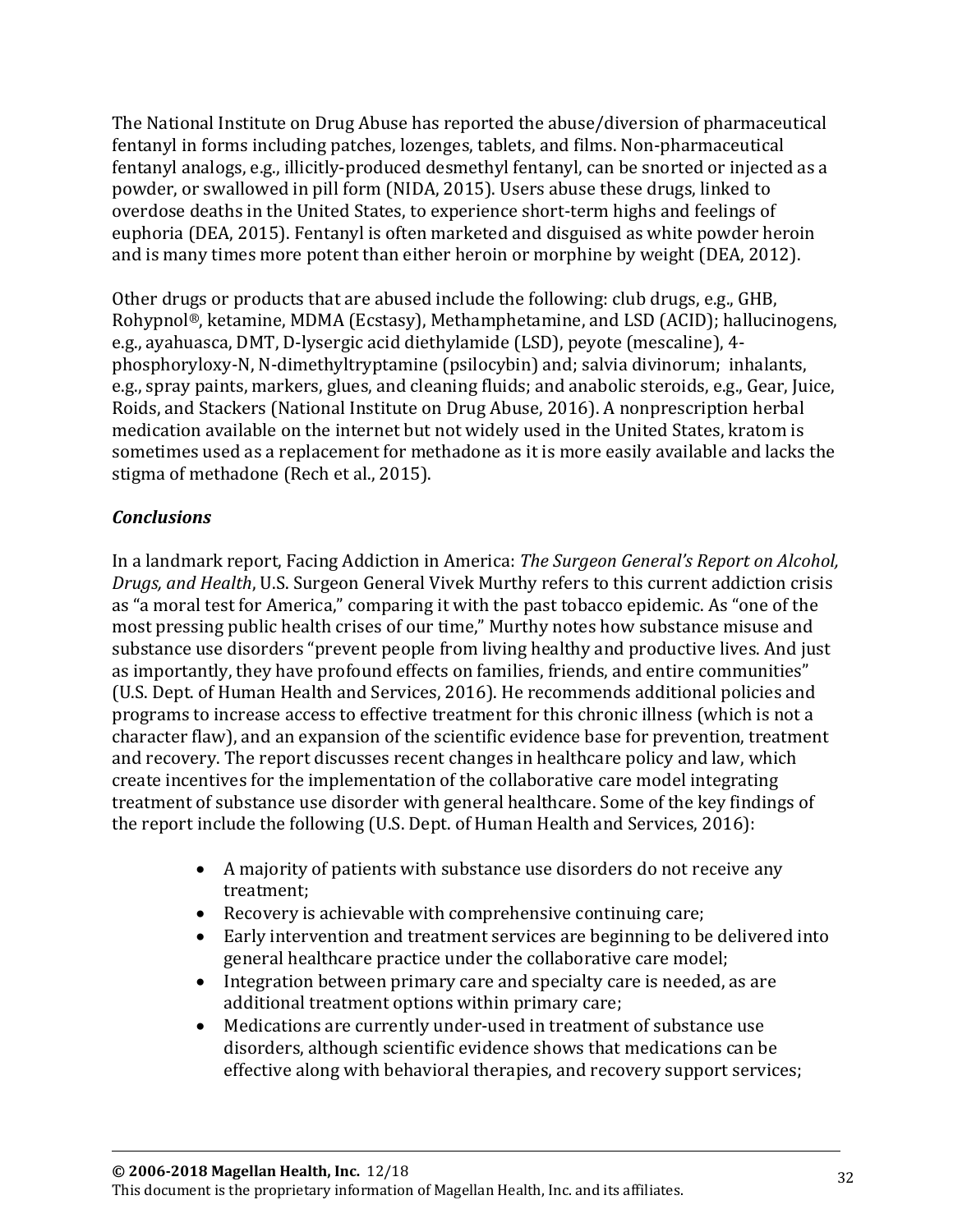- Treatment goals for substance use disorders are the same as those for treatment of other chronic illness: reduction of symptoms and improvement of health and functional status; and
- The use of electronic technologies, e.g., telehealth and electronic medical records, **may** improve treatment of those with substance use disorders.

The Surgeon General's report cites studies that have demonstrated the efficacy of MAT in both the reduction of illicit drug use and overdose deaths as well as in improving retention in treatment. It reports studies finding that patients who receive MAT for fewer than 90 days have not shown improved outcomes and that those receiving MAT for less than three years are more likely to relapse than those in treatment for three or more years (U.S. Dept. of Human Health and Services, 2016).

The American Society of Addiction Medicine's (ASAM) comprehensive set of guidelines, *The ASAM Criteria: Treatment Criteria for Addictive, Substance-Related, and Co-Occurring Conditions, Third Edition* (2013) describes the continuum of addiction health service (Mee-Lee, 2013). The ASAM Criteria refers to withdrawal management rather than detoxification services. It emphasizes that altering the course of the patient's illness toward wellness, recovery, and productive functioning in family, workplace and society are the goals of addiction treatment. Treatment is described by the ASAM Criteria as a continuum including broad levels of service and an early intervention level, with levels of care determined by an individual's needs. Severity of illness, level of function, and progress determine the length of stay in each level. Treatment is individualized and responsive to a patient's specific needs and progress in treatment (Mee-Lee, 2013).

# <span id="page-32-0"></span>**[Introduction](#page-32-0)**

# <span id="page-32-1"></span>**Disease Definition, Natural History, Course and Epidemiology**

The national epidemic of prescription opioid abuse and heroin use has been recently addressed in the United States by the Comprehensive Addiction and Recovery Act of 2016 (CARA). Congress acted due to the large number of overdoses from heroin, prescription drugs, and opioid pain relievers that surpassed car accidents as the leading cause of injuryrelated death in the United States [\(https://www.govtrack.us/congress/bills/114/s524\)](https://www.govtrack.us/congress/bills/114/s524). Information from the most recent National Survey on Drug Use and Health (NSDUH) provides key substance use indicators in the United States (SAMHSA, 2016).

The Substance Abuse and Mental Health Services Administration (SAMHSA, 2016) has made changes to the *2015 National Survey on Drug Use and Health (NSDUH)* to improve the quality of data collected. This "break in trends" leads to difficulty in comparing current estimates with those from earlier years; a new baseline for some substances begins with this latest survey (SAMHSA, 2016). For marijuana, cocaine, and heroin use, trends continue for estimates considered comparable with those in past years. The new survey includes changed questions about particular measures as well as changes in eligibility of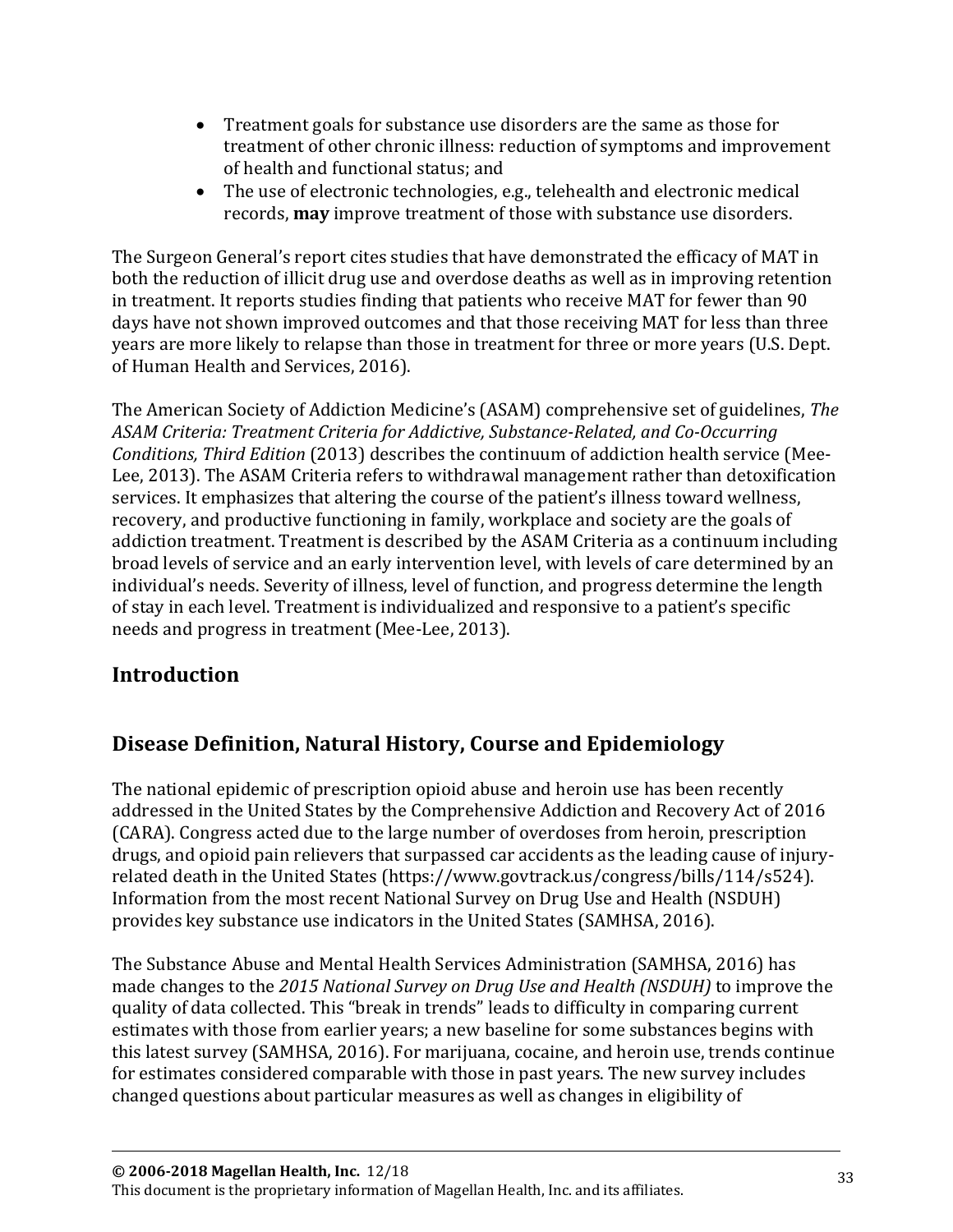respondents (SAMHSA, 2016). The new report also includes information on new topics not included in past surveys. Some of the changes are:

- Instead of separate questions about chewing tobacco and snuff, these are combined into questions about smokeless tobacco; new smokeless tobacco questions include questions about "snus" (smokeless tobacco pouches placed under the top lip).
- To ensure consistency with the National Institute on Alcohol Abuse and Alcoholism (NIAAA), the 2015 NSDUH lowered the threshold for determining binge alcohol use for females from five to four or more drinks on an occasion (the threshold remains at five or more drinks on an occasion for males).
- Questions for "Molly" (Ecstasy), ketamine, tryptamines, alpha-methyltryptamine, "Foxy" (5-MeO-DIPT), and salvia divinorum are now included in the hallucinogens section rather than the special drugs section.
- The inhalant section includes estimates beginning with 2015 data for specific inhalants, i.e., felt-tip pens and computer keyboard cleaner ("air duster").
- Questions about methamphetamine are now separate from the prescription drug items in the 2015 survey because most of it is both produced and consumed illicitly in the U.S.; a new baseline begins with 2015 for estimates of dependence or abuse of methamphetamine.
- Changes to prescription drug measures necessitated a new baseline for measures in the four categories of prescription drugs, i.e., pain relievers, tranquilizers, stimulants, and sedatives. Questions for prescription drug misuse now refer to a 12 month reference period rather than a lifetime reference period. In the 2015 survey, misuse of prescription drugs refers to using the drug "in any way a doctor did not direct you to use it" (e.g., in a greater amount than prescribed or for a longer period of time) (SAMHSA, 2016).

A summary of key findings from SAMHSA's 2015 NSDUH follows below:

- **Illicit Drug Use** Questions about seven of ten illicit drug categories (hallucinogens, inhalants, methamphetamine, prescription pain relievers [misuse of], tranquilizers, stimulants, and sedatives) include changes in measurements affecting comparability with earlier years. The 2015 estimates show 10.1 percent of Americans aged 12 and older used an illicit drug in the past 30 days (27.1 million people), and among young adults, aged 18-25, approximately 1 in 5 were current users of illicit drugs (22.3%). Key measurements did not change for **marijuana, cocaine, and heroin**, and estimates of the use of these are comparable with those from past years (SAMHSA, 2016).
	- o *Hallucinogens* include LSD, PCP, peyote, mescaline, psilocybin mushrooms, "Ecstasy" (MDMA or "Molly"), ketamine, "FOXY" (DMT/AMT), and *Salvia divinorum*. An estimated 1.2 million people representing 0.5% of the population aged 12 or older were current users of hallucinogens in 2015. The age group with the largest percentage of its members using hallucinogens was the 18-25 years-of-age group (SAMHSA, 2016).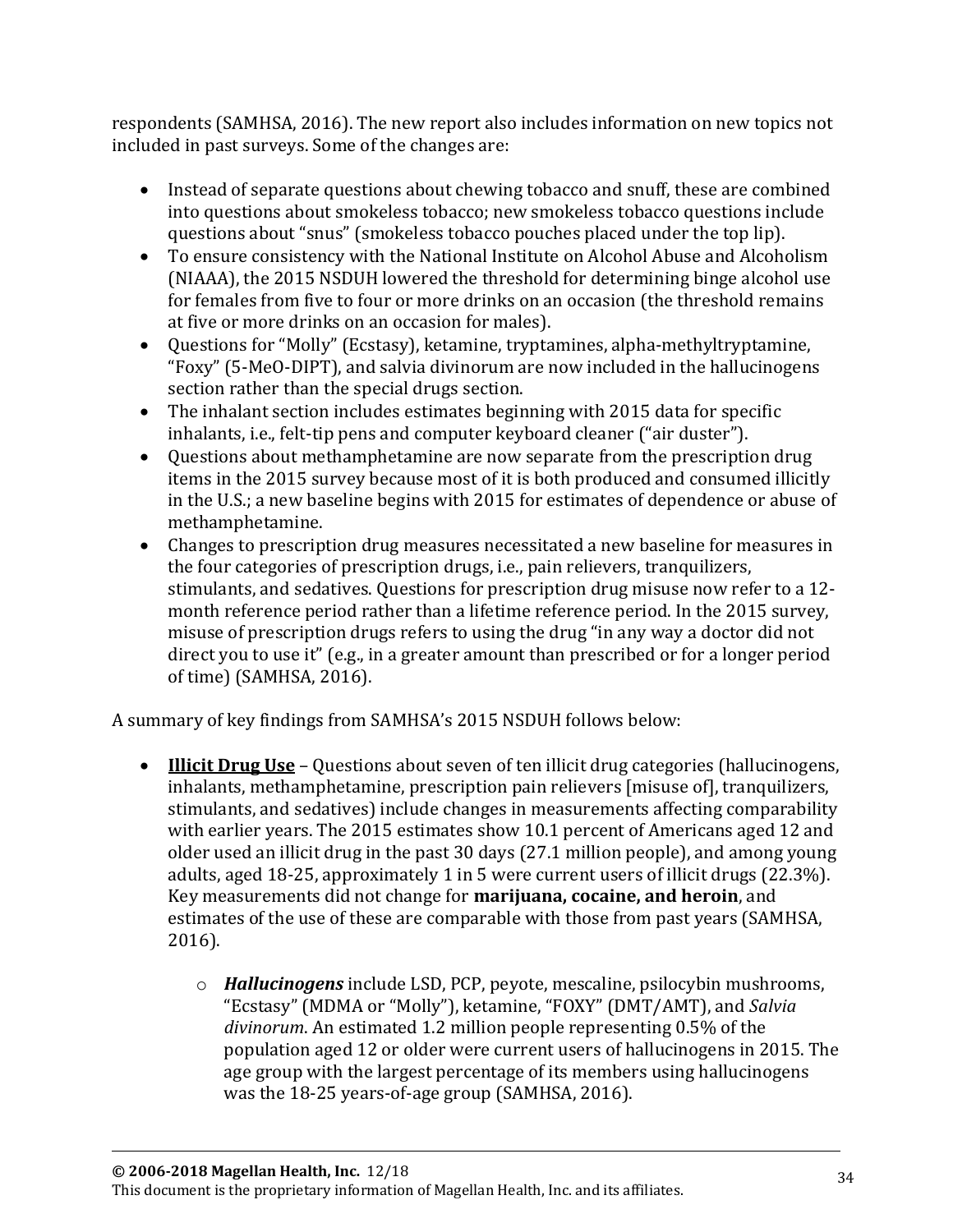- o *Inhalants* used to get high include substances, e.g., computer keyboard cleaner, felt-tip pens, glue, nitrous oxide, cleaning fluids, spray paint, etc. Approximately half a million people aged 12 or older were current users of inhalants in 2015, representing 0.2% of that population. The age group with the most common use was the 12-17 years-of-age group (SAMHSA, 2016).
- o Currently, in the U.S. the production and distribution of most *methamphetamine* is illicit rather than through the pharmaceutical industry. An estimated 897,000 people aged 12 or older were current users of methamphetamine in 2015, representing 0.3% of this population. The age groups with the largest percentage of members using methamphetamine were the 18 to 25 and the 26-or-older age groups (SAMHSA, 2016).
- o In 2015, 1.4% of people aged 12 or older were misusers of *prescription pain relievers,* which represents 3.8 million people aged 12 or older. Out of this group, those with the highest percentage of misusing pain relievers in the past 30 days were from 18-25 years of age (SAMHSA, 2016).
- o Among people aged 12 or older in 2015, *tranquilizers* were misused by an estimated 1.9 million people who represented 0.7% of that age group. Within this age group, the 18-25 year-old group had the largest percentage of its members misusing tranquilizers (SAMHSA, 2016).
- o *Stimulants* were currently misused in 2015 in an estimated 1.7 million people aged 12 or older, representing 0.6 percent of this population. The 18- 25 year-old age group had the largest percentage of its members misusing stimulants (SAMHSA, 2016).
- o In 2015, 0.2% of the population aged 12 or older misused *sedatives*, representing an estimated 446,000 people. The 18-25 and 26-or-older age groups had the largest percentages of their members misusing sedatives (SAMHSA, 2016).
- o The 2015 illicit drug use estimate is highest for *marijuana* use (22.2 million current marijuana users aged 12 or older and 8.3% of people aged 12 or older). This is similar to the 2014 percentage and higher than the percentages from 2002-2013. The survey shows this increase in marijuana use among people 12 or older reflects the increase by adults aged 26 or older and, to not so great an extent, increases in use among those aged 18-25 (SAMHSA, 2016).
- $\circ$  Among people aged 12 or older in 2015, an estimated 1.9 million were current users of *cocaine*; that number includes approximately 394,000 current users of crack cocaine. An estimated 0.7 percent of people aged 12 or older were current users of cocaine in 2015, while 0.1% currently used crack cocaine. These estimates were similar to estimates in years between 2007 and 2013, but were higher than the estimates in 2014. Additionally, the estimates of both cocaine and crack use in 2015 were lower than estimates between 2002 and 2006 (SAMHSA, 2016).
- o In 2015, approximately 329,000 people aged 12 or older were current *heroin* users, corresponding to approximately 0.1 percent of the population of the same age. Approximately 0.3% of people aged 12 or older in 2015 had past-year use of heroin, representing approximately 828,000 people.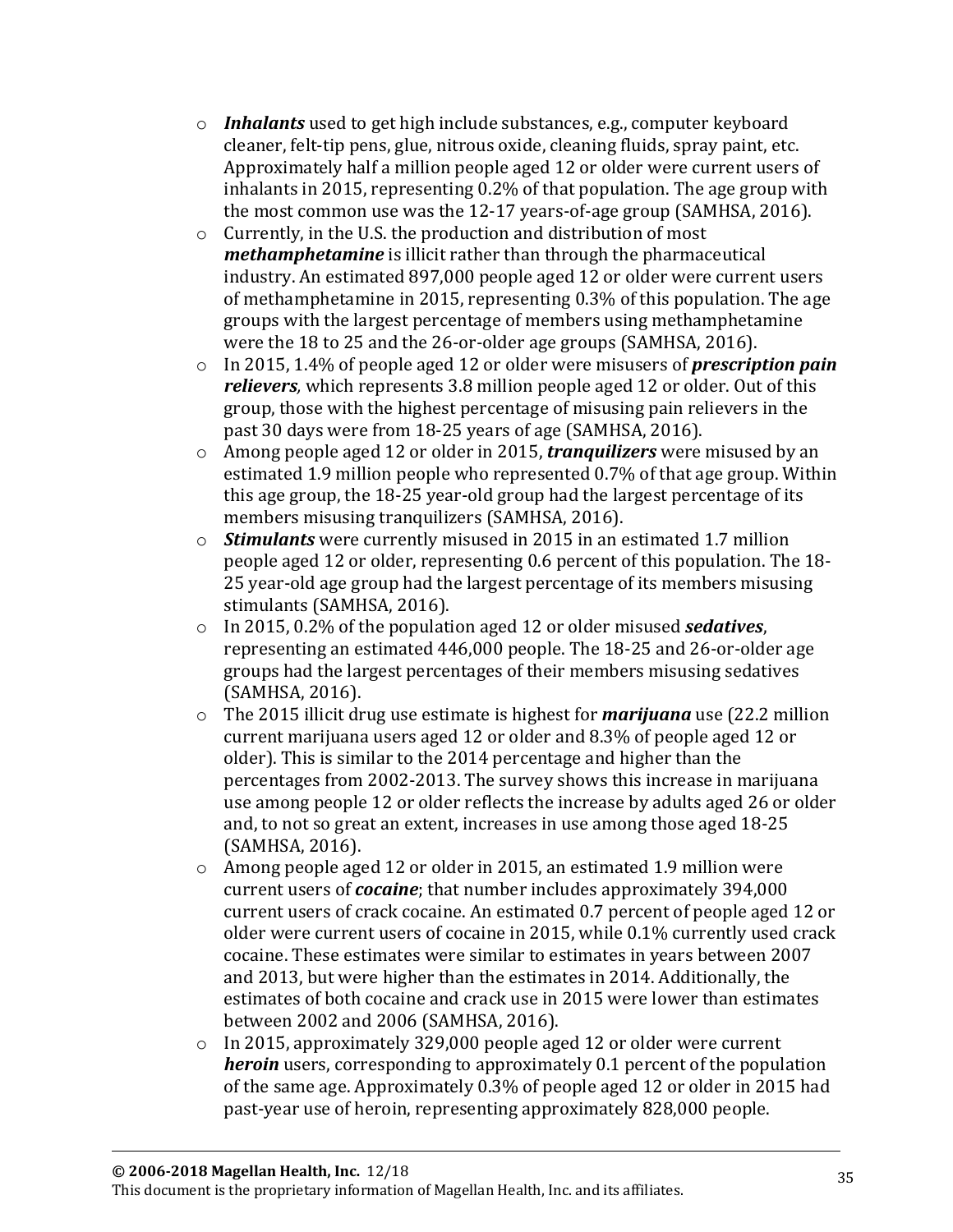Although the estimate of current heroin use in people aged 12 or older in 2015 was similar to the estimates between 2010 and 2014, it was higher than in most years between 2002 and 2009. Additionally, past-year heroin use in 2015 was higher than during 2002-2008, but similar to 2009-2014. The survey indicates larger increases in heroin use among adults aged 26 or older and smaller increases among young adults aged 18 to 25 (SAMHSA, 2016).

The Centers for Disease Control and Prevention (CDC) reported increases in drug and opioid overdose death in the U.S. from 2000–2014 in the Jan. 1, 2016 Morbidity and Mortality Weekly Report (*MMWR*). Information in the report noted significant increases in drug overdose deaths from 2013 to 2014, with opioid overdose deaths as the main factor in the increase. Increases in death rates were 9% for natural and semi-synthetic opioids, 26% for heroin, and 80% for synthetic opioids including illicit fentanyl and synthetic opioid pain relievers other than methadone (CDC, 2016).

- $\circ$  The CDC reported an epidemic of drug overdose (poisoning) deaths in the U.S., with the rate of deaths from drug overdoses increasing 137% from the year 2000. The rate of overdose deaths involving opioids (opioid pain relievers and heroin) increased by 200% (CDC, 2016). Drug overdose deaths occurring the in the U.S. during 2014 totaled more than 47,000, representing a one-year increase of 6.5%, while opioid overdose deaths increased by 14% (CDC, 2016).
- o In 2014, drug overdoses in the U.S. were greater than during any previous year on record. The number of drug overdose deaths in the U.S. in 2014 was approximately one and a half times more than the number of motor vehicle crashes. The main drugs associated with overdose deaths were opioids, primarily heroin and prescription pain relievers, (e.g., oxycodone and hydrocodone) (CDC, 2016). From 2013 to 2014, overdose death from oxycodone and hydrocodone increased by 9% (CDC, 2016).
- o The increase in heroin use (tripling in four years) related to opioid pain reliever misuse may be due to increased availability, high purity, and relatively low price (CDC, 2016).
- $\circ$  Illicit fentanyl, often combined with heroin or sold as heroin, may be a contributor to the recent increases in drug overdose deaths involving heroin (CDC, 2016).
- **Tobacco Use**
	- $\circ$  As reported by SAMHSA, tobacco use continues to be the leading cause of preventable death in the U.S. Among people aged 12 or older in 2015, 66.3% of past-month tobacco users were current cigarette smokers, while not using any other tobacco products. Among past-month tobacco users in the same age group, 15% smoked cigarettes while also using other tobacco products, and 18.8% used only tobacco products other than cigarettes (SAMHSA, 2016).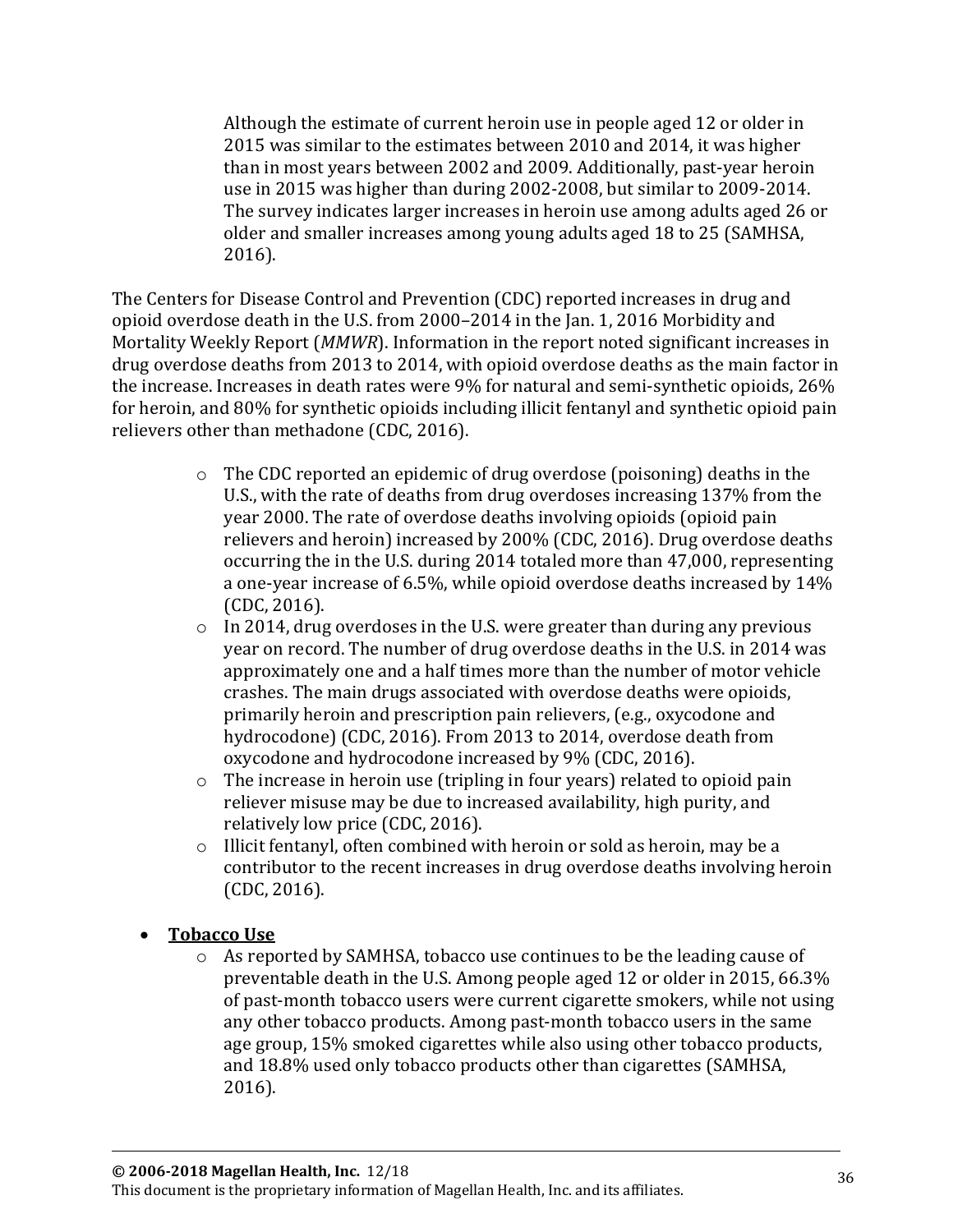- o Among people aged 12 or older in 2015, about 20% were current **cigarette smokers** compared with 24% to 26% who were current cigarette smokers in years from 2002 to 2008. A decline in current use of cigarettes has occurred in adolescents aged 12 to 17, young adults aged 18 to 25, and in those aged 26 or older. NSDUH reports that part of this decline reflects the use of electronic vaporizing devices, e.g., e-cigarettes, for delivering nicotine (SAMHSA, 2016).
- o In 2015, 4.7% and 0.8% of people aged 12 or older were current **cigar smokers** and **pipe tobacco smokers**, respectively. The 2015 percentage for cigar smokers was lower than in most of the years between 2002 and 2012 while similar to the percentages in 2013 and 2014. The percentage of people who were current pipe tobacco smokers in 2015 was similar to the percentages in most years between 2001 and 2014 (SAMHSA, 2016).
- o About 3.4% of people aged 12 or older in 2015 were current users of **smokeless tobacco**, e.g., snuff, chewing tobacco, and snus. The 18-25 yearold age group had the largest percentage of its members using smokeless tobacco (SAMHSA, 2016).
- $\circ$  The U.S. Food and Drug Administration (FDA) finalized a rule, effective August 8, 2016, extending its authority to regulate the manufacturing, distribution, and marketing of all tobacco products, including e-cigarettes, cigars, hookah (waterpipe tobacco), pipe tobacco, nicotine gels, and dissolvables (FDA, 2016). The FDA's goal is the protection of Americans from disease and death related to tobacco use. Although the FDA recognizes that some tobacco products **may** have less toxicity, it also notes a need for more evidence. For example, the FDA acknowledges both benefits and risks of products, e.g., e-cigarettes, which **may** be less harmful than conventional cigarettes, but they **may** prompt young people to become addicted to nicotine. Vaporizers, vape pens, hookah pens, e-cigarettes, e-pipes and other Electronic Nicotine Delivery Systems (ENDS) are affected by the FDA regulation.

#### • **Alcohol Use**

- $\circ$  In 2015, more than half (51.7%) of people aged 12 and older reported any use of **alcohol** in the past month. This estimate of current alcohol use was similar to the estimate in the years from 2005 to 2013, but it was lower than the estimate in 2014 (SAMHSA, 2016).
- o In 2015, approximately 25% of people aged 12 or older were estimated to be binge alcohol users. **Binge alcohol use** for males is defined as drinking five or more drinks on the same occasion on at least one day in the past 30 days; for females, the threshold is four drinks rather than five drinks. About 5.8% of adolescents, aged 12 to 17 years, were current binge drinkers in 2015 and an estimated 39% of young adults aged 18 to 25 were current binge alcohol drinkers in the past month. Almost 25% of adults aged 26 or older were also current binge alcohol drinkers (SAMHSA, 2016).
- o The 2015 NSDUH defines **heavy alcohol use** as "binge drinking on five or more days in the past 30 days" based on the thresholds described above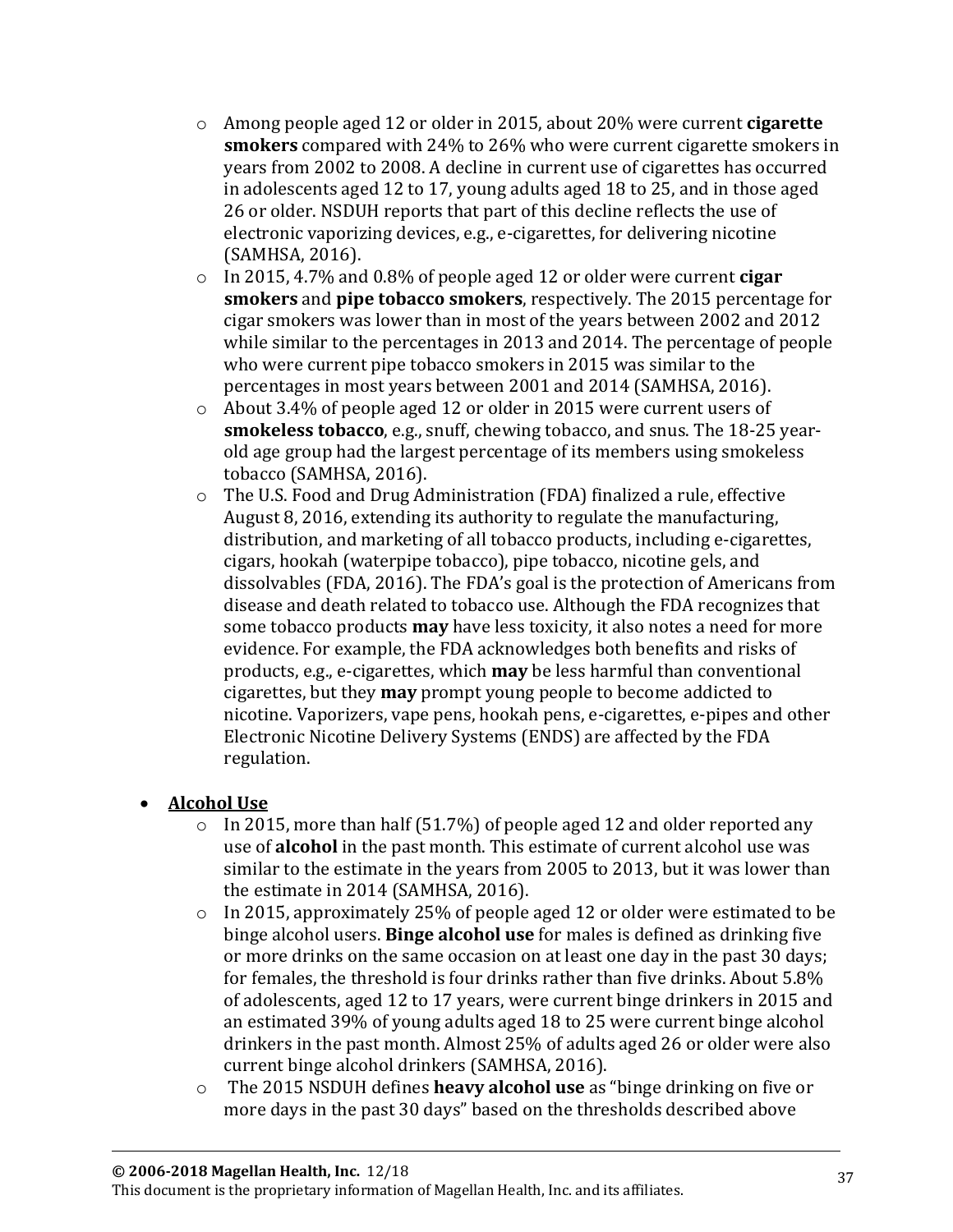(SAMHSA, 2016; p. 18). The estimated percentage of the population aged 12 or older who were heavy alcohol users in 2015 was 6.5%. Percentages for specific age groups in 2015 were 0.9%, 10.9%, and 6.4% for adolescents aged 12 to 17, young adults aged 18 to 25, and adults aged 26 or older, respectively (SAMHSA, 2016).

o Although **underage alcohol use** is prohibited in all 50 states and the District of Columbia, 20.3% of people aged 12 to 20 reported drinking alcohol in the past month (lower than the percentages in 2002 through 2014). Among this age group, 13.4% and 3.3% were binge drinkers or heavy drinkers, respectively (SAMHSA, 2016).

#### • **Substance Use Disorders**

- o In 2015 among people aged 12 or older, 7.8% had a substance use disorder (SUD) in the past year. Out of this group, approximately 75% had an alcohol use disorder and about 33.3% had an illicit drug use disorder. Of those who had SUDs in the past year, approximately 12.5% had both an alcohol use disorder as well as an illicit drug use disorder (SAMHSA, 2016).
- o In 2015 among people aged 12 or older who had a past-year illicit drug use disorder, the largest numbers of people had disorders related to the use of marijuana and the misuse of prescription pain relievers (SAMHSA, 2016).

An Oct. 2015 News Release by the National Institutes of Health (NIH) reported that surveys conducted by the National Institute on Alcohol Abuse and Alcoholism show that "marijuana use in the United States has risen rapidly over the past decade, with about 3 in 10 people who use marijuana meeting the criteria for addiction" (NIH, 2015). The report discussed how the "changing cultural norms related to marijuana use" **may** create "public health challenges related to addiction, drugged driving and access to effective treatment" (NIH, 2015).

Marijuana is the most commonly used illicit drug. On August 11, 2016, the United States Drug Enforcement Administration (DEA) denied petitions to reschedule marijuana under the Controlled Substances Act (Drug Enforcement Administration, 2016). Marijuana continues its classification as a Schedule 1 controlled substance with high dependency potential and no accepted medical use. Although marijuana is illegal under federal law, its recreational use is legal in eight states and the District of Columbia. Currently 28 states, the District of Columbia, Guam and Puerto Rico have enacted laws to legalize the medical use of marijuana for indications such as pain management, treatment of nausea/vomiting, glaucoma, etc. (ProCon.Org, 2016). Additionally, limited-access marijuana products (low tetrohydrocannabidiol [THC]/high cannabidiol [CBD] are approved in 17 states for "medical reasons in limited situations or as a legal defense" (National Conference of State Legislatures, 2016). The DEA has expanded the number of DEA-registered marijuana manufacturers to foster research on its use. The American Medical Association (AMA) continues to support further studies of medical marijuana use in patients who have serious conditions where evidence **suggests** possible efficacy.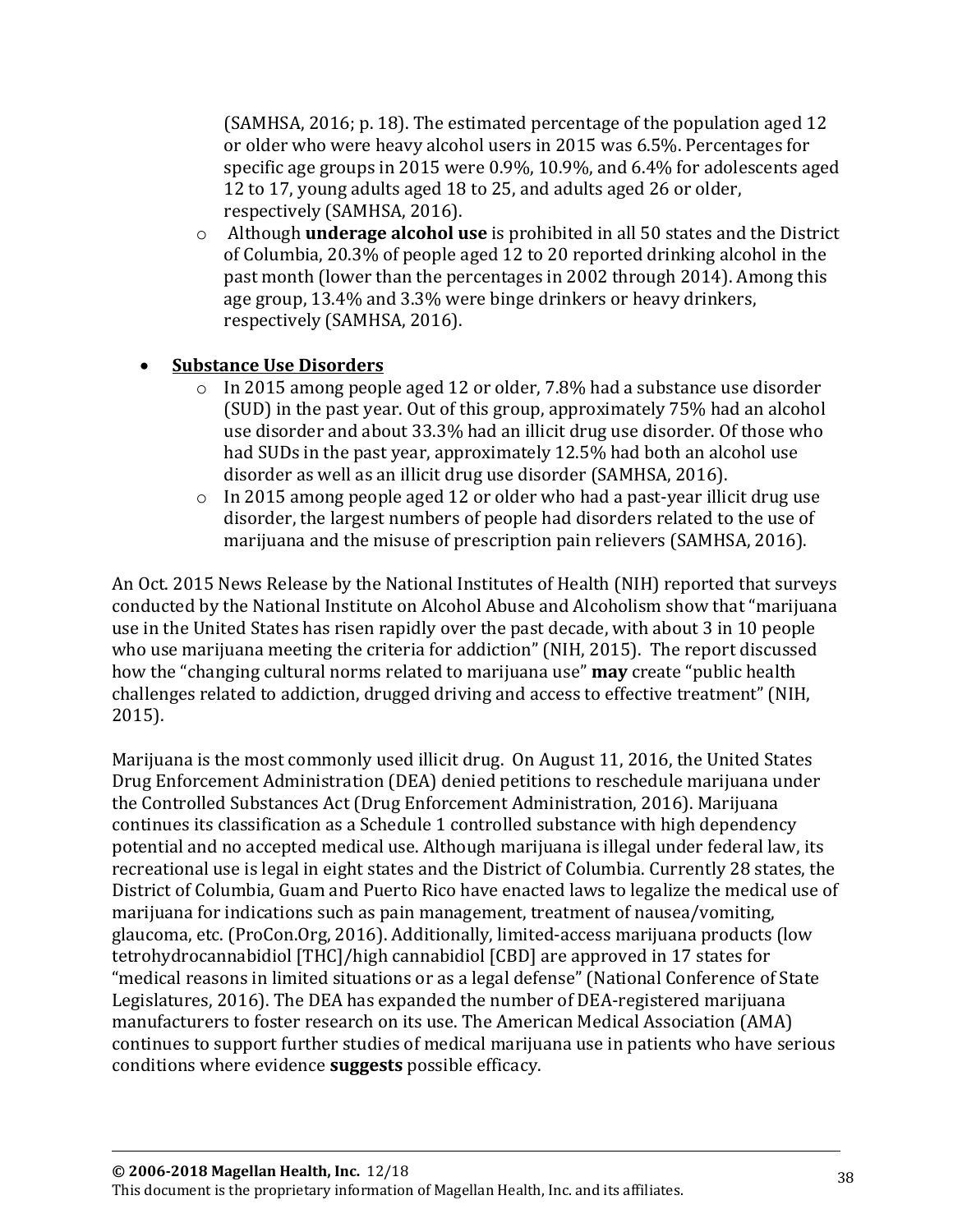After publication of the APA guideline, more analysis of national survey data augmenting the discussion on substance abuse epidemiology in the U.S. has occurred. A clinical review by Compton et al., summarizing additional observations on findings of recent large surveys on substance use (i.e., National Survey on Drug Use and Health (NSDUH): National Findings 2002 and the Monitoring the Future Study: National Survey Results on Drug Use, 1975- 2003) indicated shifts in the landscape of illicit drugs used over the past 30 years. The authors summarized findings of these major national studies, which revealed that illicit drug use in the U.S. escalated in the 1970s, decreased in the 1980s, increased again around 1992, reached a relative peak around 1997, and has subsequently leveled off, or in some cases, declined. Compton et al. also stressed several important findings from these surveillance studies as follows: (1) a marked increase in the use of opioid medications (oxycodone and hydrocodone) and an even greater increase in the problems associated with their use; (2) an increase in marijuana abuse and dependence – especially among younger black and Hispanic people, possibly related to an increase in marijuana's potency; (3) an increased availability of high-purity heroin, and an increase in heroin use by smoking and other non-injection routes; (4) an increase in initial use of 3, 4 methylenedioxymethamphetamine (MDMA or ecstasy); (5) an expansion of the use of "club drugs" other than ecstasy, including ketamine and gamma-hydroxybutyrate; (6) a decline in the use of LSD; and (7) a stabilization and some signs of decline in the use of cocaine (Compton et al., 2005).

The first release of 2013 NSDUH estimates contained in *The NSDUH Report* (2014) reported the following: an estimated 24.6 million individuals aged 12 or older were current illicit drug users in 2013 compared with 23.9 million in 2012. In 2013, 8.8% of youths aged 12 to 17 were current illicit drug users compared to 9.3% in 2008. In 2013, an estimated 60.1 million individuals aged 12 or older were past-month binge alcohol users compared with 59.7 million in 2012, and 21.6 million (8.2% of the population aged 12 or older) had a pastyear substance use disorder. This represents an increase from the number in 2011 (20.6 million) and a decrease from the number in 2012 (22.2 million). Further, this report indicated that of the estimated 22.7 million individuals aged 12 or older in 2013 needing treatment for an illicit drug or alcohol use problem, 2.5 million were treated at a specialty facility. It also reported that in 2013, 1.4 percent of adolescents had co-occurring SUD and major depressive episode; 3.2 percent of adults had co-occurring any mental illness and substance use disorder; and 1.0 percent of adults had co-occurring serious mental illness and substance use disorder (Substance Abuse and Mental Health Administration [SAMHSA], 2014).

The 2013 NSDUH estimated that 2.6 million persons aged 12 or older were dependent on or abused *both* illicit drugs and alcohol; 4.3 million were dependent on or abused illicit drugs but not alcohol; and 14.7 million were dependent on or abused alcohol but not illicit drugs. The survey found that illicit drugs with the largest numbers of persons with pastyear dependence or abuse in 2013 were marijuana, pain relievers, and cocaine. The number of persons with marijuana dependence or abuse was similar from 2002 to 2013 (4.2 million) and the number with pain reliever dependence or abuse was similar from 2006 to 2013 (1.9 million). Those with cocaine dependence or abuse declined from 1.7 million in 2006 to 0.9 million in 2013, while those with heroin dependence or abuse more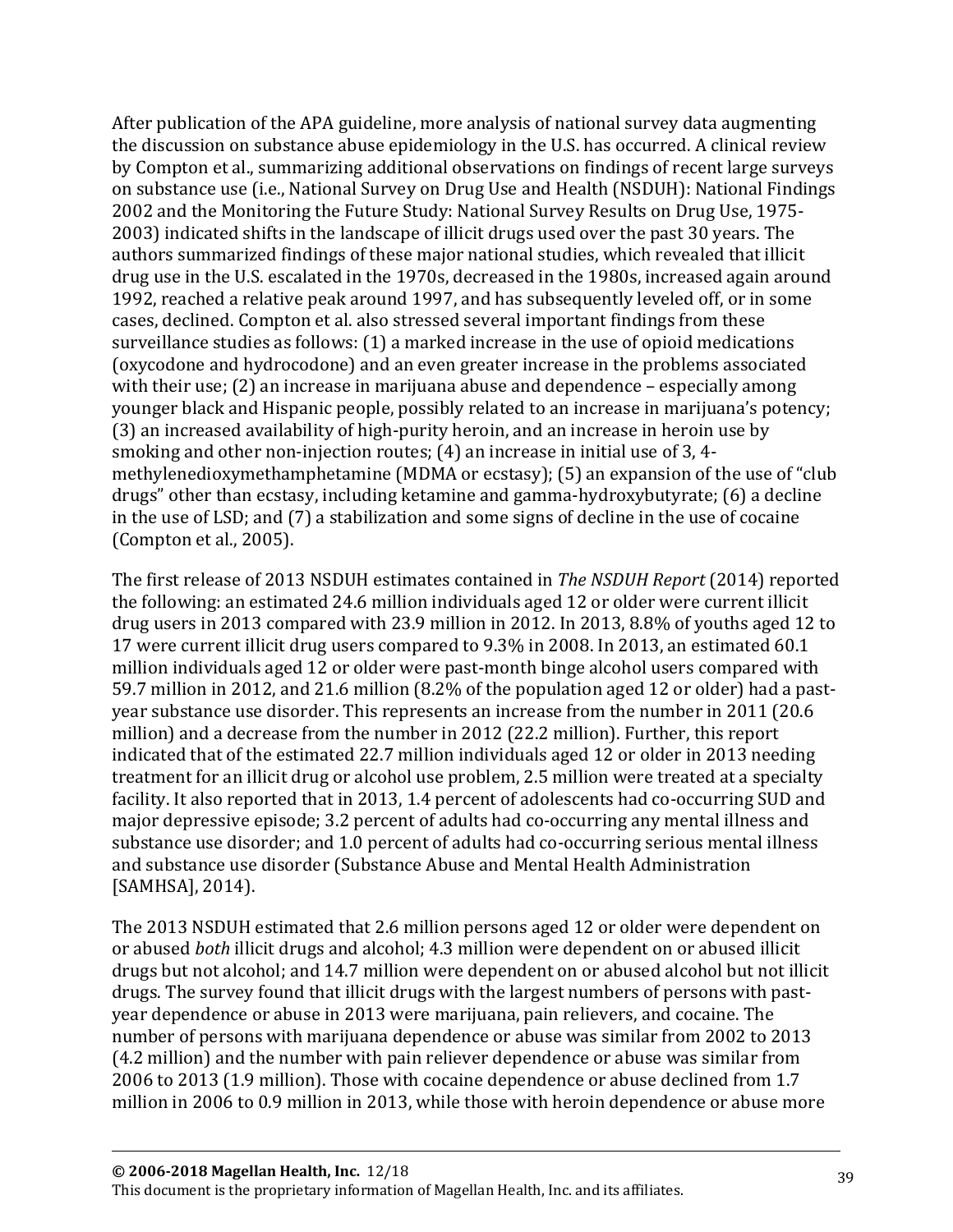than doubled from 2002 (214,000) to 2013 (517,000) (SAMHSA, 2014). A recent study examined recent trends in heroin initiation among persons aged 12 to 49. Using data pooled from the 2012 NSDUH, the study found a heroin incidence rate in the 12 months preceding interview that was 19 times higher among those who reported prior nonmedical pain reliever use than among those who did not. Further, 79.5 percent of the recent heroin initiates previously used nonmedical pain relievers, while only 1.0 percent of recent users of nonmedical pain relievers had prior use of heroin. However, only 3.6 percent of nonmedical pain relievers initiated heroin use within a 5-year period following their first use of pain relievers (Muhuri et al., 2013).

The 2013 NSDUH reported that marijuana was the most commonly used illicit drug in 2013, with 19.8 million past month users among those aged 12 or older. The rate of past month users increased from 5.8 to 7.5 percent between 2002 and 2013. In the same report, marijuana was also the illicit drug with the largest numbers of persons with past year dependence or abuse. In 2013, the number of persons with past year dependence or abuse of marijuana was 4.2 million (SAMHSA, 2014).

The use of cannabis for medicinal purposes ("medical marijuana") was not a focus of review in the APA guideline. To date, 23 states and the District of Columbia have enacted laws legalizing the medical use of marijuana for a variety of indications such as pain management, treatment of nausea/vomiting, weight loss associated with debilitating disease, neurologically induced spasticities and other uses, e.g., glaucoma (Procon.org, 2014). Similarly, two states have pending legislation to legalize its use for medical reasons (Procon.org, 2014). Medical societies have indicated that the decision to legalize marijuana for medical purposes was made in the absence of strong evidence supporting its efficacy and was based largely on animal data and anecdotal human reports (Degenhardt et al., 2008; Burgess 2007). The impact of the wider availability of cannabis for ostensibly medical purposes on the incidence of substance use disorders in the general population remains to be seen. Moreover, there is an urgent need for studies involving patients who smoke cannabis for medical purposes to assess the increased risk for cannabis dependence, cancer, cardiovascular disease and psychosis (Degenhardt et al., 2008). According to an American Medical Association (AMA) policy statement on medical marijuana, "our AMA calls for further adequate and well-controlled studies of marijuana and related cannabinoids in patients who have serious conditions for which preclinical, anecdotal, or controlled evidence **suggests** possible efficacy and the application of such results to the understanding and treatment of disease" (Procon, 2014).

In November 2012, Washington and Colorado became the first two states to legalize the recreational use of marijuana, decriminalizing its use. In 2014, voters in Alaska and Oregon approved a ballot measure to legalize the recreational use of marijuana to be effective in 2015, and voters in Washington, D.C. also approved a ballot initiative which is subject to Congressional review. A recent report by the American Medical Association's (APA's) Council on Science and Public Health and approved by AMA delegates asserts that "cannabis is a dangerous drug and as such is a public health concern, [that] sale and possession of marijuana should not be legalized, [and that] public health based strategies,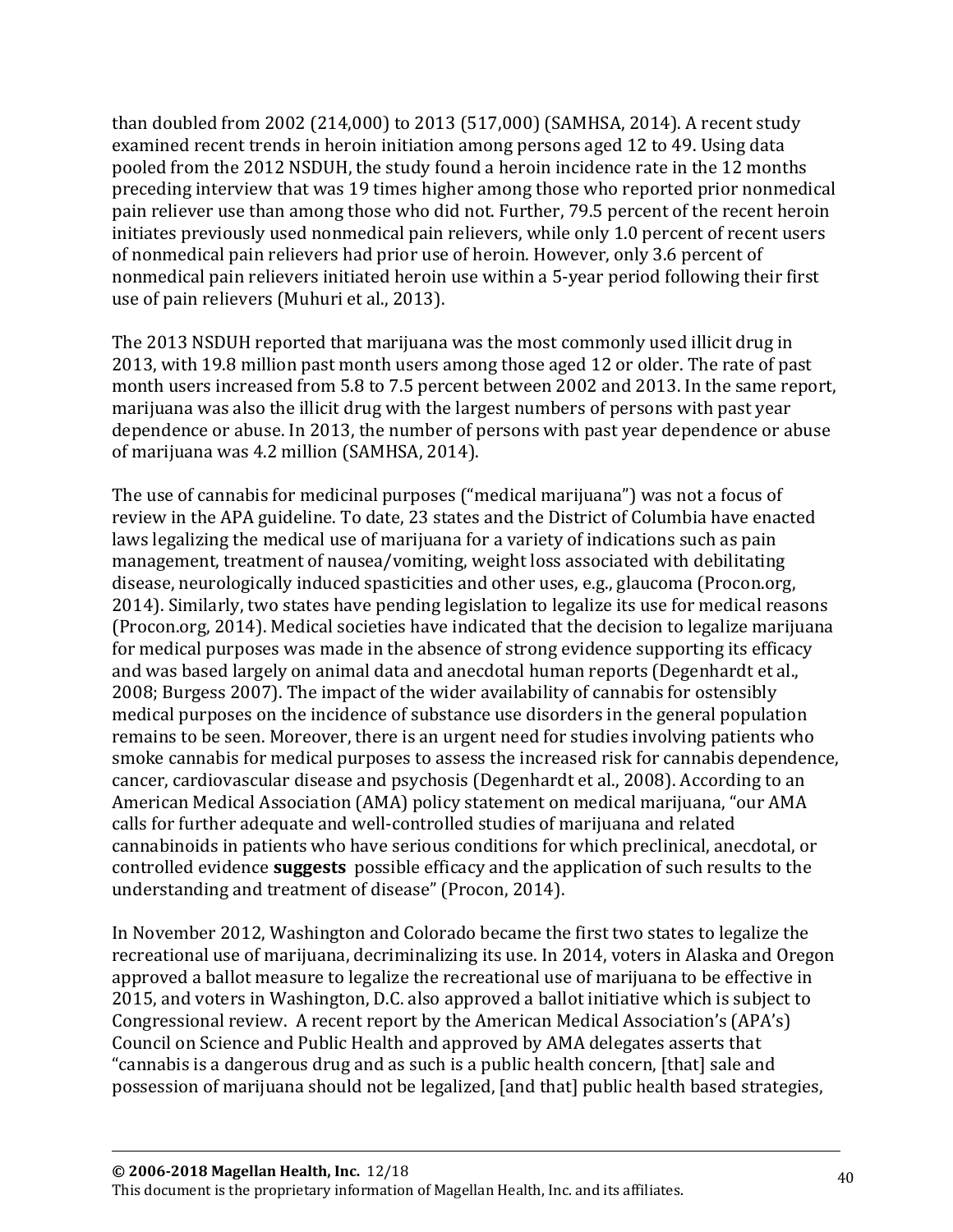rather than incarceration, should be utilized in the handling of individuals possessing cannabis for personal use," (Psychiatryonline, 2014).

Other published data from the 2013 NSDUH also confirmed that prescription drug abuse is a significant emerging problem in the United States. NSDUH combines prescription-type drugs, i.e., pain relievers, tranquilizers, stimulants, and sedatives, into the broad category of psychotherapeutics. Methamphetamines are included under stimulants (SAMHSA 2013). The percentage of persons aged 12 or older using prescription-type psychotherapeutic drugs for nonmedical reasons in the past month in 2013 was 2.5 percent, compared to 2.4 percent in 2011 (SAMHSA, 2014). Abuse and diversion of prescription drugs are particularly problematic among adolescents due to the broad availability of prescription drugs and misconceptions about their safety. The most commonly abused prescription drugs are opioids to treat pain, central nervous system depressants to treat anxiety and sleep disorders, and stimulants used to treat certain sleep disorders and attention deficit/hyperactivity disorder (Bright 2010).

The use of smokeless tobacco products (i.e., snuff or chewing tobacco) was not specifically addressed in the APA guideline although they contain nicotine and are highly addictive. A team of epidemiologists from the United Kingdom noted a decline in usage of oral and nasal smokeless tobacco products in Europe and North America during most of the 20<sup>th</sup> century. However, these investigators reported a reverse trend in prevalence for their usage in the past few decades, especially among people who are under 40 years of age (Bofetta and Straif, 2009). The 2013 NSDUH reported that the rate of past-month use of smokeless tobacco use among persons aged 12 or older in 2013 was 3.4 percent, compared to the corresponding rate in 2002 of 3.3 percent (SAMHSA, 2014). While these products are marketed as a safer alternative to cigarettes with small or negligible risks to health, they are carcinogenic in humans and **may** be associated with an increased risk of fatal myocardial infarction and stroke (Bofetta and Straif, 2009; National Cancer Institute, 2010). The 2013 NSDUH reported that the rate of current use of any tobacco product among those aged 12 or older in 2013 (25.5 %) was similar to the rate in 2011 (26.5 %). Past month use of any tobacco product among persons aged 12 or older decreased between 2002 and 2013 from 30.4 to 25.5 percent. Past month pipe tobacco was unchanged at 0.8 percent in 2002 and in 2013 while rates of past month use of cigars decreased from 5.4 % in 2002 to 4.7 % in 2013 (SAMHSA, 2014). An analysis of the results from the National Longitudinal Alcohol Epidemiologic Survey and the National Epidemiologic Survey on Alcohol and Related Conditions found higher rates of past-year daily tobacco use in individuals with substance use disorder or major depressive disorder and in Native Americans (Secades-Villa et al, 2013).

The use of electronic cigarettes (e-cigarettes), battery-operated devices delivering nicotine and other additives via inhaled vapor, is rapidly increasing among adolescents and adults. According to the National Youth Tobacco Survey (NYTS), ever use of e-cigarettes among youths (grades 6-12) doubled between 2011 and 2012, from 3.3 % to 6.8 % (Dutra and Glantz, 2014). More than 75 % of youth who smoked e-cigarettes also smoked conventional cigarettes. The authors reported a web-based survey showing that in 2010 and 2011, the percentage of adults who had ever used e-cigarettes was 3.3 and 6.2 % respectively. Among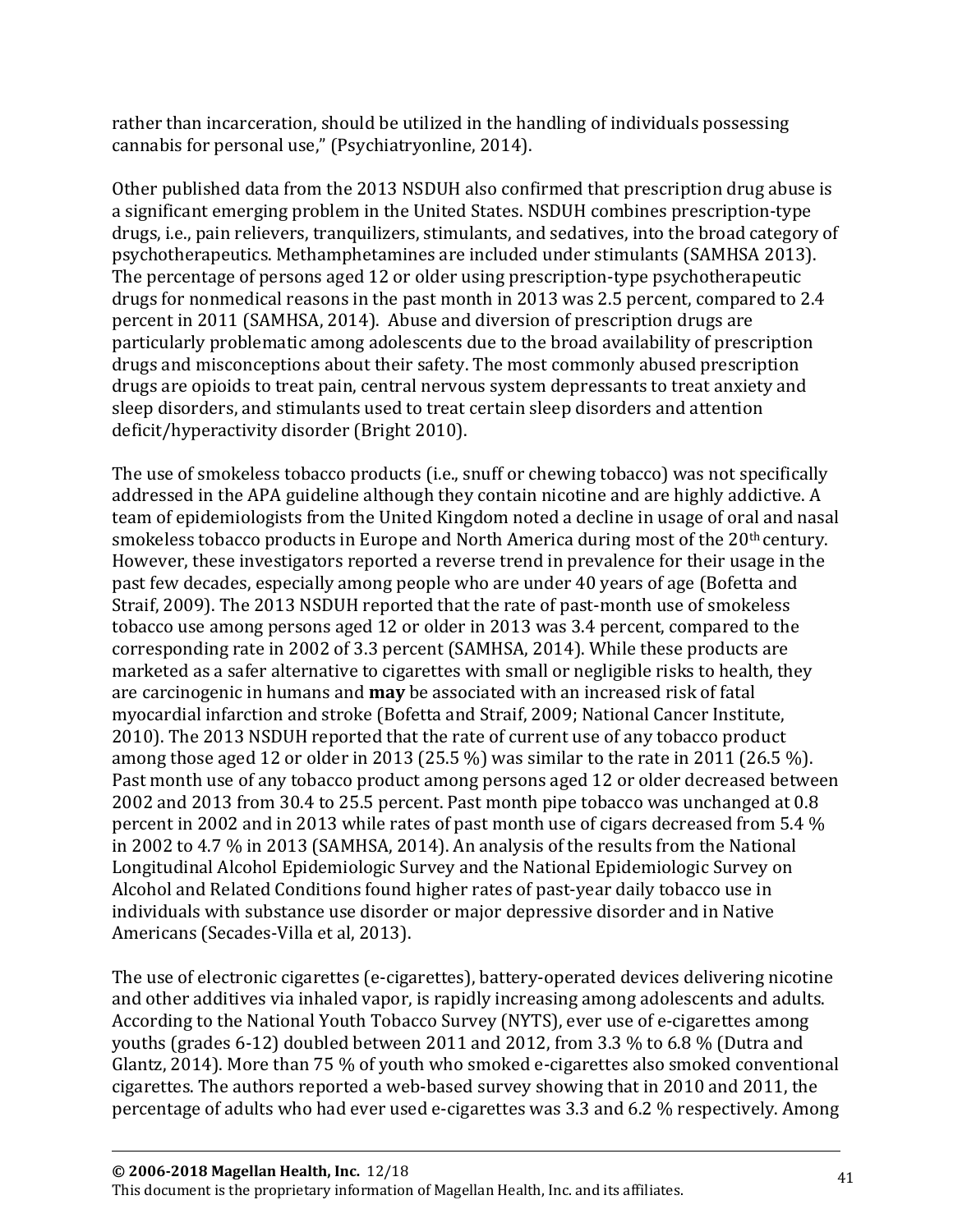both adolescents and adults, dual use of e-cigarettes and conventional cigarettes is high and increasing rapidly (Dutra and Glantz, 2014). On April 24, 2014, the U.S. Food and Drug Administration (FDA) announced its proposal of a new rule extending its tobacco authority to cover additional tobacco products, e.g., e-cigarettes, cigars, pipe tobacco, nicotine gels, and waterpipes. Conventional cigarettes, cigarette tobacco, roll-your-own tobacco, and smokeless tobacco are currently regulated by the FDA (FDA, 2014).

The abuse of illegal steroids as performance enhancing drugs also remains a health problem in the U.S. The Centers for Disease Control and Prevention (CDC) reported that 4.4 to 5.7 percent of boys and 1.9 to 3.8 percent of girls (grades 9 through 12) have used illegal steroids to enhance performance, energy and work capacity in an effort to gain a competitive edge. Most of these users are non-athletes or recreational bodybuilders who began abusing anabolic steroids as teenagers (Fernandez et al., 2009). The CDC's 2013 National Youth Risk Behavior Survey reports that 3.2 percent of high school students have taken steroid pills or shots without a doctor's prescription one or more times. The percentage increased from 2.7 percent in 1991 to 6.1 percent in 2003 and has been declining since 2003 (CDC, 2013). Evidence related to anabolic-androgenic steroids (AAS) is summarized in a position by Kersey et al. as a reference for healthcare professionals and interested others. They indicated that the non-medicinal abuse of AAS often begins in adolescence and sometimes even in middle school. Most AAS abusers administer doses beyond medicinal levels or "stack" multiple AAS. In addition to the negative health effects of AAS, e.g., associated mood disorders and AAS dependence, the authors reported results from several studies suggesting AAS abusers **may** be more likely to develop other forms of drug dependence, e.g., opioid dependence. Kersey et al. **suggested** that adolescent educational AAS abuse-prevention programs (e.g., Adolescents Training and Learning to Avoid Steroids [ATLAS] and Athletes Targeting Healthy Exercise and Nutrition Alternatives [ATHENA]) provide high-quality evidence about how to best educate adolescents about doping and its consequences. They also advised referral and counseling to avoid consequences of AAS abuse (Kersey et al., 2012).

Proposed new goals of the U.S. Public Health Service's Healthy People 2020 initiative are to increase both the proportion of adolescents who disapprove of substance abuse and perceive the great risks associated with it (Department of Health and Human Services [HHS], 2010). Studies published after release of the APA guideline have explored preventive interventions for substance abuse that exploit a window of opportunity in adolescent development to shape behaviors. Findings from these more recent studies have shown that prevention programs developed for teenagers can contribute to significant reductions in illicit substance abuse in this age group. Successful prevention intervention efforts included: (1) group sessions for adolescents on coping skills targeting personality types (i.e., traits of hopelessness, anxiety sensitivity, impulsivity and sensation seeking); (2) child/parent programs addressing family risk and protective factors (i.e., parent nurturing, child management skills, involvement in family activity and adolescent social skill development); and (3) other combination packages of formal school and community-based prevention programs, e.g., Lion's Quest Skills for Adolescence, Olweus Bullying Prevention Program, Big Brothers/Sisters, Parents Who Care (Conrod et al., 2010; Hawkins et al., 2009; Spoth et al., 2009). Griffin and Botvin (2010) reviewed the epidemiology, risk and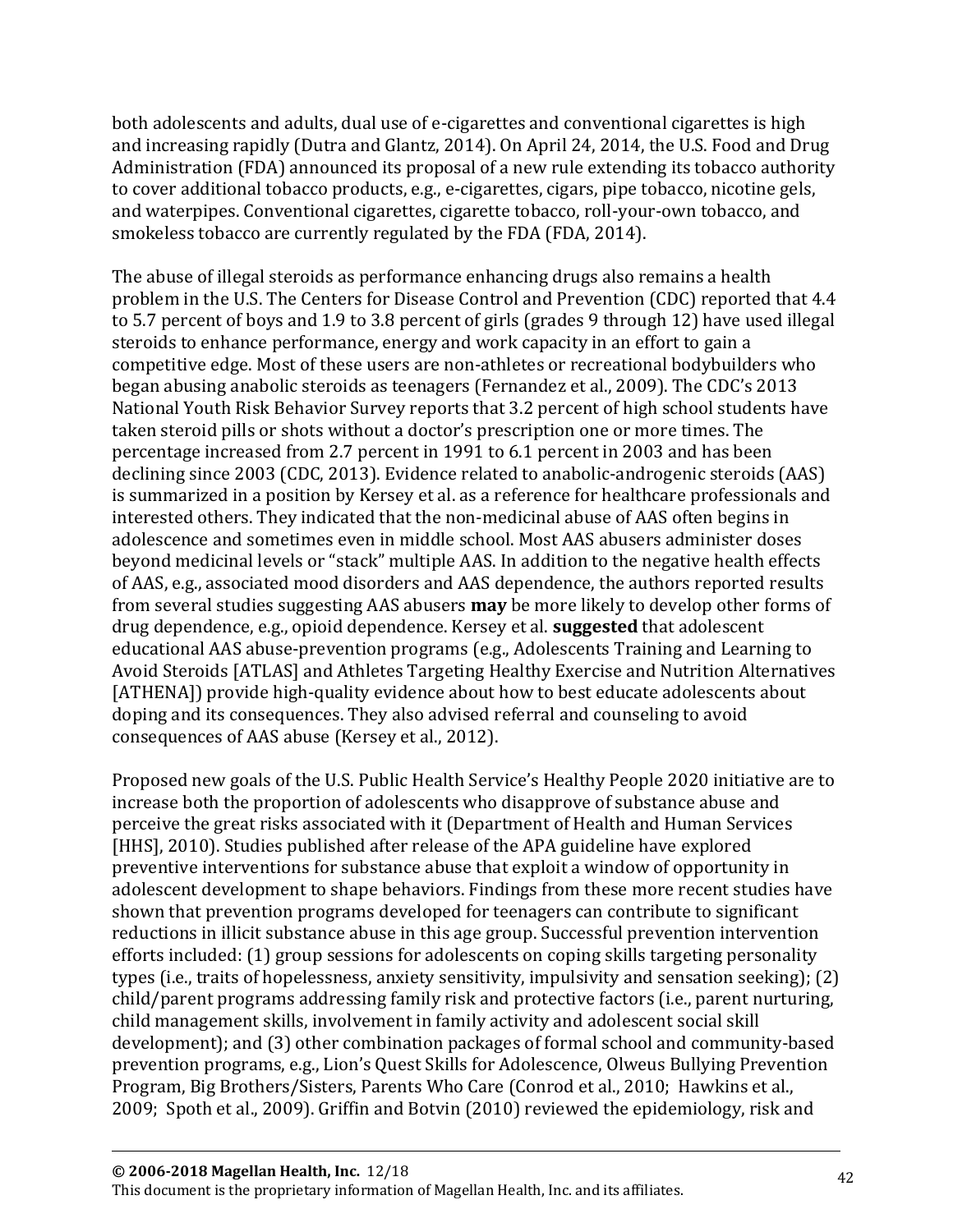protective factors, and evidence-based approaches that have been found to be most effective in preventing adolescent substance use and abuse. They described evidence-based approaches to drug abuse prevention for adolescents at the school, family and community levels, stressing the need for flexible prevention efforts that are responsive to changing trends, e.g., the abuse of prescription and over the counter medications where multiple stakeholders including parents, physicians, and pharmacists must play a role (Griffin et al., 2010).

## **Diagnostic and Statistical Manual of Mental Disorders Fifth Edition (DSM-5)**

The Diagnostic and Statistical Manual of Mental Disorders (DSM-5), published in 2013, includes several changes to addictions, substance-related disorders, and alcohol. Key changes include the addition of gambling disorder as a behavioral addiction, and the combination of substance abuse and substance dependence into single substance use disorders, further divided into mild, moderate, and severe subtypes based on the number of criteria endorsed. Accompanying the diagnostic criteria for substance use disorder are criteria for intoxication, withdrawal, substance-induced disorders, and unspecified substance-related disorders, where relevant. Diagnostic criteria for substance use disorder fit within overall groupings: impaired control, social impairment, risky use, and pharmacological criteria. Two or more of the 11 criteria must be met within a 12-month period for a diagnosis of a substance use disorder in DSM-5; one or more criteria were required for diagnosis of substance abuse and three or more required for diagnosis of substance dependence in DSM-IV. A new criterion, i.e., "craving or a strong desire or urge to use a substance", has been added, and the "recurrent legal problems" criterion has been removed from DSM-5. New specifiers include "in a controlled environment" and "on maintenance therapy." Other new disorders in DSM-5 are cannabis withdrawal and caffeine withdrawal (American Psychiatric Association, 2013).

## **General Treatment Principles - Somatic Treatments**

A recent article discussed the role of medication-assisted treatment for alcohol use disorders and opioid dependence in primary care (Lee et al., 2015). With primary care as the entry point for many patients suffering from chronic substance related and addictive disorders, primary care health providers can address substance use disorders by screening, prevention, diagnosis, and disease management, including the use of pharmacotherapies in combination with counseling and behavioral therapies, and relapse prevention. Due to the national public health crisis surrounding opioid misuse and abuse, the importance in providing evidence-based effective prevention, care, and treatment is paramount. At present, many patients are referred to specialty care providers, but they often are lost in "the gap between primary care and specialty treatment systems" (Lee et al., 2015, p. 1). They **may** either undergo detoxification without transition to treatment/ support programs or receive psychosocially based treatment only, after which they relapse to substance use. Authors noted a clinical trial comparing alcohol care management delivery in primary care to specialty addiction treatment which found that the intensive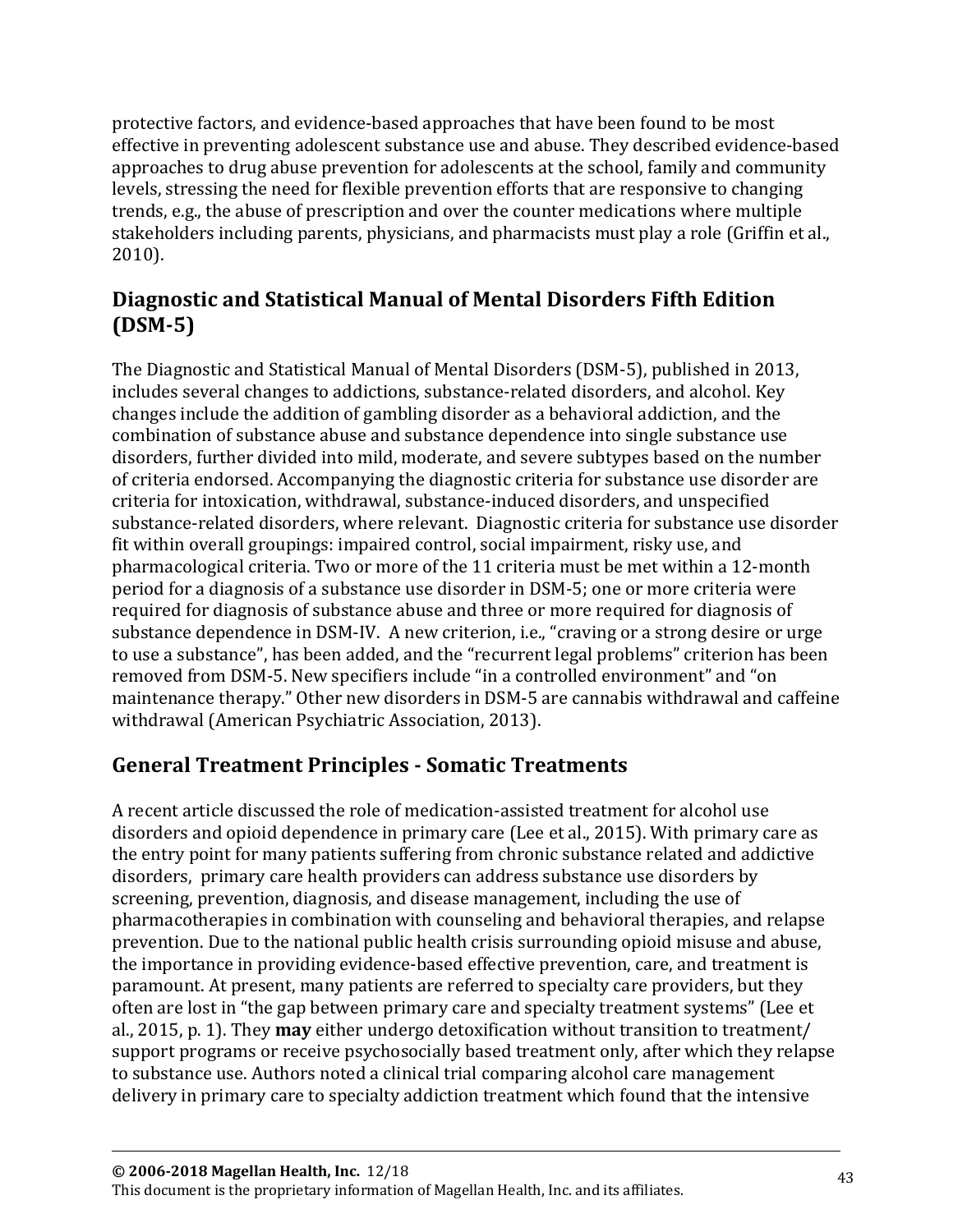care and pharmacotherapy in a primary care setting provides "better clinical outcomes for patients with alcohol use disorders than those obtained in addiction specialty care" (Lee et al, 2015, p. 2).

The epidemic of opioid-related deaths with its rising death toll compares to the acquired immune deficiency syndrome (AIDS) crisis in that it requires large scale, highly coordinated response (Williams and Bisaga, 2016). Patients with opioid use disorder (OUD) receive medical treatment for withdrawal during detoxification, followed by discharge referrals to medication-free outpatient or residential care; most of the patients not receiving medication-assisted treatment (MAT) relapse and are at risk of overdose death. Williams and Bisaga discussed "enlargement of the network of professionals authorized to deliver treatment and broadened access to MAT through such avenues as specialized community pharmacies, telemedicine, and hub-and-spoke systems of care" (Williams and Bisaga, p. 814).

The APA guideline section titled "Somatic Treatments" discusses medication therapies for substance use disorders (SUD) as effective adjuncts to behavioral therapies and self-help groups, which **may** be employed in the entire range of treatment levels and settings. This section discusses the appropriateness and effectiveness of medications to treat SUDs and categorizes them as those to treat: (1) intoxication states; (2) withdrawal syndromes; (3) unpleasant withdrawal syndromes and cravings associated with abstinence, i.e., agonist maintenance therapies; (4) physiological and/or subjective reinforcing effects of substances, i.e., antagonist therapies; (5) relapse prevention and abstinence-promotion; and (6) co-occurring psychiatric conditions. A recent Informational Bulletin provides information on "Medication Assisted Treatment" (MAT) of persons with SUD (Mann et al., 2014). Authors noted that 105 individuals in the U.S. die each day as result of drug overdoses, and 6,748 individuals seek treatment in emergency departments each day for misuse or abuse of drugs. They suggest that the use of medications combined with behavioral therapies to treat SUD helps to reduce cravings and prevent relapse. Authors reported findings that individuals with untreated alcohol disorders use twice as much healthcare as those with treated alcohol use disorders. MAT is associated with fewer inpatient admissions in those with alcohol dependence (Mann et al., 2014).

In a published clinical review, O'Brien emphasizes that relapse is the major problem facing clinicians who treat patients with addictive disorders. However, in this review it is noted that anti-craving medications for relapse prevention are not well known and are underused by clinicians. O'Brien discusses addiction as a heterogeneous condition with variability in reactivity to the drug of abuse and to the medications available to treat it. The author further contends that recent developments in pharmacogenetics **may** result in improved selection of medications based on genotype. The author also reports that there are no medications approved by the FDA for the indication of cocaine addiction as there are for heroin, alcohol and nicotine, and that anti-craving drugs approved for one indication are used in clinical practice for other drug addictions, including cocaine (O'Brien 2005).

A study evaluating somatic treatment options for patients with co-occurring psychiatric conditions and substance use disorders was conducted in adult outpatient individuals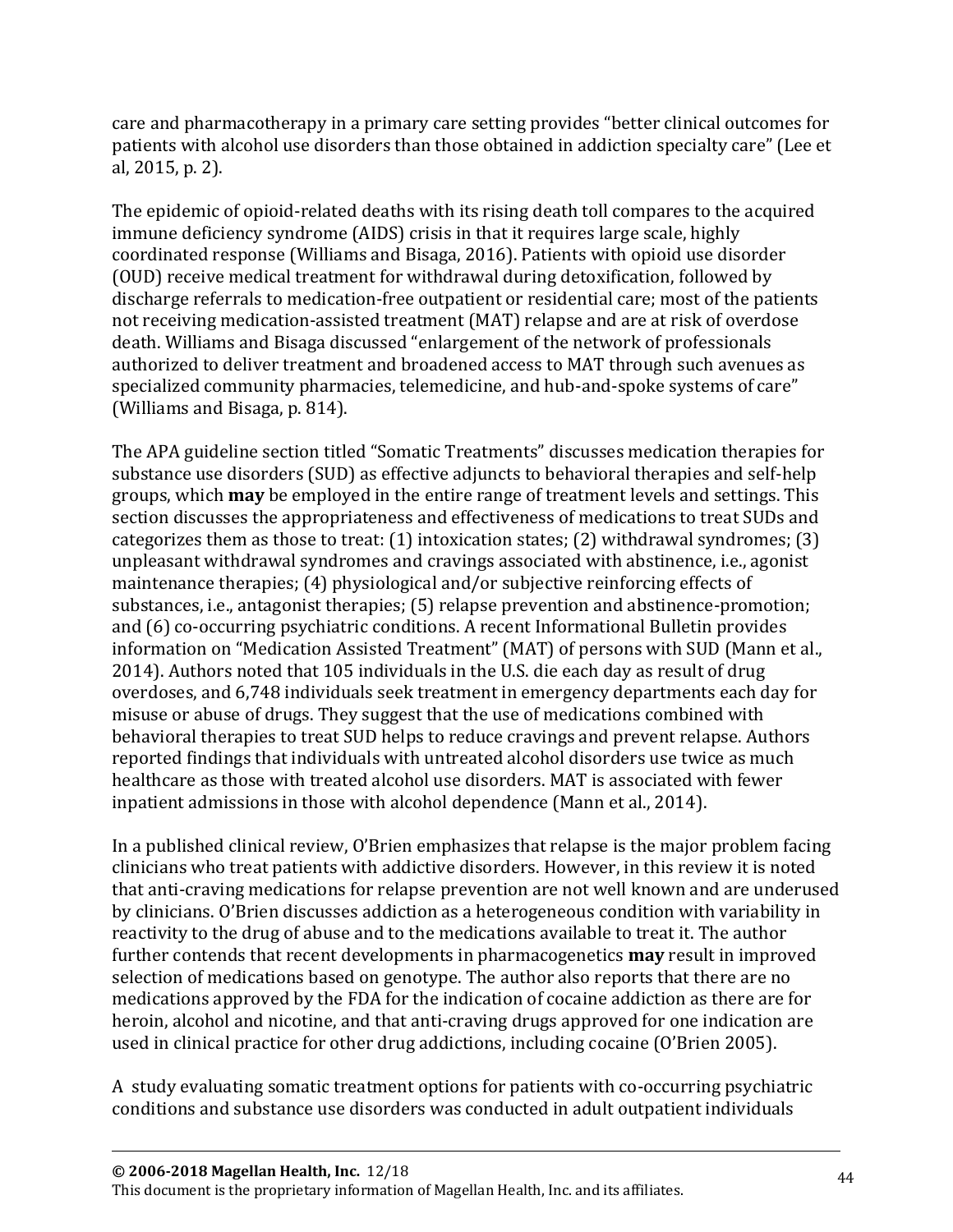(n=12) with comorbid major depression and alcohol dependence (Cornelius et al, 2012). Participants received 15 mg of mirtazapine during the first two weeks of the trial and 30 mg during the last six weeks of the medication trial. Motivation Enhancement Therapy focusing on medication compliance and compliance was also provided. Depressive symptoms (participant rated) were assessed with the Beck Depression Inventory and drinking behavior was evaluated using the timeline follow-back method (TLFB). Results demonstrated significant improvement in both depressive symptoms and in level of alcohol consumption by participants during the course of the medication trial. Researchers noted that this is the first study reporting a significant decrease in level of drinking in individuals with a comorbid major depressive disorder/alcohol dependence who are treated with mirtazapine (Cornelius et al, 2012).

## **General Treatment Principles - Psychosocial Treatments**

Past studies have shown that a computer-based therapeutic education system (TES) including media technologies, e.g., internet and mobile devices, **may** be effective in the treatment of problematic substance use disorders. A recent trial examined how baseline demographic and behavioral characteristics of participants from a methadone maintenance treatment program (n=169) predict treatment outcomes of TES (Kim et al., 2015). Participants were randomized to one of two groups: (1) standard treatment (i.e., counseling once per week during first four weeks, followed by every other week over 52 weeks) alone, or (2) reduced standard treatment plus TES, where TES replaced the first half of each counseling session. Analyses showed baseline characteristics of subgroups who most benefit from the reduced standard plus TES condition compared to the standard alone treatment: employed patients, highly anxious patients, and those ambivalent about substance use (Kim et al., 2015).

The APA guideline section titled "Psychosocial Treatments" categorizes the major psychotherapeutic treatments that have been studied in patients with substance use disorders as cognitive-behavioral, psychodynamic/interpersonal and recovery-oriented therapies. The adopted guideline notes that efficacy data show no one particular type of psychotherapy has been found to be consistently superior when compared with other active psychotherapies for treating substance use disorders. The APA guideline indicates that although the techniques and theories of the therapeutic action vary, they address one or more of these common tasks as specified: (1) enhancing motivation to stop or reduce substance use; (2) teaching coping skills; (3) changing reinforcement contingencies; (4) fostering management of painful affects; and (5) enhancing social supports and interpersonal functioning.

Current substance abuse treatment research continues to evaluate and compare various psychosocial treatment modalities. A large meta-analysis of psychosocial interventions conducted by Dutra et al. reviewed some 34 studies of well-controlled treatment conditions for cannabis, cocaine, opioid and polysubstance use, and reviewed their effect sizes, abstinence and treatment-retentions rates. Psychosocial treatments evaluated in this review included contingency management, relapse prevention, general CBT, and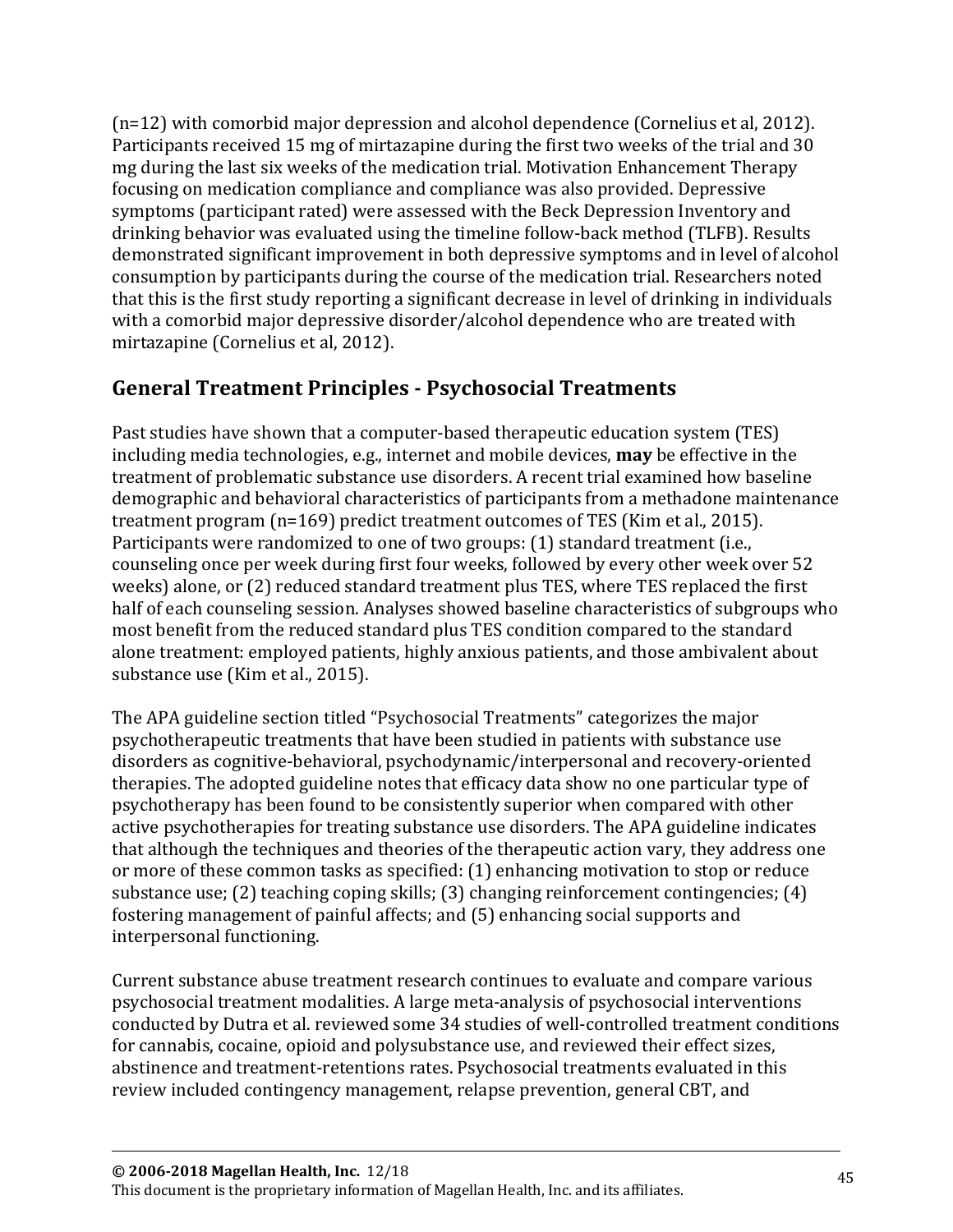treatments combining CBT and contingency management. Among the disorders under treatment, interventions for cannabis and cocaine yielded the largest effect sizes, whereas treatment targeting polysubstance use yielded the lowest effect size and lowest percent post-treatment abstinence. Overall, the highest effect size estimates were obtained for contingency management techniques followed by relapse prevention and other cognitive behavioral therapy approaches. Researchers concluded that this review of psychosocial treatments revealed promising findings, whereby the aggregate effect size for active treatment showed that the average patient undergoing psychosocial interventions achieves acute outcomes better than approximately 67 percent of the patients in control conditions (Dutra et al., 2008).

A recent study evaluated the long-term efficacy of mindfulness-based relapse prevention (MBRP) compared with cognitive-behavioral relapse prevention (RP) and treatment as usual (TAU) in an SUD aftercare program (Bowen et al., 2014). TAU included 12-step programming and psychoeducation. Participants (n=286) were randomly assigned to 8 weekly sessions of one of the treatments, with assessments at baseline and at 3, 6, and 12 months. Results showed no between-group differences at the 3-month follow-up, whereas at the 6-month follow-up, both RP and MBRP participants had a significantly reduced risk of relapse to both drug use and heavy drinking compared with the TAU group. MBRP participants reported significantly fewer drug use days and less probability of engaging in heavy drinking compared with RP participants at the 12-month follow-up. Researchers noted that MBRP "increases awareness of individual internal and environmental events that precipitate relapse and alter responses to craving and negative affect through exposure-based processes facilitated through mindfulness practice" (Bowen et al., 2013, p. 554).

The APA guideline stresses that co-occurring psychiatric and substance use disorders are common in all treatment settings. Bellack notes that the lifetime prevalence of substance use is very high for the population of patients with severe and persistent mental illness (SPMI) – approximately 65 percent, and that it is one of the most significant problems facing the public mental health system (Bellack et al. 2008). A randomized controlled clinical trial conducted by Bellack et al. compared a new behavioral treatment for drug abuse in people with SPMI called Behavioral Treatment for Substance Abuse in SPMI (BTSAS), and a supportive treatment termed Supportive Treatment for Addiction Recovery (STAR). Participants were outpatients meeting DSM-IV criteria for drug dependence (cocaine, heroin, or cannabis) and serious mental illness (schizophrenia or schizoaffective disorder, major affective disorder or other Axis I disorders). The BTSAS program is a social learning intervention that includes motivational interviewing, a urinalysis contingency (i.e., increasing monetary payments for clean urines paid to the client after a motivational interviewing session) and social skills training. The control condition, STAR, is a supportive group discussion treatment. Results of this study showed that the BTSAS program was significantly more effective than STAR in percentage of "clean" urine test results, survival in treatment and attendance at sessions. The BTSAS program also had significant effects on important community-functioning variables such as decreased hospitalizations and arrests, more money available for daily expenses and improved quality of life (Bellack et al., 2008). Another study of the SPMI population by Brown et al. used data from a randomized trial of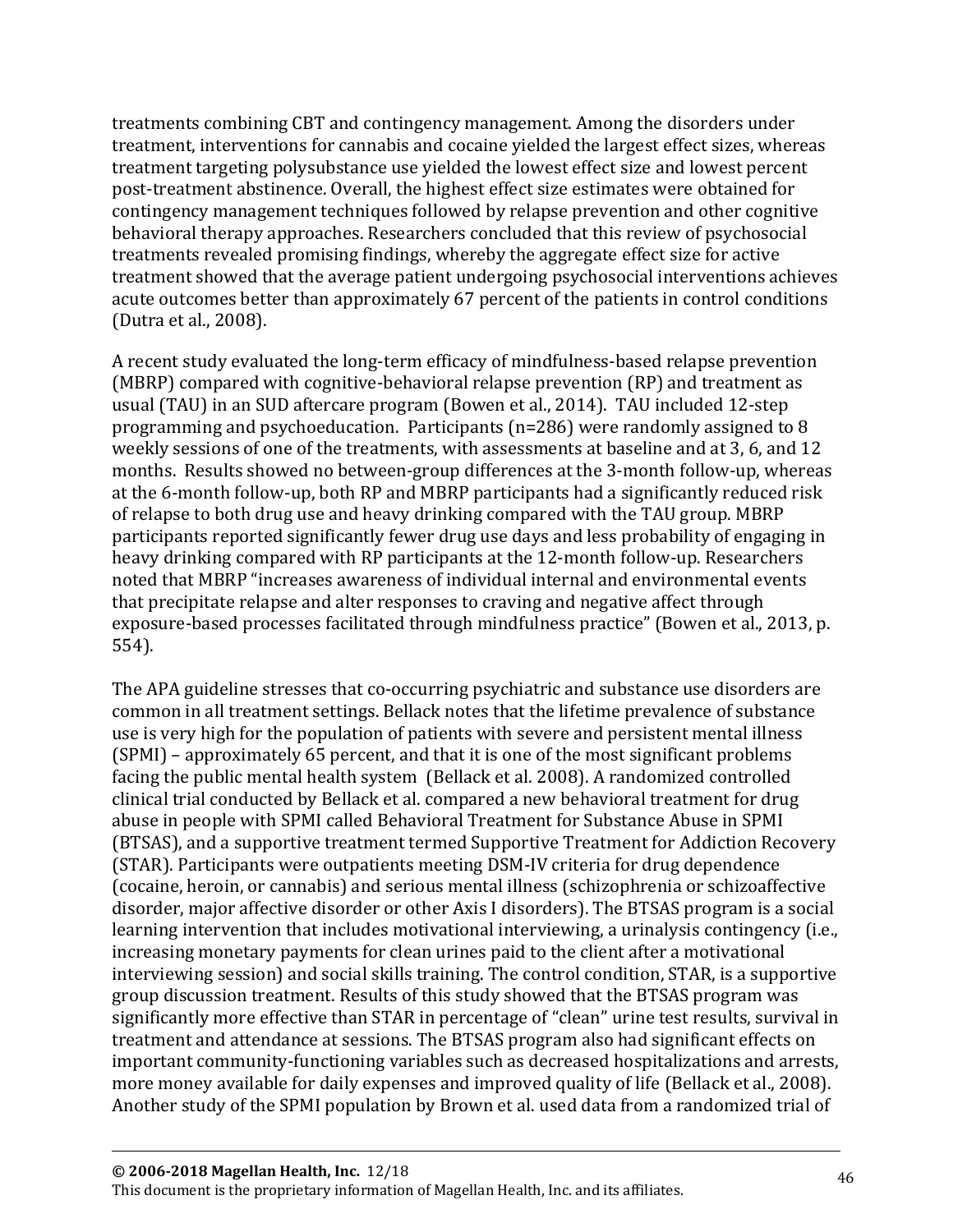substance use disorder treatment in outpatients with dual severe mental illness and SUD to analyze factors predicting initiation and engagement of substance use disorder treatment. The researchers found that the likelihood of initiating treatment was decreased in individuals with schizophrenia and in the male gender. There was less likelihood of engaging in treatment among individuals with current drug dependence and recent arrest, while positive feelings about family relationships increased the likelihood of engaging in treatment (Brown et al., 2011).

The population of disadvantaged women with substance use disorders represents a minority of those who receive welfare support, but these women experience more severe and persistent barriers to employment and are less likely to become employed than their counterparts without SUDs (Morgenstern et al., 2009). Investigators examined abstinence rates among substance-dependent women (n=302) in New Jersey receiving Temporary Assistance for Needy Families (TANF) who participated in intensive case management (ICM) over 24 months or the usual alternative program of screen-and-refer (i.e., usual care). The ICM intervention was a manualized program where the case managers identified tangible barriers to treatment entry and provided needed services including giving treatment vouchers as incentives for attending SUD treatment. Additionally, ICM was provided through the 24-month follow-up period. These study results were promising where the ICM group had higher abstinence rates and employment days and greater odds of full-time employment status than the usual care group (Morgenstern et al., 2009).

The APA guideline examined computer-based psychosocial therapies only within the context of self-help treatment. The guideline indicates that internet-based self-help therapies **may** be effective for those at high-risk for a SUD or substance-related medical consequences, but these therapies **may** not be sufficient for those who already meet criteria for a substance use disorder. More research on computer-based applications of other therapeutic modalities has been conducted since publication of the guideline. One such randomized controlled study by Carroll et al. (n=77) compared treatment as usual (TAU), consisting of weekly individual and group general drug counseling, against TAU and additional outpatient computer-based training in CBT over eight weeks for patients with a SUD (i.e., alcohol, cocaine, opioids or marijuana abuse). The CBT modules referred to by the acronym "CBT4CBT" (short for computer-based training for cognitive-behavioral therapy) were developed specifically for multimedia interactive delivery on the internet. The CBT4CBT intervention covers core concepts in understanding/changing patterns of substance abuse, coping with craving, problem-solving and learning ways to refuse offers of drugs and alcohol. Results were promising for this new technique, showing that participants assigned to the CBT4CBT group submitted significantly more urine specimens that were negative for any type of drugs and had longer continuous periods of abstinence during treatment. Also, in the CBT4CBT group, outcome was more strongly associated with treatment engagement than in TAU, and completion of homework assignments significantly correlated with outcome and was a predictor of treatment involvement (Carroll et al., 2008). Using data from the randomized clinical trial by Carroll et al., other investigators examined the quality of coping responses acquired during CBT4CBT (Kiluk et al., 2010). Investigators measured quality of coping using an adapted version of the Cocaine Risk Response Test (CRRT) finding that the quality of coping responses to high-risk situations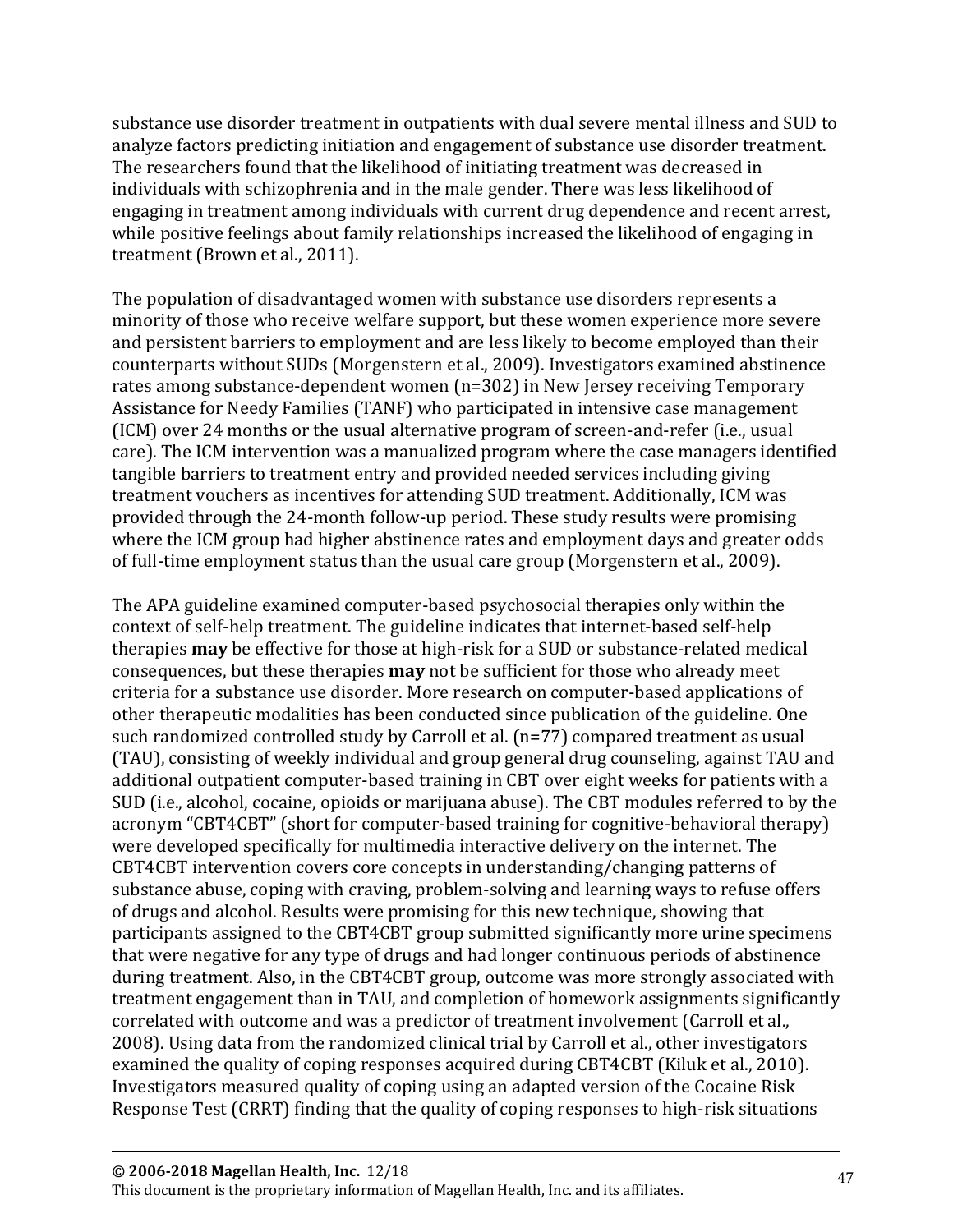increased during the treatment period for participants receiving CBT4CBT compared to those receiving treatment as usual. This increase was also evident at treatment termination and at the 3-month follow-up. The authors **suggested** the need for future studies to better understand the role that coping skills play in the relationship between CBT and substance use treatment outcomes (Kiluk et al., 2010).

Carrol, Kiluk et al. conducted a later eight-week trial evaluating CBT4CBT in a more homogenous sample including only cocaine-dependent individuals (n=101) maintained on methadone (Carroll et al., 2014). Participants were randomly assigned to methadone maintenance combined with weekly access to CBT4CBT or to standard methadone maintenance only. Participants in the CBT4CBT group were significantly more likely to attain three or more consecutive weeks of abstinence within the treatment period than those in the standard methadone maintenance only group (36% compared with 17%, respectively). Drug-free urine specimens were greater in the CBT4CBT group compared to the methadone maintenance alone (24% compared with 19%). This replication study of a computer-assisted therapy for addiction also showed continued improvement (6 months after treatment) for the participants assigned to the CBT4CBT group relative to those assigned to standard methadone maintenance treatment alone (Carroll et al., 2014).

The APA guideline also indicates that while "psychotherapy can enhance the effectiveness of pharmacotherapy," it also stresses that "pharmacotherapy enhances the efficacy of psychotherapy since these two treatments have different mechanism of action and targeted effects that can counteract the weaknesses of either treatment alone" (p.38). In concert with the APA guideline, The SAMHSA *Treatment Improvement Protocol (TIP) 49 – Incorporating Alcohol Pharmacotherapies into Medical Practice* supports integrating behavioral interventions and counseling with an appropriate medication as this "can have a synergistic or additive effect and improve outcome" (p.6, CSAT 2009). The *TIP 49* further notes..."Medication can reduce the cravings that disrupt recovery. When cravings are decreased, counseling is more likely to strengthen the individual's coping resources, which are necessary to promote medication adherence and behavioral change" (p.6, CSAT, 2009). Further, medication-assisted treatment (MAT) of alcohol use disorder and opioid dependence can be administered in physician office-based settings, making treatment more available, and can improve continuity and accessibility of care. Medication-assistant treatment of these disorders is "reasonable, practical and a desirable trend that should be greatly expanded" (p.7, CSAT, 2009).

# **General Treatment Principles - Clinical Factors Affecting Treatment**

A recent study compared smoking status over four years between individuals (n=311,466) with and without behavioral health conditions in a large, integrated healthcare delivery system providing access to tobacco treatment (Young-Wolff et al., 2016). In 2010, 10.4% of patients without behavioral conditions were smokers, whereas 20.1% of those with behavioral health conditions were current smokers. Although smoking prevalence dropped significantly for both groups from 2010–2013, 33.3% of patients with a substance use disorder continued to smoke in 2013 compared to only 9.2% of those with no behavioral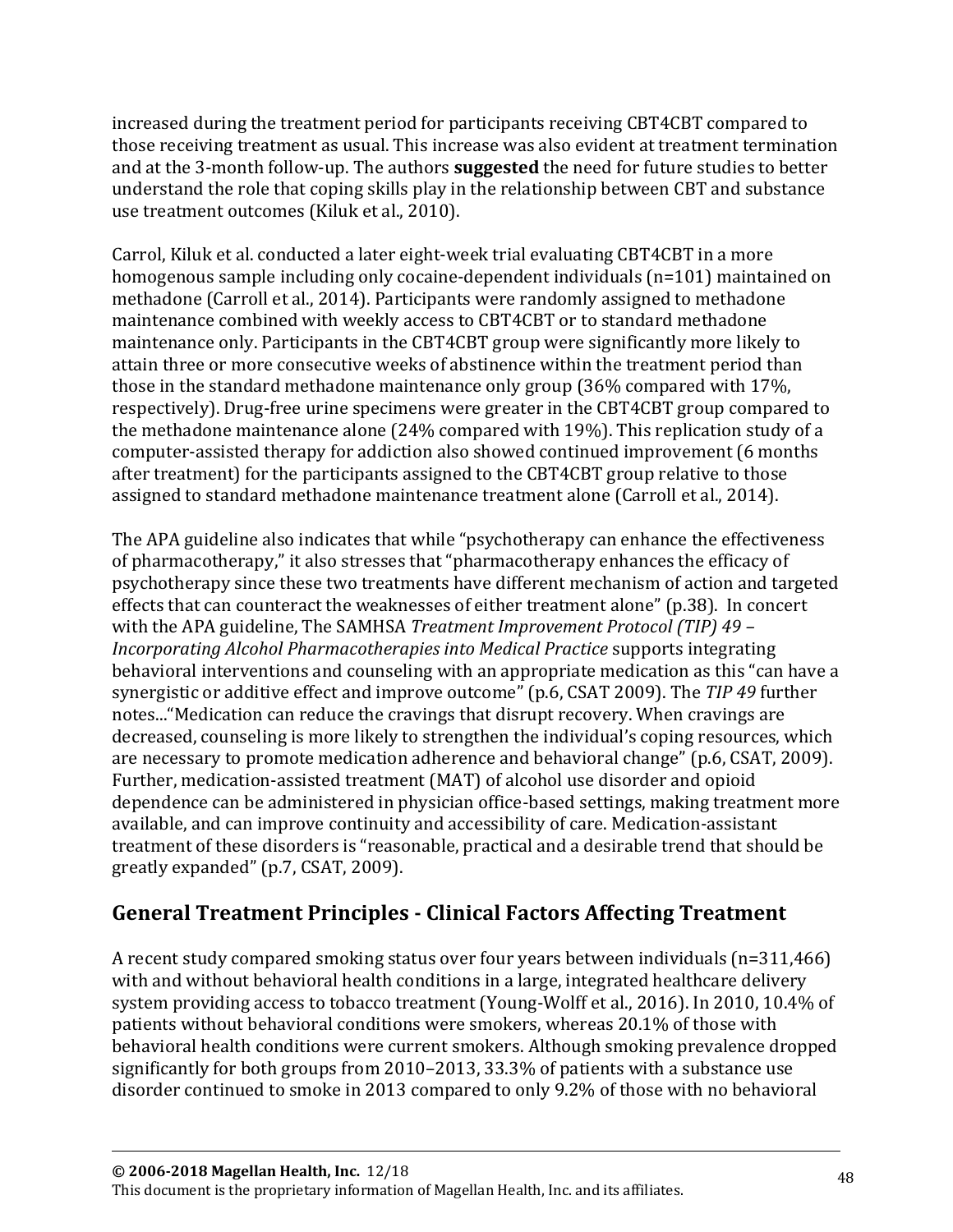health condition who continued to smoke. The most commonly used tobacco cessation medication used was the nicotine patch, with very low use of bupropion. The use of bupropion did not differ significantly between those with and without a behavioral health condition. Authors highlighted results showing continuing large disparities in smoking between the two groups, noting that access to healthcare does not equate to utilization of tobacco cessation treatments. They further **suggested** tobacco cessation treatment within substance use and psychiatry specialty clinics, especially since "quitting smoking is associated with long-term reductions in depression, anxiety, and stress and with improvements in well-being" (Young-Wolff, p. 1000). Authors concluded the need to address the increasing disparities in smoking among those with behavioral health conditions, especially substance use disorders, and "to better facilitate access to, and use of, appropriate and effective tobacco cessation medications as part of standard behavioral health treatment (Young-Wolff, p. 1002).

Other issues related to smoking and mental illness addressed in recent studies include the effect of tobacco use and cessation on psychiatric medications. The dosing of many psychiatric medications is affected when patients quit smoking as well as when they relapse to smoking, and clinicians should watch for related side effects (Ziedonis et al., 2015). Authors provided clinical recommendations for psychiatrists, e.g., listing "tobacco use/tobacco use disorder" in the treatment plan; consideration of a CO meter to assess ongoing progress; and creation of system changes to integrate evidence-based practices and enhance patients' quality of life (Ziedonis et al., 2015). A 2016 study reviewed randomized controlled smoking cessation treatment intervention trials in smokers with serious mental illness (SMI) to provide evidence on both the safety and efficacy of smoking cessation interventions for individuals with serious mental illness (Evins et al, 2015). Authors noted that individuals with SMI should receive treatment to quit smoking, as they smoke with greater prevalence, die earlier due to smoking-related illnesses, and want to and can quit smoking. They concluded that effective treatment for smokers with schizophrenia spectrum disorder includes combined behavioral treatment and varenicline or bupropion with or without nicotine replacement therapy (NRT). Authors noted the need to establish an evidence base for clinical practice guidelines for smoking cessation treatment for subgroups of smokers, e.g., those with major depressive disorders, and bipolar disorder. They also noted the need for future research addressing types of behavioral treatment (Evins et al, 2015). A recent study assessed the effects of elevated depression symptoms among nicotine-dependent smokers during smoking cessation efforts (Reid and Ledgerwood, 2016). In this small controlled trial including nicotinedependent smokers (n=81), authors found that smokers with greater vs. fewer depressive symptoms experienced increased withdrawal and craving while trying to quit smoking even at the start of treatment (monitoring of expired carbon dioxide and brief counseling), with the discomfort making quitting difficult.

Another clinical condition that affects the treatment of tobacco use disorder is obesity. A recent literature review explored the complex relationship between nicotine and body weight regulation (Rupprecht et al., 2015). Authors presented a simplistic model of the relationship between obesity and smoking. Obese smokers are especially susceptible to smoking due to several factors: clustering of unhealthy behaviors, smoking to reduce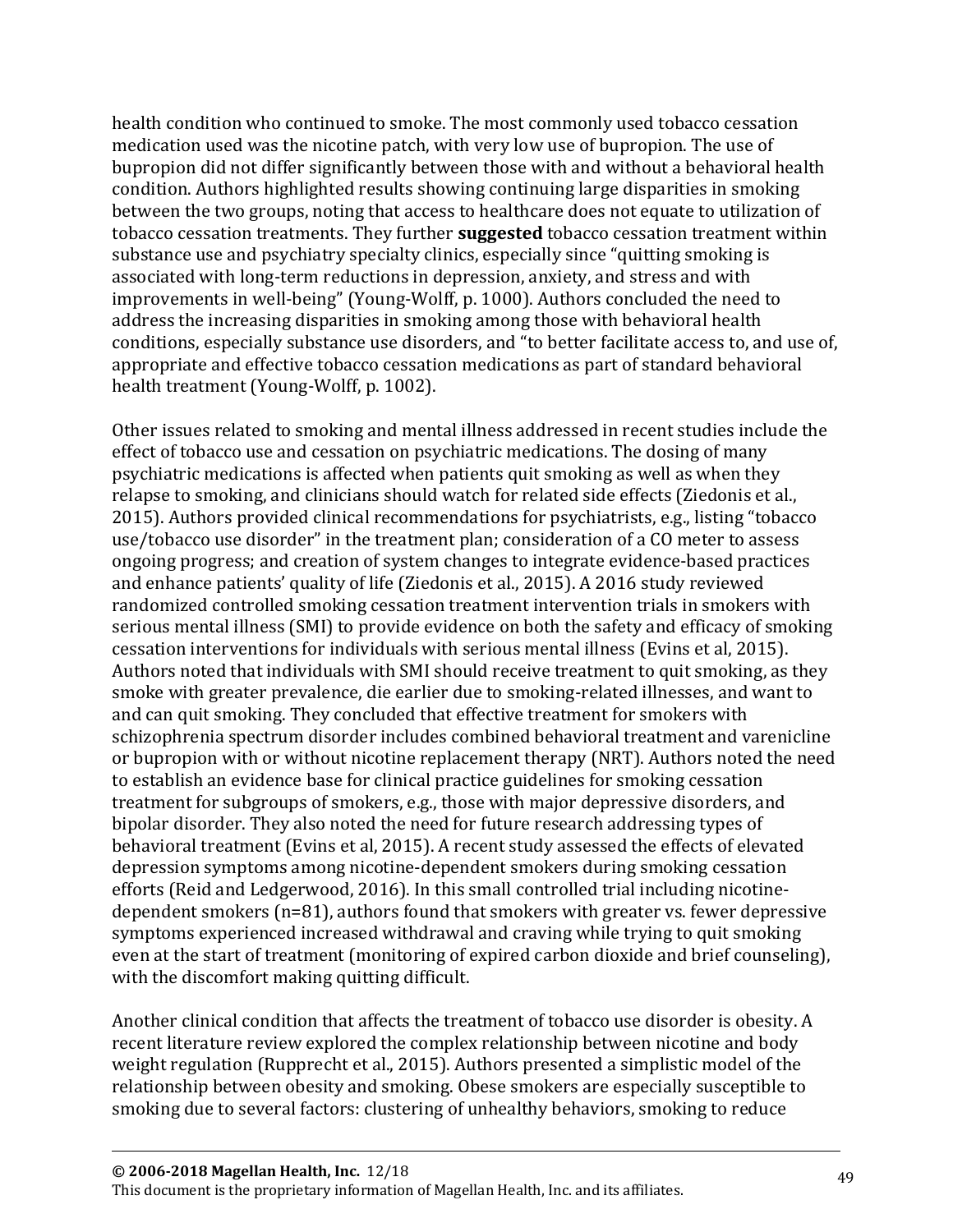weight, and enhanced reward seeking. They noted how nicotine increases insulin resistance, central obesity and fat accumulation while contributing to obesity, and proposed "these factors create a cycle promoting nicotine-seeking in the obese population" (Rupprecht et al., p. 291). Authors further reported how reduction of nicotine content in cigarettes **may** "result in the development of obesity and its associated co-morbidities in a subset of smokers." According to the authors, nicotine reduction policy currently studied as a strategy to reduce the harm caused by tobacco smoke must carefully consider this vulnerable population of obese smokers.

Patients with coronary heart disease (CHD) benefit from psychosocial smoking cessation interventions. Authors examined the efficacy of psychosocial interventions, e.g., counseling, telephone support, and self-help material, for smoking cessation in patients with CHD in an updated Cochrane review including 40 randomized controlled trials (Barth et al., 2015). From this review, authors concluded that psychosocial interventions over a period of more than one month were effective in promoting abstinence for up to one year, whereas brief interventions of less than one-month duration and of low intensity were not effective. Authors **suggested** the need for more studies comparing additional benefits of combined pharmacological interventions, e.g., bupropion and NRT, and psychosocial interventions compared with pharmacological or psychosocial interventions alone in patients with CHD.

Although alcohol dependence and major depressive disorder frequently co-occur, the disorders usually receive separate treatment, resulting in many individuals having poor access to specialized psychiatric treatment (Awan et al., 2015). In a recent report, authors described a pilot implementation and use of integrated care pathways (ICPs) for patients with co-occurring alcohol dependence and major depressive disorder in a clinical setting. The intervention included: psychopharmacological intervention, non-pharmacological intervention, interdisciplinary collaboration, and a project management approach. Authors emphasized the "bottom up" approach, including the "inclusion and engagement of frontline clinicians from the start" and allowing the clinicians to "own" the processes and be accountable for both results and accountability (Awan et al., 2015). Non-psychiatrist physicians specialized in addictions received guidance in assessment and treatment of major depressive disorder, and in complex cases, they were partners with the team psychiatrist. An evaluation of this pilot program showed reduction of symptoms for both alcohol dependence and depression. Authors **suggested** that the ICP is a potentially effective approach in the treatment of concurrent alcohol dependence and major depressive disorder at an academic tertiary care hospital; they noted the need for further research to establish applicability in a variety of settings (Awan et al., 2015).

As a number of states are legalizing both medicinal and recreational marijuana, studies have addressed an important concern about how adolescent marijuana use may affect the development of psychotic symptoms, e.g., hallucinations and paranoia. In a 2016 longitudinal study, researchers examined whether adolescents regularly using marijuana, i.e., weekly or more often, experienced a systematic increase in their subclinical psychotic symptoms during a period of regular use. They also examined whether the increase was short-lived or sustained following abstinence (Bechtold et al., 2016). The study sample included boys (n=1009) who self-reported frequency of marijuana use, subclinical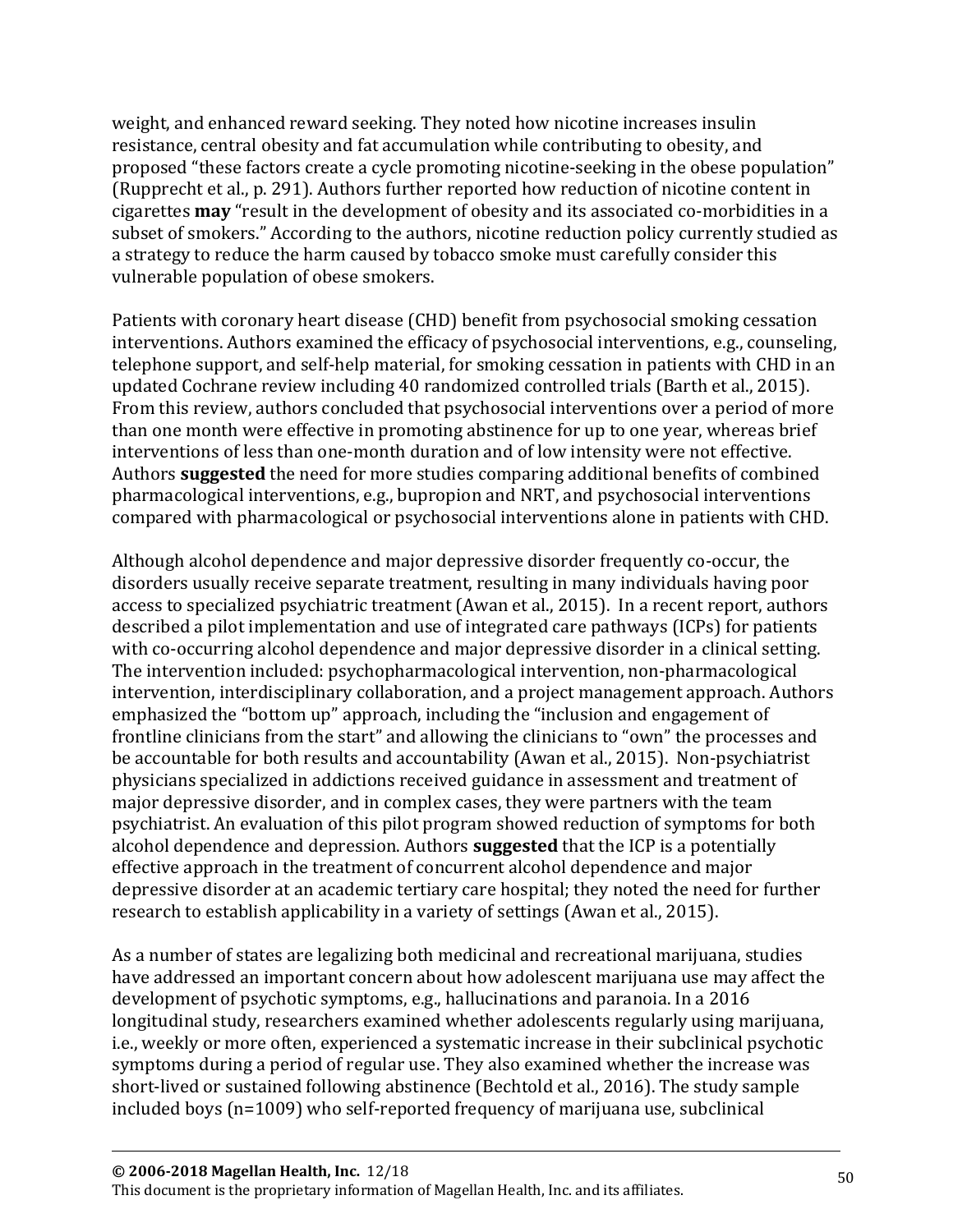psychotic symptoms, other substance use, e.g., alcohol, or other illicit drug use, and internalizing and externalizing problems. These were recorded annually from age 13 to 18, with researchers using within-individual change modeling to analyze whether the adolescents reported "an increase in their subclinical psychotic symptoms as a function of their recent and/or cumulative history of regular marijuana use and whether effects were sustained following abstinence" (Bechtold et al., p. 781). Researchers further examined the information for specific features of psychosis. Results found evidence suggesting an adolescent's risk of experiencing persistent subclinical psychotic symptoms may be increased by regular marijuana use, with this association remaining significant after controlling for changes in current marijuana use and other illicit drug use. Even when adolescents remained abstinent for a year, the effect of prior weekly marijuana use on subclinical psychotic symptoms did not go away, with pronounced effect for paranoia and hallucinations. Researchers concluded that, based on the results of this study, "adolescents are more likely to experience subclinical psychotic symptoms (particularly paranoia) during and after years of regular marijuana use" …and that "perhaps the most concerning finding is that the effect of prior weekly marijuana use persists even after adolescents have stopped using for 1 year" (Bechtold et al., p. 788). They noted the importance of policies and programs "to keep adolescents from engaging in regular marijuana use, as chronic use seems to increase their risk of developing persistent subclinical psychotic symptoms" (Bechtold et al., 2016).

Included in the APA guideline section titled "Clinical Features Influencing the Treatment Plan" are discussions on co-morbid psychiatric conditions that affect both the planning and implementation of treatment. These sections stress the importance of careful diagnostic distinction between substance abuse symptoms and those of other co-occurring psychiatric disorders, as this dictates the selection of appropriate and targeted pharmacotherapy and psychosocial interventions. The adopted guideline recommends using the same medications for the treatment of a specific psychiatric disorder in most cases whether that disorder co-exists with a substance use disorder or not. However, the guideline indicates that clinicians must pay special attention to each medication's tolerability and safety profile as well as its abuse potential.

A recent review of studies evaluating outcomes of patients with both a mood and a substance use disorder who received a single medication for their mood disorder showed inconsistent results in determining the effectiveness of mood-resolving medications to reduce mood symptoms and substance use (Pettinati et al., 2013). Researchers reported results from several double-blind placebo-controlled studies showing tricyclics and SSRIs alleviated depression in the majority of cases, but had little effect on reducing drinking. A review examining eight double-blind placebo-controlled trials of antidepressants and counseling for patients with a depressive disorder and alcohol dependence showed that six of the studies reported a relationship between the medication and reductions in depressive symptoms, irrespective of type of antidepressant. Only three of the studies showed an advantage for the medication over placebo in the reduction of drinking. In another study, a tricyclic (desipramine) reduced depressive symptoms as well as the amount of drinking in depressed alcoholics, and the same effects were found in another study where alcohol dependent patients with primary depression and suicidal ideation were treated with an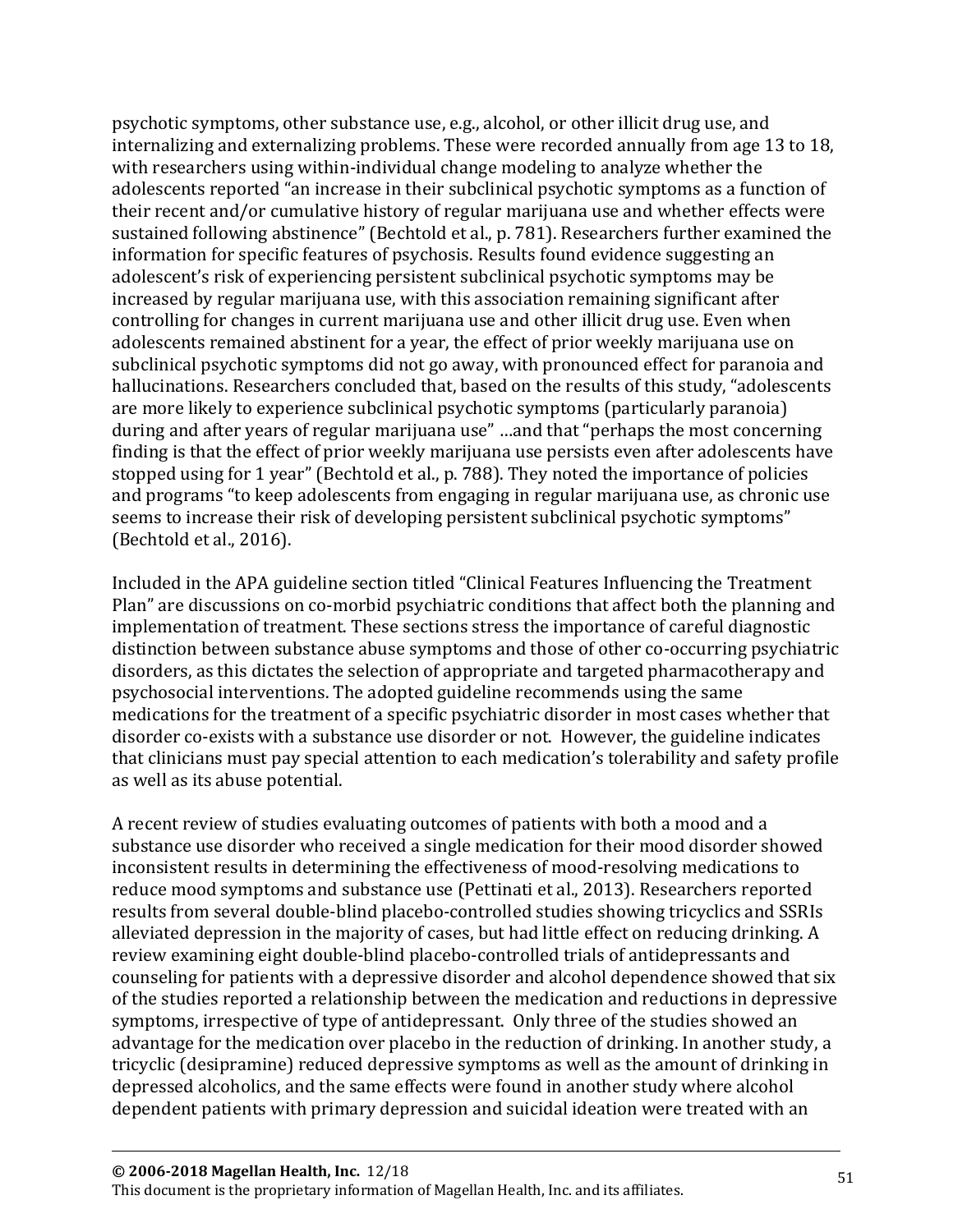SSRI (fluoxetine). A larger trial included patients (n=345) with major depression and alcohol dependence who were treated with sertraline or placebo for 10 weeks with no advantage of sertraline over placebo for alleviating depression or for reducing drinking. Pettinati et al. conducted a 14-week double-blind-placebo-controlled trial with patients (n=170) with major depression and alcohol who were treated with sertraline (for depression), naltrexone (for alcohol dependence), a combination of sertraline and naltrexone, or placebo. All of the patients received weekly cognitive-behavioral therapy. Results found that patients treated with the combination of drugs achieved greater abstinence from alcohol and delayed relapse to heavy drinking compared to those treated with only one or the medications or with placebo. Additionally, those treated with the combination of medications also had a lower likelihood of being depressed at end of treatment compared with those receiving only one of the medications or placebo. Researchers noted that despite the fact that four medications (disulfiram, oral naltrexone, long-acting injectable (LAI) naltrexone, and acamprosate) have been approved by the FDA for alcohol dependence, few clinicians prescribe medications to treat alcohol dependence while treating mood disorders (Pettinati et al., 2013).

Since the publication of the APA guideline and watch, and relevant to a discussion on use of psychotropic medications, an FDA Alert appeared for clinicians to consider when treating elderly patients. Specifically, this FDA Alert was issued notifying healthcare professionals that both conventional and atypical antipsychotics are associated with an increased risk of mortality in elderly treated for dementia-related psychosis (FDA Alert 6/16/08). This alert **may** also have particular relevance because the APA guideline acknowledges the significant problem of alcohol abuse and dependence/abuse of prescribed medications (e.g., benzodiazepines, sedative-hypnotics and opioids) among the elderly – particularly those who live alone. The guideline also stresses that alcohol-related cognitive impairment, co-occurring depressive disorder, dementia, post-stroke syndromes and other conditions among the elderly **may** impair their ability to obtain or adhere to treatment regimens for medical, psychiatric or substance abuse disorders.

In order to better understand the clinical features that have an impact on substance use conditions, Goldstein et al. examined the relationship between age at onset of bipolar 1 disorder and illness characteristics among adults identified in the 2001-2002 National Epidemiologic Survey on Alcohol and Related Conditions. Researchers concluded from these data that drug use disorders were more prevalent among childhood-onset and adolescent-onset (13-18 years old) as compared with adult-onset (19 years and older) subjects. Also, these findings corroborate previous reports that the illness characteristics among adults with childhood-onset bipolar disorder are similar to those described in children with bipolar disorder (Goldstein and Levitt 2006).

Another analysis of the association between substance abuse disorders and bipolar disorder was performed where subjects with bipolar I or bipolar II (n=3,750) enrolled in the **S**ystematic **T**reatment **E**nhancement **P**rogram for **B**ipolar **D**isorder (STEP-BD) were followed prospectively for up to two years. In their design, investigators prospectively observed and identified depressive episodes. During follow-up, 2,154 subjects developed a new onset major depressive episode and 457 of these individuals switched to a manic,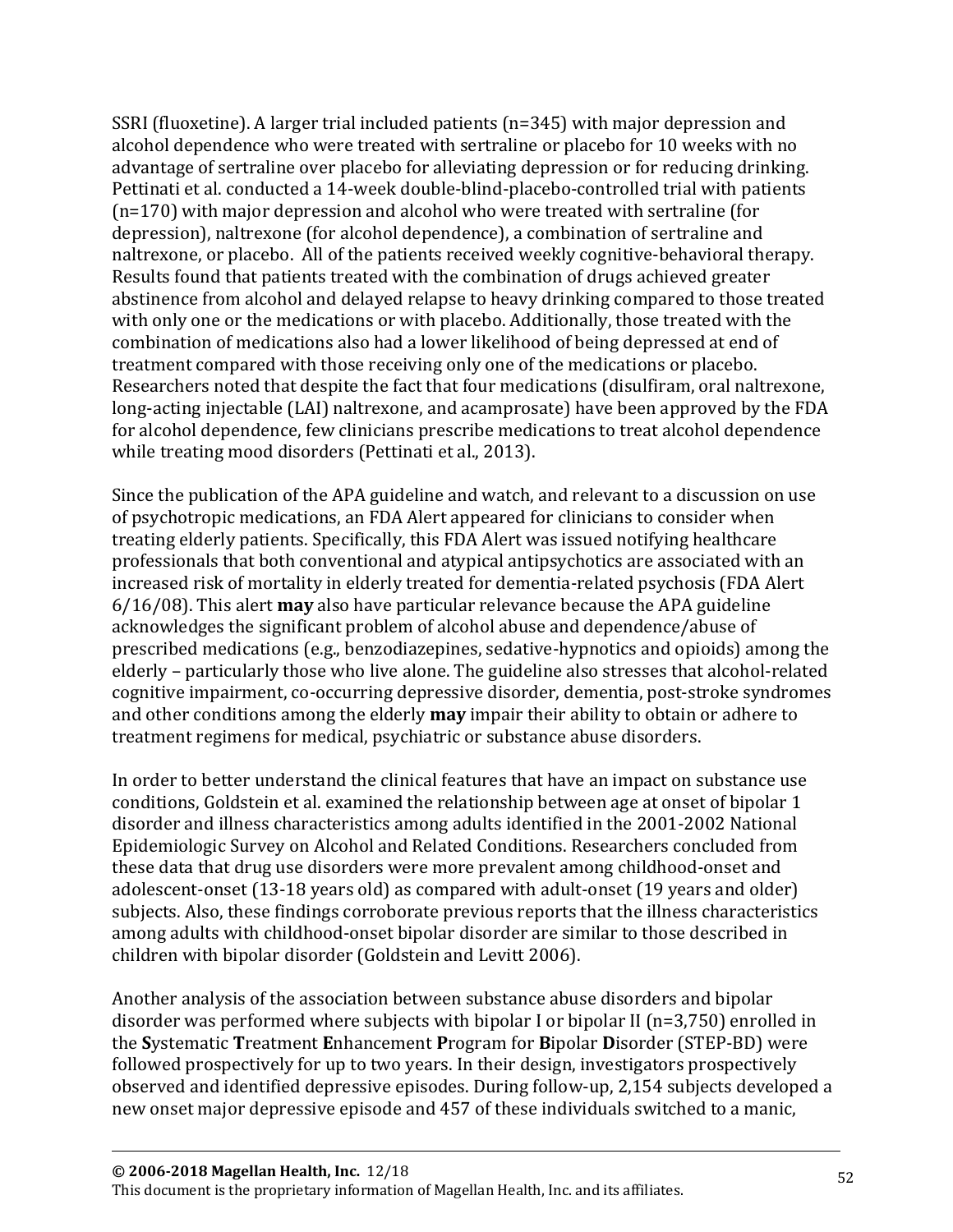hypomanic or mixed episode prior to recovery. Study findings showed that current or past substance use disorders were not associated with longer time to recovery from depression but may contribute to greater risk of switch into manic, mixed or hypomanic states. Further study is warranted to understand more fully the mechanism involved in the increased risk for this group of bipolar subjects (Ostacher et al., 2010).

Another study of co-occurring psychiatric and substance use disorders included an indepth analysis of a stratified sample of the Australian National Survey of Mental Health and Well-Being (1997), which revealed that SUD plus post-traumatic stress disorder (PTSD) was experienced by a significant minority (0.5 percent) of the Australian population. Among those with PTSD, the most common SUD was an alcohol use disorder (24.1 percent), whereas among those with a SUD, PTSD was most common among individuals with an opioid use disorder (33.2 percent). Although those with SUD plus PTSD were more likely to have a chronic health condition and had a greater number of health conditions than those with PTSD alone, the two groups shared a remarkably similar clinical profile. These findings indicate that the additional morbidity seen among individuals with substance use disorder plus PTSD **may** be attributed largely to PTSD (Mills et al., 2006).

A more recent study examined the temporal course of improvement in PTSD and substance abuse among some 353 women in outpatient substance abuse treatment who were diagnosed with both disorders. Participants were randomized to receive 12 sessions of trauma-focused or health education group treatment. The investigators found that PTSD severity reductions were more likely to be associated with substance use improvement. There was minimal evidence of substance use symptom reduction improving PTSD symptoms. Additionally, the results supported the self-medication model of coping with PTSD symptoms in populations with co-morbid PTSD and addictive disorders (Hein et al., 2010).

A clinician's view of manualized therapies relevant to PTSD/SUD was assessed using a nationwide survey of Veterans Affairs (VA) staff (n=205) working with veterans who had PTSD/SUD, many having returned from duty in Iraq or Afghanistan. Of the 11 different therapy models addressed, ratings of the overall helpfulness of each model showed the four treatment models considered most helpful were: supportive therapy (seeking safety), relapse prevention, motivational interviewing, and CBT. Clinicians stressed the difficulty in striking a balance between teaching coping skills and allowing a veteran to talk about their experience when it distresses them so much that they relapse. Some clinicians advised treating both PTSD and SUD at the same time, but delaying trauma-based intensive therapy until SUD is stable for 3-6 months (Najavitis et al., 2011).

As discussed in the APA guideline, personality disorders and substance use disorders commonly co-occur with lifetime prevalence co-existence rates as high as 50-60 percent, particularly for borderline personality disorder (BPD) and antisocial personality disorder (ASPD). The adopted guideline acknowledges the efficacy of dialectical behavioral therapy in treating patients with BPD, with or without a co-occurring SUD, but notes that it is not always effective in improving substance use outcomes. The relationship between improvements in emotion regulation and substance use problems following dialectical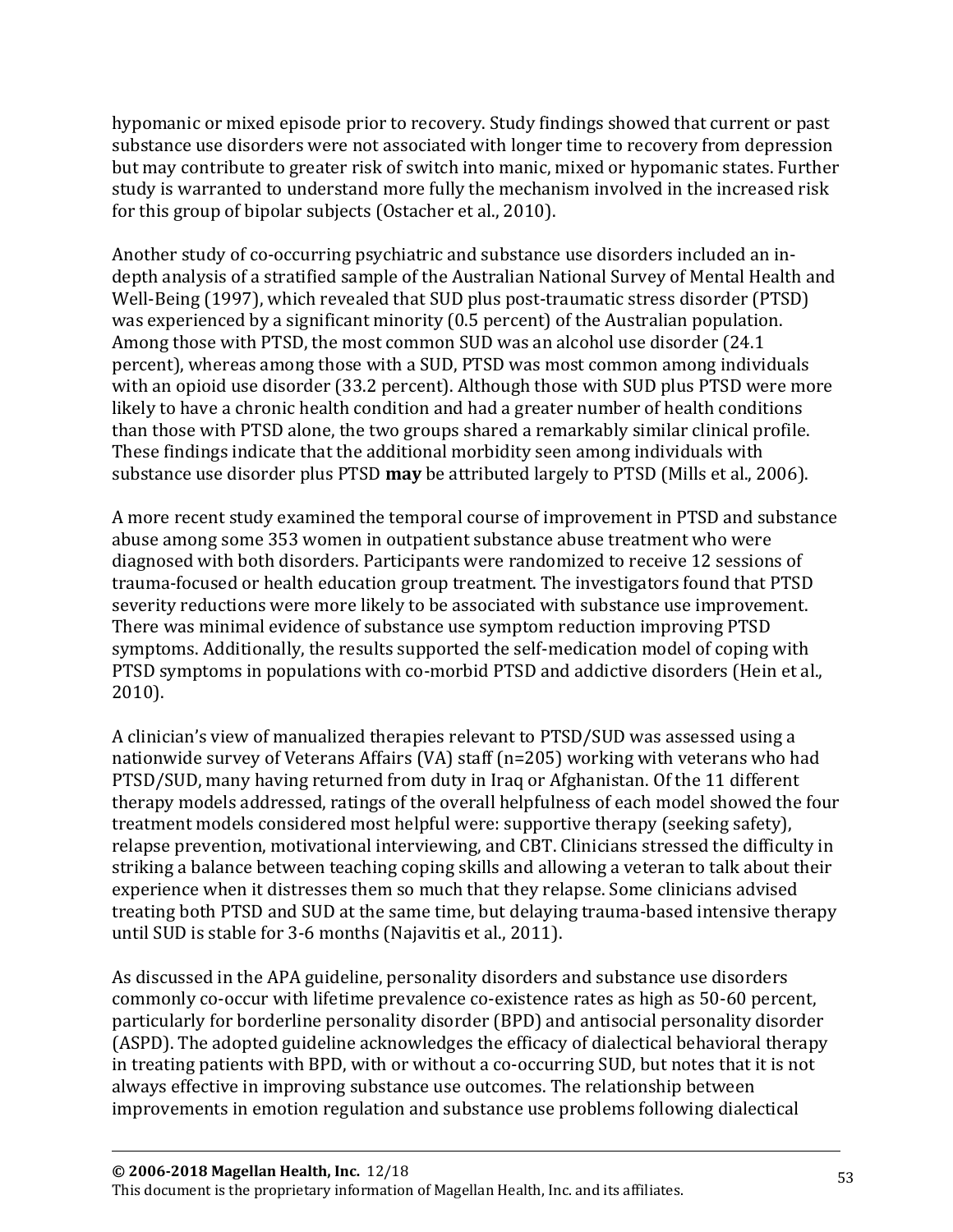behavioral therapy in women (n=27) with substance dependence and borderline personality disorder was investigated by Axelrod et al. (2011). Measurable improvement in emotion regulation was demonstrated in women with substance dependence and borderline personality disorder who received dialectical behavioral therapy. The results also correlated improved emotion regulation with decreased substance use. The researchers cautioned that it is not possible to make conclusive interpretations of causality, but **suggested** that this study shows improved emotion regulation can account for improvement in impulsive, maladaptive behavior, e.g., substance abuse (Axelrod et al., 2011).

Dynamic Deconstructive Psychotherapy (DDP) was studied by Gregory et al., as an individual, time-limited intervention in the BPD subpopulation with co-occurring SUD that can also be used in conjunction with adjunctive modalities (e.g., group therapy, family therapy, self-help groups and medications) (Gregory et al., 2010). The evidence-based DDP treatment model was developed by Gregory and Remen at SUNY Upstate Medical University in 2008 specifically for patients with BPD and co-morbid substance use or antisocial personality disorders. The DDP intervention was designed to remediate deficits seen in the aberrant processing of emotional experiences through the contributing neurocognitive functions of association, attribution and alterity. Researchers described the stage-related tasks in their treatment as: (1) establish and maintain the therapeutic alliance, (2) integrate polarized and distorted attributions towards self and others, (3) accept limitations of self and others, and (4) differentiate from the therapist. Initial study findings and follow-up results (at 18 and 30 months) showed that compared with optimized community care (i.e., combination of individual psychotherapy, medication management, alcohol/drug counseling, professional or self-help groups and/or case management), patients who received DDP demonstrated large sustained treatment effects over a broad range of outcomes and achieved significantly greater improvement in core BPD symptoms (i.e., depression, parasuicide and recreational drug use) (Gregory et al., 2010).

Antisocial personality disorder (ASPD) co-occurring with substance use disorders presents unique treatment challenges for this subgroup of patients who frequently have severe mental illness requiring high psychiatric service usage and assistance with housing (Frisman et al., 2009). Secondary analysis of a randomized clinical trial was conducted to compare the effectiveness of Assertive Community Treatment (ACT) versus standard clinical case management (SCCM) in the delivery of integrated dual disorder treatment (IDDT) for dually disordered patients with (n=36) and without (n=88) ASPD. Investigators described the ACT model's distinction from SCCM in that it has a lower clinician-patient ratio, provides services in the community rather than the clinic, shares caseloads between team members, provides rather than brokers services and assumes 24-hour responsibility for each client. Results of this study provided preliminary evidence that the ACT model **may** be a more effective way to offer IDDT for co-occurring disorders than SCCM. Additionally, among patients with ASPD, ACT was more effective in reducing alcohol use over the three-year treatment period than SCCM and resulted in fewer incarcerations. Researchers also specified that among patients who did not have ASPD, ACT and SCCM did not differ in their impact on substance abuse and incarceration (Frisman et al., 2009).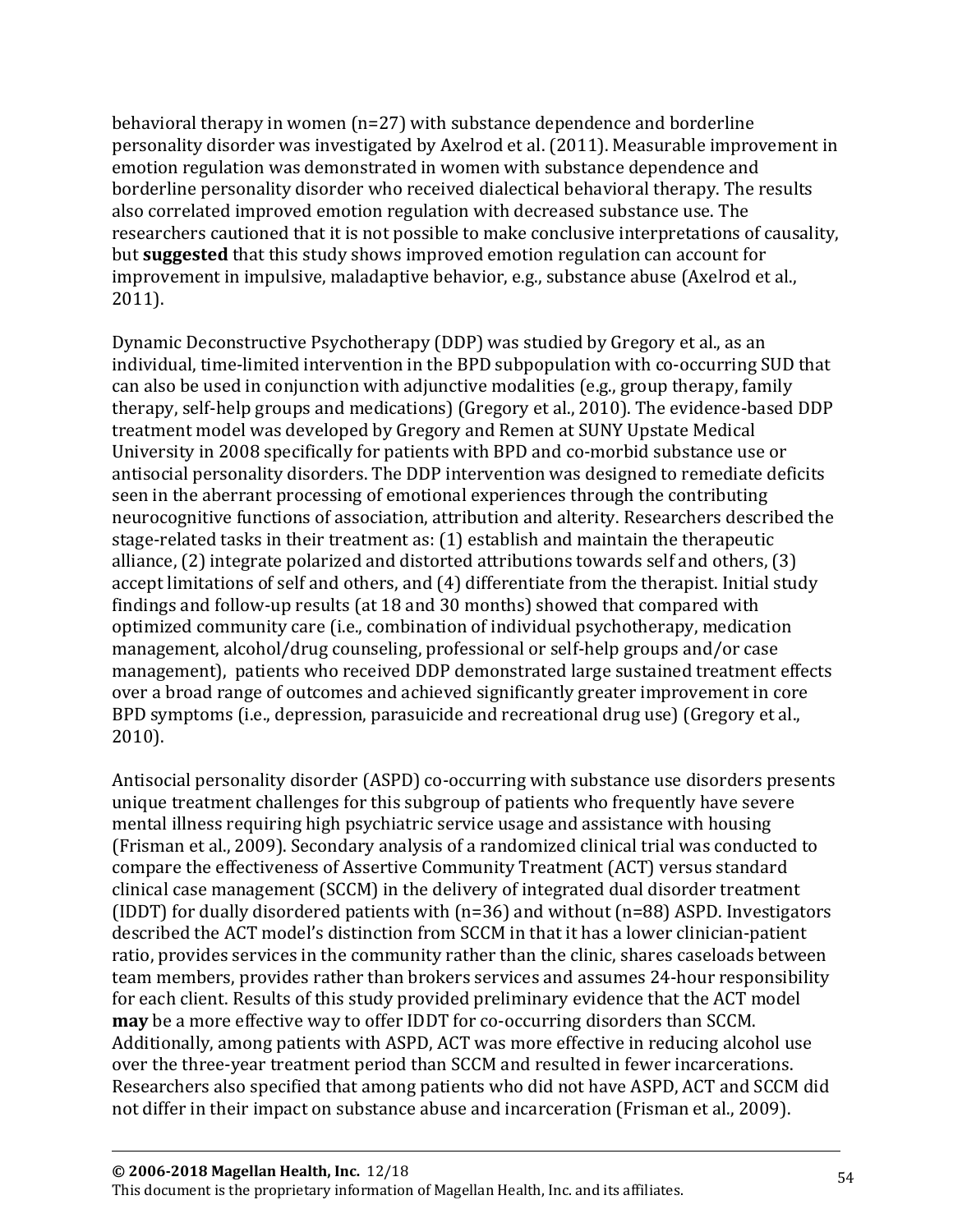The APA guideline discusses blending psychosocial therapies used to treat specific substance use disorders with psychosocial treatment approaches for other psychiatric diagnoses (e.g., CBT for depression). According to Watkins et al., few individuals entering treatment for substance use disorders have access to effective depression treatment (Watkins et al., 2011). In their non-randomized, quasi-experimental study, patients (n=299) with persistent depressive symptoms and substance abuse problems received usual residential care or usual residential care plus CBT. Results of the study showed that CBT was associated with significant improvements in both depression and substance use outcomes. Patients receiving usual residential care plus CBT reported fewer depressive symptoms at the 3- and 6-month post-baseline interviews and reported fewer drinking days at 6-months and fewer days of problem substance use compared to patients receiving usual residential care. Researchers **suggested** that these results provide support for a new model of integrated care for substance abuse programs, suggesting future studies addressing challenges associated with the implementation of this model of integrated care (Watkins et al., 2011).

A large segment of the population being treated for SUD is made up of young adults with co-occurring substance use and psychiatric disorders (COD). A recent study investigated differences between two groups of young adults attending psychiatrically-integrated residential SUD treatment: young adults with co-occurring SUD and psychiatric disorders (n=141); and SUD only young adults (n=159) (Bergman et al., 2014). The most common SUDs were alcohol and cannabis use while the most common psychiatric disorders were major depressive disorder, generalized anxiety disorder, and/or social phobia. At treatment intake, significantly greater levels of dependence severity and substance use consequences were reported in the COD group. The residential treatment program employed 12-step facilitation, cognitive-behavioral therapy, and motivational enhancement therapies. Psychiatric assessment, psychotropic medication, and evidence-based psychological interventions for psychiatric disorders were integrated into patient care. Results showed that COD patients improved as much during treatment as the SUD only group. Researchers **suggested** that clinicians consider a residential program integrating evidence-based psychosocial and psychopharmacological interventions for treatment of young adults with COD (Bergman et al., 2014).

Also included in the APA guideline section titled "Clinical Features Influencing the Treatment Plan" are discussions on co-morbid medical conditions that affect treatment planning and delivery of services. The guideline emphasizes that medical problems are further complicated by the use of multiple substances and the resultant nutritional deficiencies. In addition, the guideline indicates that patients with substance use problems often do not seek or receive adequate care for a variety of reasons including their disorganized and chaotic lifestyles. The APA guideline also stresses the critical need for pregnant women to receive treatment for their substance use disorders because it affects the health of the pregnant woman, the course of the pregnancy, fetal development, child development and future parenting behavior. Since publication of the adopted guideline, the American College of Obstetricians and Gynecologists (ACOG) Committee on Ethics published an updated Committee Opinion entitled, *At-Risk Drinking and Illicit Drug Use:*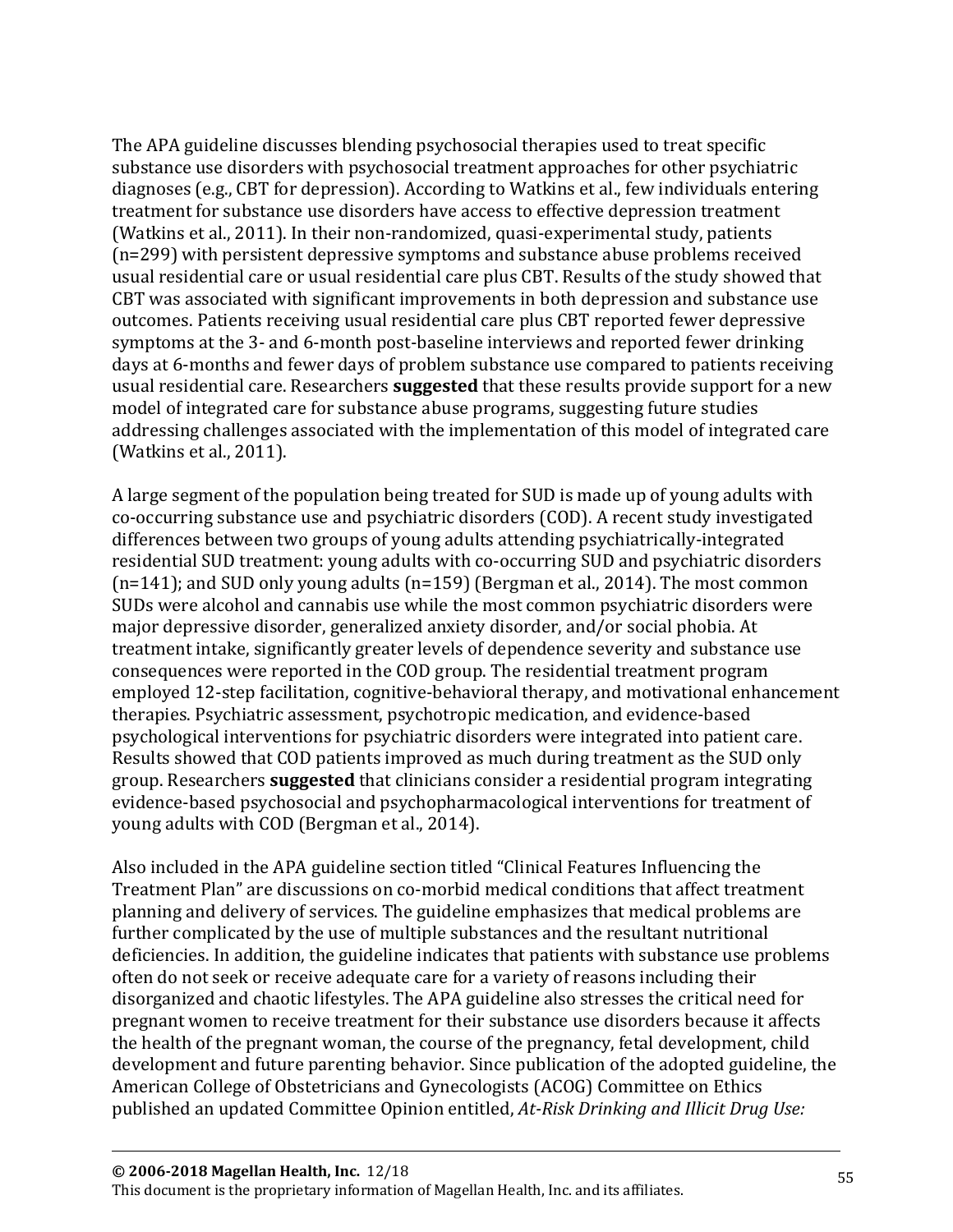*Ethical Issues in Obstetric and Gynecologic Practice.* Clinicians are referred to this document for more information on the need for universal screening, referral and treatment in this population in order to meet the ethical obligation of providing patients and families with comprehensive and effective treatment. The ACOG Committee Opinion stresses that "the most effective safeguard for children is treatment for family members who have a substance abuse problem" (ACOG Committee Opinion No. 422, December 2008, p. 9).

ACOG later published Committee Opinion Number 538, *Nonmedical Use of Prescription Drugs*, which indicates that all women should be screened annually and early in pregnancy for nonmedical prescription drug use. The ACOG Committee Opinion advises physicians to offer referrals for treatment to mitigate withdrawal symptoms and address drug-seeking behavior. It also instructs women's healthcare providers to: "follow suggestions on prescribing to reduce drug abuse and diversion; educate patients who have been prescribed medications to be the sole user of the drug; give instruction for safe medication storage and disposal; consider referral to a pain management expert for women with chronic pain; and be aware of state laws addressing the prescribing of opioids and other potential drugs of addiction" (ACOG Committee Opinion Number 538, October 2012, p. 5).

A recent large study to assess possible associations between mild traumatic brain injury (TBI) and substance use disorders analyzed the demographic, medical and military data for more than a half million active duty U.S. Air Force service members, including active-duty airmen (n=5,065) meeting criteria for a mild TBI (Miller et al. 2013). An increased risk for alcohol dependence, nondependent abuse of drugs or alcohol, and nicotine dependence was found in the first 30 days following mild TBI. Researchers **suggested** that alcohol dependence **may** be a longer-lasting adverse outcome following mild TBI as it continued past the first 30 days. Researchers noted that their results suggest that routine care for mild TBI should include screening for addiction-related disorder during the first 30 days post-mild TBI, as well as repeat alcohol screening for at least 6 months following the TBI (Miller et al, 2013).

## **Treatment of Nicotine Dependence**

Effective treatments to stop smoking include both behavioral support and pharmacotherapies, either alone or combined. A 2016 review of 53 randomized or quasirandomized trials from the Cochrane Library compared combined behavioral support (brief advice and counseling) and medication (nicotine replacement therapy [NRT], varenicline, nortriptyline, and bupropion) to usual care or brief advice to determine whether the treatment effect, i.e., abstinence from smoking after six months, differed depending on the intervention (Stead et al., 2016). Studies (n=53) included participants (n=more than 25,000) who were smokers recruited from both community and healthcare settings. The analysis, including 52 pooled studies, showed that the combination of behavioral support and pharmacotherapies increased smoking cessation success more than the minimal intervention or usual care. Researchers concluded that combined interventions of pharmacotherapy and behavioral support should be encouraged by clinicians for smokers (Stead et al., 2016).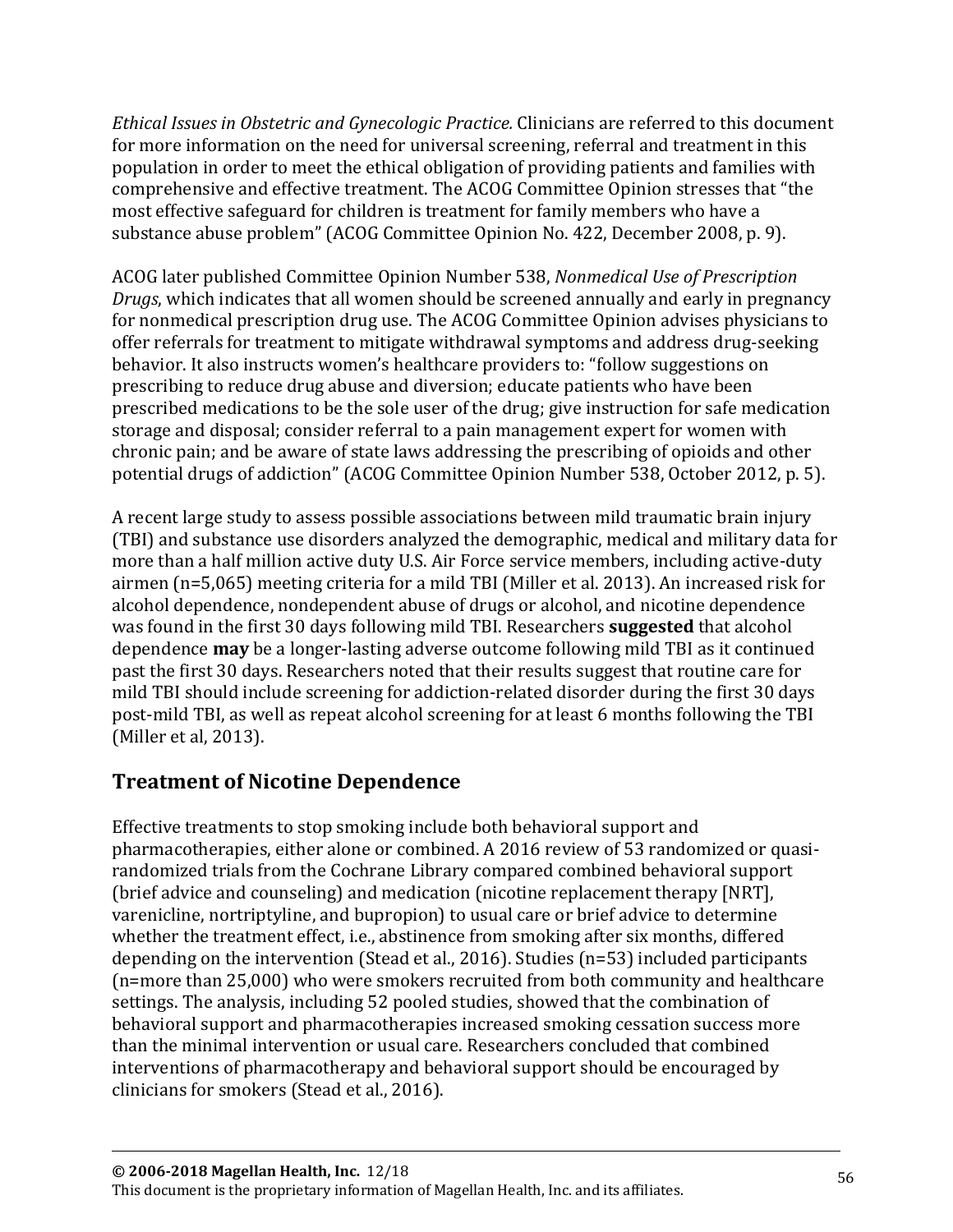Another 2016 study reviewed randomized controlled trials (n=29), from the Cochrane Library, comparing the efficacy of nicotine receptor partial agonists, e.g., varenicline and cytisine, to placebo, for helping people (n=13,562) stop smoking (Cahill et al., 2016). Trials comparing the treatment drugs with bupropion and nicotine patches were also included if available. The follow-up period in all the trials was at least six months from start of treatment, and all trials reported at least a follow-up period of six months from the start of treatment. Abstinence from smoking at the longest follow-up was the main outcome measured, with results biochemically confirmed (by testing blood or bodily fluids). Cytisine increased the chances of quitting with only modest quit rates. Key results showed that varenicline doubled the chances of quitting smoking compared with placebo while it also reduced side effects. Varenicline was also more effective in stopping smoking than bupropion or NRT. Researchers reported, "varenicline delivers one extra successful quitter for every 11 people treated, compared with smokers trying to quit without varenicline" (Cahillet al., 2016, p. 3). According to the researchers, recent evidence is not in support of a link between varenicline and depressed mood or suicidal ideation, although smokers treated with varenicline who also have a past or current psychiatric illness **may** be at a higher risk. They also noted unclear evidence about a linkage between varenicline and increased heart and circulatory problems in people already with these risks, necessitating future research (Cahill et al., 2016).

In a 2015 study, researchers noted that not all cigarette smokers are ready to quit abruptly, but **may** be willing to reduce smoking with the goal of quitting (Ebbert et al., 2015). Researchers indicated that past studies have shown that an average of two quit attempts annually are made by 40% of cigarette smokers, with surveys showing that 44% of daily cigarette smokers prefer to quit through reducing the number of cigarettes rather than abruptly quitting (Ebbert et al., 2015). The purpose of this randomized, blinded, placebocontrolled, multinational clinical trial was to determine efficacy as well as the safety of varenicline to increase smoking abstinence rates through smoking reduction in a "reduceto-quit" approach. Participants (n=1510) included those who smoked 10 or more cigarettes per day without an abstinence period greater than three months in the past year and who agreed to reduce smoking and try to quit within three months. They were randomized to varenicline or placebo during a 24-week treatment period during which they were asked to reduce their smoking rate by 50% and 75% by week 4 and week 8, respectively, to meet a goal of quitting by week 12. Participants received counseling training to help them quit smoking. Within the varenicline group, 32% achieved continuous abstinence during weeks 15 through 24 compared with only 7% of those receiving placebo. Those in the varenicline treatment group were more than three times more likely to maintain abstinence six months after treatment than the placebo group. Adverse events rates did not differ between the groups. Researchers concluded that varenicline effectively increases longterm smoking cessation (Ebbert et al., 2015).

In a recent study, smokers (n=1086) were randomized to varenicline only, nicotine patch only, or combination nicotine replacement therapy (C-NRT), i.e., nicotine patch plus nicotine lozenge over a 12-week period (Baker et al., 2016). Treatment in all groups included counseling. The primary outcome measure was self-reported 7-day point-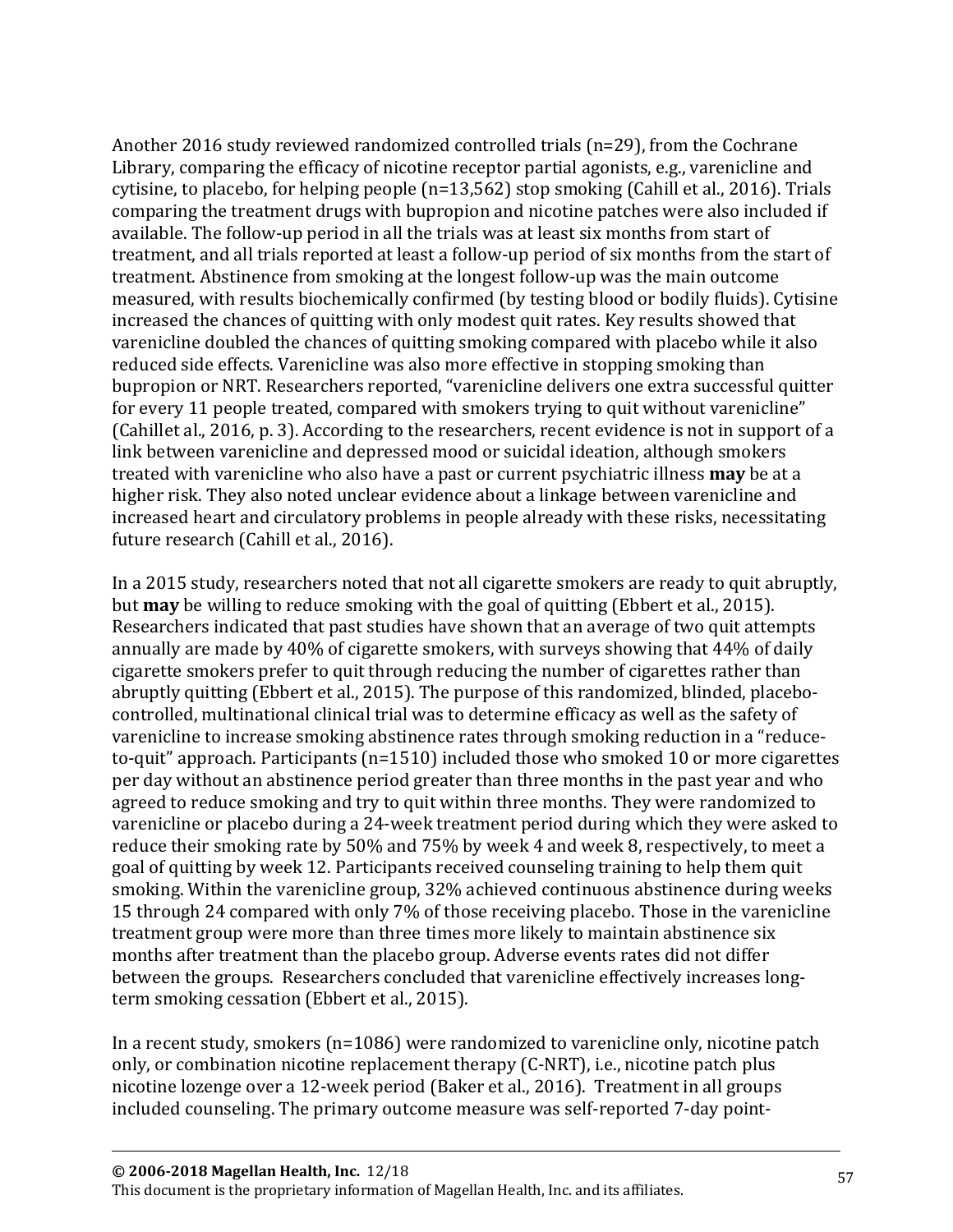prevalence abstinence at 26 weeks, confirmed by exhaled carbon monoxide. No significant differences in rates of smoking abstinence occurred at 26 or 52 weeks. Researchers noted that although varenicline and C-NRT have been considered superior to the nicotine patch in effectiveness, the current findings "raise questions about the relative effectiveness of intense smoking pharmacotherapies" (Baker et al., 2016).

A recent large, randomized, double-blind, triple-dummy, placebo-controlled trial, Evaluating Adverse Events in a Global Smoking Cessation Study (EAGLES), compared the smoking cessation efficacy and safety of varenicline (1 mg twice a day), bupropion (150 mg twice a day), and transdermal nicotine patch (21 mg per day with taper) in smokers (n=8144) with and without a psychiatric disorder (Anthenelliet al, 2016). Participants were randomized to one of the treatment groups or placebo for a 12-week treatment phase followed by a 12-week non-treatment phase. Results showed no evidence of significant increase in rates of moderate-to-severe neuropsychiatric adverse events with varenicline or bupropion relative to nicotine patch or placebo in those with or without psychiatric disorders. The efficacy of varenicline was superior to bupropion, nicotine patch, and placebo in both those with and without a psychiatric disorder, and both bupropion and nicotine patch were superior in efficacy to placebo. The researchers **implied** that "the available evidence, substantially boosted by this study, clearly shows the efficacy of all three first-line smoking cessation medications with varenicline having the largest effect, in smokers with and without psychiatric disorders" (Anthenelliet et al, p. 2508).

The FDA advisory panel recommended the removal of a serious warning about neuropsychiatric side effects of varenicline on Sept. 14, 2016. However, it is uncertain whether the FDA will follow the recommendation of the advisory committee to remove the Black Box warning. The FDA advisory panel reviewed results of the Anthenelli study (above) that suggested the drug does not appear to increase the risk of moderate to severe neuropsychiatric adverse events relative to nicotine patch or placebo, but an FDA medical review team was skeptical of the study. An FDA briefing document noted that "the evidence from the existing observational studies alone is of insufficient quality to either rule in or rule out an increased neuropsychiatric risk associated with either varenicline use or bupropion use" (FDA, 2016).

Authors assessed the effects of behavioral and pharmacologic interventions for the treatment of smokeless tobacco (ST) use in a 2015 systematic review (Ebbert et al., 2015). They obtained evidence from 34 randomized trials enrolling smokeless tobacco users  $(n =$ 16,000). Based upon their analyses, authors **suggested** that varenicline and nicotine lozenges appear to increase tobacco abstinence rates among those using smokeless tobacco, but the efficacies of these pharmacotherapies are lower in treatment of those using smokeless tobacco than among cigarette smokers attempting to quit smoking. Nicotine patch and nicotine gum did not increase abstinence. Authors also noted inconclusive evidence for the effect of bupropion SR in the treatment of smokeless tobacco use. From their analyses, authors found that behavioral interventions, including telephone counseling as a component of the intervention, increase tobacco abstinence among users of smokeless tobacco, regardless of whether they are motivated to stop using. Authors **suggested** further research including "placebo-controlled comparisons of different NRT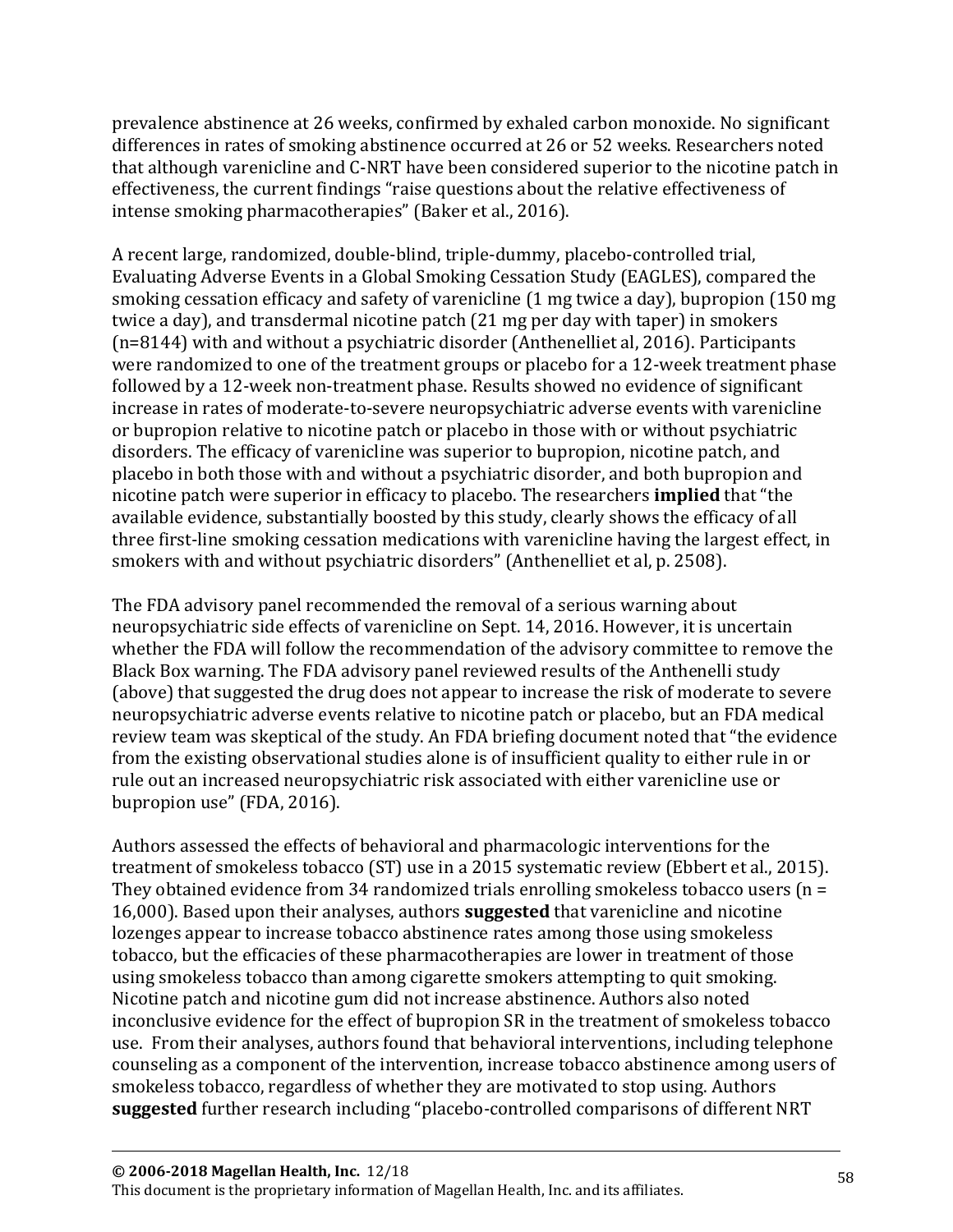doses, forms, and durations of therapy," combination therapies using both non-nicotine pharmacotherapy and NRT," and the "influence of different types of ST (e.g., snuff, chew, betel quid) on abstinence outcomes" (Ebbert et al., p. ii).

A 2016 meta-analysis examining whether electronic cigarettes are safe and effective in smoking cessation included two randomized trials involving smokers (n=662) (Hartmann-Boyce et al., 2016). The studies compared electronic cigarettes with placebo electronic cigarettes (lack of nicotine). Researchers found that participants using electronic cigarettes were more likely to have abstained from smoking for at least six months compared with those using the non-nicotine electronic cigarettes. One of the studies also compared electronic cigarettes to nicotine patch and did not find significant differences in six-month abstinence rates. Neither study reported serious adverse events related to the use of the electronic cigarettes; mouth and throat irritation were the most frequent adverse conditions. Researchers noted the need for additional studies due to low quality of overall evidence (Hartmann-Boyce et al., 2016).

Although electronic cigarettes have been advertised as a safe replacement to aid smoking cessation or a supplement to traditional cigarettes, a recent study supported by the National Institutes of Health (NIH) **suggested**, "E-cigarette vapor, both with and without nicotine, is cytotoxic to epithelial cell lines and is a DNA strand break-inducing agent" (Yu et al., 2016). In exposing normal epithelial cells and head and neck cell carcinoma cell lines to nicotine-containing and nicotine-free vapor extract from two e-cigarette brands for up to eight weeks, researchers found cytotoxic effects of e-cigarette vapor mediated through nicotine as well as non-nicotine components. The cytotoxic effects included cellular damage, i.e., increased DNA strand breaks, cell death, and decreased survival in both cell lines independent of nicotine content. Researchers indicated a need for further research "to definitively determine the long-term effects of e-cig usage, as well as whether the DNA damage shown in our study as a result of e-cig exposure will lead to mutations that ultimately result in cancer" (Yu et al., 2016).

A randomized, open-label study evaluated whether the use of electronic cigarettes, either alone or with dual use of conventional cigarettes, significantly reduces exposure to chemicals commonly associated with conventional cigarettes (D'Ruiz et al., 2016). Smokers of conventional cigarettes (n=105) were randomized to one of three groups: exclusive electronic cigarette use group, dual use group, or cessation group. After five days, measurement of blood, urine and toxicants in exhaled breath showed exposures to harmful smoke toxicants were lower in smokers who had either completely or partially replaced their conventional cigarettes with electronic cigarettes. However, researchers cautioned that reduced toxic and carcinogenic smoke does not necessarily reduce risks for chronic, smoking-caused diseases in this population. They noted the need for "epidemiologic or other types of investigations involving long term use populations" (D'Ruiz et al., 2016).

According to the 2013 National Institute of Drug Abuse (NIDA) Monitoring the Future Survey (MFS), the substance abused most frequently and used on a daily basis by high school students since the beginning of the survey in 1975 has been cigarettes. Cigarette smoking rates among teens are at the lowest point in the history of the survey, which began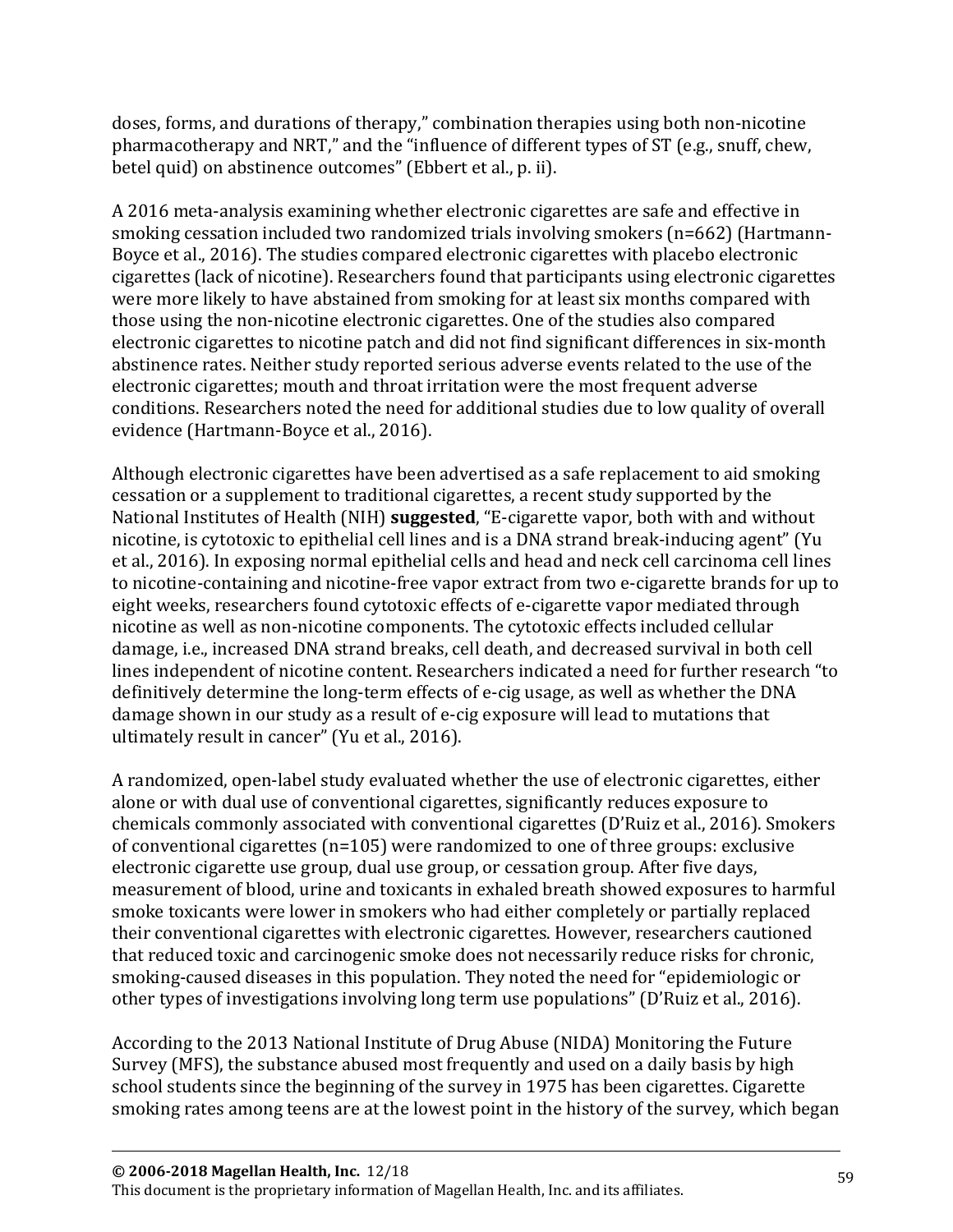in 1975. However, the smoking rate has been declining much slower since 2002 in 8<sup>th</sup>, 10<sup>th</sup> and 12th graders who are also using other tobacco products, e.g., smokeless tobacco, at high levels. The National Survey on Drug Use and Health (NSDUH) reports that from 2002 to 2013, the rate of past-month cigarette use fell from 13.0 percent to 5.6 percent among 12 to 17-year-olds, and past-month cigarette use by young adults aged 18 to 25 years declined from 40.8 percent to 30.6 percent ( SAMHSA, 2014).

In a recent study, researchers compared smoking trends between 2004 and 2011 among individuals with mental illness (n=32,156) and without mental illness (n=133,113) using a nationally representative, non-institutionalized sample of adults from the Medical Expenditure Panel Survey (MEPS) (Cook et al., 2014). Although smoking cessation efforts have led to reduced prevalence of tobacco use among the general population from 2004 to 2011, the decline in smoking was significantly less among those with mental illness. Results found smoking rates declined between 2004 and 2011 for adults without mental illness from 19.5 to 15.6 % while the rates declined from 28.8 % to 27.0 % for those with mental illness. This study further found that individuals receiving treatment for mental illness are both less likely to smoke as well as more likely to quit than those not receiving treatment. Researchers **suggested** that an explanation for the difference in the decline in smoking between the two groups **may** be limited adoption of integrated treatment as well as barriers to smoking cessation treatment in mental health settings. Barriers discussed included: a belief that smoking cessation **may** adversely affect psychiatric treatment; lack of the same cessation opportunities provided to general population; lack of confidence that individuals with mental illness are either willing or able to quit; and the normalized smoking culture in some treatment settings where cigarettes have been provided to psychiatric patients (Cook et al., 2014). Another recent study assessed associations between smoking cessation behaviors, cessation-related social norms, and mental health treatment in adult current smokers (n=18,939) from the 2000, 2005, and 2010 National Health Interview Survey (Shi, 2014). This study found that smokers (n=1,897) who had sought mental health treatment were more likely to quit in the past year as well as more likely to have used cessation aids, e.g., NRT, prescription medication, counseling. Researchers concluded that there is a need for integrative tobacco-control policies and smoking cessation treatments in smokers with severe mental illness (Shi, 2014).

According to our adopted guideline, rates of smoking in patients with schizophrenia are much higher (from 58 percent to 88 percent) than in the general population. The guideline emphasizes that in the presence of a co-occurring psychiatric disorder, smoking cessation may be more difficult for psychiatric patients and they appear to have more withdrawal symptomatology when they do stop smoking. This may be a function of their higher levels of nicotine dependence and smoking consumption. The guideline also notes that there has been little study of psychosocial smoking cessation interventions or NRTs in the chronic psychiatric population. Baker et al. performed a study to compare an integrated psychological and NRT intervention against routine care for people with a psychotic disorder. The integrated approach under study included eight 1-hr. sessions of motivational interviewing, CBT, NRT, treatment as usual (i.e., access to general practitioners and publicly funded community mental health teams) and the provision of booklets for smoking cessation. Results showed no overall differences in abstinence rates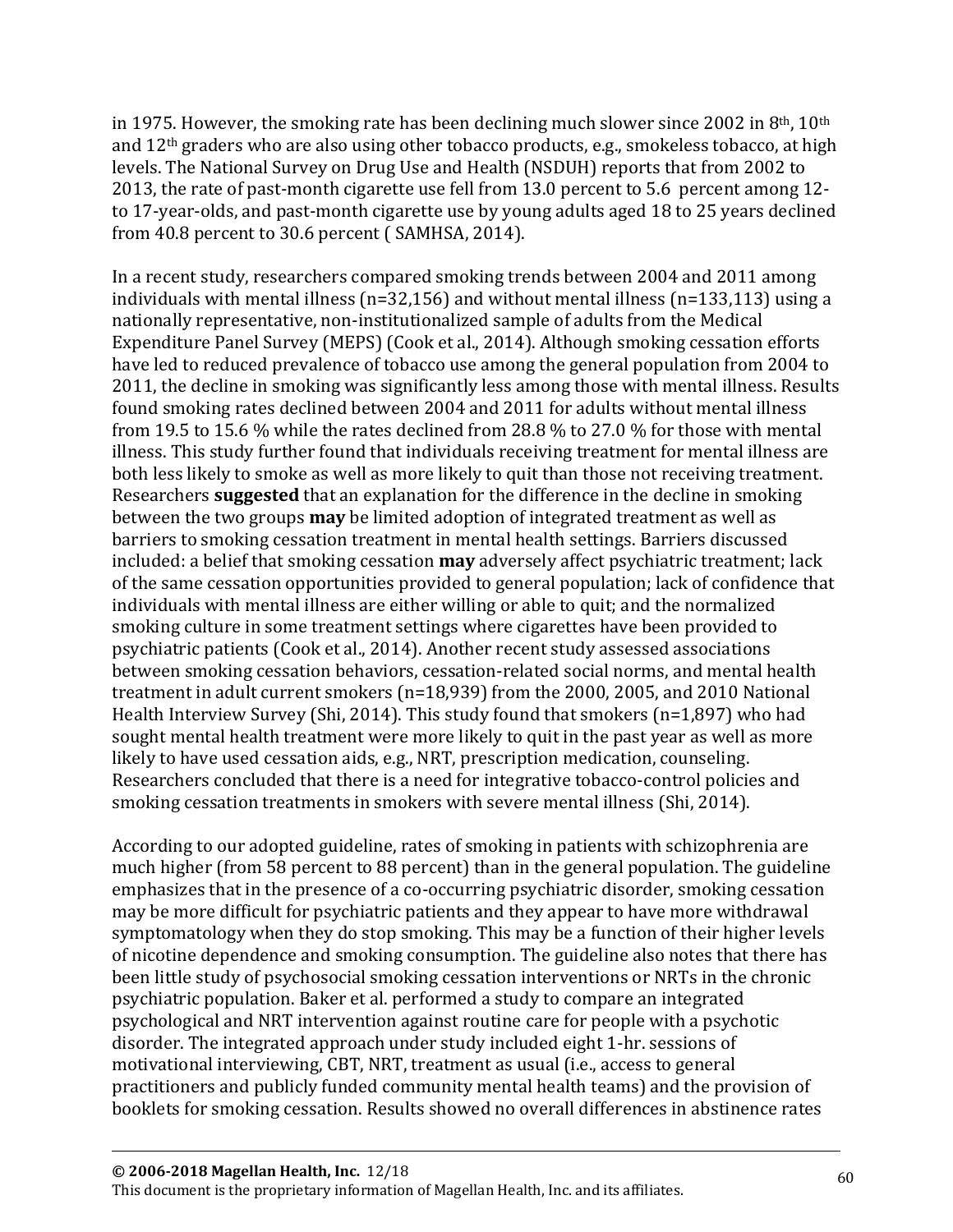between the treatment group and the comparison group who received treatment as usual. However, a significantly higher proportion of smokers who completed all treatment sessions stopped smoking or achieved continuous abstinence at three months. Also, onehalf of those who completed the intervention program achieved a 50 percent or greater reduction in daily cigarette consumption across the follow-ups (Baker et al., 2006).

In a study by Williams et al., smokers (n=87) with schizophrenia were randomized to one of two groups receiving nicotine transdermal patch as well as one of two different intensities of behavioral counseling: Treatment of Addiction to Nicotine in Schizophrenia (TANS) or Medications Management (MM). TANS, a high-intensity treatment of 24 sessions (45 minutes) delivered over 26 weeks, incorporated motivational interviewing skills, social skills training, and relapse prevention techniques. MM, a moderate-intensity treatment of 9 sessions (20 minutes) delivered over 26 weeks, focused on smoking cessation including medication compliance and education as well as monitoring psychiatric symptoms and understanding medication interactions with tobacco. No differences in treatment outcomes between lower and higher intensity treatment were found in this comparison of two psychosocial treatments. Results of this study showed that smokers in both groups significantly reduced cigarette use and that clinicians in mental health settings can effectively help smokers with schizophrenia or schizoaffective disorder using individual counseling and NRT (Williams et al., 2010).

A recent randomized, double-blind, placebo-controlled, parallel-group, relapse-prevention clinical trial evaluated the efficacy of 40 weeks of maintenance pharmacotherapy with varenicline and relapse-prevention cognitive behavioral therapy (CBT) in smokers (n=203) with schizophrenia or bipolar disease for the prevention of relapse (Evins et al., 2014). Smokers who attained initial abstinence at week 12 of treatment with varenicline and CBT were randomly assigned to a group receiving one of two treatments from week 12 to 52: maintenance varenicline combined with CBT or placebo combined with CBT. Results showed that maintenance pharmacotherapy with varenicline and CBT improved tobacco abstinence rates compared with placebo and CBT after a year of treatment as well as 6 months after end of treatment in patients with severe mental illness (Evins et al., 2014).

The APA guideline recommends that any of the FDA-approved forms of nicotine replacement therapies (NRT) – i.e., patch, gum, lozenge, nasal spray and inhaler, can be used as first-line treatments for any individual who wishes to stop smoking. The guideline indicates that when nicotine gum or lozenges are used, scheduled dosing (e.g., one 2-mg lozenge or piece of gum every hour) rather than ad libitum dosing is often best. The guideline recommends the 4-mg dose for heavy smokers (defined as > 25 cigarettes/day) or more nicotine-dependent smokers. One randomized controlled study investigated the efficacy of 4-mg nicotine gum or placebo as desired for up to 12 months for heavy smokers (at least 20 cigarettes per day) who were not ready to quit but were willing to reduce their smoking intensity. The findings showed that the nicotine gum had a statistically significant rate of success in smoking reduction by at least 50 percent compared to placebo (Batra et al., 2005). More recently, the use of 2-mg nicotine gum was found to be safe and effective when combined with individual smoking cessation counseling in a clinical trial of pregnant women smokers (n=194) and was associated with a modest reduction in smoking. Other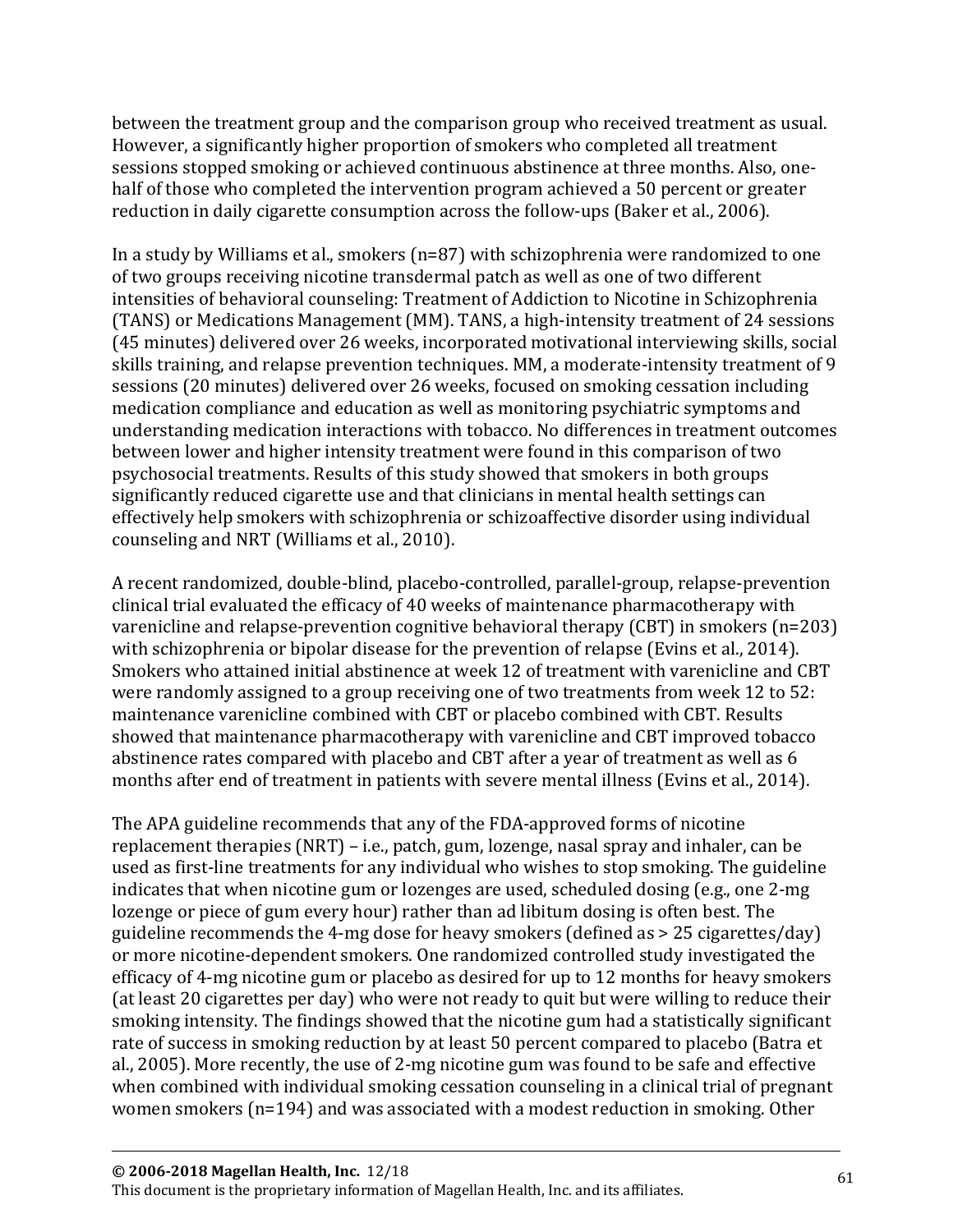noteworthy findings from this study showed that NRT was associated with a lower risk of preterm delivery, greater infant birth weight, a trend for reduced infant length of stay, likelihood of neonatal intensive care admission, and higher Apgar scores at five minutes (Oncken et al., 2008). In addition, newer NRT research findings from a randomized trial (n=568) **suggested** that extended therapy with the transdermal nicotine patch (21 mg) for 24 weeks **may** be superior to the standard regimen of eight weeks of treatment and warrants further study (Schnoll et al., 2010).

The Magellan-adopted *APA Guideline Watch 2007* discusses the selective α4β2 nicotinic receptor partial agonist, varenicline, as an effective and well-tolerated pharmacotherapy aid for patients who are engaged in behavioral treatment for smoking cessation. The guideline watch indicated that further research was needed to determine its relative efficacy compared with already established drugs such as bupropion and alternate NRT agents. A randomized controlled trial by Nides et al. studied the efficacy and tolerability of three varenicline doses (at 0.3 mg once daily, 1.0 mg once daily or 1.0 mg twice daily) for six weeks, compared to 150 mg sustained-release bupropion twice daily for seven weeks or placebo for seven weeks. The results of the study demonstrated both short-term (at both 1mg once daily and 1 mg twice daily) and long-term efficacy of varenicline (at 1 mg twice daily) with better confirmed continuous quit rates than bupropion or placebo (Nides et al., 2006).

On May 16, 2008, the FDA issued a MedWatch (a Safety Alert for Drugs, Biologicals, Medical Devices and Dietary Supplements) and noted the following:

FDA informed healthcare professionals and patients that as the Agency's review of Chantix® (varenicline) safety data has progressed, it appears increasingly likely that there is an association between Chantix and serious neuropsychiatric symptoms. Prescribing information for Chantix was revised to include this safety information in the WARNINGS and PRECAUTIONS sections of the label, and a Medication Guide for patients is also available. If patients, their families, or caregivers notice agitation, depressed mood, or changes in behavior that are not typical for the patient or if the patient has suicidal thoughts or actions, the patient should stop taking Chantix® and contact their healthcare professional (FDA MedWatch 5/16/08).

On October 24, 2011 the FDA posted an update of Chantix® (varenicline) and its risk of neuropsychiatric adverse events. In this communication, the FDA announced that it had reviewed the results from two FDA-sponsored epidemiological studies that evaluated the risk of neuropsychiatric adverse events associated with varenicline and specified that neither study found a difference in risk of neuropsychiatric hospitalizations between Chantix and nicotine replacement therapy. However, the FDA did not rule out an increased risk of other neuropsychiatric events with varenicline and advised healthcare professionals and patients to continue to follow the recommendations to monitor for neuropsychiatric symptoms when prescribing this drug (FDA 2011).

Since publication of the APA guideline, varenicline (1 mg) was compared against placebo for safety and efficacy in a large multicenter, randomized clinical trial of 714 smokers with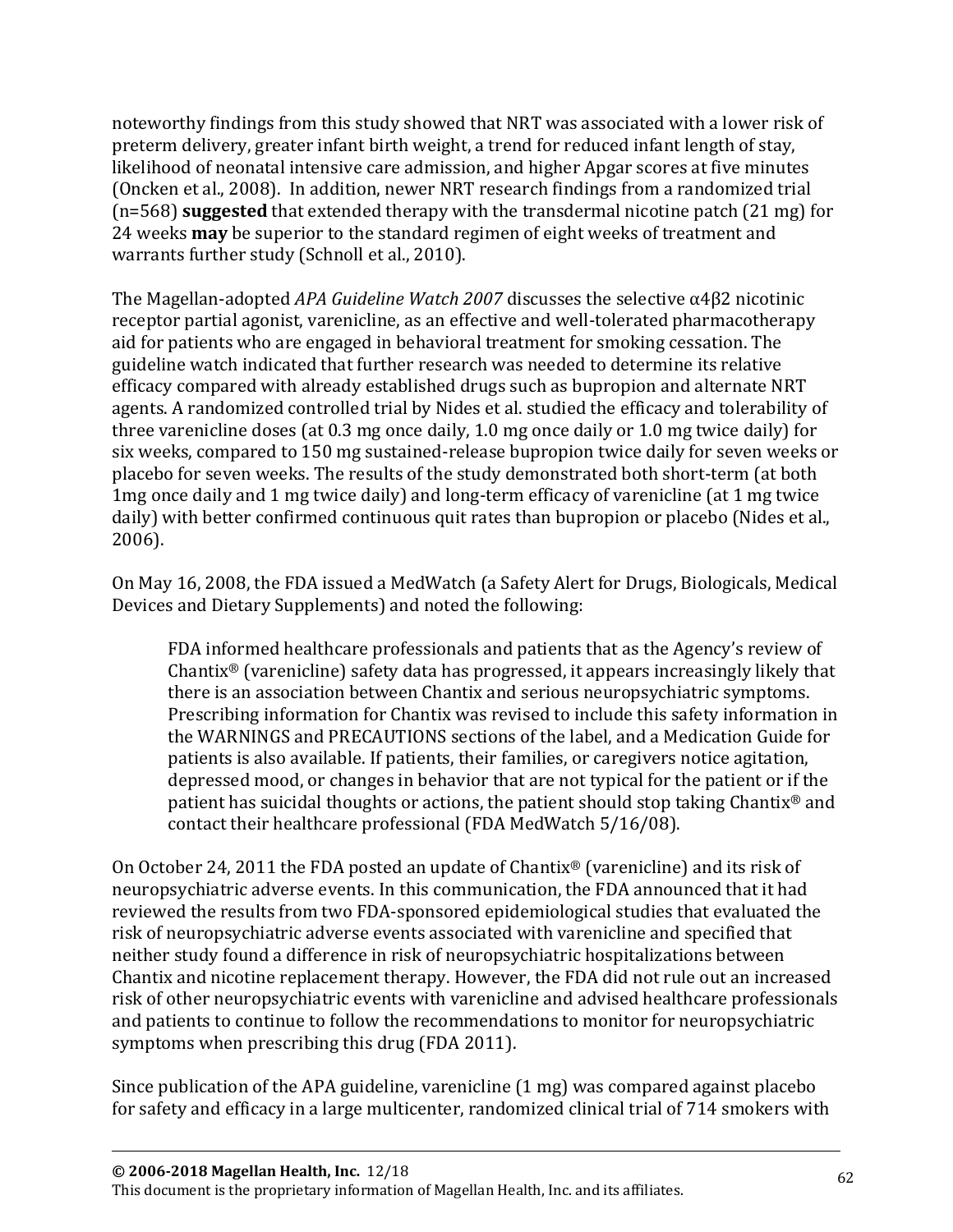stable cardiovascular disease. Findings showed that varenicline was well tolerated and did not increase cardiovascular events or mortality while demonstrating superiority to placebo in achieving abstinence from smoking (Rigotti et al., 2009). An exploratory pilot study was designed to estimate and characterize neuropsychiatric adverse events (NPAEs) in abstinent smokers treated with varenicline or placebo. Smokers (n=110) with no history of psychiatric illness or unstable medical illness were randomized to receive either varenicline or placebo for a 12-week treatment period. Results of the study showed rates of neuropsychiatric adverse events were not significantly different between treatment groups (Garza et al., 2011).

The results of a meta-analysis of clinical trials comparing patients who received Chantix to those who received a placebo were released by the FDA on December 12, 2012. The results of this study evaluating the cardiovascular safety of the drug noted the following: a higher occurrence of major adverse cardiovascular events in patients using Chantix compared to placebo; the adverse cardiovascular events were uncommon in both groups; and the increased risk in the Chantix group was statistically insignificant. Healthcare professionals were again advised to weigh the risks of Chantix against the benefits of its use (FDA, 2012).

The APA guideline also categorizes bupropion as a first-line pharmacological agent with nortriptyline and clonidine as second-line treatments for smokers who want to quit their habit. As well, the APA guideline indicates that combining first-line pharmacological treatments (e.g., NRTs plus bupropion) **may** improve outcomes. A more recent comparative effectiveness trial demonstrated that two combination pharmacotherapies (i.e., bupropion hydrochloride sustained release [SR] plus nicotine lozenge and nicotine patch plus nicotine lozenge combinations) for smoking cessation were superior to three monotherapies – nicotine patch, bupropion ST and nicotine lozenge. Investigators noted that the bupropion SR plus lozenge was significantly effective relative to the monotherapies with an approximate doubling of abstinence rates at eight weeks and six months (Smith et al., 2009). Another more recently published clinical review of the literature specified that combination pharmacotherapy **may** be indicated for patients who have failed an attempt(s) with monotherapy, experience breakthrough cravings, are highly dependent and experience nicotine withdrawal symptoms (Laniado-Labrin et al., 2010).

In a recent double-blind, parallel-arm adaptive treatment study, researchers evaluated a treatment regimen in which smokers (n=606) initially received nicotine patch treatment two weeks before the quit date (Rose and Behm, 2013). In Phase 1 of the study, participants who did not respond adequately to the nicotine patch treatment in the first week were randomly assigned to one of three treatments: nicotine patch, bupropion plus nicotine patch, or varenicline. Abstinence rates during weeks 8-11 after the quit date were significantly higher in the group receiving bupropion augmentation of nicotine patch, compared with nicotine patch only. The change from nicotine patch to varenicline did not result in a significant effect during the same period of time, although point abstinence at 6 months was significantly higher than with the nicotine patch alone. Researchers **suggested** smokers who do not respond adequately to nicotine patch before the quit date can benefit from augmenting nicotine patch treatment with bupropion. In Phase 2 of the study, researchers explored the potential of post-quit date adaptive changes in treatment.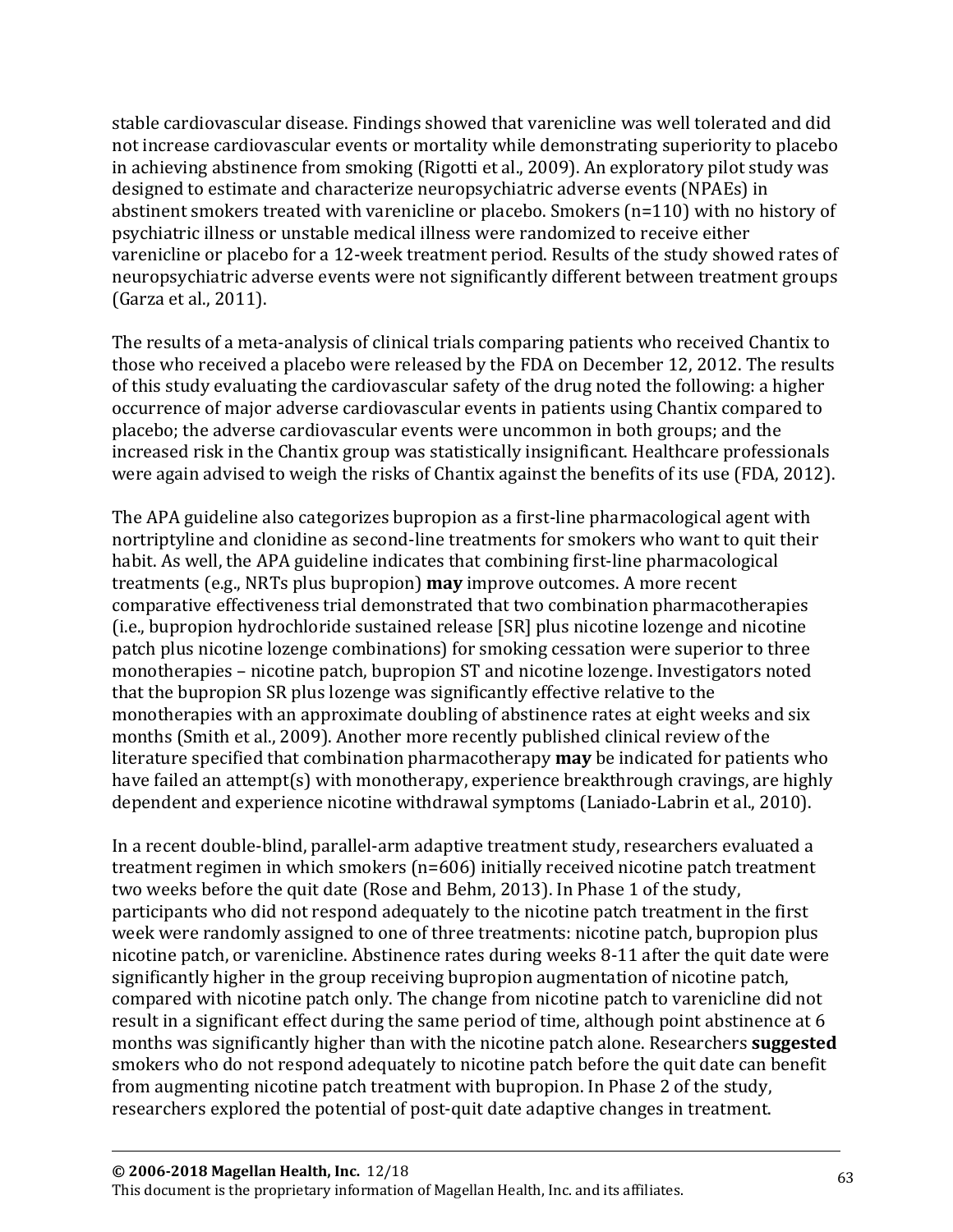Smokers who responded adequately to the nicotine patch treatment in the first week but who lapsed after the quit date were randomly assigned to one of three treatments: nicotine patch, bupropion plus nicotine patch, or varenicline. Researchers found that postquit adaptive changes in treatment had no significant effects on abstinence outcomes (Rose and Behm, 2013).

A recent randomized, blinded, placebo-controlled clinical trial evaluated the efficacy and safety of combining varenicline and a nicotine patch compared to varenicline alone in smoking cessation (Koegelenberg et al., 2014). Smokers (n=446) were randomized to receive varenicline plus placebo patch or varenicline plus nicotine patch. Nicotine or placebo patch was begun 2 weeks prior to the quit date continuing for another 12 weeks while varenicline was begun 1 week prior to the quit date, continuing for a further 12 weeks, tapering off during week 13. Results showed that varenicline combined with nicotine patch was more effective than varenicline combined with placebo patch in achieving abstinence at both 12 weeks and 6 months (Koegelenberg et al., 2014).

Much of the research on adolescent smoking has focused on psychosocial interventions. In a randomized trial by Gray et al., individual and combined effects of contingency management (CM) along with pharmacological treatments were evaluated. Adolescent smokers (n=134) were randomized into one of four treatment groups (bupropion SR with CM, bupropion SR without CM, placebo with CM, or placebo without CM). Results of this study indicated that combined treatment with bupropion SR and CM is superior to placebo and non-CM during treatment. The researchers suggest that combined treatment **may** also be superior to either bupropion SR or CM alone during treatment. To determine the longterm efficacy of this treatment, further research is needed (Gray et al., 2011).

The adopted guideline also notes that other agents such as naltrexone, mecamylamine, buspirone, monoamine oxidase inhibitors (MAOI) and selective serotonin re-uptake inhibitor (SSRI) antidepressants have been studied, but their efficacy for smoking cessation has not been established. Furthering the APA discussion on these investigational agents, a controlled trial of naltrexone augmentation of NRT for smoking cessation compared doses of 0, 25, 50 and 100 mg/day oral naltrexone along with a 21 mg nicotine patch. These study results showed that the 100 mg dose of naltrexone demonstrated the most promise for augmenting the efficacy of the nicotine patch on smoking cessation outcomes but requires further study (O'Malley et al., 2008). Another promising treatment for nicotine dependence is oral topiramate when used to promote smoking abstinence among alcohol-dependent smokers. Results of a subgroup analysis of a larger randomized double-blind trial demonstrated that topiramate recipients (up to 300 mg/day) were significantly more likely than placebo recipients to abstain from smoking (Johnson et al., 2005).

The APA guideline does not address smoking cessation treatments specifically for HIVinfected persons. In an open label, nonrandomized study (n=36), Cui et al. examined the safety and tolerability of varenicline as a smoking cessation aid in persons with HIV. Researchers found that, although adverse events were common, there was no adverse effect on HIV treatment outcome. By comparing results in their study with randomized controlled trials conducted in HIV-negative, generally healthy smokers from published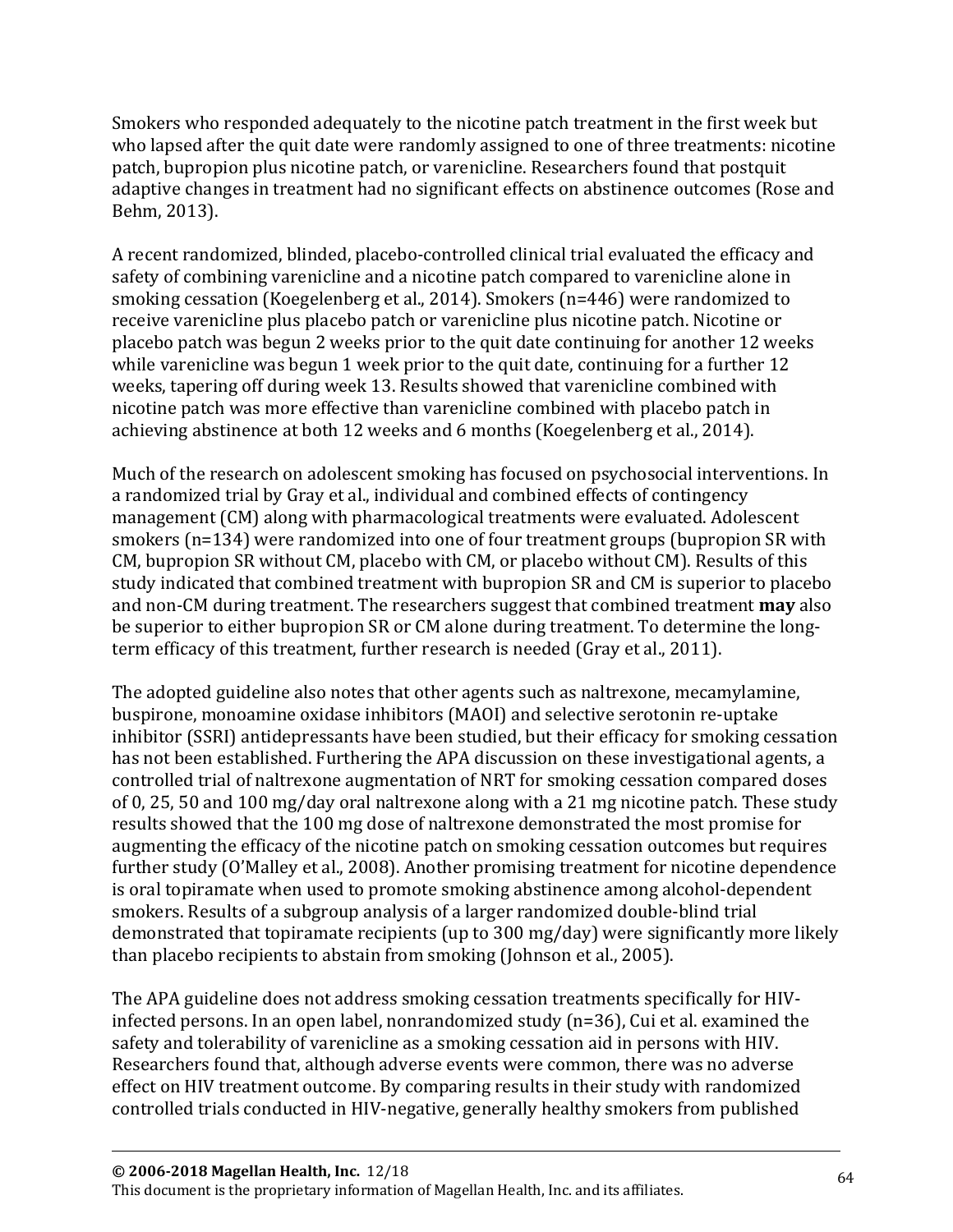literature, they found that varenicline was as safe and effective in HIV-infection smokers as in HIV-negative smokers. The researchers concluded that treatment with varenicline, along with appropriate counseling, appears to be both safe and effective for smoking cessation among HIV-infected persons and encouraged further research (Cui et al., 2012).

The APA guideline refers to studies that suggest the efficacy of pharmacotherapy treatment (i.e., bupropion SR) for smoking cessation in users of smokeless tobacco. Since publication of the APA guideline, a study has been published suggesting varenicline **may** also be effective for smokeless tobacco cessation along with an acceptable safety profile (Fagerstrom et al., 2010). In this double blind, placebo controlled, randomized clinical trial conducted in Norway, smokeless tobacco users (n=432) were randomized to varenicline or placebo treatment. At the end of two treatment periods (i.e., 9-12 weeks and 9-26 weeks in length), the continuous abstinence rate was significantly higher in the varenicline group than in the placebo group. Neuropsychiatric adverse events in both treatment groups occurred at the same rate, except for sleep disorder, abnormal dreams, and insomnia, which are known side effects associated with varenicline. Researchers suggested the need for more studies with longer follow-up and including behavioral interventions (Fagerstrom et al., 2010).

Since publication of the APA guideline, researchers have investigated the efficacy of other pharmacological agents (e.g., methylphenidate and atomexetine) typically used in the treatment of attention deficit hyperactivity disorder (ADHD) in smoking cessation. A controlled trial of adult smokers (n=253) with ADHD randomized to receive methylphenidate or placebo had results showing a positive response to methylphenidate relative to placebo among non-white smokers only. Investigators **suggested** that methylphenidate **may** be an effective smoking cessation treatment for a subset of smokers and cautioned that future studies are needed (Covey et al., 2010). Methylphenidate was studied in a randomized, double-blind, placebo-controlled study (n = 80), but results did not support treatment efficacy of this agent in helping non-ADHD smokers stop smoking (Hurt et al., 2011). A randomized, double-blind study measuring the effects of atomoxetine HCL on high risk behaviors, including tobacco use, in adolescents with ADHD (n=267) demonstrated that atomoxetine treatment was associated with significant improvement in high-risk behaviors including smoking. Authors recommended the need for additional larger, prospective, well-controlled studies to better understand the mechanisms for this effect and the complex inter-relationships between high-risk behaviors and the core symptoms of ADHD (Saylor et al., 2010).

A very large meta-analysis was conducted by Eisenberg et al. examining 69 randomized trials involving a total of 32, 908 patients in an effort to compare a variety of treatments for nicotine dependence. Their findings demonstrated that varenicline, bupropion and the NRTs (nicotine gum, transdermal patch, inhaler, tablet and nasal spray) were more efficacious than placebo and that varenicline was superior to bupropion. Additionally, this meta-analysis showed that despite the documented efficacy of these agents, the absolute number of patients abstinent from smoking at 12 months was low - i.e., 30 percent among patients in the treatment groups (Eisenberg et al., 2008). Another more recent study examined the effectiveness of a triple-medication combination (i.e., nicotine patch, nicotine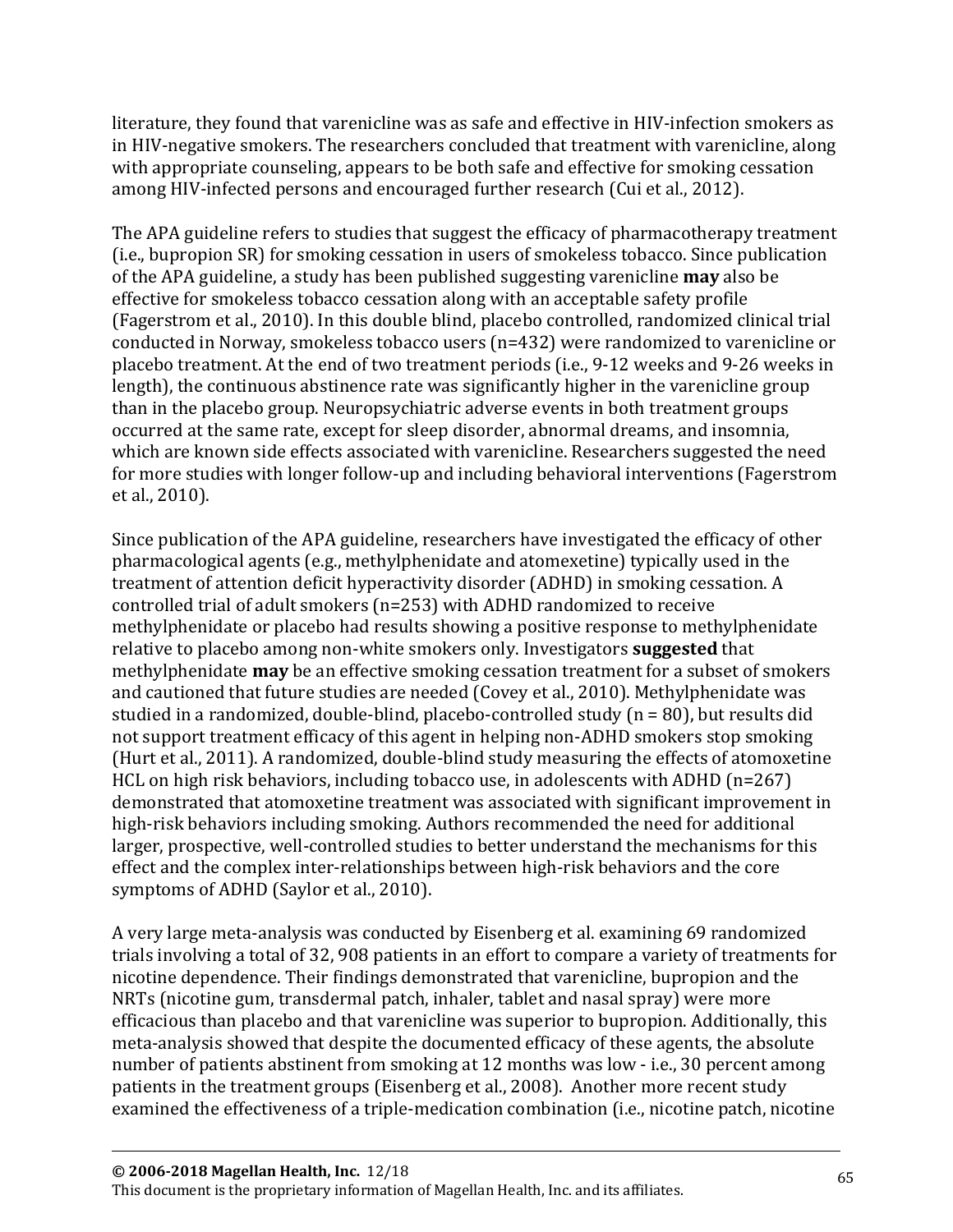oral inhaler, and bupropion ad libitum) against a standard 10-week tapering course of the nicotine patch in a group of patients (n=127) with a predetermined medical illness (i.e., cardiovascular disease, cancer, chronic obstructive lung disease, diabetes, hyperlipidemia and psychiatric/substance use disorders). Results of this study showed that the combination therapy improved abstinence rates (35 percent vs. 19 percent) but caused more insomnia and anxiety than the nicotine patch alone. Investigators argued that medically ill smokers are often highly addicted and at great risk for complications from continued smoking and **may** benefit from such a flexible triple-combination therapy (Steinberg et al., 2009).

Although the APA guideline did not specifically address the prison population, smoking prevalence rates among incarcerated individuals are also much higher than the general population (Cropsey et al., 2008). A more recent clinical trial tested the efficacy of a combined pharmacologic and behavioral smoking cessation intervention among women (n=539) in a state prison in the southern United States. Ten group sessions of behavioral mood management training to prevent smoking relapse were provided along with the nicotine patch as the active intervention offered to all women in the crossover study design. Investigators reported that the intervention was effective and that prevalence quit rates for the intervention group were consistent with outcomes from other community smoking cessation programs, confirming that female prisoners were interested in this type of treatment (Cropsey et al., 2008).

The APA guideline acknowledges there is extensive evidence of the efficacy of individual and group psychosocial therapies (i.e., social support, brief behavioral, cognitive-behavioral and self-guided therapy) for treating individuals with nicotine dependence and recommends behavioral therapies as first-line treatment for smoking cessation. The guideline describes these psychosocial therapies as typically provided in a multimodal package of several specific treatments aimed at providing patients with the skills to quit smoking and avoid smoking in high-risk situations. Moreover, the guideline indicates that the best outcomes are achieved through combined psychosocial and pharmacological therapy. In a study highlighting two potential psychological predictors of abstinence following treatment for nicotine dependence (i.e., self-efficacy to quit and perceived control over withdrawal symptoms), Schnoll et al. analyzed the results of a clinical trial that randomized treatment-seeking smokers to either transdermal nicotine patches or nicotine lozenge along with individual smoking cessation behavioral counseling sessions. Results showed that smokers with a greater increase in self-efficacy to quit smoking and perceived control over withdrawal symptoms were significantly more likely to have quit smoking following behavioral counseling and nicotine replacement therapy (Schnoll et al., 2011).

Since publication of the APA guideline, several studies been published examining various psychosocial treatments for smoking cessation. Hettema and Hendricks conducted a metaanalysis (31 trials; total n=8,165) to examine motivational interviewing (MI) as a treatment for smoking cessation (Hettema, 2010). As a result of these analyses, they concluded that MI outperforms or does as well as other behavioral approaches for the treatment of tobacco dependence among most individuals. Findings included particular promise for individuals residing outside the U.S., smokers with medical co-morbidities, adolescents and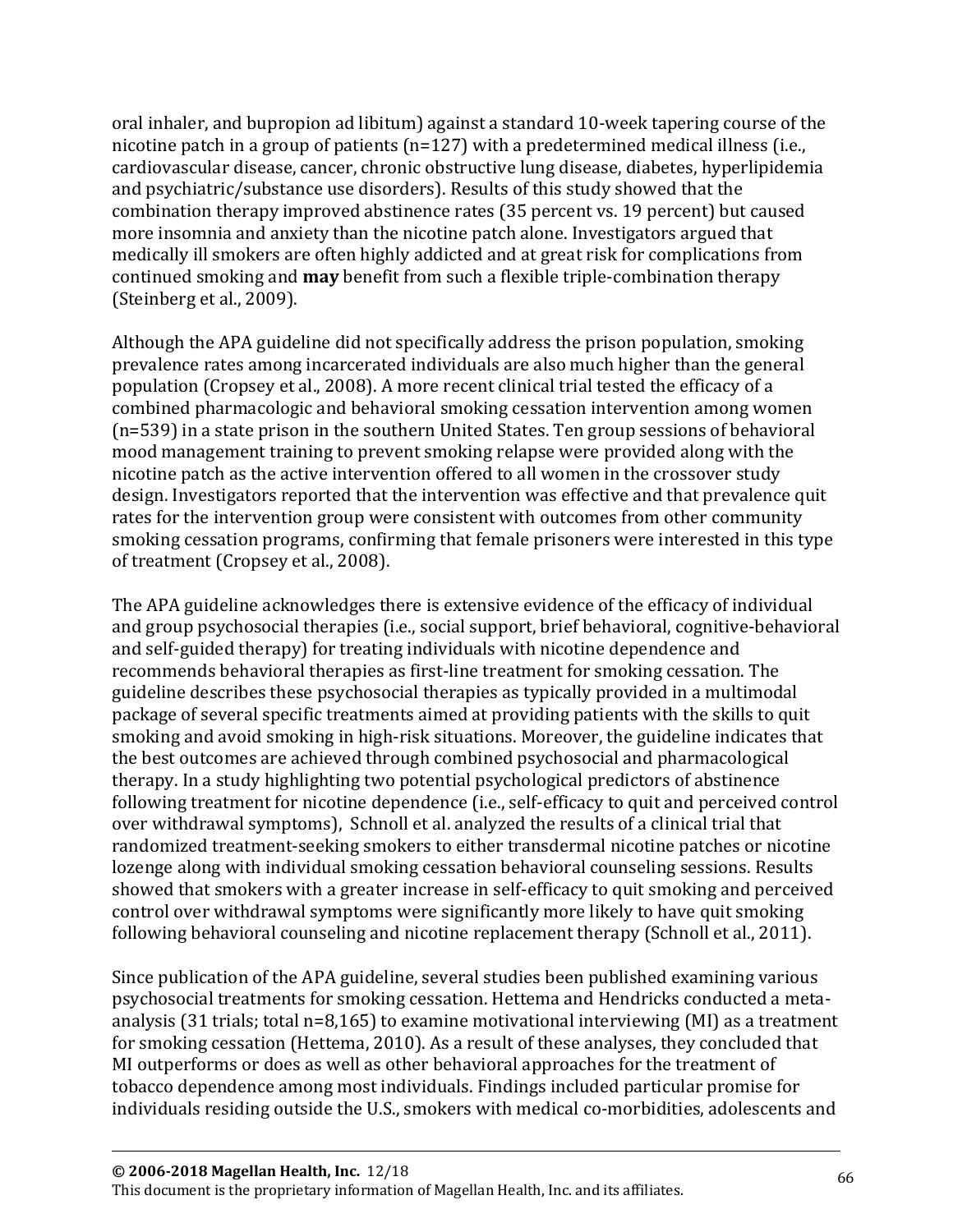people who are low in motivation. The author **suggested** that although the effects of MI on smoking **may** be small in magnitude, the intervention has the potential to significantly impact public health (Hettema and Hendricks, 2010).

The adopted guideline discusses the supportive evidence for social support by a spouse, partner or through specific interventions such as a buddy system. This was further demonstrated in A Stop Smoking in Schools Trial (ASSIST) study, which showed that this specific peer supporter training program was more effective than usual smoking education in achieving a sustained reduction of regular smoking in adolescents for two years after its delivery (Campbell et al., 2008). Similarly, a study evaluated the effects of a home-based anti-smoking socialization program, *Smoke-Free Kids*, for children on the initiation of smoking from their parents who smoke. Findings indicated that children in the preinitiation phase of smoking who took part in this program from their parents were less likely to initiate smoking (Jackson and Dickinson 2008).

The effectiveness of a social cognitive theory-based intervention (STUB IT), a role-modelbased multimedia mobile phone intervention for smoking cessation, was assessed by Whittaker et al. In this clinical trial, participants ( $n = 226$ ) were randomized to an intervention group receiving video and text messages tailored to self-selected quit date, role models and timing of messages or to a control group which received simple general health video messages via mobile phone. Researchers concluded that the complex video messaging mobile phone intervention did not demonstrate a statistically significantly effect compared with the simple general health video messages via mobile phone. However, the researchers concluded that further investigation is warranted due to the positive feedback about the support obtained by observing the role models in the program (Whittaker et al., 2011).

Since the release of the APA guideline, disease management programs have been developed to assist those wishing to stop smoking by offering repeated interventions to support quit attempts and treat relapses. The impact of a disease management program on smoking cessation was recently studied in a large randomized clinical trial with 750 primary care patients smoking more than 10 cigarettes per day. Participants were offered free pharmacotherapy consisting of either a six-week course of 21 mg/day nicotine patch or a seven-week course of bupropion SR (150 mg twice daily) and were randomized to one of three groups: pharmacotherapy management alone, pharmacotherapy supplemented with either moderate-intensity disease management (two counseling calls), or high-intensity disease management (up to six counseling calls). Findings showed that after a full 24 months of treatment, the higher intensity disease management was associated with increased abstinence. Investigators **suggested** that a disease management approach can reach a large number of patients by offering free pharmacotherapy and pharmacotherapy management and noted that the majority of smokers will make one or more attempts to quit (Ellerbeck et al., 2009). Findings from another randomized trial showed that using a pay-for-performance intervention for clinics (i.e., offering clinics a \$5,000 bonus for 50 referrals) can substantially increase the number of smoker referrals made by staff members to tobacco telephone counseling ("quitline") services (Lawrence et al., 2008).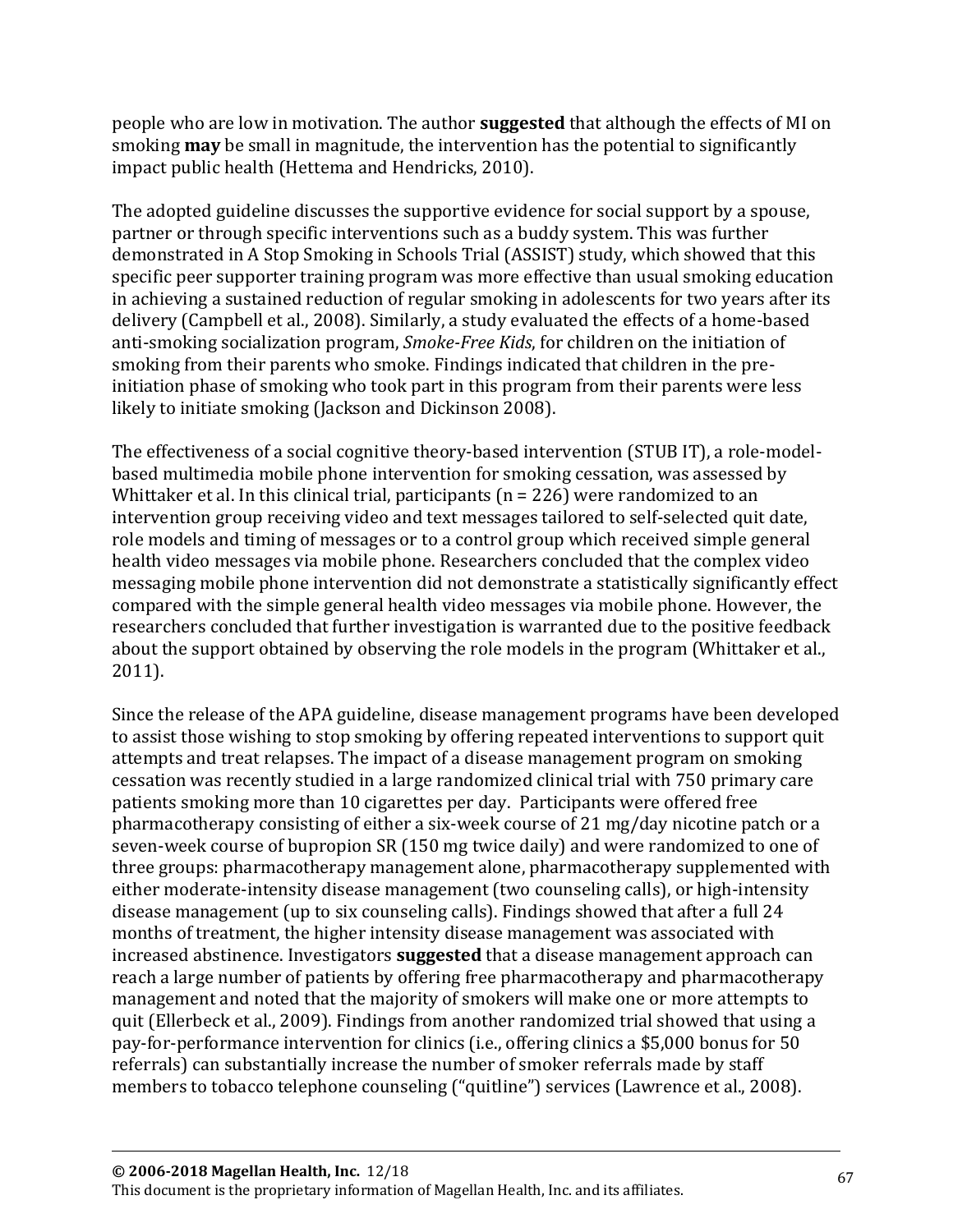A study by Japuntich et al. examined how nicotine dependence, demographics, and life context are related to the achievement of three smoking-cessation milestones (e.g., achieving initial abstinence, lapse risk, and lapse-relapse transition). Smokers ( $n = 1504$ ) were randomized to one of six treatment conditions: bupropion SR, nicotine lozenge, nicotine patch, nicotine patch + nicotine lozenge combination therapy, bupropion SR + nicotine lozenge combination, or placebo. The study found that higher nicotine dependence predicted worse outcomes across each of the cessation milestones. Many of the demographic variables (i.e., level of education, marital status, ethnicity, gender, age) and contextual variables (i.e., smoking in the home or at work, number of smokers in the social network, social support, and stress) affected achievement of initial abstinence and lapse, but not the lapse-relapse transition. Only nicotine dependence and gender predicted the risk of transition from lapse to relapse. Japuntich et al. **suggested** increasing the nicotine replacement dose after lapse as a treatment to reduce lapse-relapse transitions and encouraged future research to determine why women are at extra risk of failure at the third milestone. Since demographic and contextual variables seemed to affect initial abstinence and lapse, researchers **suggested** cue avoidance/coping training and intratreatment support (Japuntich et al., 2011).

Studies published after release of the APA guideline found that hospital admissions provided a unique opportunity to help people stop smoking. One meta-analysis reviewed some 33 clinical trials where smoking cessation interventions (behavioral counseling and/or pharmacotherapy) began during hospitalization with a minimum of six months of follow-up. Investigators reported robust positive findings in that such programs increased the odds of smoking cessation by 65 percent at six to 12 months over what was achieved by hospitalization alone (Rigotti et al., 2008). Another clinical trial of patients (n=117) scheduled to undergo elective surgery demonstrated that a smoking cessation intervention of four weekly meetings/telephone counseling sessions and free NRT (i.e., client preference of nicotine patch, gum or microtab) was superior to the control condition of standard preoperative care. In this study, 36 percent of the intervention patients vs. two percent of the control group became completely abstinent throughout the peri-operative period. Moreover, a lower nicotine dependence (Fagerström Tolerance Scale score <4) and obesity  $(BMI \geq 30 \text{ kg.m}^{-2})$  were predictors of long-term smoking abstinence in this study (Azodi et al., 2009).

Similarly, a study of 101 parents tested the feasibility and acceptability of introducing an intervention to address mothers' and fathers' smoking during the postpartum hospitalization. This program consisted of one 15-minute in-person counseling session delivered by trained study staff working from adapted materials and messages specifically tailored for parental smokers. In addition, parents were referred to a telephone quitline and letters were faxed to the parents' primary care provider and the mother's obstetrician. Findings showed that both self-reported 24-hour quit attempts and cotinine-confirmed seven-day abstinence rates were higher in the intervention group than the usual care control group. Investigators **suggested** that birth of an infant presented a unique occasion to teach parents and provide cessation assistance, along with offering staff a systematic method for addressing smoking with parents of newborns (Winickoff et al., 2010, p. 518).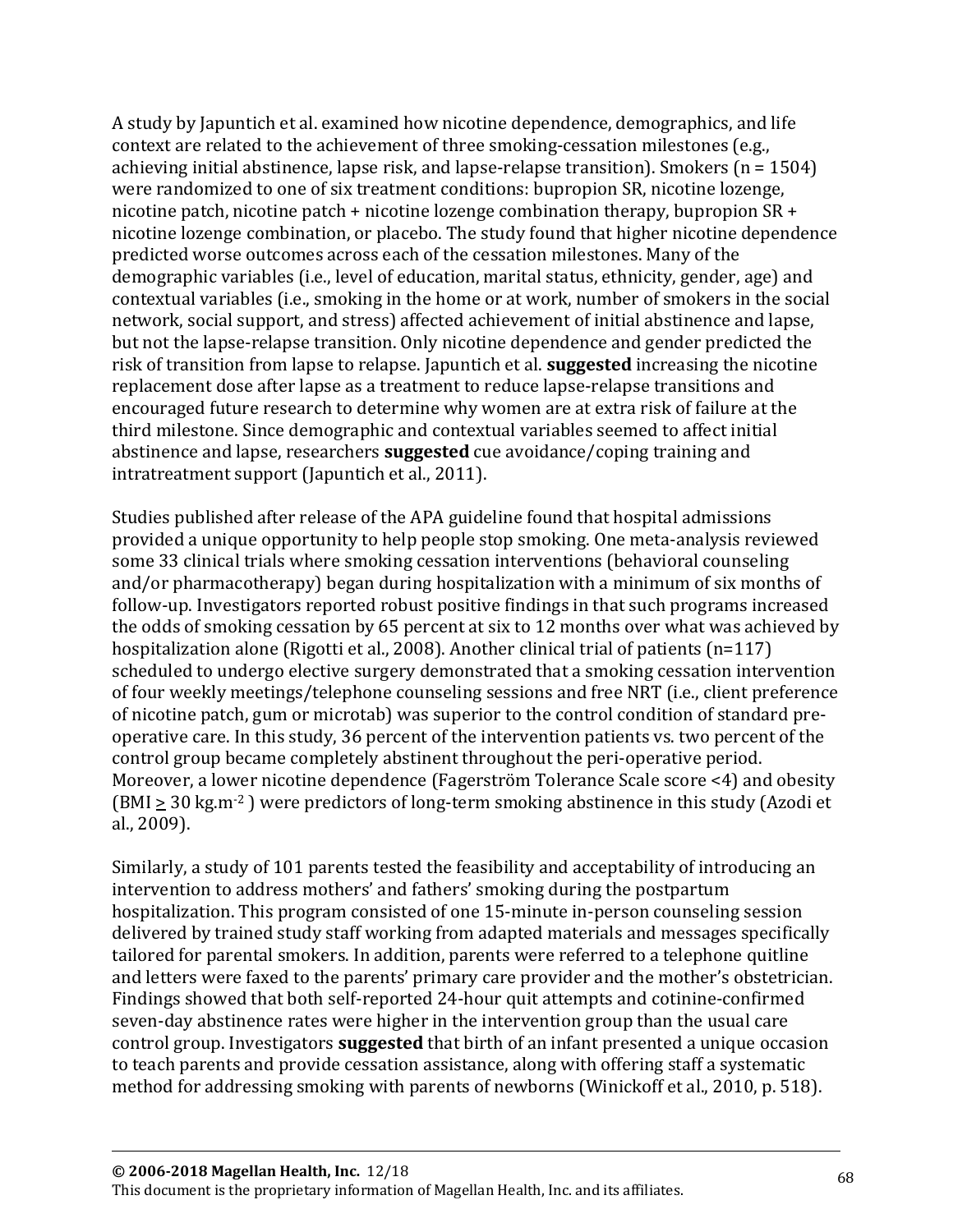The APA guideline does not discuss the role of dental hygienists in tobacco control efforts. A study by Studts et al. examined the results of a survey collecting information from practicing dental hygienists (n = 308) regarding their demographic, clinical characteristics and knowledge, attitudes and clinical practices related to tobacco cessation treatment. This study showed that although dental hygienists have opportunities to play a substantive role in smoking cessation treatment, more training in evidence-based tobacco cessation treatment is necessary for them to maximize their impact to reduce smoking (Studts et al., 2011).

The APA guideline reports on studies suggesting no difference in the outcomes of abrupt versus gradual cessation. It also acknowledges that the gradual approach **may** be considered if the patient is historically uninterested or unable to quit smoking. In a randomized, controlled trial on NRT-aided gradual cessation (n = 297) vs. abrupt cessation (n = 299) in smokers actively trying to quit, Hughes et al. unexpectedly found that gradual cessation did not produce higher quit rates than abrupt cessation, even when participants were smokers who wanted to quit gradually. They **suggested** that there is a need for further randomized controlled trials of gradual vs. abrupt cessation (Hughes et al., 2010).

Abstaining from tobacco and nicotine entirely is difficult for many smokers who continue smoking despite the risk of adverse health consequences. Electronic cigarettes (ecigarettes), introduced into the U.S. market in recent years, are battery operated devices delivering nicotine and flavorings into an aerosol inhaled by the user. These electronic nicotine delivery devices have been marketed as smoking cessation aids although "little is known about the health impact of the product or the extent of its use" (King et al., 2013, p. 1623). A recent study by King et al. assessed the prevalence and correlates of awareness and use of e-cigarettes among U.S. adults (n=6,689 and 4,050 in 2010 and 2011, respectively) using data obtained from the *HealthStyles* survey, a national consumer-based survey of U.S. adults aged  $\geq 18$  years old. Results showed that awareness of e-cigarettes increased from 2010 to 2011, and ever use of e-cigarettes was significantly higher among current smokers vs. former and never-smokers. Approximately 20 % of current smokers reported having ever used e-cigarettes in 2011 (King et al., 2013).

In an August 25, 2014 press release, the Centers for Disease Control and Prevention (CDC) reported a study showing that more than 263,000 youth who had never smoked a traditional cigarette used e-cigarettes in 2013 (CDC, 2014). This number reflects a threefold increase from 2011 according to data from 2011, 2012, and 2013 National Youth Tobacco surveys of middle and high school students. An intention to smoke traditional cigarettes was expressed by 43.9 % of those who had used e-cigarettes compared with 21.5 % of those who had never used e-cigarettes. The CDC report also noted evidence that nicotine's effects on brain development of adolescents could result in lasting deficits in cognitive function.

A potential exists for e-cigarettes to cause acute nicotine toxicity (Morbidity and Mortality Weekly Report, 2014). An analysis of data on calls to U.S. poison centers from September 2010 through February 2014 compared the number and characteristics of e-cigarette exposure calls with those of traditional tobacco cigarette exposure calls. In September,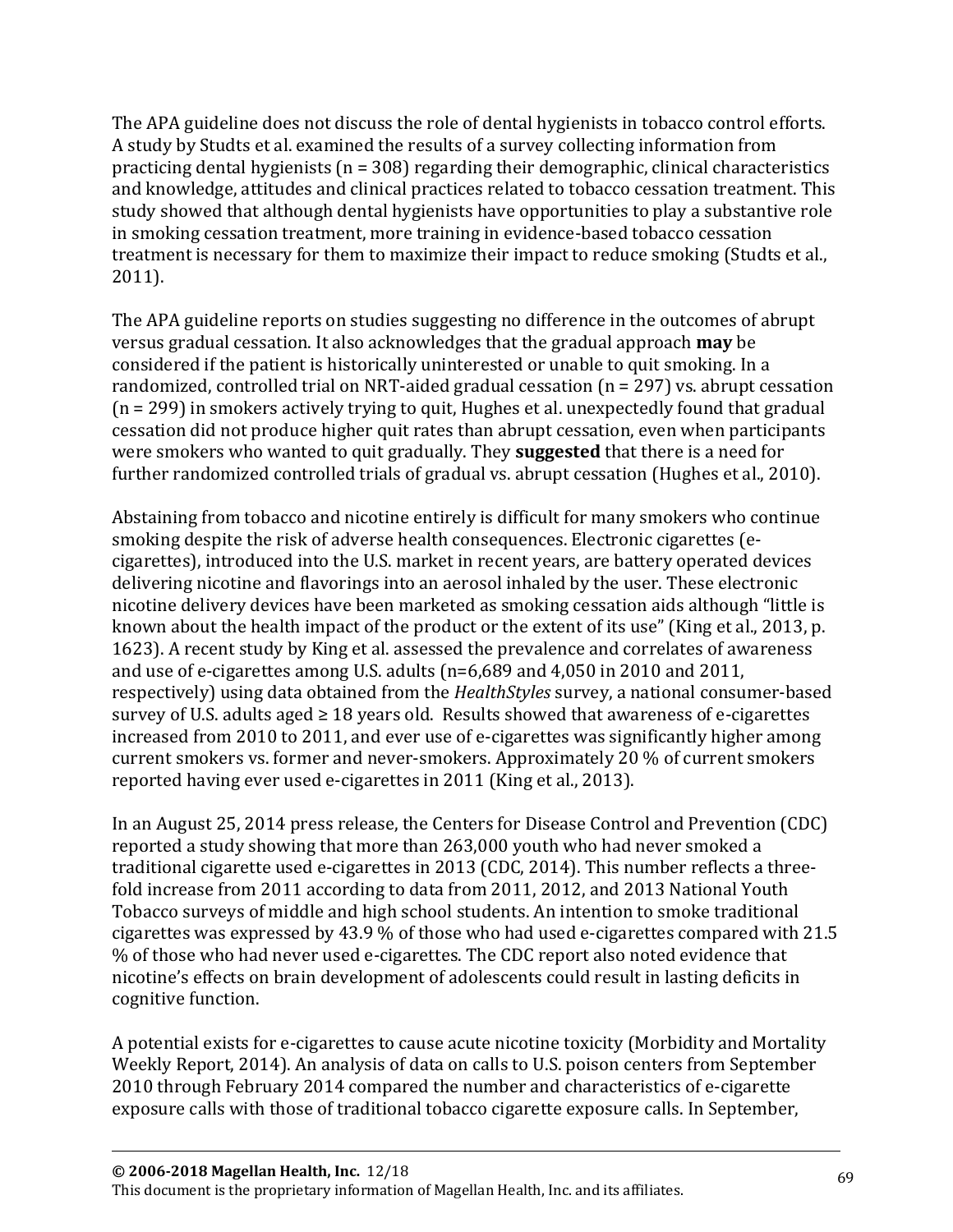2010, e-cigarette calls accounted for 0.3 % of combined monthly e-cigarette and traditional cigarette exposure calls, and this percentage increased to 41.7 % in February, 2014. The ecigarette exposures were reported more often as inhalations, eye exposures, and skin exposures compared with ingestions for cigarettes. Adverse health effects in e-cigarette calls were vomiting, nausea and eye irritation. Further, 51.1 % e-cigarette-related exposures were among young children (Morbidity and Mortality Weekly Report, 2014).

In a recent policy statement, the American Heart Association (AHA) cautioned that although e-cigarettes have none or lower levels of potentially harmful constituents compared with cigarettes, their use has the potential to maintain or initiate nicotine addiction, sustain dual use of both e-cigarettes and cigarettes, serve to reinitiate smoking by ex-smokers, and erase gains in smoking cessation. The AHA supports the regulation of e-cigarettes under existing laws relating to the use and marketing of tobacco products. They also advise doctors to encourage patients to quit smoking and use nicotinereplacement products that are approved by the FDA (Bhatnagar et al., 2014).

The FDA currently regulates cigarettes, cigarette tobacco, roll-your-own tobacco, and smokeless tobacco products. In a FDA News Release on April 24, 2014, the FDA announced its proposed new rule extending its tobacco authority to include additional tobacco products, e.g., e-cigarettes, cigars, pipe tobacco, nicotine gels, waterpipes, and dissolvables in an attempt "to make the next generation tobacco-free" (FDA 2014). Under the proposed rule, provisions applying to newly "deemed" tobacco products would include restrictions to prevent sales to underage youth; health warning labels; and prohibition of vending machine sales in facilities that admit youth. The FDA proposal is expected to correct misperceptions by consumers that e-cigarettes are safe alternatives to traditional cigarettes.

## **Treatment of Alcohol-Related Disorders**

Although highly prevalent, highly disabling, and associated with both physical and psychiatric disorders, alcohol use disorder (AUD) is often untreated, with only approximately 20 percent of those with the disorder seeking treatment (Grant et al., 2015). A 2015 study presenting results from the *National Epidemiologic Survey on Alcohol and Related Conditions III* found significant associations between AUD and other disorders such as major depressive disorder, bipolar disorder, and other substance use disorders. After a review of the data, authors indicated the "urgent need to educate the public and policy makers about AUD and its treatment alternatives, to destigmatize the disorder, and to encourage those who cannot reduce their alcohol consumption on their own, despite substantial harm to themselves and others, to seek treatment" (Grant et al., p. 757).

The National Institute on Alcohol Abuse and Alcoholism (NIAAA) and the Substance Abuse and Mental Health Services Administration (SAMHSA) reported in *Medication for the Treatment of Alcohol Use Disorder: A Brief Guide* that medication-assisted treatment (MAT) should be offered on a routine basis to patients with moderate or severe alcohol-related problems (NIAAA/SAMHSA, 2015). The brief guide discussed how alcohol use disorder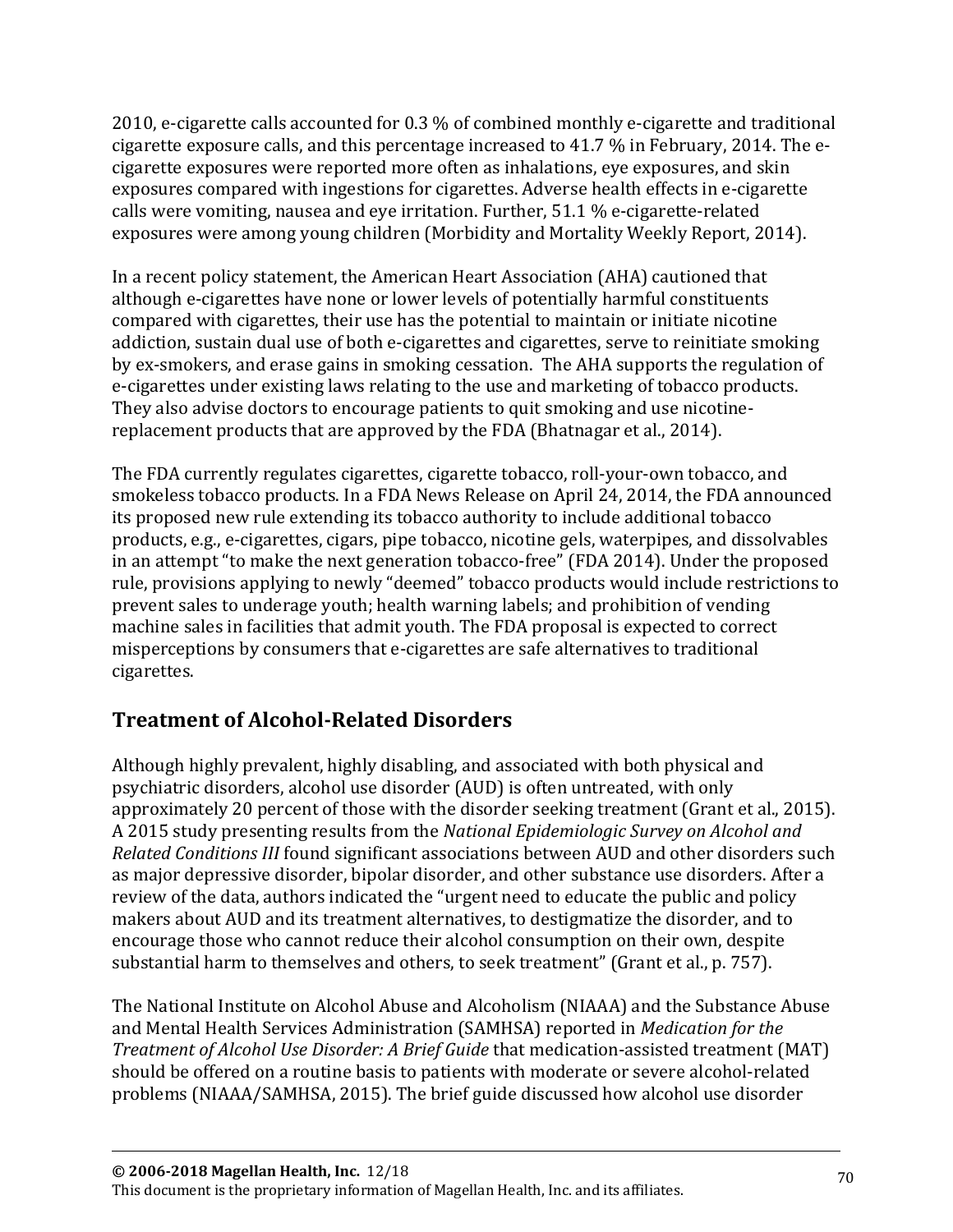continues to be associated with social exclusion, affecting both the patient with the AUD and the healthcare professionals providing care, and it encouraged physicians to recognize that alcohol use disorder is a treatable medical disorder. The brief guide summarized current evidence on the effectiveness of the following medications approved by the Food and Drug Administration (FDA) for treating AUDs: disulfiram, oral naltrexone and extended release injectable formulations, and acamprosate delayed-release tablets. Authors of the guide recommended that a comprehensive treatment approach include counseling and other psychosocial therapies along with participation in Alcoholics Anonymous or other similar programs.

A systematic review and meta-analysis evaluated FDA-approved medications, mostly acamprosate and oral naltrexone, in the treatment of adults with alcohol use disorders in outpatient settings (Jonas et al., 2014). This review included participants (n=22,803) in 122 randomized controlled trials and one cohort study. All of the trials included at least 12 weeks of treatment and included a variety of different psychosocial co-interventions. Evidence was not sufficient to determine whether off-label medications used in some of the trials were associated with reduced consumption, whereas evidence showed an association of topiramate with fewer drinking days, fewer heavy drinking days, and fewer drinks per drinking day. Nalmefene was associated with fewer heavy drinking days per month and drinks per drinking day. The analysis showed an association between valproic acid and improvement in consumption outcomes in a trial including people with bipolar disorder. Evidence was insufficient in determining whether medication treatment is associated with improvement in health outcomes. Researchers concluded that in this review, acamprosate and oral naltrexone (50mg/day) had the best evidence supporting their benefits, with no differences in outcomes established between the two medications. They noted that acamprosate, given three times daily, is less convenient than oral naltrexone, given only once daily. In patients with severe renal impairment, acamprosate is contraindicated and in those with acute hepatitis, liver failure, and concurrent opioid use, oral naltrexone is contraindicated. Researchers reported that no overall reductions in alcohol consumption resulted from the use of disulfiram. They also discussed how primary care providers have historically referred patients with alcohol use disorders for specialized treatment, although not all patients have access or are willing to pursue it. They further discussed how offering treatment through primary care **may** reduce morbidity for many patients. Researchers concluded that "both acamprosate and oral naltrexone (50mg/d) were associated with reduction in return to drinking" and that "moderate evidence supports an association with improvement in some consumption outcomes for nalmefene and topiramate (Jonas et al., 2014).

A recent article reviewed randomized clinical trials in Europe that compared the effects of nalmefene, an opioid antagonist not approved in the U.S. for treating alcohol use disorder, and placebo in patients (n=1697) with high consumption of alcohol, low physical dependence on alcohol, and lack of a need for immediate detoxification or inpatient treatment (Soyka, 2016). Fixed dosing regimens were not required as patients took the drug based on their own needs in a novel "as needed" approach. Alcohol drinking decreased more in the nalmefene groups than in the placebo groups although there was a higher dropout rate in the nalmefene group. Researchers **suggested** that patients with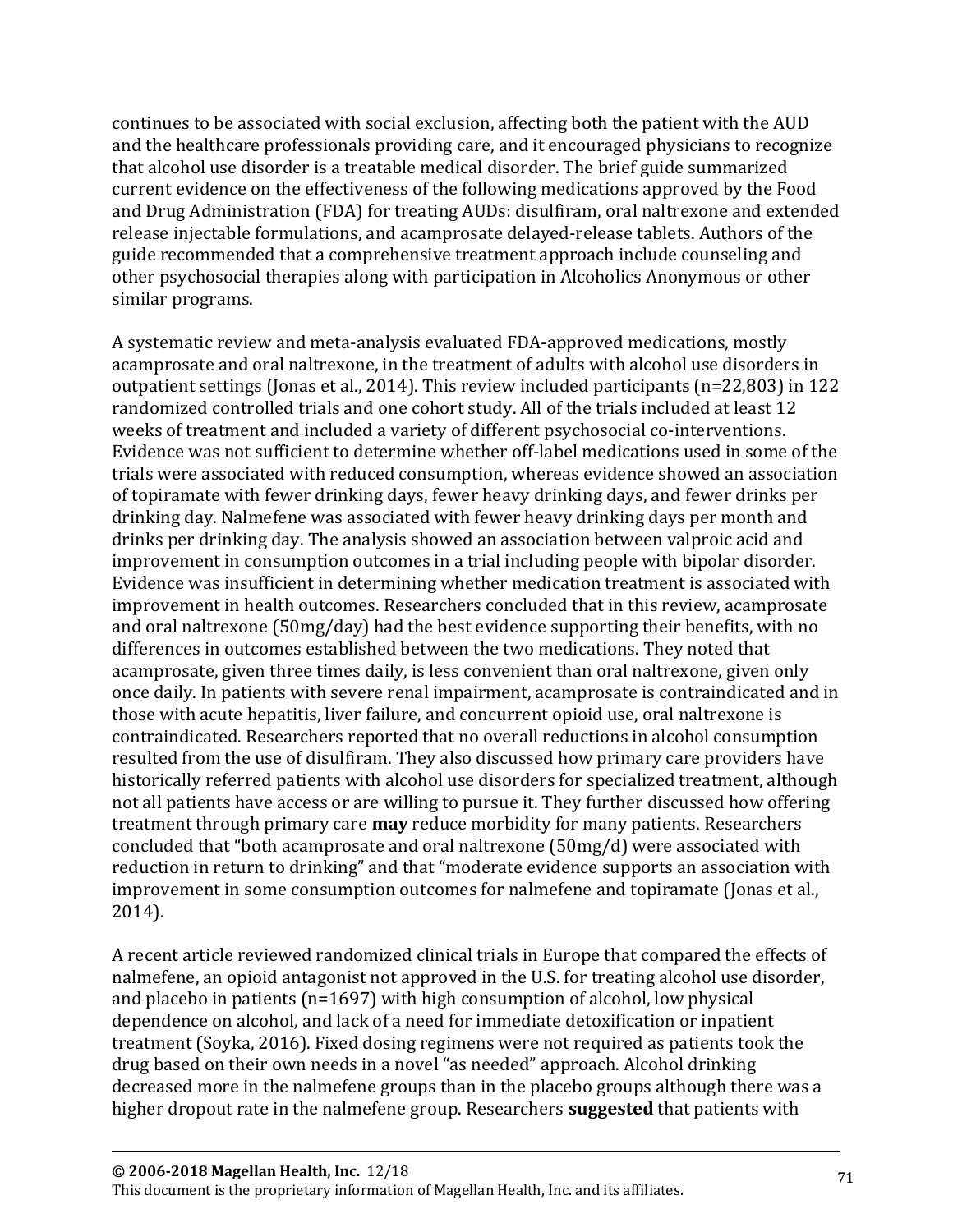"high but not excessive mean alcohol consumption" and without severe physical dependence on alcohol benefit from treatment with nalmefine with side effects similar to those with naltrexone treatment, e.g., nausea, headache, and gastrointestinal effects (Soyka, 2016). Naudet et al., in a later review of studies comparing the use of nalmefene to placebo in alcohol treatment, noted that use of a "drug for people who continue to drink (especially if it is ineffective) **may** have seriously detrimental psychological and social implications" (Naudet et al, 2016). Authors noted the "inappropriate comparison with placebo when another treatment was available" and also **suggested** that instead of using alcohol consumption to determine treatment success, mortality and health outcomes, e.g., vehicle crashes, should be used (Naudet et al., 2016).

A recent study sought to uncover new insights about the usefulness of topiramate in the treatment of alcohol use disorders. Authors identified 22 studies including two metaanalyses and eight randomized controlled trials (Guglielmo et al., 2015). This review found beneficial effects of topiramate in the prevention of relapse as well as in reducing drinking behavior. Topiramate significantly reduced the number of drinks per day, the number of drinks per drinking day, the percentage of heavy drinking days and increased the number of abstinent days when compared to placebo. Authors noted that although the results were positive for topiramate, the longest trial was only 14 weeks. Compared to naltrexone, topiramate was more effective, reducing alcohol intake and craving. However, it was not more efficacious than disulfiram. Authors provided caution about the topiramate adverse effects that appeared to be dose related and prominent. These included paresthesia, taste perversion, anorexia, difficulty with concentration/attention, and pruritus. Authors **suggested**, in their conclusions, that "topiramate, in the dosage range of 75-300 mg/day, **might** represent an efficacious and safe pharmacological option for the treatment of AUDs." They acknowledged the lack of evidence about the use of topiramate in alcohol withdrawal syndrome (Guglielmo et al., 2015).

Several herbal remedies have a history of use for the treatment of alcohol use disorders (Liang and Olsen, 2014). In a recent review, authors noted clinical studies suggesting that traditional herbal medications **may** have positive effects in treatment. Although kudzu, hovenia and salvia miltiorrhiza have shown anti-alcohol effects and have been used for many years, especially in China and Korea, authors concluded that "more time and effort are needed to understand the mechanisms and the safety/toxicity and to establish regulatory policies for using natural or other types of herbs" in the treatment of alcohol disorders (Liang and Olsen, 2014). In a later placebo-controlled, double-blind study including participants (n=32) with a self-reported drinking patterns of 15 drinks per week or binge drinking two or more times per week, a single dose of kudzu extract significantly reduced alcohol consumption without noxious side effects (Penetar et al., 2015). Authors concluded, "This study provides additional evidence that an extract of the kudzu root significantly reduces alcohol consumption by human participants and confirms that this botanical medication **may** be a safe and effective adjunct pharmacotherapy for treating alcohol use disorders" (Penetar et al., 2015, p. 10). **Magellan does not recommend the use of kudzu extract for the treatment of alcohol disorders and recommends more studies to determine its effectiveness**.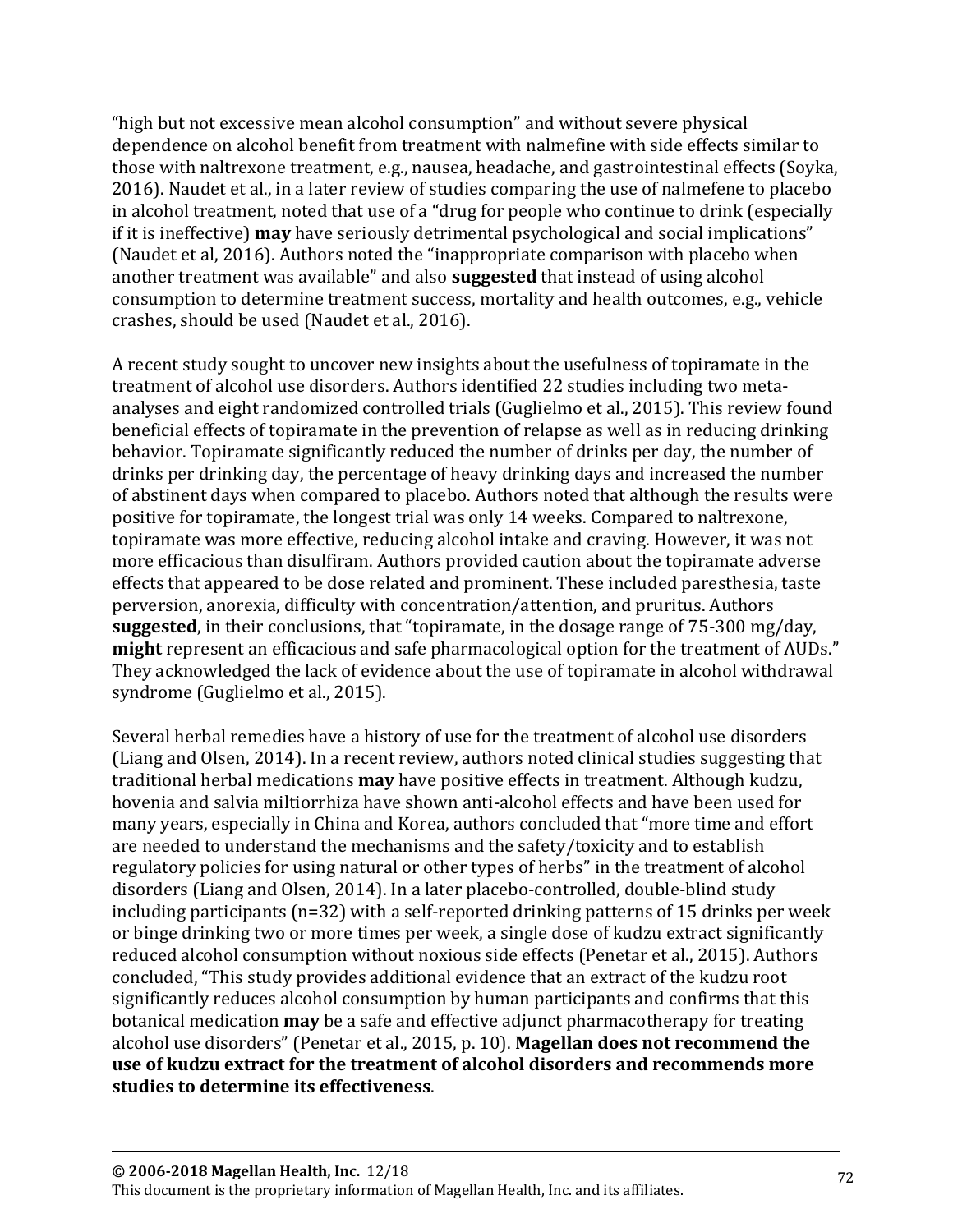A 2015 study analyzed data from the National Epidemiologic Survey on Alcohol and Related Conditions (NESARC) to determine perceived barriers to treatment for alcohol problems (Schuler et al., 2015). The most commonly reported barriers to treatment among participants (n = 11,843), treatment naïve adults with a lifetime alcohol disorder and a perceived treatment need, were attitudinal barriers, e.g., feelings of being strong enough to handle it alone and that the problem will resolve by itself. Authors **suggested** that "interventions to reduce the stigma of alcohol treatment and to increase motivation for behavior change **may** be effective and sufficient for the majority of individuals with perceived treatment barriers. To this end, we endorse the use of Screening, Brief Intervention, and Referral to Treatment (SBIRT) in primary care" (Schuler et al., 2015).

A 2015 double-blind randomized trial examined how cognitive bias modification, including exposure to alcohol-related stimuli and images, affects neural alcohol cue reactivity in inpatients (n=32) with alcohol use disorder, and whether it may reduce alcohol craving and relapse rates (Wiers et al., 2015). Researchers noted that as individuals transition from voluntary to habitual drinking, "alcohol cues engender motivational responses in alcoholdependent patients, which are triggered relatively automatically" and are involved in craving and relapse. They reported studies showing that the exposure to alcohol cues in patients with alcohol use disorder activates mesolimbic areas of the brain (brain rewards pathways) and **may** result in an impulsive response toward the drug cues. In this study, patients received either cognitive bias modification training or sham training; functional MRI (fMRI) scans measured neural cue reactivity both before and after cognitive bias modification training. The training, an adapted version of the approach-avoidance task, included six sessions over a period of three weeks. In both groups, participants were instructed to push or pull a joystick while viewing alcohol and soft drink cues, depending on whether the cue format was in landscape or portrait format. Pushing the joystick decreased the size of the image while pulling it increased the size of the image. The pushing and pulling of the joystick, decreasing or increasing the size, created a visual impression of avoidance and approach, respectively. In the cognitive bias modification group, participants learned to push away and avoid the cues; they pushed away and pulled 90% and 10%, respectively, of the alcohol cues, while the ratios in the sham group were 50/50. A functional MRI (fMRI) measured neural cue reactivity before and after the training period using the same images. "After the training period, the bias modification training group showed significantly greater reductions in cue reactivity in the amygdala bilaterally as compared to the control group. The difference between activation in the right amygdala before and after training was significantly correlated with the decrease in alcohol craving for the modification bias training group but not for control" (Recovery Research Institute, 2015). Researchers concluded that this study provides evidence that cognitive bias modification reduces alcohol-cue induced mesolimbic brain activity (Wiers et al., 2015). In a review of the Wiers study, Obrien **suggested** that more randomized controlled trials are needed "to determine conclusively whether focusing on the brain does in fact result in improved overall outcomes for patients with alcohol use disorders (O'Brien, 2015).

Another recent study compared the SMART Recovery (SR) program with Overcoming Addictions (OA), both programs based on cognitive behavioral interventions for problem drinkers (et al., 2016). The SR program (a social modality) is an online and in-person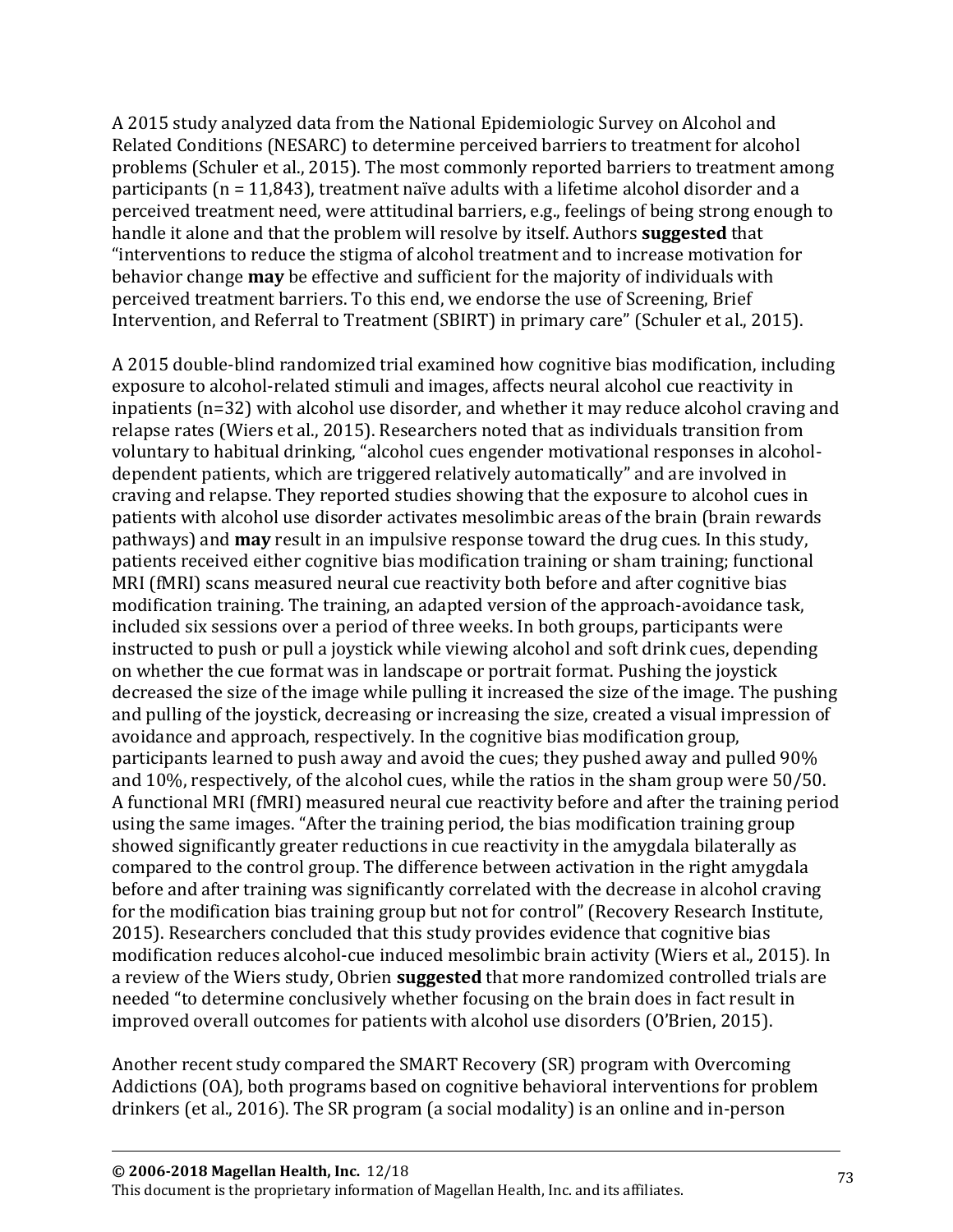mutual help group, whereas the self-directed OA program is a structured online intervention based on the principles and practices of the SR program. The SR program focuses on the following: motivation for change; managing urges, thoughts, feelings and behavior; and reaching a balanced lifestyle. Its website is a resource serving as a portal for an SR community (encourages meetings), and although SR does not included a formal treatment manual, it provides a workbook including descriptions of SR principles and exercises. The OA program, a self-directed web-based intervention, includes four modules: Building and Maintaining Motivation for Change; Dealing with Urges and Cravings, Self-Managing Thoughts, Behaviors, and Feelings, and Lifestyle Balance for Preventing Relapse. OA can be used as either standalone or as a complement to SR. In this study, heavy drinkers (n=188) were randomized to SR only or to OA + SR. Results showed that participants in both groups, over a six-month follow-up period, significantly increased the percentage of days of abstinence, significantly decreased the number of drinks consumed on drinking days, and also experienced a reduction in alcohol-related problems. However, there was no added benefit of OA over the SR intervention. Researchers noted that the evidence showed that OA **may** be a feasible alternative to SR, with advantages of access, reach and costeffectiveness, suggesting that "web-based interventions work particularly well for individuals who are actively making changes to their drinking behavior" (Campbell et al., 2016).

A recent literature review of eight studies, including adults (n=1849) using alcohol, examined the efficacy of mobile technology interventions for the treatment of alcoholdependent and nondependent alcohol users (Fowler et al., 2016). Seven of the studies included either a control or a comparison group. The interventions, delivered through text messages, smartphone applications, and mobile websites, were designed around theoretical frameworks, e.g., Self-Determination Theory, Motivational Interviewing, Cognitive-Behavioral Treatment, Health Belief Model, Theory of Reasoned Action, and Information Motivation Behavior Model. The length of interventions varied from two weeks to 32 weeks. Outcome measures included both behavioral, e.g., reduction in risky drinking days, as well as cognitive measures, e.g., readiness to change. This review found preliminary evidence for the efficacy of mobile technology-based technology while provided caution related to "the dearth of research in this potentially very promising field" (Fowler et al., 2016).

Alcohol use disorders are common and, as noted in the APA guideline, the 12-month prevalence rate for alcohol abuse is 4.65 percent, and 3.61 percent for alcohol dependence. In 2013, nearly one quarter (22.9 percent) of persons aged 12 or older participated in binge drinking (i.e., five or more drinks on the same occasion on at least one day per month), which translates to about 60.1 million people. The rate in 2013 is similar to the rate in 2012 (23.0 percent).The rate of binge drinking was 43.3 percent among young adults aged 21to 25 years (SAMHSA, 2013). The APA guideline also indicates that the first episode of alcohol intoxication is likely to occur in the mid-teens and that the age at onset of alcohol dependence peaks at ages 18 to 25. Following on these observations, Hingson et al. retrospectively analyzed data from the 2001-2002 National Institute on Alcohol Abuse and Alcoholism. These researchers found that among persons who were ever alcohol dependent, those diagnosable before age 25 were less likely to seek alcohol-related help or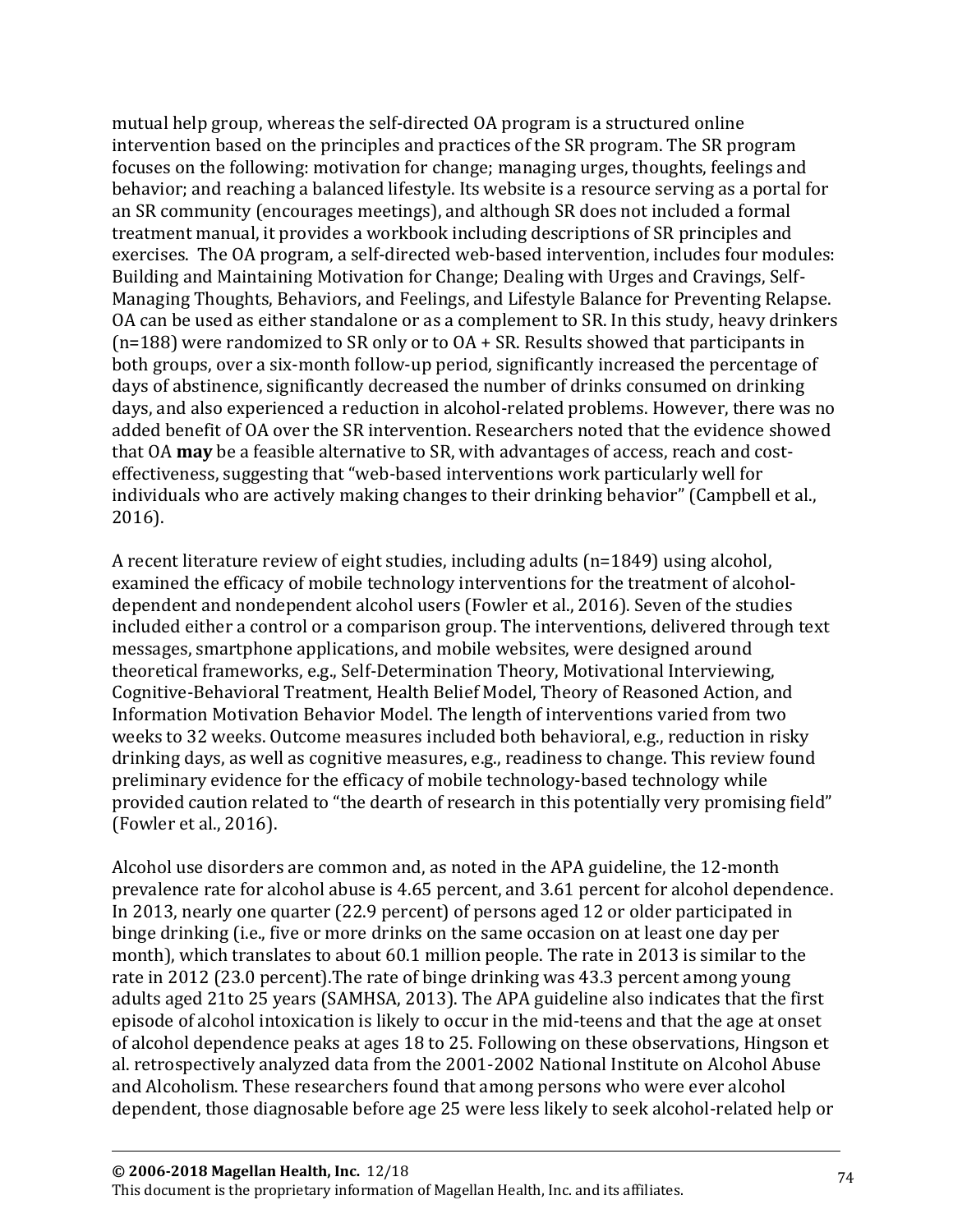treatment and were also more likely to experience indicators of chronic relapsing alcohol dependence, including multiple dependence episodes and longer episodes with a wider variety of symptoms (Hingson et al., 2006). In a later study, Guttmannova et al. examined the association between age at alcohol use onset and adult alcohol misuse and dependence (Guttmannova et al., 2011). Data from this longitudinal study followed students (n=808) from elementary school to adulthood. Results showed that the onset of alcohol use before age 11, when compared with onset during early adolescence, was associated with increased chronicity of adult alcohol dependence. Authors **suggested** the importance of delaying the onset of alcohol use through prevention efforts during elementary school. In addition, the study also found that the onset of regular drinking at any age before 21 years was predictive of later alcohol dependence (Guttmannova et al., 2011).

The APA guideline recommends all patients undergoing a psychiatric evaluation should be screened for a substance abuse disorder, regardless of their age, presentation or referral source, using empirically validated screening tools (e.g., Alcohol Use Disorders Identification Test, Drug Abuse Screening Test and CAGE). The adopted guideline also stresses that the clinician's approach to assessing a substance use disorder will differ depending on the context in which an individual presents for treatment and how amenable he or she is to questions. In this regard, one multi-center descriptive study of parents visiting their children's pediatrician revealed that the majority of parents were accepting to being screened for alcohol problems in this setting either by the pediatrician or via a computer-based or paper-and-pencil questionnaire. In addition, parents who screened positive preferred that the pediatrician discuss the problem further and present treatment options for referral (Wilson et al., 2008). Another more recent meta-analysis compared the widely used 10-item Alcohol Use Disorder Identification Test (AUDIT) against its abbreviated three-item version, Alcohol Use Disorder Identification Test – Consumption (AUDIT-C) in accurately detecting unhealthy alcohol use in adults. Findings showed that there were not statistically significant differences in the overall accuracy between the instruments for detecting risky drinking, alcohol use disorder or unhealthy alcohol use, but that the AUDIT might be better than the AUDIT-C for identifying severe conditions, e.g., alcohol dependence (Kriston et al., 2008).

Also relevant to understanding the characteristics of people who develop problems with alcohol use is current research interest in both the genetic and environmental factors which play a crucial role in both vulnerability and protection against alcoholism. A study by Volkow et al. found that the higher-than-normal  $D_2$  receptor availability in the brain (caudate and ventral striatum) in non-alcoholic members of alcoholic families supports the hypothesis that high levels of  $D_2$  receptors and their association with metabolism in frontal regions **may** protect against alcoholism (Volkow et al., 2008).

The APA guideline discusses the pharmacological treatment of moderate to severe withdrawal from alcohol and supports the use of fluids and benzodiazepines to reduce withdrawal severity and the incidence of seizures and delirium. The guideline notes that beta-blockers, clonidine, carbamazepine and neuroleptics **may** diminish the severity of alcohol withdrawal symptoms but have not been proven to prevent delirium and seizures. Therefore, the guideline **suggests** these drugs should be used as adjunctive agents. A small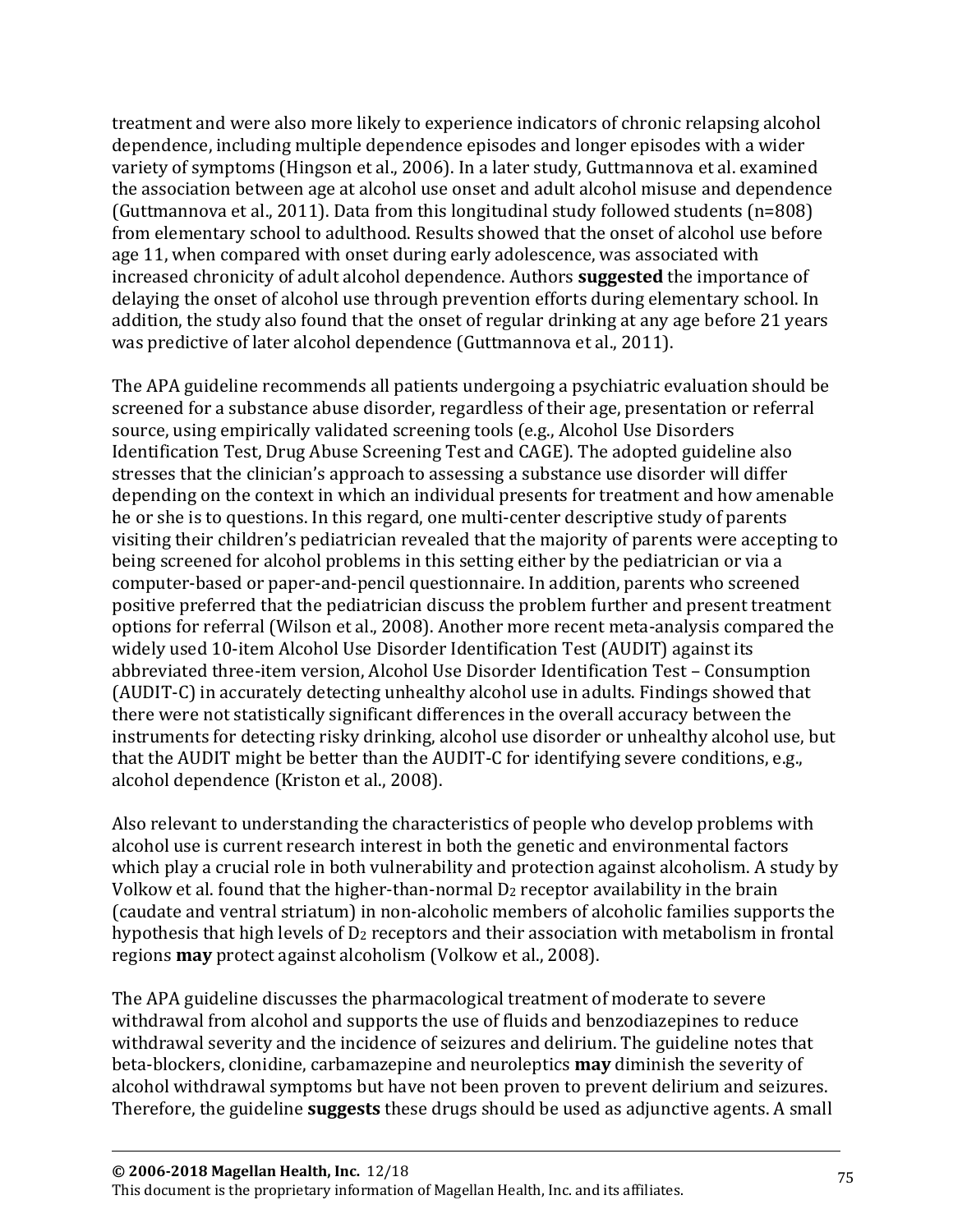randomized clinical trial compared the use of oral diazepam (0.5-0.75mg/kg/day for six consecutive days, tapering the dose by 25 percent daily from day seven to day 10) to oral doses of the selective  $GABA_B$  receptor agonist, baclofen (30 mg/day for 10 consecutive days), in the treatment of uncomplicated alcohol withdrawal symptoms (AWS). Results of this study showed that both drugs significantly decreased AWS without significant differences between the two drug treatments (Addolorato et al., 2006).

Three FDA-approved anti-alcoholism agents were discussed in the adopted guideline as effective treatments for abuse and dependence: disulfiram, naltrexone and acamprosate. Promising results of an initial topiramate treatment study reported by Johnson et al. showed that this drug (up to 300 mg vs. placebo) significantly reduced drinking among alcohol-dependent individuals. Unlike previous studies with other medications, participants were currently drinking when they entered the study. Results also showed that topiramate reduced the percentage of heavy drinking days, the number of drinks per day and the laboratory measure of alcohol consumption (plasma γ-glutamyltransferase). Researchers indicated that hypothetically topiramate, a sulfamate-substituted fructopyranose derivative, can decrease alcohol reinforcement and propensity to drink (Johnson et al., 2007). In a later open-label controlled study, alcohol dependent participants (n=90) were assigned to either a standard alcohol detoxification group or to a topiramate augmentation group (Paparrigopoulos et al., 2011). Topiramate was found to reduce alcohol craving, as well as symptoms of depression and anxiety, and it helped participants to abstain from drinking during the first 16-week detoxification period (Paparrigopoulos et al., 2011).

In a double-blind, placebo-controlled study of another anticonvulsant drug, zonisamide, alcohol-dependent subjects ( $n = 40$ ) were randomized to one of two groups: treatment with zonisamide or placebo in a 12-week trial (Arias et al., 2010). Results of the study showed a reduction in heavy drinking days (small effect) and a reduction in number of drinks per week (moderate effect), but no effect of zonisamide on number of abstinent days for the treatment compared to placebo. Researchers **suggested** further studies, both larger and with longer duration of treatment, of zonisamide for the treatment of alcohol dependence, are warranted (Arias et al., 2010).

In a 2010 published clinical review of pharmacological interventions used to treat alcohol craving and dependence, Leggio discussed the use of baclofen in the treatment of alcohol dependence (Leggio, 2010). The author postulated the involvement of the GABA<sup>B</sup> receptor in the neural substrate mediating alcohol intake and alcohol motivational properties. Results of initial small studies by Addolorato et al. highlighted in this review showed the effectiveness of baclofen in reducing anxiety and daily alcohol intake in patients who continued to drink and in both achieving and maintaining abstinence in patients with alcohol dependence and liver cirrhosis. Another randomized controlled trial (n=80) compared baclofen versus placebo over 12 weeks of combined treatment with a lowintensity psychosocial intervention. In contrast, results of this study did not show baclofen demonstrating clinical outcomes superior to placebo for differences in percentage of heavy drinking days, abstinence days, time to first drink or time to relapse to heavy drinking, with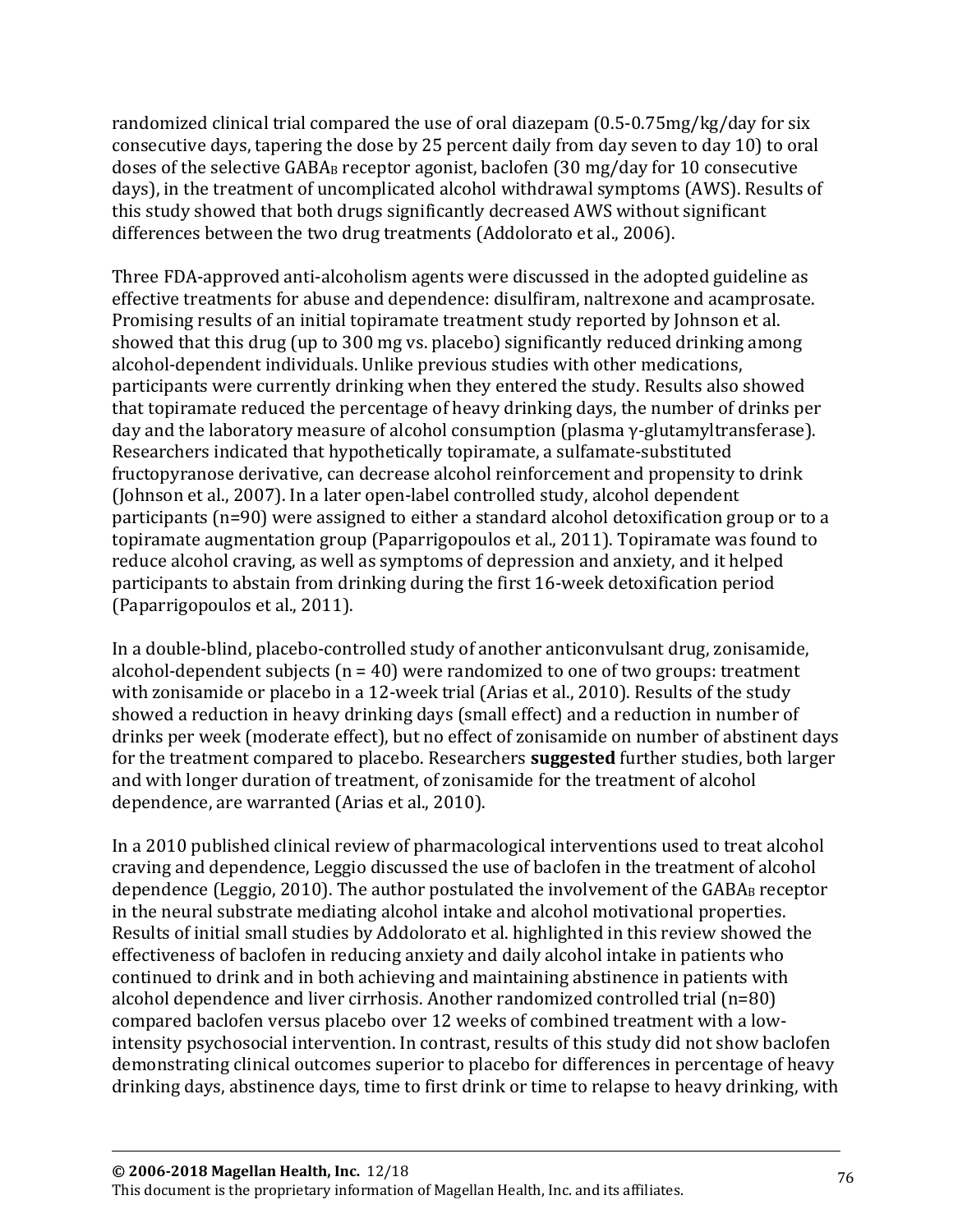the exception of an association with a significant reduction in anxiety (Leggio, 2010; Garbutt et al., 2010).

Naltrexone has been found to be more effective than placebo and moderately effective in promoting abstinence, reducing heavy drinking days and decreasing rates of relapse, and is categorized in the APA guideline as one of the most widely studied drugs for the treatment of alcohol dependence. Two clinical trials have **suggested** that naltrexone's effectiveness **may** be moderated by variations in an individual's μ-opioid receptor gene (OPRM1) (Anton et al., 2008; Ray and Hutchinson 2008). Published findings from the Combined Pharmacotherapies and Behavioral Interventions for Alcohol Dependence (COMBINE) Study confirmed and extended the observation that the functionally significant OPRM1 Asp40 allele predicts naltrexone treatment response in alcoholic individuals. Researchers here suggest that OPRM1 genotyping in alcoholic individuals might be useful to assist in selecting treatment options (Anton et al., 2008). Another study by Ray and Hutchinson showed that lower relapse rates among carriers of the A118G single nucleotide polymorphism (SNP) of the OPRM1 gene after treatment with naltrexone **may** be due to a more pronounced naltrexone-induced reduction in alcohol reward in these individuals (Ray and Hutchinson 2008).

A recent study reviewed the results of three separate randomized, double-blind, multinational trials investigating the effectiveness of nalmefene, an opioid system modulator approved in the European Union to reduce alcohol consumption, in the treatment of alcohol dependence (Keating, 2013). In two trials, participants (n=1322) were randomized to receive nalmefene 18 mg or placebo for 24 weeks while also taking part in a motivational and adherence-enhancing intervention. In both trials, the number of heavy drinking days from baseline to month 6 decreased significantly more for those receiving treatment with nalmefene. In one of the trials, total alcohol consumption was decreased significantly more for the group receiving nalmefene than for those receiving placebo. In a third trial, participants (n=675) were randomized to receive nalmefene or placebo while also taking part in motivation and adherence-enhancing intervention. Results from this trial showed no significant difference in number of heavy drinking days or total alcohol consumption between those receiving nalmefene and those receiving placebo at month 6. However, at week 52, the number of heavy drinking days from baseline to one year decreased significantly more for those receiving nalmefene while total alcohol consumption was also decreased for this group. This study reported that as-needed nalmefene was well tolerated, with most commonly occurring adverse events including dizziness, nausea and fatigue. The author noted that the achievement of abstinence and prevention or reducing relapse have traditionally been the treatment goals for alcoholdependent patients. They stressed that a reduction in alcohol consumption reduces harm, the risk of morbidity and mortality. Authors also pointed out that pharmacological treatment should be combined with psychological intervention (Keating, 2013).

A published clinical trial of naltrexone and sertraline compared the treatment outcomes for patients with co-occurring depression and alcohol dependence. A total of 170 patients were randomly assigned to receive 14 weeks of treatment with sertraline 200mg/day (n=40), naltrexone 100mg/day (n=49), the combination of sertraline plus naltrexone (n=42) or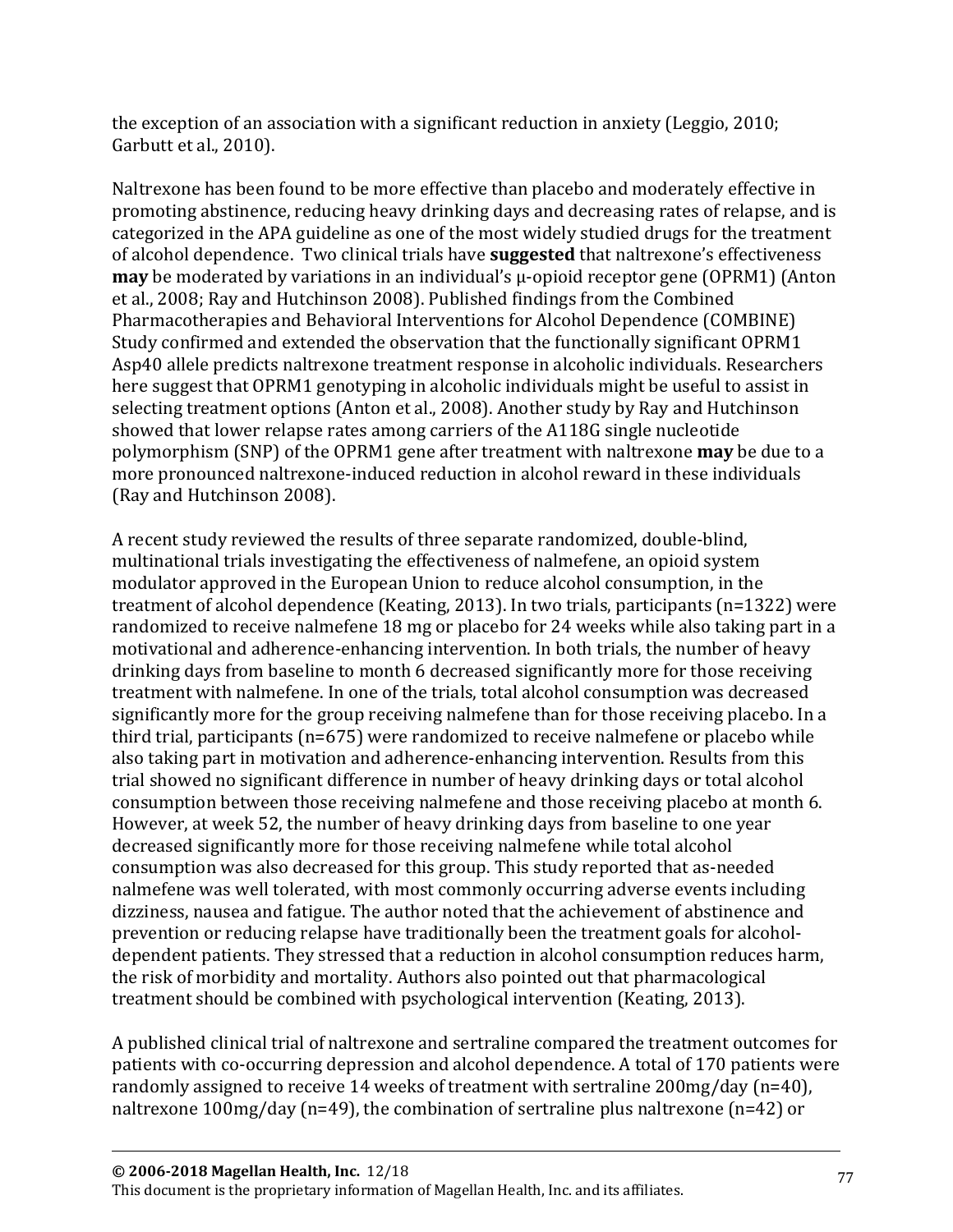double placebo (n=39) while receiving weekly cognitive-behavioral therapy. Investigators reported that the sertraline plus naltrexone combination produced a higher alcohol abstinence rate (54.7 percent) and demonstrated a longer delay before relapse to heavy drinking (median delay = 98 days). These findings compared with naltrexone alone (abstinence rate: 21.3 percent; delay = 29 days), sertraline alone (abstinence rate: 27.5 percent; delay = 23 days), and placebo (abstinence rate: 23.1 percent; delay = 26 days). The study also showed that the number of patients in the medication combination group not depressed by the end of treatment (83.3 percent) approached significance when compared with the other treatment groups. Researchers acknowledged the necessity of further replication of these findings before instituting this protocol in clinical practice for this highly prevalent and difficult-to-treat population of patients (Pettinati et al., 2010).

The APA guideline discusses the possibility of new psychotherapeutic options that may be developed depending on the genetic makeup or genetic etiology of treatment responsiveness of substance use disorders, including alcohol dependence. A recent study demonstrated that the medication, ondansetron, **may** be effective treatment for alcoholdependent people with certain serotonin transporter gene variants, i.e., LL variant and TT gene variant (Johnson et al., 2011). In this controlled trial, participants (n = 283) were randomly assigned to receive ondansetron or an inactive placebo for 11 weeks, plus standardized cognitive behavioral therapy. Results showed that individuals with the LL genotype who received ondansetron had fewer drinks per day on average and a higher percentage of days abstinent than those who received placebo. Also, participants with the LL genotype had fewer drinks per day and more days without a drink than those without the variant. Researchers concluded that much of the trial and error in prescribing medicine can be eliminated by genetic screening before treatment and that personalized medicine allows clinicians to better predict a successful treatment option (Johnson et al., 2011).

In a later study, Johnson et al. examined polymorphisms in the HTR3A and HTR3B genes which regulate the function and binding of 5-HT<sub>3</sub> to ondansetron (Johnson et al., 2013). Researchers used the same sample including alcohol dependent individuals (n=283) as in the 2011 study. Throughout the three-month treatment period, they examined genetic associations with drinking patterns, identifying three genotypes in the HTR3A and HTR3B genes that were associated with ondansetron treatment response. Researchers assessed the effect of genotype on three alcohol consumption measures: drinks per drinking day, percentage of heavy drinking days, and percentage of days abstinent. Findings showed that individuals carrying polymorphisms in the HTR3A and HTR3B genes had improved outcomes when treated with ondansetron for alcohol dependency. Researchers **suggested** that a combined five-marker genotype panel may help predict whether ondansetron **may** improve improves treatment results in persons with alcohol dependence. They **suggested** further randomized controlled trials to test the replicability of their findings (Johnson et al., 2013).

A more recent study by Kranzler et al. examined the efficacy and tolerability of topiramate in reducing drinking to safe levels in European American heavy drinkers whose goal is the reduction of drinking instead of abstinence (Kranzler et al., 2014). This 12-week study also examined whether the effects of topiramate are moderated by a single nucleotide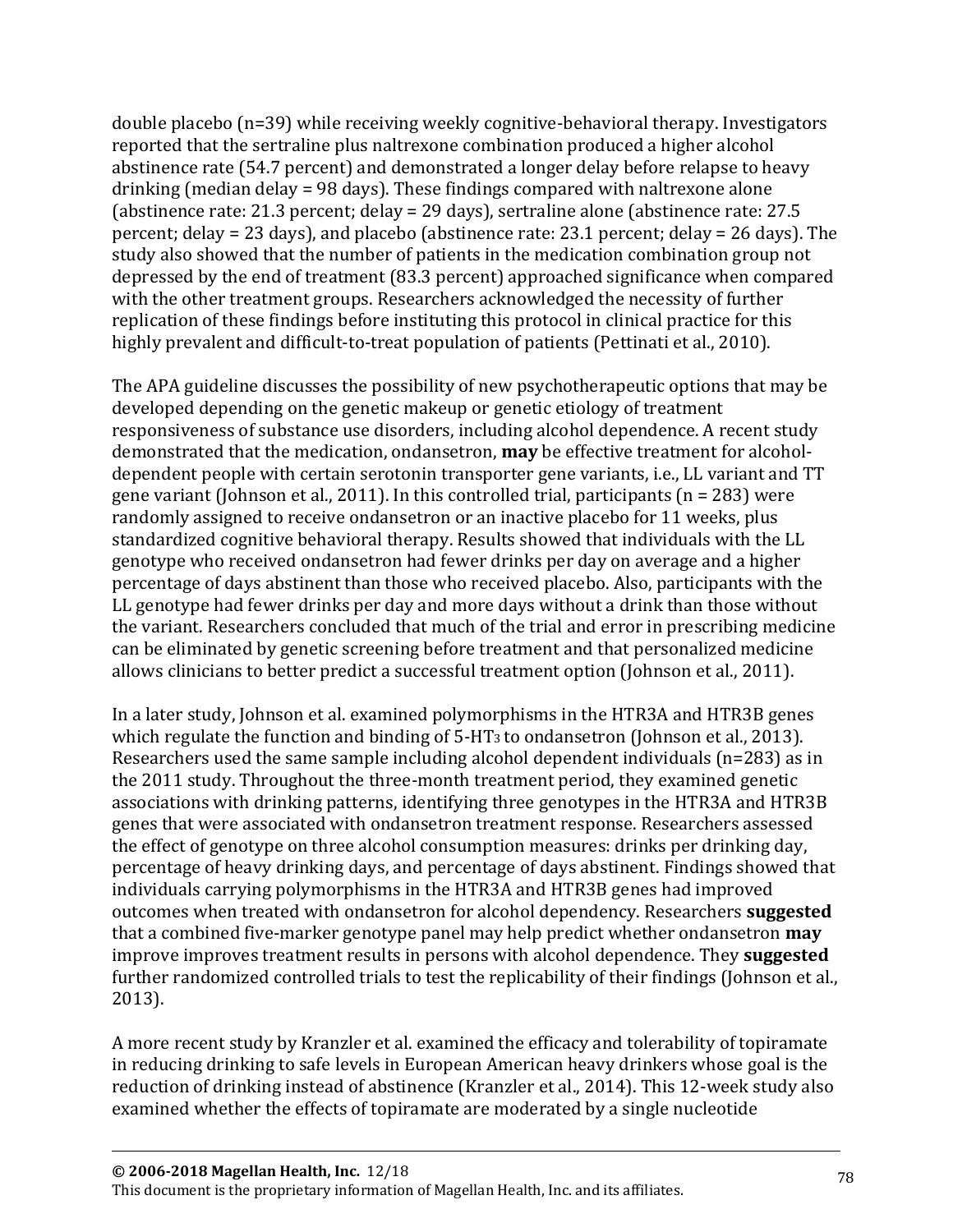polymorphism in GRIK1, thus assisting in the identification of which patients are most likely to respond to topiramate therapy. Heavy drinkers (n=138) were randomized to receive a daily maximum of 200 mg of topiramate or matching placebo while both groups also received brief counseling to reduce drinking and increase abstinent days. Results showed that the patients receiving topiramate reduced heavy drinking days significantly more than those receiving placebo, while also decreasing heavy drinking more rapidly than placebo patients. Patients receiving topiramate reported more abstinent days than those receiving placebo. Researchers noted that a single nucleotide polymorphism (SNP) in GRIK1 (rs2832407) moderated the effects of topiramate on heavy drinking days. They **suggested** further studies to evaluate the effects of topiramate and the moderating effects of rs2832407 in other populations as an effort in the personalization of the pharmacological treatment of heavy drinking (Kranzler et al., 2014).

An earlier clinical trial examined the interaction of age of onset of alcohol use and variation in 5-HTTLPR genotype with the efficacy of sertraline alcohol dependence (Kranzler et al., 2011). In this 12-week placebo-controlled trial, participants (n = 134) were randomly assigned to sertraline treatment or to placebo. Individuals who had late-onset alcohol dependence and who carried the long allele of 5-HTTLPR genotype reported fewer drinking and heavy drinking days when treated with sertraline than those with early onset alcohol dependence. Participants carrying the short allele of 5-HTTLPR had no significant effects of sertraline (Kranzler et al., 2011).

As noted earlier in this section, binge drinking is both a highly prevalent and serious problem in the U.S. population. A recent large (n=752) randomized controlled trial conducted in Spain examined the effectiveness of an intervention by primary care physicians specifically targeting only binge drinkers versus providing patients with educational materials. A brief intervention protocol by the physician consisted of two short counseling sessions delivered four weeks apart. Each 10-15 minute face-to-face counseling session was offered as part of a routine office visit. The physician used a scripted workbook which included the following components: (1) alcohol-related health effects, (2) a pie chart displaying the different types of at-risk drinkers, (3) a list of methods for cutting down drinking, (4) a treatment contract, and (5) cognitive-behavioral exercises. The control group received a booklet on general health issues with follow-up at six and 12 months. Investigators reported that at the end of the 12-month follow-up period, there were significant reductions (P<.001) in binge drinking status (52.2 percent vs. 67.2 percent), number of episodes of binge drinking (1.14 vs. 1.56), number of drinks weekly (19.2 vs. 22.4) and frequency of excessive alcohol intake in seven days (49.9 percent vs. 66.6 percent). Authors also noted that while both men and women benefited from the experimental intervention, the greatest reduction in alcohol consumption over time occurred among women (Rubio et al., 2010).

A recent analysis of the 16-week Combined Pharmacotherapies and Behavioral Interventions (COMBINE) study (a multisite controlled study of interventions for alcohol dependence evaluating the individual and combined effects of acamprosate and naltrexone versus placebo, with or without a concurrently delivered behavioral intervention) examined whether pretreatment drinking goals, i.e., reductions in drinking or complete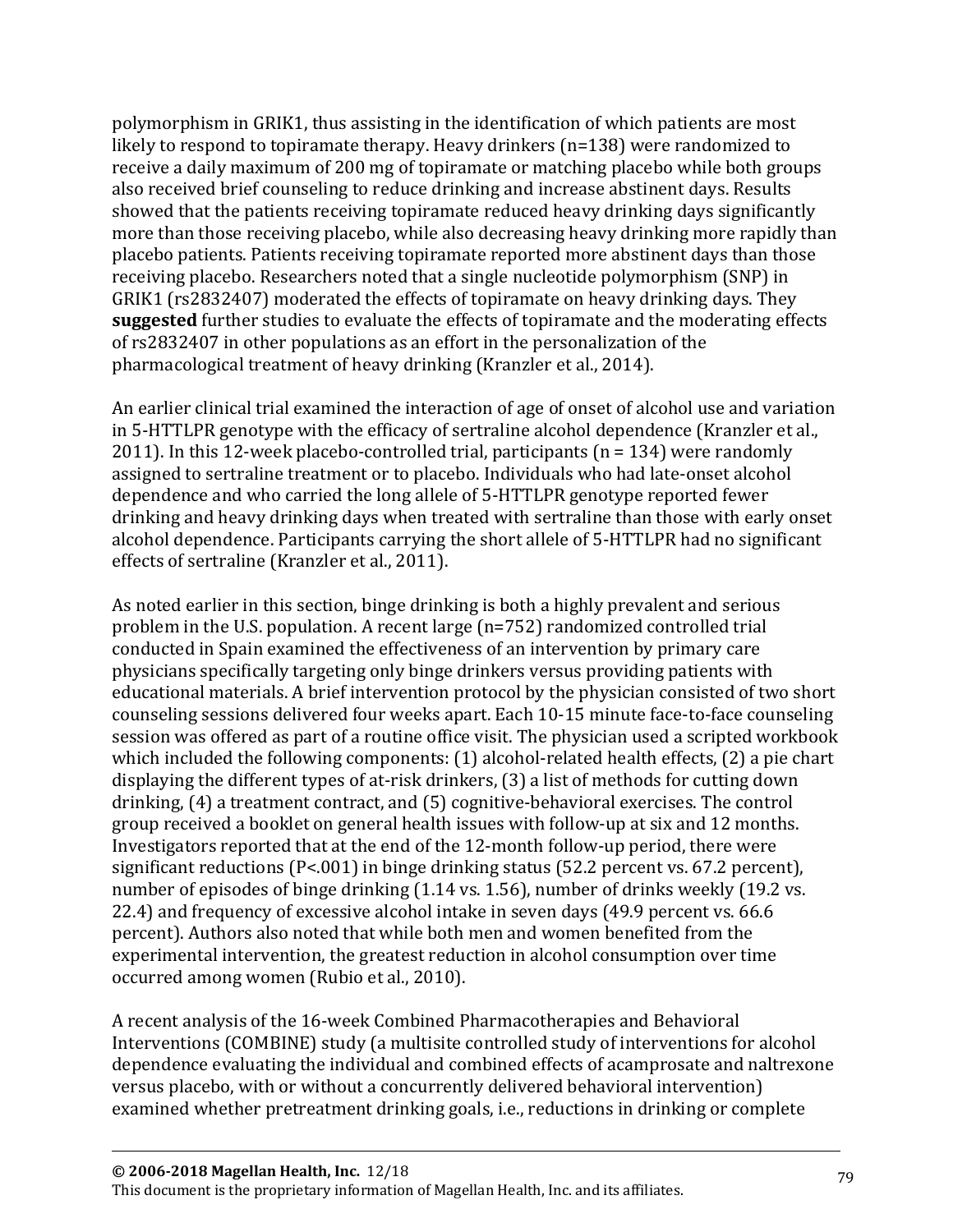abstinence, affect treatment outcomes (Dunn and Strain, 2013). In the new study, each of the participants (n=340) from the Combine study who had selected a goal of reducing but not abstaining from drinking was matched with a participant with an abstinent drinking goal, creating a sample of 680 participants. In creating the sample for their study, researchers conducted matching of variables that could affect treatment results: treatment received, gender, and number of pre-baseline heavy drinking days. Results of the analysis showed that participants with an abstinence goal when entering treatment had significantly greater reductions in drinking during the intervention than those who entered treatment with a non-abstinent drinking goal, independent of the treatment condition to which they had been assigned. Researchers **suggested** the need for future studies of the association between drinking goal and outcomes (Dunn and Strain, 2013).

In an unblended randomized controlled trial, researchers explored whether a smartphonebased application could provide effective personalized care for individuals leaving residential treatment for alcohol use disorder (Gustafson et al, 2014). Upon leaving residential treatment, patients (n=349) with alcohol dependence at the time they entered residential treatment were randomized to treatment as usual (TAU) plus a smartphone with "Addiction-Comprehensive Health Enhancement Support System" (A-CHESS) or to TAU alone. A-CHESS, based on self-determination theory, provided monitoring, communication, information and emotional and instrumental services to patients for 8 months with a follow-up period of 4 months whereas TAU offered no coordinated continuing care to patients after discharge. Significantly fewer risky drinking days during the 8 months of the intervention and 4 months of follow-up were reported by those in the A-CHESS group compared to the TAU group. Researchers **suggested** that if other studies confirm this result, smartphone interventions hold promise for the continuing care of alcohol use disorders (Gustafson et al, 2014).

Kelly et al. analyzed data from the National Institute on Alcohol Abuse and Alcoholism initiated *Project Match* (Matching Alcoholism Treatment to Client Heterogeneity) to examine how Alcoholics Anonymous (AA) affects abstinence and recovery. Individuals (n=1,726) with alcohol dependence or abuse participating in a randomized controlled trial were assessed at intake, and at 3, 9 and 15 months to test whether changes in four network variables (i.e., pro-abstinent network ties, pro-drinking network ties, drinking activities, and abstinent activities) **may** help explain AA's success. The analyses showed that AA was associated with significant increases in pro-abstinence social network ties and abstinent activities as well as with significant decreases in pro-drinking social network ties and drinking activities. Researchers **suggested** that AA is able to effectively mobilize adaptive social changes that result in better alcohol use outcomes (Kelly et al., 2011).

For in-depth review of the evaluation and treatment of substance use disorders in children and adolescents, the APA guideline refers the reader to the American Academy of Child and Adolescent Psychiatry's (AACAP) *Practice Parameter for the Assessment and Treatment of Children and Adolescents with Substance Use Disorders* (*2005*). The AACAP practice parameter indicates that "in-treatment factors that are predictive of outcome are time in treatment, involvement of family, use of practical problem solving, and provision of comprehensive services such as housing, academic assistance, and recreation.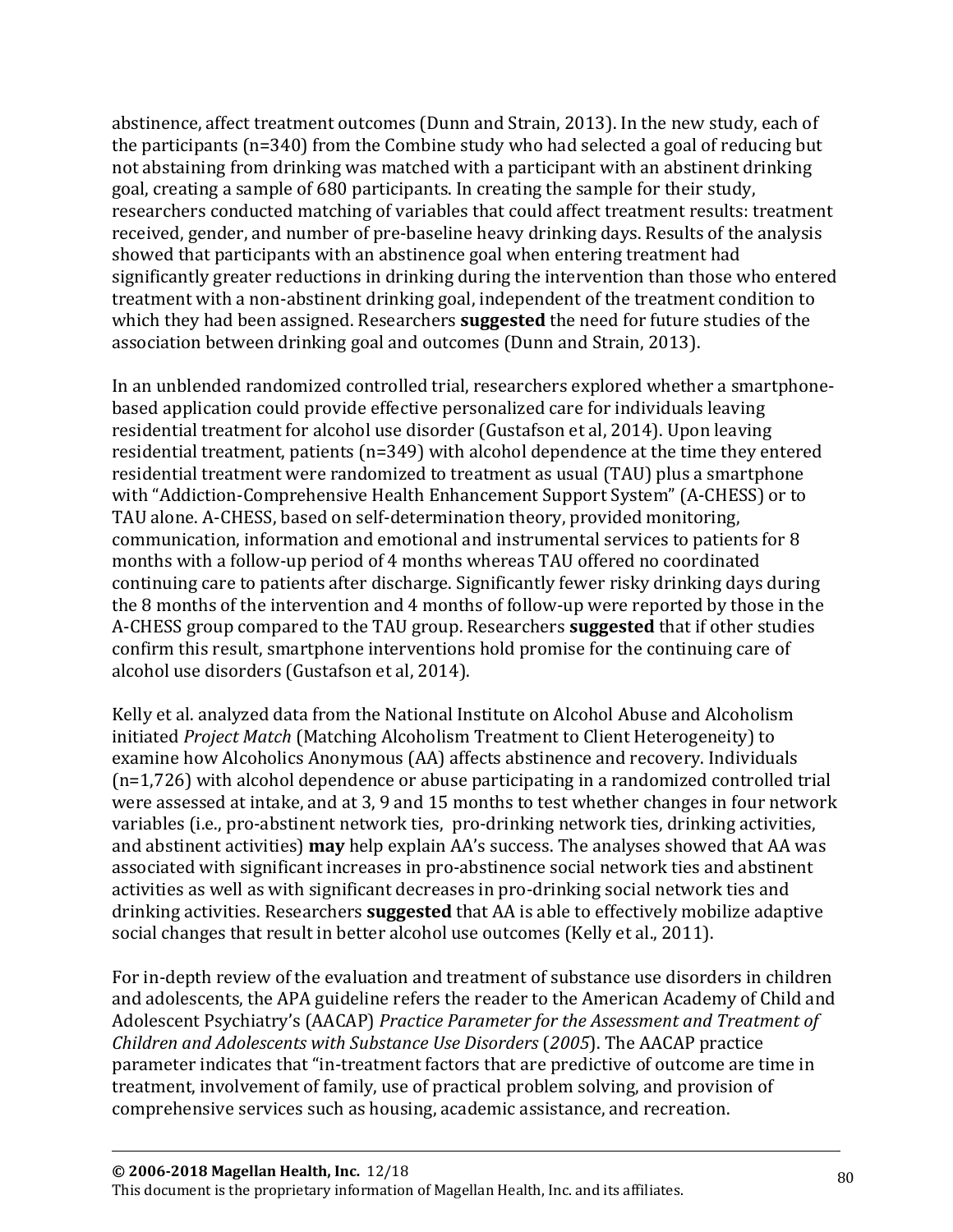Posttreatment variables that are thought to be the most important determinants of outcome include association with non-using peers and involvement in leisure time activities, work and school. Variables reported to be most consistently related to successful outcome are treatment completion, low pretreatment use, and peer and parent social support and nonuse of substances." The AACAP Practice Parameter also reported that the most empirical evidence of efficacy supported family therapy approaches and individual CBT, alone and in combination with motivational enhancement (AACAP, 2005, page 614). More recent meta-analytic findings from 26 studies assessing the effectiveness of substance use interventions in their ability to reduce adolescent substance abuse concluded that interventions with large effect sizes were: (1) brief motivational interviewing, (2) CBT with 12 steps, (3) CBT with aftercare, (4) multidimensional family therapy, (5) brief intervention with adolescent, and (6) brief intervention with adolescent and a parent (Tripodi et al., 2010).

## **Treatment of Marijuana-Related Disorders**

In a study analyzing data from *National Surveys on Drug Use and Health* from 2002 to 2014, authors found that the use of marijuana increased from 10.4% to 13.3% in adults while the **perceived** harm from using marijuana decreased during the same period from 50.4% to 33.3% (Compton et al., 2016). Authors **suggested** an association between both of these findings and the effects of the gradual legalization of marijuana in several states. However, no increase in marijuana use disorders was found; between 2002 and 2014, the percentage of adults with marijuana use disorders was stable at about 1.5%. Authors urged the targeting of reduction in the perceived harm of using marijuana in future prevention efforts, and **suggested** a need for more education about the risks of smoking marijuana (Compton et al., 2016).

A 2015 review of literature focused on the potential physical and mental adverse effects associated with the non-medicinal use of cannabis, mostly consumed as marijuana, the most widely consumed illegal substance in the world (Hoch et al., 2015). Key messages in their review are:

- Cannabis is the most commonly used illicit drug worldwide.
- Of all cannabis users, 9% become dependent; 17% of those beginning cannabis use in adolescence become dependent; and 25 to 50% of those who consume cannabis daily become dependent.
- Increased risks of various medical conditions, e.g., panic attacks, psychotic symptoms, motor incoordination and nausea, can arise after cannabis use.
- High doses of cannabis over several years or beginning use of cannabis during adolescence can be associated with various disorders of mental and physical health, e.g., substance dependence, cognitive impairment, psychosis, respiratory and cardiovascular conditions.
- THC, the principal psychotropic substance in cannabis, delta-9 tetrahydrocannabinol, has increased in the past 10 years and is thought to be related to the increased risk of cannabis (Hoch et al., 2015).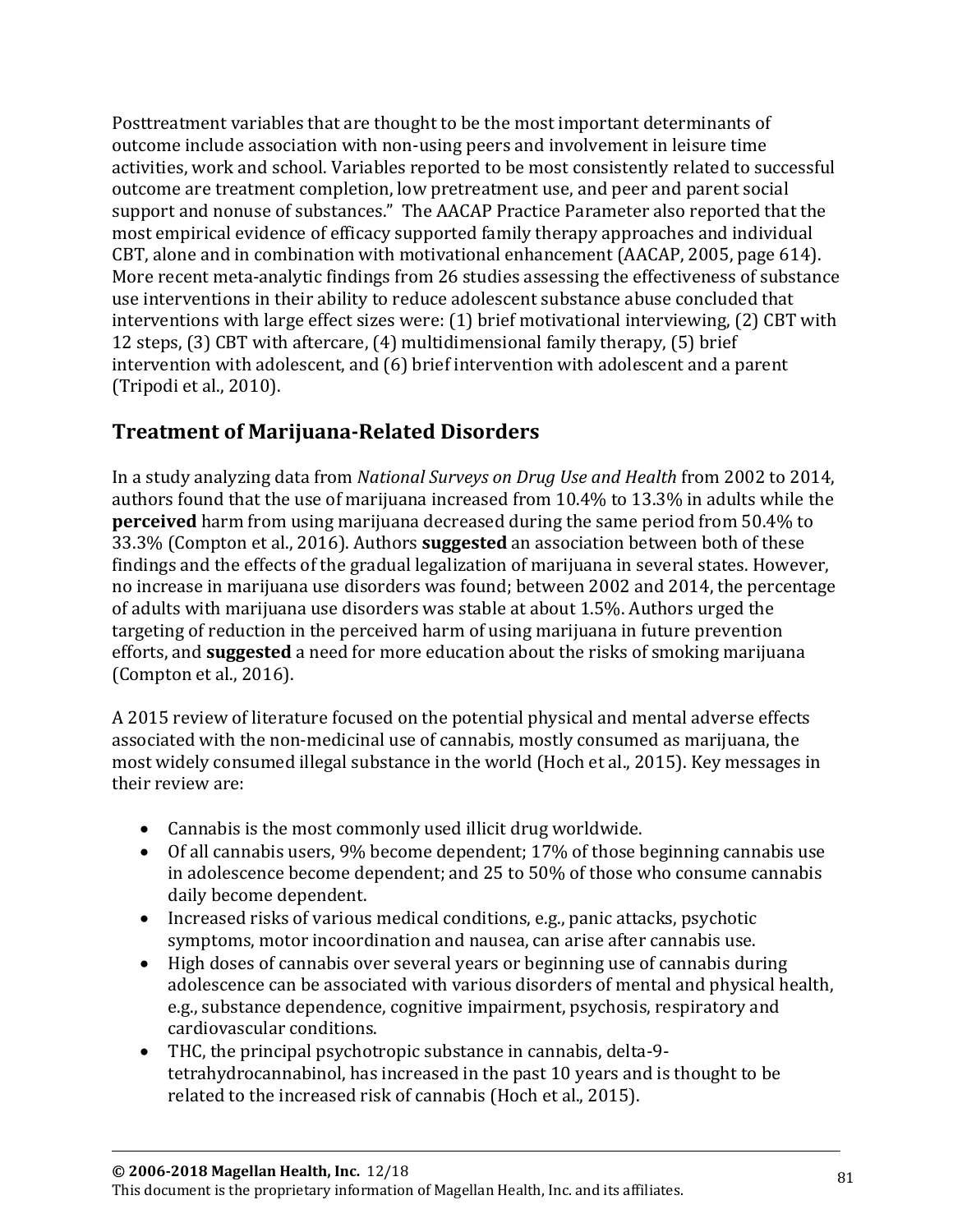Authors reviewed 40 meta-analyses and several systematic reviews demonstrating "short interventions (6 to 12 sessions) with combinations of measures to promote motivation, cognitive behavioral therapy, and contingency management (learning via systematic rewards)" as psychotherapeutic interventions having the greatest effect in treatment of cannabis-related disorders. They noted that reducing the frequency and intensity of cannabis consumption is more successful than attempting to achieve abstinence. The U.S. Food and Drug Administration (FDA) has not approved any pharmaceuticals for the treatment of cannabis disorder, although drugs, e.g., gabapentin, benzodiazepines, and sedative antipsychotics, treat severe withdrawal symptoms. Psychoses or panic attacks **may** be treated with antipsychotics, or benzodiazepines and sedative antipsychotics, respectively (Hoch et al., 2015).

A recent systematic review assessed the evidence of the effectiveness of psychosocial and psychological interventions for cannabis cessation in adults (Chatters et al., 2016). Researchers presented the definition of cannabis dependence by the International Classification of Disorders as "a cluster of physiological, behavioral, and cognitive phenomena in which the use of cannabis takes on a much higher priority for a given individual than other behaviors that once had greater value" (Chatters et al., p. 93). When ascertaining if a user is dependent or just a frequent user, researchers noted quantity of cannabis consumed per day and the level of harm sustained are the most important factors. This review included 25 randomized controlled trials measuring the effect of intervention(s) on cannabis usage:

- Ten studies assessing Cognitive Behavioral therapy (CBT) vs. wait-list, motivational interviewing (MI), or another intervention
- Five studies assessing contingency management (CM) vs. CBT or another intervention
- Nine studies assessing MI vs. wait-list or another intervention
- One study assessing web-based counseling.

Outcome measures of the effect of the intervention on cannabis usage were cannabis usage, severity of dependence, number of dependence symptoms, and number of cannabis problems via self-report, number of cannabis related problems, or session attendance. Results showed that CBT significantly improved short-term outcomes compared with waitlist at post-treatment in half of the studies and at nine months in one study with later follow-up. CBT over long courses showed improvement over shorter MI. Researchers concluded, despite a disparate evidence base, that CBT improved outcomes, although the long-term effect of the intervention is unknown. Brief MI showed improved outcomes at post-treatment not sustained in the long term. Combined with CBT, CM enhanced longterm outcomes (Chatters et al., 2016).

Another study, utilizing The Cochrane Database of Systematic Reviews, evaluated the efficacy of psychosocial interventions for cannabis disorders (Sabioni et al., 2016). It included 23 randomized controlled trials involving adults (n=4045) in outpatient or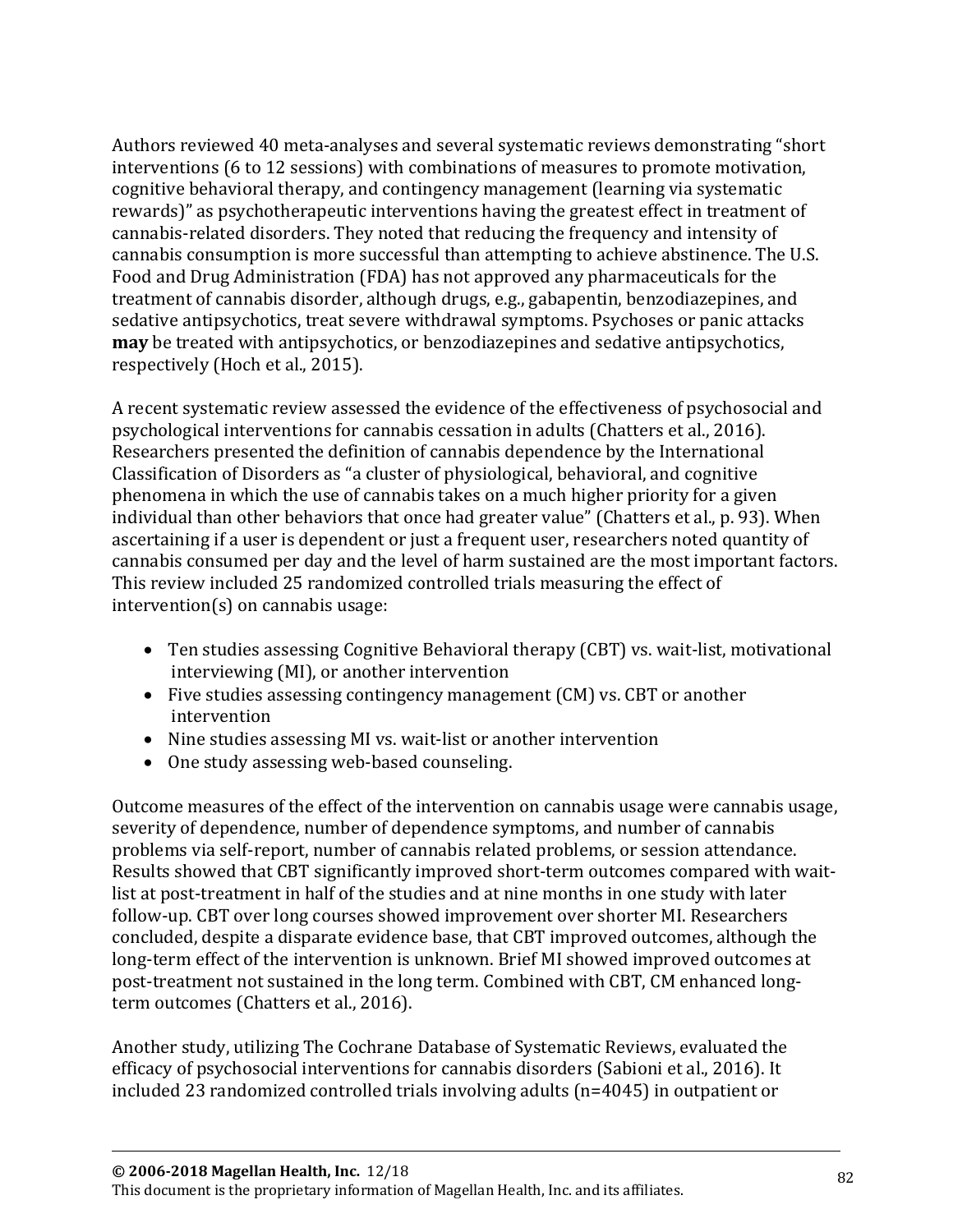community settings. CBT and motivational enhancement therapy (MET) were effective in reducing the frequency of cannabis use, quantity used per occasion, and severity of dependence. In improving cannabis-related problems, CBT and MET were not more effective than no treatment. The most effective treatments for cannabis disorders were high intensity interventions, particularly MET combined with CBT, of more than four sessions and those longer than one month. Researchers **suggested** that CM combined with CBT or with MET + CBT improved both cannabis use frequency and severity of dependence (Sabioni et al., 2016).

A recent randomized controlled trial compared the efficacy of a web-based self-help intervention, Can Reduce, alone or in combination with individual brief chat counseling sessions based on MI and CBT approaches in the treatment of problematic cannabis use (Schaub et al., 2015). The study also included a third arm, a classical waiting list. Outcome measures included the recorded quantity of cannabis use in the previous seven days (primary outcome measure) along with secondary outcome measures based on outcome instruments, e.g., the Cannabis Use Disorders Identification Test (CUDIT), Severity of Dependence Scale (SDS), Cannabis Withdrawal Scale (CWS), and the Cannabis Craving Symptoms questionnaire (CCS-7). Assessments were at baseline and at three-month follow-up. Results showed that participants randomized to Can Reduce with chat group reduced their frequency of cannabis use more than the Can Reduce without chat and the wait list groups. At follow-up, abstinence was higher in the group receiving the additional chat counseling. Not all participants in the self-help with chat group actually chose to receive a chat session, and interestingly, even they had greater reduction in the frequency of cannabis use than participants in the group receiving self-help without chat sessions. Researchers referred to the Supportive Accountability model and **suggested** knowledge of a possibility to have a chat appointment improved this outcome. However, participants in the self-help with chat group who actually received at least one chat counseling session reduced use of cannabis more than participants of the same group who did not receive chat counseling. Researchers related this to "expecting better outcomes due to a reciprocal relationship, through which the patient can derive explicit benefits" (Schaub et al, p. 12). For patients not seeking outpatient addiction counseling services for reasons such as the fear of stigmatization, researchers concluded that brief chat counseling in addition to webbased self-help **may** reduce cannabis use in problematic cannabis users.

The APA guideline indicates that marijuana, as the most widely used illicit drug in the U.S. and in the world, is not a benign substance as widely believed, and is associated with a number of psychological, behavioral and social problems. From 2007 to 2013, the number of past months users aged 12 and older increased from 14.4 million (5.8 %) to 19.8 million (7.5 %). In 2013, 8.1 million persons used marijuana on 20 or more days in the past month compared to 5.1 million persons in 2005 to 2007. Marijuana was used by 80.6 % of current illicit drug users in 2013 (SAMHSA, 2014).

A prospective longitudinal study by Aharonovich et al. examined cannabis use and its relationship to remission and relapse of cocaine, alcohol and heroin in individuals after inpatient drug abuse treatment for these substances. Findings showed that about one-third (N=73) of the patients used cannabis after hospital discharge. This continued marijuana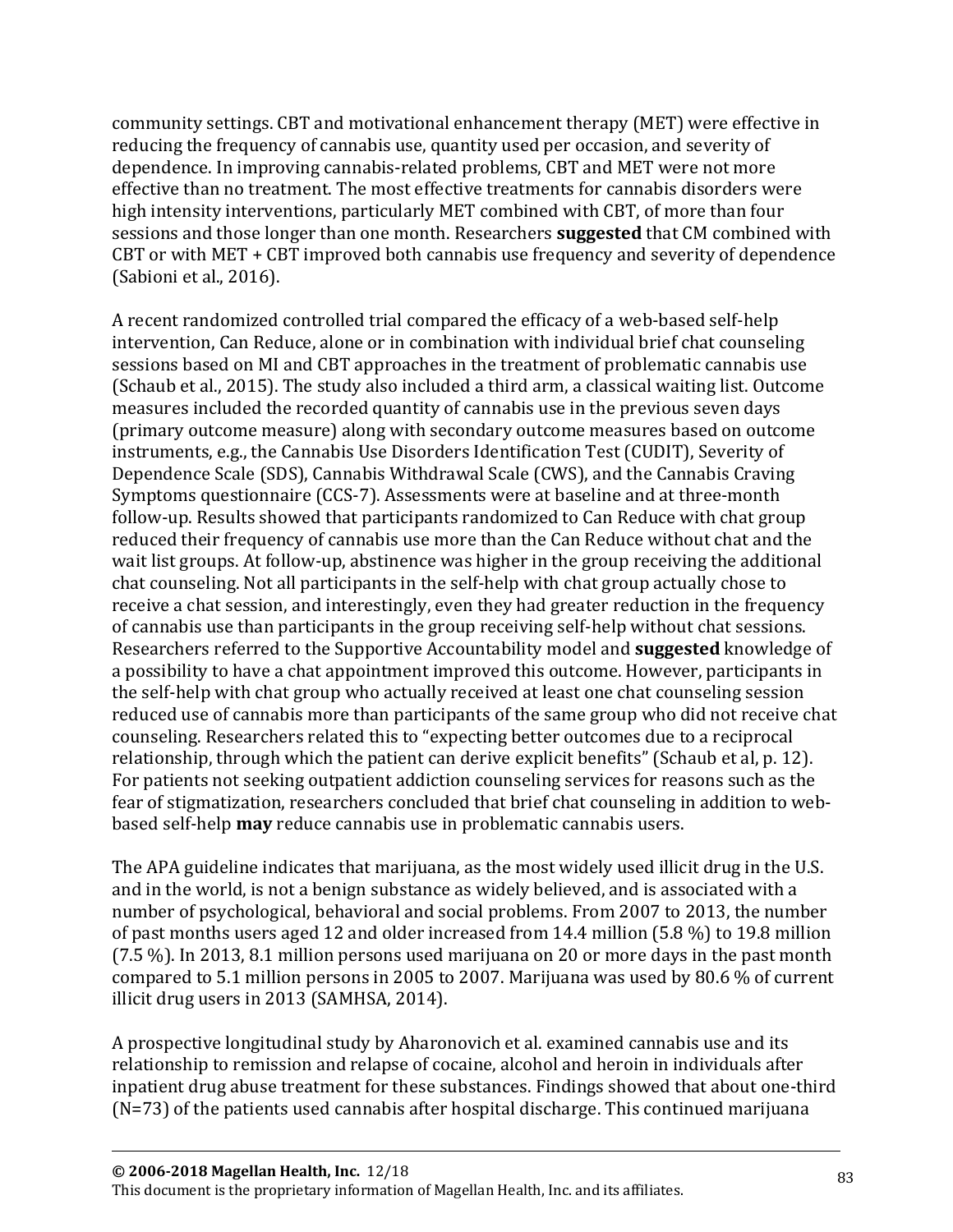use increased the risk of relapse to alcohol and cocaine, but did not significantly affect remission and relapse to heroin-dependent patients. Researchers suggest that cannabis use during period of sustained remission from dependence on another substance should be addressed as a possible risk or warning sign of impending relapse to use of substances on which patients were formerly dependent (Aharonovich et al., 2005). Another large systematic review of cannabis studies by Moore et al. showed that there was an increased risk of any psychotic outcome in individuals who had ever used cannabis, where findings were consistent with a dose-response effect and greater risk in people who used cannabis more frequently. The findings were inconclusive with respect to depression, suicidal thought and anxiety outcomes. Researchers concluded that there was sufficient evidence to warn young people that using cannabis could increase their risk of developing a psychotic illness later in life (Moore et al., 2007). There also have been two more recently published large systematic reviews of epidemiological, clinical and laboratory studies examining the association between non-medical cannabis use and adverse outcomes by researchers from Australia. One review reported that the most probable adverse effects of cannabis use include a dependence syndrome, increased risk of motor vehicle crashes, impaired respiratory function, cardiovascular disease and adverse effects of regular use on adolescent psychosocial development and mental health (Hall et al., 2009). Another review also specified an association with altered bone metabolism, teratogenic effects on the developing brain following perinatal exposures, and increased risk of cancer (Reece, 2009).

As the landscape regarding the legalization of marijuana for both medical and recreational purposes rapidly shifts, recent attention has focused on the harmfulness of marijuana. A recent comprehensive review by Volkow et al. provided an overview, based on data from 77 studies and literature reviews, of the adverse effects of cannabis use (Volkov et al., 2013). Authors pointed to evidence indicating that long-term marijuana use can lead to addiction. The DSM-5 recognizes that an abrupt cessation of use of marijuana **may** result in the onset of cannabis withdrawal syndrome, including symptoms, e.g., anxiety, anger or aggression, depressed mood, irritability (APA, 2013). Authors noted special concerns of marijuana use during adolescence, due to its negative effect on the functional connectivity of the brain, reporting the finding of an association between significant declines in intelligence quotient (IQ). Also reported were studies finding that marijuana use was related to mental illness, e.g., psychoses; measurable and long-lasting cognitive impairments; and impaired driving ability. Effects on health were discussed, suggesting the possibility of a positive association between marijuana smoking and cancer. Another health concern noted was the association between marijuana smoking and inflammation of the large airways. Vascular conditions increasing the risks of myocardial infarction, stroke and transient ischemic attacks have also been associated with marijuana use. However, authors noted the complexity of the actual mechanisms underlying the effects of marijuana on the cardiovascular and cerebrovascular systems. Volkov et al. noted that the potency of marijuana has been increasing steadily, raising concerns that adverse effects of marijuana use may be worse now than in the past and raised questions about the current relevance of the findings of older studies assessing long-term outcomes. Referring to the report by the Institute of Medicine, Marijuana and Medicine (Joy et al., 1999), Volkov et al. noted the importance of research efforts focusing on the therapeutic potential of synthetic or pharmaceutically pure cannabinoids. They noted that as legal status of marijuana allows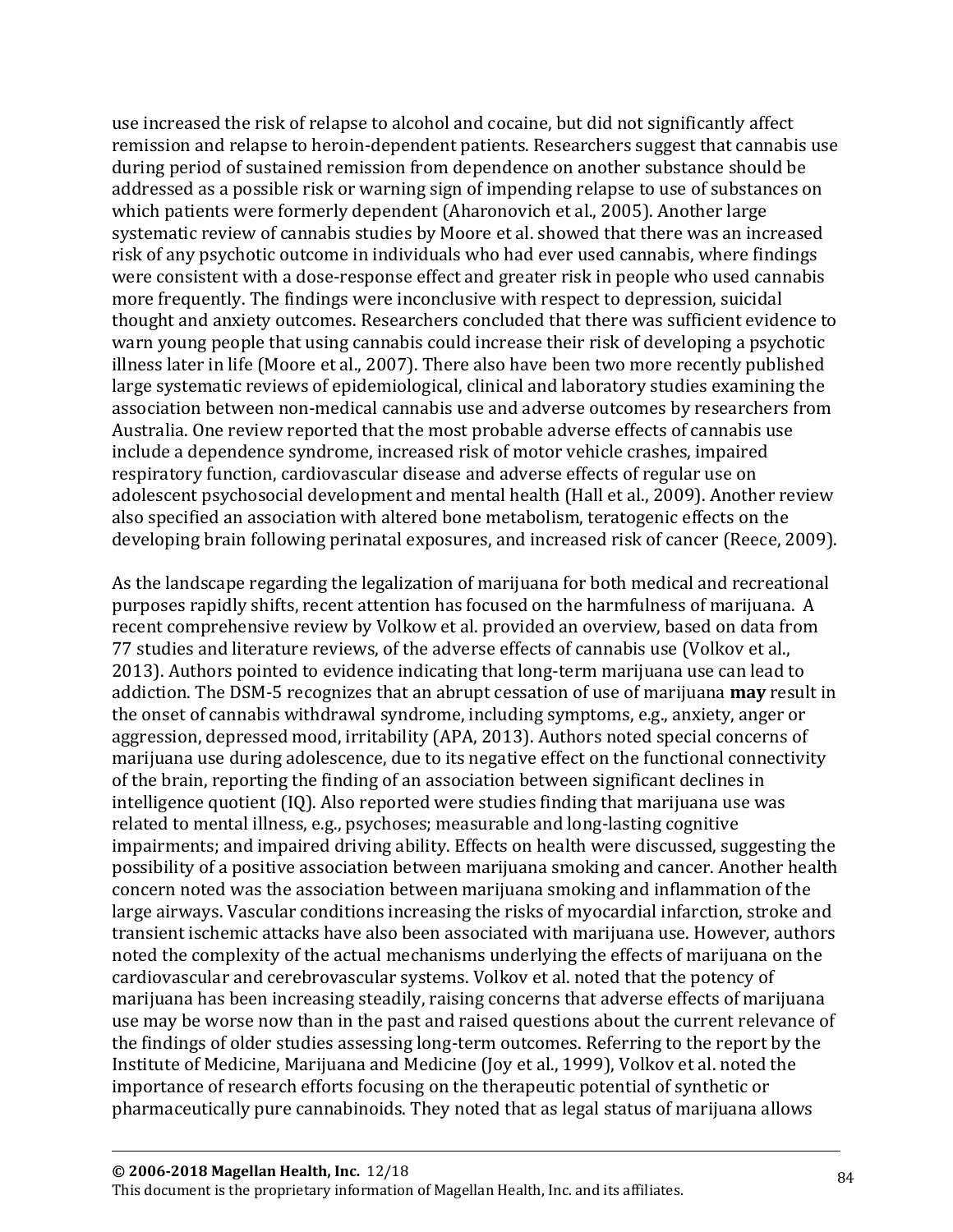for more widespread exposure, its use will increase along with the number of persons with negative health consequences (Volkov et al. 2014).

A recent integrative meta-analysis investigated the association between the maximum frequency of cannabis use before age 17 years and developmental outcomes, i.e., highschool completion, university degree earned, cannabis dependence, other illicit drug use, suicide attempt, depression, and welfare dependence, assessed up to age 30 years (Silins et al., 2014). Researchers integrated data from participants (n=2537 to n=3765, varying by outcome), in three large, long-running longitudinal studies from Australia and New Zealand. Findings showed that daily users before age 17 had reduced odds of completing high school along with increased odds of later marijuana dependence, other illicit drug use, and suicide attempts when compared with individuals who never used marijuana. Researchers **suggested** that the prevention or delay of marijuana use in adolescence **may** have broad health and social benefits (Silins et al, 2014).

Based on a time-series analysis of state laws establishing access to medical cannabis and state-level death certificate data in the U.S. from 1999 to 2010, researchers concluded that the laws were associated with lower rates of opioid overdose mortality in each year after implementation of the law (Bachhuber et al., 2014). They **suggested** further studies are needed to substantiate their findings before advocating for medical cannabis laws to reduce the risk of opioid analgesics. In another recent article, Kleber and DuPont discussed the current effort spreading the legalization of medical marijuana and cautioned that medical marijuana has not been approved by the FDA and is not a purified product available with prescriptions in pharmacies. Authors supported distribution of drugs through licensed pharmacies (rather than marijuana dispensaries) and encouraged support of the U.S.'s science-based drug approval system (Kleber and DuPont, 2012).

The APA guideline does not recommend any specific pharmacotherapies for marijuana withdrawal or dependence. In a randomized, double-blind, controlled clinical trial evaluating agonist substitution pharmacotherapy in cannabis-dependent adults  $(n = 156)$ , Levin et al. found that dronabinol, a synthetic form of a naturally occurring pharmacologically active component of marijuana, was superior to placebo in promoting retention in treatment and reducing withdrawal symptoms. However, there was no evidence that dronabinol was superior to placebo in improvement of abstinence. Researchers **suggested** future trials to include higher doses of dronabinol or combinations of dronabinol and other medications (Levin et al., 2011).

In another study, researchers examined whether treatment with N-acetylcysteine, combined with contingency management and brief weekly cessation counseling, is associated with higher rates of abstinence in treatment-seeking cannabis-dependent adolescents than placebo combined with the same contingency management intervention and brief weekly cessation counseling (Gray et al., 2012). In this 8-week double-blind randomized controlled trial, cannabis-dependence adolescents (n=116) were randomized to receive either N-acetylcysteine 1200 mg or placebo twice daily. Both groups also included contingency management and brief weekly cessation counseling. This study found that participants receiving N-acetylcysteine had more than double the odds of negative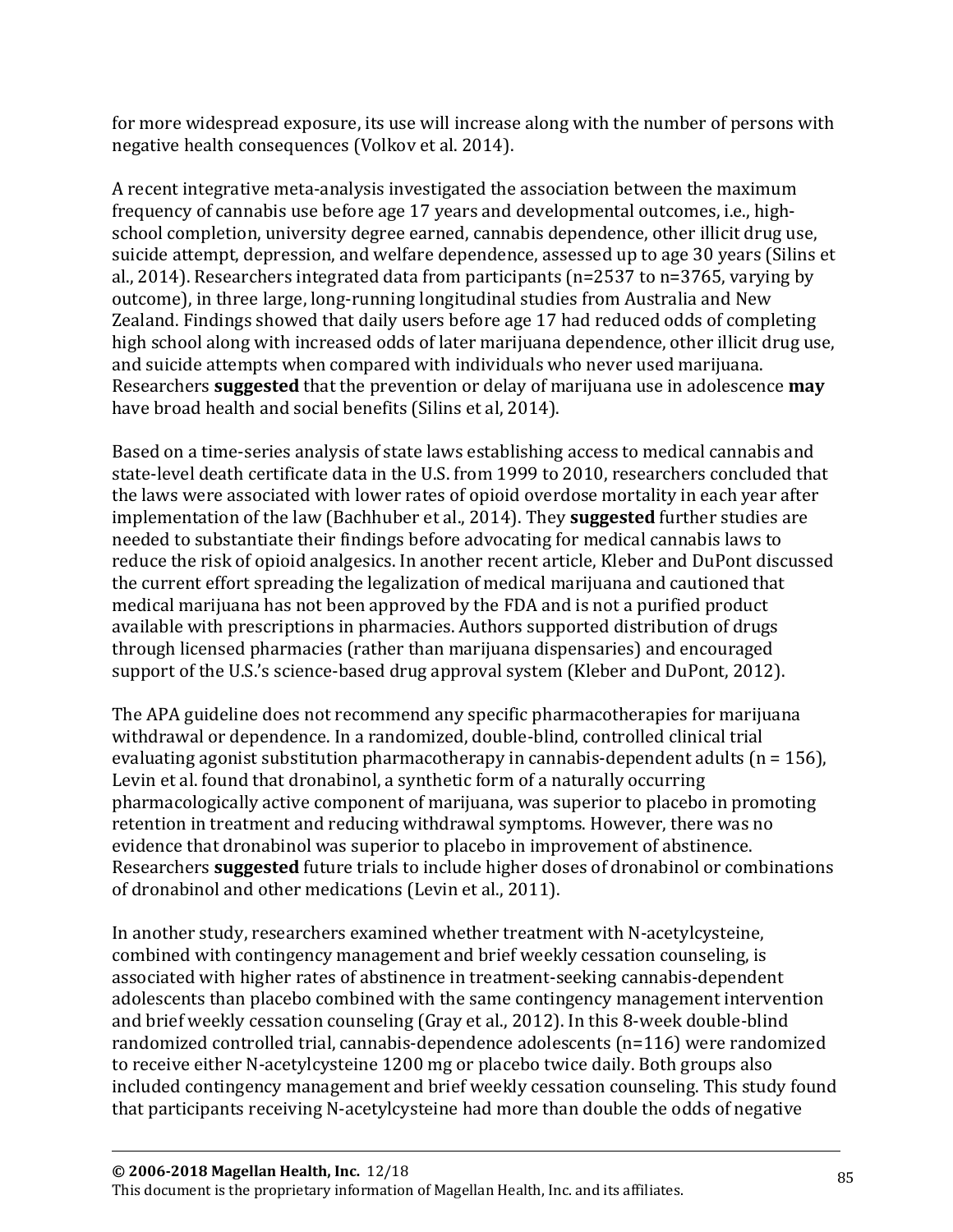urine cannabinoid tests during the treatment period compared to those receiving placebo. In addition, N-acetylcysteine was well tolerated. Researchers **suggested** further studies to confirm the findings, suggesting that the positive effects of N-acetylcysteine **may** also be a potential medication for treatment of other substance use disorder (modulation of glutamate or other mechanisms) (Gray et al., 2012)

The APA guideline discusses psychosocial treatments for marijuana dependence, indicating that, in general, existing trials consistently support the efficacy of cognitive-behavioral relapse prevention group therapy, social support group treatment, contingency management therapies, motivational individualized assessment and intervention, and motivation enhancement therapy (MET). A study by Buckner and Carroll examined the impact of anxiety on marijuana treatment, using data from a large randomized trial (Marijuana Treatment Project) in which marijuana users (n = 450) were randomly assigned to one of three groups: MET alone, MET combined with CBT, or delayed treatment. Researchers found that reduction in anxiety during the course of the 9-month study was associated with reduction in marijuana problems and less marijuana use at 4 and 9-month follow-up, particularly in the MET combined with CBT condition. Researchers **suggested** that the preferred treatment for marijuana dependence, especially among patients with high levels of anxiety, **may** be CBT-MET (Buckner and Carroll, 2010).

In a recent multi-site, controlled trial, treatment-seeking individuals (n=279) with cannabis use disorder were randomized to an Active Treatment or a Delayed Treatment, both of which included ten 90-minute sessions of fully manualized individual psychotherapy combining CBT, motivational enhancement therapy and problem-solving training spanning a period from eight to twelve weeks (Hoch et al., 2014). Patients in the Delayed Treatment group were required to wait eight weeks before the beginning of treatment. The rate of negative urine screenings increased from 11.7 % at baseline to 46.3 % at post treatment in the Active Treatment group compared to an increase from 9.3 % to 17.7 % in the Delayed Treatment group. Researchers noted the growth of computer-assisted interventions for cannabis use disorders, but highlighted the value of in-person interventions in traditional outpatient treatment settings. They **suggested** that computer-delivered interventions will not become a total substitute for the in-person interventions of a live clinician (Hoch et al., 2014).

## **Treatment of Cocaine-Related Disorders**

The FDA has not approved any clearly effective pharmacotherapies for the treatment of cocaine use disorder. However, studies have found three categories of promising categories of drugs for reducing cocaine use: dopaminergic agents, e.g., levodopa-carbidopa, dextroamphetamine, and lisdexamfetamine; noradrenergic agents, e.g., disulfiram, doxazosin, and nepicastat; and drugs with mixed mechanism agents, e.g., modafinal. A recent article discussed combined medication-behavioral treatment as a promising approach for treating cocaine and cannabis use disorders (Dakwar and Nunes, 2016). Authors conceptualized medications for SUDs, including cocaine, as "facilitating specific behavioral interventions, rather than as standalone interventions" (Dekwar and Nunes, p.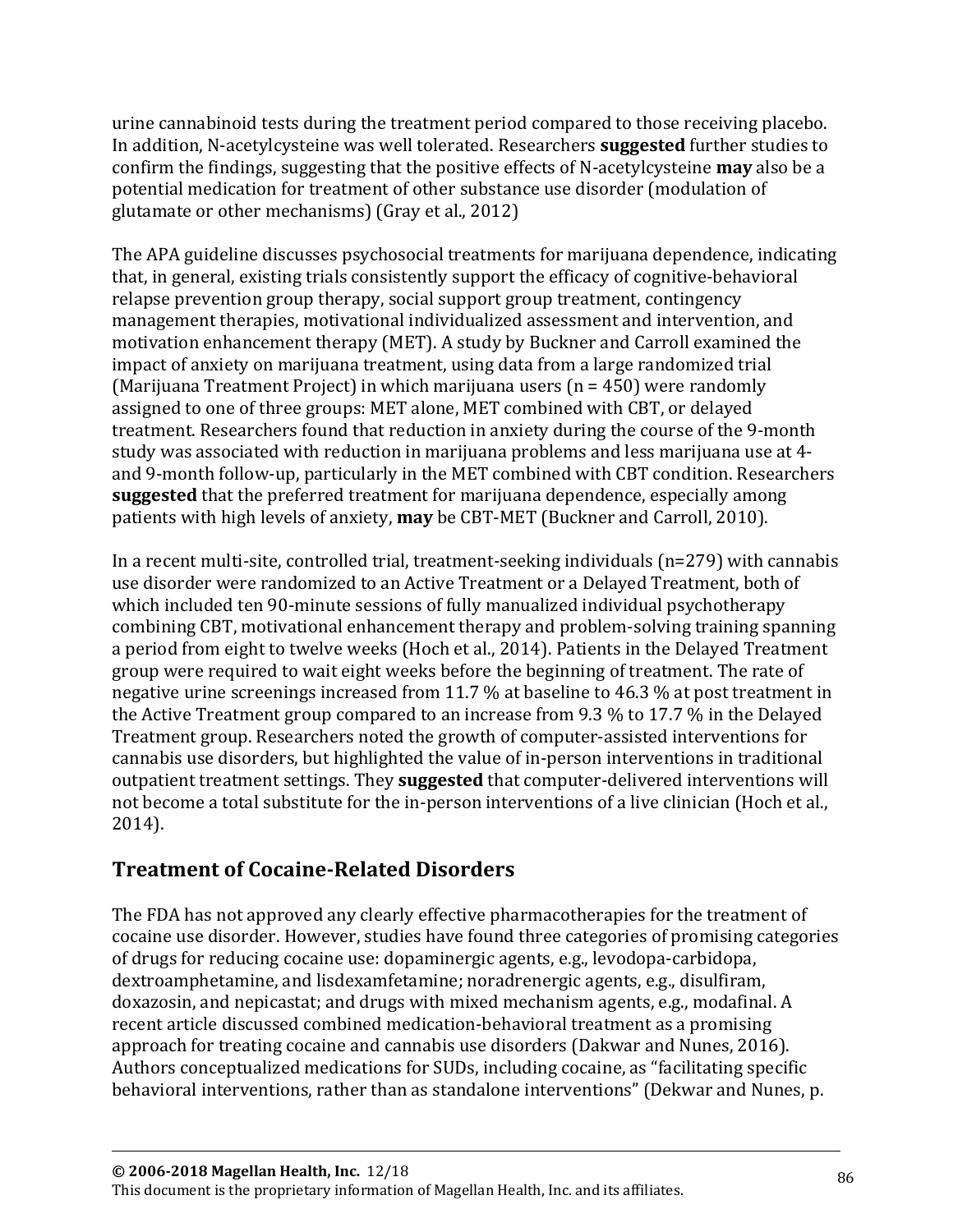62). They reported studies showing that dopaminergic agents, e.g., levodopa-carbidopa, **may** enhance contingency management and help promote abstinence in cocainedependent individuals. Authors reported a study finding that cocaine-dependent individuals receiving combined slow-release amphetamine treatment and relapse prevention therapy including cognitive behavioral therapy exhibited higher rates of abstinence than those receiving combined relapse prevention therapy and placebo. They **suggested** a need for further studies to test whether the benefit of the drug was dependent on the behavioral treatment. Authors emphasized the importance of finding which type of behavioral interventions **may** "synergize best with the medication" (Dekwar and Nunes, 2016).

A recent randomized, double blind, placebo-controlled parallel group study evaluated lisdexamfetamine (LDX) in treatment of cocaine dependent individuals (n=43) (Mooney et al., 2015). Previous studies **suggested** that LDX may have less abuse potential than amphetamine. In this study, participants received either placebo or LDX (70 mg/day) along with a manual-based cognitive behavioral therapy emphasizing relapse prevention and coping skills provided one hour each week during the 14-week intervention. Although those receiving LDX reported significantly less craving for cocaine than those receiving placebo, no differences in cocaine use rates were found between LDX and placebo-treated individuals. Researchers noted that LDX was generally safe and well tolerated, although the LDX group reported higher rates of diarrhea, headaches, and anxiety compared to the placebo group. They concluded, "Whether LDX, or any agonist-like strategy **may** realistically be considered for development and receive regulatory approval for stimulant use disorders remains to be determined" (Mooney et al., p. 103).

Based on the results of an eight-week, double blind, placebo-controlled trial of modafinil for the treatment of cocaine dependence without co-morbid alcohol dependence, researchers concluded that modafinal **may** be an efficacious treatment for cocaine dependence (Kampman et al., 2015). In this study, individuals with cocaine dependence (n=94) received either 300 mg of modafinil or placebo daily combined with weekly individual therapy. Researchers noted that previous studies have shown that modafinal **may** reduce cocaine withdrawal symptoms and reduce the high associated with cocaine use by blocking the dopamine transporter. Cocaine use measured by self-report and confirmed by twice- weekly urine tests was the primary outcome measure. Results showed that individuals who received modafinal were significantly more likely to be abstinent from cocaine during the last three weeks of the trial and reported significantly lower levels of both craving intensity and duration. Researchers concluded that modafinal **may** be effective for a large number of cocaine-dependent patients, especially in those without comorbid alcohol dependence (Kampman et al., 2015).

A recent Cochrane Database Systematic Review discussed the use of antipsychotic medications for cocaine dependence (Indave et al., 2016). Authors discussed how the use of cocaine and dependence is associated with problems for both individual and public health, including medical, psychological, and social problems. Using cocaine is associated with the spread of AIDS, hepatitis, and tuberculosis as well as crime, violence and neonatal drug exposure. Cocaine can also induce hallucination and paranoia. This review included 14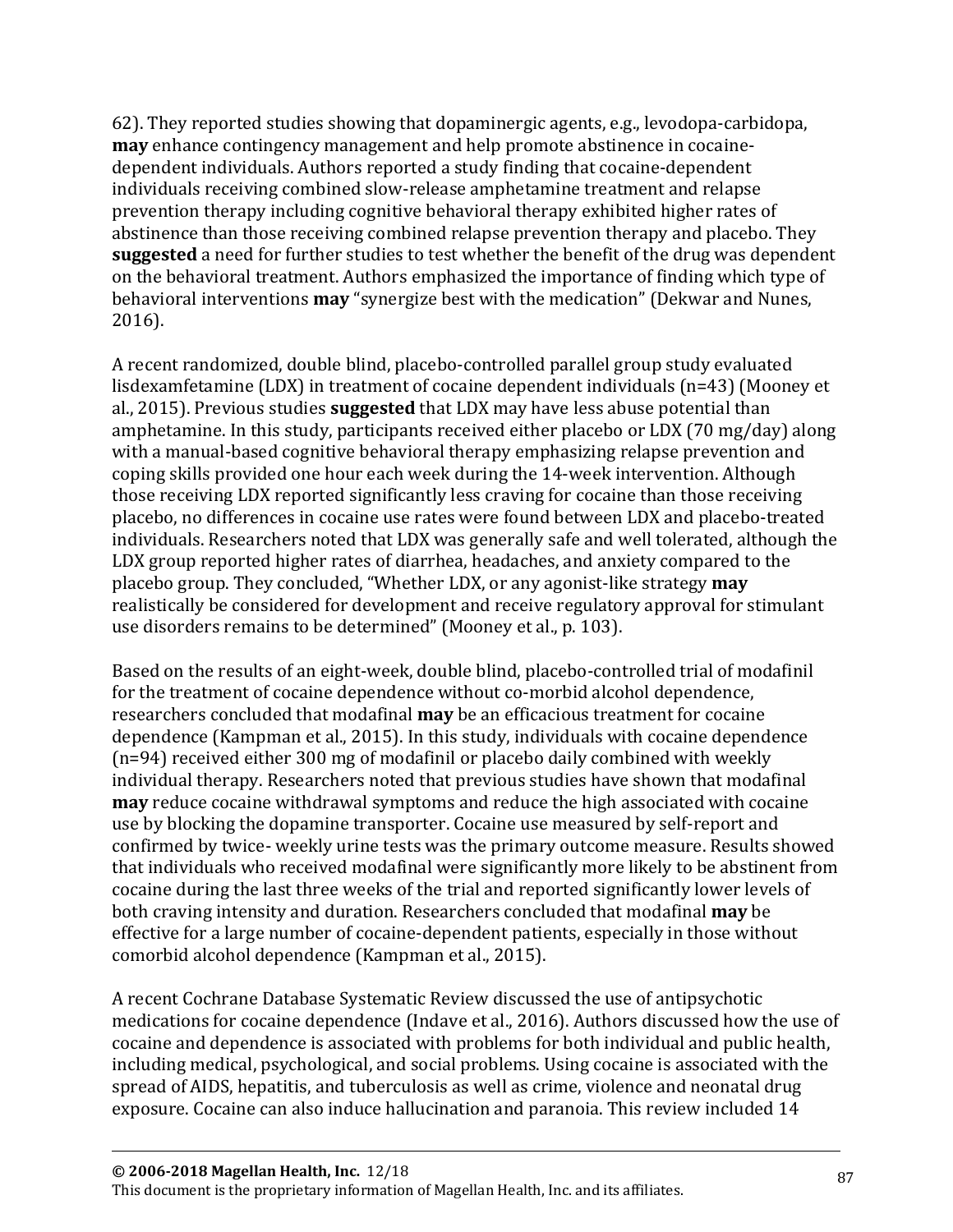randomized trials involving individuals with cocaine dependence (n= 719). Trials randomizing participants to receive a single drug versus placebo or versus another drug included risperidone, quetiapine, lamotrigine, olanzapine, haloperidol, olanzapine, aripiprazol, ropirinol, and placebo. Results showed no evidence supporting the clinical use of antipsychotic medications in the treatment of cocaine dependence (Indave, 2016).

Cocaine use and abuse of methamphetamine are significant public health problems in the United States. According to 2013 NSDUH data, there were 1.5 million current cocaine users aged 12 or older, or 0.6 percent of the population. These estimates were similar to the numbers and rates in 2009 to 2012 (1.4 million to 1.7 million, or 0.5 to 0.7 percent) but were lower than the estimates in 2002 to 2007 (2.0 million to 2.4 million, or 0.8 to 1.0 percent).

As discussed in the previous section, Treatment of Alcohol-Related Disorders, similar interest exists in researching the genetic and environmental factors that contribute to both the vulnerability and protection against cocaine dependency. A study by Martinez et al. investigated the association between deficits in pre-synaptic dopamine and the choice for cocaine vs. monetary reward in their model of relapse. As in the cited Volkow study, cocaine dependence was found to be associated with impairment of pre-synaptic dopamine functioning by playing a role in maintaining the habitual, maladaptive patterns of behavior that are indicative of addiction. Specifically, blunted dopamine transmission in the ventral striatum and anterior caudate was predictive of the choice for cocaine over money (Martinez et al. 2007). There also has been an interest in understanding the effects of prenatal cocaine exposure (PCE) on children's growth and development. A published review of research by Ackerman et al. looked at 32 studies of children and adolescents that examined the effects of PCE on growth, cognitive ability, academic functioning and brain structure and function among school-aged children. The findings indicated that PCE had significant negative associations with sustained attention and behavioral self-regulation but not with other related impairments because the association was small and attenuated by numerous environmental variables (Ackerman et al., 2009).

The APA guideline notes that pharmacology treatment is not ordinarily indicated as an initial treatment for cocaine dependency, but that drugs **may** be used in severe forms of dependency and when patients do not respond to psychosocial interventions. The guideline also notes that no drugs have FDA indications for the treatment of cocaine dependence. The guideline indicates that clinical study results showed that – for those who fail to respond to psychosocial treatment alone – topiramate, baclofen, tiagabine (a GABA reuptake blocker) or modafinil **may** be promising when integrated into these interventions. This discussion also includes data on the efficacy of bupropion, which showed some benefit in small studies, but did not demonstrate superiority to placebo in larger trials. Following on these findings, a randomized controlled trial by Poling et al. compared the efficacy of bupropion and contingency management in a sample of combined cocaine/opioid-abusing individuals currently maintained on methadone. Results showed that contingency management augmented with bupropion 300 mg/day was effective for cocaine abuse, but not opioid use, as evidenced by abstinence (Poling et al., 2006).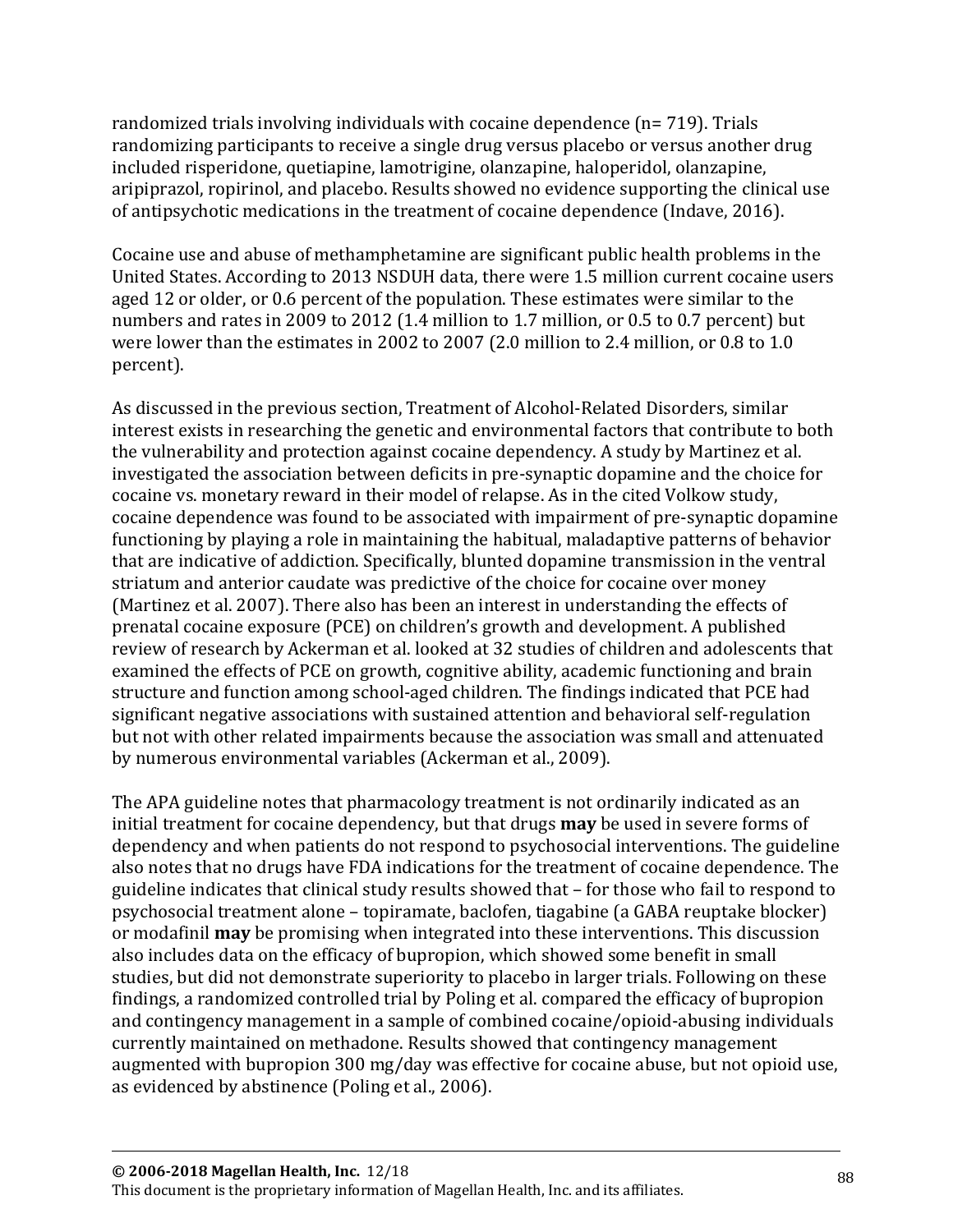Since publication of the guideline, clinical trials have been published on both modafinil and vigabatrin and their use in treating cocaine dependence. The use of morning-dosed modafinil (400 mg) vs. placebo promoted nocturnal sleep, normalized sleep architecture and decreased daytime sleepiness in abstinent cocaine users. The research team of Morgan et al. acknowledged that further study is indicated, but **suggested** these findings **may** be relevant to sleep improvement and its association with effective treatments for cocaine dependence (Morgan et al., 2010).

The first randomized, double-blind, placebo-controlled trial of cocaine-addicted patients (n=103) was conducted comparing fixed titration of vigabatrin against placebo for nine weeks of treatment and three weeks of follow-up. Results showed that full end-of-trial abstinence was achieved in 28 percent (n=14) of the vigabatrin-treated subjects versus 7.5 percent (n=4) of the placebo arm subjects. Abstinence through follow-up was achieved in 12 subjects in the vigabatrin group and 2 subjects in the placebo group. The retention rate was 62 percent in the vigabatrin arm and 41.5 percent in the placebo arms. Additionally, for subjects with pre-study alcohol use, vigabatrin was superior to placebo for selfreported abstinence from alcohol (43.5 percent versus 6.3 percent). However, investigators reported that there were no differences between the two groups in drug craving, depressed mood, anxiety or Clinical Global Impression severity scores. The authors also cautioned that this study did not evaluate binge cocaine usage and that careful study is still required to evaluate associated risk of visual field defects in long-term treatment with vigabatrin (Brodie et al., 2009).

Findings from a preliminary randomized clinical trial of the immunogenicity, safety and efficacy of a novel cocaine vaccine (succinylnorcocaine) to treat cocaine dependence revealed that attaining high  $(≥ 43 \mu g/mL)$  IgG anti-cocaine antibody levels was associated with significantly reduced cocaine use in 109 methadone-maintained subjects. Unfortunately, results showed that only 38 percent of the vaccinated patients attained these IgG levels and they had only two months of adequate cocaine blockade. Investigators acknowledged the need to further improve vaccines for this indication (Martell et al., 2009).

The APA guideline discusses how individuals with bipolar disorder are at high risk for a cooccurring SUD and cautions that although lamotrigine **may** be used as a first-line pharmacological treatment, it should be used cautiously in patients who have both bipolar and SUD. The guideline specifies that these individuals may be inclined to take excess medication doses, thereby increasing the risk of rash. Recent studies, cited by Brown et al., noted the potential of lamotrigine as both a standard treatment for bipolar disorder and for reducing the use of cocaine (Brown et al., 2012). They conducted a randomized, doubleblind, controlled study to determine the impact of lamotrigine therapy on cocaine use and craving, as well as manic and depressive symptoms. Adult outpatients with bipolar disorder, depressed or mixed mood state, and cocaine dependence (n = 112) were randomized to one of two conditions: lamotrigine treatment or placebo. Lamotrigine therapy was initiated at 25 mg/day and was slowly increased until at 5 weeks it reached 200 mg/day after which additional increases were made if well tolerated. Outcome measures of this study were dollars spent on cocaine and weekly urine drug screens. The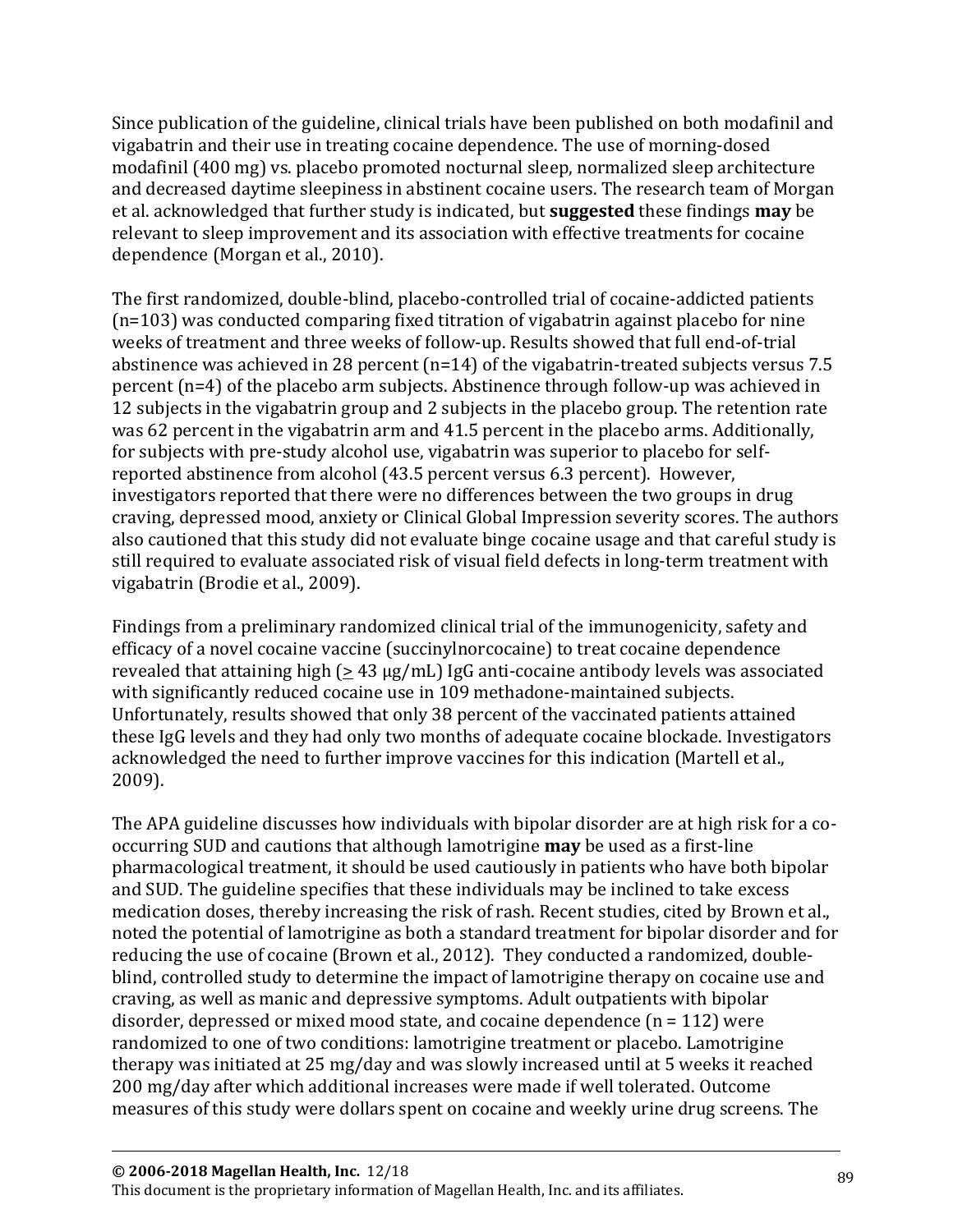study found that during treatment with lamotrigine, the amount of money spent on cocaine (by participant report) was significantly decreased when compared with placebo. The percentage of cocaine-positive urines was smaller with lamotrigine than with placebo, although not significantly. Researchers reported that side effects were not different in the treatment groups and lamotrigine was well tolerated. They concluded that standard treatment (lamotrigine) for bipolar disorder **may** reduce cocaine use and **suggested** additional research with lamotrigine using a larger patient sample as well as more frequent urine drug screens (Brown et al., 2012).

A range of general medical conditions are associated with cocaine use. The APA guideline discusses several comorbid conditions that develop based on the route of administration of the drug – intranasal use, smoking and the Valsalva-like maneuver that is performed to better absorb the drug. Complications can include conditions such as sinusitis, nasal septum perforation, bronchitis, pneumonitis and barotraumas (e.g., pneumothorax, pneumomediastinum and pneumopericardium). Medical conditions that can develop independently of administration route include weight loss and malnutrition, myocardial infarction and stroke. An analysis of hospital discharges in Texas (2000-2003) by Westover et al. concluded that when controlling for risk factors, amphetamine abuse was associated with twice the risk of hemorrhagic stroke as cocaine abuse. In contrast, Westover notes that amphetamine abuse was not associated with an increased risk of ischemic stroke, while cocaine abuse was associated with increased risk. Also, amphetamine abuse, but not cocaine abuse, was associated with increased risk of death after a hemorrhagic stroke (Westover et al., 2007). Datillo et al. conducted a retrospective analysis of consecutive patients who had positive urine toxicology test results for cocaine and were admitted to telemetry units, ICUs, or coronary care units of a municipal hospital. Researchers noted that most physicians believe that sole β-blockade should be avoided in patients with clinical evidence of cocaine toxicity because of the risk of unopposed  $\alpha$  receptor stimulation and that β-blockers should be avoided in any patient with chest pain and a history of cocaine abuse. However, these study findings revealed that administration of β-blockers was associated with a reduction, rather than an increase, in the risk of death and myocardial infarction (Datillo et al., 2008).

In a published clinical review focused on pharmacotherapies for dependence, Haile et al. concluded that there is evidence that medications acting on dopamine, norepinephrine, and glutamate neurotransmitter systems show promise in the treatment of cocaine dependence (Haile et al., 2012). These medications include modafinil, n-acetylcysteine, disulfiram, prazosin/doxazosin, sustained-release AMPH/METH, and methylphenidate. The APA guideline discusses disulfiram as a medication that **may** increase the aversive effects of cocaine, thereby reducing its use. The authors **suggested** the need for further research based upon the characterization of cocaine dependence as a brain disease with biologically identifiable pathologies and they stressed the need to develop efficacious treatments by using medications that reverse known neurochemical imbalances (Haile et al., 2012). Newton et al. assessed the impact of the treatment of a prototypical  $\alpha_1R$  antagonist, doxazosin, on cocaine's effects using a double-blind, placebo controlled design, in cocaine dependent people (n=16). Positive subjective effects of cocaine were weakened by the doxazosin treatment. The researchers concluded that medications that block noradrenergic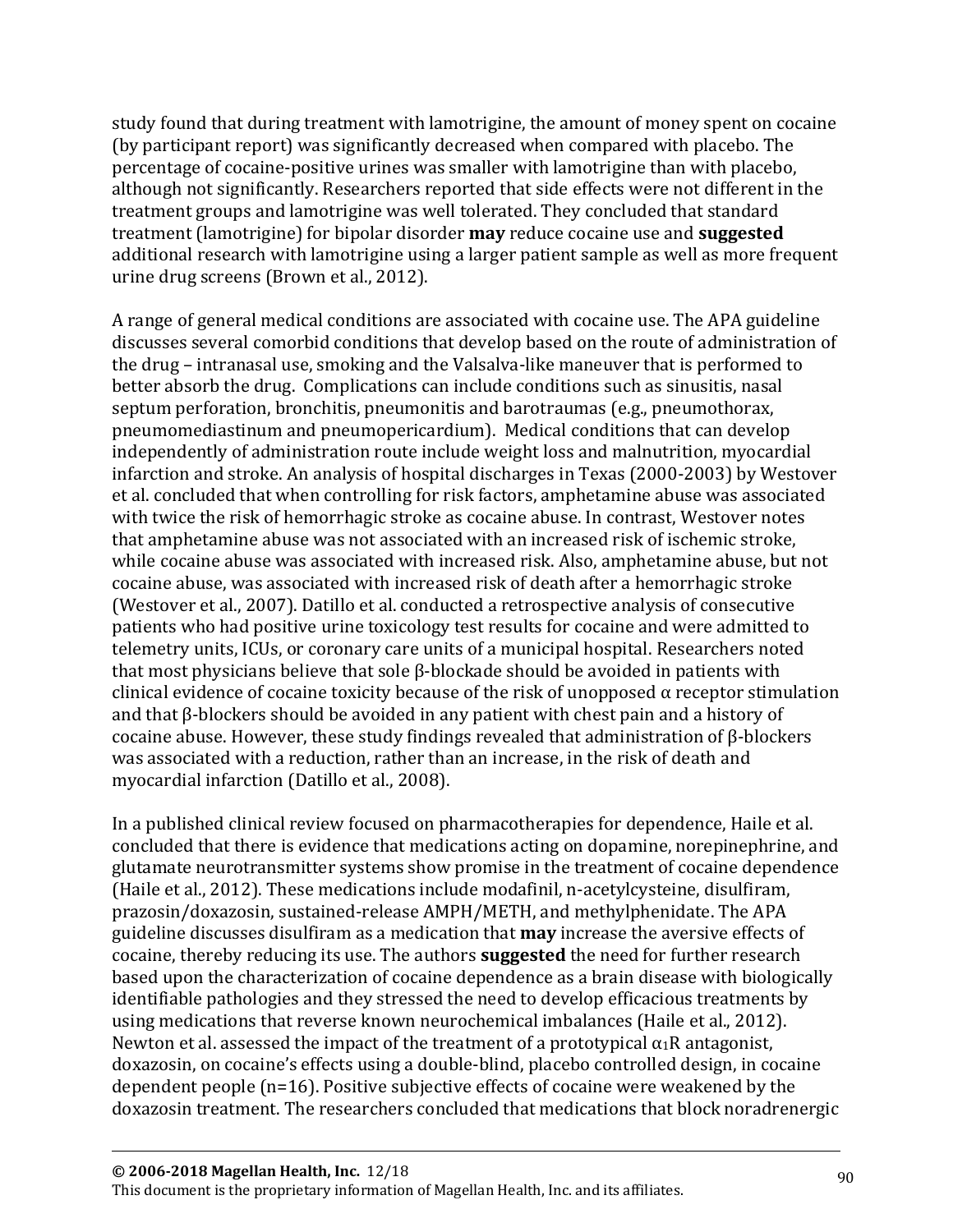$\alpha_1$ R receptors, e.g., doxazosin, should be further evaluated as they **may** be useful for cocaine dependence (Newton et al., 2012).

A double-blind, randomized, placebo-controlled, 12-week trial was recently conducted to determine the efficacy of topiramate as a treatment for cocaine dependence (Johnson et al, 2013). Cocaine-dependent adults (n=142) were randomized to one of two treatment groups: topiramate in escalating doses from 50 mg/d to 300 mg/d in weeks 6 to 12 or matching placebo capsules. Treatment in each group was combined with weekly cognitivebehavioral treatment. During the treatment period, participants in each group provided information on self-reported cocaine use and had their urine tested for cocaine's primary metabolite. Cocaine craving was measured on the Brief Substance Craving Scale while global functioning was measured with the Clinical Global Impression Scales. Compared with placebo, topiramate was more efficacious at increasing the weekly proportion of cocaine nonuse days, and was associated with increasing the likelihood of urinary cocainefree weeks, decreasing craving, and improving global functioning significantly more than placebo. Researchers concluded that the data is promising as a building block from which topiramate **may** be established as an efficacious pharmacological treatment for cocaine dependence (Johnson et al., 2013).

A systematic review of randomized controlled trials (n=8) was performed to compare the effectiveness of cognitive-behavioral therapy (CBT) and contingency management (CM) for cocaine dependence (Farronato et al., 2013). In this review, researchers also examined whether the combination of CBT and CM results in additive effects. Findings showed that CM reduced cocaine use during active treatment and was superior to CBT alone. It was effective also in maintaining abstinence. CBT did not show measurable cocaine reduction during active treatment in trials, although sleeper effects were seen in some studies with a positive effect emerging post-treatment. Three of the trials found no additive effects of CM combined with CBT while two trials reported synergistic effects of the combination of CM and CBT. Authors **suggested** implementation of CM procedures in standard clinical treatment of patients with cocaine dependence, and that future studies address ethical concerns, e.g., CM procedures potentially associated with gambling behaviors (Farronato et al., 2013).

## **Treatment of Opioid-Related Disorders**

The recent increase in misuse of prescription analgesics, e.g., hydrocodone and oxycodone; the easy accessibility of affordable opioids such as heroin; and the opioid overdose epidemic underscore the importance of preventing the abuse of prescription painkillers as well as understanding best treatments for opioid-use disorders. The clinical course of opioid-use disorder is much like that of other chronic relapsing conditions, e.g., diabetes and hypertension, where control of symptoms is difficult and treatment adherence **may** be incomplete. Opioid use disorder is associated with early death from accidental overdose, trauma suicide, or infectious disease (Schuckit, 2016).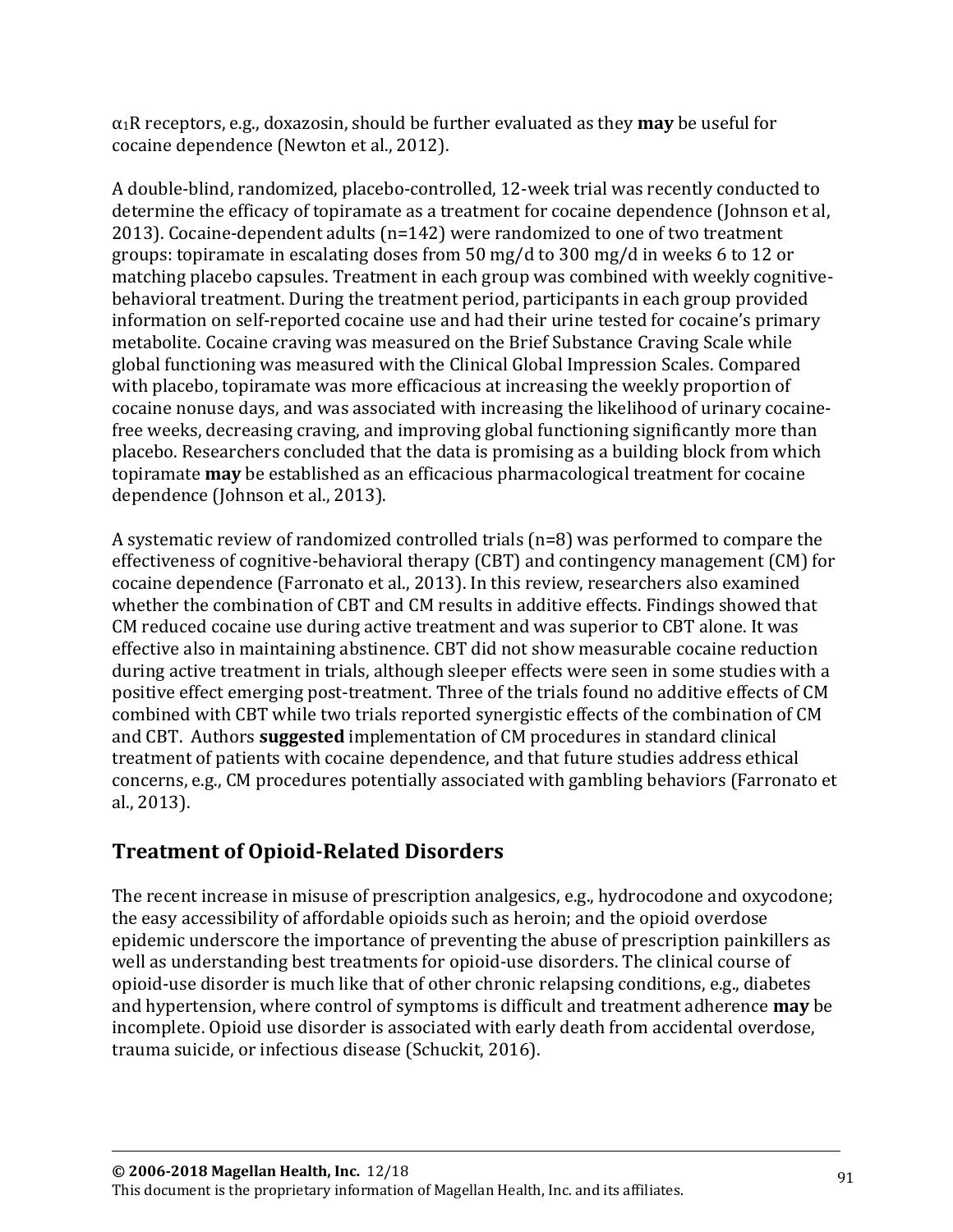Deaths from drug overdose are the leading cause of injury death in the U.S., having risen steadily over the past twenty years (Department of Health and Human Services [HHS], 2015). Deaths related to opioid analgesics nearly quadrupled from 1999 to 2013, and deaths related to heroin increased by 39% between 2012 and 2013. While people who initiated abuse of opioids in the 1960s initiated with heroin, 75% of those who began abusing opioids in the 2000s initiated their abuse with prescription opioids. A shift to heroin use is related to heroin's easy accessibility as well as to its being cheaper, easier to inhale/inject, and its greater potency than prescription opioids (HHS, 2015). Overdose and death significantly increase with extended release/long-acting (ER/LA) formulations of prescription opioids. Overdose deaths also link to the combination of prescription opioids with other prescriptions drugs, e.g., benzodiazepines.

The Secretary of the U.S. Department of Health and Human Services (HHS) has targeted three priority areas to combat opioid abuse: 1) "opioid prescribing practices to reduce opioid use disorders and overdose; 2) expanded use and distribution of naloxone; and 3) expansion of medication-assisted treatment (MAT) to reduce opioid use disorders and overdose" (HHS, 2015).

"The Centers for Disease Control and Prevention's (CDC) Guideline for *Prescribing* Opioids for Chronic Pain include the following recommendations:

- Non-opioid therapy is preferred for treatment of chronic pain; consider opioid therapy only if benefits are anticipated to outweigh risks; combine opioids with nonpharmacologic therapy and non-opioid pharmacologic therapy as appropriate;
- Before beginning treatment, establish treatment goals with patients and consider how opioids will be discontinued;
- Discuss with patients known risks and benefits and responsibilities for managing therapy;
- Prescribe immediate-release opioids instead of extended-release/long-acting opioids when starting therapy for chronic pain;
- Prescribe lowest effective dosage when starting opioids; reassess before increasing dosage;
- When prescribed for acute pain, prescribe lowest effective dose of immediaterelease opioids and no greater quantity than needed (three or fewer days often sufficient);
- Evaluate benefits and harms of continued opioid therapy within 1-4 weeks of starting opioid therapy and evaluate every three months or more;
- Before initiating therapy and during continuation of opioid therapy, evaluate risk factors for opioid related harms;
- Review patient's history of controlled substance prescriptions when starting opioid therapy and periodically during therapy;
- Use urine drug testing before beginning opioid therapy and at least annually;
- Avoid prescribing combined opioid pain medication and benzodiazepines whenever possible; and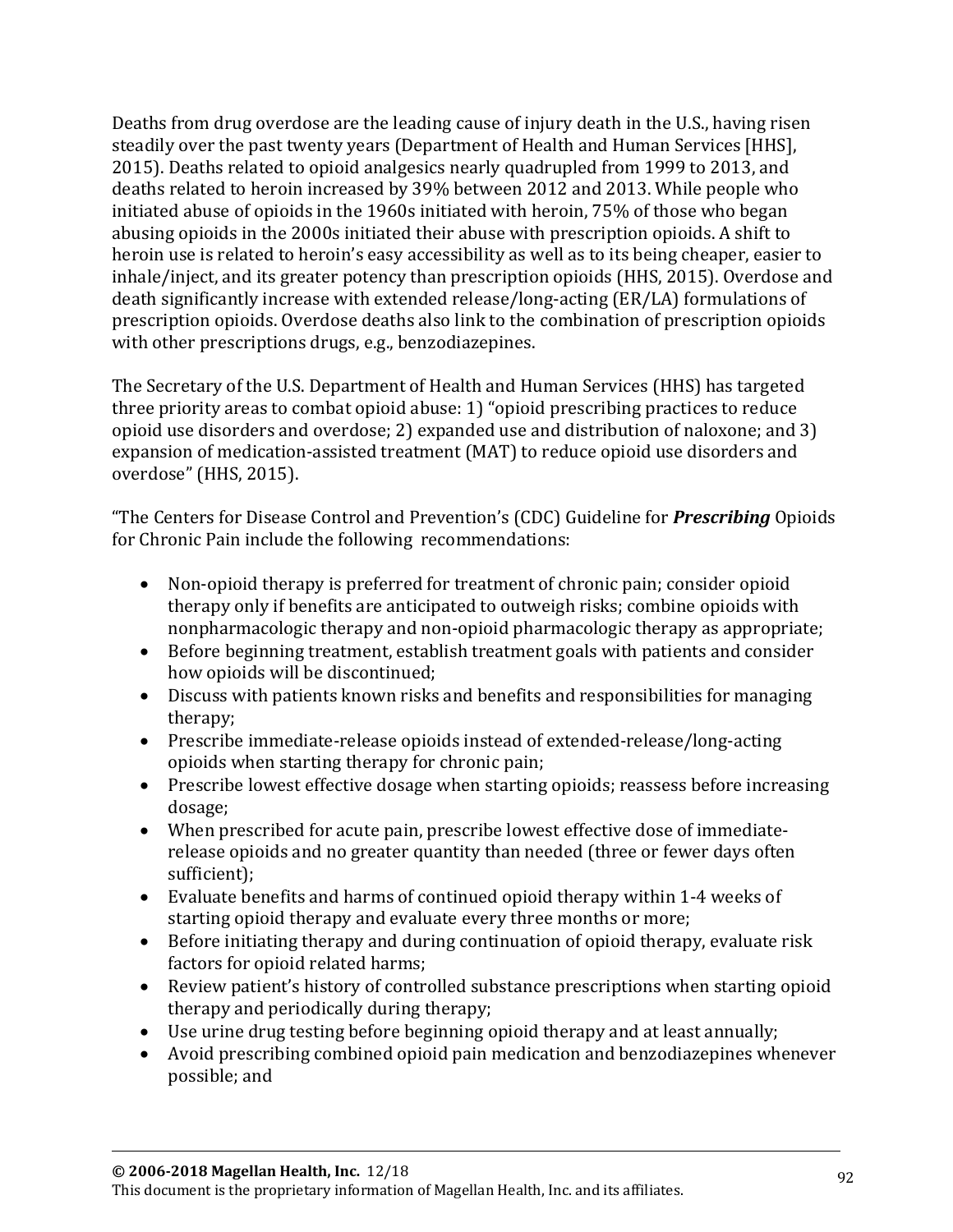• Offer/arrange medication-assisted treatment with buprenorphine, methadone, or extended-release injectable naltrexone, in combination with counseling and behavioral therapies for patients with opioid user disorder (CDC, 2015).

FDA approved and encourages the use of naloxone delivery systems, e.g., auto-injectors, for lay use outside of healthcare settings to reverse overdose from both prescription opioids and heroin. Naloxone reverses the effects of other opioids and can restore normal respiration when breathing has slowed due to heroin or prescription opioid overdose (FDA, 2014).

Prescription opioids are the second most commonly initiated drugs, second only to marijuana (Brady et al., 2016). Recently, the Office of National Drug Control Policy expanded the National Drug Control Strategy by including the following recommendations:

- Educating patients as well as providers about risks associated with misuse and abuse of opioids;
- Enhancing Prescription Drug Monitoring Programs (PDMP) that are state run;
- Increasing proper disposal of prescription drugs; and
- Addressing enforcement to prevent diversion via doctor shopping and "pill mills" (Brady et al., 2016).

Brady et al. advised that all patients receive screening for potential risk of abuse prior to starting opioid therapy, as well as education about safe use, storage, and disposal of opioid medications. Monitoring on a regular basis **may** identify escalation of opioid use; any negative impact on the patients' ability to function at work, home, and in social settings; and the existence of aberrant behaviors during therapy (Brady et al., 2016). *The Collaborative Care Model of integrating mental health services within primary care services may facilitate the implementation of these steps to decrease prescription opioid abuse and misuse.*

A 2015 study reviewed the evidence for medication-assisted treatment (MAT) of opioid use disorder (Connery, 2015). Authors noted that the recommended treatment of an individual with opioid use disorder and physiological dependence includes one of the FDA-approved medications, i.e., buprenorphine, naltrexone, and methadone, for preventing opioid relapse and for stabilization/maintenance treatment of opioid use disorder. The approved medications should be prescribed as a part of a comprehensive treatment approach including counseling and other behavioral therapies delivered by a psychiatrist, psychologist, or professional counselor. The American Society of Addiction Medicine emphasized that the patient and the clinician share in the choice of treatment option (ASAM, 2015).

Connery noted that the strongest evidence for efficacy in both reducing opioid use and retaining patients in care is for agonist treatment, with methadone maintenance considered the gold standard of care for many years (Connery, 2015). In a review of randomized controlled trials comparing tolerability and convenience of MAT, author noted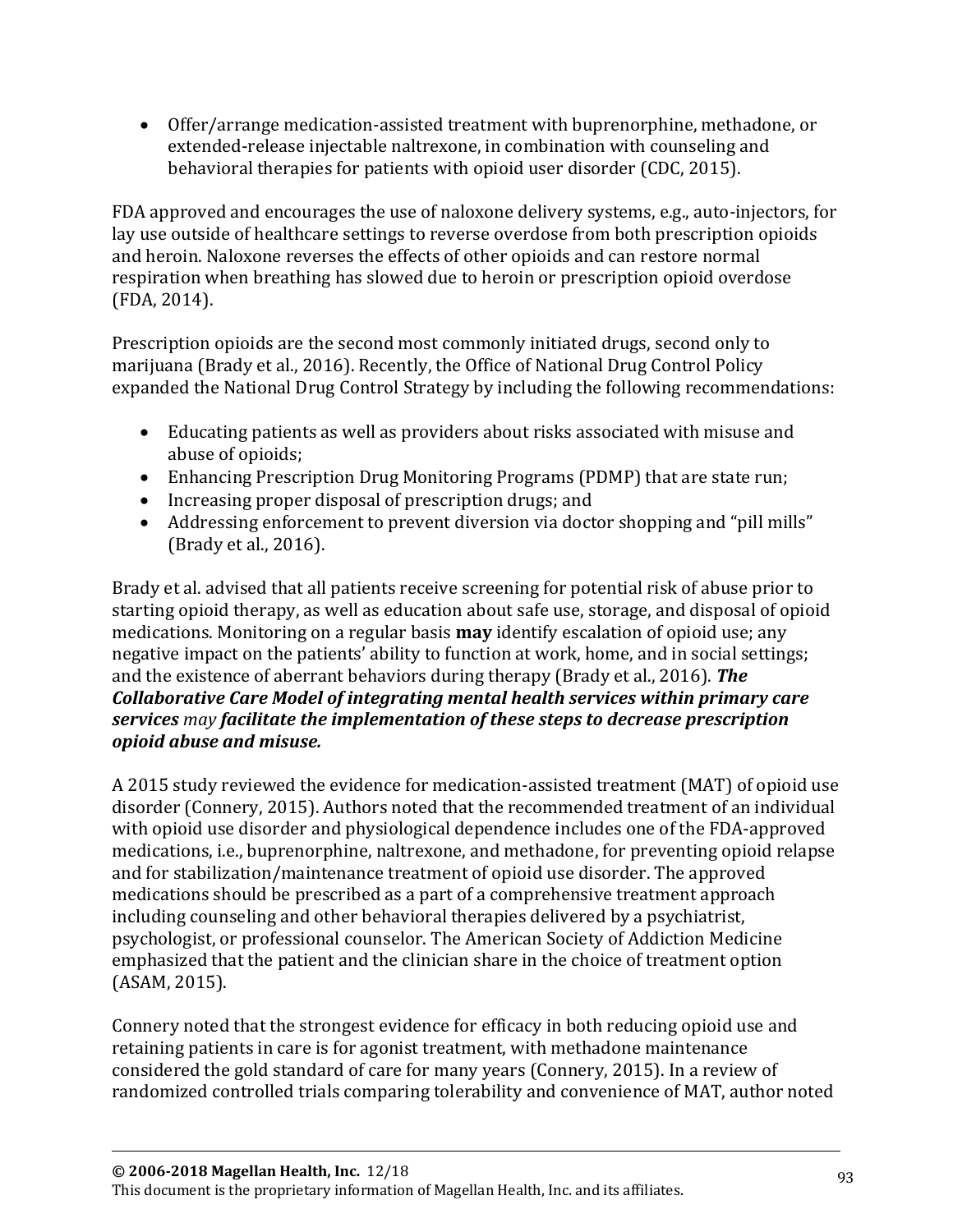that an adverse effect of full agonist methadone is dose-dependent respiratory depression, whereas the partial agonist buprenorphine has a "ceiling effect" on respiratory depression and does not induce euphoria in opioid-tolerant individuals. Buprenorphine reduces opioid withdrawal symptoms and decreases pleasurable effects of other opioids. Trials found comparatively weak evidence for antagonist naltrexone extended release (ER). Patient convenience for dosing was most burdensome with programs prescribing methadone or buprenorphine maintenance, with required observed daily dosing in early phases of recovery, while monthly injections of naltrexone ER or monthly maintenance visits with office-based buprenorphine/naloxone were least burdensome. Compared to placebo or no medication, all three FDA-approved medications showed improved retention in treatment in trials. Methadone demonstrated higher rates of treatment retention compared to buprenorphine. Data in studies cited by Connery also suggest that buprenorphine, methadone, and naltrexone ER, are important in preventing accidental opioid-overdose death during active treatment. MAT added to relapse-prevention counseling and mutual help groups, e.g., Narcotics Anonymous, increased the effectiveness of those interventions (Connery, 2015). Studies have shown that longer term, abstinence-based residential treatment not including MAT has limited effectiveness, with increased risk of fatal overdose.

On Nov. 18, 2015, the FDA approved Narcan nasal spray, the first approved nasal spray version of naloxone hydrochloride, to temporarily stop or reverse the effects of an opioid overdose (FDA, 2015). Narcan nasal spray, administered by first responders, medical professionals, family members, or caregivers, can counter overdose effects quickly, usually within two minutes, saving many lives. This user-friendly, needle-free delivery system, when used as directed, delivers a consistent and measured dose. Although the FDA has not approved an over-the-counter version of this nasal spray, many state regulations allow pharmacies to provide the nasal spray from pharmacy counters under collaborative practice agreements between the pharmacy and practitioners/physicians/prescribers (Regulatory Affairs Professionals Society, 2016).

On May 26, 2016, the FDA approved the first buprenorphine implant, Probuphine® for the maintenance treatment of opioid dependence (FDA, 2016). This drug, as an implant under the skin on the inside of the upper arm, provides a constant, low-level dose of buprenorphine over six months in patients already stable on low-to-moderate doses of other forms of buprenorphine in a treatment program. This new, innovative treatment option provides improved convenience as patients gain control of their lives, no longer needing to take medication on a daily basis. The director of the National Institute on Drug Abuse at the National Institutes of Health said, "Scientific evidence **suggests** that maintenance treatment with these medications in the context of behavioral treatment and recovery support are more effective in the treatment of opioid use disorder than shortterm detoxification programs aimed at abstinence. This product will expand the treatment alternatives available to people suffering from an opioid use disorder" (FDA, 2016). An unpublished randomized clinical trial demonstrated the safety and efficacy of Probuphine in the treatment of adults (n=177) with opioid dependence. Common side effects included implant-site discomfort, headache, depression, constipation, nausea, vomiting, back pain, toothache and oropharyngeal pain. Of the Probuphine-treated patients, 63% had no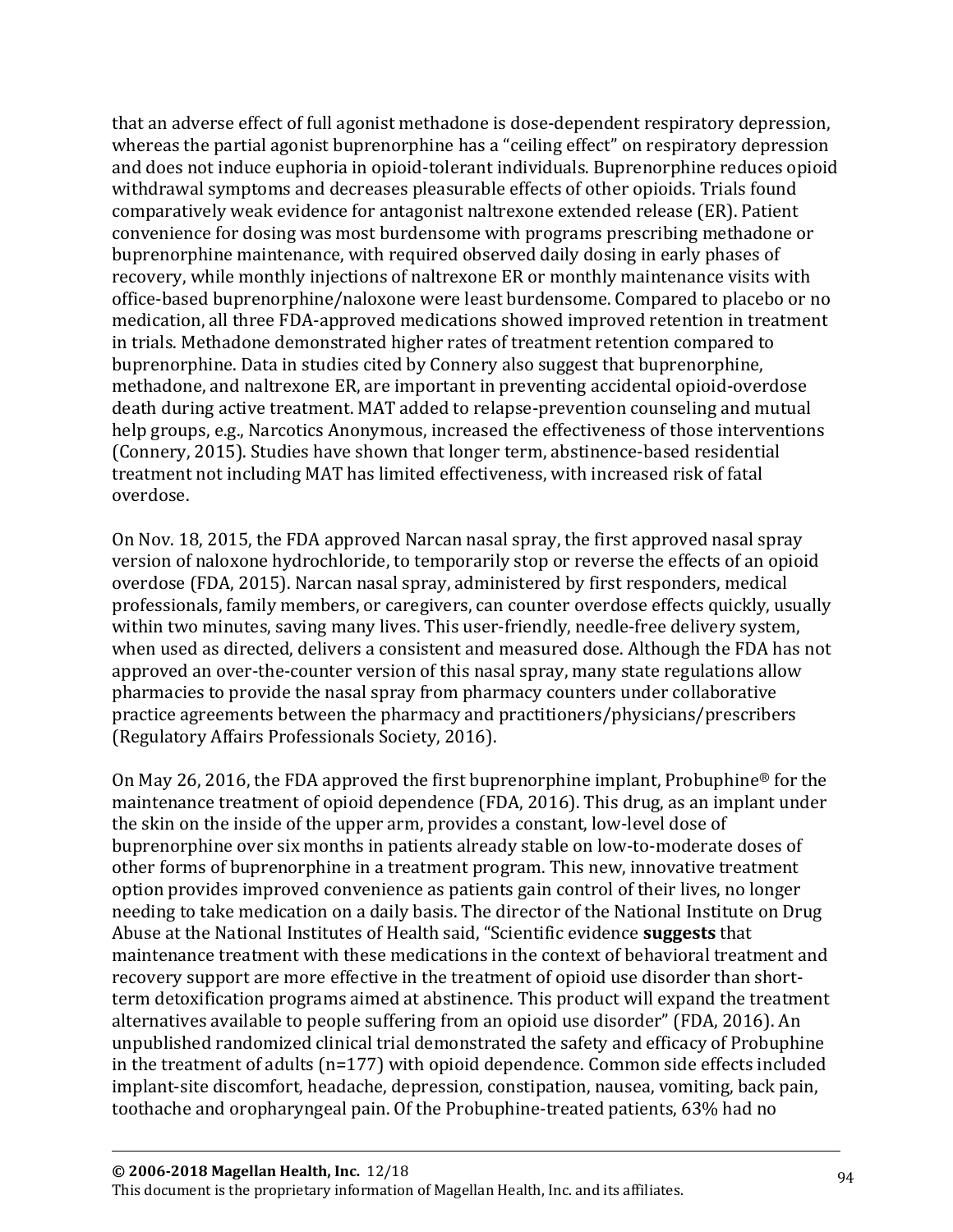evidence of illicit opioid use throughout the six months of treatment compared to 64 percent of those using sublingual buprenorphine. The FDA announcement included a boxed warning with safety information that included a warning about the risk of implant migration, protrusion, expulsion and nerve damage associated with insertion and removal of Probuphine. A potential for accidental exposure or intentional misuse and abuse occurs if the implant comes out of the skin (FDA, 2016). The FDA advises that patients should be seen at least once monthly for continued counseling and psychosocial support in addition to a visit during the first week after insertion.

On June 6, 2014, the FDA approved Bunavail®, a buccal film formulation of buprenorphine/naloxone for the maintenance treatment of opioid dependence (FDA, 2014). The manufacturer of Bunavail claimed that the product is more convenient to administer than the earlier approved sublingual tablet and film formulation (Suboxone) of the same combination and that it is better absorbed into the blood, permitting lower doses of use. Findings from a 23-week, open-label, uncontrolled trial including opioid-dependent individuals (n=249) previously stabilized on Suboxone, showed that the buccal film "appeared to be efficacious in maintenance treatment of opioid dependence, but 52 patients withdrew before the end of the study" (The Medical Letter, 2015). The Medical Letter concluded that this new form of buprenorphine/naloxone permits lower doses, but establishment of its clinical advantages, e.g., lower incidence of constipation, has not been evidenced in well controlled clinical trials (The Medical Letter, 2015).

A rule by the Health and Human Services Department, published in the Federal Register on July 8, 2016 (Medication Assisted Treatment for Opioid Use Disorders Reporting Requirements), authorizes eligible practitioners to request approval to treat up to 275 patients in an office-based setting with buprenorphine and the combination buprenorphine/naloxone (Federal Register, 2016). This rule thus increases access to MAT in the office-based setting. It requires that practitioners provide information about their patient caseload by month, including the number of patients receiving behavioral health services and the number referred to behavioral health services. This is "to ensure that patients receive the full array of services that comprise evidence-based MAT and minimize the risk that the medications provided for treatment are misused or diverted" (Federal Register, 2016). The features of the practitioner's diversion control plan must also be provided.

A 2015 double-blind, placebo-controlled randomized clinical evaluated the efficacy of clonidine as an adjuvant to buprenorphine in increasing the duration of abstinence, time to opioid lapse and relapse, and percent opioid-negative urine tests (Kowalczk et al., 2015). Opioid-dependent patients (n=208) began sublingual buprenorphine maintenance treatment (8-24 mg/day) at enrollment and continued for up to 28 weeks at an outpatient research clinic; individual counseling was provide once a week. At 7 weeks, participants (n=118) who were abstinent from illicit opioids during weeks 5 and 6 were randomly assigned to receive either clonidine or placebo concurrent with the daily dose of buprenorphine. (Note: those who did not meet abstinence were switched to methadone for 4 weeks after which they received an 8-week medication taper, or transferred to a community treatment program). The clonidine schedule included 0.1 mg for 7 days, 0.2 mg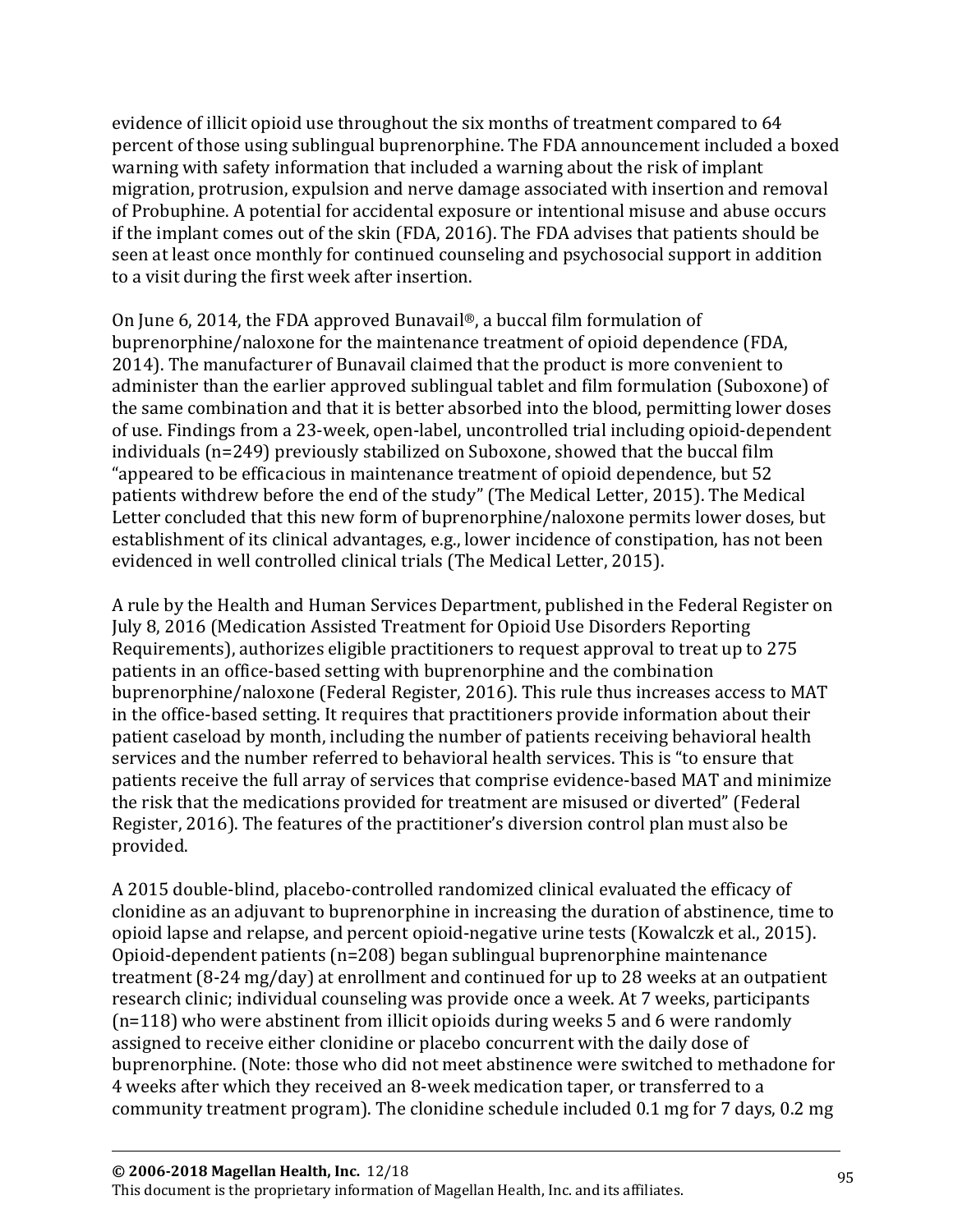for the next 7 days, and 0.3 from weeks 9 through 20. During the intervention period from weeks 9-20, participants, most of whom completed this phase, were maintained on a stable dose of buprenorphine along with either daily clonidine or placebo. The maintenance phase was from weeks 21-28 during which the clonidine dosage was tapered to zero over the first 14 days and at the end of week 28, buprenorphine dosages were tapered over another 8 weeks, or patients transferred to another treatment program. Results showed duration of consecutive days of abstinence for opioids during the intervention phase were 34.8 days and 25.5 days for the clonidine group and the placebo group, respectively. Secondary outcomes measures showed that during the intervention phase, the clonidine group was more likely to test negative for THC although there was no significant difference in percentage of cannabis smokers at baseline in each group. No group difference in cocaine use was found during the intervention phase. Researchers noted that the longer duration of consecutive days of abstinence for opioids in the group receiving clonidine has important implication, suggesting that "the longer the duration of abstinence, the greater the likelihood that it will be sustained" (Kowalczk et al., p. 764). They also noted that findings support clonidine's ability to increase participants' mean durations of abstinence. The study also found that participants in the clonidine group were less likely to report heroin craving at moderately high levels of stress than the placebo group. Researchers concluded that the study demonstrates efficacy of clonidine for relapse prevention in treatmentseeking opioid users and that it is "modestly effective in decoupling stress from lapses" (Kowalczk et al., p. 764).

According to SAMHSA, "Medication-assisted treatment has shown much promise in reducing nonmedical use of opioids and restoring patients to a healthier life" (SAMHSA, 2015). SAMHSA further noted that evidence and consensus among experts support the use of MAT in primary care settings, particularly for individuals unable to access treatment in specialized settings (SAMHSA, 2015).

In a systematic review which summarized 55 articles, authors focused on comparisons of medications and behavioral therapies to identify factors associated with high rates of retention in MAT for opiate dependence (Timko, 2016). Retention, a primary outcome in treating opiate dependence, is associated with the achievement of decreased drug use, improved social functioning and quality of life, and reduced mortality. Findings included the following: patients receiving naltrexone or buprenorphine had better retention rates than those receiving no medication or a placebo; patients receiving methadone were more likely to be retained in MAT at 4- and 6-month follow-ups than those receiving buprenorphine/naloxone; and heroin-assisted treatment was associated with better retention than methadone among patients who were treatment refractory. Studies also found that contingency management (CM) was the only behavioral therapy showing promise to increase retention in MAT for opiate dependence, although it does not address the underlying causes of addiction. Authors concluded the need for additional randomized controlled trials addressing longer-term association between medications and behavioral therapies (greater than one year) and outcomes (Timko, 2016).

Although only a small percentage of those both seeking and needing treatment for substance use disorders receive MAT treatment, the trend for its use in medical or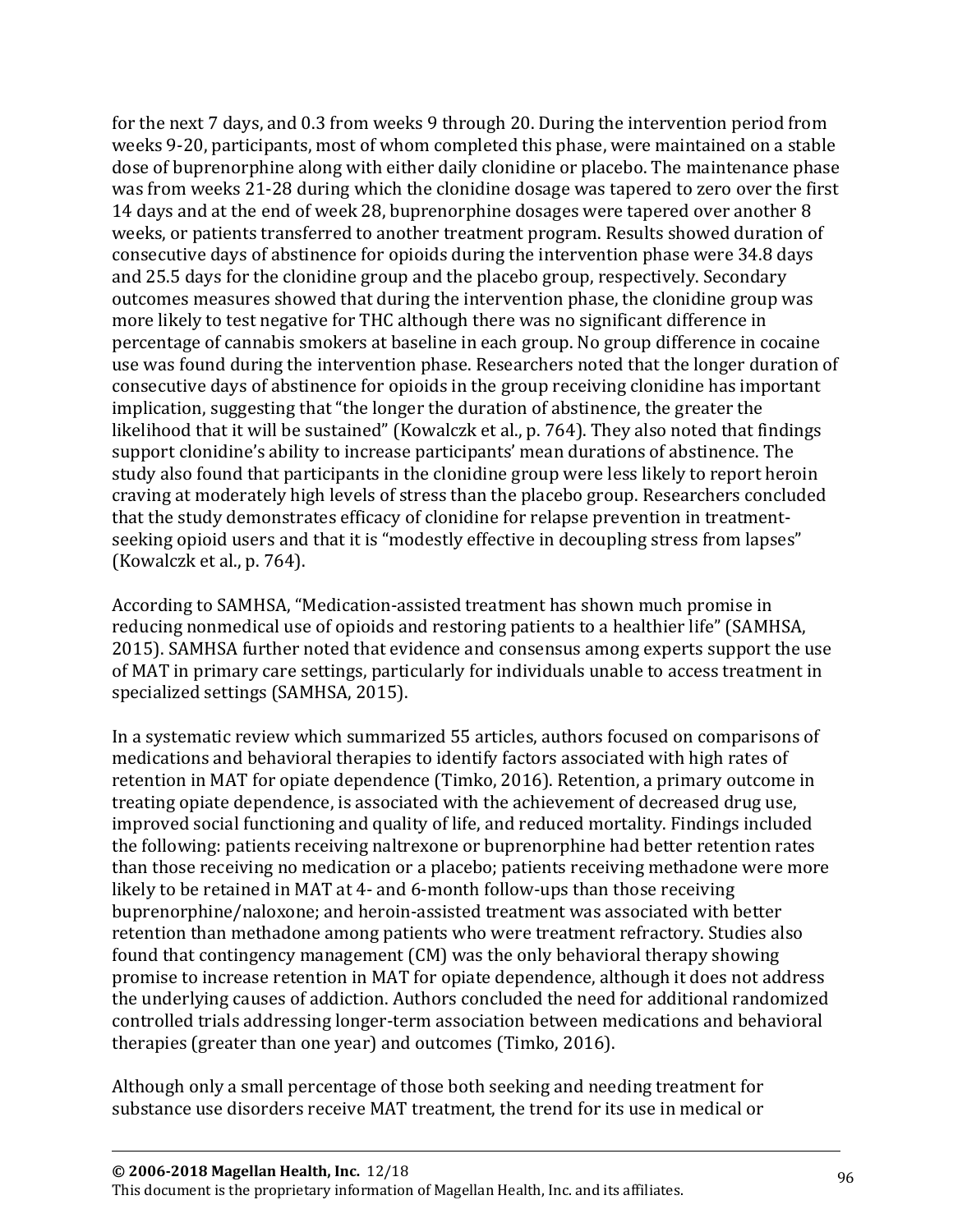psychiatric practice settings is increasing. Barriers to utilization of MAT include reluctance of patients to take medications, side effects of medication, and costs. Due to a belief that "one is simply transferring addiction from one drug to another," both substance abuse and MAT retain a negative social stigma (Magellan, 2016). More education on evidence-based MAT protocols for treatment providers are needed to address preconceived notions of their ineffectiveness and to address reduction in patient motivation to comply with behavioral treatments and counseling programs. More time devoted to patient management while employing MAT protocols in this population is likely to reduce the possibility of relapse and/or readmission to an inpatient/residential rehabilitation program (Magellan, 2016). Current research has shown that the best treatment is at the least intensive level of care that manages the patient safely and comfortably and where the patient can be engaged in continued treatment leading to a sustained recovery from addiction. MAT can promote return to the community, employment and full contribution to society (Magellan, 2016).

Large numbers of people in the United States use or misuse opiate drugs, which include both heroin and prescription pain relievers (e.g., hydromorphone, morphine, oxycodone, codeine, propoxyphene). The APA guideline discusses the size and seriousness of this problem and reports estimates from the Office of National Drug Control Policy (2003) that between 750,000 to 1,000,000 individuals are heroin-dependent, and that 943,000 individuals met the criteria for dependence on opioids for non-medical use. In addition, the 2003 National Survey on Drug Use and Health (NSDUH) indicated that an estimated 3.7 million people had used heroin at some time in their lives, and more than 119,000 of them reported using it within the month preceding the survey (NIDA, 2005). The 2013 NSDUH reports that 517,000 persons had heroin dependence or abuse in 2013, similar to the numbers in 2009 to 2012 (361,000 to 467,000), while it was higher that the numbers in 2002-2008 (189,000 to 324,000). The percentage of persons with heroin dependence or abuse in 2013 was 0.2 percent, similar to the rates in 2006 and in 2009 to 2012 (from 0.1 to 0.2 percent). It was higher than the rate of 0.1 percent in 2002 through 2005, 2007 and 2008. The report shows the number of heroin users during the month preceding the survey increased from 266,000 in 2002 to 289,000 in 2013. The percentage of persons aged 12 and older who used prescription-type psychotherapeutic drugs nonmedically in the past month (2.5 %) was lower than the percentages in 2006, 2007, and 2009 (2.8 to 2.9 %), while it was similar to percentages in the all the other years from 2002 to 2012 (2.4 to 2.7 percent) (SAMHSA 2014).

A 2005 epidemiological study by Paulozzi has provided the most current information on the involvement of opioid analgesics in drug abuse deaths in American Metropolitan Areas. Analysis of data from the Drug Abuse Warning Network (DAWN) medical examiner and coroner surveillance system showed that multiple urban areas experienced a dramatic increase in both drug abuse deaths and the involvement of opioid analgesics in those deaths between 1997 and 2002. Also, this report **suggests** that these metropolitan area data probably underestimate the current problem nationwide because sales of opioids continued to increase through the first half of 2004, and that there is increased diversion of some opioids (e.g., fentanyl and oxycodone) to abusers. Finally, Paulozzi cites alarming data from several recent reports (e.g., The Drug and Alcohol Services Information System-DASIS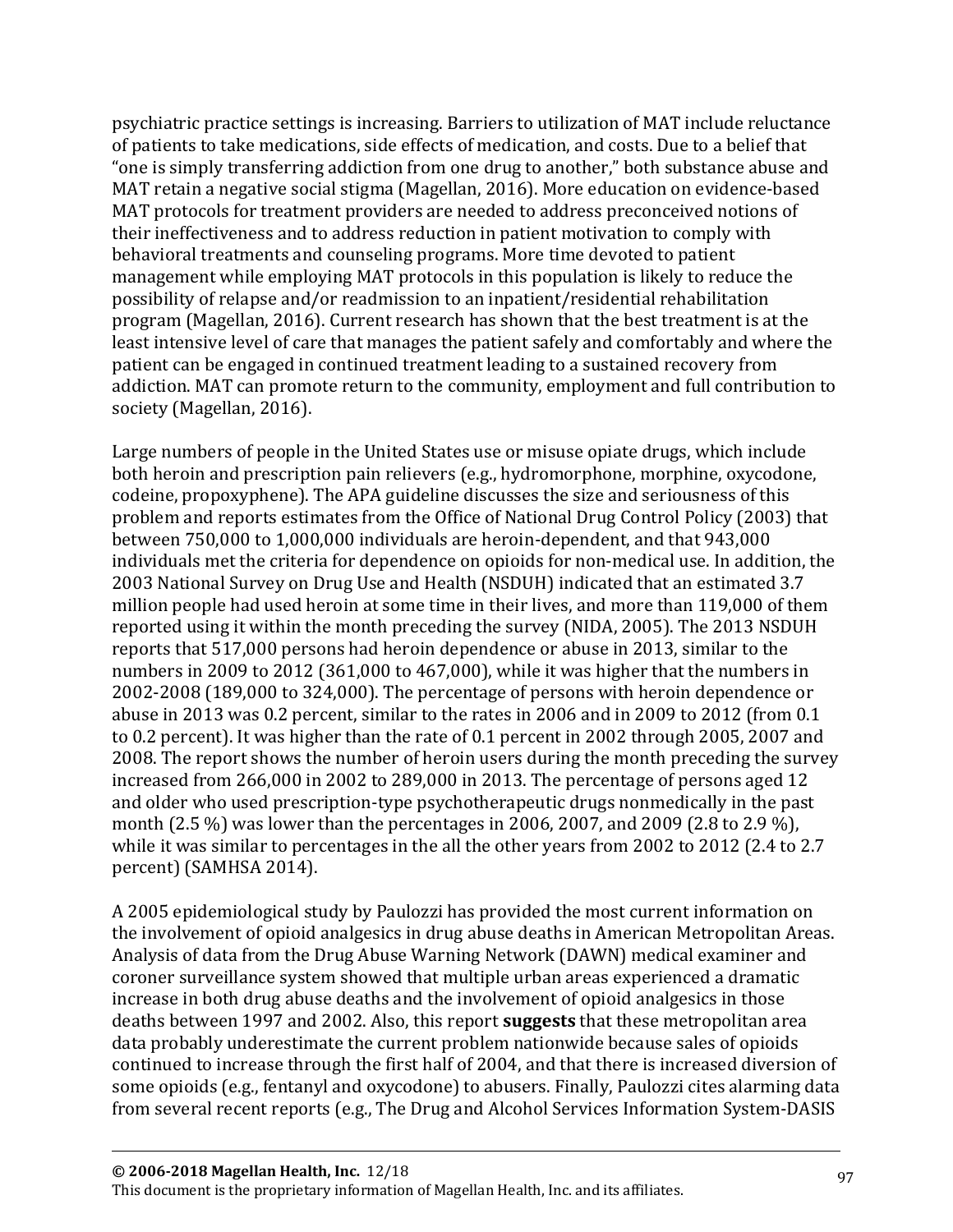Report, 2002 update and the Centers for Disease Control and Prevention Morbidity and Mortality Weekly Report – MMWR, 2005) that show the fatal prescription drug overdose rates are even higher in rural areas. These rural areas also show the sharpest increase in admissions for substance abuse treatment involving narcotic pain killers (Paulozzi 2006). According to the Centers for Disease Control Fact Sheet (CDC, October 17, 2014), drug overdose deaths have increased in the U.S. each year since 1979, with prescription opioid analgesics, cocaine, and heroin most commonly involved. This report indicates that drug overdose death rates in the U.S. increased threefold from 1990 to 2008 and the number of annual deaths increased to 41,502 in 2012. Pharmaceutical drugs were involved in about 53% of the drug overdose deaths (22,114). Of these, opioid pain relievers or prescription painkillers were involved in about 72 % of the deaths, and 30% involved benzodiazepines. The CDC recommended that public health agencies implement community-based opioid drug overdose prevention programs, including training and providing naloxone to address the high rates of opioid drug overdose deaths (CDC, 2012). Gil Kerlikowske, the director of the Office of National Drug Control Policy (DNDCP), responded to the data in the 2012 NSDUH by stating that "we actively support programs that encourage the use of naloxone among first responders" (CDC, 2014).

On April 3, 2014, the FDA approved Evzio (naloxone hydrochloride injection), a new handheld auto-injector to reverse opioid overdose. This prescription treatment, designed to be given by family members or caregivers, is intended for the emergency treatment of known or suspected opioid overdose characterized by decreased breathing or heart rate, or loss of consciousness. The injection rapidly delivers a dose of the drug, standard treatment for overdose (FDA, 2014).

Studies have been conducted to understand better the prevalence of opioid abuse, and the associated risk factors and demographic characteristics of abusers. Carise et al. evaluated the prevalence and correlates of OxyContin use and abuse among a population of subjects admitted to 157 addiction treatment centers across the United States from 2001-2004. The main finding of this study was that most of the OxyContin use reported in the sample of individuals seeking addiction treatment did not originate from physician prescriptions, but rather from illicit sources, such as family, friends or other illegitimate sources as part of a broader and longer term pattern of multiple substance abuse (Carise et al., 2007). Martell et al. conducted a systematic review to determine the prevalence of opioid treatment, whether opioid medications are effective, and the prevalence of substance use disorders among patients receiving opioid medications for chronic back pain. Results of the metaanalysis revealed that opioids are commonly prescribed for chronic back pain and may be efficacious for short-term pain relief, but the long-term efficacy (> 16 weeks) is unclear. Researchers note that substance use disorders are common in patients taking opioids for back pain, and aberrant medication-taking behaviors occur in up to 24 percent of cases (Martell et al., 2007). Fletcher and a team of researchers conducted a study on opioid prescribing patterns in emergency rooms. Their findings confirmed that opioid prescribing for patients making a pain-related visit to the emergency department increased after national quality improvement initiatives in the late 1990s, but that differences in opioid prescribing by race and ethnicity have not diminished. Over the study years (2001-2005), white patients with pain were more likely to receive an opioid (31 percent) than black (23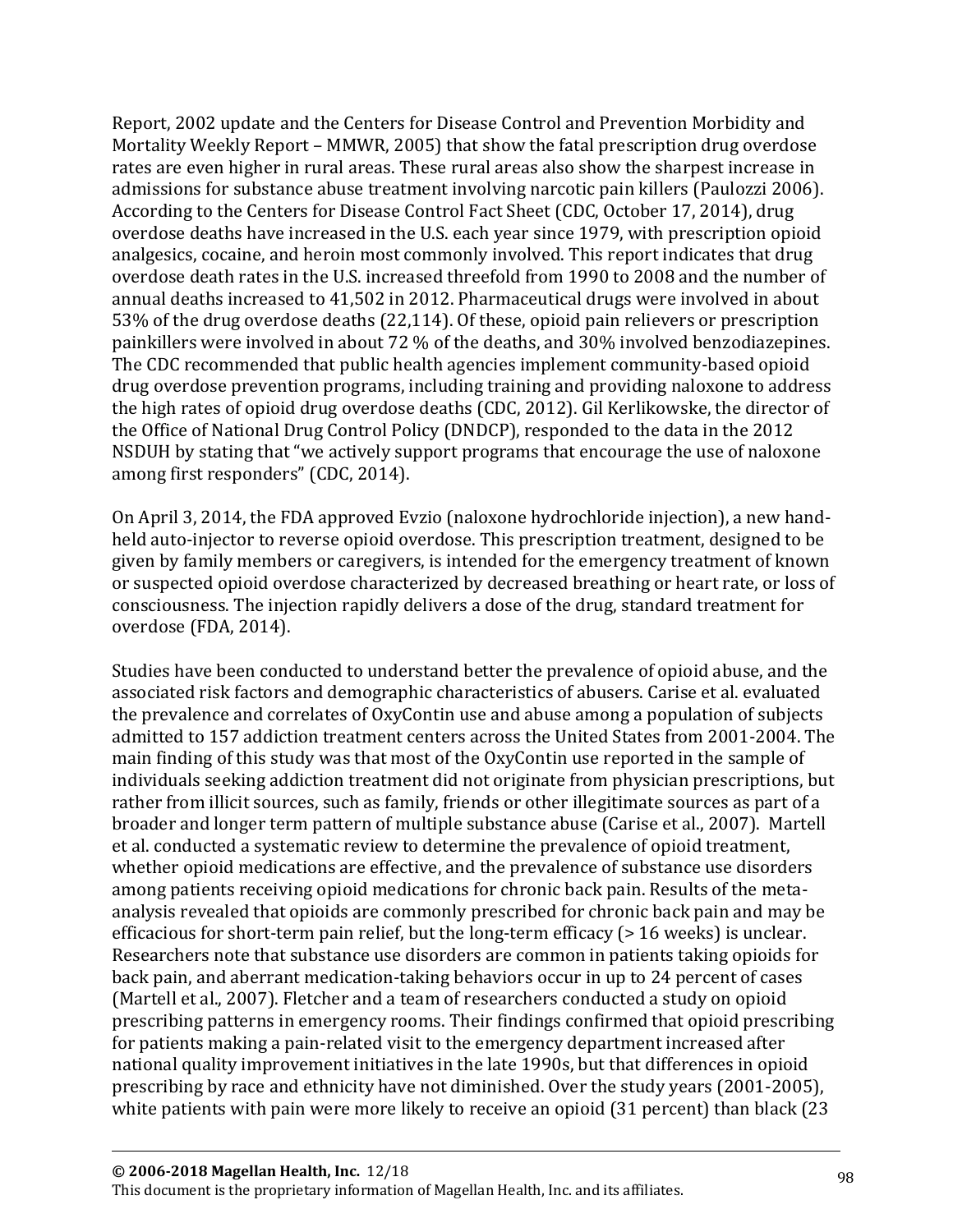percent), Hispanic (24 percent), or Asian/other patients (28 percent). These differences did not diminish over time, with opioid prescribing rate of 40 percent for white patients and 32 percent for all other patients in 2005. The differential prescribing by race/ethnicity was evident for all types of pain visits, was more pronounced with increasing pain severity, and was detectable for long-bone fracture and nephrolithiasis as well as among children (Fletcher et al., 2008).

Prescription opioid analgesics have gained acceptance as effective treatments for moderate-to-severe chronic non-cancer pain (Gudin, 2012). Along with greater prescription opioid utilization, Gudin discussed the parallel increase in misuse, abuse, and overdose that are associated with all opioid analgesics. The author focused on the multiagency federal effort to address this growing problem which resulted in a risk evaluation and mitigation strategy (REMS) for extended-release (ER) and long-acting opioid medications (Gudin, 2012). The goal of REMS is to address the growing problem of prescription drug abuse and misuse by ensuring that healthcare professionals are educated to safely prescribe opioids and patients learn how to safely use the drugs. On July 9, 2012 the Food and Drug Administration announced its approval of the final REMS for opioid analgesics, including the following key components: (1) training for prescribers (voluntary prescriber continuing education supported financially by manufacturers and based on an FDA blueprint; patient education and counseling of patients by prescribers including how to recognize evidence of, and the potential for, opioid misuse, abuse, and addiction); (2) updated Medication Guide and counseling document (including consumer-friendly information on the safe use, storage and disposal of opioids, instructions on when to consult the physician, signs of potential overdose and advice on safe storage); and (3) periodic assessment/auditing of the implementation of the REMS and the success of the program in meeting its goals. REMS does not require that prescribers take the training; however, mandatory training programs on responsible opioid prescribing are a part of a comprehensive plan to address the epidemic of prescription drug abuse requiring legislative changes that are currently being pursued (FDA 2012).

The FDA, in recognition of both the importance of opioid analgesics in the management of modern pain and the abuse and misuse of these products, has worked to address these problems through REMS (Department of Health and Human Services, 2013). On September 10, 2013, the FDA announced safety labeling changes for all extended-release and long acting (ER/LA) opioid analgesics used to treat pain, indicating that these drugs should be reserved for use in patients for whom other treatment options are ineffective, not tolerated or otherwise inadequate in providing sufficient management of pain. It states that ER/LA drugs are indicated only when the pain is severe enough to require "daily, around-theclock, long-term opioid treatment" (FDA, 2013). The FDA determined that the original formulation of OxyContin (Oxycodone hydrochloride) extended-release tablets was withdrawn from the market for safety reasons. They also determined that the reformulated version of OxyContin has abuse-deterrent properties. New labeling approved by the FDA on April 16, 2013 indicates that the properties of the reformulated version, both physical and chemical, make abuse via injection as well as intranasal route difficult. Another extendedrelease long acting opioid analgesic with recent FDA-approved labeling describing the product's abuse-deterrent properties is Targiniq ER (oxycodone hydrochloride and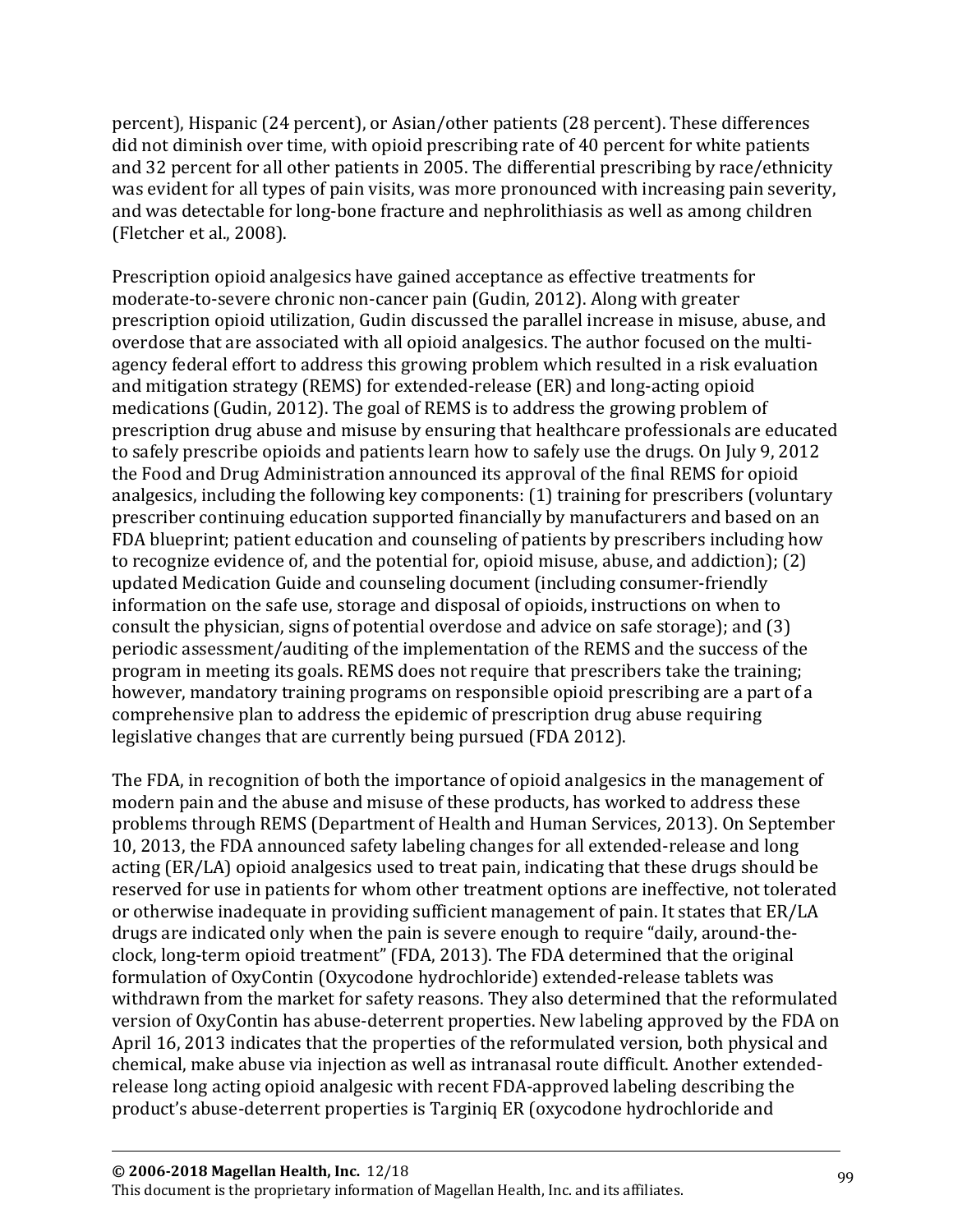naloxone hydrochloride) tablets (FDA, 2014). It should be prescribed only when alternative treatment options are ineffective, not tolerated or would otherwise not be adequate for sufficient pain management. A third extended-release opioid analgesic, Embeda (morphine sulfate and naltrexone hydrochloride) was approved by the FDA on October 17, 2014 with labeling describing its abuse-deterrent properties (FDA, 2014). Embeda, like Targiniq and OxyContin, is not approved for as-needed pain relief and should be used only when alternative treatment options are not effective, tolerated, nor adequate to provide sufficient pain management.

On October 25, 2013, the FDA approved Zohydro ER (hydrocodone bitartrate extendedrelease capsules) for management of severe pain (FDA, 2013). Zohydro ER is part of the extended release/long acting (ER/LA) Opioid Analgesics Risk Evaluation and Mitigation Strategy. Olsen and Sharfstein noted how physicians are recognizing chronic pain and writing prescriptions for opioids more now than in the past, with a 10-fold increase in number of prescription written since 1990 (Olsen and Sharfstein, 2014). They also pointed to evidence that a path to addiction for some individuals may have started with a prescription for pain that progressed to heroin, and indicated that the rate of overdose deaths in the United States has more than tripled since 1990. Olsen and Sharfstein noted how FDA approval of the Zohydro ER capsule, without features to deter crushing and injecting, has resulted in a backlash against the drug by state officials who have asked the FDA to revoke its approval or make it harder to crush. They reported that the FDA has attempted to address the risks of addiction and overdose, e.g., relabeling prescription opioids with new warning as well as narrower indications and is encouraging development of effective non-opioid treatments for pain. Olsen and Sharfstein call for SAMHSA to provide guidance on the concurrent treatment of chronic pain and addiction among patients, e.g., providing guidance to physicians on appropriate ways of using methadone or buprenorphine to treat opioid disorder and chronic pain (Olsen and Sharfstein, 2014).

On August 21, 2014 the U.S. Drug Enforcement Administration (DEA) published a rule that moved hydrocodone combination products such as Vicodin to Schedule II (highest potential for harm) from Schedule III (less potential for harm), pointing out that adding a nonnarcotic substance such as acetaminophen to hydrocodone does not diminish its potential for abuse (DEA, 2014). On November 20, 2014, the FDA approved Hysingla ER, an extended-release, single-entity hydrocodone product with abuse deterrent properties, to treat pain severe enough to require long-term opioid treatment and for which there are no alternative treatment options. Properties of this product reduce abuse of the drug as it is difficult to crush, break, or dissolve as well as being difficult to prepare for injection (FDA, 2014).

In discussing the current prescription drug abuse and misuse problem, Volkow et al. noted that "a key driver of the overdose epidemic is underlying substance-use disorder" (Volkow et al., 2014). Authors discussed three types of medication-assisted therapies (MAT) used in treating patients with opioid addiction: methadone, buprenorphine, and naltrexone, noting that they are underutilized although considered safe, cost-effective, and reduce the risk of overdose. Authors reported the findings of a recent study that found an association between the decrease in number of fatal overdoses and the availability of methadone and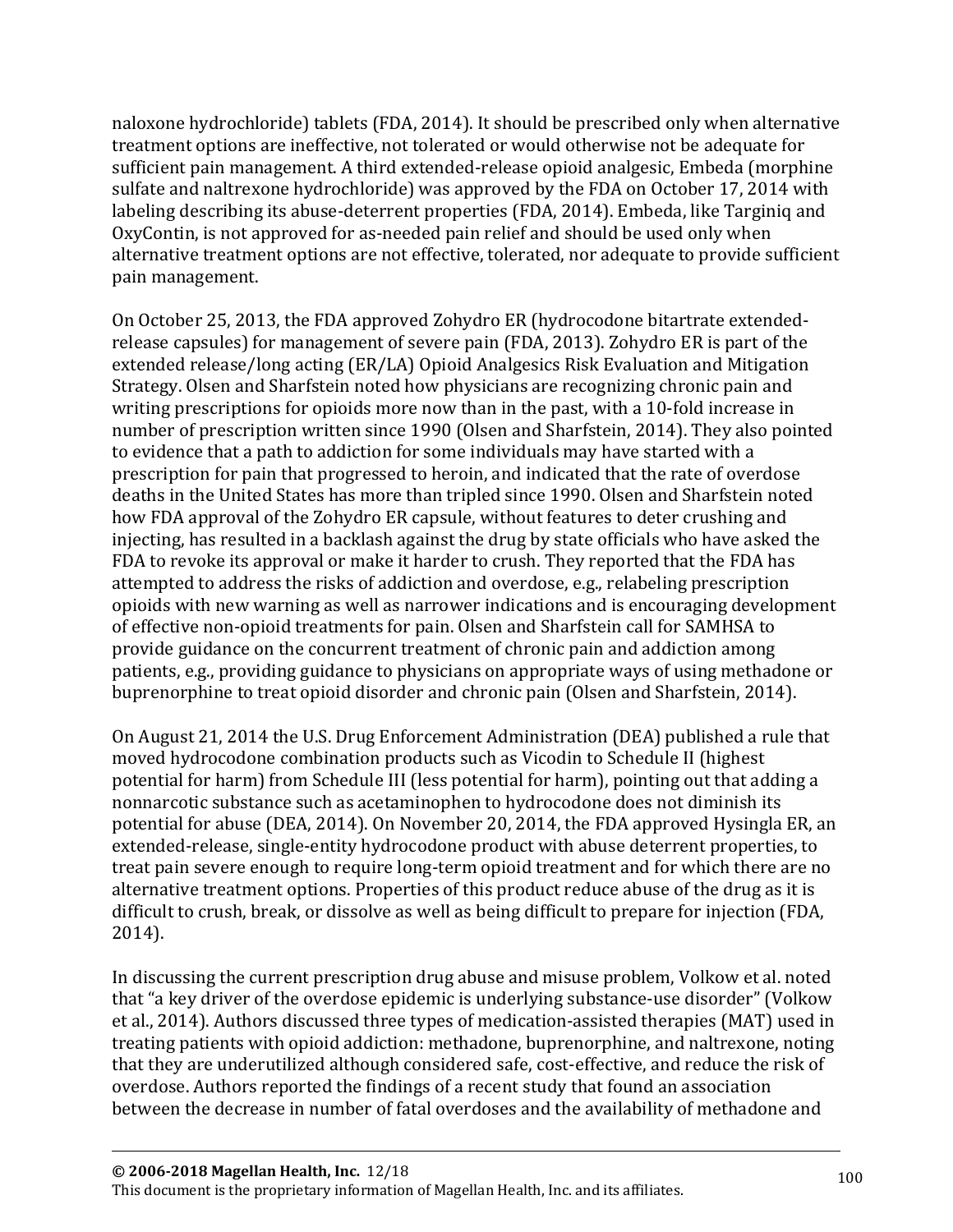buprenorphine. Authors concluded by presenting essential steps for physicians in preventing prescription overdoses: the reduction of unnecessary or excessive opioid prescribing; routinely checking data from prescription-drug-monitoring programs to identify misusers of opioids; and utilization of MATs for persons with opioid addiction (Volkov el al., 2013).

The APA guideline stresses that psychosocial treatments are an essential component of a comprehensive treatment program. The adopted guideline explains that psychosocial treatments attempt to counteract compulsive substance abuse by bringing about changes in patients' behaviors, thought processes, affect regulation and social functioning. As one of the recommended psychosocial treatments, the guideline indicates that the community reinforcement approach (CRA) is based on the theory that environmental reinforcers for substance use perpetuate SUDs. Additionally, patients with substance use disorders lack positive environmental reinforcers for sober activities and pleasures. The guideline also notes that CRA treatment packages (e.g., to include conjoint marital therapy, training in finding a job, counseling on substance-free social and recreational activities and a substance-free social club) have been shown to be effective in treating alcohol dependence with adjunctive disulfiram treatment increasing its effectiveness. A clinical trial by Bickel et al. evaluated the efficacy of therapist-delivered CRA and computer-assisted CRA (both using voucher-based contingency interventions) against standard treatment with opioid dependent patients. Researchers found that both types of delivery yielded comparable weeks of continuous opioid and cocaine abstinence, and significantly greater weeks of abstinence that the standard intervention (Bickel et al., 2008).

The efficacy of intensive role induction (IRI) in the transitioning of opioid-dependent patients from detoxification to long-term treatment was evaluated in a study where patients (n=240) admitted to a buprenorphine detoxification were randomized to one of three treatment groups: (1) standard treatment (ST) including once weekly individual counseling services; (2) intensive role induction (IRI) including counseling focused on psycho-education about detoxification which emphasizes the value of continuing in treatment beyond detoxification; and (3) IRI plus case management (CM) including assistance from counselors in accessing community resources to support recovery efforts (Katz et al., 2011). Patients receiving IRI were more likely to complete detoxification, had more positive connection to their counselors, and continued treatment for a longer period following detoxification than participants receiving ST. IRI plus CM did not have the same effect; it was no more effective than ST treatment. This finding conflicted with the expectations of researchers, who **suggested** that the task of implementing two different interventions within the same counseling session **may** have reduced the quality of treatment and undermined the effectiveness of both interventions. Researchers concluded that IRI, readily adopted by counselor staff and easily integrated into routine treatment, is effective in enhancing patient involvement in detoxification and in long-term treatment following detoxification (Katz et al., 2011).

As summarized in the adopted guideline, acute opioid intoxication of a mild to moderate degree usually does not require specific treatment, but a severe opioid overdose requires emergency medical management to treat respiratory depression with naloxone. The APA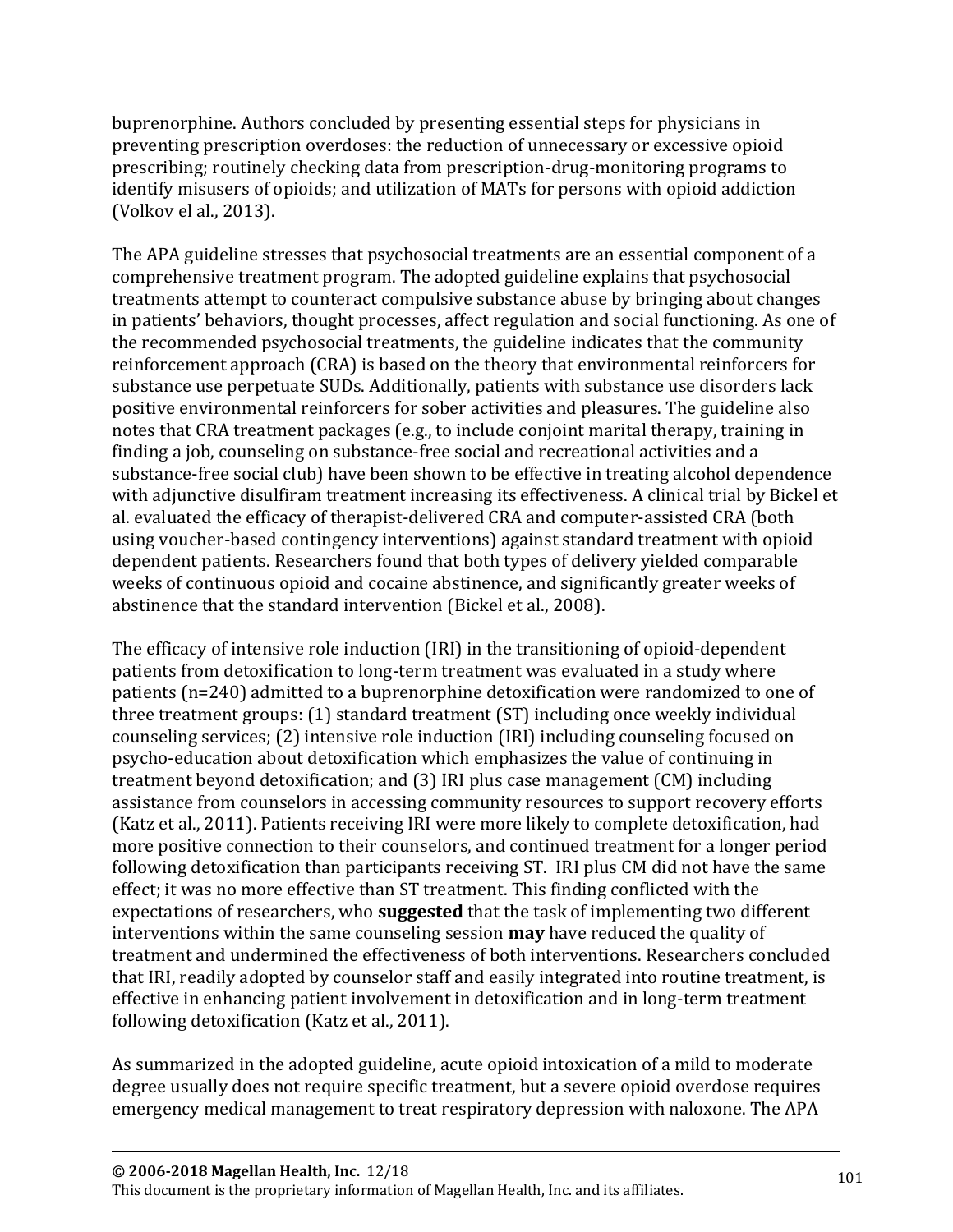guideline indicates that the following are effective strategies for managing opioid withdrawal by safely ameliorating acute symptoms and facilitating the patient's entry into a long-term treatment program for opioid use disorders: (1) methadone or buprenorphine substitution for the opioid, followed by gradual tapering; (2) abrupt discontinuation of opioids with use of clonidine to suppress withdrawal symptoms; and (3) clonidinenaltrexone detoxification. The guideline does *not* recommend using anesthesia-assisted rapid opioid detoxification (AROD) for this indication because of lack of proven efficacy and adverse risk-benefit ratios. Appropriate maintenance treatment is the use of methadone or buprenorphine for patients with a prolonged history (> one year) of opioid dependence using a stable maintenance dose of an opioid agonist.

Following on the APA guideline's pharmacotherapy treatment recommendations are results of a number of studies on various drugs used for opioid withdrawal and maintenance treatment. With the increasing prevalence of adolescents using opioids, a study of opioid-dependent adolescents was conducted by Marsch et al. to evaluate the relative efficacy of both buprenorphine- and clonidine-assisted withdrawal. Both medications were provided with thrice weekly behavioral counseling and incentives contingent on opioid abstinence during the detoxification. Adolescents who received buprenorphine were retained in treatment much longer and achieved markedly greater levels of abstinence from opioids relative to those who received clonidine (Marsch et al., 2005). Another study of opioid addicted youth (aged 15 to 21 years) compared the outcomes of patients in a 12-week buprenorphine-naloxone regimen (prescribed up to 24 mg per day for nine weeks and then tapered to week 12) against a detoxification group (prescribed up to 14 mg per day then tapered to day 14). All study subjects were offered individual and group counseling. While more research is necessary in this age cohort, findings from this study favored the buprenorphine-naloxone group resulting in fewer opioid-positive urine test results, better retention in the clinical trial, less self-reported opioid use and injecting behavior along with less use of cocaine and marijuana (Woody et al., 2008).

Secondary analyses of the above study of opioid-dependent youth (n = 152) were performed to identify factors, both baseline and during treatment, related to treatment success (Subramaniam et al., 2011). This study found that opioid-dependent youth with advanced illness who presented with previous 30-day injection drug use and more active medical/psychiatric problems were less likely to have a week-12 opioid positive urine. Researchers **suggested** that association between injection drug use/distressing psychiatric problems at treatment entry and better outcomes **may** be explained by increased motivation to get out of a downward spiral that consumed so much energy in obtaining and using drugs. Another finding showed that youth who received early treatment opioid abstinence, received ancillary treatments to augment study treatment, and remained in treatment for the full 12 weeks, were more likely to have lower rates of week-12 opioid positive urine. Researchers **suggested** that these findings **may** help to facilitate tailored treatments for opioid-dependent youth and that future studies are needed to replicate these findings (Subramaniam et al., 2011).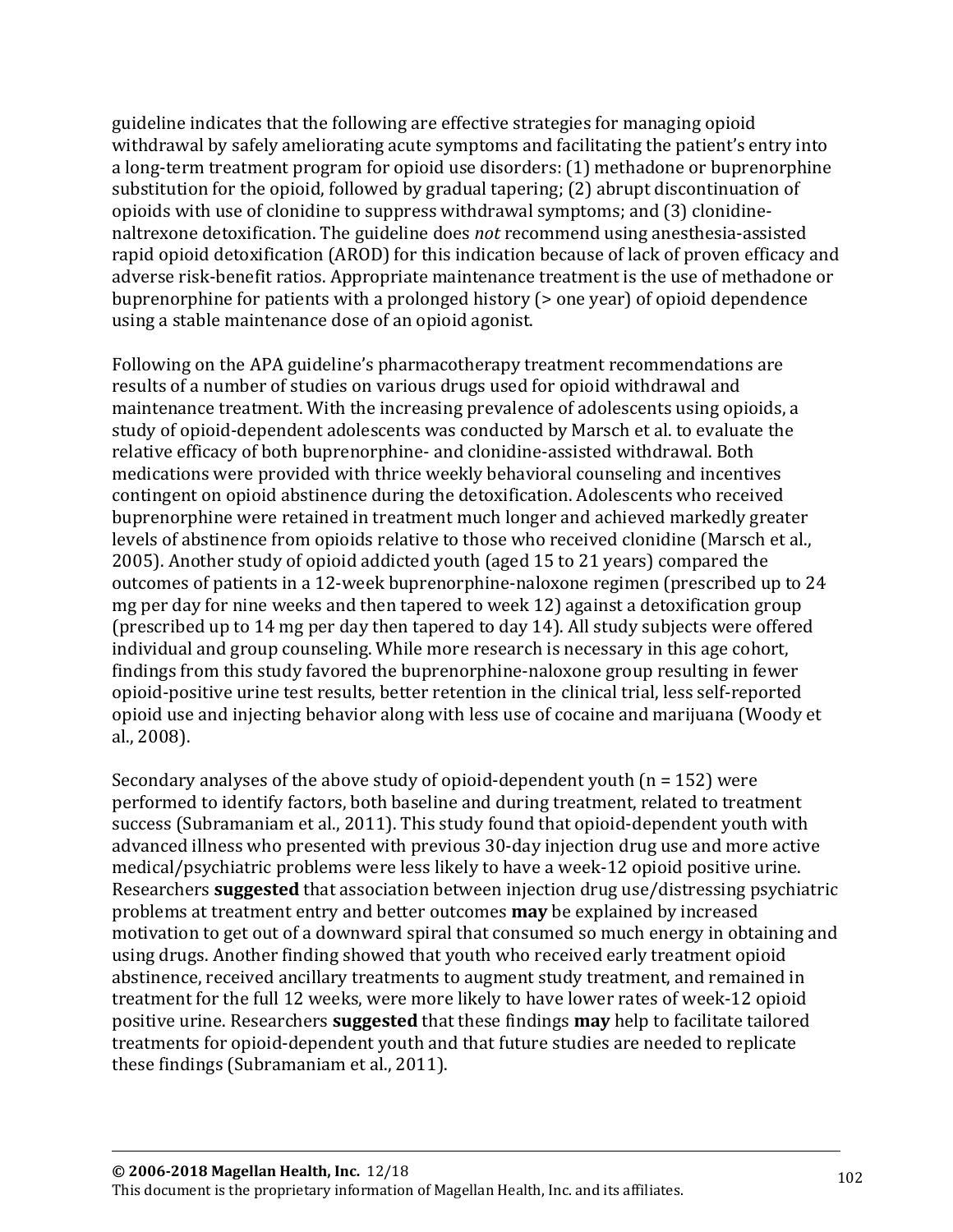Additional recent research has focused on infants born to substance-dependent women and the resultant neonatal abstinence syndrome (NAS). The APA guideline indicates that methadone has a long history of use in pregnant women, with buprenorphine use showing comparable or better outcomes in reducing rates of NAS in this population. The research team of Kraft et al. discussed the challenges in treating NAS in infants since there is considerable variation in pharmacological treatment protocols (e.g., neonatal morphine solution, tincture of opium and methadone) as the optimal treatment protocol has not been established (Kraft et al., 2008). In a small (n=26) open label, active controlled study, Kraft et al. studied the use of sublingual buprenorphine versus oral neonatal opium solution (NOS) for the treatment of opiate withdrawal in this group of infants. Findings from this preliminary investigation showed that buprenorphine at a dose of 13.2 µg/kg/day in three divided doses was safe, did not precipitate withdrawal due to its partial agonist/antagonist activity and was associated with a 31 percent reduction in length of treatment and a 29 percent reduction in length of stay. Nonetheless, three infants receiving buprenorphine and one infant receiving NOS reached protocol-specified maximum doses and required adjuvant therapy with phenobarbital (Kraft et al., 2008). Researchers reported on a followup pilot study to optimize the dose of sublingual buprenorphine in neonates (Kraft et al., 2011). In this open-label, active-control clinical trial, infants (n=24) were randomized to one of two groups: treatment with sublingual buprenorphine (15.9 µg/kg/day in 3 divided doses) or treatment with morphine (0.4 µg/kg/day in 6 divided doses). Findings from this study showed that buprenorphine at an optimized dose was safe and effective and was associated with a 40% reduction in length of treatment and a 24% reduction in length of hospital stay. Researchers concluded that while this study indicated that buprenorphine has a therapeutic advantage over morphine, these results need to be verified in a doubleblind clinical trial (Kraft et al., 2011).

Another large randomized controlled trial of 80 infants with moderate to severe NAS was conducted where all subjects received oral diluted tincture of opium and 40 infants were administered additional oral clonidine (1 µg/kg every four hours) and 40 infants received additional placebo. Findings showed that adding clonidine to the standard opioid therapy for detoxification from in utero exposure to methadone or heroin reduced the duration of pharmacotherapy for NAS without causing short-term cardiovascular outcomes. Also, higher doses of opium were required by 40 percent of the infants in the placebo group versus 20 percent in the clonidine group, along with treatment failure occurring in 12.5 percent of the infants in the placebo group versus none in the clonidine group (Agthe et al., 2009).

Effective alternatives to long waiting lists for entry into methadone maintenance treatment were studied due to the inadequate methadone maintenance program capacity in the United States. This study, conducted by Schwartz et al., compared the effectiveness of interim methadone (IM) maintenance (i.e., consisting of an individually determined methadone dose and emergency counseling only for up to 120 days) with that of the usual waiting list condition. Results revealed that interim methadone maintenance results in a substantial increase in the likelihood of entry into comprehensive treatment and is also an effective means of reducing heroin use and criminal behavior among opioid-dependent individuals awaiting entry into a comprehensive methadone treatment program (Schwartz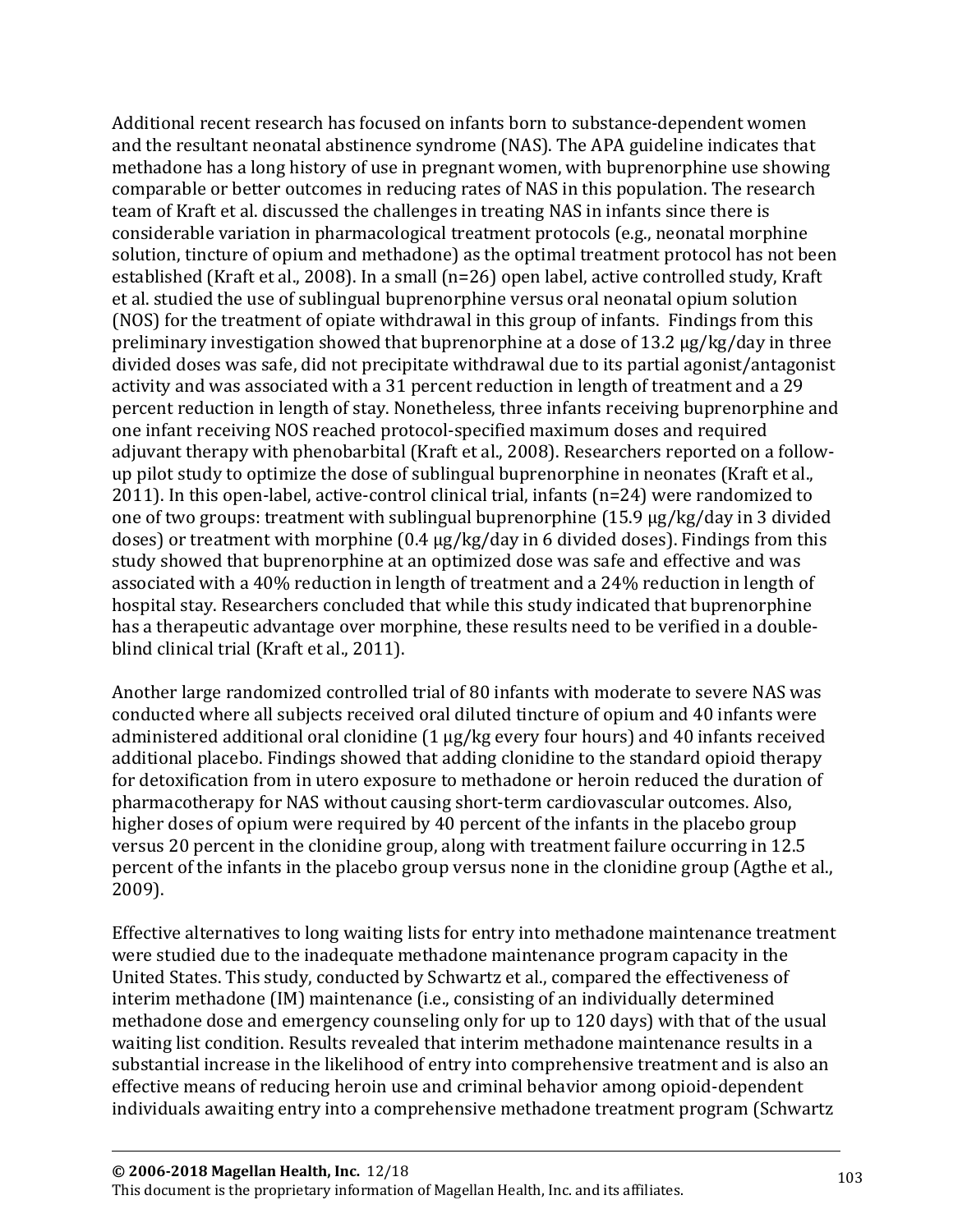et al., 2008). Since this study did not examine how the absence of regularly scheduled counseling during the 120 days affected treatment retention or reductions in illicit drug use, this investigator conducted an extension of his prior study of IM. Opioid-dependent adults (n=230) were randomly assigned to IM, standard methadone treatment (SM), or "restored" methadone treatment (RM), defined as standard methadone treatment with a counselor who has a reduced caseload. Researchers found that all three groups showed improvement in outcome measures, e.g., treatment retention, reductions in illicit drug and self-reported illegal activities, with results not favoring the counseling conditions. Although no evidence was found indicating that the IM participants were disadvantaged during the 4-month period in which only emergency counseling was available, the researchers cautioned that the amount of counseling patients received in SM and RM treatment was minimal and acknowledged that counseling or other psychosocial services are not without value in methadone treatment programs (Schwartz et al., 2011).

A shift to buprenorphine-based approaches has the potential to reduce methadone overdose death due to its long-acting properties as a partial agonist at the μ-opioid sites. Also, buprenorphine **may** improve access to treatment since this agent is approved for office-based use in the United States. In comparing conventional methadone maintenance to a stepped-care strategy using buprenorphine/naloxone with escalation to methadone if needed, Kakko et al. found both drug regimens that included intensive behavioral treatment to be equally efficacious. Researchers suggest that in considering prior data on the advantageous safety of buprenorphine, broad implementation of strategies using buprenorphine as a first-line treatment should be considered (Kakko et al., 2007).

More recently, Weiss et al. evaluated the efficacy of brief and extended buprenorphinenaloxone treatment, with different counseling intensities, in a randomized controlled trial conducted by the National Institute on Drug Abuse Clinical Trials Network (Weiss et al., 2011). Brief treatment included 2-week buprenorphine-naloxone stabilization, 2-week taper, and 8-week postmedication follow-up whereas extended treatment included 12 week buprenorphine-naloxone treatment, 4-week taper, and 8-week postmedication follow-up. Patients (n=653) were randomized to standard medical management (SMM) or SMM plus opioid dependence counseling and all patients received buprenorphine-naloxone treatment for prescription opioid dependence. Patients receiving SMM received counseling by physicians certified to prescribe buprenorphine while those receiving opioid dependence counseling in addition to SMM received counseling by trained substance abuse or mental health professionals covering coping with high-risk situations, managing emotions and dealing with relationships. Patients receiving extended treatment had a much higher rate of successful outcomes than those who had been tapered off the medication. The addition of opioid dependence counseling did not improve the outcomes. Researchers **suggested** that patients can be successfully treated using buprenorphinenaloxone with brief and extended weekly medical management visits. They also **suggested** that contingency management or some other alternative model of behavioral intervention might improve outcomes (Weiss et al., 2011).

In a recent article, authors reviewed the literature surrounding the use of buprenorphinenaloxone (Suboxone® and Zubsolv®) treatment in an inpatient or ambulatory setting for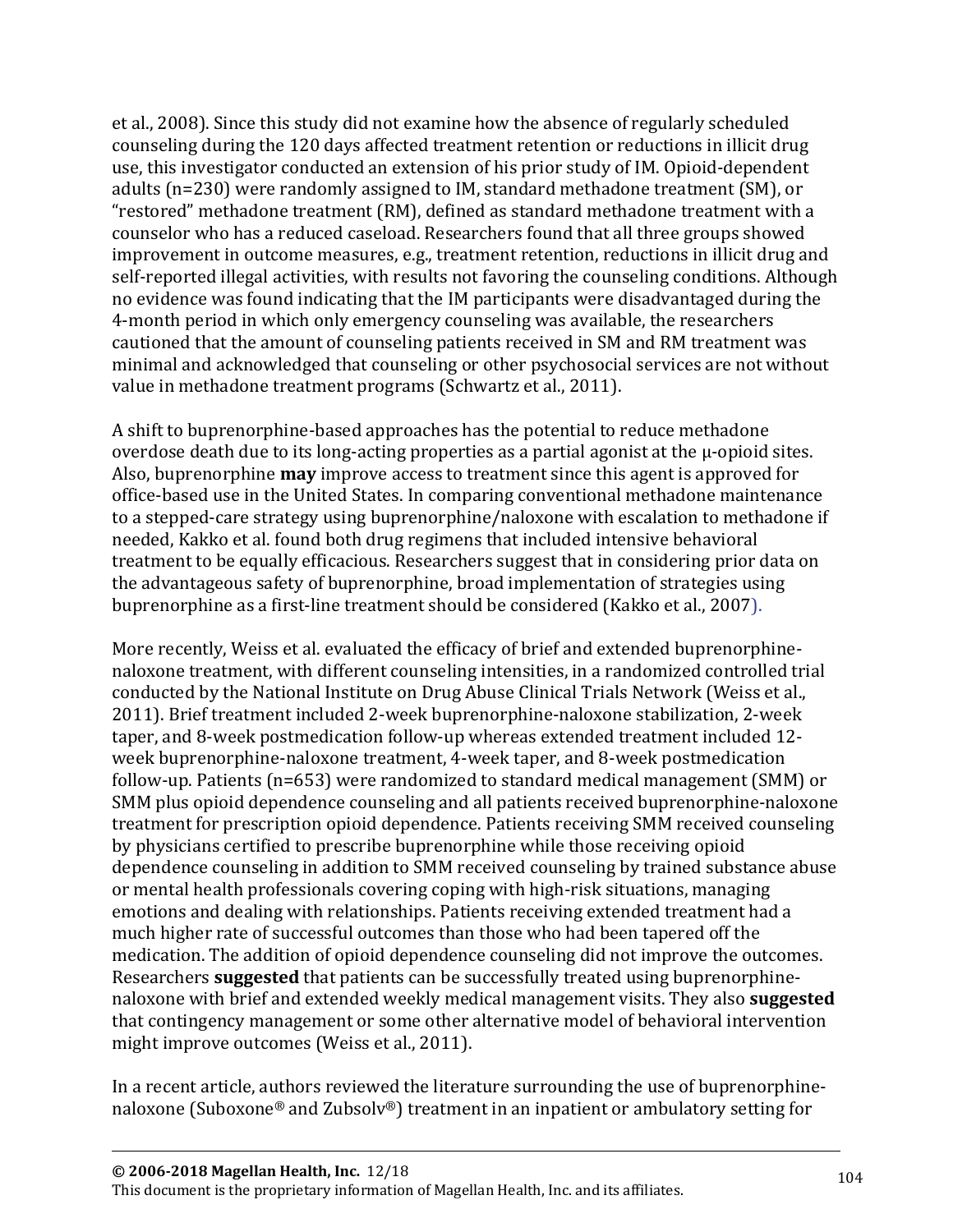acute detoxification and opioid substitution in patients with a mild-to-moderate dependence on opioids (Mauger et al., 2014). They found that, compared to methadone, buprenorphine-naloxone has a lower abuse potential, allows for more flexibility, and carries less stigma. In their review of studies, authors found that a buprenorphinenaloxone treatment combined with psychosocial counseling, prevention education, and recovery-support services was significantly superior in reducing dropout rates, decreasing relapses, and improving treatment compliance. Studies also found that although a buprenorphine-naloxone combination can be used for induction in most all patients, those who are either pregnant or on long-acting opioids such as methadone should be induced with buprenorphine monotherapy. However, authors cautioned that transitioning from methadone to buprenorphine **may** induce significant withdrawal during the induction procedure requiring a gradual tapering of the methadone dose prior to discontinuing methadone. Authors noted that buprenorphine-naloxone is the only office-based maintenance treatment for patients with opioid disorders, and that in the U.S. and Canada, a training program should be completed by physicians who wish to prescribe the treatment (Mauger et al., 2014).

In a recent study, patients (n=220) actively using heroin were treated with Suboxone during hospitalization and, upon discharge, were followed as outpatients for maintenance treatment and counseling (Sittambalam et al., 2014). Marketed as an office-based treatment option for prescription opioid abuse, researchers found that this drug has potential as an alternative to methadone. Hospitalization and emergency room visit rates for all 220 patients decreased by 45 and 23%, respectively, as compared to the year prior to beginning of treatment. Other findings included a decrease in legal charges for drug possession in the year after starting treatment, and increased quality of life, as perceived by the patient. Researchers emphasized that counseling should be made a mandatory part of treatment with Suboxone, allowing for treatment of mental and emotional aspects of heroin addiction. They also noted that other factors, e.g., other addictions, mental health issues, affect the course of treatment for heroin addiction, necessitating the need for individually tailoring treatment to the patient (Sittambalam et al., 2014).

Another recent study, a retrospective chart review of patients (n=356) who received buprenorphine for 6-month treatment of opioid dependence, investigated the primary care patient characteristics of completion of 6-month buprenorphine treatment (Neumann et al., 2013). Almost 75% of the patients abused prescription opioids rather than heroin. Results of this review showed that both counseling attendance, primarily on-site, and a past physical injury were associated with completion of the 6-month treatment. Authors **suggested** that patients with a past physical injury **may** have been more motivated to complete buprenorphine for its analgesic effects. They concluded that in a primary care office, buprenorphine treatment combined with counseling **may** be most effective in treating patients with opioid dependence, recommending combination of behavior and medical management of opioid addiction and chronic pain in a primary care setting (Neumann et al., 2013).

A recent article reviewed several meta-analyses or systematic reviews (n=7) and individual studies (n=19), most of which were randomized controlled trials, of the use of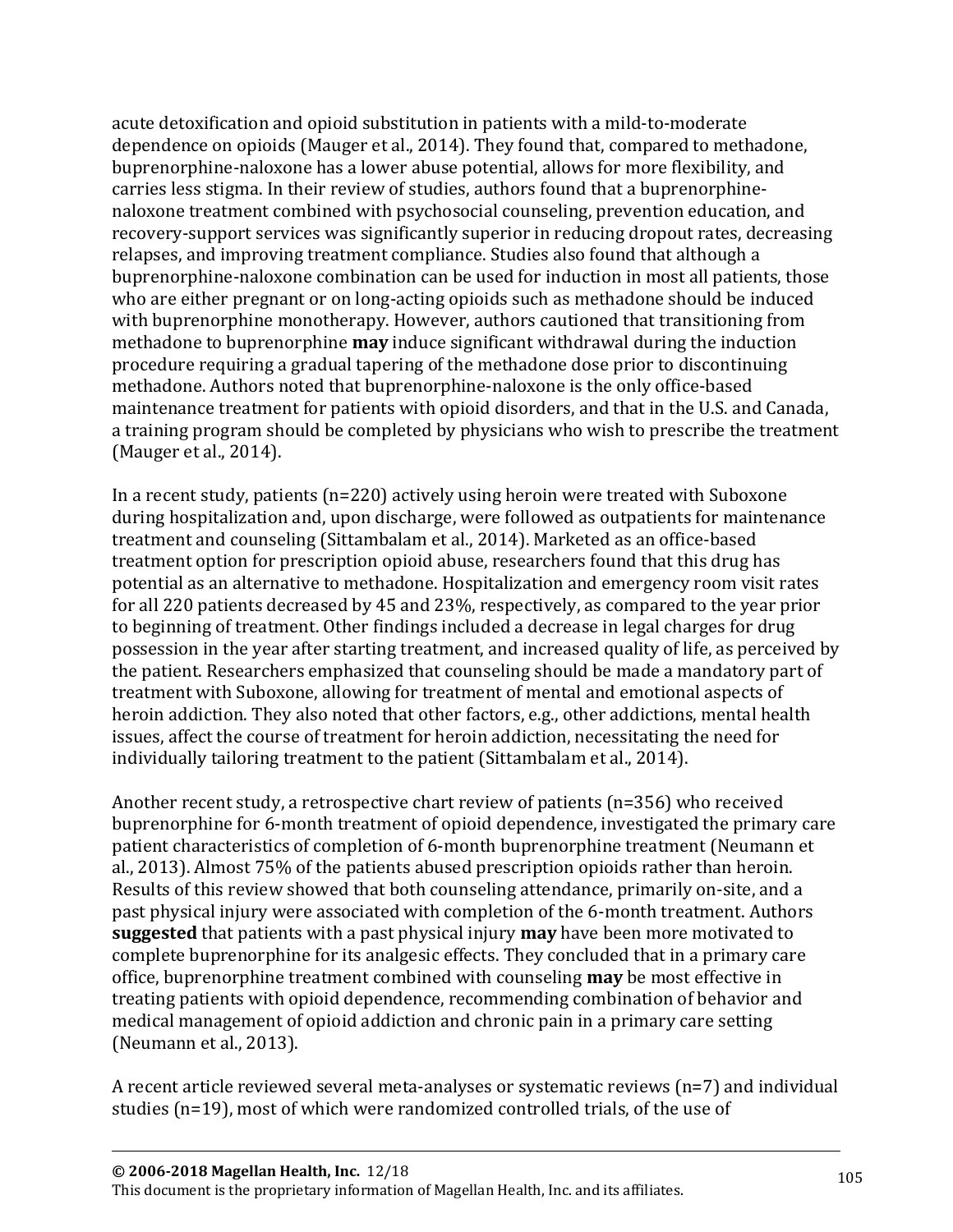buprenorphine maintenance treatment (BMT) as an alternative to methadone maintenance treatment (MMT) for opioid use disorders (Thomas et al., 2014). This review showed BMT to be as effective as MMT in reducing illicit opioid use, although MMT showed better treatment retention. However, BMT was associated with less risk of adverse events. BMT also was shown to be as effective in reducing illicit opioid use among pregnant women, and its use led to less neonatal abstinence syndrome than with MMT. Authors **suggested** due to the limited access to MMT as well as its more restrictive safety profile, BMT should be considered for the long-term management of opioid use disorders (Thomas et al., 2014).

Other investigators have acknowledged that development of mechanisms to deliver low and steady levels of buprenorphine is important in order to address the problems of low adherence, medication diversion and emergence of withdrawal symptoms with existing pharmacological treatments for opioid dependence (Ling et al., 2010). Results from a more recently published clinical trial (n=163) conducted at 18 sites in the U.S. have been very encouraging in that buprenorphine implants compared to placebo resulted in less opioid use over 16 weeks in opioid dependent individuals as confirmed by urine samples. In this particular intervention, patients received either four buprenorphine implants (80 mg per implant) or four placebo implants after induction with sublingual buprenorphine-naloxone tablets. A fifth implant was available if a threshold for rescue use of sublingual buprenorphine-naloxone treatment was exceeded. Other positive clinical outcomes for implanted buprenorphine in this study included fewer clinician-rated and patient-rated withdrawal symptoms, lower patient ratings of cravings and a greater change on clinician global ratings of severity of opioid dependence and global improvement (Ling et al., 2010).

The APA guideline notes that while oral naltrexone is approved by the FDA for the treatment of opioid dependence, research data on its efficacy are mixed because clinical trials in outpatient settings fail to demonstrate a robust effect as seen in inpatient settings. However, interest in this drug remains where clinical studies have been conducted in both the injectable/sustained-release (depot) and implantable forms of naltrexone. A prospective clinical trial conducted by Comer et al. showed positive results for both the 192 mg and 384 mg doses of long lasting injectable formulations of naltrexone against placebo where treatment retention was robust and dose-related (Comer et al., 2006). Designating the regimen as a priority review, the FDA approved extended-release injectable naltrexone in October 2010 for use in the treatment and prevention of relapse for patients with opioid dependence who have undergone detoxification treatment. Findings from a 24-week clinical trial conducted in Russia (n=250) revealed positive outcomes where the median percentage of opioid-free screens was 90 percent among patients taking 380 mg extendedrelease naltrexone, compared with 35 percent among patients taking placebo. Additionally, total abstinence was reported in 45 (35.6 percent) of treated patients vs. 28 (22.6 percent) in the placebo group, and a 50 percent mean reduction in cravings from baseline on the Visual Analog Scale (VAS) craving score was found for naltrexone-treated patients compared with no change for placebo-treated patients (FDA, 2010; Laino 2010).

A retrospective longitudinal follow-up study by Ngo et al. conducted in Australia, where the naltrexone implantation is available, showed that naltrexone implants, but not methadone maintenance, had long-term benefits in reducing opioid-related hospital morbidity.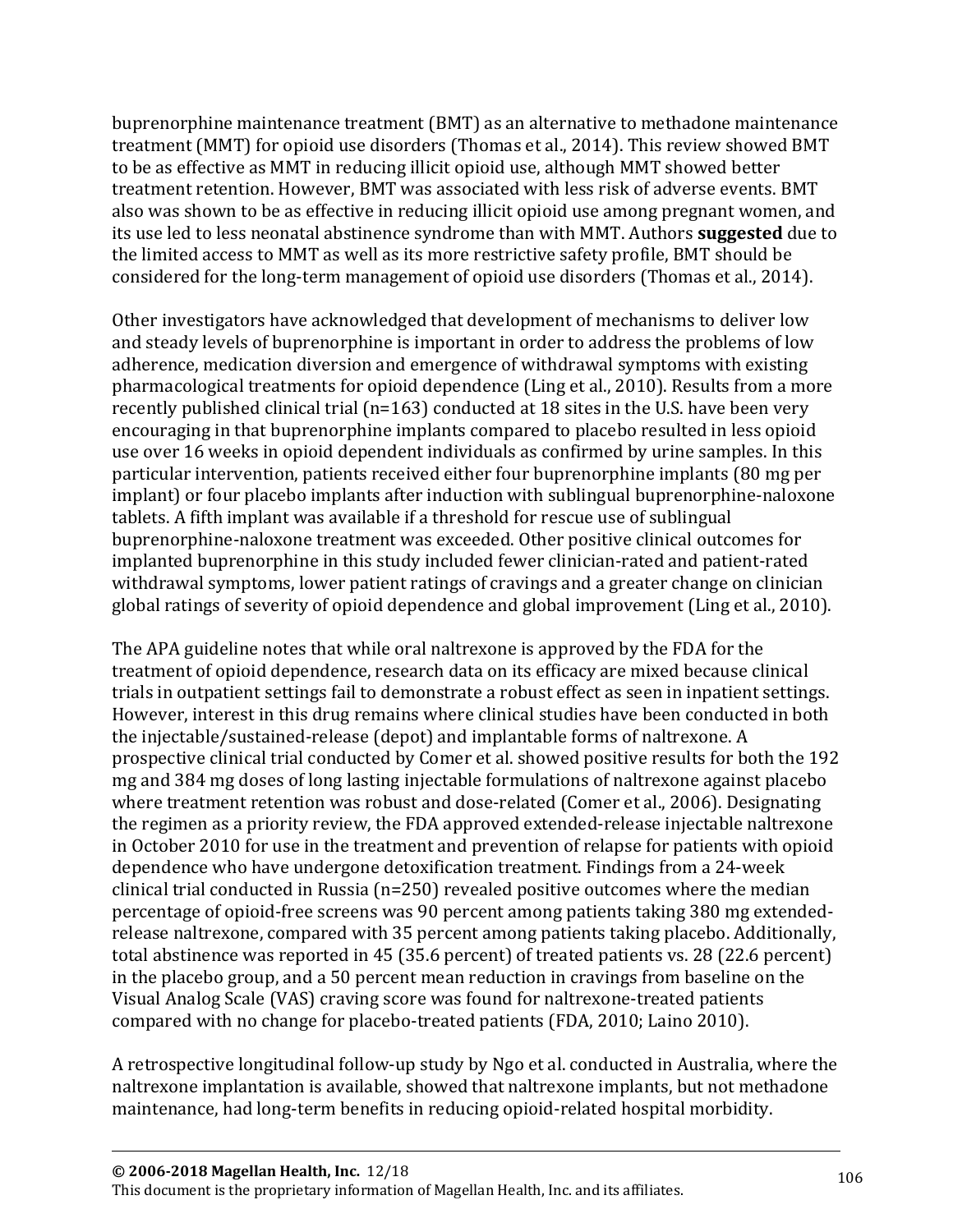However, researchers were concerned with the long-lasting and increased non-opioid drug-related morbidity that occurred following naltrexone implantation (Ngo et al., 2008). A more recent randomized trial of heroin-dependent patients (n=70) compared the safety and efficacy of a single treatment sustained-release naltrexone implant (2.3 g) plus placebo tablets against daily oral naltrexone treatment of 50 mg per day for six months. Results indicated that more participants in the oral naltrexone group had subtherapeutic blood levels of naltrexone and returned to regular heroin use by six months and at an earlier stage. Investigators concluded that the naltrexone implant effectively reduced relapse to regular heroin use compared with oral naltrexone and was not associated with major adverse events (Hulse et al., 2009). In a later study, these investigators stressed the importance of using craving scores as a clinical assessment tool, and **suggested** the use of self-reported craving as an indicator of risk of relapse (Hulse et al., 2010).

In a study presented by Mannelli at the 43rd Annual Medical-Scientific Conference of the American Society of Addiction Medicine (ASAM), patients (n=174), of whom 83% were nicotine dependent, were randomized to sites that allowed or prohibited smoking during treatment. Comparisons of the two groups showed that patients who smoked during treatment had higher craving for opioids and cigarettes than those who did not smoke during treatment. Smokers also had lower detoxification completion rates and higher smoking rates in the week after discharge when compared with patients who did not smoke. The research **suggested** that stopping smoking during methadone detoxification **may** cut down on opioid withdrawal, craving, and relapse (Mannelli 2012).

Two studies focused on cardiac complications resulting from the use of methadone, levomethadyl acetate (LAAM; now off the U.S. market) and buprenorphine in opioid maintenance treatment. The first systematic retrospective study by Ehret et al. compared active or former intravenous drug users receiving methadone and those not receiving methadone among all patients hospitalized over a five-year period in a tertiary care hospital. Results revealed that among 167 methadone patients, the prevalence of QTC prolongation to  $0.50$  second<sup> $1/2$ </sup> or longer was 16.2 percent compared with 0 percent in 80 control subjects – confirming that this is a frequent finding. Further analysis showed that methadone dose, presence of cytochrome P-450 3A4 inhibitors, potassium level and liver function, contribute to QT prolongation and that long QT syndrome can occur with low doses of methadone (Ehret et al. 2006). Wedam et al. conducted a retrospective analysis of 12-lead electrocardiograms using electrocardiographic data from a previously published randomized control trial (Johnson et al., 2000) that compared the effects of three efficacious treatments for opioid addiction – methadone, levomethadyl acetate and buprenorphine. (Note: FDA black box warnings on lethal cardiac arrhythmias led to the manufacturer withdrawing levomethadyl acetate from the market in 2003.) Their analysis showed that buprenorphine is associated with less QTC prolongation than LAAM or methadone, and **may** be a safe alternative (Wedam et al., 2007).

In 2007, the Substance Abuse and Mental Health Services Administration convened an independent expert panel on the cardiac effects of methadone to evaluate the available evidence and make recommendations to enhance the cardiac safety of patients in opioid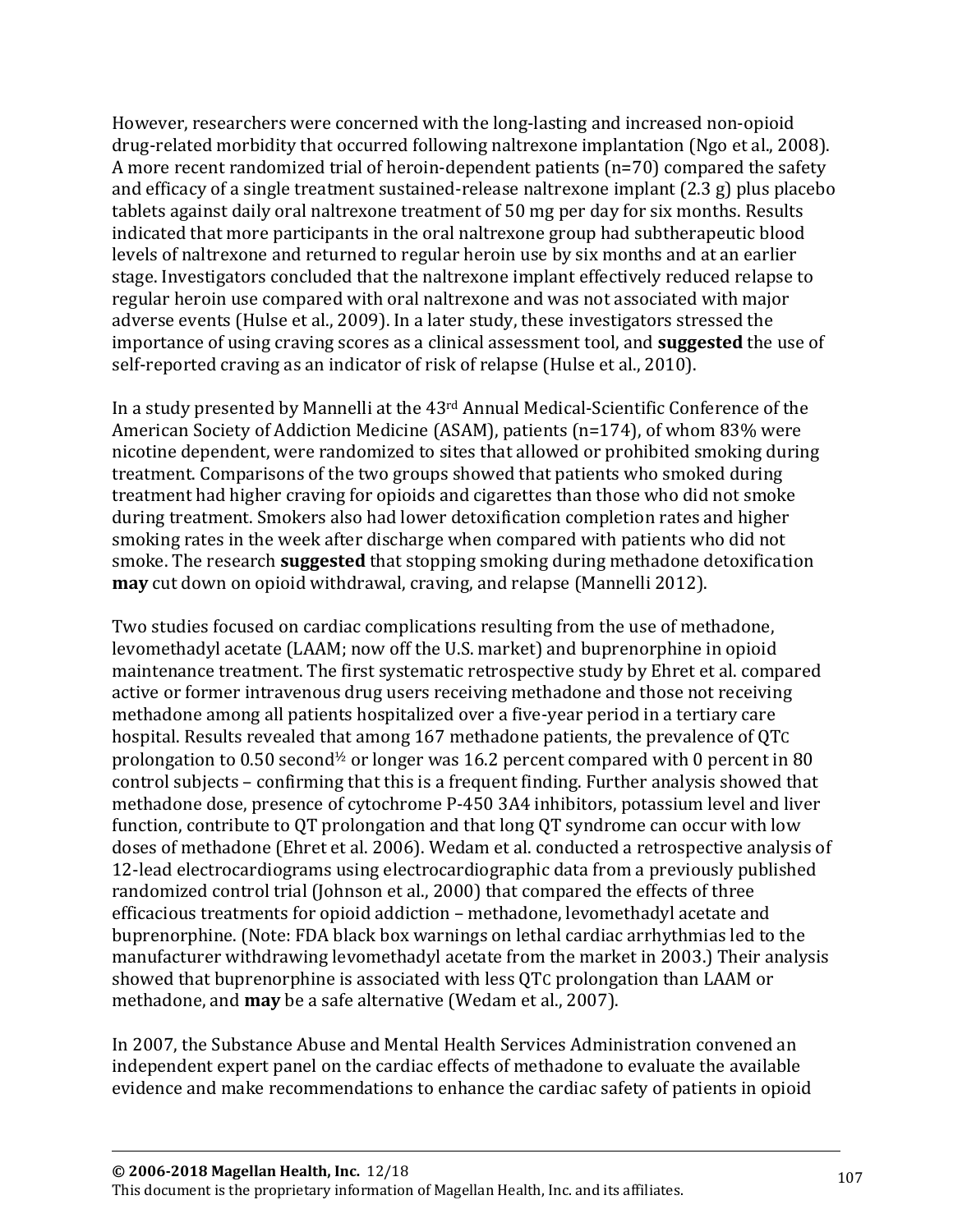programs (SAMHSA, 2009; Krantz et al., 2009). Based on a review of literature, this consensus panel acknowledged that oral and intravenous methadone is associated with QTc interval prolongation and torsade de pointes (Krantz et al., 2009). After reviews and discussions, in 2009 the panel concluded that methadone is effective and its benefits exceed its risks. However, the potential for QT prolongation must be recognized, patients must receive ECG screening at indicated intervals, and appropriate clinical action must be taken in the presence of significant QT prolongation (Martin et al., 2011). The panel members agreed that opioid treatment programs should have a cardiac risk management plan incorporating clinical assessment, ECG assessment, risk stratification, and drug interactions. The following conclusions of the panel provide general guidance to assist clinicians in developing cardiac safety standards for methadone induction and maintenance treatment:

- 1. Patients should be informed of arrhythmia risk when they are prescribed methadone.
- 2. Patients should be asked about any history of structural heart disease, arrhythmia, and syncope before being prescribed methadone.
- 3. A baseline ECG at the time of admission should be performed on all patients to measure the QTc interval.
- 4. A follow-up ECG within 30 days of admission should be performed **only** on patients with significant risk factors for QT prolongation.
- 5. Additional ECGs should be performed annually or if the methadone dosage exceeds 120 mg/day.
- 6. If the QTc interval is greater than 450 ms but less than 500 ms, potential risks and benefits should be discussed with patients and they should be monitored more frequently. If the QTc interval exceeds 500 ms, consider: (1) discontinuing or reducing the methadone dose; (2) eliminating contributing factors, such as drugs that promote hypokalemia; or (3) using an alternative therapy.
- 7. Clinicians should be aware of interactions between methadone and other drugs that possess QT interval–prolonging properties or slow the elimination of methadone (Krantz et al., 2009; Martin et al., 2011).

A Canadian research team studied the use of injectable diacetylmorphine, the active ingredient in heroin, as an alternative treatment for the estimated 15-25 percent of heroinaddicted patients who are refractory to oral methadone maintenance treatment (Oviedo-Joekes et al., 2010). Long-term users of injectable heroin (n=226) who had not benefited from at least two previous attempts at treatment for addiction (including at least one methadone treatment) were randomly assigned to receive oral methadone (mean daily dose of 96.0 mg) or self-injected diacetylmorphine (up to 1000 mg) under medical supervision on a daily basis. Investigators reported that the rate of retention in addiction treatment in the diacetylmorphine group was 87.8 percent, compared with 54.1 percent in the methadone group. The reduction in rates of illicit-drug use or other illegal activity was 67.0 percent in the diacetylmorphine group versus 47.7 percent in the methadone group. Serious adverse effects were associated with diacetylmorphine injections in 10 patients who overdosed and in six patients who experienced seizures. In acknowledging the superior effectiveness of diacetylmorphine maintenance treatment outcomes, the research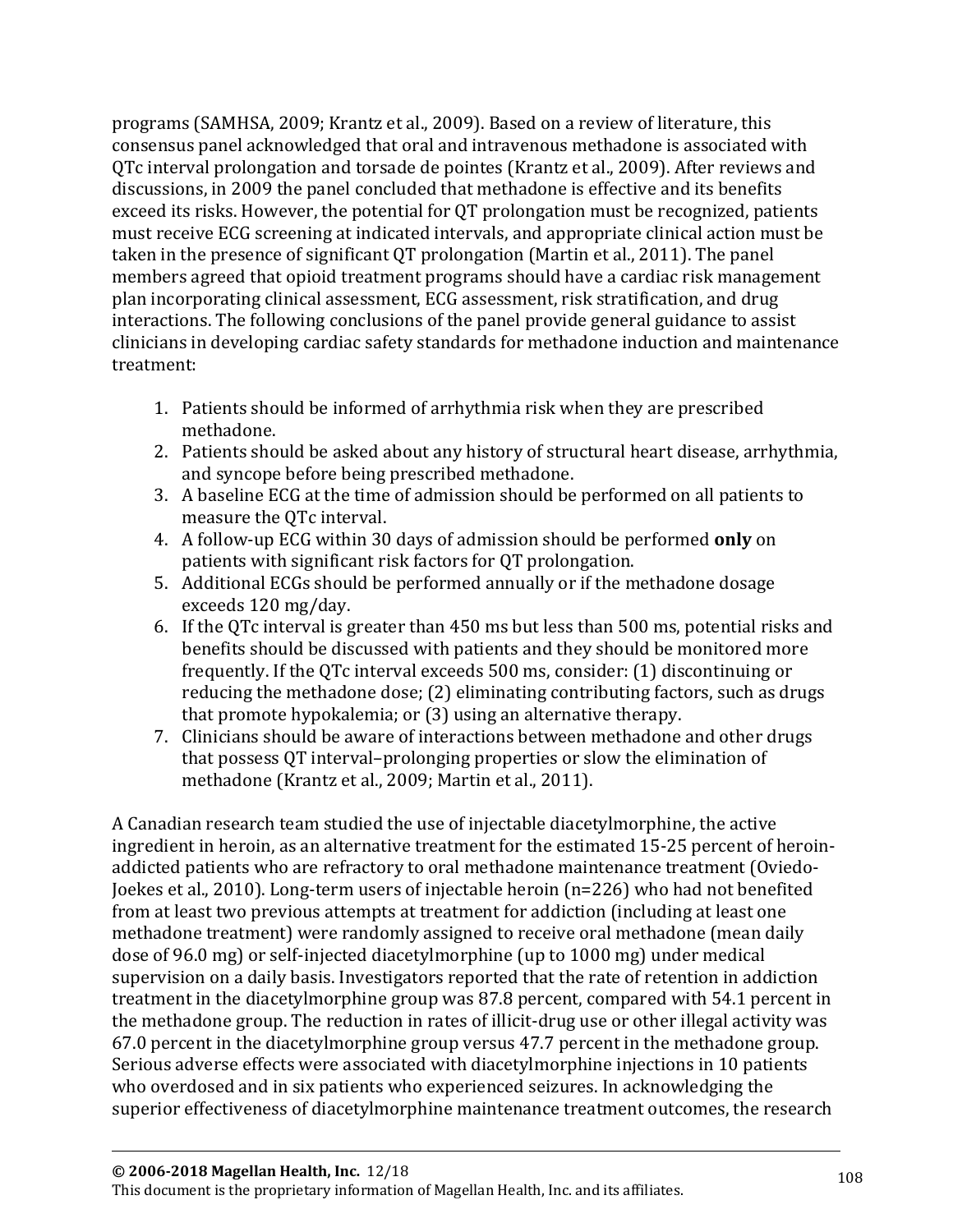team **suggested** its use in the refractory subgroup of patients who do not benefit from methadone maintenance (Oviedo-Joekes et al., 2010). A later analysis, by Oviedo-Joekes, used data from the same randomized controlled trial to investigate treatment response and retention by gender, finding that medically prescribed diacetylmorphine is more effective than oral methadone among both long-term opioid dependent men and women who have not benefitted from previous treatment attempts. The researchers found that men receiving diacetylmorphine showed greater improvement than women who presented more vulnerabilities (e.g., higher rates of reported sexual and physical abuse, HIV and HCV infections, suicide attempts, sex work, cocaine use and less employment) than men at the beginning of the study (Oviedo-Joekes et al., 2010). Another study by Oviedo-Joekes et al. compared the effectiveness and safety of injectable hydromorphone and diacetylmorphine in the treatment of patients (n=140) with severe opioid addiction and found no differences. They **suggested** that hydromorphone **may** be a more feasible alternative than diacetylmorphine in the treatment due to less stigma and fewer regulatory barriers (Oviedo-Joekes et al., 2010). Marchand et al. analyzed data from a randomized controlled trial (n=232) comparing the effectiveness of oral methadone vs. injectable diacetylmorphine and found higher satisfaction among long-term chronic opioid users who received injectable diacetylmorphine (Marchand et al., 2011).

In a randomized, double-blind, placebo-controlled study in China, 216 patients with heroin addiction and acute heroin withdrawal syndrome were assigned to one of three treatment groups: 5µg tetrodotoxin (TTX), 10 µg TTX, or placebo to determine the efficacy and safety of TTX in the treatment of acute heroin withdrawal syndrome. TTX, extracted from the puffer fish, is a sodium channel blocker showing potential as an effective agent in detoxification as it produces no physical dependence and no withdrawal symptoms. This trial showed that TTX was effective in controlling opiate withdrawal symptoms and there was no significant difference in the incidence of adverse events among the three groups. The researchers **suggested** the need for further studies to confirm the findings (Song et al., 2011).

The APA guideline stresses that after achieving a stable dose of opioid agonist, the treating clinician should facilitate a patient's engagement in a comprehensive program of rehabilitation, usually with the behavioral therapies (e.g., contingency management) and CBT components. Fiellin et al. conducted a study to determine the optimal level of counseling and frequency of attendance for buprenorphine-naloxone medication distribution in a primary care setting. The results showed that the efficacy of brief weekly counseling and once-weekly medication dispensing did not differ significantly from that of extended weekly counseling and thrice weekly dispensing. Researchers concluded that strategies to improve buprenorphine-naloxone adherence are still needed (Fiellin et al. 2006). In a 12-week trial, patients receiving buprenorphine were assigned to one of two groups: physician management with weekly buprenorphine dispensing; or physician management and directly observed, thrice-weekly buprenorphine and cognitive behavioral therapy. Researchers found that CBT session attendance was associated with greater abstinence the following week and that the number of sessions was associated with improved outcome. Authors **suggested** that additional research to evaluate the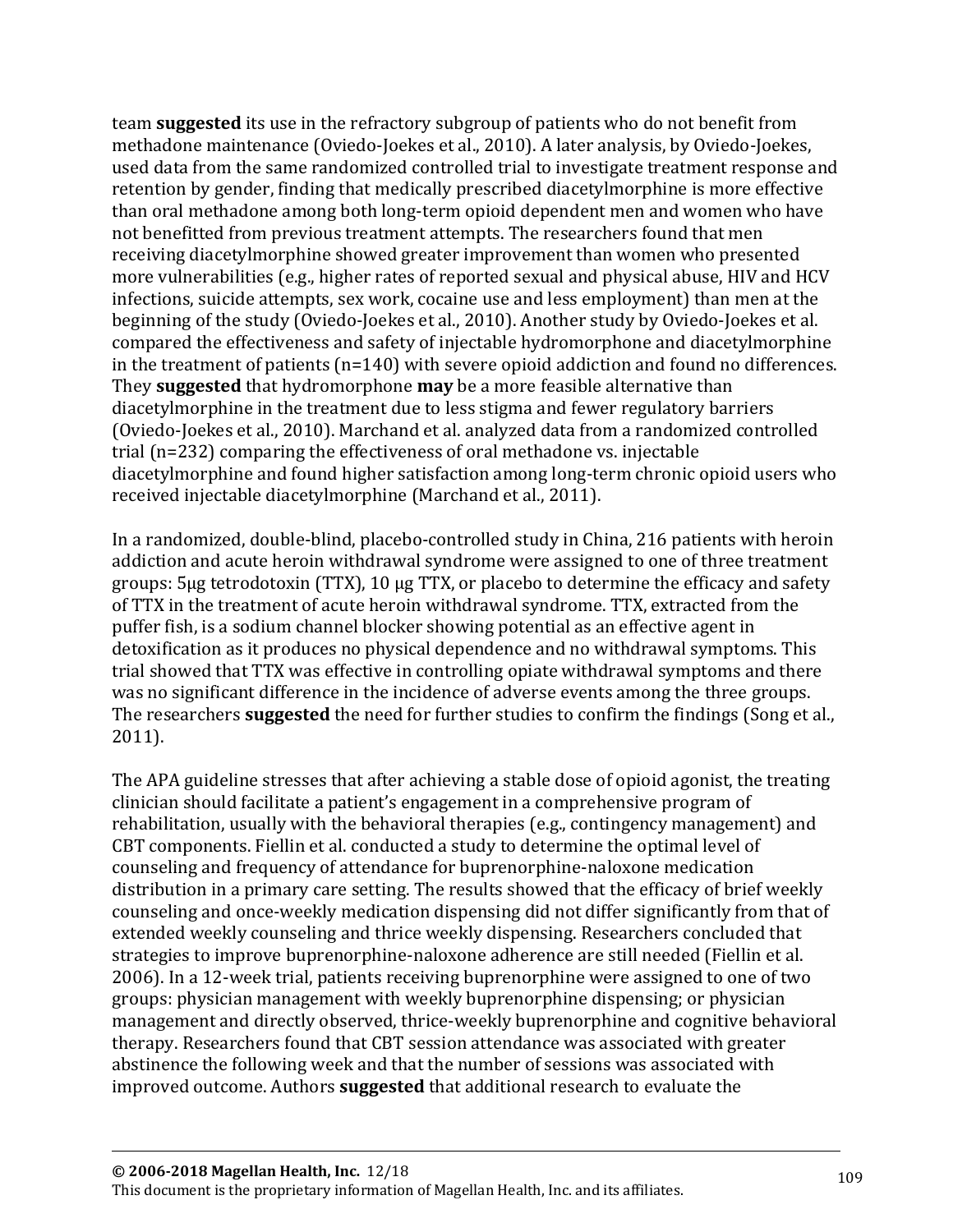independent effect of directly observed medication and cognitive behavioral counseling is needed (Moore et al., 2011).

The more recent published meta-analytic review by Amato et al. evaluated psychosocial treatments (i.e., contingency management approaches, counseling and family therapy) combined with pharmacological treatments (buprenorphine and methadone) versus pharmacological treatments alone for opioid detoxification. Review of eleven controlled studies (n = 1,592) produced evidence that psychosocial treatments combined with pharmacological detoxification treatments reduced dropouts, use of opiates, and clinical absences during the treatment compared to pharmacological treatment alone (Amato et al., 2011). Another parallel review by these investigators of 35 randomized trials (n = 4,319) addressed whether a specific psychosocial treatment adds benefit to agonist maintenance treatments alone for the treatment of opioid dependence. These studies considered 13 different psychosocial interventions (e.g., behavioral, psychoanalytic oriented, counseling, other) and three pharmacological maintenance treatments: methadone, buprenorphine and LAAM. Based on a review of these studies, the authors concluded that adding specific psychosocial treatments to standard maintenance treatment does not add any additional benefits (i.e., treatment retention, abstinence, compliance, psychiatric symptoms, depression). To explain the difference in results between outcomes demonstrated in detoxification versus maintenance treatment, the authors emphasized that standard maintenance treatment routinely uses additional counseling, which is not typically included with detoxification. In addition, patients undergoing detoxification are less stable and have more psychological issues. Therefore, investigators **suggested** that further research should focus on measuring differences in clinical outcomes for specific, structured psychosocial interventions compared to standard psychosocial support that is typically integrated into comprehensive opioid maintenance treatment programs (Amato et al., 2011).

The Statement of the American Society of Addiction Medicine (ASAM) Consensus Panel on the Use of Buprenorphine in Office-Based Treatment of Opioid Addiction developed the following summarized recommendations: 1) medication-assisted therapies, e.g., buprenorphine, are more effective than other types of treatment for opioid dependence, especially when used along with psychosocial interventions; 2) pharmacotherapy must take place over an extended period of time to achieve management of the underlying disorder; 3) therapeutic outcomes for patients who select office-based buprenorphine treatment are comparable to those seen in patients treated with methadone programs; 4) there are few absolute contraindications to the use of buprenorphine; 5) a targeted assessment of every patient is important to confirm that the provider can meet the needs of the patient; 6) patients must be assessed for biopsychosocial needs in addition to opioid use/addiction; 7) buprenorphine/naloxone combination is preferred to the monoproduct in the absence of contraindications; 8) patients should be informed of potential for drug interactions; 9) physicians must obtain knowledge of applicable practice standards and guidelines before using buprenorphine to treat patients; and 10) physicians treating patients with buprenorphine must engage in continued medical education about medication-assisted therapies, included buprenorphine (Kraus et al., 2011).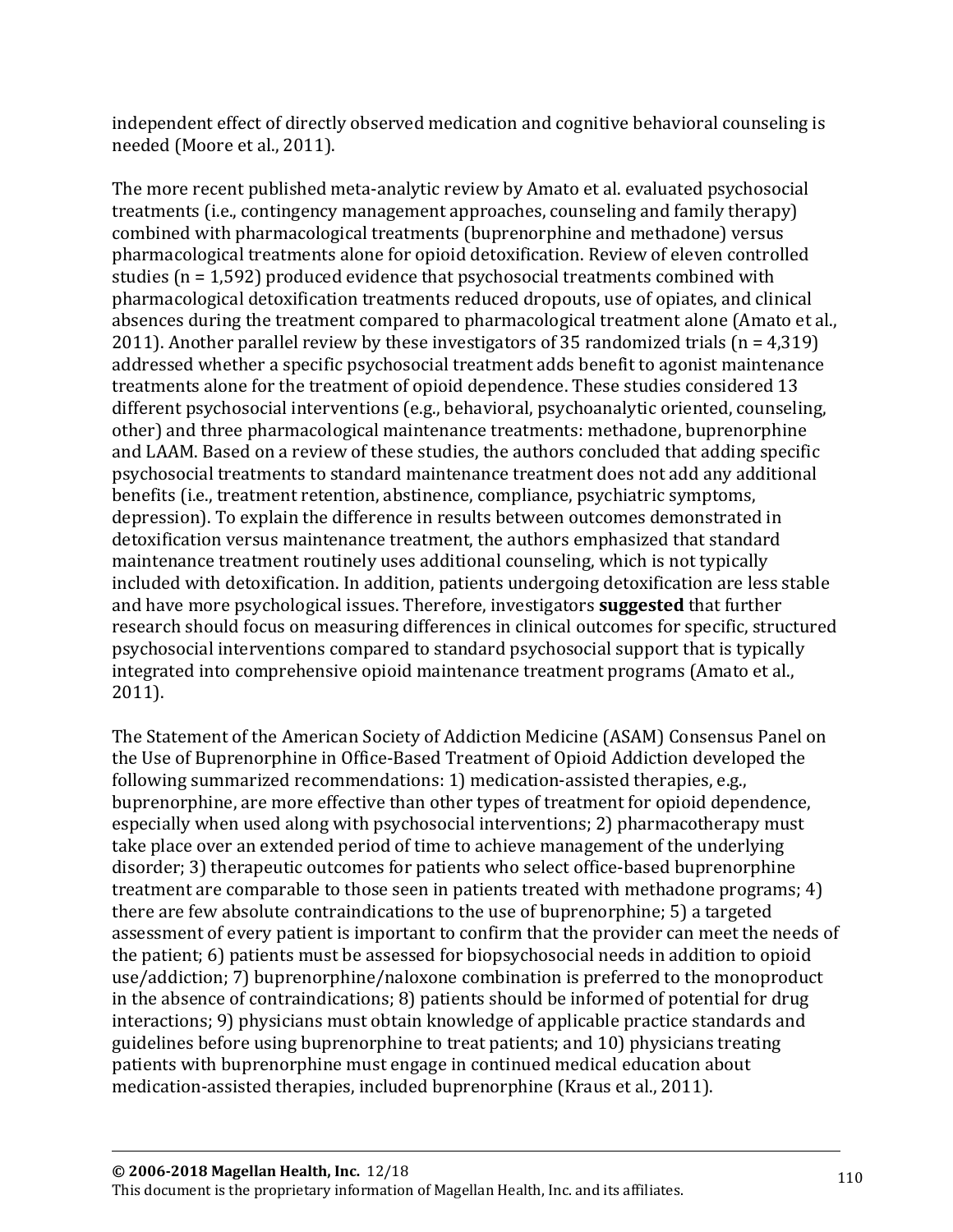ASAM supports "improving prescribing education, diversion control and expansion of qualified buprenorphine treatment providers nationwide" and is in favor of an "expansion of prescribing limit for qualified addiction treatment providers" (ASAM, 2014). The organization notes that this expansion "will have an immediate, positive impact on expanding opioid addiction patient access to a clinically and cost effective addiction pharmacotherapy." According to ASAM, "every day, in fact every 19 minutes, an American dies from an unintentional drug overdose. This epidemic is compounded by the vast gap in access to opioid addiction treatment. This does not have to be our patients' realities."

New legislation has been introduced in the U.S. to expand treatment for heroin and prescription drug addiction. The Recovery Enhancement for Addiction Treatment Act (S. 2645, TREAT Act) would increase the number of patients that can be provided access to medication-assisted treatments, lifting federal restrictions that currently limit access to life-saving therapies. It will lift the buprenorphine prescribing limit for addiction physician specialists and non-specialist providers, improving patient access to medications that treat opioid addiction. The legislation is endorsed by both the American Medical Association and the American Society for Addiction Medicine (American Society of Addiction Medicine, 2014).

# **Novel Drugs of Abuse**

Novel or atypical drugs have become more popular over the past few years in the U.S., posing difficulties for healthcare providers in diagnosis and treatment. A recent article, including a review of literature on new classes of drugs of abuse, discussed the pharmacology and both clinical and adverse effects of these new psychoactive substances (Rech et al, 2015). Although law enforcement agencies have rendered the most common synthetic cannabinoids and cathinones illegal, they are widely advertised in gas stations as well as on the internet and marketed as "legal highs" (Rech et al., 2015). Authors noted that there is no current tracking or reporting on many new illicit drugs of abuse, making it difficult to understand how their use negatively affects society.

**Synthetic cathinones**, derived from the active stimulant in the khat plant and often referred to as "bath salts," produce stimulant effects, e.g., euphoria, increased energy, openness, empathy, alertness, and increased libido (Rech et al., 2015). They are available at low cost as white or light brown powder, pills, or capsules, with doses ranging from a few milligrams to more than one gram. Sold as names, e.g., Khat, Bath Salts, Meow, MCAT, Ivory Wave, Bubbles, Vanilla Sky, Cloud 9, Explosion, and White Lightning, they have a "glamour aura" (Karila et al, 2015). Some of the most common synthetic cathinones are Mephedrone, Methylone, MDPH, Ethylone, Butylone, Buphedrone, and Pentedrone. The most common routes of administration are snorting and oral ingestion. Other routes sometimes include "bombing" (powder wrapped in cigarette paper and swallowed) and "keying" (snorting powder off the surface of a key). Poison centers have reported common findings of agitation, confusion, hallucinations, tachycardia, hypertension, tremor and fever; more serious effects of the use of synthetic cathinones include electrolyte abnormalities, seizures, "excited delirium," renal failure, and death. A physical withdrawal syndrome may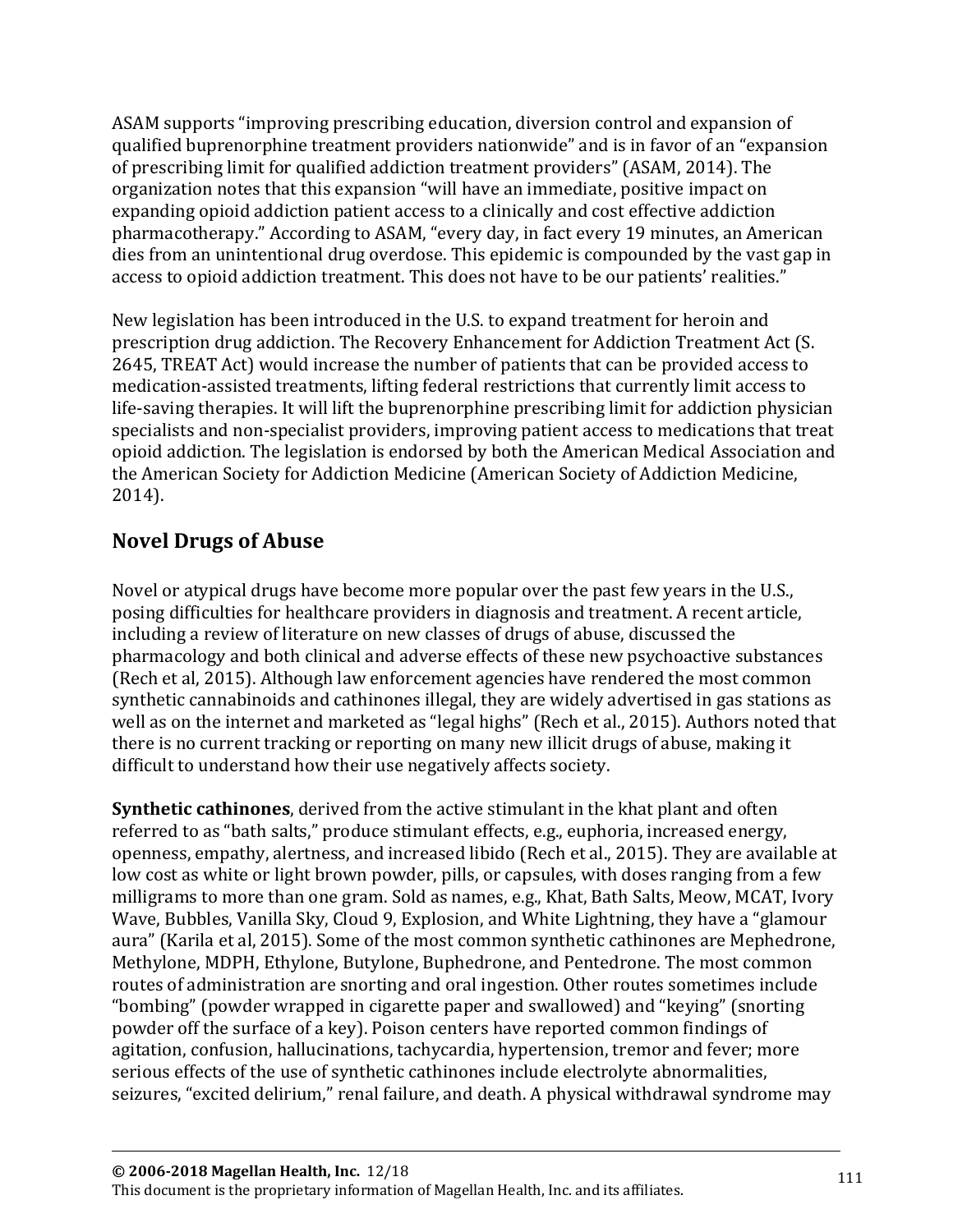occur in cyclic binge users. Authors reported that intoxication from these agents may be suspected when patients show acute onset altered mental status, excited delirium, renal failure, and sympathomimetic symptoms (Rech et al., 2015).

The National Institute on Drug Abuse has issued a warning about the abuse of flakka, a dangerous synthetic cathinone similar to "bath salts" which may be snorted, injected, vaporized or eaten. This designer drug, with its use surging in the U.S., presents a risk of easy overdose, as it enters the bloodstream very quickly when vaporized in an e-cigarette. It may cause "excited delirium" involving paranoia, hallucinations, and hyperstimulation. Deaths by suicide as well as by heart attack have been linked to its use. Additionally, it has been reported to dangerously raise body temperature leading to kidney damage or failure (NIH, 2016).

**Synthetic cannabinoids,** similar to synthetic cathinones, are also widely available, and increasing in popularity, especially among adolescents. Marketed frequently in foil packets marked "not for human consumption," these cannabinoids have methods of administration including inhalation, ingestion, and injection. Containing the active ingredient in marijuana, Tetrahydrocannabinol (THC), they produce similar psychotropic effects, e.g., euphoria and alteration in mood and sensorium, as marijuana (Rech et al., 2015). Abuse of synthetic cannabinoids is increasing every year and the agents are multiplying in number, with hundreds of combinations developed. The most reported adverse events are psychosis and anxiety; others include paranoia, hallucinations, seizures and sedation. Nausea, vomiting and acute kidney injury **may** also result from use. Rech et al reported no long-term effects of synthetic cannabinoids.

Kemp et al. advised that synthetic cannabinoids should not be confused with marijuana/cannabis, as they are a "collection of numerous laboratory chemicals that interact with the cannabinoid receptor in the brain to mimic marijuana to induce a marijuana-like high" (Kemp et al., 2016). Street names for synthetic cannabinoids include Spice, Spice Gold, Spice Diamond, Spice Silver, K2, Krypton, Aztec Fire, Bombay Blue, Fake Weed, and Yucatan Fire (Rech et al., 2015). Kemp et al. also **suggested** that Spice is more potent than marijuana, interacting with receptors in the brain other than those with which marijuana interacts. They reported news reports describing users so agitated that they tore off their clothes and sweated heavily. Kemp et al. concluded that synthetic cannabinoids are dangerous substances that result in many emergency department visits and fatalities (Kemp et al., 2015).

A systematic review of adverse events arising from the use of synthetic cannabinoids examined data from poison centers and drug monitoring systems in Europe, the United Kingdom, the U.S. and Australia. Authors advised that physicians be aware of adverse effects including severe cardiovascular, cerebrovascular, neurological, psychiatric and renal effects (Tait et al., 2016). Another recent study, a retrospective chart review of patients (n=676) admitted to a Dual Diagnosis psychiatric unit from March 2014 to February 2015, found that the use of synthetic cannabinoids was "strongly associated with more psychotic presentations and agitation compared to cannabis use" (Nia et al, 2016).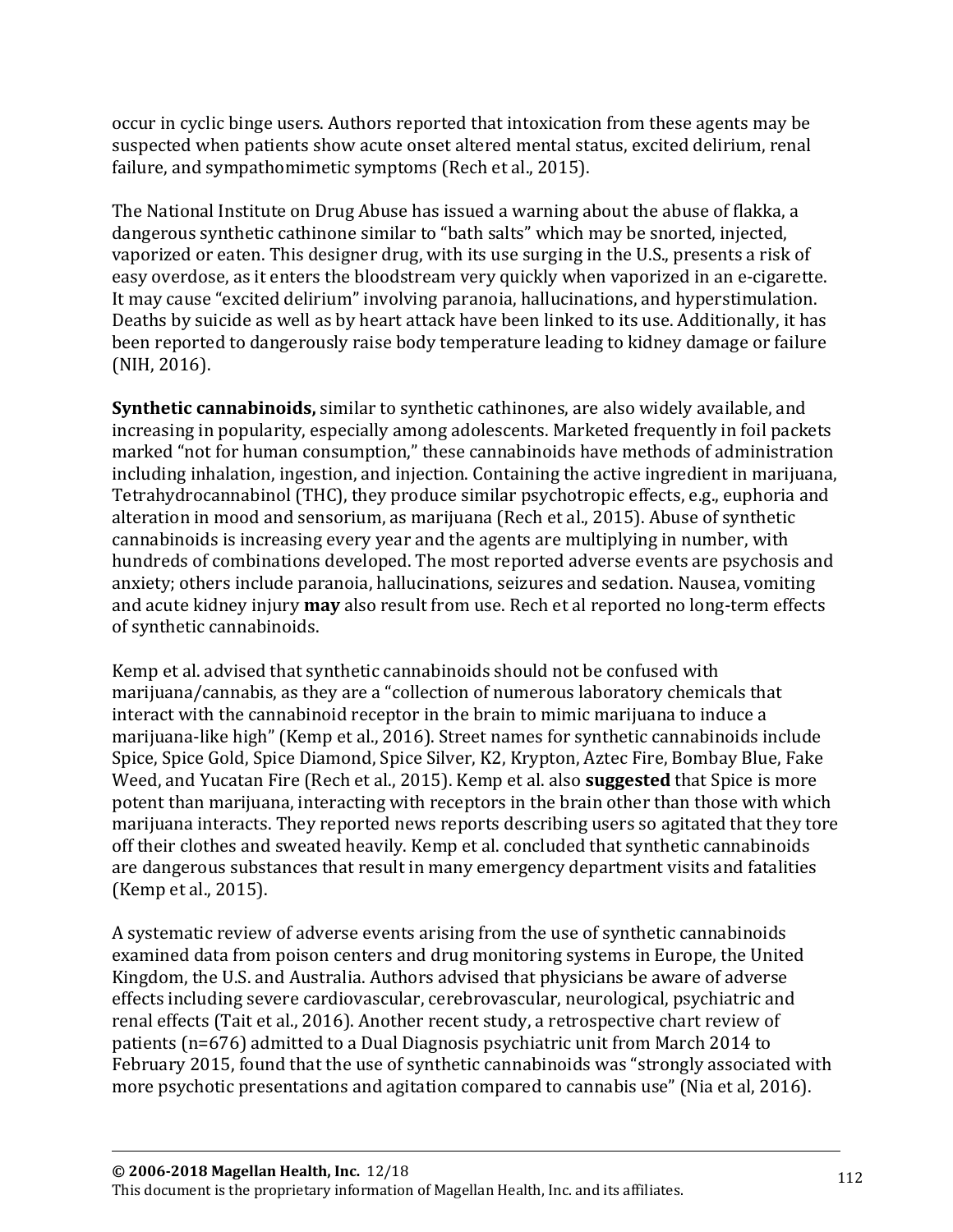Users of synthetic cannabinoids received higher doses of antipsychotic medications while spending longer time in hospital (Nia et al., 2016).

The National Institute on Drug Abuse has reported the abuse/diversion of pharmaceutical fentanyl in forms including patches, lozenges, tablets, and films. Non-pharmaceutical fentanyl analogs, e.g., illicitly-produced desmethyl fentanyl, can be snorted or injected as a powder, or swallowed in pill form (NIDA, 2015). Users abuse these drugs, linked to overdose deaths in the U.S., to experience short-term highs and feelings of euphoria (DEA, 2015). Fentanyl is often marketed and disguised as white powder heroin and is many times more potent than either heroin or morphine by weight (DEA, 2012).

Other drugs or products that are abused include the following: club drugs, e.g., GHB, Rohypnol®, ketamine, MDMA (Ecstasy), Methamphetamine, and LSD (ACID); hallucinogens, e.g., ayahuasca, DMT, D-lysergic acid diethylamide (LSD), peyote (mescaline), 4 phosphoryloxy-N, N-dimethyltryptamine (psilocybin) and; salvia divinorum; inhalants, e.g., spray paints, markers, glues, and cleaning fluids; and anabolic steroids, e.g., Gear, Juice, Roids, and Stackers (National Institute on Drug Abuse, 2016). A nonprescription herbal medication available on the internet but not widely used in the U.S., kratom is sometimes used as a replacement for methadone, as it is more easily available and lacks the stigma of methadone (Rech et al., 2015).

Novel drugs, including synthetic cannabinoids, synthetic cathinones, synthetic hallucinogens, and Salvia divinorum, are available on the internet as well as in retail stores as substitutes for traditional illicit drugs, e.g., cannabis, cocaine, amphetamines (Vandrey et al., 2013). Packaging for the drugs may not list the drug contents and may suggest uses such as incense or bath salts, and may note that the products are "not for human consumption." Labeling of these recreational drugs include such names as Spice and K2 (synthetic cannabinoids), Vanilla Sky and Ivory Way (synthetic cathinones), N-Bomb and Smiles (synthetic hallucinogens) and Salvia (Salvia divinorum). Vandrey et al indicate that adolescents can buy these products containing psychoactive drugs with potency and efficacy that is often far greater than traditional drugs of abuse. Additionally these drugs may contain harmful contaminants. They emphasize that the current novel drug market represents a shift from past illicit drug markets, and caution that the market **may** expand to include additional classes of drugs of abuse. They emphasize how the medical field must be able to recognize this trend in drug use.

Synthetic cannabinoids use among  $12<sup>th</sup>$  graders was the same in 2011 and 2012 at 11% (Vandrey et al., 2013). Authors noted informal reviews of internet sites indicating that the use of synthetic cannabinoids (packaged as incense or potpourri) initially was related to the belief (by users) that the product was a safe, legal alternative to cannabis and that it would not be detected in standard urine toxicology tests. With the use of synthetic cannabinoids, tolerance develops rapidly and withdrawal **may** occur. Some of the adverse effects following the use of these products include tachycardia, vomiting, drowsiness, confusion, agitation/irritability, hallucinations/delusions, dizziness, and chest pain. In some cases, an exacerbation or recurrence of ongoing psychosis **may** occur. Vandrey et al. caution that pharmacologically specific treatments for managing adverse reactions are not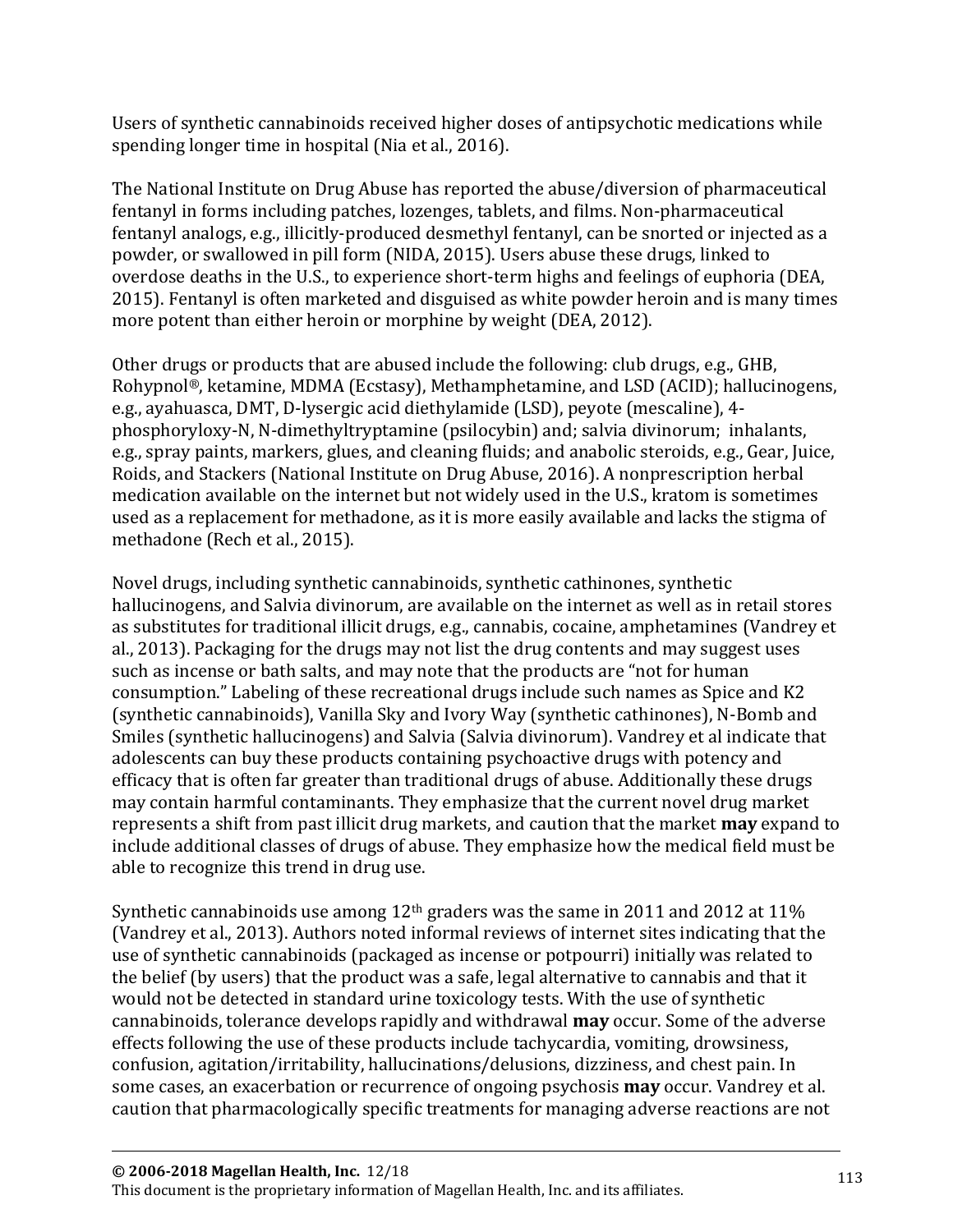available, requiring clinicians to develop a symptom-specific treatment strategy (Vandrey et al., 2013).

Synthetic cathinones, marketed as "bath salts," contain an amphetamine-like stimulant found naturally in the Khat plant. Although usually administered intranasally, other routes of administration have included oral, smoked, intravenously. Use of these products in the U.S. among students is at 0.8%, 0.6%, and 1.3% for grades 8, 10, and 12, respectively (National Institute on Drug Abuse, 2012). The predominant synthetic cathinone in the U.S. is MDPV (3,4-methylenedioxypyrovalerone). Others include mephedrone and methylone, but there are also many others. Mephedrone and MDPV became illegal in the U.S. in 2012. Bath salts, sold under names, e.g., "Ivory Wave," "Bloom," Cloud Nine," "Vanilla Sky,", and "Scarface," are related to severe intoxication and dangerous health effects. They raise the level of dopamine in brain circuits, producing euphoria, increased sex drive, paranoia, hallucinatory delirium and psychotic behavior. Users of bath salts **may** also have raised levels of serotonin. Other health effects of bath salts include racing heart, high blood pressure, chest pains, paranoia, hallucinations and panic attacks. Bath salts are highly addictive and users have reported intense cravings (National Institute on Drug Abuse, 2012).

Recently, a new deadly class of synthetic hallucinogen mimicking LSD is emerging as a LSD substitute (Medscape, 2014). This drug, 251-NBOMe, or simply NBOMe, is sold cheaply under the names "N-Bomb,", "Smiles," "251," or "25B." NBOMe, structural analogue of 2C phenethylamines, is sold on blotter sheets infused with the drug, much like LSD, and is extremely potent in very low doses. This drug has the potential for experiencing significant toxicity in users who are typically young (college aged) and who think they are using LSD. Overdoses occur, as doses **may** be miscalculated from the blotter. Some of the adverse events from NBOMe use are delirium, tachycardia, hypertension, severe aggression, respiratory acidosis, impaired renal function, and seizures. Treatment for overdose of NBOMe is unlike that of LSD. NBOMe overdose requires extended stays in the ICU. The effects of NBOMe can last up to 5 days compared with 8 hours for LSD (Medscape, 2014).

Salvinorin A is a psychoactive compound found in a plant with hallucinogenic effects, Salvia divinorum. Products containing this compound are typically smoked but **may** also be orally consumed in tea made from leaves. Among 12th grade students in the U.S., lifetime use has remained near 6% from 2009 through 2011 (Vandrey et al, 2014). The most adverse effect of using Salvia divinorum is behavioral toxicity associated with intense psychological effects, e.g., perceptual distortions, anxiety, panic, and psychotic episodes. Treatments include interpersonal reassurance and support, intravenous nalozone to reverse drug effects, benzodiazepines and antipsychotic agents (Vandrey et al, 2014).

# **Healthcare Effectiveness Data and Information Set (HEDIS) Measure: Initiation of Alcohol and Other Drug Dependence Treatment (IET)**

The Healthcare Effectiveness Data and Information Set (HEDIS) is a set of performance measures developed and maintained by the National Committee for Quality Assurance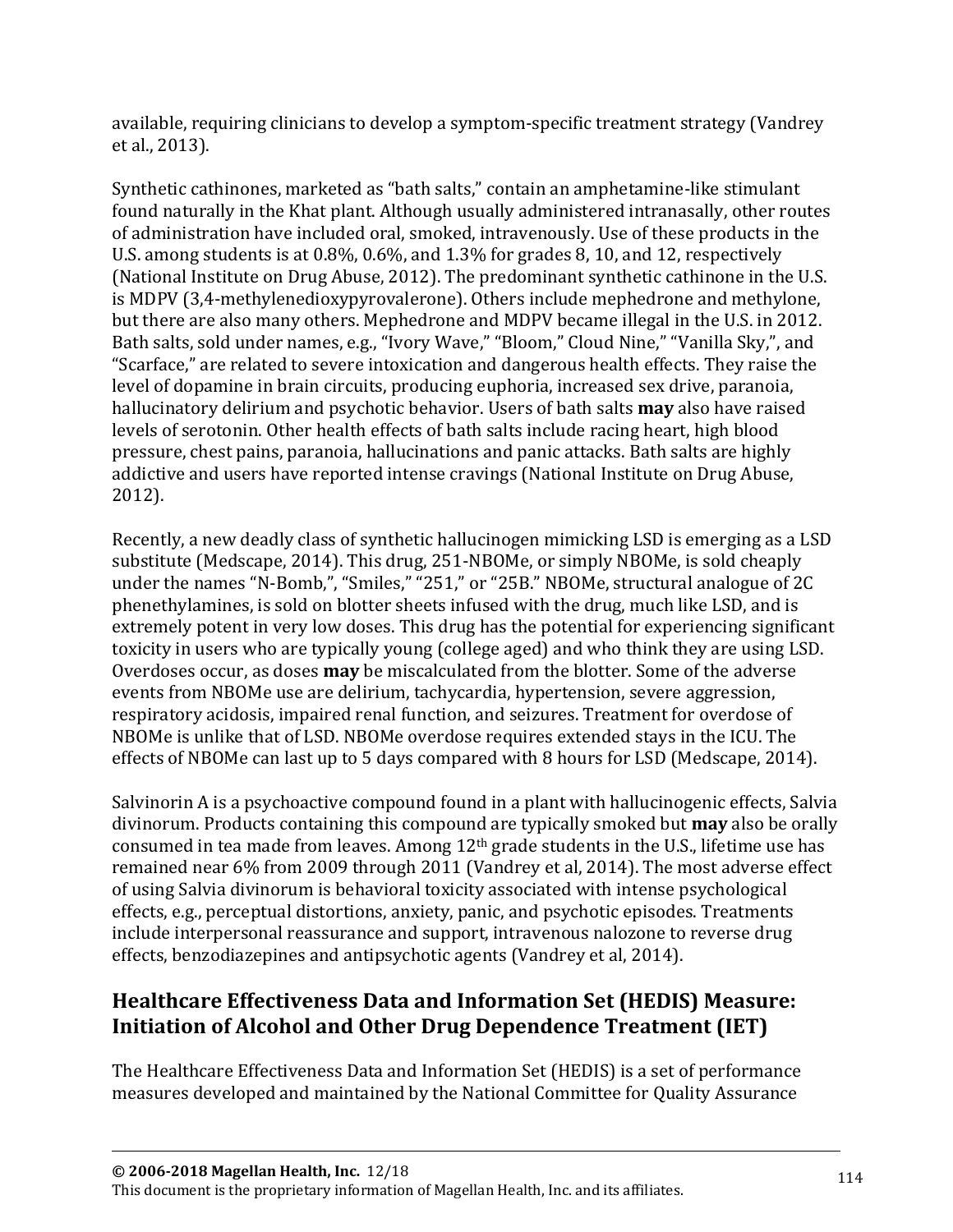(NCQA). The HEDIS measure that includes substance use disorders is Initiation and Engagement of Alcohol and Other Drug Dependence Treatment (IET). This measure focuses on processes, rather than on outcome measures. NCQA uses the term alcohol and other drug dependence instead of the accepted industry term, substance use disorder (SUD). The IET measure requires that treatment of adolescents and adults, with a new episode of alcohol and other drug dependence per a claim, is initiated within 14 days of the identifying event per a claim. It also requires that adolescents and adults with an identifying event per a claim, who initiated treatment within 14 days, have two or more additional treatment services within 30 days of the initial treatment service.

#### *Conclusions*

In a landmark report, Facing Addiction in America: *The Surgeon General's Report on Alcohol, Drugs, and Health*, U.S. Surgeon General Vivek Murthy refers to this current addiction crisis as "a moral test for America," comparing it with the past tobacco epidemic. As "one of the most pressing public health crises of our time, Murthy notes how substance misuse and substance use disorders "prevent people from living healthy and productive lives. And just as importantly, they have profound effects on families, friends, and entire communities" (U.S. Dept. of Human Health and Services, 2016). He recommends additional policies and programs to increase access to effective treatment for this chronic illness (which is not a character flaw), and an expansion of the scientific evidence base for prevention, treatment and recovery. The report discusses recent changes in healthcare policy and law, which create incentives for the implementation of the collaborative care model integrating treatment of substance use disorder with general healthcare. Some of the key findings of the report include the following (U.S. Dept. of Human Health and Services, 2016):

- A majority of patients with substance use disorders do not receive any treatment;
- Recovery is achievable with comprehensive continuing care;
- Early intervention and treatment services are beginning to be delivered into general healthcare practice under the collaborative care model;
- Integration between primary care and specialty care is needed as are additional treatment options within primary care;
- Medications are currently under-used in treatment of substance use disorders, although scientific evidence shows that medications can be effective along with behavioral therapies, and recovery support services;
- Treatment goals for substance use disorders are the same as those for treatment of other chronic illness: reduction of symptoms and improvement of health and functional status; and
- The use of electronic technologies, e.g., telehealth and electronic medical records, **may** improve treatment of those with substance use disorders.

The Surgeon General's report cites studies that have demonstrated the efficacy of MAT in both the reduction of illicit drug use and overdose deaths as well as in improving retention in treatment. It reports studies finding that patients who receive MAT for fewer than 90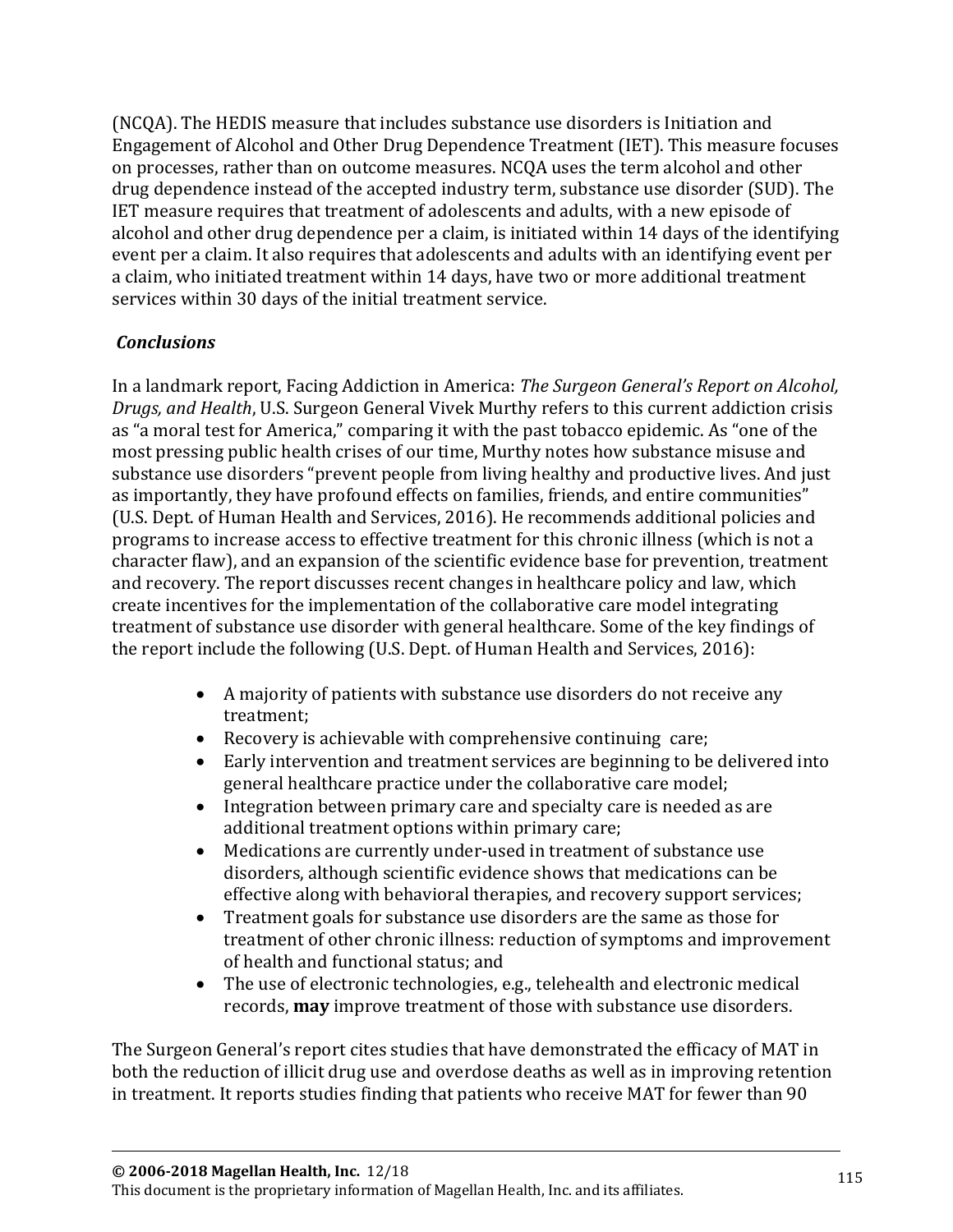days have not shown improved outcomes and that those receiving MAT for less than three years are more likely to relapse than those in treatment for three or more years (U.S. Dept. of Human Health and Services, 2016).

The American Society of Addiction Medicine's (ASAM) comprehensive set of guidelines, *The ASAM Criteria: Treatment Criteria for Addictive, Substance-Related, and Co-Occurring Conditions, Third Edition* (2013) describes the continuum of addiction health service (Mee-Lee, 2013). The ASAM Criteria refers to withdrawal management rather than detoxification services. It emphasizes that altering the course of the patient's illness toward wellness, recovery, and productive functioning in family, workplace and society are the goals of addiction treatment. Treatment is described by the ASAM Criteria as a continuum including broad levels of service and an early intervention level, with levels of care determined by an individual's needs. Severity of illness, level of function, and progress determine the length of stay in each level. Treatment is individualized and responsive to a patient's specific needs and progress in treatment (Mee-Lee, 2013).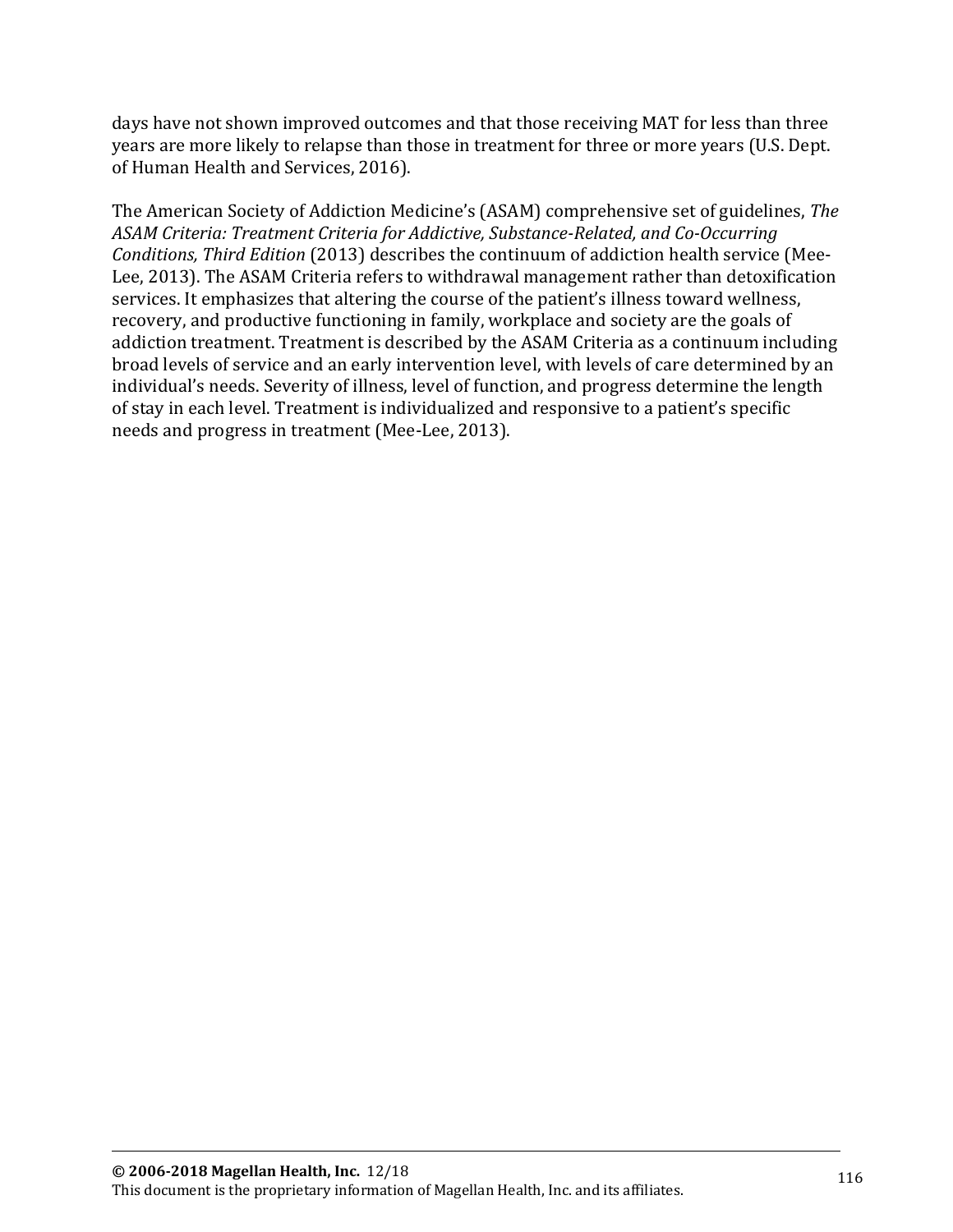# **Obtaining Copies of the APA Guidelines**

Copies of the APA *Practice Guideline for the Treatment of Patients With Substance Use Disorders, Second Edition,* and *Treating Substance Use Disorders: A Quick Reference Guide* may be obtained through the APA at http://psych.org/, by calling 800-368-5777, or by U.S. mail at:

> American Psychiatric Publishing, Inc. 1000 Wilson Blvd., Suite 1825 Arlington, VA 22209-3901

### **Provider Feedback**

Magellan welcomes feedback on adopted clinical practice guidelines. We take all suggestions and recommendations into consideration in our ongoing review of the guidelines. Submit questions or comments via mail or email to:

> Clinical Operations Coordinator Re: CPG Magellan Health, Inc. 6950 Columbia Gateway Dr. Columbia, Maryland 21046 **CPG@MagellanHealth.com**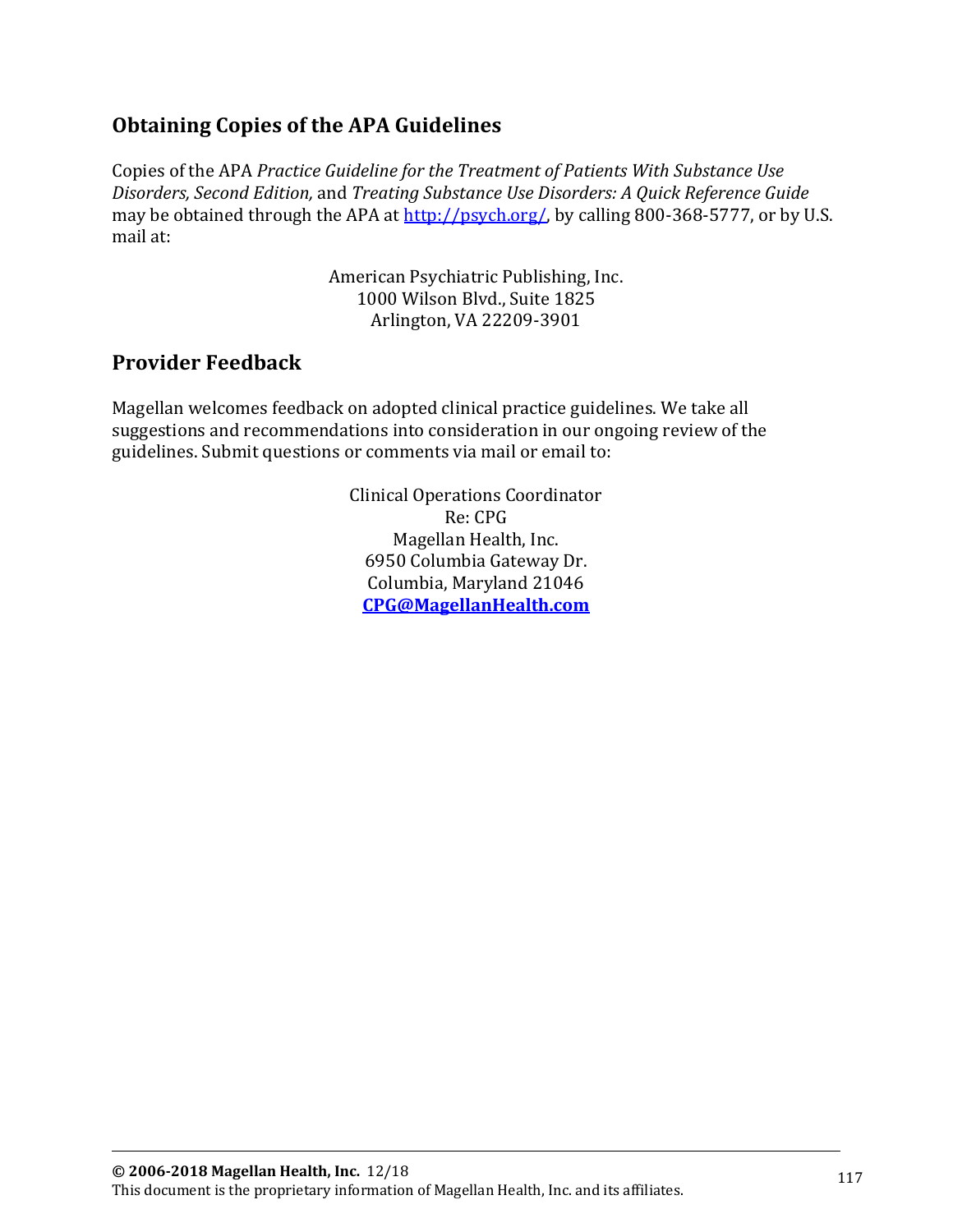# **References**

- 1. 11 States and DC with Pending Legislation or Ballot Measures to Legalize Marijuana Accessed website on July 7, 2010
- http://medicalmarijuana.procon.org/view.resource.php?resourceID=002481. 2. 14 Legal Medical Marijuana States. Accessed website on July 7, 2010
- [http://medicalmarijuana.procon.org/view.resource.php?resourceID=000881.](http://medicalmarijuana.procon.org/view.resource.php?resourceID=000881) 3. Accessed website

[http://www.fda.gov/cder/drug/InfoSheets/HCP/antipsychotics\\_conventional.htm on April](http://www.fda.gov/cder/drug/InfoSheets/HCP/antipsychotics_conventional.htm%20%20on%20April%2014)  [14,](http://www.fda.gov/cder/drug/InfoSheets/HCP/antipsychotics_conventional.htm%20%20on%20April%2014) 2009.

- 4. Ackerman JP, Riggins T, Black MM. A Review of the Effects of Prenatal Cocaine Exposure Among School-Aged Children. Pediatrics Volume 125, Number 3, March 2010.
- 5. Addolorato G, Leggio L, Abenavoli L, Agabio R, Caputo F, Capristo E, Colombo G, Gessa GL, Gasbarrini G. Baclofen in the Treatment of Alcohol Withdrawal Syndrome: A Comparative Study vs Diazepam. The American Journal of Medicine (2006) 119, 276.e13-276.e18.
- 6. Agthe AG, Kim GR, Mathias KB, Hendrix CW, Chavez-Valdez R, Jansson L, Lewis TR, Vaster M, Gauda EB. Clonidine as an Adjunct Therapy to Opioids for Neonatal Abstinence Syndrome: A Randomized, Controlled Trial. Pediatrics Volume 123, Number 5, May 2009.
- 7. Aharonovich E, Xinhua L, Samet S, Nunes E, Waxman R, Hasin D. Postdischarge Cannabis Use and Its Relationship to Cocaine, Alcohol and Heroin Use: A Prospective Study. Am J Psychiatry 162:8, August 2005.
- 8. Amato L, Minozzi L, Davoli M, Vecchi S. Psychosocial and pharmacological treatments versus pharmacological treatments for opioid detoxification. Cochrane Database of Systematic Reviews 2011; 9.
- 9. Amato L, Minozzi S, Davoli M, Vecchi S. Psychosocial combined with agonist maintenance treatments versus agonist maintenance treatments alone for treatment of opioid dependence. Cochrane Database of Systematic Reviews 2011; 10.
- 10. American Psychiatric Association (2006). Practice guideline for the treatment of patients with substance use disorders, 2nd edition. Am J Psychiatry, 163(8) (Suppl):1-82, 2006.
- 11. American Psychiatric Association (2006). *Treating Substance Use Disorders: A Quick Reference Guide.*
- 12. American Psychiatric Association. Diagnostic and Statistical Manual of Mental Disorders Fifth Edition DSM-5™. American Psychiatric Publishing, Washington, DC; London, England, 2013.
- 13. American Society of Addiction Medicine (ASAM). 2014. Accessed online on December 8, 2014 at [http://www.asam.org/docs/default-source/advocacy/letters-and](http://www.asam.org/docs/default-source/advocacy/letters-and-comments/buprenorphine-expansion-act-markey-letter.pdf)[comments/buprenorphine-expansion-act-markey-letter.pdf.](http://www.asam.org/docs/default-source/advocacy/letters-and-comments/buprenorphine-expansion-act-markey-letter.pdf)
- 14. American Society of Addiction Medicine (ASAM). The national practice guideline for the use of medications in the treatment of addiction involving opioid use 2015. Accessed online at [http://www.asam.org/docs/default-source/practice-support/guidelines-and-consensus](http://www.asam.org/docs/default-source/practice-support/guidelines-and-consensus-docs/asam-national-practice-guideline-supplement.pdf)[docs/asam-national-practice-guideline-supplement.pdf.](http://www.asam.org/docs/default-source/practice-support/guidelines-and-consensus-docs/asam-national-practice-guideline-supplement.pdf)
- 15. An LC, Bluhm JH, Foldes SS, Alesci NL, Klatt CM, Center BA, Nersesian WS, Larson ME, Ahluwalia JS, Manley MW. A Randomized Trial of a Pay-for-Performance Program Targeting Clinician Referral to a State Tobacco Quitline. Arch Intern Med/Vol 168 (No. 18), Oct.13, 2008.
- 16. Anthenelli RM, Benowitz NL, West R, St Aubin L, McRae T, Lawrence D, Ascher J, Russ C, Krishen A, Evins AE. Neuropsychiatric safety and efficacy of varenicline, bupropion, and nicotine patch in smokers with and without psychiatric disorders (EAGLES): a double-blind, randomized, placebo-controlled clinical trial. *The Lancet* 2016; 387: 2507-2520.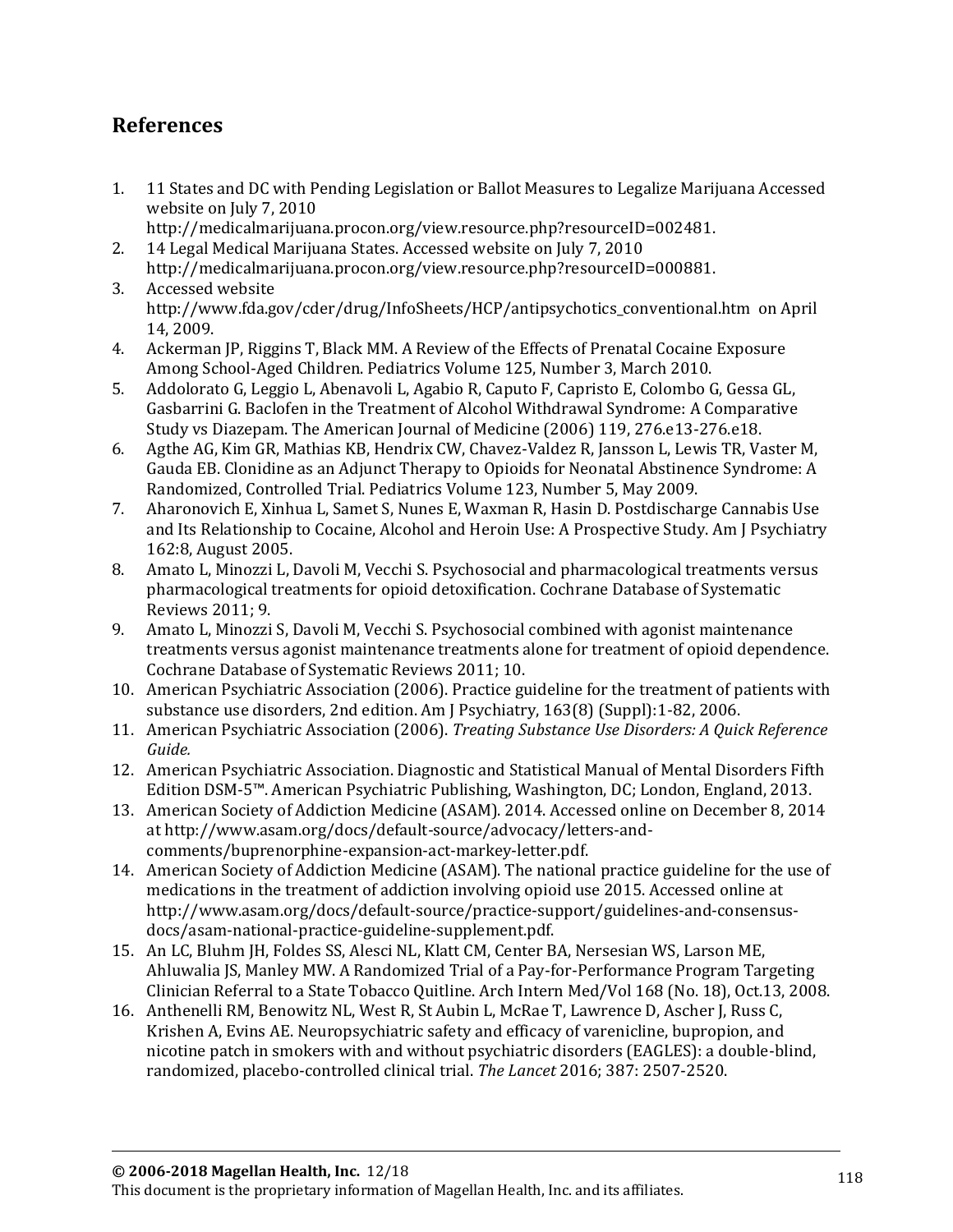- 17. Anton RF, Oroszi G, O'Malley S, Couper D, Swift R, Pettinati H, Gold D. An Evaluation of μ-Opioid Receptor (OPRM1) as a Predictor of Naltrexone Response in the Treatment of Alcohol Dependence. Arch Gen Psychiatry/Vol. 65 (No. 2), Feb 2008.
- 18. Arias A, Feinn R, Oncken C, Covault J, Kranzler HR. Placebo-controlled trial of Zonisamide for the treatment of alcohol dependence. J Clin Psychopharmacol 2010; 30(3): 318-322.
- 19. Awan S, Samokhvalov AV, Aleem N, Hendershot CS, Irving JA, Kalvik A, Lefebvre L, Le FOll B, Quilty L, Voore P. Development and implementation of an ambulatory integrated care pathway for major depressive disorder and alcohol dependence. *Psychiatric Services* 2015; 66:12; 1265- 1267.
- 20. Axelrod SR, Perepletchikova F, Holtzman K, Sinha R. Emotion regulation and substance use frequency in women with substance dependence and borderline personality disorder receiving dialectical behavior therapy. Am J Drug Alcohol Abuse 2011; 37(1):37-42.
- 21. Azodi OS, Lindstrom D, Adami J, Tonnesen H, Nasell H, Gilljam H, Wladis A. The efficacy of a smoking cessation programme in patients undergoing elective surgery – a randomized clinical trial. Anaesthesia, 2009, 64, pages 259-265.
- 22. Bachhuber MA, Saloner B, Cunningham CO, Barry CL. Medical cannabis laws and opioid analgesic overdose mortality in the United States, 1999-2010. *JAMA Intern Med* 2014;174(10): 1668-73.
- 23. Baker A, Richmond R, Haile M, Lewin TJ, Carr VJ, Taylor RL, Janson S, Wilhelm K. A Randomized Controlled Trial of a Smoking Cessation Intervention Among People with a Psychotic Disorder. Am J Psychiatry 2006; 163: 1934-1942.
- 24. Baker TB, Piper ME, Stein JH, Smith SS, Bolt DM, Fraser DL, Fiore MC. Effects of nicotine patch vs varenicline vs combination nicotine replacement therapy on smoking cessation at 26 weeks: a randomized clinical trial. JAMA 2016; 315(4): 371-379.
- 25. Barth J, Jacob T, Daha I, Critchley JA. Psychosocial interventions for smoking cessation in patients with coronary heart disease (review). The Cochrane Collaboration 2015.
- 26. Batra A, Klinger K, Landfeldt B, Friederich H, Westin A, Danielsson T. Smoking Reduction with 4-mg Nicotine Gum: A Double-Blind, Randomized, Placebo-Controlled Study. Clinical Pharmacology and Therapeutics 2005; 78 (6) 689-96.
- 27. Bechtold J, Hipwell A, Lewis D, Loeber R, Pardini D. Concurrent and sustained cumulative effects of adolescent marijuana use on subclinical psychotic symptoms. *Am J Psychiatry* 2016; 173(8): 781-789.
- 28. Bellack AS, Bennett ME, Gearon JS, Brown CH, Yang Y. A Randomized Clinical Trial of a New Behavioral Treatment for Drug Abuse in People with Severe and Persistent Mental Illness. Arch Gen Psychiatry/Vol. 63, April 2006.
- 29. Bergman BG, Greene MC, Slaymaker V, Heoppner BB, Kelly JF. Young adults with co-occurring disorders: substance use disorder treatment response and outcomes. *J Subst Abuse Treat* 2014; 46(4): 420-429.
- 30. Bhatnagar A, Whitsel LP, Ribisl KM, Bullen C, Chaloupka F, Piano MR, Robertson RM, McAuley T, Goff D, Benowitz N, American Heart Association. Electronic cigarettes: a policy statement from the American Heart Association. *Circulation* 2014;30: 1419-36.
- 31. Bickel WK, Marsch LA, Buchhalter AR, Badger GJ. Computerized Behavior Therapy for Opioid-Dependent Outpatients: A Randomized Controlled Trial. Exp Clin Psychopharmacol. 2008 Apr; 16(2): 132-43.
- 32. Bofetta P, Straif K. use of smokeless tobacco and risk of myocardial infarction and stroke: systematic review with meta-analysis. BMJ 2009, 339:b3060.
- 33. Bowen S, Witkiewitz K, Clifasefi SL, Grow J, Chawla N, Hsu SH, Carroll HA, Harrop E, Collins, SE, Lustyk MK, Larimer ME. Relative efficacy of mindfulness-based relapse prevention, standard relapse prevention, and treatment as usual for substance use disorders: a randomized clinical trial. *JAMA Psychiatry* 2014; 71(5): 547-556.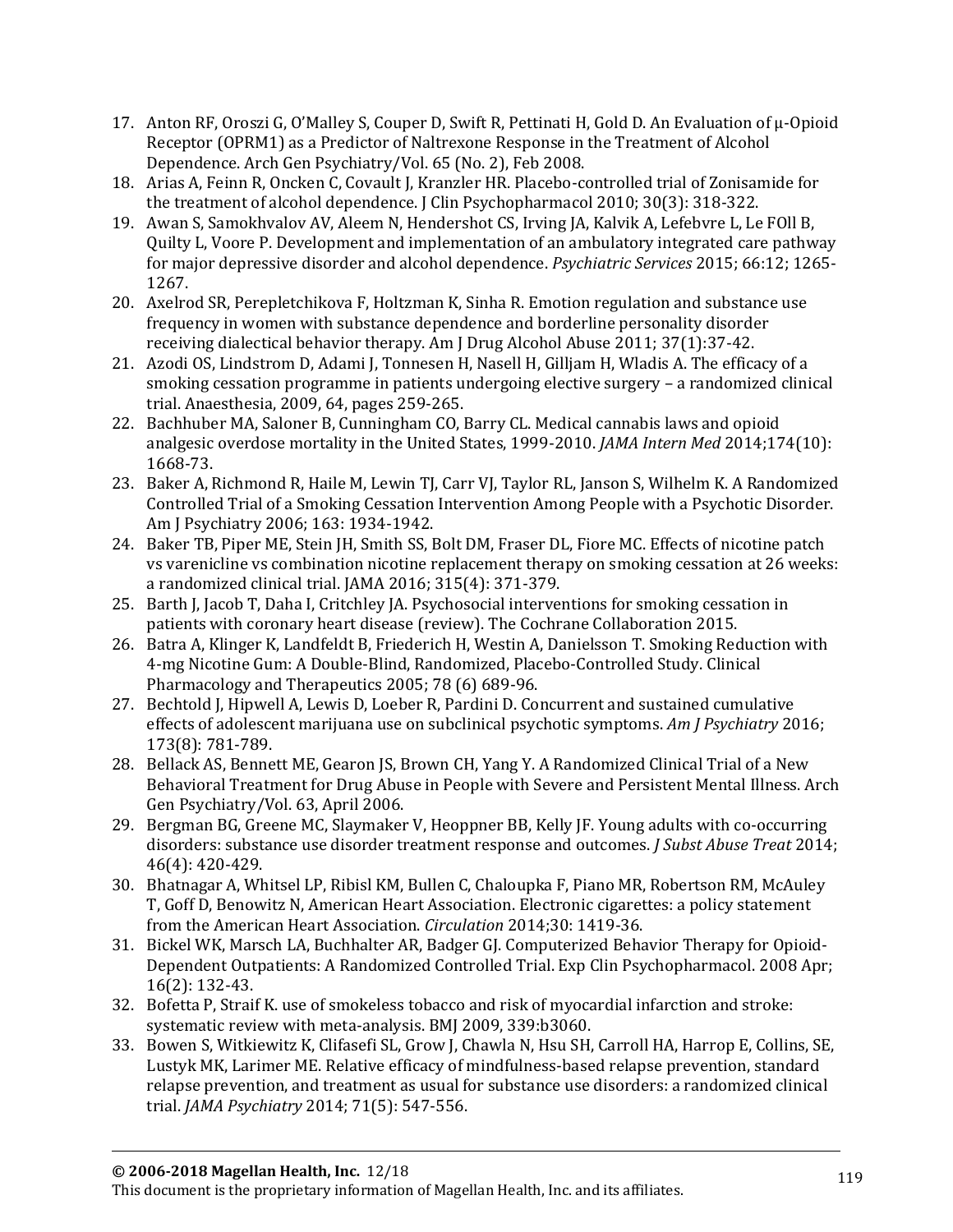- 34. Brady KT, McCauley JL, Back SE. Prescription opioid misuse, abuse, and treatment in the United States: an update. *Am J Psychiatry* 2016; 173:1: 18-26.
- 35. Bright GM. Abuse of Medications for the Treatment of ADHD: A Survey. Accessed website on June 30, 201[0 www.medscape.com/viewarticle/571996\\_6](http://www.medscape.com/viewarticle/571996_6)
- 36. Brodie JD, Case BG, Figueroa E, Dewey SL, Robinson JA, Wanderling JA, Laska EM. Randomized, Double-Blind, Placebo-Controlled Trial of Vigabatrin for the Treatment of Cocaine Dependence in Mexican Parolees. Am J Psychiatry 2009; 166: 1269-1277.
- 37. Brown CH, Bennett ME, Li L, Bellack AS. Predictors of initiation and engagement in substance abuse treatment among individuals with co-occurring serious mental illness and substance use disorders. Addict Behav 2011; 36(5): 439-447.
- 38. Brown ES, Sunderajan P, Hu LT, Sowell SM, Carmody TJ. A randomized, double-blind, placebocontrolled trial of lamotrigine therapy in bipolar disorder, depressed or mixed phase and cocaine dependence. Neuropsychopharmacology 2012; 37:2347-2354.
- 39. Buckner JD, Carroll KM. Effect of anxiety on treatment presentation and outcome: results from the Marijuana Treatment Project. Psychiatry Res 2010; 1788:493-500.
- 40. Burgess FW. New Research Findings in Chronic Pain. Accessed website on July 7, 2010 <http://cme.medscape.com/viewarticle/553069>
- 41. Cahill K, Lindson-Hawley N, Thomas KH, Fanshawe TR, Lancaster T. Nicotine receptor partial agonists for smoking cessation (Review). The Cochrane Library 2016.
- 42. Campbell R, Starkey F, Holliday J, Audrey S, Bloor M, Parry-Langdon N, Hughes R, Moore L. An Informal School-Based Peer-Led Intervention for Smoking Prevention in Adolescents (ASSIST): A Cluster Randomized Trial. Lancet. 2008 May 10; 371 (9624): 1595-1602.
- 43. Campbell W, Hester RK, Lenberg KL, Delaney HD. Overcoming addictions, a web-based application, and SMART Recovery, an online and in-person mutual help group for problem drinkers, Part 2: Six-month outcomes of a randomized controlled trial and qualitative feedback from participants. *J Med Internet Res* 2016; 18(10): 262.
- 44. Carise D, Leggett Dugosh K, McLellan AT, Camilleri A, Woody GE, Lynch KG. Prescription OxyContin Abuse Among Patients Entering Addiction Treatment. Am J Psychiatry 164:11, November 2007.
- 45. Carroll Km, Ball SA, Martino S, Nich C, Babuscio TA, Nuro KF, Gordon MA, Portnoy GA, Rounsaville BJ. Computer-Assisted Delivery of Cognitive-Behavioral Therapy for Addiction: A Randomized Trial of CBT4CBT. Am J Psychiatry. 2008 July: 165(7): 881-888.
- 46. Carroll KM, Kiluk BD, Nich, C, Gordon MA, Portnoy GA, Marino DR, Ball SA. Computer-assisted delivery of cognitive-behavioral therapy: efficacy and durability of CBT4CBT among cocainedependent individuals maintained on methadone. *Am J Psychiatry* 2014; 171(4):436-444.
- 47. CDC. Morbidity and mortality weekly report (MMWR); increases in drug and opioid overdose deaths – United States, 2000-2014. Accessed online on November 10, 2016 at [http://www.cdc.gov/mmwr/preview/mmwrhtml/mm6450a3.htm.](http://www.cdc.gov/mmwr/preview/mmwrhtml/mm6450a3.htm)
- 48. Center for Disease Control and Prevention. 2011 Youth risk behavior survey (YRBS) results. Accessed at http:/[/www.cdc.gov/healthyyouth/yrbs/slides/taodu\\_slides\\_yrbs.ppt](http://www.cdc.gov/healthyyouth/yrbs/slides/taodu_slides_yrbs.ppt)
- 49. Center for Disease Control and Prevention. 2012 Morbidity and Mortality Weekly Report (MMWR) February 17, 2012. Accessed website at http://www.cdc.gov/mmwr/preview/mmwrhtml/mm6106a1.htm.
- 50. Center for Substance Abuse Treatment. Incorporating alcohol pharmacotherapies into medical practice (TIP) Series 49. DHHS Publication No. (SMA) 09-4380. Rockville, MD: Substance Abuse and Mental Health Services, 2009.
- 51. Centers for Disease Control and Prevention. Morbidity and mortality weekly report June 13 2014: Youth risk behavior surveillance – United States, 2013.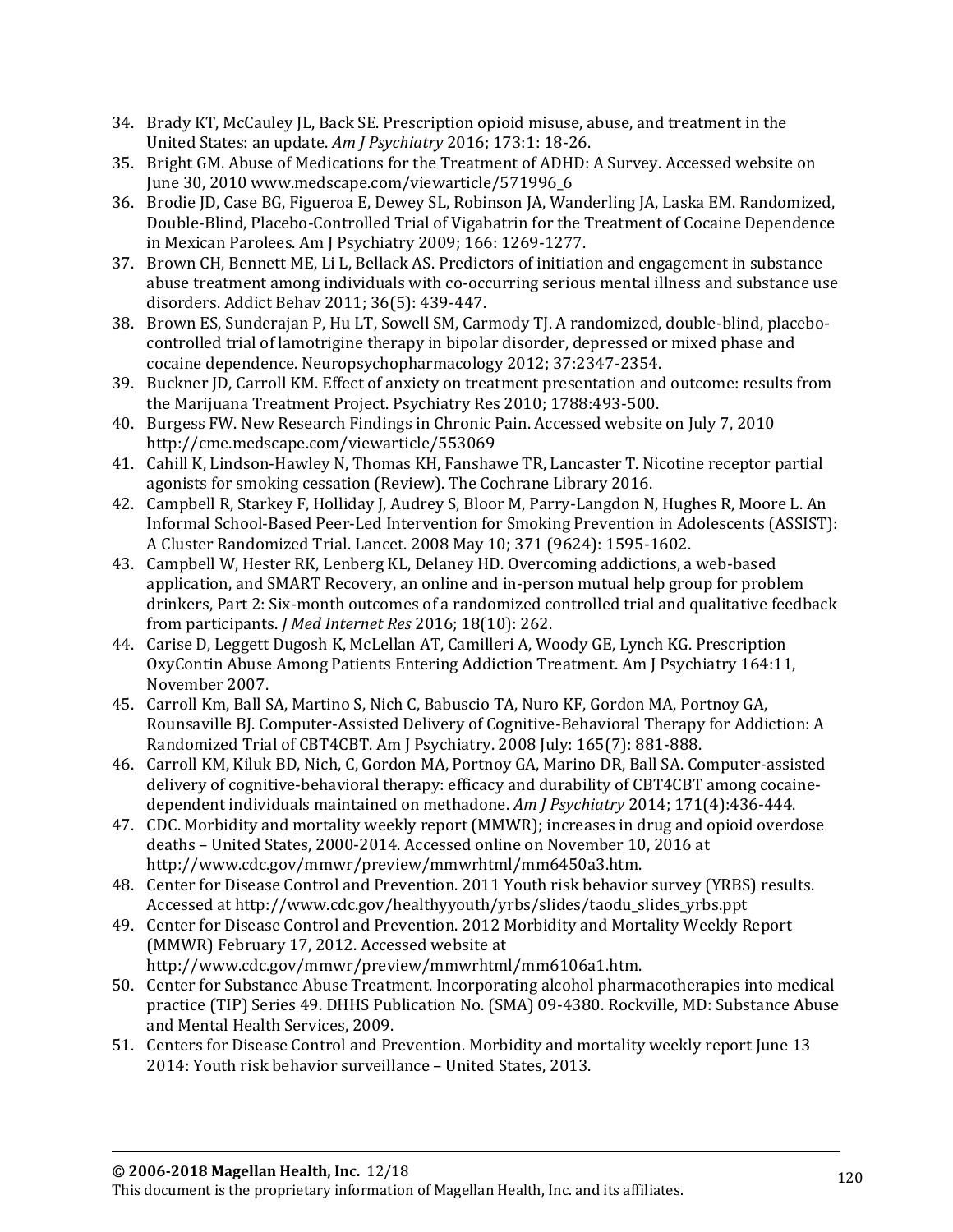- 52. Centers for Disease Control and Prevention. Morbidity and mortality weekly report September 6, 2013: Electronic cigarette use among middle and high school students – United States, 2011- 2012.
- 53. Centers for Disease Control and Prevention. Prescription drug overdose in the United States: fact sheet 2013. Accessed online on November 10, 2014 at [http://www.cdc.gov/homeandrecreationalsafety/overdose/facts.html.](http://www.cdc.gov/homeandrecreationalsafety/overdose/facts.html)
- 54. Centers for Disease Control Prevention Press Release August 25, 2014.. More than a quartermillion youth who had never smoked a cigarette used e-cigarettes in 2013. Accessed online on November 10, 2014 at [http://www.cdc.gov/media/releases/2014/p0825-e-cigarettes.html.](http://www.cdc.gov/media/releases/2014/p0825-e-cigarettes.html)
- 55. Chantix® (varenicline) FDA MedWatch update May 16, 2008. Accessed Web site <http://www.fda.gov/medwatch/SAFETY/2007/safety07.htm#Chantix>on October 28, 2008.
- 56. Chatters R, Cooper K, Day E, Knight M, Lagundoye O, Wong R, Kaltenthaler E. Psychological and psychosocial interventions for cannabis cessation in adults: a systematic review. *Addiction Research & Theory* 2016; 24(2): 93-110.
- 57. Comer SD, Sullivan MA, Yu E, Rothenberg JL, Kleber HD, Kampman K, Dackis C, O'Brien CP. Injectable, Sustained-Release Naltrexone for the Treatment of Opioid Dependence. Arch Gen Psychiatry/Vol 63, Feb 2006.
- 58. Comprehensive Addiction and Recovery Act of 2016. Accessed online at www.govtrack.us/congress/bills/114/s524.
- 59. Compton WM, Han B, Jones CM, Blanco C, Hughes A. Marijuana use and use disorders in adults in the USA, 2002-14; analysis of annual cross-sectional surveys. *The Lancet* 2016; 3910): 954- 64.
- 60. Compton WM, Thomas YF, Conway KP, Colliver JD. Developments in the Epidemiology of Drug Use and Drug Use Disorders. Am J Psychiatry 162:8, August 2005.
- 61. Connery HS. Medication-assisted treatment of opioid use disorder: review of the evidence and future directions. *Harvard Review of Psychiatry* 2015; 23(2): 63-75.
- 62. Conrod PJ, Castellanos-Ryan N, Strang J. Brief, Personality-Targeted Coping Skills Interventions and Survival as a Non-Drug User Over a 2-Year Period During Adolescence. Arch Gen Psychiatry/Vol. 67 (No.1), January 2010.
- 63. Cook BL, Wayne GF, Kafali EN, Liu Z, Shu C, Flores M. Trends in smoking among adults with mental illness and association between mental health treatment and smoking cessation. *JAMA* 2014; 311(2): 172-182.
- 64. Cornelius JR, Douaihy AB, Clark DB, Chung T, Wood DS, Daley D. Mirtazapine in comorbid major depression and alcohol dependence: an open-label trial. *J Dual Diagn* 2012; 8(3): 200- 204.
- 65. Covey LS, Hu M, Winhusen T, Weissman J, Berlin I, Nunes E. OROS-methylphenidate or placebo for adult smokers with attention deficit hyperactivity disorder: Racial/ethnic differences. Drug Alcohol Depend 2010; 110:156-159.
- 66. Cropsey K, Eldridge G, Weaver M, Villalobos G, Stitzer M, Best A. Smoking Cessation Intervention for Female Prisoner: Addressing an Urgent Public Health Need. American Journal of Public Health. October 2008, Vol. 98, No. 10.
- 67. Cui Q, Robinson L, Elston D, Smaill F, Cohen J, Quan C, McFarland N, Thabane L, McIvor A, Zeidler J, Smieja M. Safety and tolerability of varenicline tartrate (Champix®/Chantix®) for smoking cessation in HIV-infected subjects: a pilot open-label study. Aids Patient Care and STDs 2012;26(1); 12-19.
- 68. D'Ruiz C, Graff DW, Robinson E. Reductions in biomarkers of exposure, impacts on smoking urge and assessment of product use and tolerability in adult smokers following partial or complete substitution of cigarettes with electronic cigarettes. *BMC Public Health* 2016.
- 69. Dakwar E and Nunes EV. New directions in medication-facilitated behavioral treatment for substance use disorders. *Curr Psychiatry Rep* 2016; 18:64.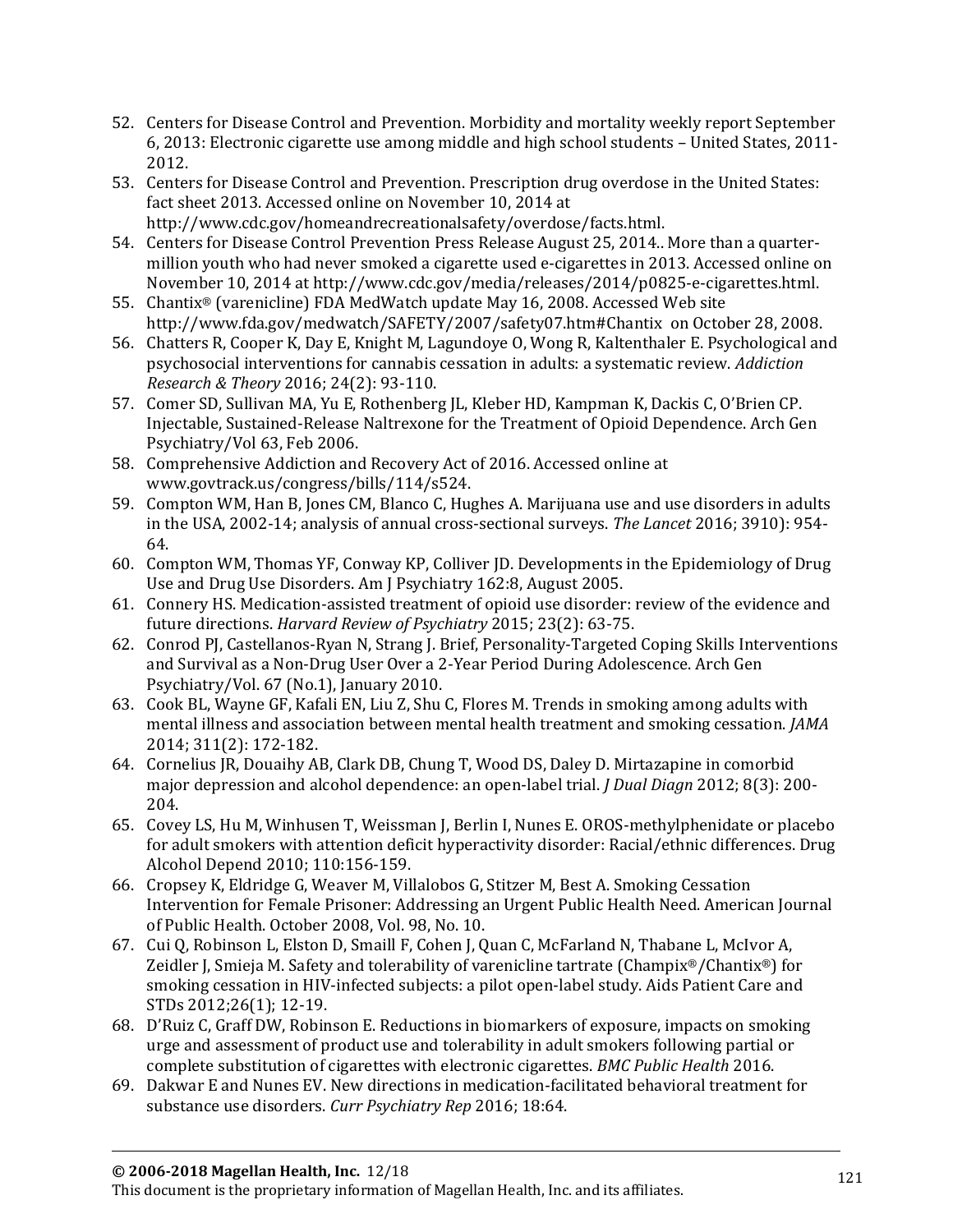- 70. Datillo PB, Hallpern SM, Fearon K, Sohal D, Nordin C. β-blockers Are Associated with Reduced Risk of Myocardial Infarction After Cocaine Use. Annals of Emergency Medicine Volume 51, No. 2: February 2008.
- 71. Degenhardt L, Hall WD. The adverse effects of cannabinoids: implications for use of medical marijuana. CMAJ 2008 June 17: 178 (13); June 17, 2008.
- 72. Department of Health and Human Services (DHHS): Determination that the OxyContin (Oxycodone Hydrochloride) drug products covered by new drug application 20-553 were withdrawn from sale for reasons of safety or effectiveness. Accessed online November 10, 2014 at http://www.gpo.gov/fdsys/pkg/FR-2013-04-18/html/2013-09092.htm.
- 73. Department of Health and Human Services (DHHS): Food and Drug Administration. Report on the standardization of risk evaluation and mitigation strategies; availability. *Federal Register* 2014; 79(184).
- 74. Dowell D, Haegerich TM, Chou R. CDC guideline for prescribing opioids for chronic pain-United States 2016. *JAMA* 2016; 315 (15): 1625-1645.
- 75. Drug Enforcement Administration (U.S.) August 21, 2014. DEA to publish final rule rescheduling hydrocodone combination products. Accessed online on November 10, 2014 at [http://www.dea.gov/divisions/hq/2014/hq082114.shtml.](http://www.dea.gov/divisions/hq/2014/hq082114.shtml)
- 76. Drug Enforcement Administration. DEA announces actions related to marijuana and industrial hemp Aug 11, 2016. Accessed online at [https://www.dea.gov/divisions/hq/2016/hq081116.shtml.](https://www.dea.gov/divisions/hq/2016/hq081116.shtml)
- 77. Dunn KE, Strain EC. Pretreatment alcohol drinking goals are associated with treatment outcomes. *Alcohol Clin Exp Res* 2013; 37(10): 1745-1752.
- 78. Dutra L, Stathopoulou G, Basden SL, Leyro TM, Powers MB, Otto MW. A Meta-Analytic Review of Psychosocial Interventions for Substance Use Disorders. Am J Psychiatry 165:2, February 2008.
- 79. Dutra LM, Glantz SA. Electronic cigarettes and conventional cigarette use among US adolescents: a cross-sectional study*. JAMA Pediatr* 2013; 168(7): 610-617.
- 80. Ebbert JO, Elrashidi MY, Stead LF. Interventions for smokeless tobacco use cessation (Review). *Cochrane Database of Systematic Reviews* 2015.
- 81. Ebbert JO, Hughes JR, West RJ, Rennard SI, Russ C, McRae TD, Treadow J, Yu CR, Dutro MP, Park PW. Effect of varenicline on smoking cessation through smoking reduction: a randomized clinical trial. *JAMA* 2015; 313(7): 687-69444.
- 82. Ehret GB, Voide C, Gex-Fabry M, Chabert J, Shah D, Broers B, Piguet V, Musset T, Gaspoz J, Perrier A, Dayer P, Desmeules JA. Drug-Induced Long QT Syndrome in Injection Drug Users Receiving Methadone. Archives of Internal Medicine Vol. 166 No. 12, June 26, 2006.
- 83. Eisenberg MJ, Filion KB, Yavin D, Belisle P, Mottillo S, Joseph L, Gervais A, O'Loughlin J, Paradis G, Rinfret S, Pilote L. Pharmacotherapies for smoking cessation: a meta-analysis of randomized controlled trials. CMAJ, 2008; 179(2): 135-44.
- 84. Ellerbeck EF, Mahnken JD, Cupertino P, Cox S, Greiner A, Mussulman LM, Nazir N, Shireman TI, Resnicow K, Ahluwalia JS. Impact of Varying levels of Disease Management on Smoking: A Randomized Trial. Ann Intern Med. 2009 April 6; 150(7): 437-446.
- 85. Emerging Issues in the Use of Methadone. Substance Abuse Treatment Advisory. The Center for Substance Abuse Treatment. Volume 8, Issue 1, Spring 2009.
- 86. Evins AD, Cather C, Laffer A. Treatment of tobacco use disorders in smokers with serious mental illness: toward clinical best practices. *Harv Rev Psychiatry* 2015; 23(2): 90-98.
- 87. Evins AE, Cather C, Pratt SA. Maintenance treatment with varenicline for smoking cessation in patients with schizophrenia and bipolar disorder: a randomized clinical trial. *JAMA* 2014; 311(2): 145-154.
- 88. Fagerstrom K, Gillljam H, Metcalfe M, Tonstad S, Messig M. Stopping smokeless tobacco with varenicline: randomised double blind placebo controlled trial. BMJ 2010; 341:c6549.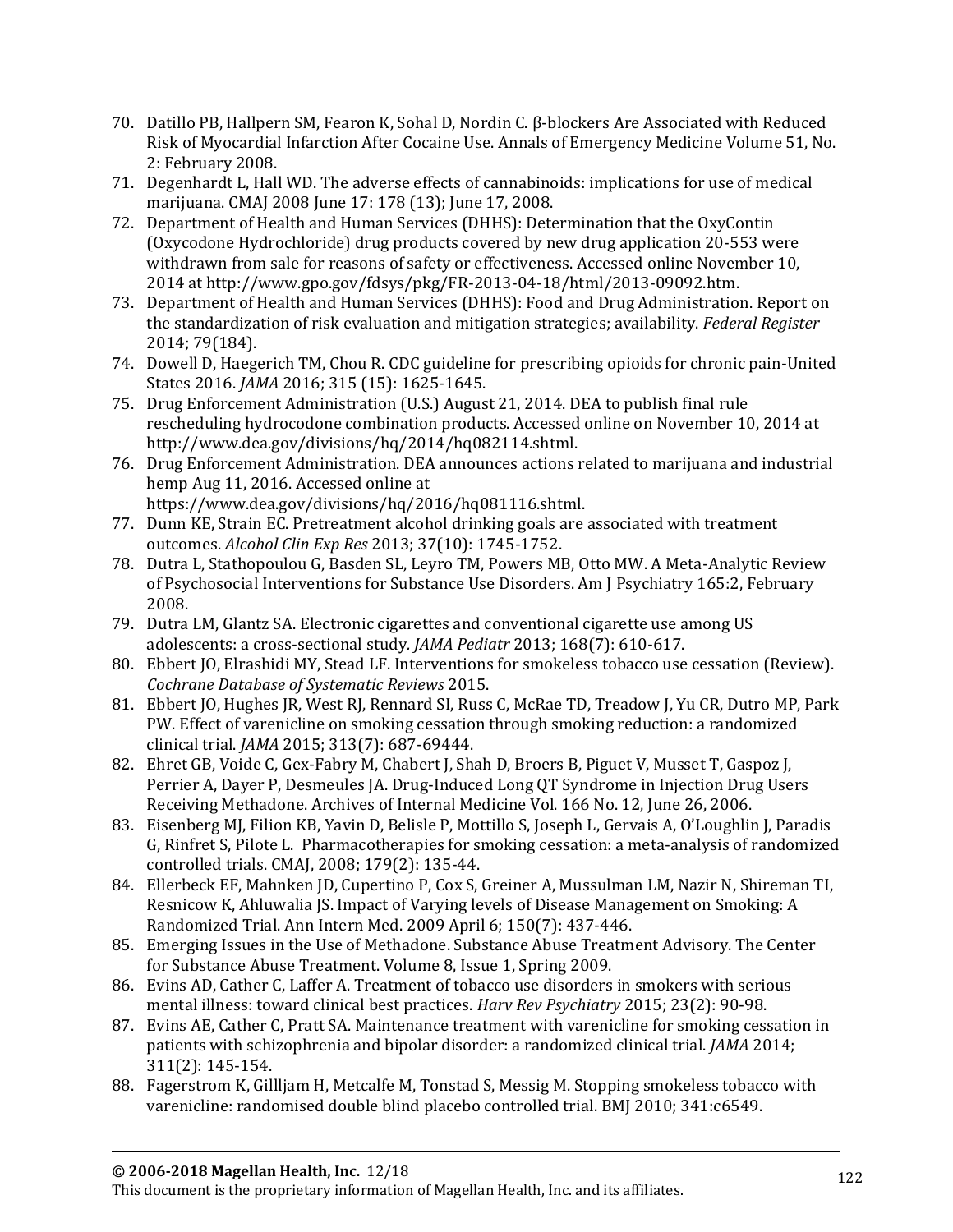- 89. Farronato NS, Dürsteler-MacFarland KM, Wiesbeck GA, Petitjean SA. *A systematic review comparing cognitive-behavioral therapy and contingency management for cocaine dependence*. J Addict Dis 2014; 32(4): 274-87.
- 90. FDA 2014. FDA approves new hand-held auto-injector to reverse opioid overdose. Accessed online at
- [http://www.fda.gov/NewsEvents/Newsroom/PressAnnouncements/ucm391465.htm.](http://www.fda.gov/NewsEvents/Newsroom/PressAnnouncements/ucm391465.htm) 91. FDA 2016. FDA approved first buprenorphine implant for treatment of opioid dependence.
	- Accessed online at [http://www.fda.gov/NewsEvents/Newsroom/PressAnnouncements/ucm503719.htm.](http://www.fda.gov/NewsEvents/Newsroom/PressAnnouncements/ucm503719.htm)
- 92. FDA approves injectable drug to treat opioid-dependent patients. FDA New Release. Accessed website on December 8, 2010 [http://www.fda.gov/NewsEvents/Newsroom/PressAnnouncements/ucm229109.htm.](http://www.fda.gov/NewsEvents/Newsroom/PressAnnouncements/ucm229109.htm)
- 93. FDA Briefing Document 2016. Accessed online at http://www.fda.gov/downloads/AdvisoryCommittees/CommitteesMeetingMaterials/Drugs/P sychopharmacologicDrugsAdvisoryCommittee/UCM520103.pdf.
- 94. FDA introduces new safety measures for extended-release and long-acting opioid medication. FDA News and Events July 9 2012. Accessed website on November 1, 2012 [http://www.fda.gov/NewsEvents/Newsroom/PressAnnouncements/ucm310870.htm.](http://www.fda.gov/NewsEvents/Newsroom/PressAnnouncements/ucm310870.htm)
- 95. FDA News Release. FDA moves quickly to approve easy-to-use nasal spray to treat opioid overdose. Accessed online at [http://www.fda.gov/NewsEvents/Newsroom/PressAnnouncements/ucm473505.htm.](http://www.fda.gov/NewsEvents/Newsroom/PressAnnouncements/ucm473505.htm)
- 96. FDA News Release April 2, 2014. FDA approves new hand-held auto-injector to reverse opioid overdose. Accessed online on November 10, 2014 at [http://www.fda.gov/NewsEvents/Newsroom/PressAnnouncements/ucm391465.htm.](http://www.fda.gov/NewsEvents/Newsroom/PressAnnouncements/ucm391465.htm)
- 97. FDA News Release April 24, 2014. FDA proposes to extend its tobacco authority to additional tobacco products, including e-cigarettes. Accessed online on November 10, 2014 at [http://www.fda.gov/NewsEvents/Newsroom/PressAnnouncements/ucm394667.htm.](http://www.fda.gov/NewsEvents/Newsroom/PressAnnouncements/ucm394667.htm)
- 98. FDA News Release October 17, 2014. FDA approves labeling with abuse-deterrent features for third extended-release opioid analgesic. Accessed November 10, 2014 online at http://www.fda.gov/NewsEvents/Newsroom/PressAnnouncements/ucm419288.htm.
- 99. FDA News Release October 25, 2013. FDA approves extended-release, single-entity hydrocodone product. Accessed online on November 10, 2014 at [http://www.fda.gov/NewsEvents/Newsroom/PressAnnouncements/ucm372287.htm.](http://www.fda.gov/NewsEvents/Newsroom/PressAnnouncements/ucm372287.htm)
- 100. FDA News Release September 10, 2013. FDA announces safety labeling changes and postmarket study requirements for extended-release and long-acting opioid analgesics. Accessed online on November 10, 2014 at [http://www.fda.gov/NewsEvents/Newsroom/PressAnnouncements/ucm367726.htm.](http://www.fda.gov/NewsEvents/Newsroom/PressAnnouncements/ucm367726.htm)
- 101. FDA News Release: July 23, 2014). FDA approves new extended-release oxycodone with abusedeterrent properties. Accessed online on November 10, 2014 at [http://www.fda.gov/NewsEvents/Newsroom/PressAnnouncements/ucm406407.htm.](http://www.fda.gov/NewsEvents/Newsroom/PressAnnouncements/ucm406407.htm)
- 102. FDA News Release: November 20, 2014. FDA approves extended-release, single-entity hydrocodone product with abuse-deterrent properties. Accessed online on November 10, 2014 at [http://www.fda.gov/NewsEvents/Newsroom/PressAnnouncements/ucm423977.htm.](http://www.fda.gov/NewsEvents/Newsroom/PressAnnouncements/ucm423977.htm)
- 103. FDA safety review update of Chantix (varenicline) and risk of neuropsychiatric adverse events. FDA MedWatch November 24, 2011. Accessed website on November 1, 2012 at http://www.fda.gov/Drugs/DrugSafety/ucm276737.htm.
- 104. FDA. Safety Announcement (12-12-2012): FDA Drug Safety Communication: Safety Review of Chantix (varenicline) and Risk of Cardiovascular Adverse Events. Accessed online on November 2014 at [http://www.fda.gov/Drugs/DrugSafety/ucm330367.htm.](http://www.fda.gov/Drugs/DrugSafety/ucm330367.htm)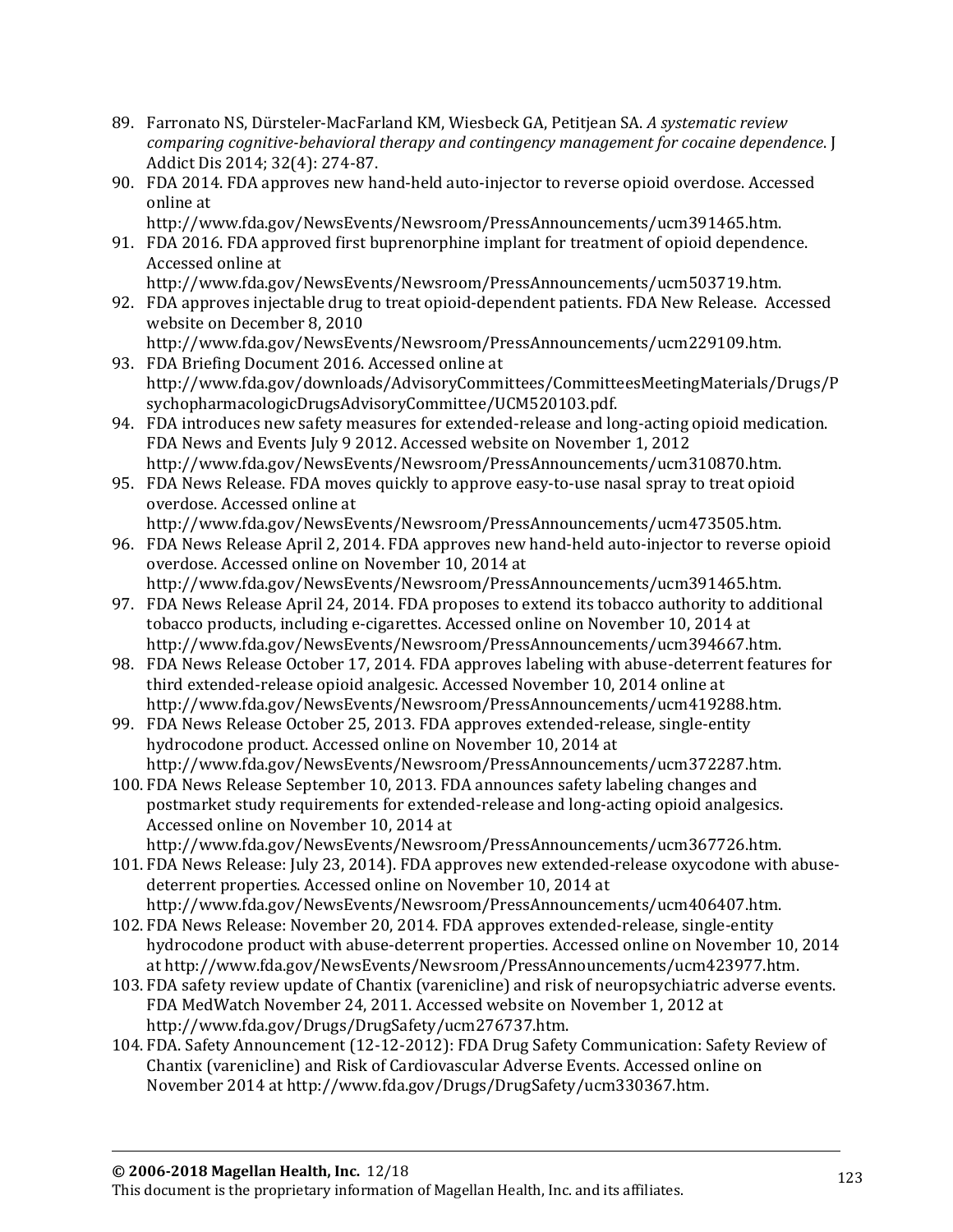- 105. FDA. U.S. Food and Drug Administration News Release. FDA proposes to extend its tobacco authority to additional tobacco products, including e-cigarettes. Accessed online on November 10 from
	- [http://www.fda.gov/NewsEvents/Newsroom/PressAnnouncements/ucm394667.htm.](http://www.fda.gov/NewsEvents/Newsroom/PressAnnouncements/ucm394667.htm)
- 106. FDA. Vaporizers, e-cigarettes, and other electronic nicotine delivery systems (ENDS). Accessed online on November 10, 2016 at

[http://www.fda.gov/TobaccoProducts/Labeling/ProductsIngredientsComponents/ucm45661](http://www.fda.gov/TobaccoProducts/Labeling/ProductsIngredientsComponents/ucm456610.htm) [0.htm.](http://www.fda.gov/TobaccoProducts/Labeling/ProductsIngredientsComponents/ucm456610.htm)

- 107. Federal Register July 8, 2016. Accessed online at [https://www.gpo.gov/fdsys/pkg/FR-2016-](https://www.gpo.gov/fdsys/pkg/FR-2016-07-08/pdf/2016-16120.pdf) [07-08/pdf/2016-16120.pdf.](https://www.gpo.gov/fdsys/pkg/FR-2016-07-08/pdf/2016-16120.pdf)
- 108. Fernandez MM, Hosey RG. Performance-enhancing drugs snare nonathletes, too. J Fam Pract. 2009 Jan; 58 (1): 16-23.
- 109. Fiellin DA, Pantalon MV, Chawarski MC, Moore BA, Sullivan LE, O'Connor PG, Schottenfeld RS. N Eng J Med 355:4 July 27, 2006.
- 110. Fletcher MJ, Kertesz SG, Kohn MA, Gonzales R. Trends in Opioid Prescribing by Race/Ethnicity for Patients Seeking Care in US Emergency Departments. JAMA January 2, 2008 Vol. 299, No. 1.
- 111. Fowler LA, Holt SL, Joshi D. Mobile technology-based interventions for adult users of alcohol: a systematic review of the literature. *Addictive Behaviors* 2016; 25-34.
- 112. Frisman LK, Mueser KT, Covell NH, Lin HJ, Crocker A, Drake RE, Essock SM. Use of Integrated Dual Disorder Treatment Via Assertive Community Treatment Versus Clinical Case Management for Persons With Co-Occurring Disorders and Antisocial Personality Disorder. The Journal of Nervous and Mental Disease, Volume 197, Number 11, November 2009.
- 113. Garbutt JC, Kampov-Polevoy AB, Gallop R, Kalka-Juhl L, Flannery BA. Efficacy and safety of baclofen for alcohol dependence: a randomized, double-blind, placebo-controlled trial. Alcohol Clin Exp Res. 2010 Nov; 34 (11): 1849-57.
- 114. Garza D, Murphy M, Tseng L, Riordan HJ, Chatterjee A. A double-blind randomized placebocontrolled pilot study of neuropsychiatric adverse events in abstinent smokers treated with varenicline or placebo. Biol Psychiatry 2011; 69:1075-1082.
- 115. Gates PJ, Sabioni P, Copeland J, Le Foll B, Gowing L. Psychosocial interventions for cannabis use disorder (Review). *Cochrane Database of Systematic Reviews* 2016.
- 116. Goldstein BI, Levitt AJ. Further Evidence for a Developmental Subtype of Bipolar Disorder Defined by Age at Onset: Results From the National Epidemiologic Survey on Alcohol and Related Conditions. Am J Psychiatry 163:9, September 2006.
- 117. Grant BF, Goldstein RB, Saha TD, Chou SP, Jung J, Zhang H, Pickering RP, Ruan WJ, Smith SM, Huang B, Hasin DS. Epidemiology of DSM-5 alcohol use disorder results from the National Epidemiologic Survey on Alcohol and Related Conditions III. *JAMA Psychiatry* 2015; 72(8): 757- 766.
- 118. Gray KM, Carpenter MJ, Baker NL, DeSantis SM, Kryway E, Hartwell KJ, McRaeClark AL, Brady KT. A double-blind randomized controlled trial of N-acetylcysteine in cannabis-dependent adolescents. *Am J Psychiatry* 2012; 169(8): 805-12.
- 119. Gray KM, Carpenter MJ, Baker NL, Hartwell KJ, Lewis AL, Hiott DW, Deas D, Upadhyaya HP. Bupropion SR and contingency management for adolescent smoking cessation. J Subst Abuse Treat 2011; 40(1):77-86.
- 120. Gregory RJ, DeLucia-Deranja E, Mogle JA. Dynamic Deconstructive Psychotherapy Versus Optimized Community for Borderline Personality Disorder Co-Occurring with Alcohol Use Disorders. The Journal of Nervous and Mental Disease, Volume 198, Number 4, April 2010.
- 121. Griffin KW, Botvin GJ. Evidence-based interventions for preventing substance use disorders in adolescents. Child Adolesc Psychiatr Clin N Am 2010; 19(3):505-526.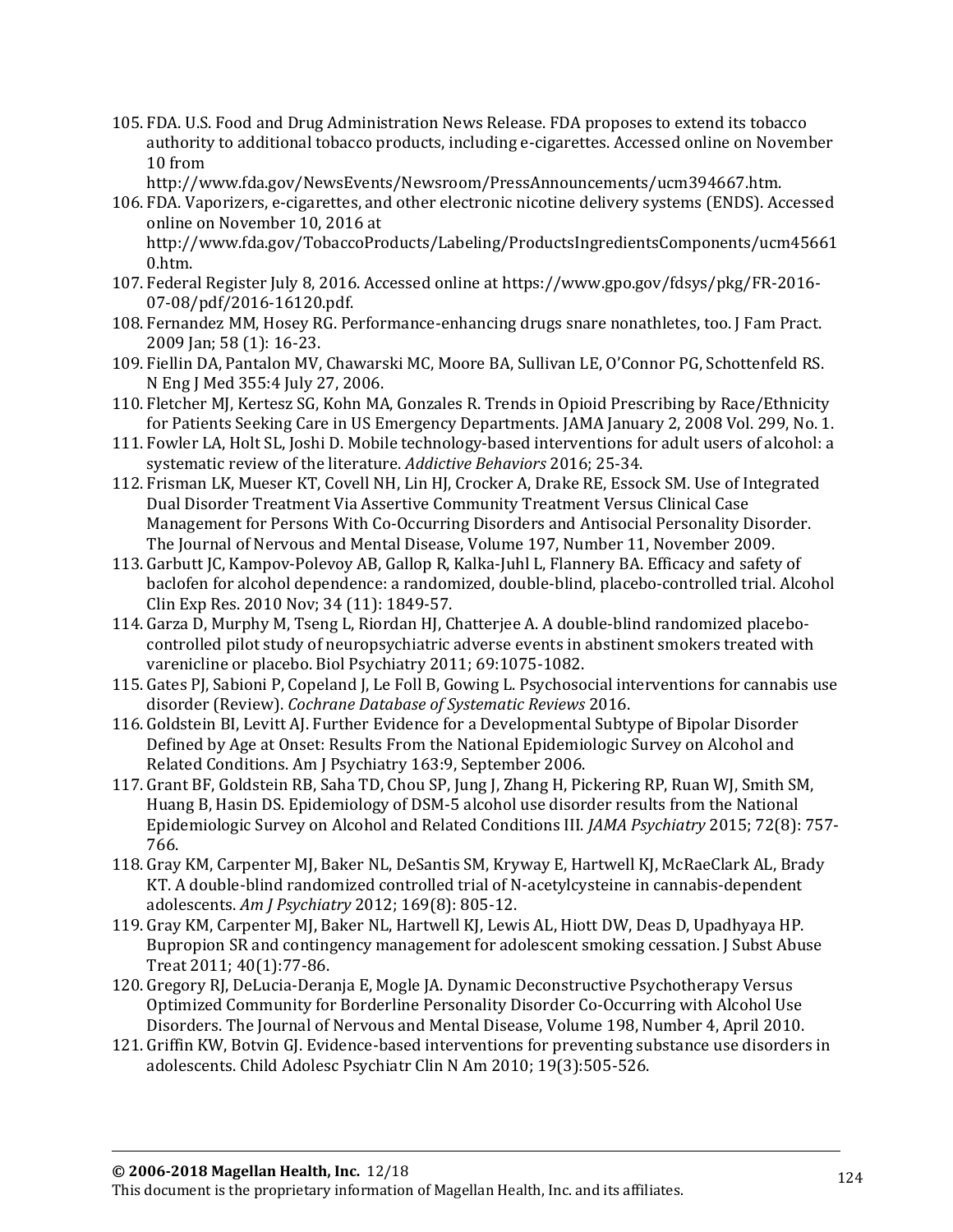- 122. Gudin JA. The changing landscape of opioid prescribing: long-acting and extended-release opioid class-wide Risk Evaluation and Mitigation Strategy. Ther Clin Risk Manag 2012; 8:209- 217.
- 123. Guglielmo R, Martinotti G, Quatrale M, Ioime L, Kadili I, Di Nicola M, Janiri L. Topiramate in alcohol use disorders: review and update. *CNS Drugs* 2015.
- 124. Gustafson DH, McTavish FM, Chih M, Atwood AK, Johnson RA, Boyle MG. A smartphone application to support recovery from alcoholism: a randomized controlled trial. *JAMA Psychiatry* 2014; 71(5): 566-572.
- 125. Guttmannova K, Bailey JA, Hill KG, Lee JO, Hawkins JD, Woods ML, Catalano RF. Sensitive Periods for Adolescent Alcohol Use Initiation: predicting the lifetime occurrence and chronicity of alcohol problems in adulthood. J Stud Alcohol Drugs 2011; 72(2); 221-231.
- 126. Haile CN, Mahoney JJ, Newton TF, Garza RDL. Pharmacotherapeutics directed at deficiencies associated with cocaine dependence: focus on dopamine, norepinephrine and glutamate. Pharmacol Ther 2012; 134(2):260-277.
- 127. Hall W, Degenhardt L. Adverse health effects of non-medical cannabis use. Lancet Vol 374, October 17, 2009.
- 128. Hartmann-Boyce J, McRobbie H, Bullen C, Begh R, Stead LF, Hajek P. Can electronic cigarettes help people stop smoking, and are they safe to use for this purpose? *Cochrane Database of Systematic Reviews* 2016.
- 129. Hawkins JD, Oesterle S, Brown E, Arthur MW, Abbott RD, Fagan AA, Catalano RF. Results of a Type 2 Translational Research Trial to Prevent Adolescent Drug Use Delinquency. Arch Pediatr Adolesc Med/Vol 163 (No.9), Sep 2009.
- 130. Health and Humar Services 2015. Opioid abuse in the U.S. and HHS actions to address opioiddrug related overdoses and deaths. Accessed online at [https://aspe.hhs.gov/basic](https://aspe.hhs.gov/basic-report/opioid-abuse-us-and-hhs-actions-address-opioid-drug-related-overdoses-and-deaths)[report/opioid-abuse-us-and-hhs-actions-address-opioid-drug-related-overdoses-and-deaths.](https://aspe.hhs.gov/basic-report/opioid-abuse-us-and-hhs-actions-address-opioid-drug-related-overdoses-and-deaths)
- 131. Healthy People 2020: Understanding and Improving Health. Proposed Objectives for Substance Abuse. Washington, DC. US Department of Health and Human Services. [http://www.healthypeople.gov/hp2020/Objectives/TopicArea.aspx?id=46&TopicArea=Subst](http://www.healthypeople.gov/hp2020/Objectives/TopicArea.aspx?id=46&TopicArea=Substance+Abuse) [ance+Abuse.](http://www.healthypeople.gov/hp2020/Objectives/TopicArea.aspx?id=46&TopicArea=Substance+Abuse) Accessed website on October 18, 2010.
- 132. Hettema JE, Hendriks PS. Motivational interviewing for smoking cessation: a meta-analytic review. J Consult Clin Psychol 2010; 78(6):868-884.
- 133. Hien DA, Jaiang H, Campbell ANC, Hu M, Miele GM, Cohen LR, Brigham GS, Capstick C, Kulaga A, Robinson J, Suarez-Morales L, Nunes EV. Do treatment improvements in PTSD severity affect substance use outcomes? A secondary analysis from a randomized clinical trial in NIDA's Clinical Trials Network. Am J Psychiatry, 2010 January; 167 (1): 95-101.
- 134. Hingson RW, Heeren T, Winter MR. Age of Alcohol-Dependence Onset: Associations with Severity of Dependence and Seeking Treatment. Pediatrics Volume 118, Number 3, September 2006.
- 135. Hoch E, Bonnet U, Thomasius R, Ganzer F, Havemann-Reinecke U, Preuss UW. Risks associated with the non-medicinal use of cannabis. *Dtsch Arztebl Int* 2015; 112: 271-8.
- 136. Hoch E, Bühringer G, Pixa A, Dittmer K, Henker J, Seifert A, Wittchen HU. CANDIS treatment program for cannabis use disorders: Findings from a randomized multi-site translational trial. *Drug Alcohol Depend* 2014; 185-93.
- 137. Hughes JR, Solomon LJ, Livingston AE, Callas PW, Peters EN. A randomized, controlled trial on NRT-aided gradual vs. abrupt cessation in smokers actively trying to quit. Drug Alcohol Depend 2010; 111(1-2):105-113.
- 138. Hulse GK, Morris N, Arnold-Reed D, Tait L, Lewis T RJ. Improving Clinical Outcomes in Treating Heroin Dependence. Arch Gen Psychiatry. 2009; 66 (10): 1108-1115.
- 139. Hulse GK, NGO HTT, Tait RJ. Risk factors for craving and relapse in heroin users treated with oral or implant naltrexone. Biol Psychiatry 2010; 68:296-302.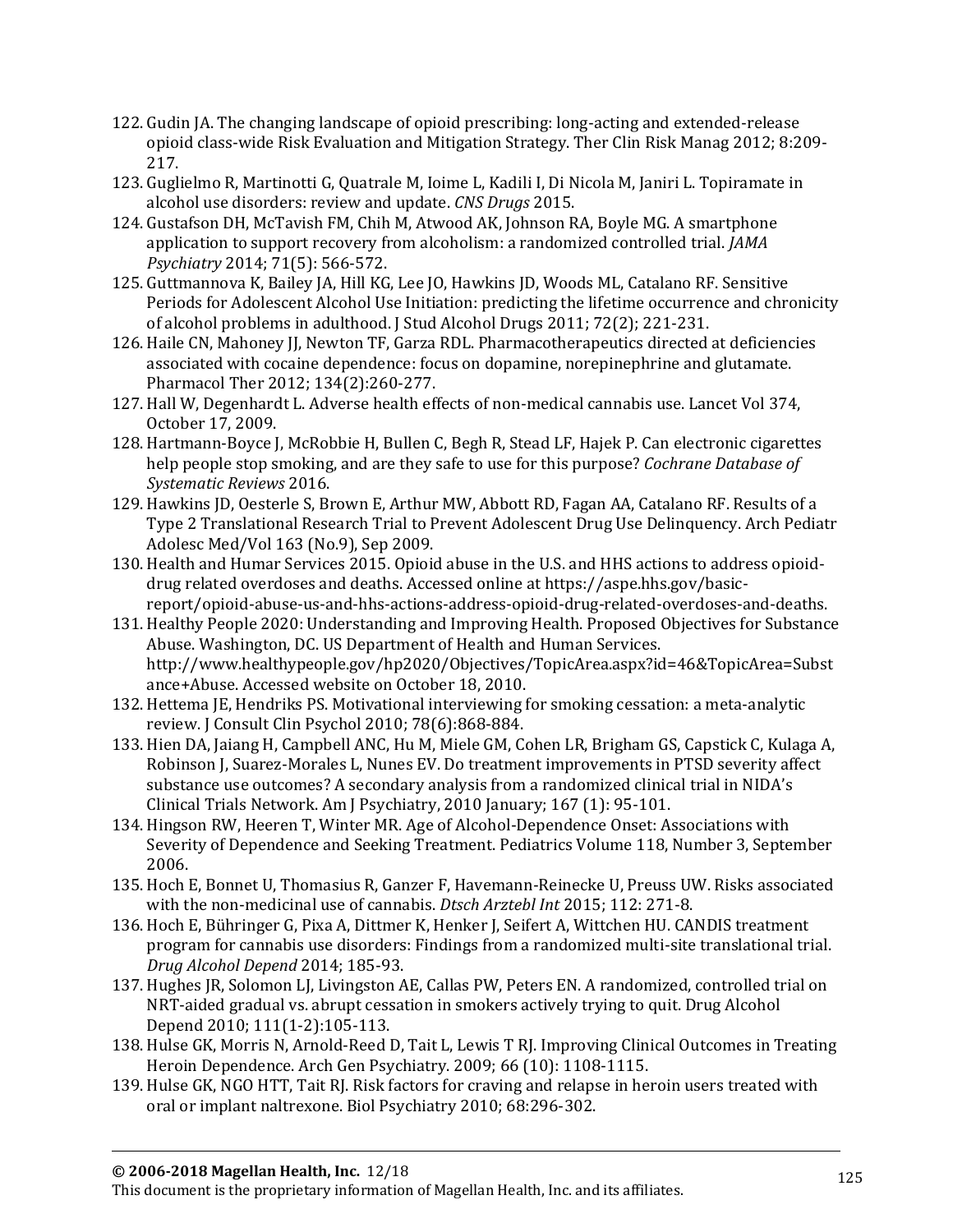- 140. Hurt RD, Ebbert JO, Croghan IT, Schroeder DR, Sood A, Hays JT. Methylphenidate for treating tobacco dependence in non-attention deficit hyperactivity disorder smokers: a pilot randomized placebo-controlled trial. J Negat Results Biomed 2011; 10:1.
- 141. Indave B, Minozzi S, Pani PP, Amato L. Antipsychotic medications for cocaine dependence. *Cochrane Database Syst Rev* 2016; 19;3.
- 142. Jackson C, Dickinson D. Enabling Parents Who Smoke to Prevent Their Children from Initiating Smoking. Arch Pediatr Adolesc Med/Vol. 160, Jan. 2006.
- 143. Japuntich SJ, Leventhal AM, Piper ME, Bolt DM, Roberts LJ, Fiore MC, Baker TB. Smoker characteristics and smoking-cessation milestones. Am J Prev Med 2011; 40(3):286-294.
- 144. Johnson BA, Ait-Daoud N, Fatema A, Akhtar MS, Javors MA. Use of Oral Topiramate to Promote Smoking Abstinence Among Alcohol-Dependent Smokers A Randomized Controlled Trial. Arch Intern Med. 2005: 165:1600-1605.
- 145. Johnson BA, Nassima AD, Wang XQ, Penberthy JK, Javors MA, Seneviratne C, Liu L. Topiramate for the treatment of cocaine addiction. *JAMA Psychiatry* 2013; 70(12): 1338-1346.
- 146. Johnson BA, Rosenthal N, Capece JA, Wiegand F, Mao L, Beyers K, McKay A, Ait-Daoud N, Anton RF, Ciraulo DA, Kranzler HR, Mann K, O'Malley SS, Swift RM for the Topiramate for Alcoholism Advisory Board and the Topiramate for Alcoholism Study Group. Topimate for Treating Alcohol Dependence. JAMA, October 10, 2007. Vol. 298, No. 14.
- 147. Johnson BA, Seneviratne C, Wang X, Ait-Daoud N, Li MD. Determination of genotype combinations that can predict the outcome of the treatment of alcohol dependence using the 5- HT3 antagonist Ondansetron. *Am J Psychiatry* 2013; 170: 1020-1031.
- 148. Johnson RE, Chutuape MA, Strain EC, Walsh SL, Stitzer ML, Bigelow GE. A comparison of levomethadyl acetate, buprenorphine and methadone for opioid dependence. N Engl J Med. 2000; 343 (18): 1290-1297.
- 149. Jonas DE, Amick HR, Feltner C, Bobashev G, Thomas K, Wines R, Kim MM, Shanahan E, Gass CE, Rowe CJ, Garbutt JC. Pharmacotherapy for adults with alcohol use disorders in outpatient settings: a systematic review and meta-analysis. *JAMA* 2014; 311(18): 1889-1900.
- 150. Kakko J, Gronbladh L, Dybrandt Svanborg K, von Wachenfeldt J, Ruck C, Rawlings B, Nilsson BH, Heilig M. A Stepped Care Strategy Using Buprenorphine and Methadone Versus Conventional Methadone Maintenance in Heroin Dependence: A Randomized Controlled Trial. Am J Psychiatry 164:5, May 2007.
- 151. Kampman KM, Lynch KG, Pettinati HM, Spratt K, Wierzbicki MR, Dackis C, O-Brien CP. A double blind, placebo controlled trial of modafinil for the treatment of cocaine dependence without co-morbid alcohol dependence. *Drug and Alcohol Dependence* 2015; 105-110.
- 152. Karila L, Megarbane B, Cottencin O, Lejoyeux M. Synthetic cathinones: a new public health problem. *Current Neuropharmacology* 2015; 13: 12-20.
- 153. Katz EC, Brown BS, Schwartz RP, O'Grady KE, King SD, Gandhi D. Transitioning opioiddependent patients from detoxification to long-term treatment: efficacy of intensive role induction. Drug Alcohol Depend 2011; 117:24-30.
- 154. Keating GM. Nalmefene: a review of its use in the treatment of alcohol dependence*. CNS Drugs* 2013; 27:761-772.
- 155. Kelly JF, Stout RL, Magill M, Tonigan JS. The role of alcoholics anonymous in mobilizing adaptive social network changes: a prospective lagged mediational analysis. Drug Alcohol Depend 2011: 114(2-3): 119-126.
- 156. Kemp AM, Clark MS, Dobbs T, Galli R, Sherman J, Cox R. Top 10 facts you need to know about synthetic cannabinoids: not so nice spice. *The American Journal of Medicine* 2016; 129(3): 240- 4.
- 157. Kersey RD, Elliot DL, Goldberg L, Kanayama G, Leone JE, Pavlovich M, Pope HG. National Athletic Trainers' Association Position Statement: Anabolic-Androgenic Steroids. Journal of Athletic Training 2012; 47(5):567-588.

This document is the proprietary information of Magellan Health, Inc. and its affiliates.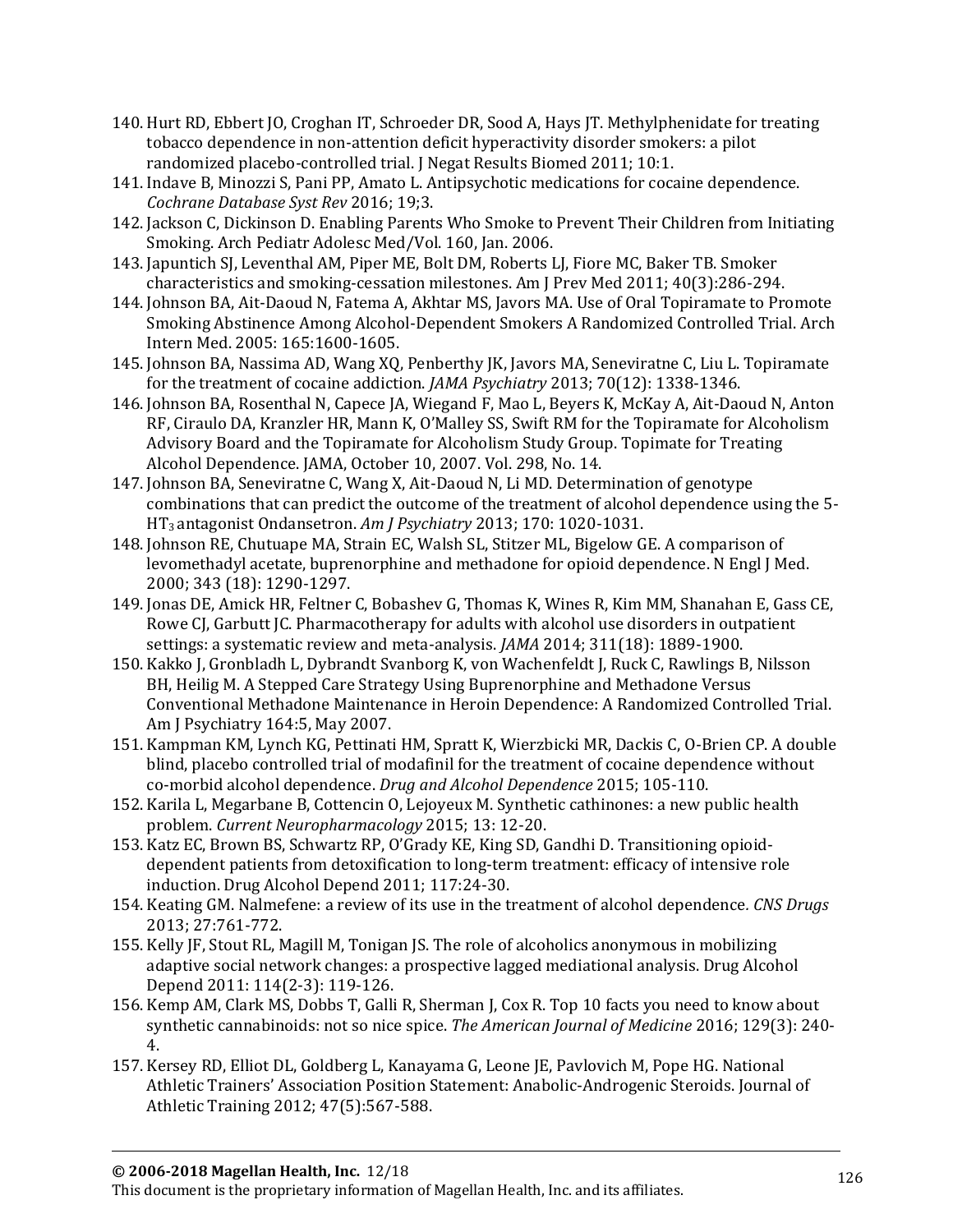- 158. Kiluk BD, Nich C, Babuscio T, Carroll KM. Quality versus quantity: acquisition of coping skills following computerized cognitive-behavioral therapy for substance use disorders. Addiction 2010; 105(12):2120-2127.
- 159. Kim SJ, Marsch LA, Guarino H, Acosta MC, Aponte-Melendez Y. Predictors of outcome from computer-based treatment for substance use disorders: results from a randomized clinical trial. *Drug Alcohol Depend* 2015; 157: 174-8.
- 160. King BA, Alam S, Promoff G, Arrazola R, Dube SR. Awareness and ever use of electronic cigarettes among U.S. adults, 2011-2011. *Nicotine Tob Res* 2013; 15(9): 1623-7.
- 161. Kleber HD & Smith Connery H. (2007). *Guideline Watch (April 2007): Practice Guideline for the Treatment of Patients With Substance Use Disorders, 2nd Edition*. FOCUS: The Journal of Lifelong Learning in psychiatry V(2):1-4, Spring 2007.
- 162. Kleber HD, Dupont RL. Physicians and medical marijuana. *Am J Psychiatry* 2012; 16996).
- 163. Koegelenberg CFN, Noor F, Bateman ED, van Zyl-Smit RN, Bruning A, O'Brien JA, Smith C, Abdool-Gaffar MS, Emanuel S, Esterhuizen TM, Irusen EM. Efficacy of varenicline combined with nicotine replacement therapy vs varenicline alone for smoking cessation: a randomized clinical trial. *JAMA* 2014; 312(2): 155-161.
- 164. Kowalczyk WJ, Phillips KA, Jobes ML, Kennedy AP, Ghitza UE, Agage Da, Schmittner JP, Epstein DH, Preston KL. Clonidine maintenance prolongs opioid abstinence and decouples stress from craving in daily life: a randomized controlled trial with ecological momentary assessment. *Am J Psychiatry* 2015; 172(8): 760-767.
- 165. Kraft WK, Dysart K, Greenspan JS, Gibson E, Kaltenbach K, Ehrlich ME. Revised dose schema of sublingual buprenorphine in the treatment of the neonatal opioid abstinence syndrome. Addiction 2011; 106(3):574-580.
- 166. Krantz MJ, Martin J, Stimmel B, Mehta D, Haigney MCP. QTc Interval Screening In methadone Treatment. Ann Intern Med. 2009; 150: 387-395.
- 167. Kranzler HR, Armeli S, Tennen H, Covault J, Feinn R, Arias AJ, Pettinati H, Oncken C. A doubleblind, randomized trial of sertraline for alcohol dependence: moderation by age of onset and 5- HTTLPR genotype. J Clin Psychopharmacol 2011; 31(1):22-30.
- 168. Kranzler HR, Covault J, Feinn R, Armeli S, Tennen H, Arias AJ, Gelernter J, Pond T, Oncken C, Kampman KM. Topiramate treatment for heavy drinkers: moderation by a GRIK1 polymorphism. Am J Psychiatry 2014; 171(4): 445-52.
- 169. Kraus ML, Alford DP, Kotz MM, Levounis P, Mandell TW, Meyer M, Salsitz EA, Wetterau N, Wyatt SA. Statement of the American Society of Addiction Medicine Consensus Panel on the use of buprenorphine in office-based treatment of opioid addiction. J Addict Med 2011; 5(4):254-263.
- 170. Kriston L, Holzel L, Weiser AK, Berner MM, Harter M. Meta-analysis: Are 3 Questions Enough to Detect Unhealthy Alcohol Use? Ann Intern Med. Vol 149, No. 12, 2008.
- 171. Laino C. Extended-Release Naltrexone Reduces Opioid Use. Medscape Medical News. Accessed website on December 6, 2010 [http://www.medscape.com/viewarticle/722907\\_print](http://www.medscape.com/viewarticle/722907_print)
- 172. Laniado-Laborin R. Smoking Cessation Intervention: An Evidence-Based Approach. Postgraduate Medicine, Volume 122, Issue 2, March 2010.
- 173. Lee J, Kresina TF, Campopiano M, Lubran R, Clark HW. Use of pharmacotherapies in the treatment of alcohol use disorders and opioid dependence in primary care. *BioMed Res Int* 2015.
- 174. Leggio L. Understanding and Treating Alcohol Craving and Dependence: Recent Pharmacological and Neuroendocrinological Findings. Alcohol and Alcoholism Vol. 44, No. 4, pp. 341-352, 2009.
- 175. Levin FR, Mariani JJ, Brooks DJ, Pavlicova M, Cheng W, Nunes E. Dronabinol for the treatment of cannabis dependence: a randomized, double-blind, placebo-controlled trial. Drug Alcohol Depend 2011; 116(1-3):142-150.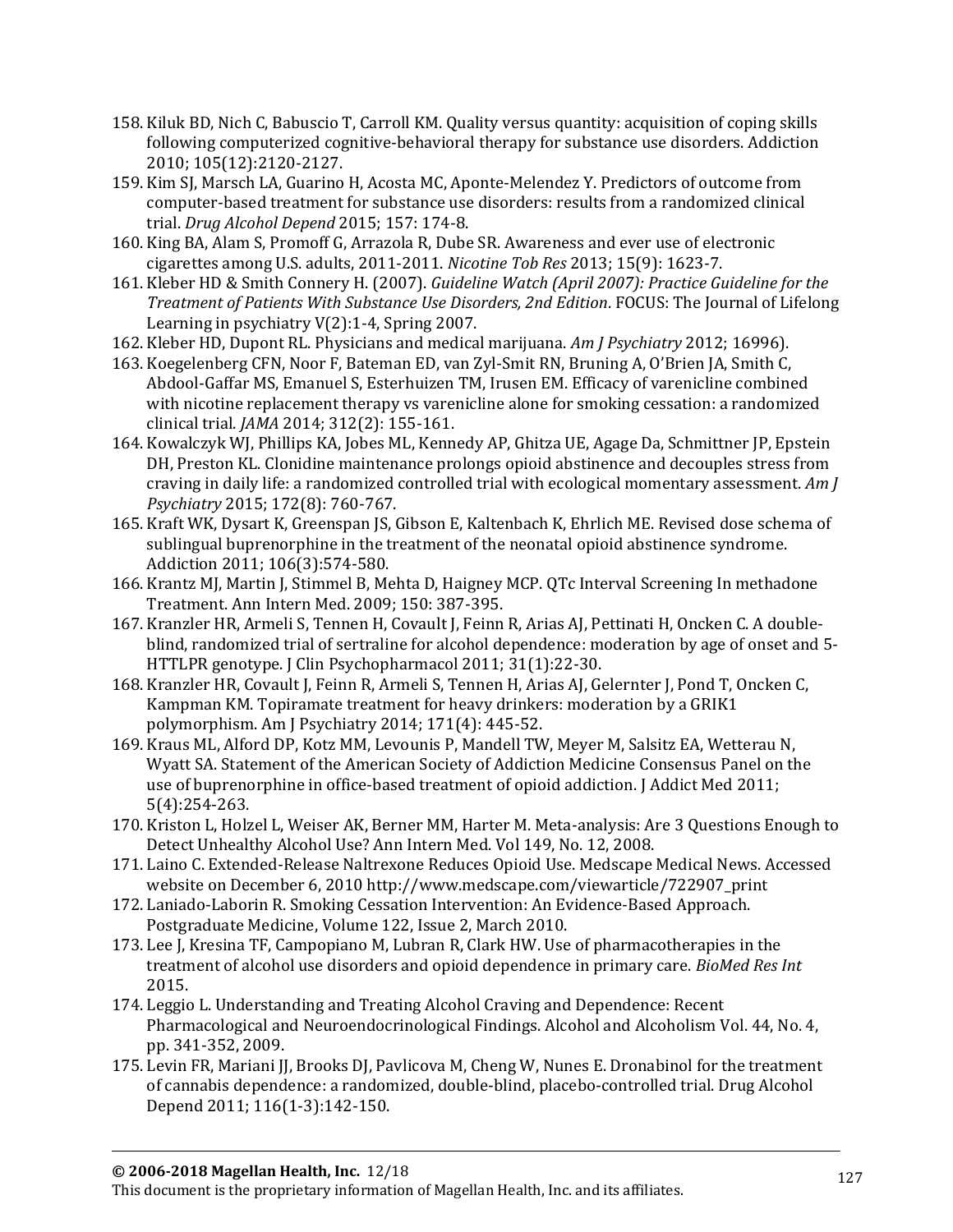- 176. Liang J, Olsen RW. Alcohol use disorders and current pharmacological therapies: the role of GABA receptors. *Acta Pharmacologica Sinica* 2014; 35:981-993.
- 177. Ling W, Casadonte P, Bigelow G, Kampman KM, Patkar A, Bailey GL, Rosenthal RN, Beebe KL. Buprenorphine implants for treatment of opioid dependence: a randomized controlled trial. JAMA. 2010 October 13; 304(14).
- 178. Magellan Healthcare 2016. Medication Assisted Treatment: Taking Aim at America's Hidden Epidemic. Assessed online a[t http://magellanhealthinsights.com/resources/.](http://magellanhealthinsights.com/resources/)
- 179. Magellan Healthcare 2016. Evidence-based Practices in Drug and Alcohol Treatment and Recovery. Assessed online a[t http://magellanhealthinsights.com/resources/](http://magellanhealthinsights.com/resources/)
- 180. Mann C, Frieden T, Hyde PS, Volkow ND, Koob GF. Informational Bulletin: Medication assisted treatment for substance use disorders. Center for Medicaid and CHIP Services, Centers for Disease Control and Prevention, Substance Abuse and Mental Health Services Administration, National Institute on Drug Abuse, National Institutes of Health, National Institute on Alcohol Abuse and Alcoholism, National Institutes of Health 2014.
- 181. Mannelli P. Smoking thwarts positive outcomes in opioid addiction. Presented at the American Society of Addiction Medicine 43rd Annual Medical-Scientific Conference on April 20, 2012.
- 182. Marchand KI, Oviedo-Joekes E, Guh D, Brissette S, Marsh DC, Schechter MT. Client satisfaction among participants in a randomized trial comparing oral methadone and injectable diacetylmorphine for long-term opioid-dependency. BMC Health Serv Res 2011; 11:174.
- 183. Marsch AL, Bickel WK, Badger GJ, Stothart ME, Quesnel KJ, Stanger C, Brooklyn J. Comparison of Pharmacological Treatments for Opioid-Dependent Adolescents. Arch Gen Psychiatry/Vol 62, October 2005.
- 184. Martell BA, O'Connor PG, Kerns RD, Becker WC, Morales KH, Kosten TR, Fiellin DA. Systematic Review: Opioid Treatment for Chronic Back Pain: Prevalence, Efficacy and Association with Addiction. 16 January 2007 Annals of Internal Medicine Volume 146 Number 2.
- 185. Martell BA, Orson FM, Polin J, Mitchell E, Rossen RD, Gardner T, Kosten TR. Cocaine Vaccine for the Treatment of Cocaine Dependence in Methadone-Maintained Patients. Arch Gen Psychiatry/Vol. 66 (No.10), October 2009.
- 186. Martin JA, Campbell A, Killip T, Kotz M, Krantz MJ, Kreek MJ, McCarroll BA, Mehta D, Payte JT, Stimmel B, Taylor T, Haigney MCP, Wilford BB. QT screening in methadone maintenance treatment: report of a SAMHSA expert panel. J Addict Dis 2011; 4:283-306.
- 187. Martinez D, Narendran R, Foltin RW, Slifstein M, Hwang D, Broft A, Huang Y, Cooper TB, Fischman MW, Kleber HD, Laruelle M. Amphetamine-Induced Dopamine Release: Markedly Blunted in Cocaine Dependence and Predictive of the Choice to Self-Administer Cocaine. Am J Psychiatry 164:4, April 2007.
- 188. Mauger S, Fraser R, Gill K. Utilizing buprenorphine-naloxone to treat illicit and prescriptionopioid dependence. *Neuropsychiatr Dis Treat* 2014; 10:587-598.
- 189. *Medical Marijuana Pros and Cons: 23 Legal medical marijuana states and DC: laws, fees, and possession limits.* Accessed on November 10, 2014 online at [http://medicalmarijuana.procon.org/view.resource.php?resourceID=000881.](http://medicalmarijuana.procon.org/view.resource.php?resourceID=000881)
- 190. Medscape. New Deadly Class of Synthetic Hallucinogens Mimics LSD. Accessed December 29 2014 at http://www.medscape.com/viewarticle/836297.
- 191. Miller SC, Baktash SH, Webb TS, Whitehead CR, Maynard C, Wells TS, Otte CN, Gore RK. Risk for addiction-related disorders following mild traumatic brain injury in a large cohort of activeduty U.S. airman. *Am J Psychiatry* 2013; 170: 383-390.
- 192. Mills KL, Teeson M, Ross J, Peters L. Trauma, PTSD, and Substance Use Disorder: Findings From the Australian National Survey of Mental Health and Well-Being. Am J Psychiatry 2006; 163: 651-658.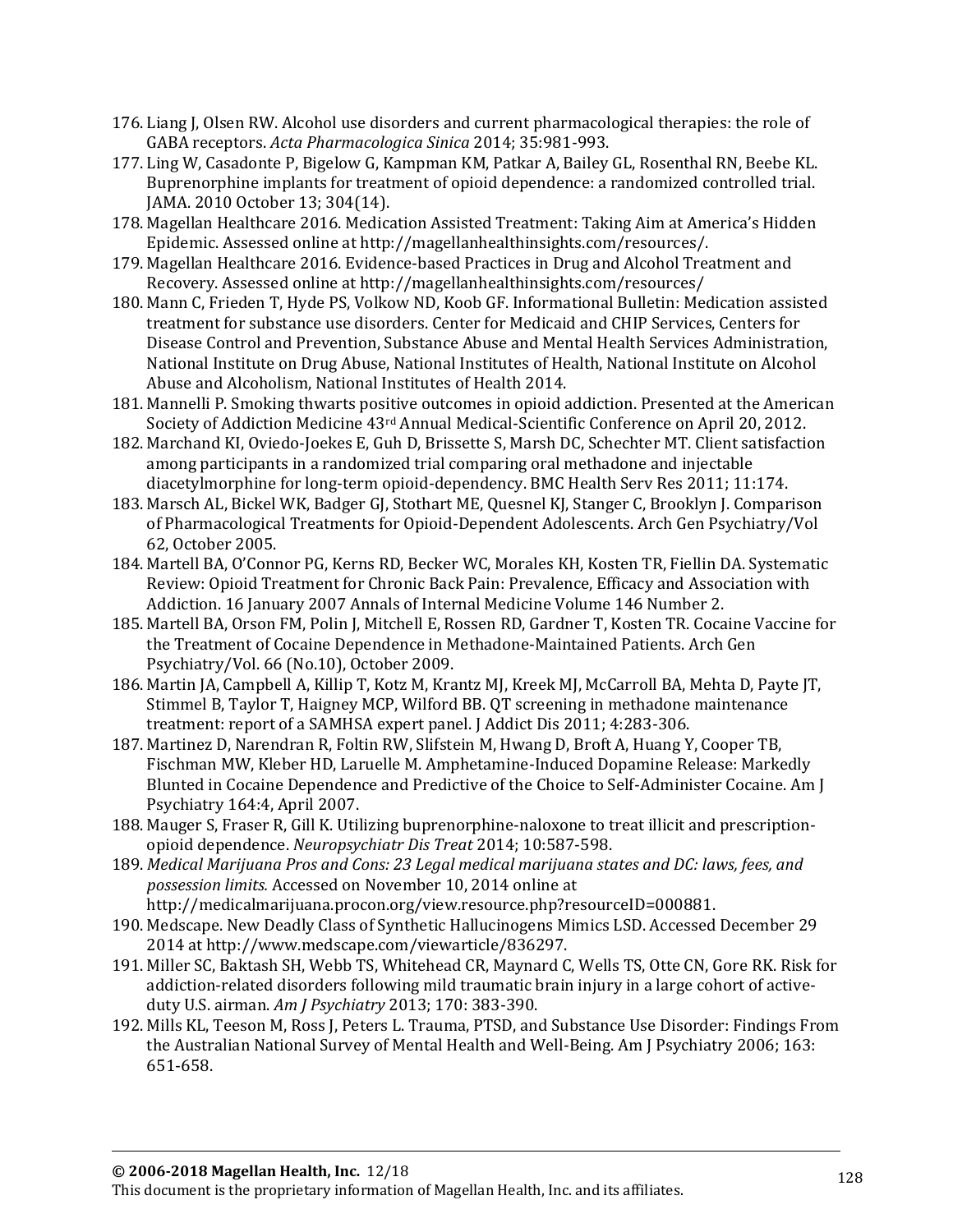- 193. Mooney ME, Herin DV, Specker S, Babb D, Levin FR, Grabowski J. Pilot study of the effects of lisdexamfetamine on cocaine use: a randomized, double-blind, placebo controlled trial. *Drug Alcohol Depend* 2015; 153: 94-103.
- 194. Moore BA, Barry DT, Sullivan LE, O'Connor PG, Cutter CJ, Schottenfeld RS, Fiellin DA. Counseling and directly observed medication for primary care buprenorphine/naloxone maintenance: a pilot study. J Addict Med 2012; 6(3): 205-11.
- 195. Moore THM, Zummit S, Lingford-Hughes A, Barnes TRE, Jones PB, Burke M, Lewis G. Cannabis Use and Risk of Psychotic or Affective Mental Health Outcomes: A Systematic Review. [www.thelancet.com](http://www.thelancet.com/) Vol. 370 July 28, 2007.
- 196. Morbidity and Mortality Weekly Report: Calls to poison centers for exposures to electronic cigarettes – United States, September 2010-February 2014. Accessed online on November 10, 2014 at [http://www.cdc.gov/mmwr/preview/mmwrhtml/mm6313a4.htm.](http://www.cdc.gov/mmwr/preview/mmwrhtml/mm6313a4.htm)
- 197. Morgan PR, Pace-Schott E, Pittman B, Stickgold R, Malison RT. Normalizing Effects of Modafinil on Sleep in Chronic Cocaine Users. Am J Psychiatry 2010; 167: 331-340.
- 198. Morgenstern J, Neighbors CJ, Kuerbis A, Riordam A, Blanchard KA, McVeigh KH, Morgan TJ, McCrady B. Improving 24-Month Abstinence and Employment Outcomes for Substance-Dependent Women Receiving Temporary Assistance for Needy Families With Intensive Case Management. American Journal of Public Health. February 2009, Vol. 99, No. 2.
- 199. Muhuri PK, Gfroerer JC, Davies MC. SAMHSA. Center for Behavioral Health Statistics and Quality( CBHSQ). *Data Review. Associations of nonmedical pain reliever use and initiation of heroin use in the United States*. Rockville MD 2014.
- 200. Najavits LM, Kivlahan, Kosten T. A national survey of clinicians' views of evidence-based therapies for PTSD and substance abuse. Addiction Res Theor 2011; 19(2):138-147.
- 201. National Conference of State Legislatures 7/20/16. State Medical Marijuana Laws. Accessed online at [http://www.ncsl.org/research/health/state-medical-marijuana-laws.aspx.](http://www.ncsl.org/research/health/state-medical-marijuana-laws.aspx)
- 202. National Drug Early Warning System (NDEWS) 2015. Fentanyl and fentanyl analogs. Accessed online at [https://ndews.umd.edu/featuredcontent/1403.](https://ndews.umd.edu/featuredcontent/1403)
- 203. National Institute of Health. News Release: Prevalence of marijuana use among U.S. adults doubles over past decade. Accessed online on November 10, 2016 at [https://www.nih.gov/news-events/news-releases/prevalence-marijuana-use-among-us](https://www.nih.gov/news-events/news-releases/prevalence-marijuana-use-among-us-adults-doubles-over-past-decade)[adults-doubles-over-past-decade.](https://www.nih.gov/news-events/news-releases/prevalence-marijuana-use-among-us-adults-doubles-over-past-decade)
- 204. National Institute on Drug Abuse: the Science of Drug Abuse & Addiction. Accessed online on December 29 2014 at [http://www.drugabuse.gov/drugs-abuse/bath-salts-synthetic](http://www.drugabuse.gov/drugs-abuse/bath-salts-synthetic-cathinones)[cathinones.](http://www.drugabuse.gov/drugs-abuse/bath-salts-synthetic-cathinones)
- 205. National Institute on Drug Abuse: "Flakka." Accessed online at https://www.drugabuse.gov/emerging-trends/flakka-alpha-pvp.
- 206. Naudet F, Palpacuer C, Boussageon R, Laviolle B. Evaluation in alcohol use disorders-insights from the nalmefene experience. *BMC Medicine* 2016; 14:119.
- 207. Nelson L. Hallucinogen in 'magic mushrooms' helps longtime smokers quit in Hopkins trial. *Hopkins Medicine* 2014. Accessed online on November 10, 2014 at [http://hub.jhu.edu/2014/09/11/magic-mushrooms-smoking.](http://hub.jhu.edu/2014/09/11/magic-mushrooms-smoking)
- 208. Neumann AM, Blondell RD, Azadfard M, Nathan G, Homish GG. Primary care patient characteristics associated with completion of 6-month buprenorphine treatment. *Addict Behav* 2013; 38(11): 2724-8.
- 209. Newton TF, Garza RDL, Brown G, Kosten TR, Mahoney JJ, Haile CN. Noradrenergic  $\alpha_1$  receptor antagonist treatment attenuates positive subjective effects of cocaine in humans: a randomized trial. PLoS One 2012; 7(2) e30854. Accessed website on November 5, 2012 at http://www.ncbi.nlm.nih.gov/pubmed?term=noradrenergic%20receptor%20antagonist%20t reatment%20attenuates%20positive%20subjective%20effects%20of%20cocaine%20in%20h umans%3A%20a%20randomized%20trial.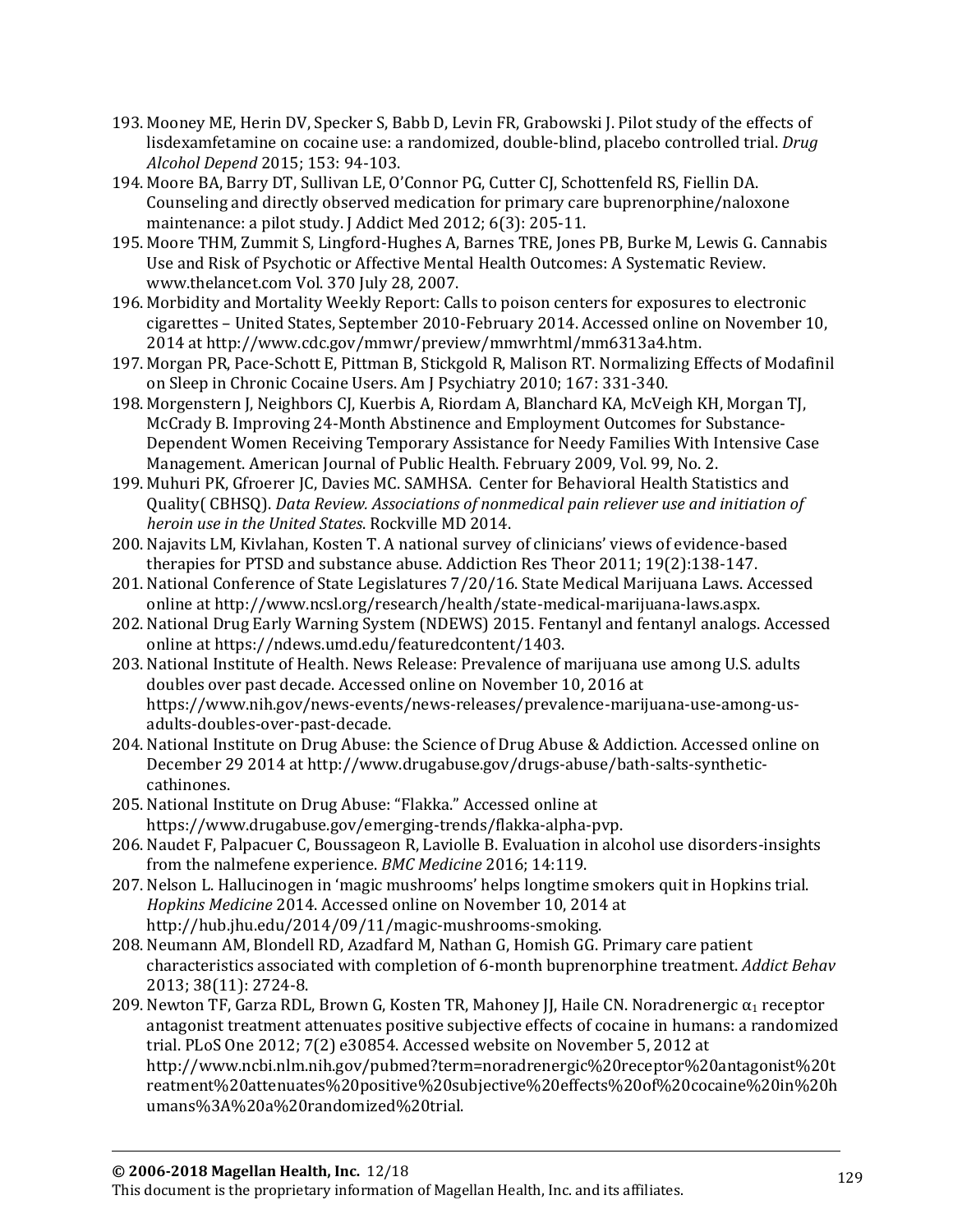- 210. Ngo HTTT, Tait RJ, Hulse GK. Comparing Drug-Related Hospital Morbidity Following Heroin Dependence Treatment With Methadone Maintenance or Naltrexone Implantation. Arch Gen Psychiatry/Vol 65(No.4), Apr 2008.
- 211. Nia Ab, Medrano B, Perkel C, Galynker I, Hurd YL. Psychiatric comorbidity associated with synthetic cannabinoid use compared to cannabis. *J Psychopharm* 2016.
- 212. NIDA InfoFacts. National Institute on Drug Abuse National Institutes of Health U. Department of Health and Human Services. January 2010.
- 213. NIDA InfoFacts: Heroin. National Institute on Drug Abuse. Accessed website on September 29, 2010<http://www.drugabuse.gov/infofacts/heroin.html>
- 214. NIDA. National Institute on Drug Abuse. Monitoring the Future. Data Tables and Figures 2011. Bethesda MD, NIDA, NIH, DHHS. Accessed on October 26, 2012 at <http://monitoringthefuture.org/data/11data/pr11t1.pdf>
- 215. Nides M, Oncken C, Gonzales D, Rennard S, Watshy E, Anziano R, Reeves KR. Smoking Cessation with Varenicline, a Selective α4β2Nicotinic Receptor Partial Agonist. Arch Intern Med. 2006; 166: 1561-1568.
- 216. O'Brien CP. Anticraving medication for Relapse Prevention: A Possible New Class of Psychoactive Medications. Am J Psychiatry 2005; 162: 1423-1431.
- 217. O'Malley SS, Cooney JL, Krishnan-Sarin S, Dubin JA, McKee SA, Cooney NL, Blakeslee A, Meandzija B, Romano-Dahlgard D, Wu R, Makuch R, Jatlow P. A Controlled Trial of Naltrexone Augmentation of Nicotine Replacement Therapy for Smoking Cessation. Arch Intern Med. 2006; 166: 667-674.
- 218. Office of National Drug Control Policy: Office of Public Affairs February 11, 2014. Fact Sheet: Opioid Abuse in the United States. Accessed online on November 10, 2014 at [http://www.whitehouse.gov/sites/default/files/ondcp/Fact\\_Sheets/opioids\\_fact\\_sheet.pdf.](http://www.whitehouse.gov/sites/default/files/ondcp/Fact_Sheets/opioids_fact_sheet.pdf)
- 219. Olsen Y, Sharfstein JM. Chronic Pain, Addiction, and Zohydro. *N Engl J Med* 2014; 370(22): 2061-3.
- 220. Oncken C, Dornelas E, Greene J, Sankey H, Glasmann A, Feinn R, Kranzler HR. Nicotine Gum for Pregnant Smokers: A Randomized Controlled Trial. Obstet Gynecol. 2008 October; 112(4): 859-867.
- 221. Ostacher MJ, Perlis RH, Nierenberg AA, Calabrese J, Stange JP, Salloum I, Weiss RD, Sachs GS for the STEP-BD Investigators. Impact of Substance Use Disorders on Recovery From Episodes of Depression in Bipolar Disorder Patients: Prospective Data from the Systematic Treatment Enhancement Program for Bipolar Disorder (STEP-BD). Am J Psychiatry 167:3, March 2010.
- 222. Oviedo-Joekes E, Brissette S, Marsh DC, Lauzon P, Guh D, Anis A, Schechter MT. Diacetylmorphine versus Methadone for the Treatment of Opioid Addiction. N Engl J Med 2009; 361:777-86.
- 223. Oviedo-Joekes E, Guh D, Brissette S, Marchand K, Marsh D, Chettiar J, Nosyk B, Krausz M, Anis A, Schechter MT. Effectiveness of diacetylmorphine versus methadone for the treatment of opioid dependence in women. Drug Alcohol Depend 2010 111(1-2):50-7.
- 224. Oviedo-Joekes E, Guh D, Brissette S, Marsh DC, Nosyk B, Krausz M, Anis A, Schechter MT. Double-blind injectable hydromorphone versus diacetylmorphine for the treatment of opioid dependence: a pilot study. J Subst Abuse Treat 2010; 38(4):408-11.
- 225. Paille F and Martini H. Nalmefene: a new approach to the treatment of alcohol dependence. *Subst Abuse Rehabil* 2014; 5: 87-94.
- 226. Paparrigopoulos T, Tzavellas E, Karaiskos D, Kourlaba G, Liappas I. Treatment of alcohol dependence with low-dose topiramate: an open-label controlled study. BMC Psychiatry 2011; 11:41.
- 227. Paulozzi LJ, Opioid Analgesics Involvement in Drug Abuse Deaths in American Metropolitan Areas. American Journal of Public Health. October 2006, Vol. 96. No. 10.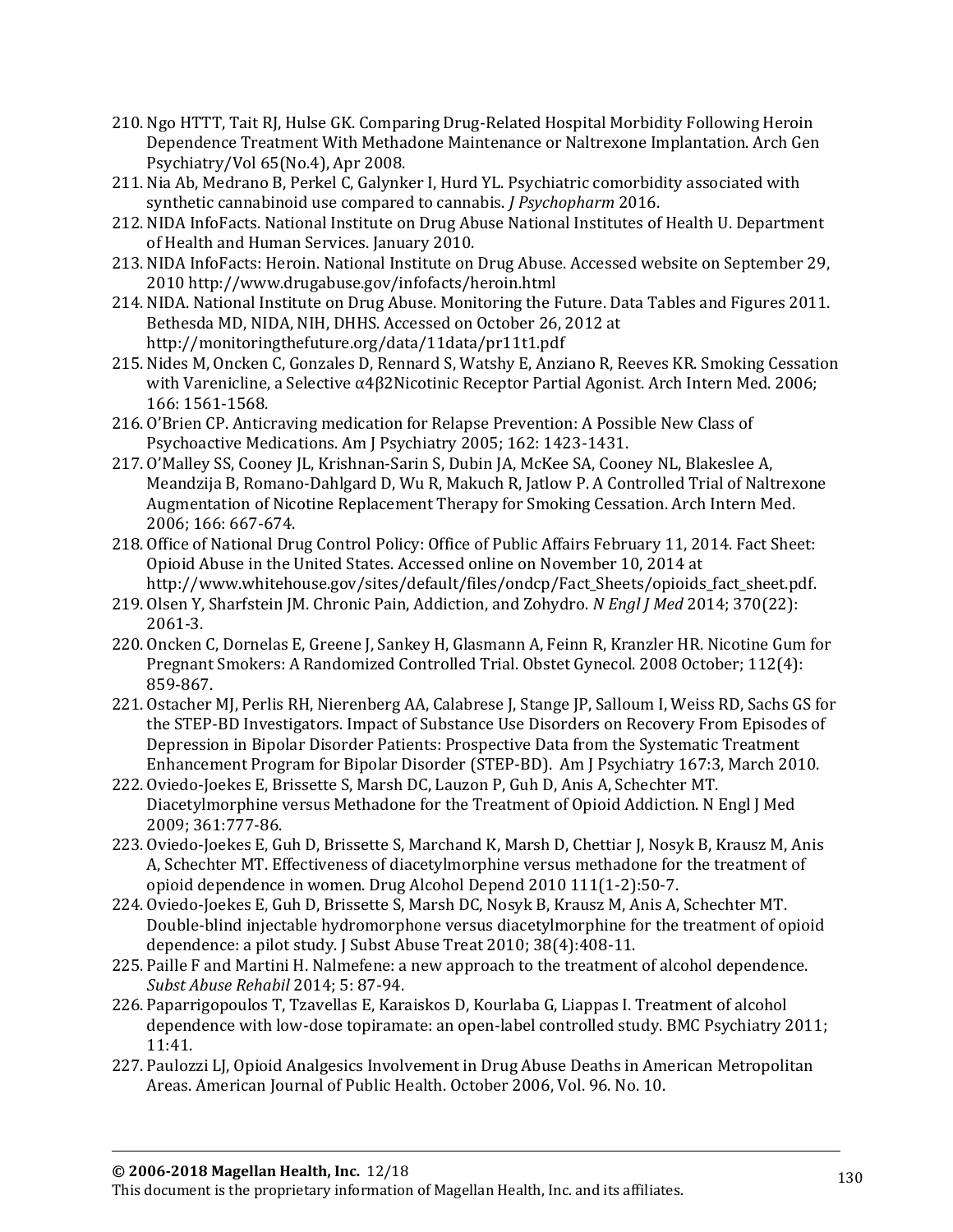- 228. Penetar DM, Toto LH, Lee DYW, Lukas SE. A single dose of kudzu extract reduces alcohol consumption in a binge drinking paradigm. *Drug Alcohol Depend* 2016.
- 229. Pettinati HM, O'Brien CP, Dundon WD. Current status of co-occurring mood and substance use disorders: a new therapeutic target. *Am J Psychiatry* 2013; 170: 23-30.
- 230. Pettinati HM, Oslin DW, Kampman KM, Dundon WD, Xie H, Gallis TL, Dackis CA, O'Brien CP. A Double-Blind, Placebo-Controlled Trial Combining Sertraline and Naltrexone for Treating Co-Occurring Depression and Alcohol Dependence. Am J Psychiatry 167:6, June 2010.
- 231. Poling J, Oliveto A, Petry N, Sofuoglu M, Gonsai K, Gonzalez G, Martell B, Kosten TR. Six-Month Trial of Bupropion with Contingency Management for Cocaine Dependence in a Methadone-Maintained Population. Arch Gen Psychiatry/Vol. 63, Feb 2006.
- 232. Practice Parameter for the Assessment and Treatment of Children and Adolescents with Substance Use Disorders. J. Am. Acad. Child Adolesc. Psychiatry, 44:6, June 2005.
- 233. Prescription Drug Abuse. Topics in Brief. National Institute on Drug Abuse. March 2008.
- 234. ProCon. 28 Legal medical marijuana states and DC. Accessed online at http://medicalmarijuana.procon.org/view.resource.php?resourceID=000881.
- 235. ProCon.Org 2012. Accessed website on November 9, 2012 at [http://medicalmarijuana.procon.org/view.resource.php?resourceID=000881.](http://medicalmarijuana.procon.org/view.resource.php?resourceID=000881)
- 236. ProCon.Org 2014. Accessed online n November 10, 2014 at http://medicalmarijuana.procon.org/view.resource.php?resourceID=000881.
- 237. Ray LA, Hutchison KE. Effects of Naltrexone on Alcohol Sensitivity and Genetic Moderators of Medication Response. Arch Gen Psychiatry/Vol. 64 (No.9), Sept 2007.
- 238. Rech MA, Donahey E, Dziedzic JMC, Oh L, Greenhalgh E. New drugs of abuse. *Pharmacotherapy* 2015; 35(2): 189-197.
- 239. Recovery Research Institute 2015. Retrain the Brain: Effects on Neural Alcohol Cue Reactivity. Accessed online at [http://www.recoveryanswers.org/pressrelease/retrain-the-brain-effects](http://www.recoveryanswers.org/pressrelease/retrain-the-brain-effects-on-neural-alcohol-cue-reactivity/)[on-neural-alcohol-cue-reactivity/.](http://www.recoveryanswers.org/pressrelease/retrain-the-brain-effects-on-neural-alcohol-cue-reactivity/)
- 240. Reece AS. Review. Chronic toxicology of cannabis. Clinical Toxicology (2009) 47, 517-524.
- 241. Regulatory Affairs Professionals Society, 2016. Accessed online at [http://www.raps.org/Regulatory-Focus/News/2016/02/24/24400/OTC-Opioid-Overdose-](http://www.raps.org/Regulatory-Focus/News/2016/02/24/24400/OTC-Opioid-Overdose-Antidote-Why-is-it-not-FDA-Approved/)[Antidote-Why-is-it-not-FDA-Approved/.](http://www.raps.org/Regulatory-Focus/News/2016/02/24/24400/OTC-Opioid-Overdose-Antidote-Why-is-it-not-FDA-Approved/)
- 242. Reid HH and Ledgerwood DM. Depressive symptoms affect changes in nicotine withdrawal and smoking urges throughout smoking cessation treatment; preliminary results. *Addiction Research & Theory* 2016; 2491): 48-53.
- 243. Results from the 2009 National Survey on Drug Use and Health: Volume I. Summary of National Findings. U.S. Department of Health and Human Services Substance Abuse and Mental Health Services Administration Office of Applied Studies.
- 244. Riggs PD, Mikulich-Gilbertson SK, Davies RD, Lohman M, Klein C, Stover SK. A Randomized Controlled Trial of Fluoxetine and Cognitive Behavioral Therapy in Adolescents with Major Depression, Behavior Problems, and Substance Use Disorders. Arch Pediatr Adolesc Med/Vol. 161 (No. 22), November 2007.
- 245. Rigotti NA, Munafo MR, Stead LF. Smoking Cessation Interventions for Hospitalized Smokers. Arch Intern Med. 2008; 168(18): 1950-1960.
- 246. Rigotti NA, Pipe AL. Benowitz NL, Arteaga C, Garza D, Tonstad S. Efficacy and Safety of Varenicline for Smoking Cessation in Patients with Cardiovascular Disease. A Randomized Trial. Circulation. 2010; 121:221-229.
- 247. Rose JE, Behm FM. Adapting smoking cessation treatment according to initial response to precessation nicotine patch. *Am J Psychiatry* 2013; 170:860-867.
- 248. Rubio G, Jimenez-Arriero MA, Martinez I, Ponce G, Palomo T. Efficacy of Physician-delivered Brief Counseling Intervention for Binge Drinkers. The American Journal of Medicine, Vol 123, No 1, January 2010.

This document is the proprietary information of Magellan Health, Inc. and its affiliates.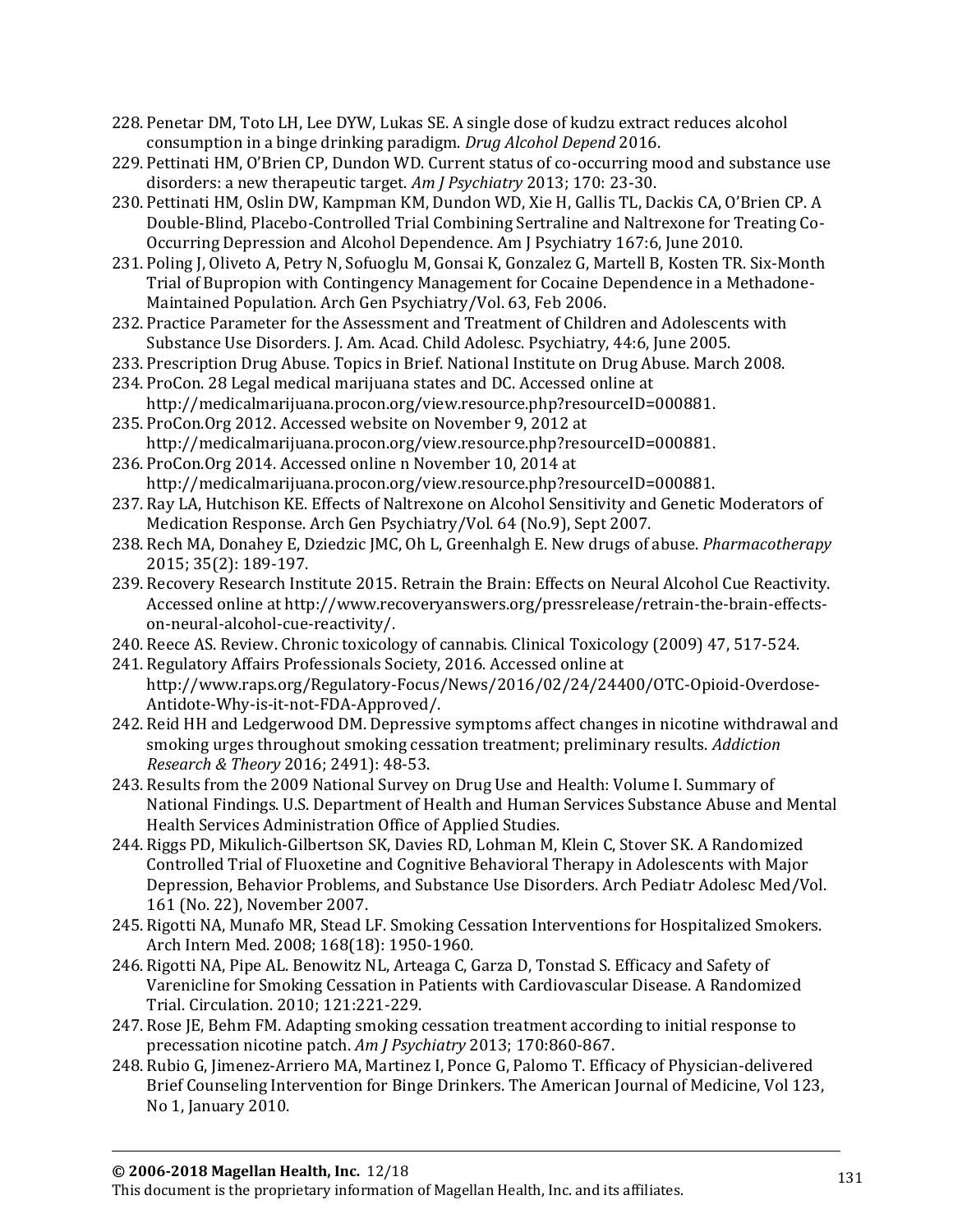- 249. Rupprecht LE, Donny EC, Sved AF. Obese smokers as a potential subpopulation of risk in tobacco reduction policy. *Yale Journal of Biology and Medicine* 2015; 88: 289-94.
- 250. SAMHSA 2015. Clinical use of extended-release injectable naltrexone in the treatment of opioid use disorder: a brief guide. Accessed online a[t http://store.samhsa.gov/product/Clinical-Use](http://store.samhsa.gov/product/Clinical-Use-of-Extended-Release-Injectable-Naltrexone-in-the-Treatment-of-Opioid-Use-Disorder-A-Brief-Guide/SMA14-4892R)[of-Extended-Release-Injectable-Naltrexone-in-the-Treatment-of-Opioid-Use-Disorder-A-Brief-](http://store.samhsa.gov/product/Clinical-Use-of-Extended-Release-Injectable-Naltrexone-in-the-Treatment-of-Opioid-Use-Disorder-A-Brief-Guide/SMA14-4892R)[Guide/SMA14-4892R.](http://store.samhsa.gov/product/Clinical-Use-of-Extended-Release-Injectable-Naltrexone-in-the-Treatment-of-Opioid-Use-Disorder-A-Brief-Guide/SMA14-4892R)
- 251. SAMHSA. 2015 National survey on drug use and health: summary of the effects of the 2015 NSDUH questionnaire redesign: implications for data users. Accessed online on November 10, 2010 at [http://www.samhsa.gov/data/sites/default/files/NSDUH-TrendBreak-2015.pdf.](http://www.samhsa.gov/data/sites/default/files/NSDUH-TrendBreak-2015.pdf)
- 252. SAMHSA. Incorporating alcohol pharmacotherapies into medical practice: a review of the literature. Update: Treatment Improvement Protocol (Tip) 49. Accessed online on November 21, 2012 at
	- http://kap.samhsa.gov/products/manuals/tips/pdf/TIP49\_LitRev\_Update\_January\_2012.pdf.
- 253. SAMHSA. Key substance use and mental health indicators in the United States: results from the 2015 National Survey on Drug Use and Health. Accessed online on November 10, 2016 at [http://www.samhsa.gov/data/sites/default/files/NSDUH-FFR1-2015/NSDUH-FFR1-](http://www.samhsa.gov/data/sites/default/files/NSDUH-FFR1-2015/NSDUH-FFR1-2015/NSDUH-FFR1-2015.pdf) [2015/NSDUH-FFR1-2015.pdf.](http://www.samhsa.gov/data/sites/default/files/NSDUH-FFR1-2015/NSDUH-FFR1-2015/NSDUH-FFR1-2015.pdf)
- 254. SAMHSA. National Institute on Alcohol Abuse and Alcoholism. Medication for the Treatment of Alcohol Use Disorder: A Brief Guide 2015. Accessed online at [http://store.samhsa.gov/shin/content/SMA15-4907/SMA15-4907.pdf.](http://store.samhsa.gov/shin/content/SMA15-4907/SMA15-4907.pdf)
- 255. SAMHSA. Substance Abuse and Mental Health Services Administration. Results from the 2011 National Survey on Drug Use and Health: Summary of National Findings (NSDUH Series H-44). HHS Publication No. (SMA) 12-4713. Rockville, MD.
- 256. SAMHSA. Substance Abuse and Mental Health Services Administration, Center for Behavioral Health Statistics and Quality September 4, 2014. *The NSDUH Report: Substance Use and Mental Health Estimates from the 2013 National Survey on Drug Use and Health: Overview of Findings*. Rockville, MD 2014.
- 257. SAMHSA. Substance Abuse and Mental Health Services Administration. *Results from the 2013 national survey on drug use and health: summary of national findings*. NSDUH Series H-48, HHS Publication No. (SMA) 13-4864. Rockville MD 2014.
- 258. Saylor K, Williams DW, Schuh KJ, Wietecha L, Greenbaum M. Effects of atomoxetine on selfreported high-risk behaviors and health-related quality of life in adolescents with ADHD. Curr Med Res Opin 2010; 26(9).
- 259. Schaub MP, Wenger A, Berg O, Beck T, stark L, Buehler E, Haug S. A web-based self-help intervention with and without chat counseling to reduce cannabis use in problematic cannabis users: three-arm randomized controlled trial. *Journal of Medical Internet Research* 2015; 17(10): e232.
- 260. Schnoll RA, Martinez E, Tatum KL, Glass M, Bernath A, Ferris D, Reynolds P. Increased selfefficacy to quit and perceived control over withdrawal symptoms predict smoking cessation following nicotine dependence treatment. Addict Behav 2011; 36(1-2):144-147.
- 261. Schnoll RA, Patterson F, Wileyto P, Heitjan DF, Shields AE, Asch DA, Lerman C. Effectiveness of Extended-Duration Transdermal Nicotine Therapy. A Randomized Trial. Ann Intern Med. 2010; 152: 144-51.
- 262. Schuckit MA. Treatment of opioid-use disorders. *The New England Journal of Medicine* 2016; 375(4): 357-368.
- 263. Schuler MS, Puttaiah S, Mojtabai R, Crum RM. Perceived barriers to treatment for alcohol problems: a latent class analysis. *Psychiatric Services* 2015; 66(11): 1221-1228.
- 264. Schwartz RP, Highfield DA, Jaffe JH, Brady JV, Bulter CB, Rouse CO, Callaman JM, O'Grady KE, Battjes RJ. A Randomized Controlled Trial of Interim Methadone Maintenance. Arch Gen Psychiatry/ Vol 63, Jan 2006.

This document is the proprietary information of Magellan Health, Inc. and its affiliates.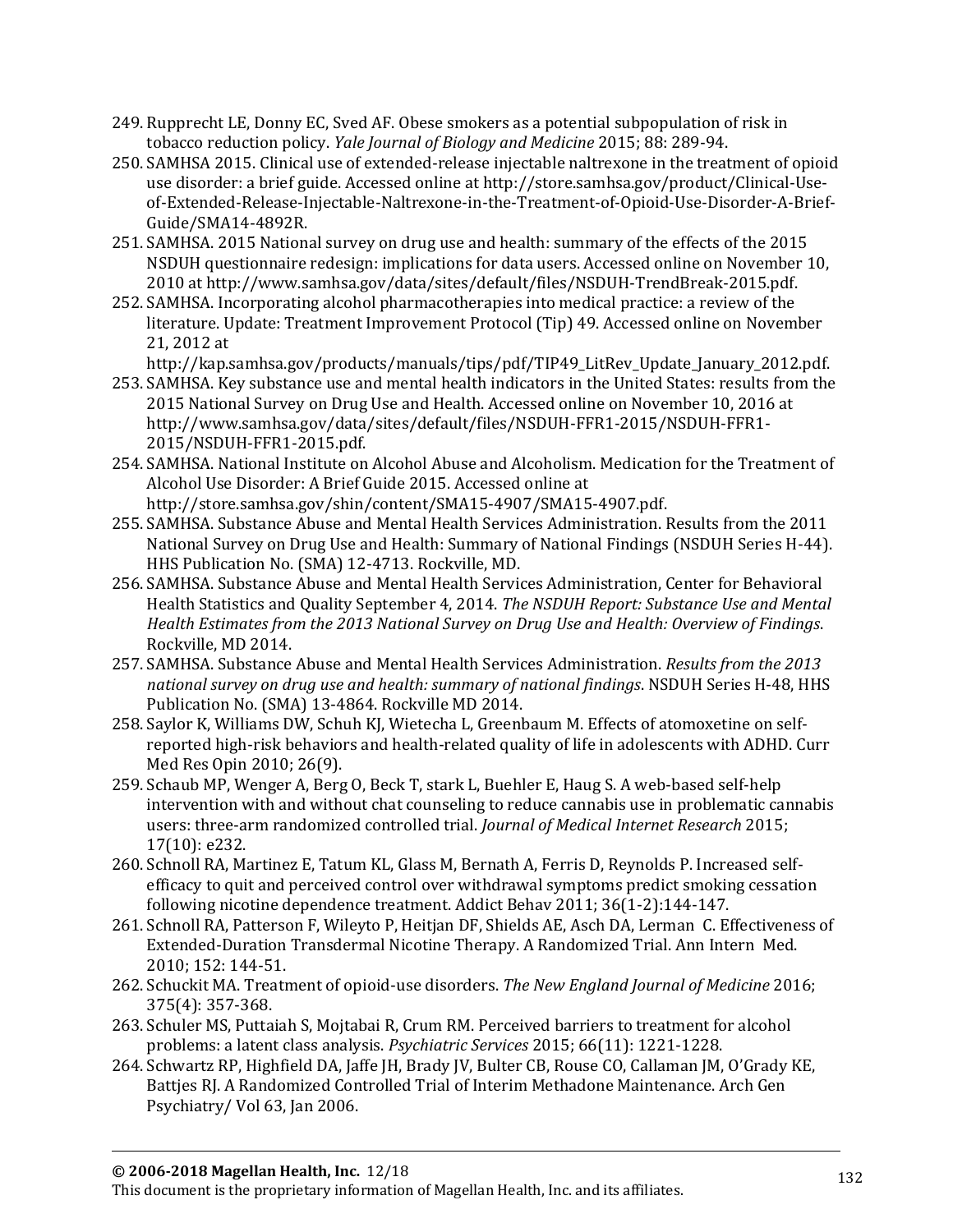- 265. Schwartz RP, Kelly SM, O'Grady KE, Gandhi D, Jaffe JH. Interim methadone treatment compared to standard methadone treatment: 4-month findings. J Subst Abuse Treat 2011: 41(1):21-29.
- 266. Seamon MJ. Medical Marijuana: An Evolving Landscape. Accessed website on July 7, 2010 [www.medscape.com/viewarticle/716940](http://www.medscape.com/viewarticle/716940)
- 267. Secades-Villa R, Olfson M, Okuda M, Velasquez N, Pérez-Fuentes G, Liu S, Blanco C. Trends in the prevalence of tobacco use in the United States, 1991-1992 to 2004-2005. *Psychiatr Serv* 2013; 64(5): 458-65.
- 268. Shi Y. Smoking cessation among people seeking mental health treatment. *Psychiatr Serv* 2014 65(8): 957-960.
- 269. Silins E, Horwood LJ, Patton GC, Fergusson DM, Olsson CA, Hutchinson DM, Spry E, Toumbourou JW, Degenhardt L, Swift W, Coffey C, Tait RJ, Letcher P, Copeland J, Mattick RP. Young adult sequelae of adolescent cannabis use: an integrative analysis. *Lancet Psychiatry* 2014; 1: 286-93.
- 270. Sittambalam CD, Vij R, Ferguson RP. Buprenorphine outpatient outcomes project: can Suboxone be a viable outpatient option for heroin addiction? *J Comm Hosp Intern Med Perspect*  2014. Accessed online on January 12, 2014 at http://www.ncbi.nlm.nih.gov/pmc/articles/PMC3992357/pdf/JCHIMP-4-22902.pdf.
- 271. Smith SS, McCarthy DE, Japuntich SJ, Christiansen B, Piper ME, Jorenby DE, Fraser DL, Fiore MC, Baker TM, Jackson TC. Comparative Effectiveness of 5 Smoking Cessation Pharmacotherapies in Primary Care Clinics. Arch Intern Med. 2009; 169 (22): 2148-2155.
- 272. Smokeless Tobacco and Cancer: Questions and Answers. National Cancer Institute Fact Sheet. Accessed website on June 30, 2010

[http://www.cancer.gov/cancertopics/factsheet/Tobacco/smokeless.](http://www.cancer.gov/cancertopics/factsheet/Tobacco/smokeless)

- 273. Song H, Li J, Lu C, Kang L, Xie L, Zhang Y, Zhou X, Zhong S. Tetrodotoxin alleviates acute heroin withdrawal syndrome: a multicentre, randomized, double-blind, placebo-controlled study. Clin Exp Pharmacol Physiol 2011; 38(8):510-4.
- 274. Soyka m. Nalmefene for the treatment of alcohol use disorders: recent data and clinical potential. *Expert Opinion on Pharmacotherapy* 2016.
- 275. Spoth R, Guyll Mx, Chungyeol. Universal Intervention as a Protective Shield Against Exposure to Substance Use: Long-Term Outcomes and Public Health Significance. American Journal of Public Health November 2009, Vol 99, No. 11.
- 276. Stead LF, Koilpillai P, Fanshawe TR, Lancaster T. Combined pharmacotherapy and behavioral interventions for smoking cessation (Review). The Cochrane Library 2016.
- 277. Steinberg MB, Greenhaus S, Schmelzer AC, Bover MT, Foulds J, Hoover DR, Carson JL. Triple-Combination Pharmacotherapy for Medically Ill Smokers. Ann Intern Med. 2009; 1500:447- 454.
- 278. Studts JS, Burris JL, Kearns DK, Worth CT, Sorrell CL. Evidence-based tobacco cessation treatment by dental hygienist. J Dent Hyg 2011; 85(1):13-21.
- 279. Subramaniam GA, Warden D, Minhajuddin A, Fishman MJ, Stitzer ML, Adinoff B, Trivedi M, Weiss R, Potter J, Poole S, Woody GE. Predictors of abstinence: National Institute of Drug Abuse multisite buprenorphine/naloxone treatment trial in opioid-dependent youth. J Am Acad Child Adolesc Psychiatry 2011; 50(11): 1120-8.
- 280. Tait R, Caldicott D, Mountain D, Hill SL, Lenton S. A systematic review of adverse events arising from the use of synthetic cannabinoids and their associated treatment. *Clinical Toxicology* 2016; 54(1): 1-13.
- 281. Timko C, Schultz NR, Cucciare MA, Vittorio BA, Garrison-Diehn CG. Retention in medicationassisted treatment for opiate dependence: a systematic review. *Journal of Addictive Diseases* 2016; 35(1):22-35.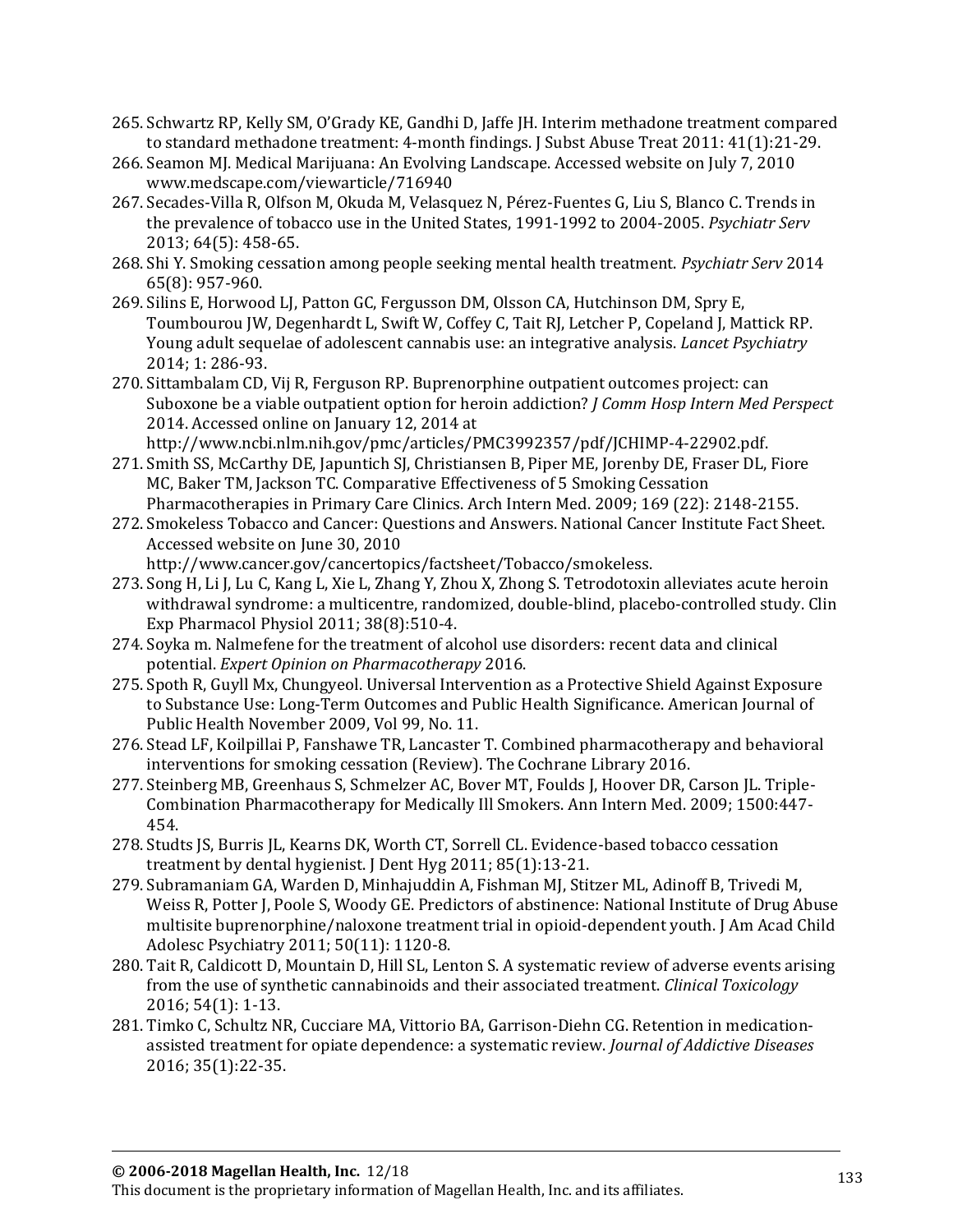- 282. The American College of Obstetricians and Gynecologists. At-Risk Drinking and Illicit Drug Use: Ethical Issues in Obstetric and Gynecologic Practice. ACOG Committee Opinion Number 422, December 2008.
- 283. The American College of Obstetricians and Gynecologists. Committee Opinion Number 538 October 2012. Accessed on October 25, 2012 at [http://www.acog.org/Resources\\_And\\_Publications/Committee\\_Opinions/Committee\\_on\\_Healt](http://www.acog.org/Resources_And_Publications/Committee_Opinions/Committee_on_Health_Care_for_Underserved_Women/Nonmedical_Use_of_Prescription_Drugs) [h\\_Care\\_for\\_Underserved\\_Women/Nonmedical\\_Use\\_of\\_Prescription\\_Drugs.](http://www.acog.org/Resources_And_Publications/Committee_Opinions/Committee_on_Health_Care_for_Underserved_Women/Nonmedical_Use_of_Prescription_Drugs)
- 284. The Medical Letter 2015. Bunavail: another buprenorphine/naloxone formulation for opioid dependence. Accessed online at [http://secure.medicalletter.org/TML-article-1461c.](http://secure.medicalletter.org/TML-article-1461c)
- 285. The U.SA. Department of Justice. The dangers and consequences of marijuana abuse. Accessed online on November 10, 2014 at http://getsmartaboutdrugs.com/sites/getsmartaboutdrugs.com/files/publications/The\_Dang ers and Consequences of Marijuana AbuseMay2014.pdf.
- 286. Thomas CP, Fullerton CA, Kim M, Montejano L, Lyman, DR. Medication-assisted treatment with buprenorphine: assessing the evidence. *Psychiatr Serv* 2014; 65(2): 158-70.
- 287. U.S. Dept. of Health and Human Services. Facing Addiction in America: The Surgeon General's Report on Alcohol, Drugs, and Health. Accessed online at [https://addiction.surgeongeneral.gov/surgeon-generals-report.pdf.](https://addiction.surgeongeneral.gov/surgeon-generals-report.pdf)
- 288. Volkow ND, Baler RD, Compton Wm, Weiss SRB. Adverse health effects of marijuana use. *N Engl J Med* 2014; 371(9): 2219-2227.
- 289. Volkow ND, Frieden TR, Hyde PS, Cha SS. Medication-assisted therapies-Tackling the opioid overdose epidemic. *N Engl J Med* 2014; 370(22): 2064-65.
- 290. Volkow ND, Wang GJ, Begleiter H, Porjesz B, Fowler JS, Telang F, Wong C, Yeming M, Logan J, Goldstein R, Alexoff D, Thanos PK. High Levels of Dopamine  $D_2$  Receptors in Unaffected Members of Alcoholic Families. Arch Gen Psychiatry/ Vol. 63, Sep 2006.
- 291. VolKraft WK, Gibson E, Dysart K, Damle VS, LaRusso JL, Greenspan JS, Moody DE, Kaltenback K, Ehrlich ME. Sublingual Buprenorphine for Treatment of the Neonatal Abstinence Syndrome: A Randomized Trial. Pediatrics. 2008 September; 122(3): e601-e607.
- 292. Watkins KE, Hunter SB, Hepner KA, Paddock SM, Cruz EDL, Zhou AJ, Gilmore J. An effectiveness trial of group cognitive behavioral therapy for patients with persistent depressive symptoms in substance abuse treatment. Arch Gen Psychiatry 2011; 68(6):577-584.
- 293. Wedam EF, Bigelow GE, Johnson RE, Nuzzo PA, Haigney MCP. QT-Interval Effects of Methadone, Levomethaldyl, and Buprenorphine in a Randomized Trial. Arch Intern Med. 2007; 167 (22): 2469-2475.
- 294. Weiss RD, Potter JS, Fiellin DA, Byrne M, Connery HS, Dickinson W, Gardin J, Griffin ML, Gourevitch MN, Haller KL, Hasson AL, Huang Z, Jacobs P, Kosinski AS, Lindblad R, McCance-Katz EF, Provost SE, Selzer J, Somoza EC, Sonne SC, Ling W. Adjunctive counseling during brief and extended buprenorphine-naloxone treatment for prescription opioid dependence. Arch Gen Psychiatry; 68(12):1238-46.
- 295. Westover AN, McBride S, Haley RW. Stroke in Young Adults Who Abuse Amphetamine or Cocaine. Arch Gen Psychiatry/Vol. 64, April 2007.
- 296. Whittaker R, Dorey E, Bramley D, Bullen C, Denny S, Elley CR, Maddison R, McRobbie H, Parag V, Rodgers A, Salmon P. A theory-based messaging mobile phone intervention for smoking cessation: randomized controlled trial. J Med Internet Res 2011; 13(10):e10.
- 297. Wiers CE, Steizel C, Gladwin TE, Park SQ, Pawelczack s, Gawron CK, Stuke H, Heinz A, Wiers RW, Rinck M, Lindenmeuyer J, Walter H, Bermpohl F. Effects of cognitive bias modification training on neural alcohol cue reactivity in alcohol dependence. *Am J Psychiatry* 2015; 172:4: 335-343.
- 298. Williams AR and Bisaga A. From AIDS to opioids how to combat an epidemic. *NEJM* 2016; 375(9): 813-815.